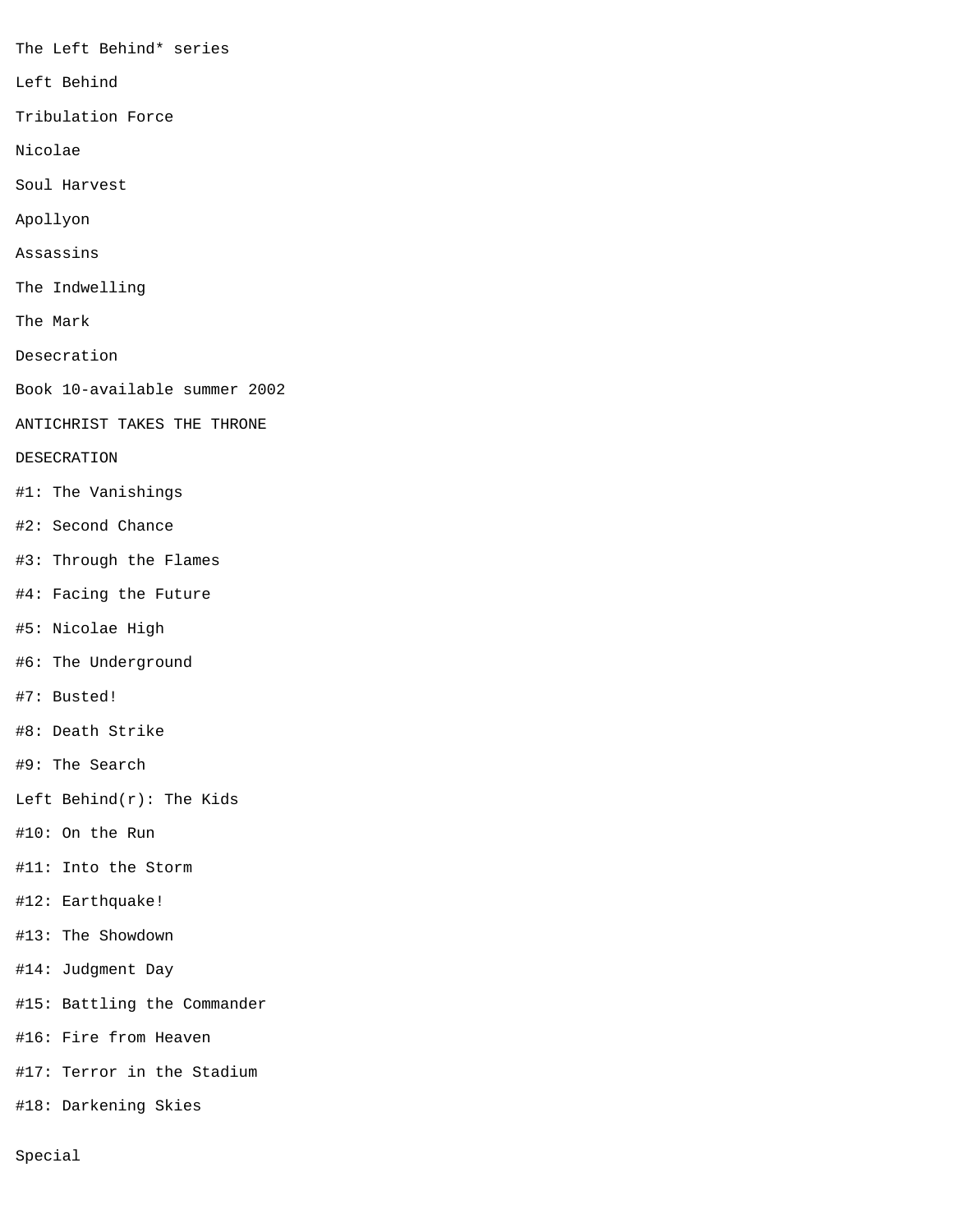FORTY-TWO MONTHS

INTO THE TRIBULATION;

TWENTY-FIVE DAYS INTO

THE GREAT TRIBULATION

The Believers

Rayford Steele, mid-forties; former 747 captain for Pan-Continental; lost wife and son in the Rapture; former pilot for Global Community Potentate Nicolae Carpathia; original member of the Tribulation Force; international fugitive; on assignment at Mizpe Ramon in the Negev Desert, center for Operation Eagle

Cameron ("Buck") Williams, early thirties; former senior writer for Global Weekly; former publisher of Global Community Weekly for Carpathia; original member of the Trib Force; editor of cybermagazine The Truth; fugitive; incognito at the King David Hotel, Jerusalem

Chloe Steele Williams, early twenties; former student, Stanford University; lost mother and brother in the Rapture; daughter of Rayford; wife of Buck; mother of fifteen-month-old Kenny Bruce; CEO of International Commodity Co-op, an underground network of believers; original Trib Force member; fugitive in exile, Strong Building, Chicago

Tsion Ben-Judah, late forties; former rabbinical scholar and Israeli statesman; revealed belief in Jesus as the Messiah on international TV-wife and two teenagers subsequently murdered; escaped to U.S.; spiritual leader and teacher of the Trib Force; cyberaudience of more than a billion daily; fugitive in exile, Strong Building, Chicago

Dr. Chaim Rosenzweig, late sixties; Nobel Prize-winning Israeli botanist and statesman; former Global Weekly Newsmaker of the Year; murderer of Carpathia; incognito, the King David Hotel, Jerusalem

Leah Rose, late thirties; former head nurse, Arthur Young Memorial Hospital, Palatine, Illinois; on Trib Force assignment en route to Mizpe Ramon

Hattie Durham, early thirties; former Pan-Continental flight attendant; former personal assistant to Carpathia; on Trib Force assignment in Israel

Al B. (aka "Albie"), late forties; native of Al Basrah, north of Kuwait; pilot; former international black marketer; assisting Rayford at Mizpe Ramon

David Hassid, mid-twenties; high-level director for the GC; presumed dead in plane crash; actually en route to Mizpe Ramon

Mac McCullum, late fifties; pilot for Carpathia; presumed dead in plane crash; actually en route to Mizpe Ramon

Abdullah Smith, early thirties; former Jordanian fighter pilot; first officer, Phoenix 216; presumed dead in plane crash; actually en route to Mizpe Ramon

Hannah Palemoon, late twenties; GC nurse; presumed dead in plane crash; actually en route to Mizpe Ramon

Ming Toy, early twenties; widow; former guard at the Belgium Facility for Female Rehabilitation (Buffer); AWOL from the GC; Strong Building, Chicago

Chang Wong, seventeen; Ming Toy's brother; new employee, Global Community Headquarters, New Babylon

Lukas ("Laslos") Miklos, mid-fifties; lignite-mining magnate; lost wife, pastor, and pastor's wife to Nicolae Carpathia's guillotines; in hiding, Greece, United Carpathian States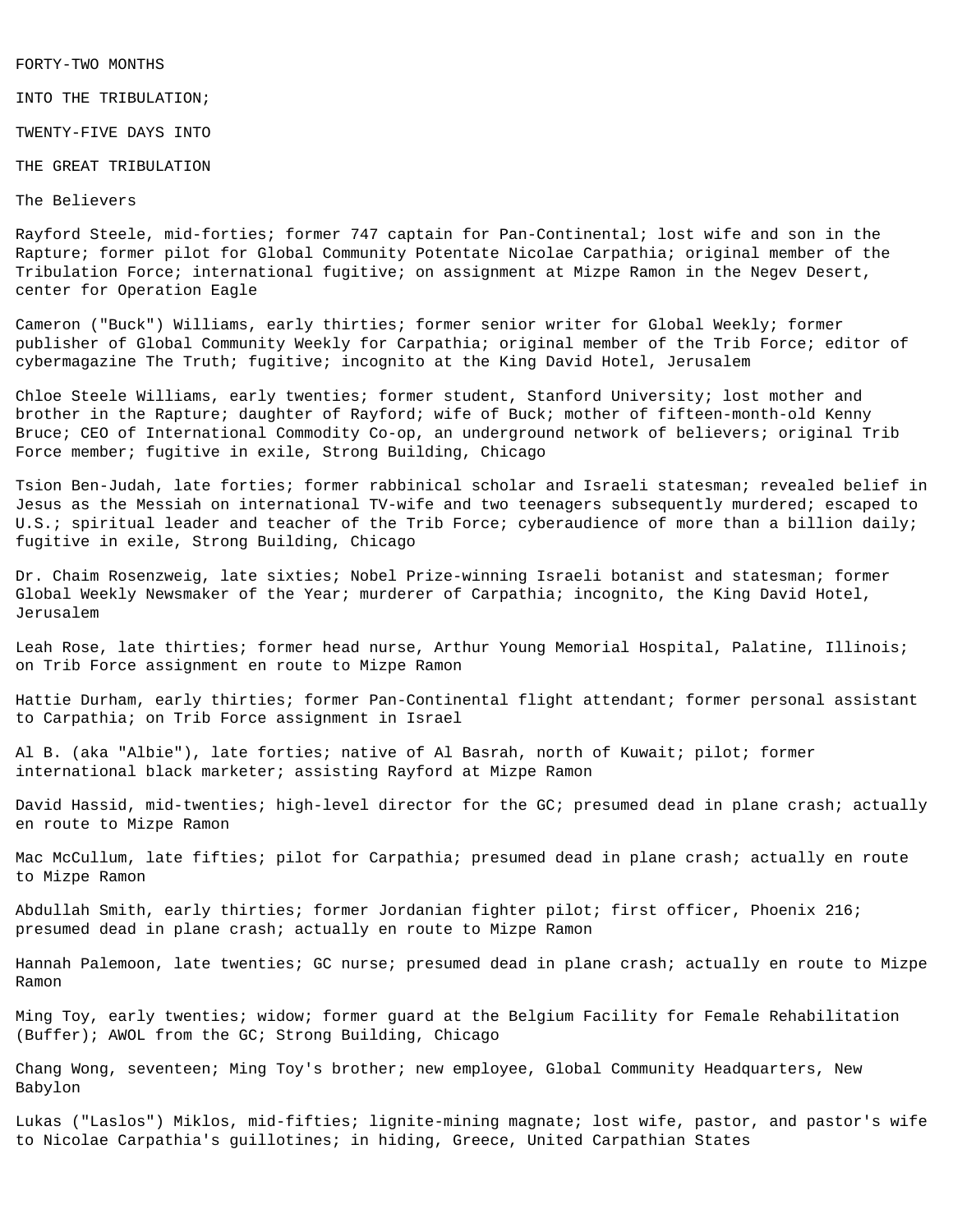Gustaf Zuckermandel Jr. (aka "Zeke" or "Z"), early twenties; document forger and disguise specialist; lost father to guillotine; fugitive in exile, Strong Building, Chicago

Steve Plank (aka Pinkerton Stephens), fiftyish, former editor of Global Weekly; former public relations director for Carpathia; assumed dead in wrath of the Lamb earthquake; undercover with GC Peacekeeping forces

Unknown male, fifteen; escaped loyalty mark center in Ptolemai's, Greece, with Albie's and Buck's help; whereabouts unknown

Unknown female, sixteen; escaped loyalty mark center in Ptolemai's, Greece, with Albie's and Buck's help; whereabouts unknown

## The Enemies

Nicolae Jetty Carpathia, mid-thirties; former president of Romania; former secretary-general, United Nations; self-appointed Global Community potentate; assassinated in Jerusalem; resurrected at GC palace complex, New Babylon; visiting Jerusalem

Leon Fortunato, early fifties; former supreme commander and Carpathia's right hand; now Most High Reverend Father of Carpathianism, proclaiming the potentate as the risen god; in Jerusalem with Carpathia

### PROLOGUE

From The Mark

"WE CAN all keep our fingers crossed," Mac said. "I've seen those Quasis do amazing things based solely on what the flight management system onboard computer tells it to do. But this is a long flight on its own, and I've asked it to do some interesting stuff, barring turbulence."

"Cross our fingers?" Hannah said. "Only God can make this work. You're the expert, Captain McCullum, but if this thing goes down anywhere but deep in the Mediterranean, it won't take long for someone to discover no one was aboard."

This plane was not free-falling toward the Mediterranean. No, this multimillion-Nick marvel of modern technology was accelerating, her burner cans hot, the vapor shimmering in a long trail. The strange attitude and angle sent the craft careening toward the shore approximately three-quarters of a mile south of the crowd.

The Quasi and ostensibly her two-man crew and two passengers slammed the beach perfectly perpendicular at near the speed of sound. The first impression of the shocked-to-silence crowd had to be the same as Buck's. The screaming jet engines still resonated even after the plane disintegrated, hidden in a billowing globe of angry black-and-orange flames. An eerie silence swept in, followed less than half a second later by the nauseating sound of the impact, a thundering explosion accompanied by the roar and hiss of the raging fire.

Buck hurried to his car and phoned Rayford. "The ship is down on the shore. No one could have survived it. On my way back to the voice that will cry in the wilderness."

Buck was struck by an unusual emotion as he merged into traffic that crawled toward the ancient city. It was as if he had seen his comrades go down in that plane. He knew it was empty, yet there had been such a dramatic finality to the ruse. He wished he knew whether it was the end of something or the beginning of something. Could he hope the GC was too busy to thoroughly investigate the site? Fat chance.

All Buck knew was that what he had endured in three and a half years was a walk in the park compared to what was coming. The entire drive back he spent in silent prayer for every loved one and Trib Force member. Buck had little doubt that the indwelt Antichrist would not hesitate to use his every resource to quash the rebellion scheduled to rise against him the next day.

Buck had never been fearful, never one to back down in the face of mortal danger. But Nicolae Carpathia was evil personified, and the next day Buck would be in the line of fire when the battle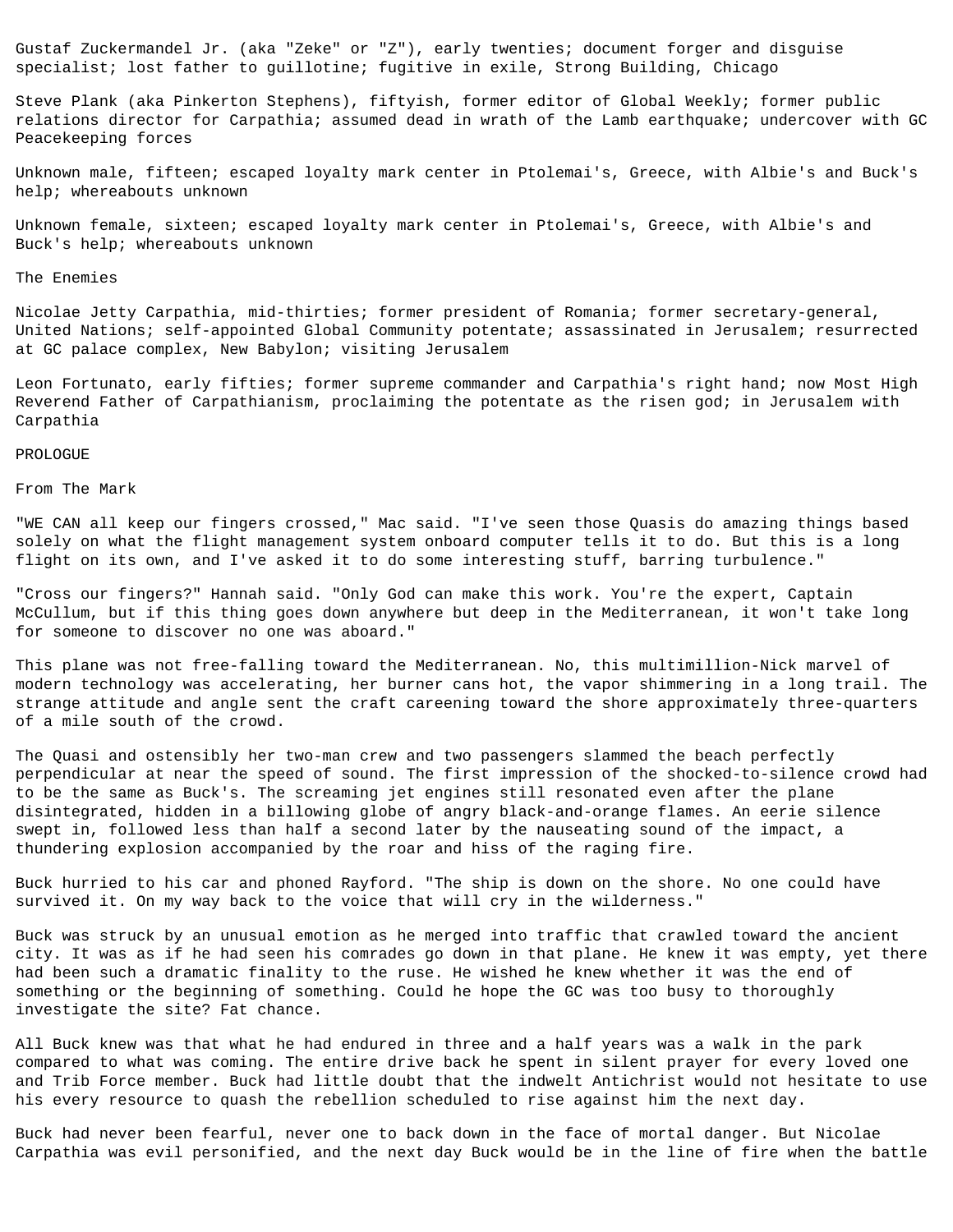of the ages between good and evil for the very souls of men and women would burst from the heavens, and all hell would break loose on earth.

Then I heard a loud voice from the temple saying to the seven angels, "Go and pour out the bowls of the wrath of God on the earth."

So the first went and poured out his bowl upon the earth, and a foul and loathsome sore came upon the men who had the mark of the beast and those who worshiped his image.

Revelation 16:1-2

ONE

RAYFORD STEELE slept fitfully and awoke tangled in a prickly woolen blanket, knees drawn to his chest and fists balled under his chin. He bolted from the cot and peered out of his tiny makeshift quarters near Mizpe Ramon in the Negev Desert.

The sun cast an eerie, orange glow, but it would soon grow harsh and yellow, shimmering off rock and sand. The thermometer would exceed 100 degrees Fahrenheit by noon-another typical day in the United Carpathian States.

Engaged in the riskiest endeavor of his life, Rayford had cast his lot with God and the miracle of technology. There was no hiding a jury-rigged airstrip on the desert floor-not from the stratospheric cameras of the Global Community. Ridiculously vulnerable, Rayford and his ragtag team of flying rebels-having arrived by the dozens from around the globe-were at the mercy of the most audacious ruse imaginable.

His comrade in the enemy's lair had planted evidence in the Global Community database that the massive effort at Mizpe Ramon was an exercise of the GC'S. As long as GC Security and Intelligence personnel bought the great "lie in the sky," Rayford and his extended Tribulation Force would continue what he called Operation Eagle. The name was inspired by the prophesy in Revelation 12:14: "The woman was given two wings of a great eagle, that she might fly into the wilderness to her place, where she is nourished for a time and times and half a time, from the presence of the serpent.

Dr. Tsion Ben-Judah, spiritual mentor of the Tribulation Force, taught that the "woman" represented God's chosen people; the "two wings," land and air; "her place," Petra - the city of stone; "a time" one year-thus "a time and times and half a time" to be three and a half years; and the "serpent," Antichrist.

The Tribulation Force believed that Antichrist and his minions were about to attack Israeli Christians and that, when they fled, Rayford and his recruited fellow believers would serve as agents of rescue.

He dressed in a khaki shirt and shorts and went looking for Albie, his second-in-command. The helpers, rallied via the Internet by Rayford's daughter, Chloe, from the safe house in Chicago, had only recently finished the landing strip. They had alternated shifts; some were instructed in flight plans by the same personnel who had checked them in and verified the mark of the believer on their foreheads, while others ran heavy equipment or toiled as laborers.

"Here, Chief," Albie said, as Rayford took in the row after row of helicopters, jets, and even the occasional prop plane lining the far side of the strip. "First mission accomplished."

The small, dark, former black marketer, nicknamed after his home city of Al Basrah, wore his bogus GC deputy commander uniform and had in tow a large young man who, Rayford was not surprised to learn, was from California.

"George Sebastian," the tall, thick blond said, extending a powerful hand.

"Rayf-"

"Oh, I know who you are, sir," George said. "Pretty sure everybody here does."

"Let's hope nobody outside here does," Rayford said. "So you're Albie's choice for chopper lead."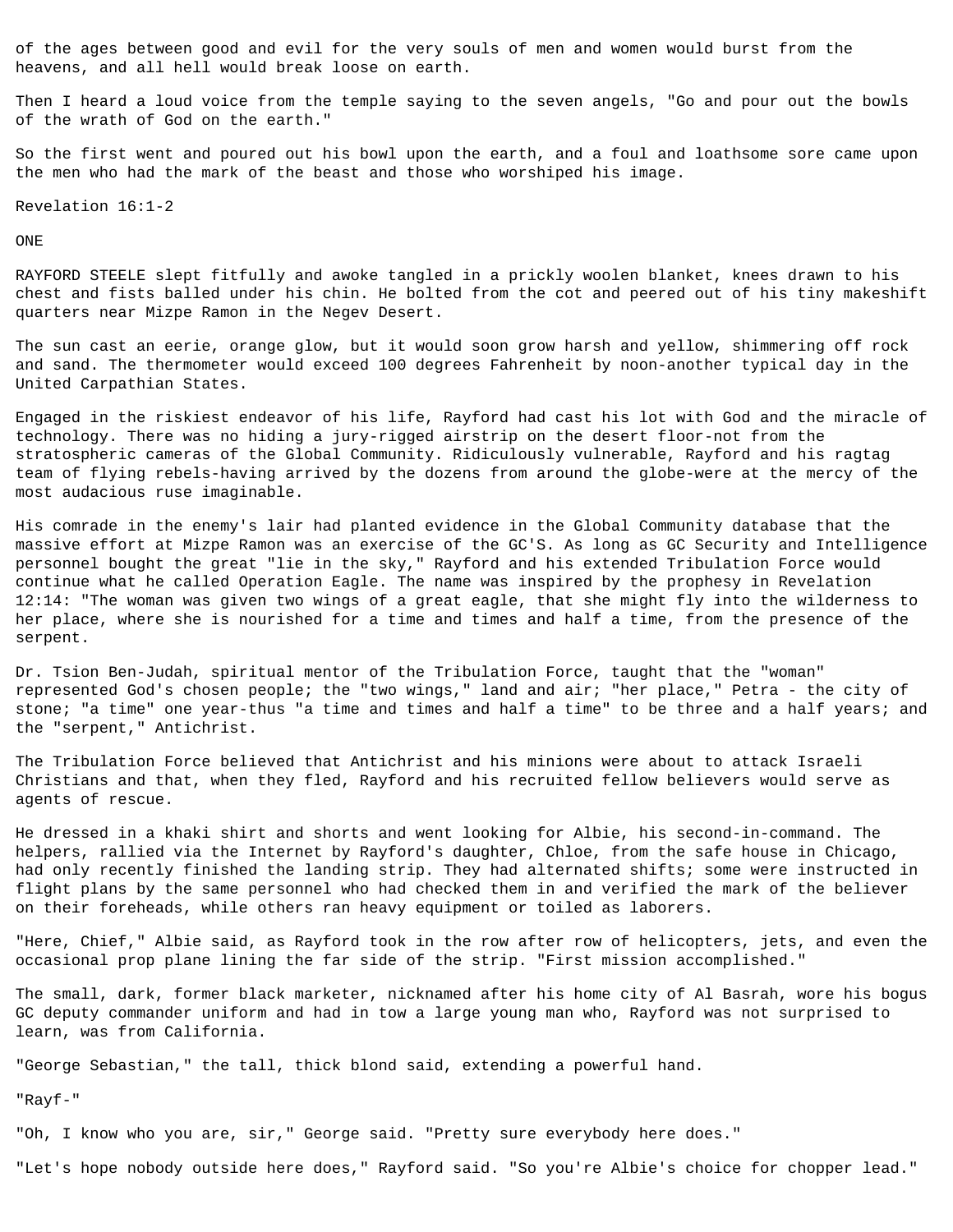"Well, he, uh, asked that I refer to him as Commander Elbaz, but yes, sir."

"What do we like about him?" Rayford asked Albie.

"Experienced. Smart. Knows how to handle a bird."

"Fine by me. Wish I had time to socialize, George, but-"

"If you have just another minute, Captain Steele .. ." Rayford glanced at his watch. "Walk with us, George." They headed to the south end of the new airstrip, Rayford's eyes and ears alert for unfriendly skies.

"I'll make it quick, sir. It's just that I like to tell people how it happened with me."

"It?"

"You know, sir."

Rayford loved these stories, but there was a time and place for everything, and this was neither.

"Nothing dramatic, Captain. Had a chopper instructor, Jeremy Murphy, who always told me Jesus was coming to take Christians to heaven. 'Course, I thought he was a nutcase, and I even got him in trouble for proselytizing on the job. But he wouldn't quit. He was a good instructor, but I didn't want a thing to do with the other stuff. I was loving life-newly married, you know."

"Sure."

"He invited me to church and everything. I never went. Then the big day happens. Millions missing everywhere. Smart as I'm supposed to be, I actually tried calling him to see if my session was called off that day 'cause of all the chaos and everything. Later that night somebody found his clothes on a chair in front of his TV."

Rayford stopped and studied George. He would have enjoyed hearing more, but the clock was ticking. "Didn't take you long after that, did it?"

George shook his head. "I went cold. I felt so lucky I hadn't been killed. I prayed, I mean right then, that I would remember the name of his church. And I did, but hardly anybody was there. Anyway, I found somebody who knew what was going on, they reminded me what Murphy had been telling me, and they prayed with me. I've been a believer ever since. My wife too."

"My story's almost the same," Rayford said, "and maybe one of these days I'll have time to tell you. But-"

"Sir," the young man said, "I need another second."

"I don't want to be rude, son, but-"

"You need to hear him out, Cap," Albie said.

Rayford sighed.

George pointed to the other end of the airstrip. "I brought samples of the cargo that's followin' me, soon as the strip can handle a transport."

"Cargo?"

"Weapons."

"Not in the market."

"These are free, sir."

"Still-"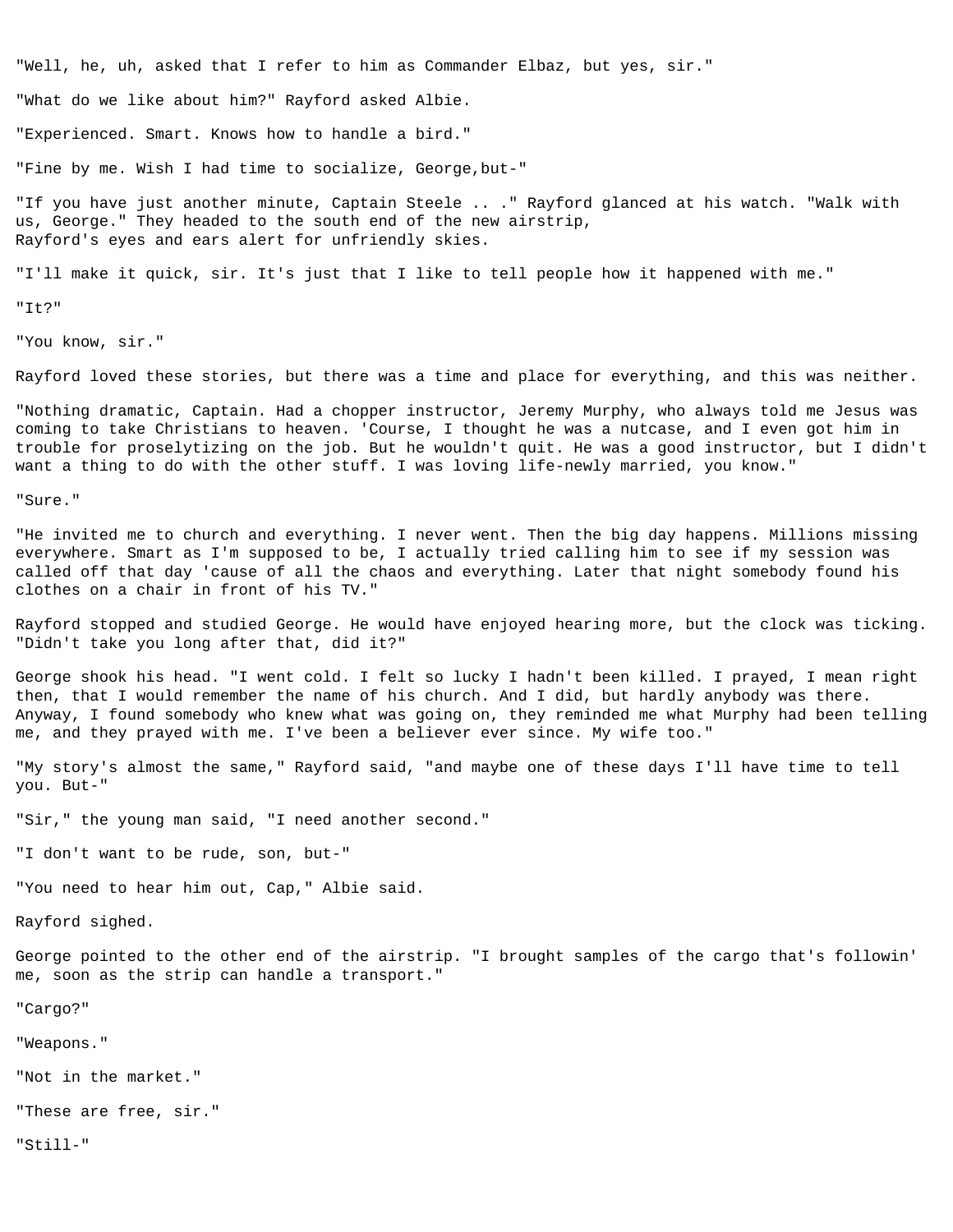"Our base trained for combat," George said. "When Carpathia told the nations to destroy 90 percent of their weapons and send the other 10 percent to him, you can imagine how that went over."

"The U.S. was the largest contributor," Rayford said.

"But I'll bet we also held on to more."

"What've you got?"

"Probably more than you need. Want to see the samples?"

----------

David Hassid sat in the front passenger seat of the rented van with his solar-powered laptop. Leah Rose was driving. Behind her, Hannah Palemoon sat next to Mac McCullum, while Abdullah Smith lay on his back across the third seat. They had spent the night hidden behind a rock outcropping a mile and a half off the main road, midway between Resurrection Airport in Amman, Jordan, and Mizpe Ramon. The last thing they wanted was to lead the GC to Operation Eagle.

David found on the Net that he, Hannah, Mac, and Abdullah were still presumed dead from the airplane crash in Tel Aviv the day before, but Security and Intelligence personnel were combing the wreckage. "How soon before they realize we're at large?" Hannah said.

Mac shook his head. "I hope they assume we'd a been vaporized in a deal like that. Pray they find small bits of shoes or somethin' they decide is clothing material."

"I can't raise Chang," David said, angrier than he let on.

"I imagine the boy's busy," Mac said.

"Not for this long. He knows I need to be sure he's all right."

"Worryin' gets us nowhere," Mac said. "Look at Smitty."

David turned in his seat. Abdullah slept soundly. Hannah and Leah had hit it off and were planning a mobile first-aid center at the airstrip. "We all fly back to the States when the operation is over," Leah said.

"Not me," David said, and he felt the eyes of the others. "I'm going to Petra before anybody else even gets there. That place is going to need a tech center, and Chang and I have already put a satellite in geosynchronous orbit above it."

His phone chirped, and he dug it from his belt. "Hey," he heard. "You know where I am, because I'm on schedule."

"You don't need to talk in code, Buck. Nothing's more secure than these phones."

"Force of habit. Listen, somebody missed their rendezvous."

"Just say who, Buck. If we were going to be compromised, it's happened already."

"Hattie."

"She was with Leah in Tel Aviv. Then she was supposed to-"

"I know, David," Buck said. "She was to check in with me at dawn today in Jerusalem."

"The old man's there and okay?"

"Scared to death, but yeah."

"Tell him we're with him."

"No offense, David, but he knows that, and Hattie is a much bigger problem."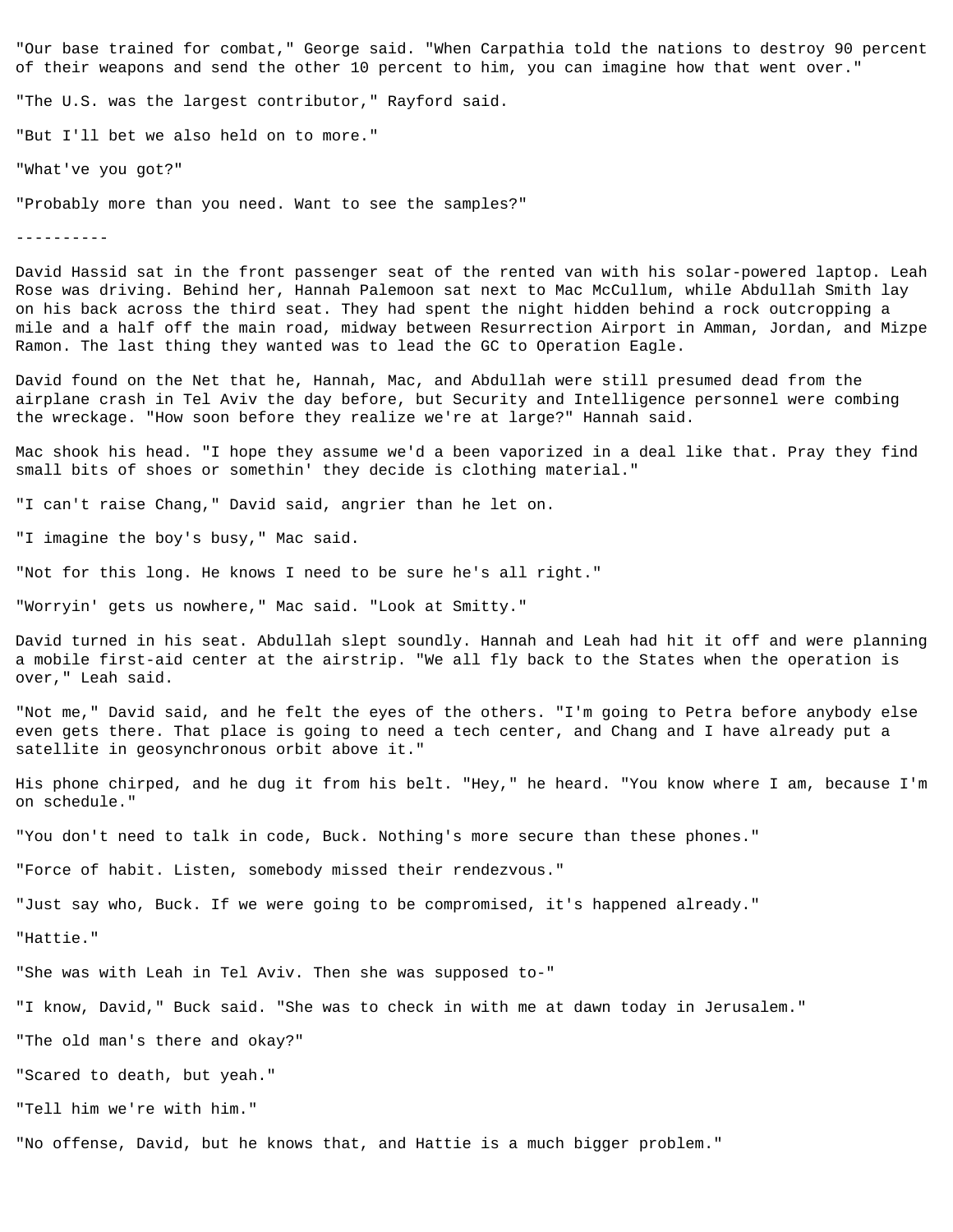"She's got her alias, right?"

"David! Can we assume the obvious and deal with the problem? She's supposed to be here, but I haven't heard from her. I can't go looking for her. Just let everybody know that if they hear from her, she needs to call me."

"She crucial to your assignment?"

"No," Buck said, "but if we don't know where she is, we're going to feel exposed."

"The GC lists her deceased, just like us." "That could be what they want us to think they believe."

"Hang on," David said, turning to Leah. "What was Hattie supposed to do after you two split up?"

"Disguise herself as an Israeli, blend into the crowd in Tel Aviv, go to Jerusalem, check in with Buck, and watch for signs that Carpathia's people recognized either Buck or Dr. Rosenzweig."

"Then?"

"Lie low in Jerusalem until everything blew up there, then head back to Tel Aviv. Someone from the operation was going to pick her up and fly her back to Chicago while all the attention was on Jerusalem and the escape."

David turned back to the phone. "Maybe she got spooked in Tel Aviv and never got to Jerusalem."

"She needs to let me know that, David. I've got to hold Chaim's hand for a while here, so inform everybody, will you?"

A few minutes after midnight, Chicago time, Dr. Tsion Ben-Judah knelt before his huge curved desk at the Strong Building and prayed for Chaim. The former rabbi's confidence in his old mentor's ability to play a modern-day Moses was only as strong as Chaim's own. And while Rosenzweig had proved a quick and thorough study, he had left the United North American States still clearly resisting the mantle.

Tsion's reverie was interrupted by the low tone on his computer that could be triggered by only a handful of people around the world who knew the code to summon him. He struggled to his feet and peered at the screen. "Dr. Ben-Judah, I hope you're there," came the message from Chang Wong, the teenager David had left in his place at Global Community headquarters in New Babylon. "I am despairing for my life."

Tsion groaned and pulled his chair into place. He sat and pounded the keys. "I am here, my young brother. I know you must feel very much alone, but do not despair. The Lord is with you. He will give his angels charge over you. You have much to do as the point man for all the various activities of the Tribulation Force around the world. Yes, it is probably too much to ask of one so young, in years and in the faith, but we all must do what we have to. Tell me how I can encourage and help you so you can return to the task."

"I want to kill myself."

"Chang! Unless you have purposely jeopardized our mission, you need feel no such remorse. If you have made a mistake, reveal it so we can all adapt. But you have satellites to manipulate and monitor. You have records to keep in order, in case the enemy checks the various aliases and operations. We are nearly at zero hour, so do not lose heart. You can do this."

Chang's message came back: "I am in my room at the palace with everything set up the way Mr. Hassid and I designed. My machinations are filtered through a scrambler so complex that it would not be able to unravel itself. I could end my life right now and not affect the Tribulation Force."

"Stop this talk, Chang! We need you. You must stay in position and adjust the databases depending upon what we encounter. Now, quickly, please, what is the problem?"

"The problem is the mirror, Dr. Ben-Judah! I thought I could do this! I thought the mark that was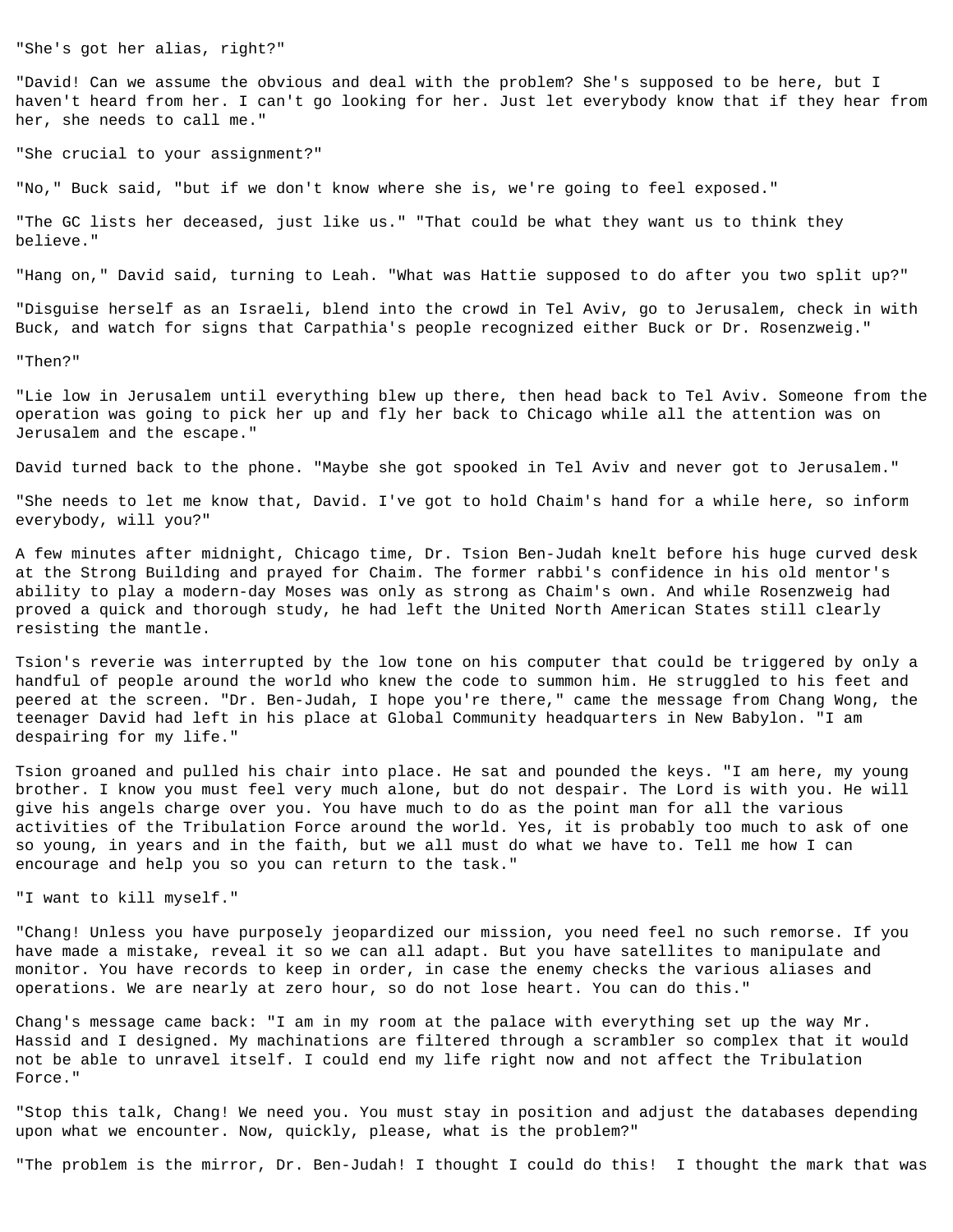forced on me would be an advantage. But it mocks me, and I hat it! I want to take a razor blade and slice it from my head, then slit my wrists and let God decide my fate."

"God has decided, my friend. You have the seal of God upon you, according to our trusted brothers. You did not accept the mark of Antichrist, nor will you worship him."

"But I have been studying your own writings, Doctor! The mark of the beast brings damnation, and the Bible says we can't have both marks!"

"It says we cannot take both."

"But the heroes, the martyrs, the brave ones accepted death for the sake of the truth! You said a true believer would be given the grace and courage to stand for his faith in the face of the blade."

"Did you not resist? God is no liar. I have told people that they cannot lose the mark of the seal of God and that they need not worry they will lose heart because of their human weakness, but that God will grant them peace and courage to accept their fate."

"That proves I am lost! I did not have that peace and courage! I resisted, yes, but I did not speak out for God. I cried like a baby. My father says I pleaded fear of the needle. When it became clear they were really going to do this, I wanted to die for my faith! I planned to resist till the end, though I knew my father would then find out about my sister and expose her too. Right up until the time they stuck me, I was prepared to say no, to say that I was a believer in Christ."

Tsion slumped in his chair. Could it be true? Was it possible God had not given Chang the power to resist unto death? And if not, was he not truly a believer?

"Do me this favor," he tapped in slowly. "Do not do anything rash for twenty-four hours. We need you, and there must be an answer. I do not want to gloss over it, for I confess it puzzles me too. Will you stay at the task and fight your temptation until I get back to you?

Tsion stared at the screen for several minutes, worried he was already too late.

----------

Rayford's breath caught when he saw what George Sebastian had apparently already shown Albie. "We're not soldiers," he said. "We're flyers."

"With these you can be soldiers too," George said. "But it' your call."

"I wish it were my call," Albie said. "If Carpathia's troops are not our mortal enemies. . ."

George handed Rayford a weapon more than four feet long that weighed at least thirty-five pounds and had a built-in bipod. Rayford could barely heft it horizontally.

"Carry it nose up," George said.

"I won't be carrying it at all," Rayford said. "What in the world kind of ammo does this thing take?"

"Fifty-caliber, Captain," George said, digging out a clip of four six-inch bullets. "They weigh more than five ounces each, but get this, they have a range of four miles."

"C'mon!"

"I wouldn't lie to ya. A round leaves the chamber at three thousand feet a second, but it takes a full seven seconds to hit a target two miles away, considering deceleration, wind, all that."

"You couldn't hope for any kind of accuracy-"

"It's on record that a guy put five rounds within three inches of each other from a thousand yards. At two hundred yards you can put one of these through an inch of rolled steel."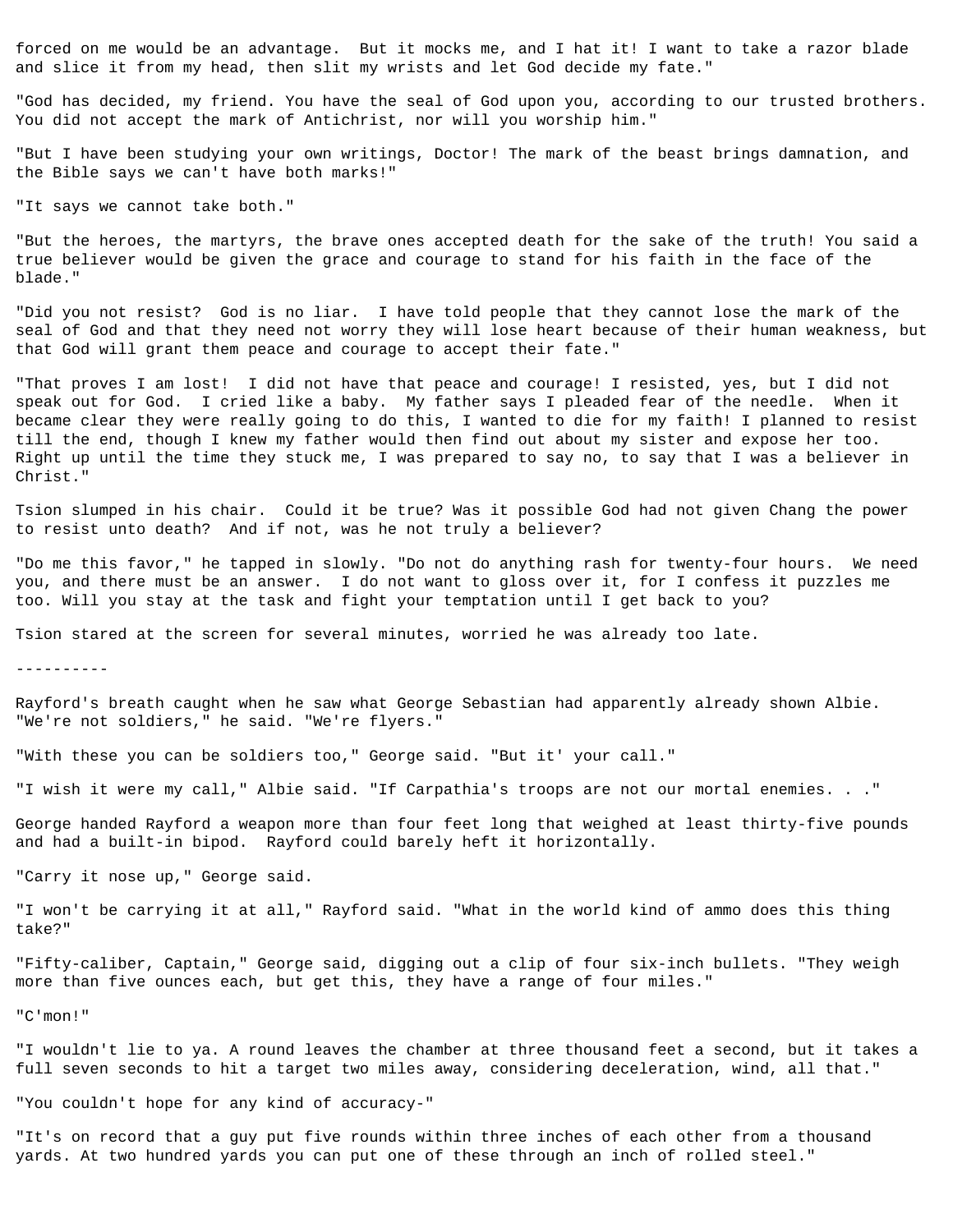"The recoil must be-"

"Enormous. And the sound? Without an earplug you could damage your hearing. Wanna try one?"

"Not on your life. I can't imagine a use for these monstrosities, and I sure wouldn't want to produce a sound that would alert the GC before the fun starts."

George pressed his lips together and shook his head. "Should have checked with you first. I've got a hundred of 'em on the way with all the ammo you'd need, some with incendiary tips."

"Dare I ask?"

"A primer inside makes the casing separate if it hits soft material."

"Like flesh?"

George nodded.

Rayford shook his head. "My flyers would never be able to manage these from the air, and that's top priority."

Albie said, "We'll store them. You never know."

"Wanna see the other?" George said.

"Not if it's anything like these," Rayford said.

"It's not." George carefully set the fifty-caliber back into the cargo hold. "These are designed to use from planes or ground vehicles," he said, producing a lightweight rifle and tossing it to Rayford. "No projectiles."

"Then what-?"

"It's a DEW, a directed energy weapon. From a little under half a mile you can shoot a concentrated beam of waves that penetrates clothing and heats any moisture on the skin to 130 degrees in a couple of seconds."

"What does it do to a man's innards?"

"Not a thing. Nonlethal."

Rayford handed it back. "Impressive," he said. "And we appreciate it. My problem is, I don't have combat troops, and even if I did, we'd be no match for the GC."

George shrugged. "They'll be here if you need 'em."

----------

Had the day's prospects not been so dire and Buck not so worried about Hattie's whereabouts, he might have chuckled at the sight of Dr. Rosenzweig. The old man opened his door to Buck's knock at the King David Hotel wearing baggy boxer shorts, a sleeveless T-shirt, and the sandals he was to wear with the brown robe. "Cameron, my friend, forgive me; come in, come in." Buck was used to Rosenzweig's normal appearance: wiry, clean shaven, slight, in his late sixties, pale for an Israeli, and with hazel eyes and wisps of wild white hair reminiscent of pictures of Albert Einstein. Normally the decorated statesman and Nobel Prize winner wore wire-rimmed glasses, bulky sweaters, baggy trousers, and comfortable shoes.

Buck found it hard to get used to his old friend with burnt amber skin, very short dark hair, a bushy beard and mustache, deep brown contact lenses, and a protruding chin caused by a tiny appliance in his back teeth. "Zeke sure did a job on you," Buck said, aware that surviving a horrific plane crash had also left its effects on Chaim.

Dr. Rosenzweig retreated to a chair near where he had laid out his Bible and two commentaries, which he had hidden in his luggage for the flight from the United North American States. A half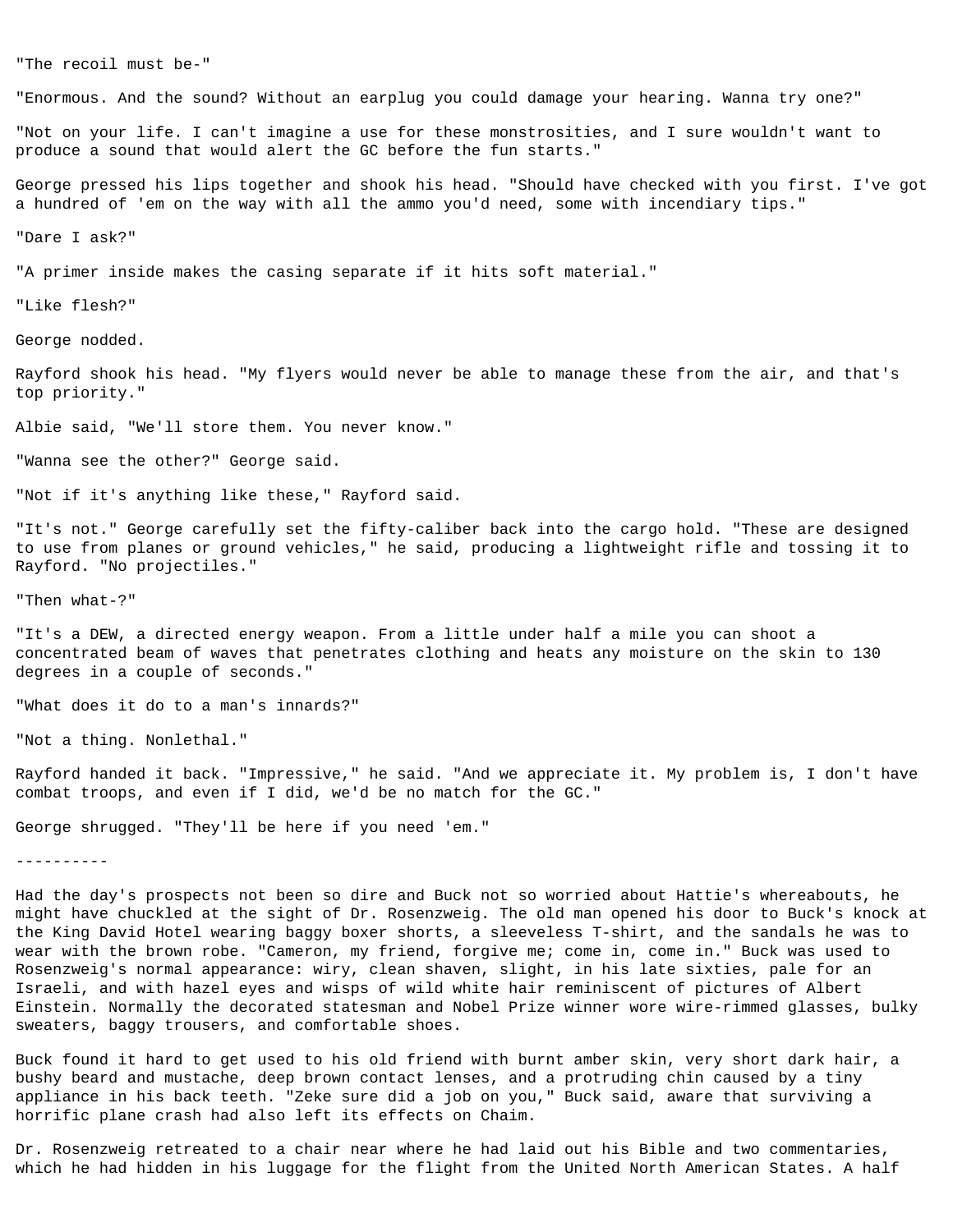glass of water sat next to him on a lamp table. His roomy, hooded, monklike robe lay on the bed.

"Why not dress, brother?"

The old man sighed. "I am not ready for the uniform yet, Cameron. I am not ready for the task," Chaim said, his speech altered not only by the appliance but also from damage to his jaw.

Buck checked the closet and found a hotel robe. "Put this on for now," he said. "We've got a couple of hours."

Dr. Rosenzweig seemed grateful to be helped into the terry-cloth garment, but it was white and a one-size-fits-all. The contrast between it and his new skin color, and the hem bunching up on the floor when he sat again, made him look no less comical.

Chaim lowered his head,then looked at the hotel name on the breast pocket. "King David," he said."Do you not think we should have 'Patriarch Moses' sewn onto the brown one?"

Buck smiled. He could not imagine the pressure on his friend. "God will be with you, Doctor," he said.

Suddenly Rosenzweig shuddered and slid to the floor. He turned and knelt, his elbows on the chair. "Oh, God, oh, God," Chaim prayed,then quickly tore off his sandals, casting them aside.

Buck himself was driven to his knees with emotion so deep he believed he could not speak. Just before he closed his eyes he noticed the rising sun reach between the curtains and bathe the room. He too slipped off his shoes, then buried his face in his hands, flat on the floor.

Chaim's voice was weak. "Who am I that I should go and bring the children of Israel out?"

Buck, despite the heat of the day, found himself chilled and trembling. He was overwhelmed with the conviction that he should answer Chaim, but who was he to speak for God? He had drunk in the teaching of Dr. Ben-Judah and overheard his counsel to Chaim on the calling of Moses. But he had not realized that the dialogue had been burned into his brain.

Silence hung in the room. Buck allowed himself to peek for an instant before squeezing his eyes shut again. The room was so bright that the orange stayed in his vision the way Chaim's question lingered in the air. The man wept aloud.

"God will certainly be with you," Buck whispered, and Chaim stopped crying. Buck added, "And this shall be a sign to you that God has sent you: When you have brought the people out, you shall serve him."

The old man said, "Indeed, when I come to the remnant of Israel and say to them, 'The God of your fathers has sent me to you,' and they say to me, 'What is his name?' what shall I say to them?"

Buck pressed his fingers against his temples. "As God said to Moses," he said, "'I Am Who I Am.' Thus you shall say to the children of Israel, 'I Am has sent me to you. The Lord God of your fathers, the God of Abraham, the God of Isaac, and the God of Jacob, has sent me to you.' This is God's name forever, and this is his memorial to all generations. 'The Lord God of your fathers has seen what has been done to you and will bring you up out of the affliction to a land of safety and refuge.' They will heed your voice; and you shall come to the king of this world and you shall say to him, 'The Lord God has met with me; and now, please, let us journey into the wilderness, that we may sacrifice to the Lord our God.' But the king will not let you go, so God will stretch out his hand and strike those who would oppose you."

"But suppose they will not believe me or listen to my voice?" Chaim said, so faintly that Buck could barely hear him. "Suppose they say, 'The Lord has not appeared to you'?"

Buck rolled onto his back and sat up, suddenly frustrated and impatient with Chaim. He stared at the old man kneeling there, and Buck's head was abuzz, his eyes full of the color permeating the room. Buck had not felt so close to God since he had witnessed Dr. Ben-Judah's conversing with Eli and Moishe at the Wailing Wall. "Reach out your hand and take the water," he said, suddenly feeling authoritative.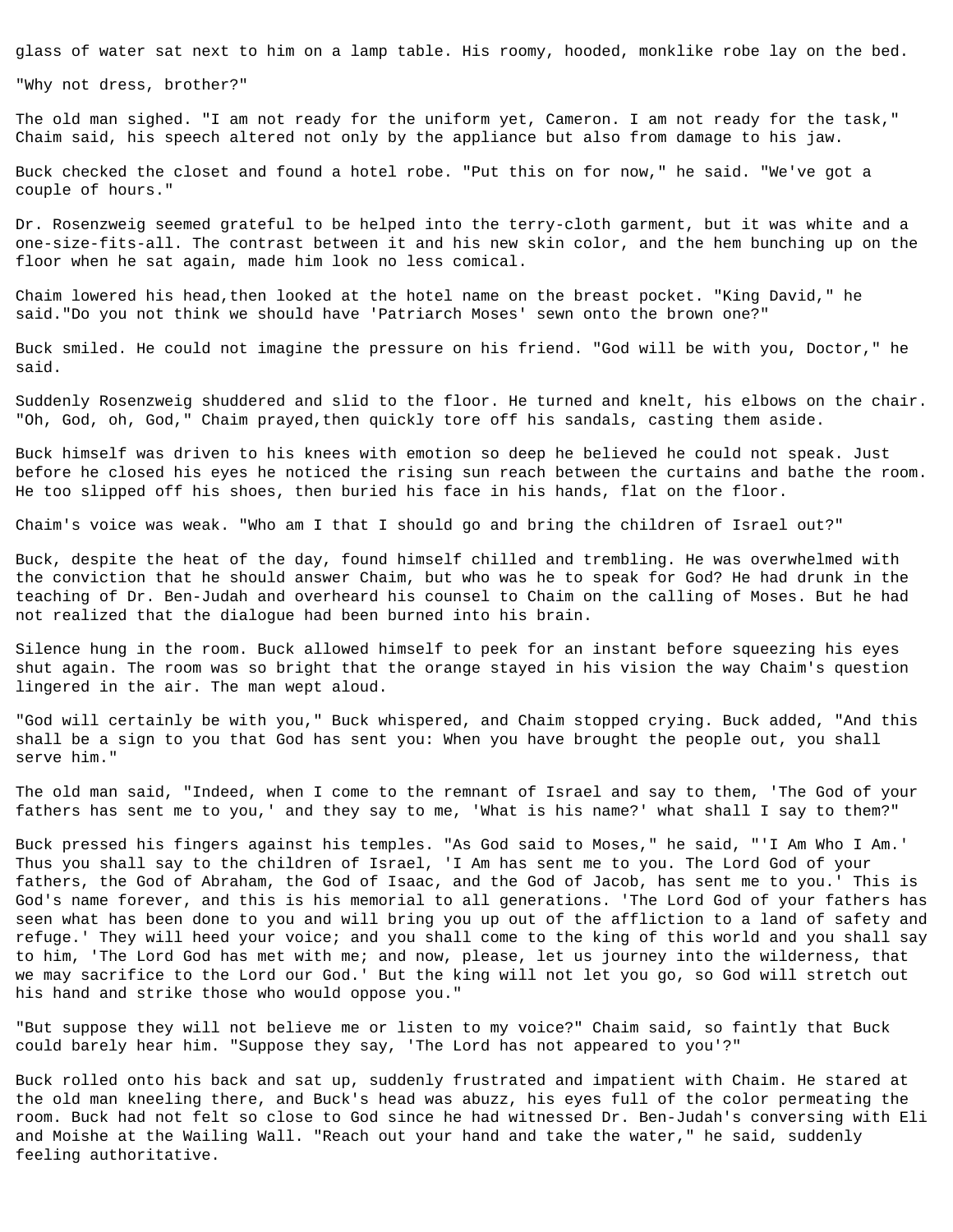Chaim turned to stare at him. "Cameron, I did not know you knew Hebrew."

Buck knew enough not to argue, though he knew no Hebrew and was thinking and forming his words in English. "The water," he said.

Chaim held his stare, then turned and grasped the glass. The water turned to blood, and Chaim set it down so quickly that it sloshed onto the back of his hand.

Buck said, "This is so that they may believe the Lord God has appeared to you. Now take the water again."

Chaim timidly reached for the glass, and when he touched it, the blood became water, even on his hand.

"Now turn your hand toward God's servant," Buck said. Chaim set the water down again and gestured questioningly toward Buck. And Buck was paralyzed, unable even to move his lips.

"Cameron, are you all right?"

Buck could not respond, light-headed from having stopped breathing. He tried to signal Chaim with his eyes, but the man looked terrified. Chaim pulled his hand back to his chest, as if afraid of its power, and Buck dropped, gasping, his palms on the floor. When he had caught his breath, he said, "Then it will be, if they do not believe you, nor heed the message of the first sign, that they may believe the message of the latter sign." "Cameron! I am sorry! I-"

But Buck continued, "And it shall be, if they do not believe even these two signs, or listen to your voice, that you shall take water from the river and pour it on the dry land. And the water which you take from the river will become blood on the dry land."

Buck sat back on his haunches, hands on his thighs, exhausted.

Chaim said, "But I am not eloquent, even now since God has spoken to me. I am slow of speech and slow of tongue."

"Who has made man's mouth?" Buck said. "Or who makes the mute, the deaf, the seeing, or the blind? Has not the Lord? Now therefore, go, and he will be with your mouth and teach you what you shall say."

Chaim turned away again and knelt at the chair. "O my Lord," he cried out, "is there no other you can send?"

Buck knew the story. But there was no Aaron. Tsion was at the safe house, not having felt led to help in person. The only other member of the Trib Force with Jewish blood, though he had grown up in Poland, was David Hassid, and he had his own special skills and assignment. Anyway, there was no time to disguise him. If David suddenly appeared in public, he would expose the others who were assumed dead in the plane crash- at least for now.

Buck waited for God to give him an answer for Chaim, but nothing came.

#### TWO

JUST BEFORE 9 A.M. and about an hour east of Mizpe Ramon, David told Leah to pull over. "I'm sorry, everyone," he said, "but I just got something from Tsion you need to hear, and I have to get a message to Chang. It's too hard with this thing bouncing in my lap."

"Better hide the van," Mac said. "We're pretty conspicuous."

Leah checked her mirrors, switched into four-wheel drive, and aimed toward the sand. Abdullah sat up, fastened his seat belt, and said, "You would think it was the end of the world."

"Hilarious," Mac said.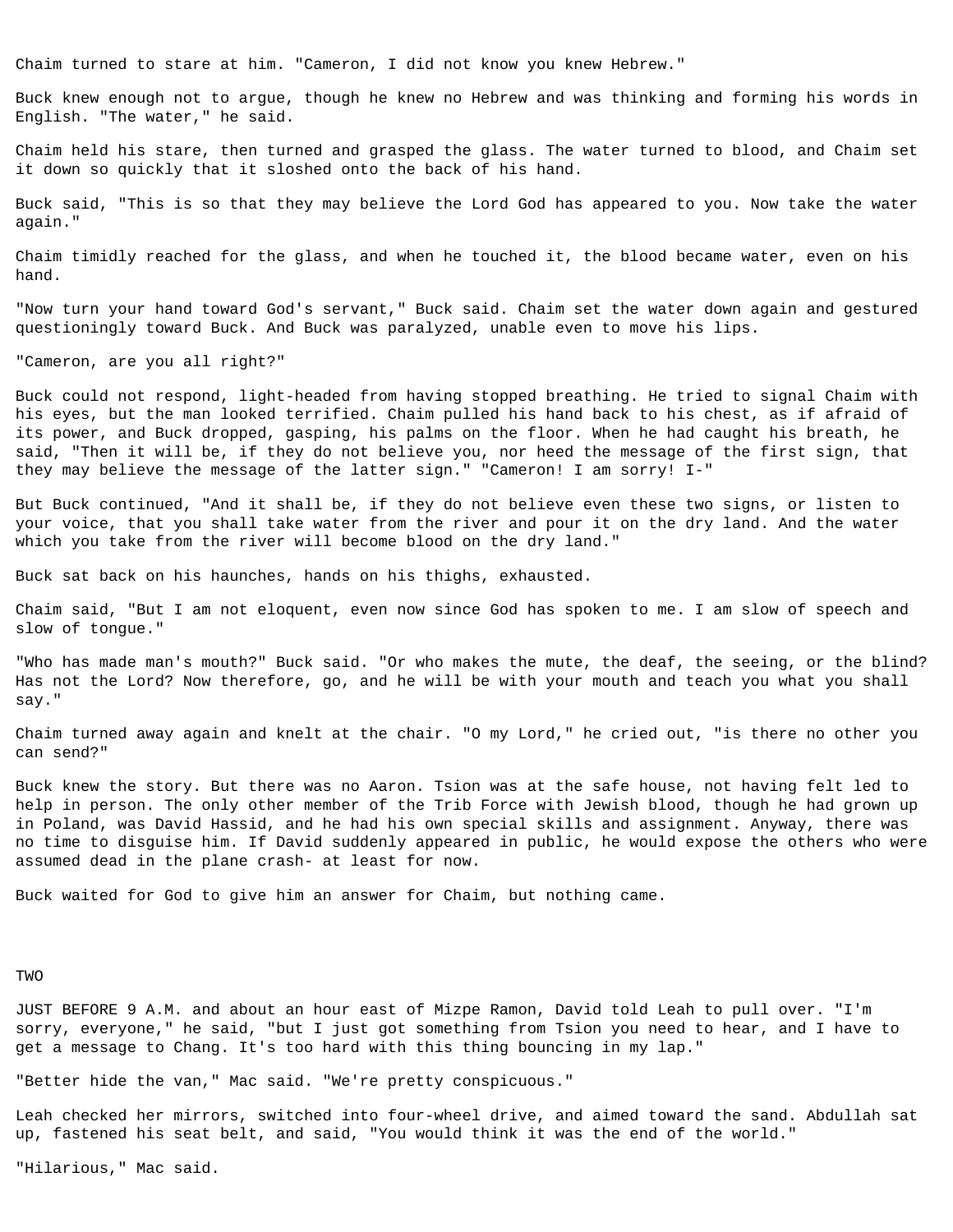Leah stopped a couple of miles off the road in the shadow of a small crag and two scraggly trees. David set his machine on the seat and stood outside, leaning in. The others stretched, then gathered to hear him read Tsion's copy of his back-and-forth with Chang.

"That does not sound so good," Abdullah said. "What to do?"

"I'd take a tone with that boy," Mac said.

"Just what I was thinking," David said. "Somebody update Rayford while I'm working here."

"Got it covered," Mac said, flipping open his phone.

David wrote:

You've got time to interrupt Dr. Ben-Judah but not to check in with your immediate superior? You think this is a game, Chang? What happened to the smart-aleck know-it-all who was going to handle all this in his sleep? Nobody begrudges you your second thoughts and spiritual angst, but you had better come to grips with the fact that you accepted this assignment.

Bottom line, Chang, is that you don't have time for this right now. Too many people are counting on you, and the very success of a life-and-death operation is in your hands. Doing harm to yourself because you can't figure out why God might have let something happen would be the most royally selfish act you could conjure up.

Now as soon as I transmit this, I want a reply from you that you're still on the job. If it is not forthcoming, I'll be forced to initiate the codes that destroy your setup and all the stuff I built there and explained to you. You know we can't risk your doing yourself in and leaving evidence that something was amiss. We need to know Suhail Akbar's plans on investigating the crash site. You need to hack into Sandra's files and be sure we're up-to-date on Carpathia's schedule. And if he holds meetings anywhere you can tap into, you've got to direct that transmission to Chicago, to Mizpe Ramon, and to me. Where's the 216, who's flying it, and is Carpathia using it for meetings?

Hear me, Chang. Something you wrote to Dr. Ben-Judah reminded me of something you said to me about this whole dual mark thing. I know you didn't take it on purpose, though you wanted me to think you got used to it right away and see, as you called it, the "upside." But it's not so easy, is it, when we're all so new at this and something doesn't jibe with what God seems to say about it? Dr. Ben-Judah's the expert, and you've got him baffled, so I won't pretend to have an answer for you. But obviously something's not right, and I don't blame you for wanting to find out how God sees you now.

There's no doubt in my mind that nothing can separate you from God and his love, but you're not going to have peace until you know for sure what really happened that morning. Now, again, let me be clear: This is not your top priority. Most important for you is to complete the tasks I listed above and make sure we're all safe and still undetected. Last we knew, Carpathia was to make his public appearance in Jerusalem at 11:00 A.M. Carpathian time.

But once you're sure everything is under control and that we are all up to speed, try the coordinates I list below. It's a long shot, but I programmed in a string that might allow access to surveillance equipment I did not install. It's possible there's a record, video or audio or both, of what went on that day. The problem is that Building D was a maintenance facility that the brass rarely, if ever, visited. I didn't bother planting bugs there, but for all I know, something was already in place.

You told me in person, and Dr. Ben-Judah a little while ago, that you were trying to get out of taking the mark and were even prepared to tell the truth right up to the time they "stuck" you. I took that to mean up to the time you were given the mark. Maybe that is what you meant, but that's not the way most people refer to the application of the tattoo and the embedding of the chip. I don't know. Maybe I'm reaching. But maybe something else was going on. You never told me what happened from the time you got to the basement of Building D until you got to my office. Do you remember? And if not, why not?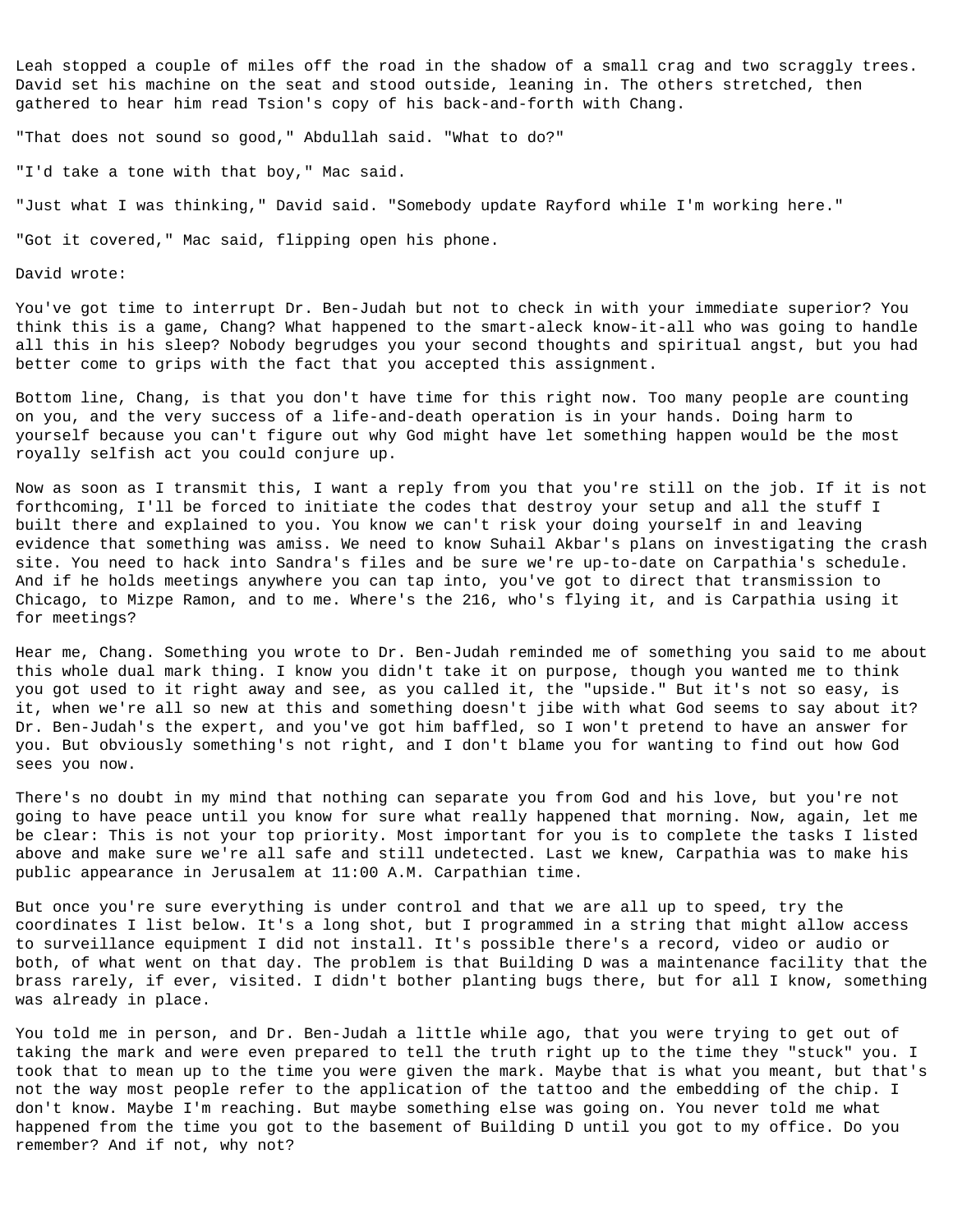So, first, tell me you're there and doing your job. Give us everything we need. Then see what you can find for Building D. Answer back as soon as you've read this.

David transmitted the message, then let Mac read it before they headed off for Mizpe Ramon. Mac nodded. "How much time do you give him?"

David shrugged. "Not much, but I don't want to nuke the system because he's on a bathroom break either."

Within minutes of their return to the road, David had a reply from Chang: "Following orders. And, Mr. Hassid, I thought the mark was administered in the basement of the palace. Blueprints show Building D several hundred yards from here. I have no memory of having been there. And by being 'stuck,' I meant the anesthetic they gave me prior to the procedure. I thought that was done in the palace too."

----------

Rayford was encouraged to hear how close the Quasi Two quartet and Leah were to Mizpe Ramon. He told Mac about the weapons George Sebastian was having flown in.

"Smitty will want to see those," Mac said. "He was a combat man before he flew fighters, you know."

Rayford hadn't known, and he could hear Abdullah in the background, demanding to know what they were talking about.

"Just keep a rein on that camel there, desert boy," Mac said.

"You watch it, Texas-cowboy boy. I will learn some slurs about you and torment your ancestors."

"Just a minute, Ray," Mac said. "Smitty, you mean my descendants. My ancestors are dead."

"So much the better. I will make them turn over in their tombs."

"Albie's a gun guy too," Rayford said. "But I've had my fill. Anyway, I need both him and Abdullah in the air."

He was glad to hear of Leah and Hannah's plans, but he fell silent at the news that David wanted to precede everyone to Petra. In the background he heard Hassid say, "I wanted to tell him that myself, Mac."

But as Rayford turned it over in his mind, David's setting up Petra for Chaim and the Israeli believers made sense. He asked Mac what anyone knew about Carpathia's latest plans. Mac brought him up-to-date on the troubles with Chang.

"I need to know as soon as possible," Rayford said. "The parade or whatever you want to call it, the desecration, and the attack could all happen this week."

----------

Buck carried his Corporal Jack Jensen GC Peacekeeper ID, but he wore civilian clothes and counted on his own new hair and eye color, not to mention his severely scarred face, to throw off anyone who might otherwise recognize him. He and Chaim left the King David by car at 9:30 and picked their way through heavy traffic to within walking distance of the Old City. Chaim's robe was gathered at the waist by a braid of rope, but the hem brushed the ground and hid his feet, making it appear he was gliding.

The two were soon enveloped by the masses who lined the Via Dolorosa, where Carpathia was expected an hour before noon. Buck was struck by the crowds, despite the waning population around the world. The city still showed residue from the earthquake that had leveled a tenth of it, but nothing stopped the opportunists. On every corner hawkers presented Carpathia memorabilia, including real and plastic fronds to toss before him as he would make what was becoming known as his triumphal entry.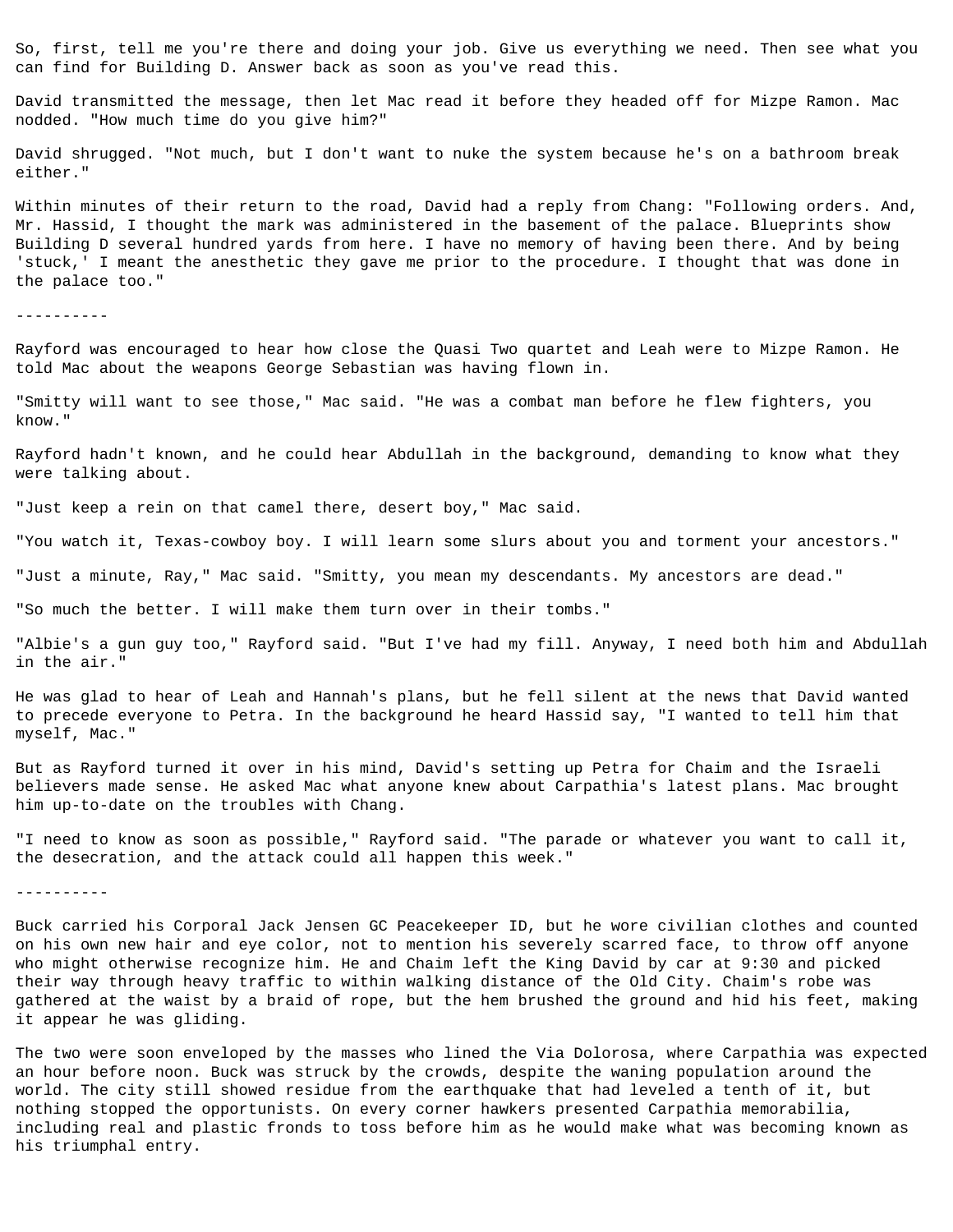Apparently, Nicolae Carpathia the pacifist was no more. Convoys of tanks, military trucks, fighters and bombers on flatbed trucks, and even missiles slowly rolled through the streets. Buck knew they wouldn't fit within the Old City without choking the tiny thoroughfares, but they were pervasive everywhere else.

Buck kept an eye out for Hattie and a hand on his phone, but he had long since despaired of a reasonable explanation for her disappearance. He tried not to think the worst, but reaching him or anyone else in the Trib Force should have been easy for her.

Chaim trudged along beside him, hunched, hands deep in the folds of his brown robe, his nearly bald head hidden by the hood. He had uttered not a word since the hotel-room experience. He had merely traded the King David terry cloth for the burlap-looking but soft flannel robe and slipped into his sandals.

It seemed the city was short of Peacekeepers, local or international. Many shopwindows were boarded up, and anything and everything served as a taxi, even dilapidated private vehicles. At the occasional open appliance store, TVs blared from the windows as onlookers gathered and gaped. Buck put a hand on Chaim's shoulder and nodded toward such a place. They joined the crowd to watch a replay of the crash of the Quasi Two, coverage of rubber-gloved technicians picking through the wreckage, and the somber statements from Potentate Carpathia, Most High Reverend Father Leon Fortunate, Supreme Commander Walter Moon and, finally, Security and Intelligence Director Suhail Akbar.

"Unfortunately," the latter said, "while the investigation continues, we have been unable to confirm the evidence of any human remains. It is, of course, possible that four loyal patriots of the Global Community were vaporized upon impact in this tragedy. Medical personnel tell us they would have died without pain. Once we have confirmed the deaths, prayers will go to the risen potentate on behalf of their eternal souls, and we will extend our sympathies to their families and loved ones."

The news anchor intoned that further investigation revealed pilot error on the part of Captain Mac McCullum and that a New Babylon-based loadmaster had warned the crew of a cargo weight-and-balance problem and had begged them not to take off.

Buck knew he should dread what was coming, but having felt the presence of God at the King David, he was filled with courage. He didn't know how he and Chaim were going to avoid detection or what might happen once Carpathia had initiated his awful deed. He only wished he detected some evidence that Chaim had derived the same confidence from what had happened while they were on their knees.

----------

David and the others in the van listened to Suhail Akbar's conclusions on the radio as Leah followed careful directions and pulled to within sight of the landing strip outside Mizpe Ramon. David was moved by the shock and sadness in the voice of Tiffany, his assistant, as she was interviewed about him. He wished he could tell her he was all right, but he feared some might already suspect that.

He embraced Rayford, shook hands with Albie, and introduced Hannah all around. As the rest were briefed on plans wholly dependent on the unpredictable Carpathia, David was pointed to Rayford's quarters, where he cleared a table and set up his computer to monitor Chang Wong's success at keeping up with the potentate.

The young man had succeeded in getting the latest copy of Carpathia's itinerary. It showed a meeting including NC, LF, WM, SA, and LH on the FX at 1000 hours. "I know that's now," Chang reported, "but I'm lost after the initials for the four we know. Help?"

"I don't know LH either," David wrote back, "but come on, smart boy. Go phonetic and assume FX is the Phoenix and patch me in there."

"I've got the Akbar press conference downloaded. You want that first?"

"Priorities, man! The press conference was broadcast internationally."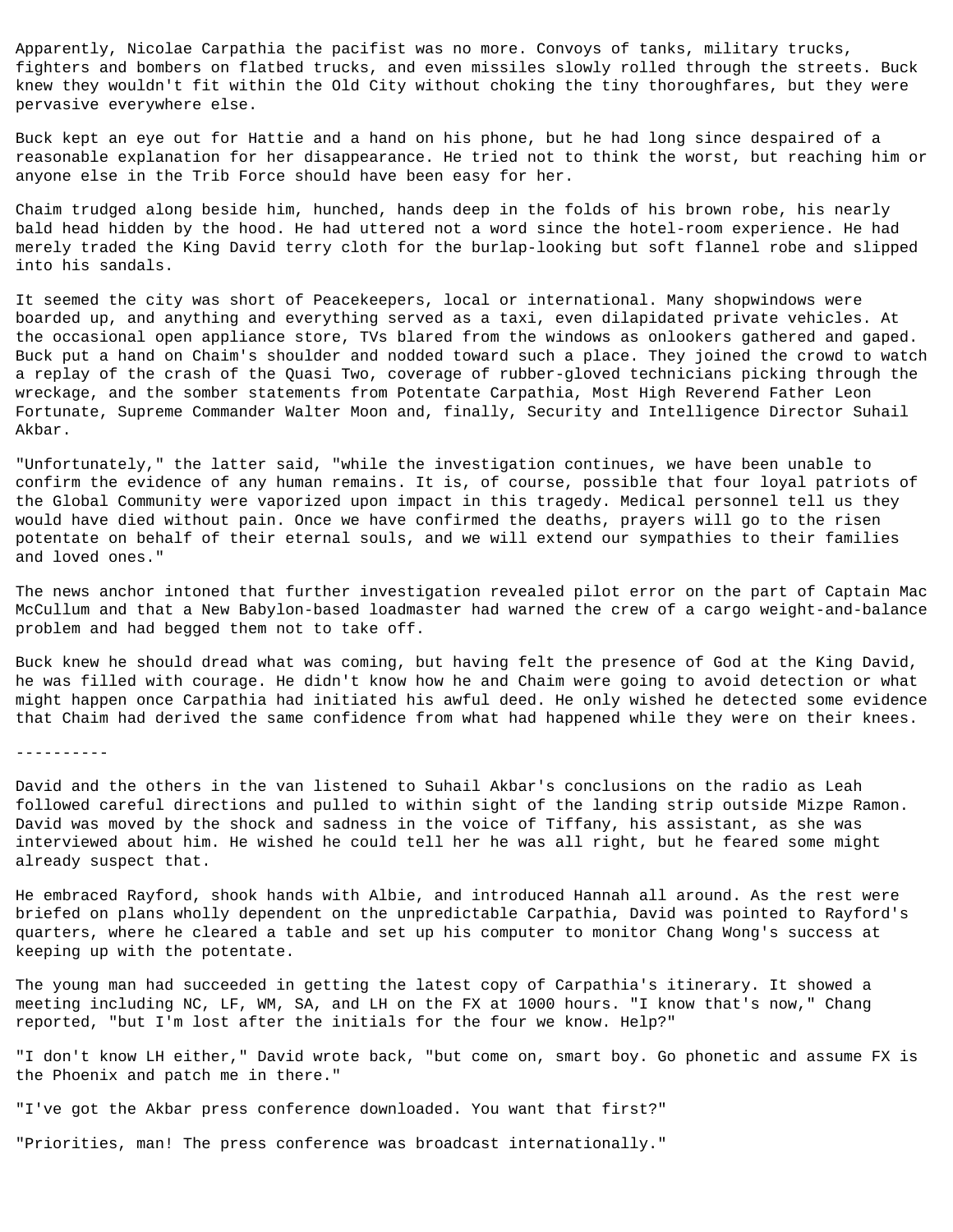David rustled through his bag for earphones and was slipping them on just as Chang made the connection to the Phoenix. He felt the ambience of the idle plane, and Chang transmitted an inset screen listing GC replacements for David, Mac, and Abdullah. "A. Figueroa for ' you," Chang wrote. "Know him? Apparently they're not replacing Nurse Palemoon. Still no idea who LH is." "No need to prolong this meeting with Hut." That was clearly Carpathia. "Get on with it." "Right away, Excellency," Moon said. "Leon, uh, Reverend Fortunate would like to update you on the image and the animal." "I just saw him. Where is he?" "The head, sir. Feeling some discomfort." "What is the problem?" "I don't know." "He was sitting right here a moment ago, Walter." "Squirming." "About what?" "I'm sorry, sir. I-" "Well, find out, would you? And get Akbar and Hut in here now." David heard Moon on a walkie-talkie, directing someone to "let Akbar and Hut board. And have the purser check on Reverend Fortunate." "Come back?" "Fortunato. First-class can." Carpathia roared with laughter in the background. "An apt description, Mr. Moon!" "I didn't mean that, sir. I was just-" "Can we get on with this, Walter? Should Fortunato not find his way back here, what is he going to tell me about the image and the animal?" "He didn't tell me, Lordship, but he seemed very excited." "Until he went to the bathroom in discomfort." "Exactly." After a few seconds of silence, Carpathia barked, "Walter, tell Suhail if he does not have his new man aboard in thirty seconds-" "Supreme Potentate Carpathia, sir, Security and Intelligence Director Suhail Akbar of Pakistan and Global Community Morale Monitor Chief Loren Hut of Canada." Akbar said, "Forgive the delay, Potentate, but-" "Sit, both of you. Director Akbar, where did you find this tall specimen and why is he not still a rodeo cowboy in Calgary?" David noticed that Carpathia had pronounced the city with emphasis on the second syllable, just like the locals. "I enjoy ropin' dissidents more," the young man said. Carpathia laughed. "I was not speaking to you, Chief Hut, but-"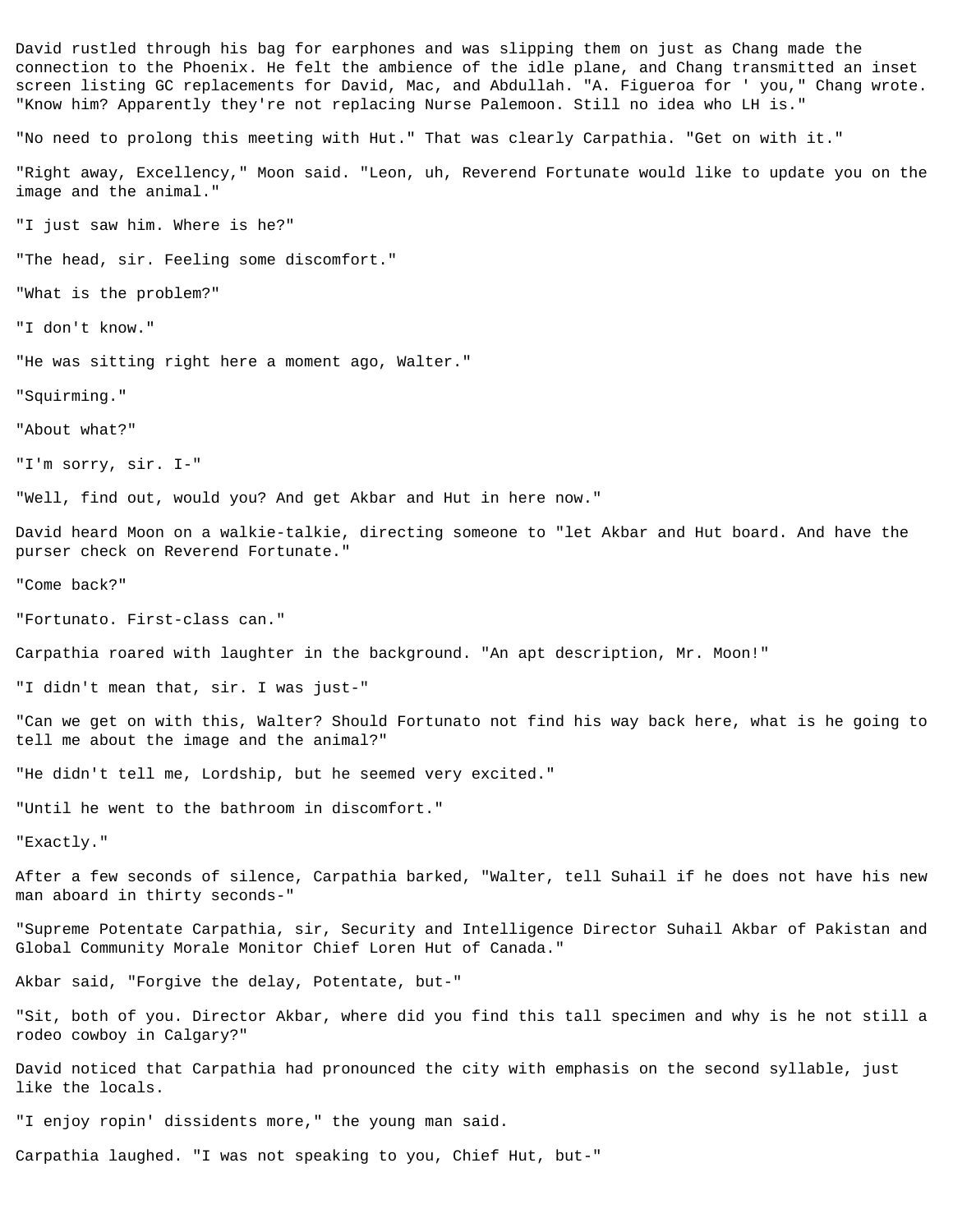"Sorry." "-you saved yourself with that answer. Got everything you need?" "Yes, sir." "Yes, Potentate," Carpathia corrected. "Sir will not cut it when addressing your risen-" "Absolutely, Excellency, Lordship, Potentate. I was told. I just misspoke there." "You would mock me?" "No, sir! Potentate!" "I asked you a question." "I would not mock-" "Whether you have what you need, imbecile! Honestly, Director Akbar, this is the best we could do?" "He is quite accomplished and decorated, Excellency, and merely too intimidated in your presence to exhibit the loyalty he's known for." "Indeed?" "Yes, sir, Potentate. I'm loyal to you and always have been." "And you worship me?" "Whenever I can." Carpathia chuckled. "Is every Morale Monitor armed, Hut?" "Here in Israel, yes, they are. And everywhere else, they will be by the end of next week." "Why the delay?" "The sheer numbers. But we have the weapons. It's just a matter of getting 'em to everyone." "Your top priority is here, Hut. You understand that." "Absolutely." "And then it is to arm every one of your troops." "Yes." "What is the male-female ratio among the monitors?" "About sixty-forty males, Excellency." "About?" "It's almost exactly fifty-eight to forty-two." "Excellent. Leon! You're back!" "Forgive me, Lordship." "Sit, please. Meet-" "I'd rather stand, if you don't mind, Excellency. And I have met Mr. Hut. Impressive young man." "Yes, well, I am glad you find him so. I will decide for myself by the end of next week when I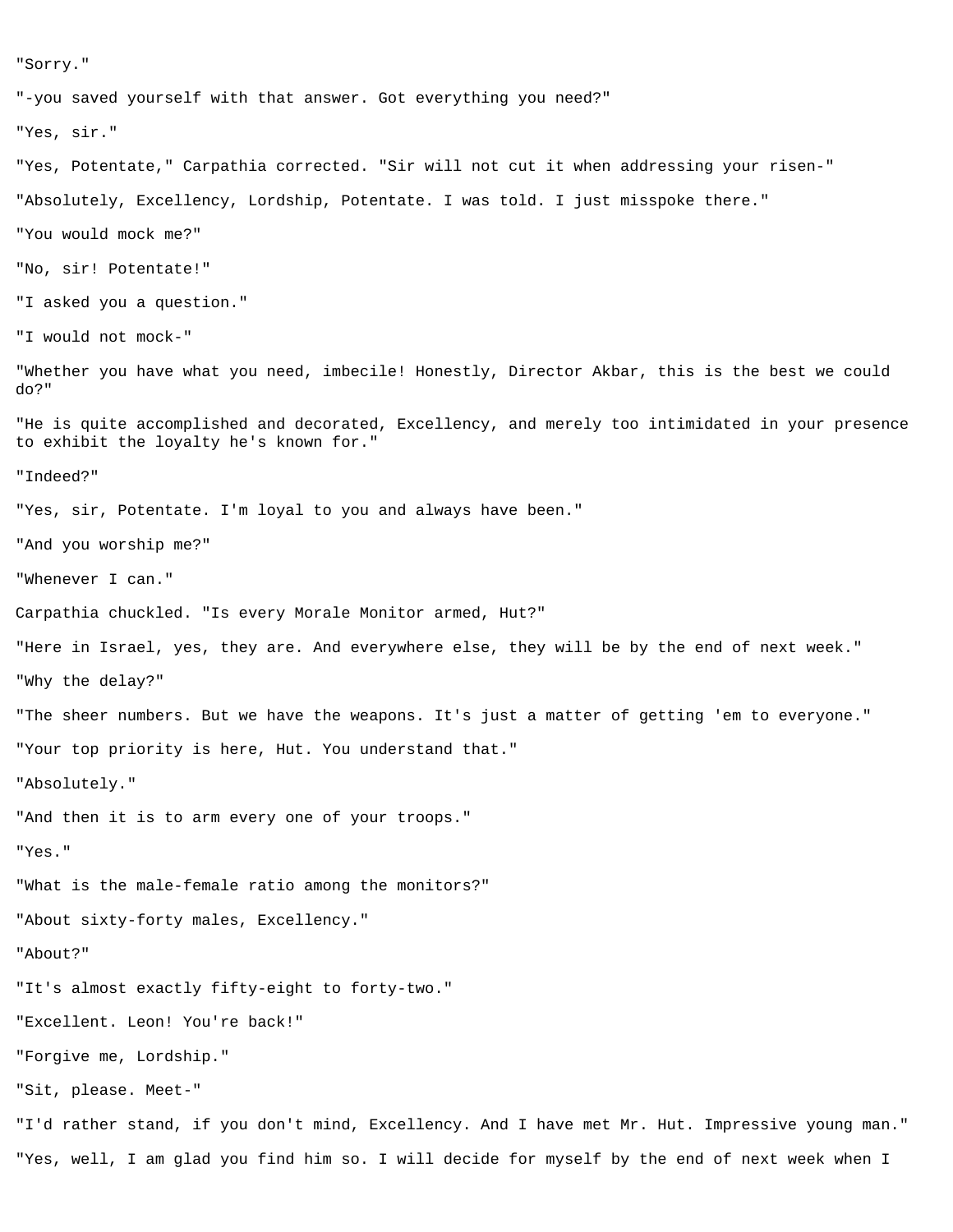learn whether he has accomplished his task. And I will be interested to know how he handles incorrigibles here." "In Israel, sir, Potentate?" Hut said. "That is what 'here' would mean, yes." "I just can't imagine anybody givin' you a problem here, but if they do-" David heard Carpathia suck in a breath. "Yes!" he hissed. "Tell me, Hut, what you have in store for people who would be so impudent as to oppose me here in the Holy City." "They would be immediately apprehended and incarcerated!" "Wrong!" Carpathia shouted. "Wrong answer! Akbar, I swear, if you do not-" David could hear Akbar whispering urgently. Then an earnest Loren Hut: "I would have them killed, Potentate. On the spot. Or I would kill them myself!" "And how would you do this?" "Probably shoot them." "Where?" "In the street. In public. In front of everybody." "I mean, where on their body?" "Their body?" "Where would you shoot them?" Carpathia was speaking quickly now, his delivery liquid, as if savoring the mere thought. "In the heart or in the head, Potentate, for a sure kill." "Yes! No! You have how many rounds in your personal side arm?" "Me? I'm carryin' a semiautomatic handgun with a nine-round clip." "Use it all!" "All?" "Start with the hands. First one, and when they grab it, the other. As they scream and dance and turn and try to flee, shoot first one foot, then the other." "I see." "Do you? As they lie howling and others abandon them in fear, you still have five rounds, do you not?" " "Yes." Hut sounded terrified. "Both knees, each shoulder. Particularly painful. Make them change their mind, Hut. Make them say they love me and that they are sorry they opposed me. And you know what to do with the final round." "Heart?" "A cliche! No creativity!" David heard the leather seat squeak and imagined Carpathia shifting to

act this out. "You put the hot muzzle of the weapon to their forehead, right where their mark should be. And you ask if they are prepared to pledge their loyalty. And even if they scream to the heavens that they have seen the light, you give them their own mark. It will be the only round they do not hear or feel. And then what?"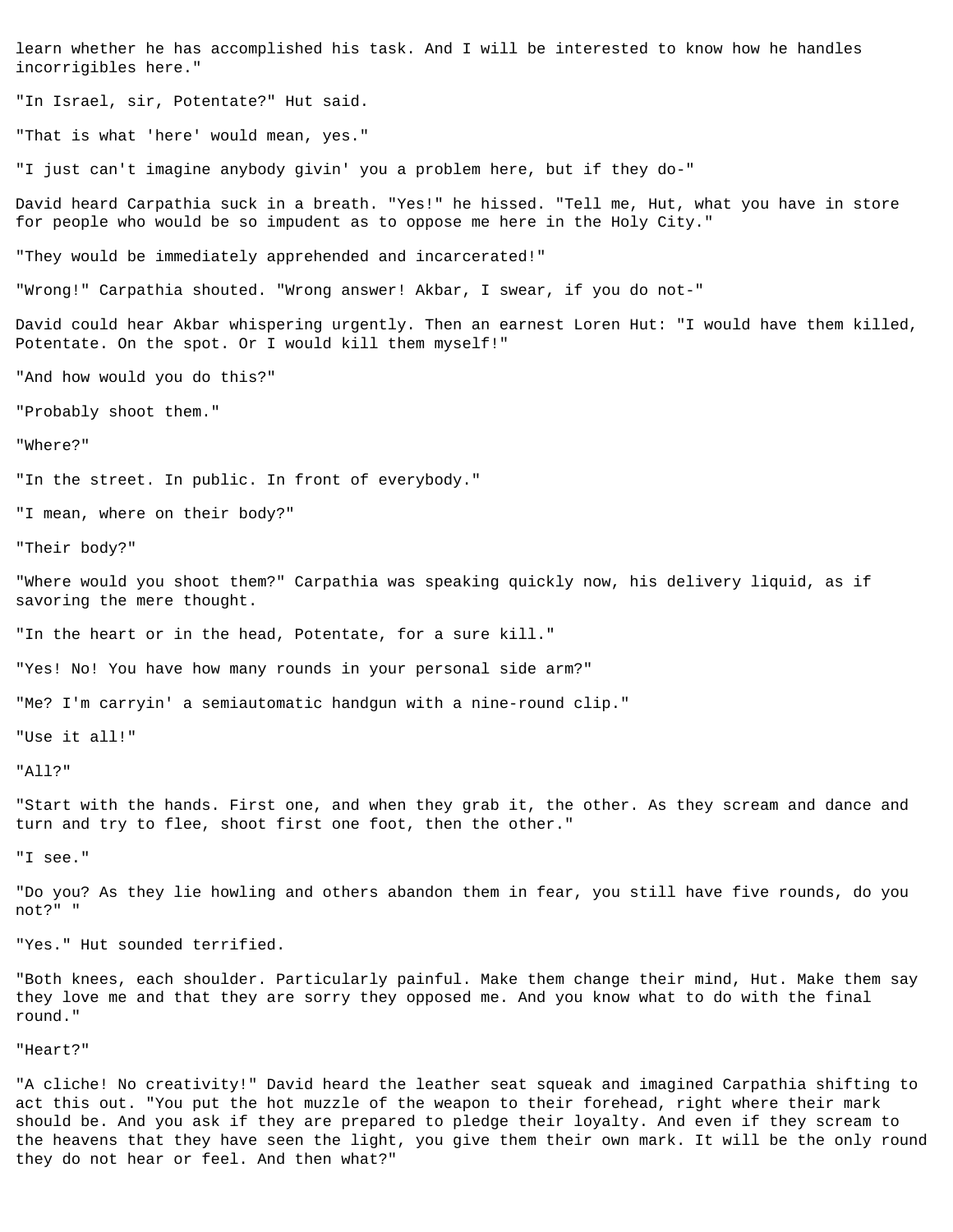"And then?" "What do you do, Hut? With a dead victim at your feet, nine rounds in or through the body, surely you do not leave the carcass in the street." "No, I'd have him hauled off." "To the guillotine!" "Sir? Potentate?" "The price of disloyalty is the head, Hut!" "But they are-" "Already dead, of course. But the world is clear on the choice and the consequence, friend. Dead or not, a disloyal citizen sacrifices his head." "All right." "Did you know, Hut, that when a live victim is beheaded, the heart can continue to beat for more than half an hour?" Apparently Hut was stunned to silence. "It is true. That is a medical fact. Well, we would not be able to test it with a victim you riddled with bullets, would we?" "No." "But one day we will get the chance. I look forward to it. Do you?" "No." "You do not? I hope you are not too timid for your job, son." "I'm not. I'll shoot your bad guys and chop their heads off, but I don't need to check the other victims to see if their-" "Do you not? I do! This is life and death, Hut! Nothing is purer! I have come to give life! But to the one who chooses to place his loyalty elsewhere? Well, he has chosen death. What could be so stark, so clear, so black-and-white?" "I understand, Potentate." "Do you?" "I think so." "You will." "Yes." "Now go. Big week ahead. Be prepared." David, chilled and disgusted, scribbled himself a note. It would be just like Carpathia to milk this for days. He heard Carpathia tell Moon to see Akbar and Hut out and to leave him alone with Fortunate. "Excuse us for a moment, would you?" he said to others apparently attending to them in the cabin. After a beat, "Leon, do you not agree that fear is a form of worship?"

"In your case, certainly, Excellency. The fear of our god is the beginning of wisdom."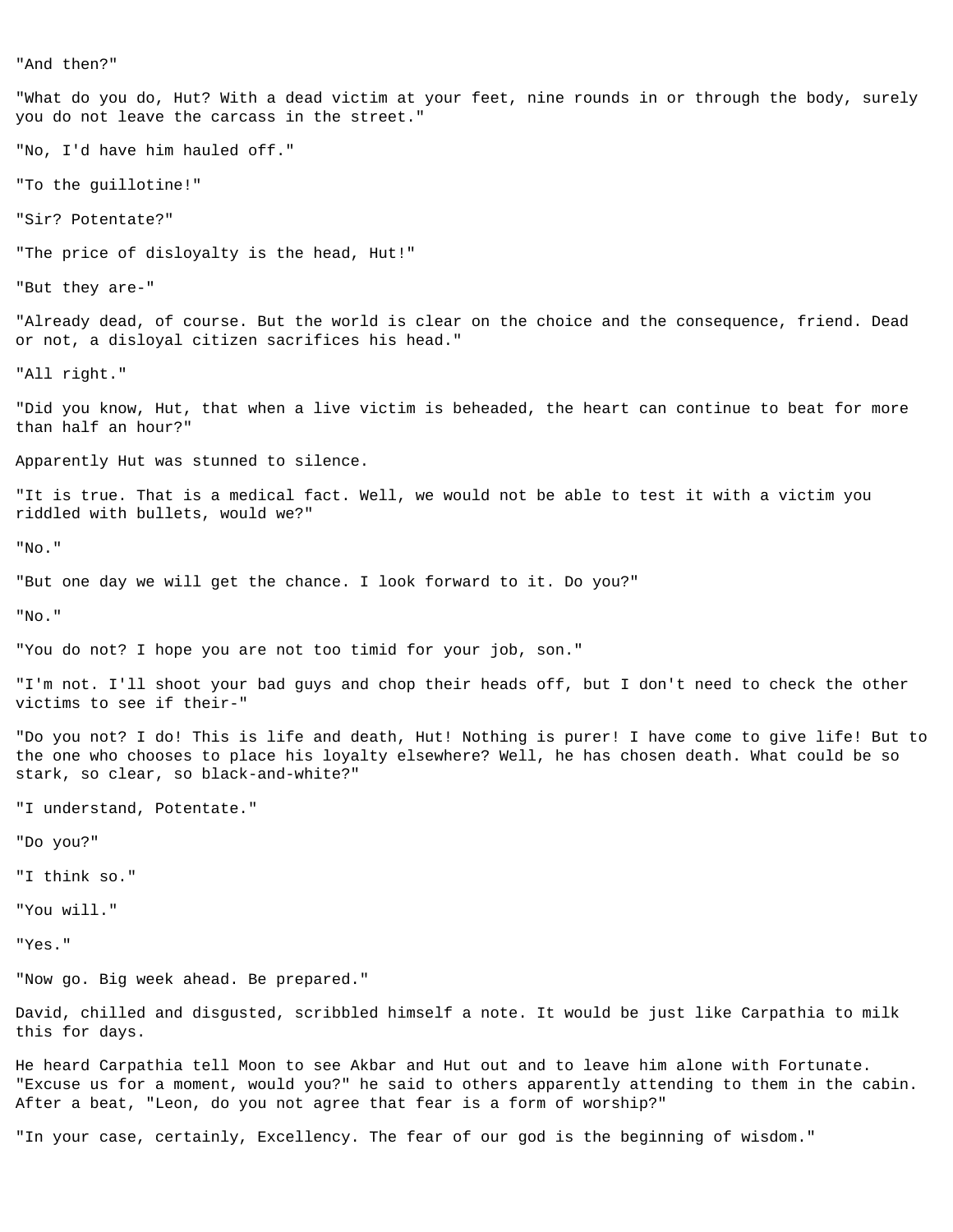"I like that. Biblical, is it not?" "Yes, Lordship." "Sit, Leon, please!" "I'd like to, but-well, all right." Leon let out a tiny cry as he settled. "What is it, my friend? Food disagreeing with you?" "No, excuse me, but-" Carpathia snickered. "A true friend feels free to scratch himself in front of his risen potentate." "I am so sorry, Excellency." "Think nothing of it. You are in such discomfort because your hip itches?" "I'm afraid it's more than that, sir. But I'd rather not-" "Bring me up-to-date on your assignments, then." "The animal is in place." "You may feel free to call it what it is, Leon." "The pig." "Oh, I hear it is much more than a pig. A hog! A sow! A huge, ugly, snorting, smelly beast." "Yes, sir." "I cannot wait to see it." "Anytime you wish." "Well, I am due aboard her not long from now, am I not?" "Yes, sir. But you would have slipped off." "Would have?" "I had a saddle made for you, Excellency." "Leon! You do not say! A saddle for a pig?" "And the biggest pig I've ever seen." "I should hope so! How did you do it?" "People are happy to serve you, Potentate." "It must be wide." "I worry you will feel as if you are doing the splits." "You look as if you would like to, Leon. Stand if you must. There you go! And yes! Scratch if you must!" "I'm so sorry, Excellency." "Why, you are wriggling like a schoolboy at his first dance!" "Forgive me, I'd better head back to the-" "Go then, by all means. What is it? A bite? An itch can be terribly annoying." "I wish that's all it was, Excellency. It's quite painful too. When I scratch it, it hurts worse.

I am miserable."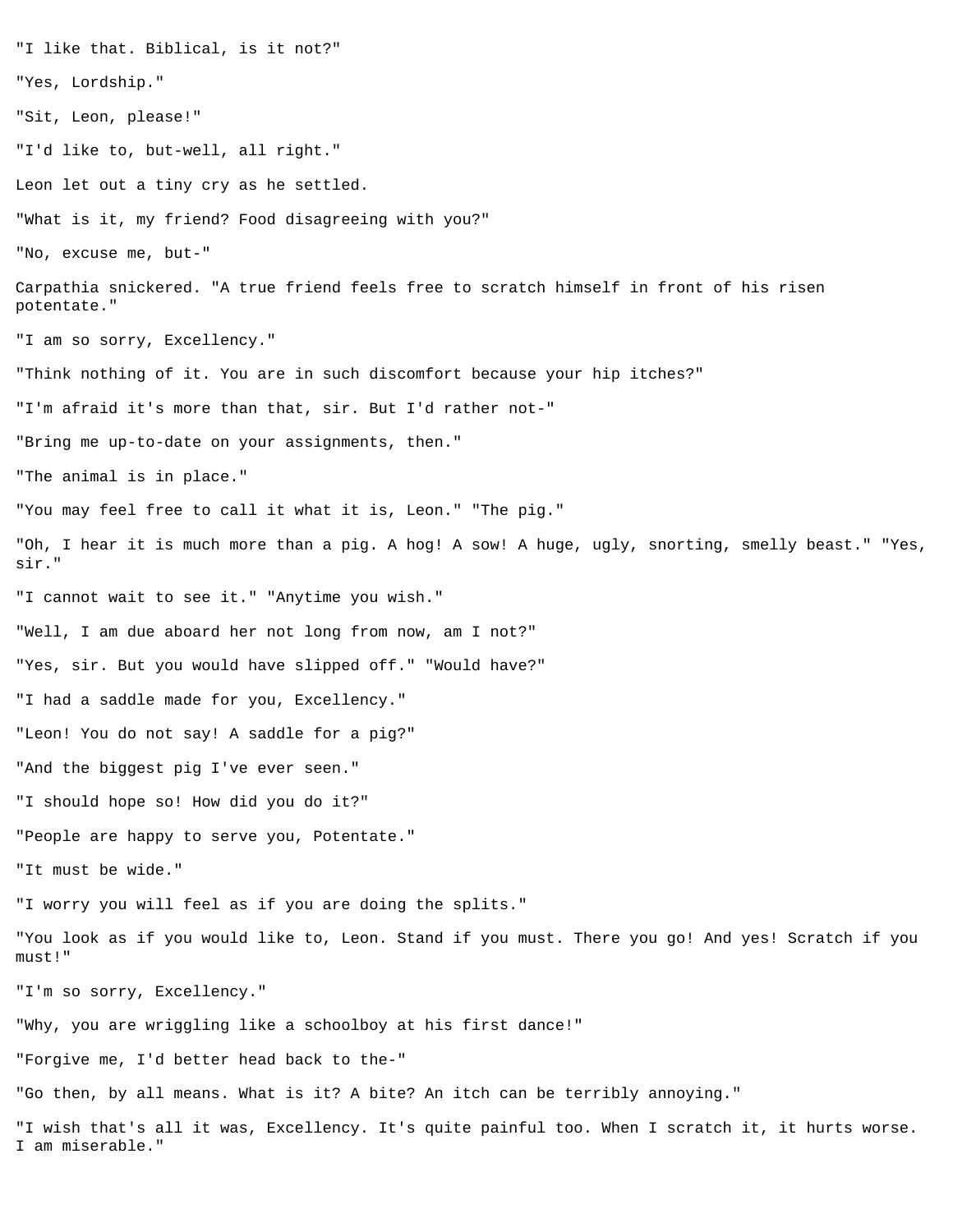"You must have been bitten." "Perhaps. Excuse me." "Go!" "I wanted to tell you about the image." "And I want to hear it, but I cannot stand to see you in such agony." "I will return before you must leave and tell you about it." David sat shaking his head. How he wished he could see what was going on. But the theater of the mind was that much better anyway. Carpathia called someone to fetch Walter Moon, and then he had Moon "bring me that costume." Moon told him the caravan to Pilate's court would be leaving inside ten minutes. "Did Reverend Fortunate run down the sites for you?" "No. He seems to be in considerable discomfort." "Still? Well, we go from Pilate's court to the street. A ways down we have Viv Ivins in place to meet with you as a stand-in for your mother." David heard the rustle of paper-a map, he assumed. "Here's where we have a young woman come out and wipe your face; then two stops later you exhort the women of Jerusalem. And then, after Golgotha, you see Viv again, playing your mother. Then it's on to the Garden Tomb." Someone seemed to be making a sound through his teeth, and David couldn't imagine Moon doing that in front of Carpathia. Finally Nicolae said, "All right, cut out half of these. This part, and that one with Viv, and this, and the one with the young woman and the speech to the women, this one, and the last one with Viv." "May I ask-" "The point is reenacting, Walter. Half of these never happened." "We don't know that. They're tradi-" "They never happened. Believe me. I know." "You'll want to change clothes now?" "As soon as Leon is finished in the-ah, Leon! Feeling better?" "Sadly, no." "So what is it?" "I'd rather not talk about this with you, sir." "Nonsense! So is it a bite?" "I don't think so, sir. But it's large and painful and infected." "And it is right there?" "Yes." Leon sounded miserable. "Poor man! A sore on your left-" "Yes. On my, uh-on my behind." Carpathia seemed to be stifling a giggle. "You must tell me about the image." "On the way, sir. I was hoping you'd notice."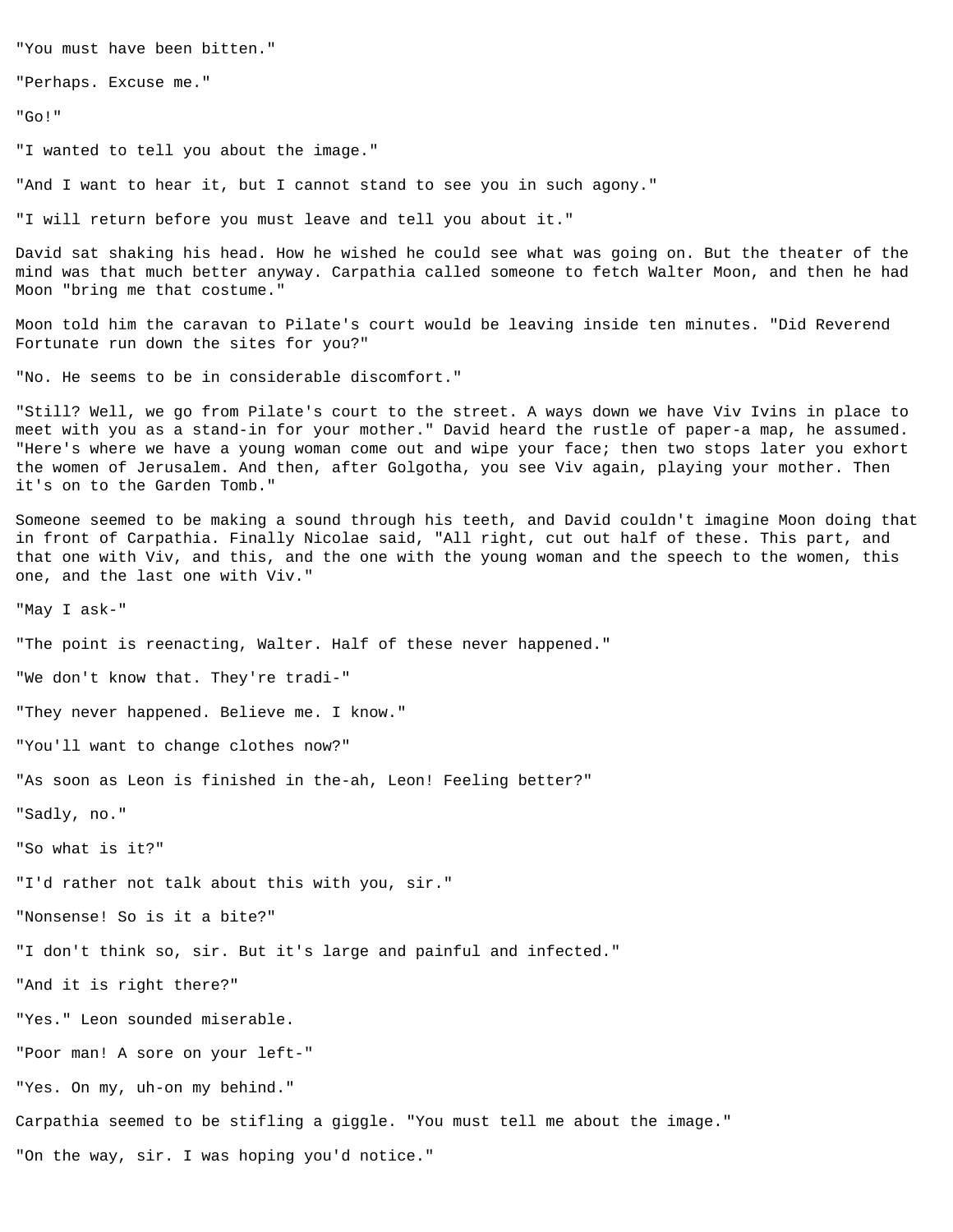"Notice?"

"My mark."

"Let me see! On your hand! Striking! Two-one-six! Excellent. Thank you, my friend. Does it hurt?"

"I wouldn't know. Because of the, uh-"

"Yes, well. . ."

"Anyway, I'll show you the chosen image. It's life-size and gold and beautiful. And when I had taken the mark of loyalty, I fell before it and worshiped."

"Bless you, Leon. And may you heal quickly."

## THREE

HATTIE KNELT in her hotel room in Tel Aviv, thanking God for all she had learned from Tsion Ben-Judah in such a short time. She thanked him for Leah and for Chaim and especially for Buck, whom she had met even before he became a believer. She thanked God for Rayford, who first told her about Christ. She thanked him for Albie who, for some reason, cared so much for her.

As she prayed, she became aware of someone standing in her room. Here she was, one who always checked everywhere before locking herself in. No one else could have been there. Yet the sound of his words made her lower her face to the floor as if in a deep sleep. Suddenly a hand touched her, which made her tremble. And a voice said, "O daughter, you are greatly beloved of God. Understand the words I speak to you, and stand upright, for I have been sent to you."

Hattie had read Dr. Ben-Judah's story of being spoken to in a dream, and she stood, shaking. The voice said, "Do not fear, for from the first day you humbled yourself before your God, your words were heard. I have come because of your words."

"May I know who speaks to me?" Hattie managed.

"I am Michael."

Hattie was too terrified to say anything eloquent. She said, "What are you supposed to tell me?"

He said, "I have come to make you understand what will happen in these latter days." Hattie felt so privileged she couldn't say anything. And Michael added, "O daughter greatly beloved, fear not! Peace be to you; be strong, yes, be strong! Accept not the blasphemy of the evil one and his false prophet. If you are wise, you shall shine like the brightness of the firmament. Those who turn many to righteousness shall shine like the stars forever and ever. Many shall be purified, and made white and refined, but the wicked shall do wickedly; and none of the wicked shall understand, but the wise shall understand."

Hattie sat panting. She took the message to mean she was to speak out against the lies of Antichrist. She prayed that God would give her the courage, because she could only imagine what would happen. She couldn't sleep and asked God if she was deluded. "Why me?" she said. "There are so many older in the faith and better equipped to do such a thing."

Hattie went to her computer and e-mailed Dr. Tsion Ben-Judah, relaying the entire incident. She set the message to be delivered to him after she would have a chance to confront Carpathia the next day, along the Via Dolorosa, she assumed. She concluded,

Perhaps I should have consulted you rather than scheduling this to be sent to you after the fact, but I feel directed to exercise faith and believe God. I look at what I've written and I don't even sound like myself. I know I don't deserve this any more than I deserved God's love and forgiveness.

Maybe this is all silly and will not happen. If I chicken out, it will not have been of God and I will intercept this before it gets to you. But if you receive it, I assume I will not see you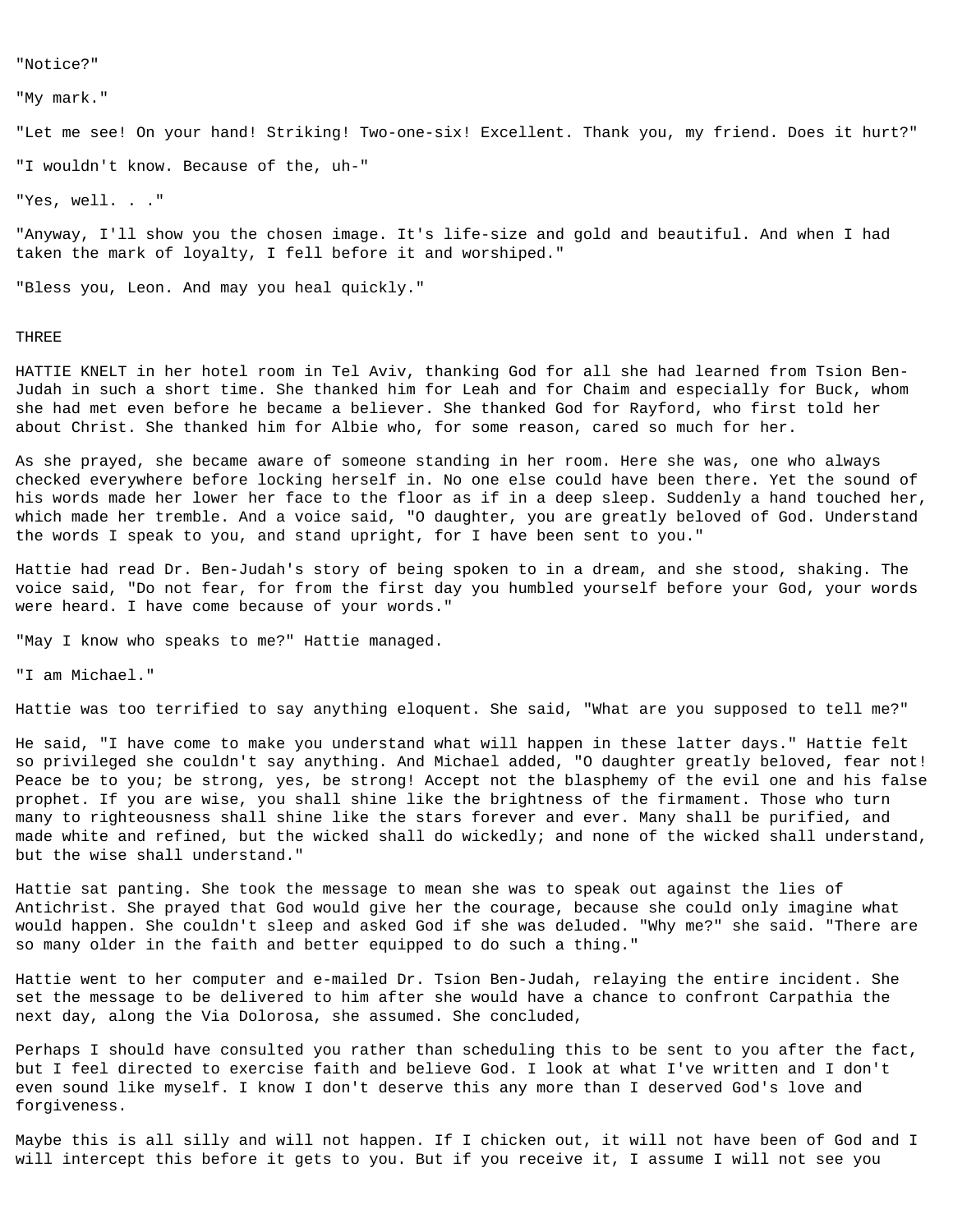until you are in heaven. I love you and all the others, in Christ.

Your sister,

Hattie Durham

----------

Rayford gathered the troops at the airstrip. He introduced the Fatal Four and explained their roles. "Deputy Commander Elbaz," he said, referring to Albie, "will ferry Mr. Hassid to Petra, where he will begin setting up the communications center. Jewish by blood, Mr. Hassid plans to stay with the displaced believers."

A hand went up, an African's. "Is Hassid the one we have to thank for being able to stand here today?"

"Among many," Rayford said. "But it's safe to say that without the GC thinking this is their own operation, we'd be getting strafed right now."

Someone else asked, "How realistic is it that this can last?"

"We're in no-man's-land," Rayford said. "Once the fleeing Israelis are followed here, it will be obvious what we are doing. As you know, the healthy will walk. But it is quite a journey, and the GC should quickly overtake them. We believe God will protect them. The elderly, the toddlers, and the infirm will need rides. You will recognize them by the mark of the believer and probably also by the fear on their faces. Anyone arriving here in any manner should be transported immediately to Petra by helicopter. Some of these birds have huge capacities, so fill 'em up. Petra is about fifty miles southeast of here. You all have the flight plans."

"It sounds like a death flight," someone called out.

"By any human standard, it is," Rayford said. "But we are the wings of the eagle."

"The co-op didn't call for food or clothing," someone said. "How will these people survive?"

"Anyone want to address that?" Rayford said, and several talked over each other, explaining that God would provide manna and water and that clothes would not wear out.

Finally Rayford raised a hand. "One thing we don't know is timing. Carpathia is on schedule to begin down the Via Dolorosa at 1100 hours. That will end at the Garden Tomb. Whether he will speak from there or head for the temple, we don't know. We've heard that the winning image of the potentate has been chosen and moved to the Temple Mount, where people are already gathering to worship it and take the mark of loyalty."

"Of the beast, you mean!"

"Of course. And many want to do that with Carpathia present. When he learns the crowds are waiting for him, he'll want to be there."

"Are your people in place, Captain Steele?"

"As far as we know. The only one we have not heard from is not crucial to the operation, unless she has been compromised."

"When will Carpathia be opposed?"

"Our man may debate him before he enters the temple. Who knows? The crowd may oppose him-at their peril, of course. You must remember, it is not just Jewish and Gentile believers and unbelievers in Jerusalem. There are also Orthodox Jews who do not embrace Jesus as their Messiah but who have never accepted Carpathia as deity either. They could very well oppose him and refuse to take the mark. Then, of course, there are many undecided."

"They'll decide soon, won't they?"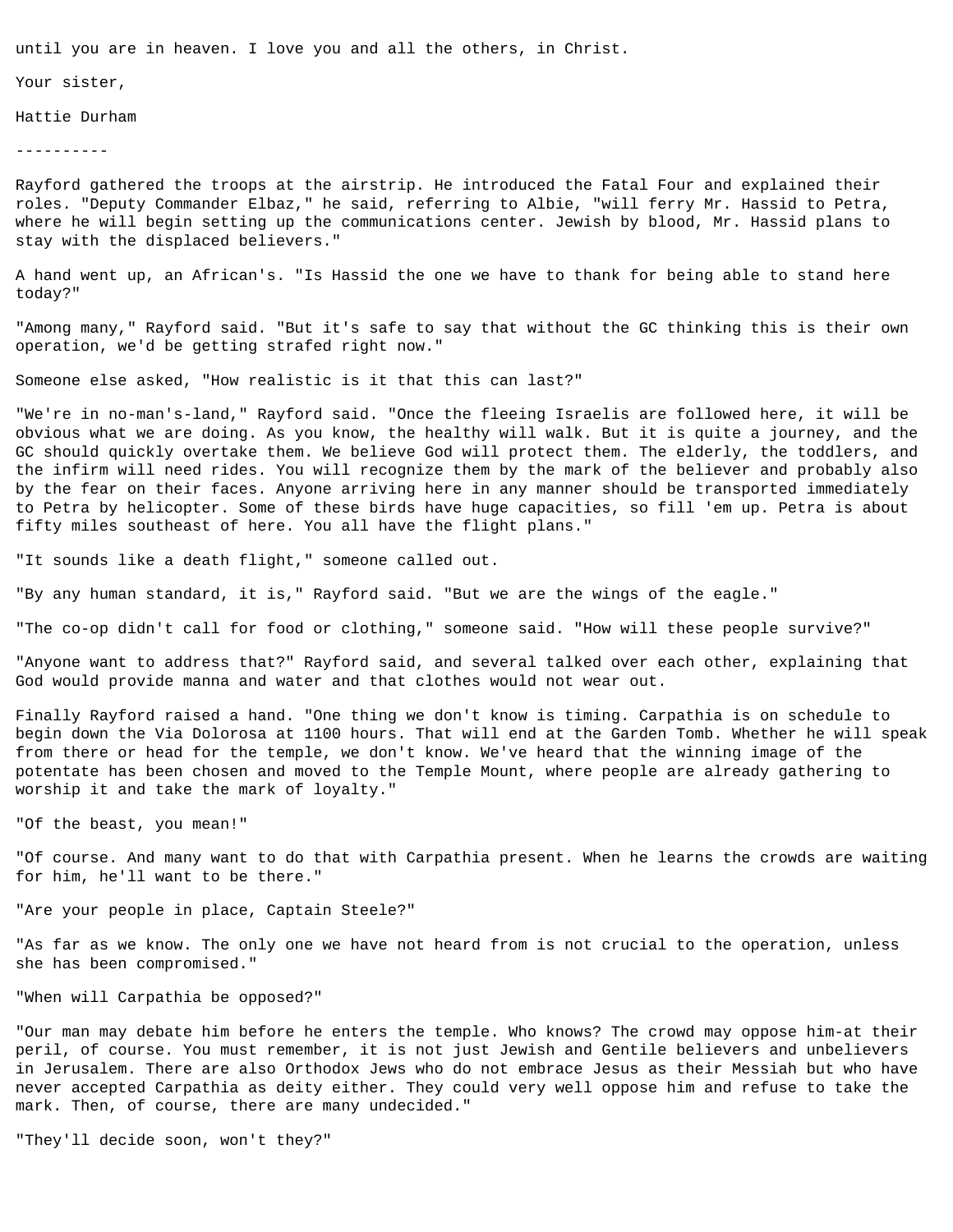"Likely," Rayford said. "And many will decide the wrong way. Without Christ, they will succumb to fear, especially when they see the consequences of opposing Carpathia. Okay, it's time for transportation troops to head toward Israel. When the time comes, help anyone who needs it."

"And if we are stopped?"

"You're on your own," Rayford said.

"I'm going to tell them I'm on my way to get the mark of loyalty."

"That's lying," someone else shouted.

"I have no problem lying to Carpathia's people!"

"I do!"

Rayford held up a hand again. "Do what God tells you to do," he said. "We're depending on him to protect his chosen people and those who are here to help them."

----------

Buck found a perch overlooking Pilate's court behind several thousand cheering supplicants. The elderly Rosenzweig appeared to gasp for breath without making a sound. Sweat appeared on his forehead, and Buck thought it a credit to Zeke that it did not affect the old man's phony color. This was more than makeup.

Still, Chaim had not spoken since they left the hotel, even when Buck merely asked how he was doing. He only shrugged or nodded. "You'd tell me, wouldn't you, if there was a problem?"

Chaim nodded miserably, looking away.

"God will be with you."

He nodded slightly again. But Buck noticed he was trembling. Was it possible they had chosen the wrong Moses? Could Tsion have miscalculated? Tsion himself would have been so much better, having spoken in public for so many years as a rabbi and a scholar. Chaim was brilliant and fluent in his own field, but to expect this ancient, tiny, quaking man with the weak-and perhaps now nonexistentvoice to call down the Antichrist, to rally the very remnant of Israel, to stand against the forces of Satan? Buck wondered if he himself would have been a better choice. Despite Chaim's almost comical getup, he appeared not even to be noticed by the crowd. How could he command an audience?

Buck had worried what he would say or do if GC Peacekeeping forces or Morale Monitors checked for his mark of loyalty. But loudspeaker trucks threaded their way through the streets, announcing that all citizens "are expected to display the mark of loyalty to the risen potentate. Why not take care of this painless and thrilling obligation while His Excellency is here?"

Many in the crowd already had the mark, of course, but others talked among themselves about where the nearest loyalty administration center was. "I'm taking mine at the Temple Mount today," a woman said, and several agreed.

Buck was amazed at the number of men and women who carried toddlers waving real and fake palm branches. Someone passed out sheets with the lyrics to "Hail Car-pathia," and when people spontaneously broke into song, others assumed Carpathia had appeared and began a rousing ovation.

Finally Buck spotted a motorcade, led and followed by GC tanks topped with revolving blue and red and orange lights. Between the tanks were three oversized black vehicles. When the convoy stopped, a deafening cheer rose. The first vehicle disgorged local and regional dignitaries, then Most High Reverend Father Leon Fortunato in full clerical regalia. Buck stared as the man straightened his robe, front and back, and slowly continued smoothing it in back. Finally he kept his left hand just below his hip as he walked, clearly trying to hide it but unable to keep from massaging an apparently tender spot.

The second vehicle produced GC brass, including Akbar and Moon, and then, to a renewed burst of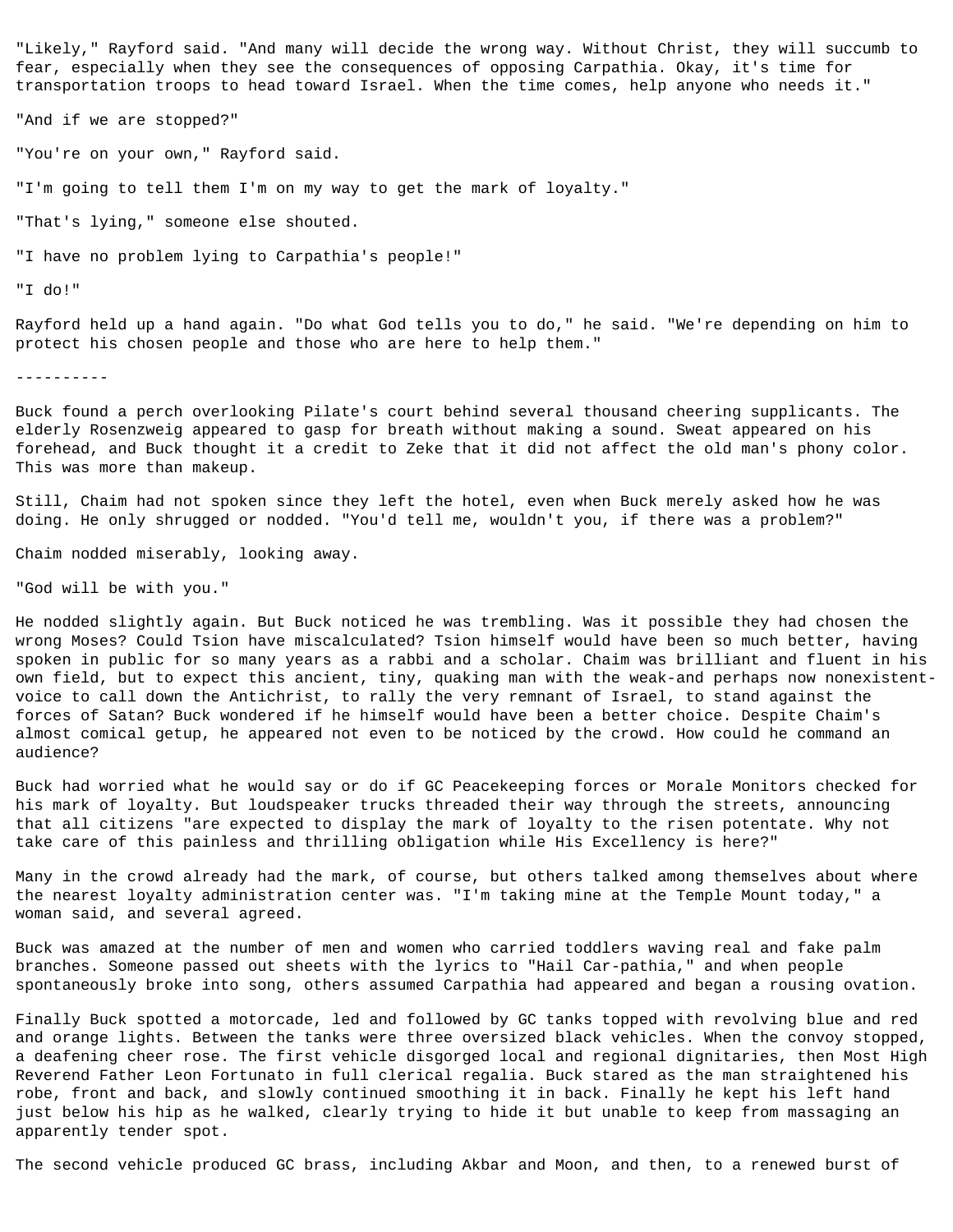applause and waving, Viv Ivins. From more than a hundred yards away, she stood out among the darksuited men. Her white hair and pale face appeared supported by a column of sky blue, a natty suit tailored to her short, matronly frame. She carried her head high and moved directly to a small lectern and microphone, where she held both hands aloft for silence.

All eyes had been on the third vehicle, its doors still closed, though the driver stood guard at the rear left and Akbar at the rear right, hand on the handle. Buck noticed that while the attention refocused on Viv Ivins, Leon went to work on his backside, riffling his fingers over the area. He couldn't stop, even when Ms. Ivins introduced him as "our spiritual leader of international Carpathianism, the Reverend Fortunato!"

He muted the applause with his free hand, then asked everyone to join him in singing. He began directing with both hands, but Buck wondered if anyone in the crowd missed it when he kept directing with the right hand and scratching with the left.

Hail Carpathia, our lord and risen king; Hail Carpathia, rules o'er everything. We'll worship him until we die; He's our beloved Nicolae. Hail Carpathia, our lord and risen king.

Buck felt conspicuous not singing, but Chaim seemed not to care what anyone thought. He merely bowed his head and stared at the ground. When Leon urged the people to "sing it once more as we welcome the object of our worship," people clapped and waved as they sang. Buck, ever the wordsmith, changed the lyrics on the spot and sang:

Fail, Carpathia, you fake and stupid thing;

Fail, Carpathia, fool of everything.

I'll hassle you until you die;

You're headed for a lake of fire.

Fail, Carpathia, you fake and stupid thing.

Finally Suhail Akbar opened the car door with a flourish and a deep bow, and Carpathia bounded out alone. The crowds gasped, then roared and applauded at the youthful man wearing gold sandals and an iridescent white robe, cinched at the waist with a silver belt that seemed to glow with its own light source. As bodyguards in sunglasses and black suits, hands clasped before them, formed a half circle behind him, Nicolae stood with eyes closed, face beatifically pointed toward the clouds and palms outstretched as if eager to embrace everyone at once.

Buck stole a glance at Chaim, who merely squinted at Antichrist in the distance, his face a mix of sadness and disgust.

As the vehicles discreetly pulled away, a camouflage canvas-covered military truck slowly rolled to within twenty feet of Carpathia. Buck saw Fortunate kneel and reach under his robe to vigorously scratch his ankle.

Two uniformed GC Peacekeepers lowered a ramp from the truck; then one jumped onto the trailer and the other reached for a dangling rope. One pulling, the other pushing, they brought into view a monstrous pink sow that, despite its enormous bulk, daintily stepped down the ramp and turned slowly to face Carpathia. The animal, which had clearly been drugged, reacted lethargically to the mayhem.

A black leather strap with a flat leather pad and rounded, covered stirrups was fastened around its middle. Carpathia approached and cupped the pig's fleshy face in his hands, looking over his shoulder to the crowd, which was now laughing and whocping in frenzy. One of the Peacekeepers handed him what appeared to be a noose, which Carpathia draped around the sow's neck.

Then, with one hand on the rope and the hem of his own garment-which he hiked up to his knee-and the other steadied by a Peacekeeper, Nicolae placed his left foot in a stirrup and swung his right over the pig's back. He let go of the Peacekeeper's hand and smoothed his robe back down over his legs, held :he rope with both hands, and looked again to the crowd for a response. The pig had moved not an inch uncer Nicolae's weight, and as he yanked on the rope, tightening the knot around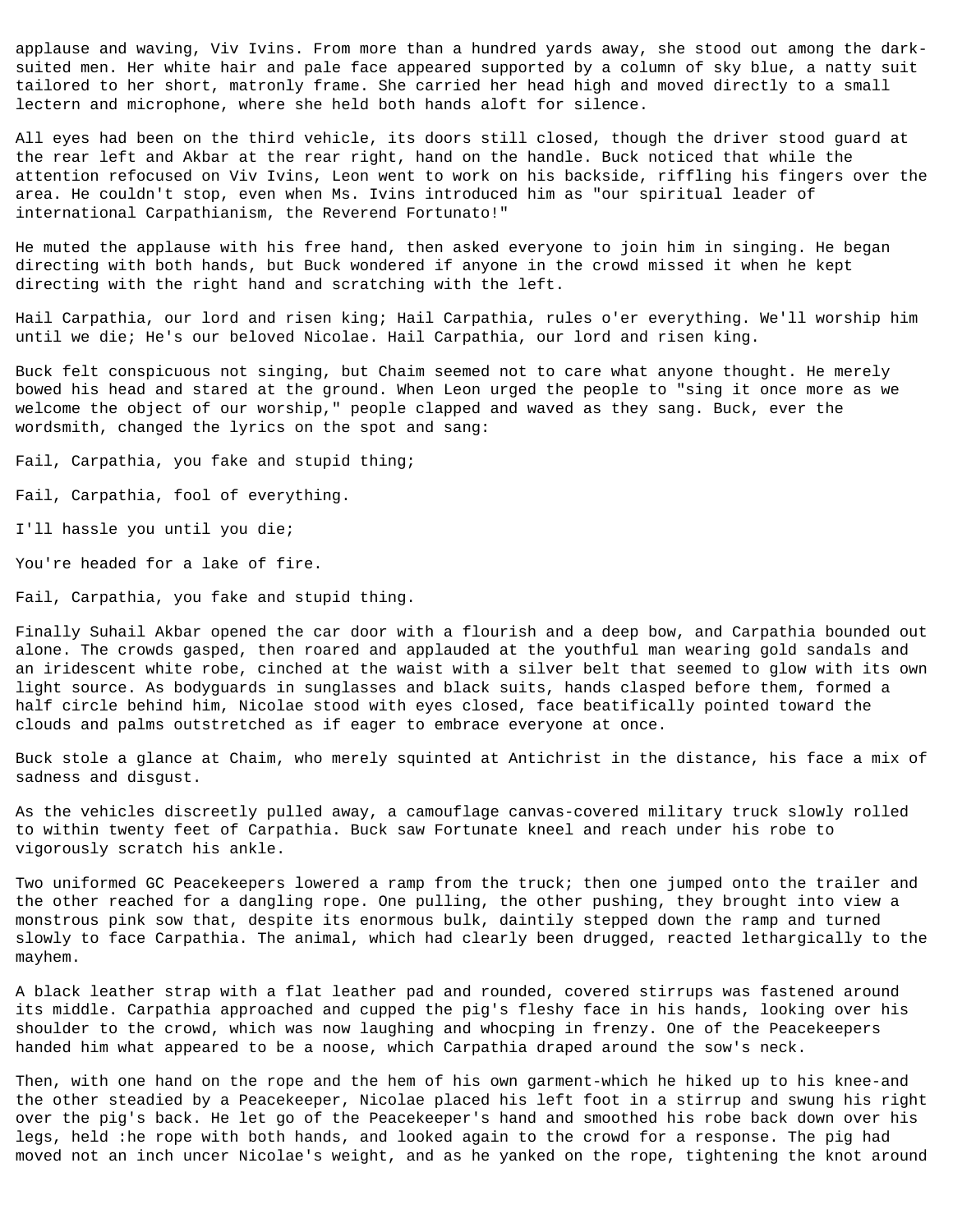its neck, the spindly legs felt for purchase on the pavement and slowly turned to move the other direction. Nicolae waved as the crowd exulted.

"I don't get it!" a man in front of Buck said, his accent German. "What's he doing?"

"Putting all previous religions in their places, Fried-rich!" his wife said, her eyes glued to the scene. "Even Christianity. Especially Christianity."

"But what's with the pig?"

"Christianity has Jewish roots," she said, still not looking at him. "What's more offensive to a Jew than an animal he's not allowed to eat?"

The man shrugged, and finally she turned to look at him. "It's hardly subtle."

"That's what I'm thinking! You'd think he'd have more class."

"Hey," she said, "you come back from the dead, and you can define class any way you want."

----------

The spectacle was broadcast internationally on radio and television and via the Internet. David followed it on his computer as Albie helicoptered him toward Petra. Carpathia's brazenness shouldn't have surprised him, but with relatives in Israel and childhood memories of the place, the whole pageant gave him a headache. David's scalp itched, but he dared not scratch it. He pressed his palm over the healing area, which reminded him of Hannah's treating him. That, of course, reminded him of what he was doing when he had collapsed-searching for his missing fiancee in the aftermath of Carpathia's resurrection-and he felt the familiar ache for Annie. He would see her again in less than three and a half years, but that made the second half of the Tribulation seem even longer. If he stayed in Petra, it would be that long before he saw Hannah again too.

David envied Buck Williams and his marriage. He couldn't wait to meet Chloe, the brain behind the International Commodity Co-op. Besides creating an underground where believers would be able to buy and sell from each other when they were restricted from world markets, she had almost singlehandedly brought together the personnel for Operation Eagle without having met them. In a cooler behind Albie was food enough to last David until the fleeing Israelis joined him. Maybe God would feed David with manna before the others arrived. He hoped bringing food was not evidence of faithlessness.

Chloe Williams had arranged for the shipment of the latest high-tech computer equipment from various parts of the world, and that too was in the cargo hold. David could only guess how long it would take him and Albie to unload. He studied an aerial sketch of the area and wondered where he would set up and where he would live. "This place sure doesn't look like it could house all the believers in Israel."

"It won't," Albie said. "We're estimating a million people will need refuge. Petra will hold about a quarter of that."

"What do you plan to do with the rest?"

"Expand the borders, that's all. The co-op has tents for the others."

"Will they be safe? Outside Petra, I mean?"

Albie shook his head. "There's only so much we know, brother. This is a faith mission."

----------

At a little after three in the morning in Chicago, Tsion lay with his hands behind his head on the cot in his study. He fought sleep as he watched the broadcast on his computer monitor. Hearing voices in the commons area, he padded out to find Chloe, Kenny on her lap, watching television.

"Do you believe this?" he said.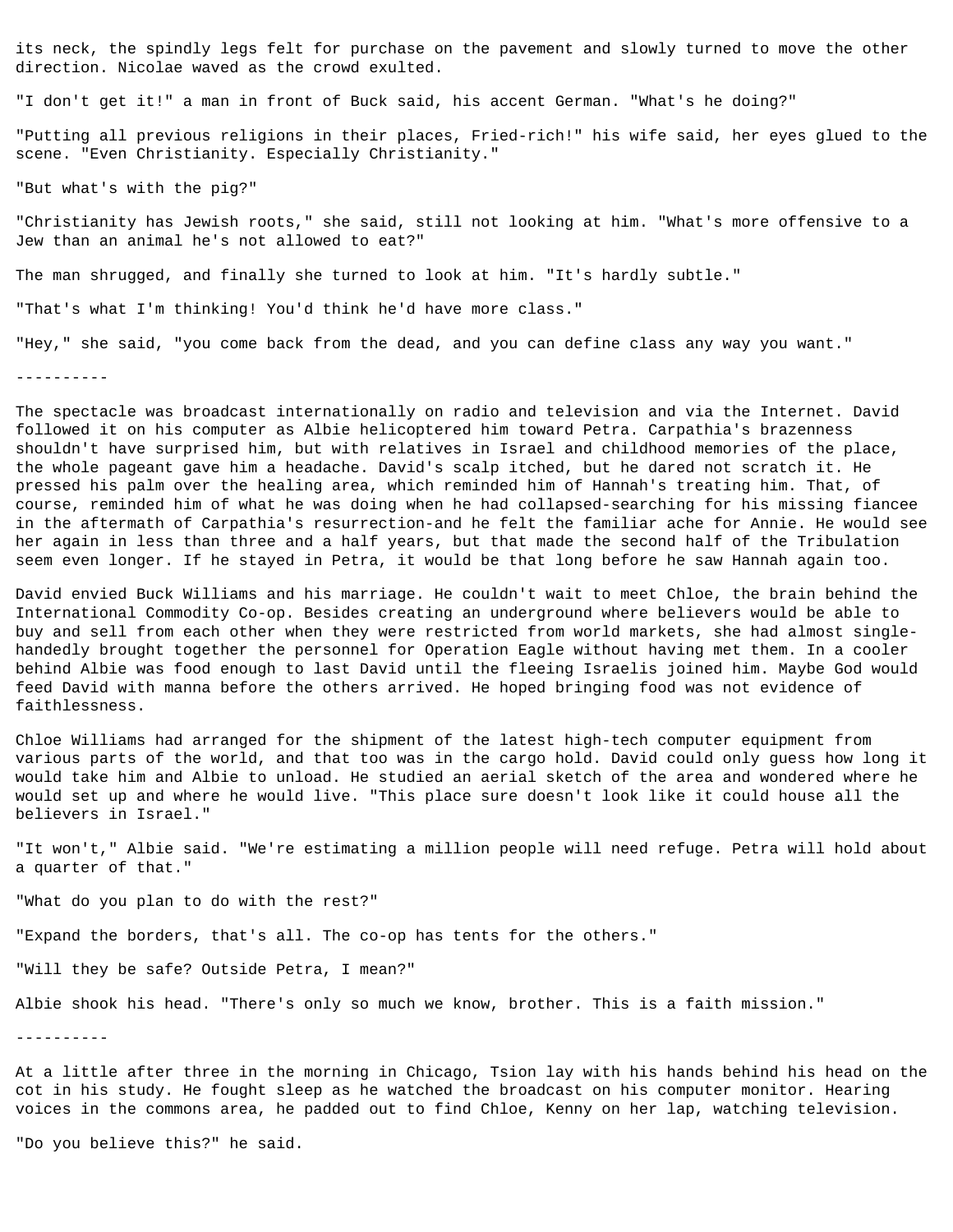"Dis!" Kenny said, and Chloe shushed him.

She pressed her lips together. "I wish I were there."

"You should be pleased with what God has allowed you to accomplish, Chloe. Every report says things are going like clockwork."

"I know. And I've learned what strangers can do when they have a bond."

Tsion sat on the floor. "The vehicle advance should be underway by now."

"It is," she said. "And it's one of the riskiest parts. We didn't have time to put GC insignias on the vehicles."

"God knows," Tsion said.

"Gott!" Kenny said.

"That's God in German, you know," Tsion said.

"I doubt he's bilingual," Chloe said. "But apparently Buck is. Never studied another language and now he's speaking Hebrew without even knowing it."

----------

It was clear to Buck that Carpathia had decided not to address the crowds until either the Garden Tomb or the Temple Mount. All along the Via Dolorosa he confused many by skipping traditional sites, and the people sang and chanted and cheered. Chaim seemed to move more and more slowly, and Buck worried about his health.

The drugged pig was even weaker, however, and the milling throngs found it hilarious somehow when her front legs buckled and she dropped to her knees, nearly pitching Carpathia on his head. They laughed and laughed as aides rushed to help Carpathia off the animal. He formed a gun with his thumb and forefinger and pretended to pop the sow where she rested. Then he dragged a finger across his own neck, as if remembering the actual plan for the porker.

Nicolae strode on while the military truck pulled into view and half a dozen Peacekeepers worked on getting the pig back on four feet and into the trailer. The potentate jogged from the central bus station area up to the traditional site of Calvary, and it was all Buck could do to watch. He was grateful there was no mock crucifixion, but still it turned his stomach to see Carpathia stand at the edge of the Mount and again spread his arms as if embracing the world.

Suddenly Fortunato stepped beside his boss and tried to mimic his pose. He could hold it only so long before having to scratch his backside or his ankle. Some in the crowd seemed to develop sympathetic itches. "Behold the lamb who takes away the sins of the world!" Fortunato bellowed.

Buck gritted his teeth and looked away, noticing that Chaim's breath now came in short gasps.

The sky blackened, and people pulled their collars up and looked around for shelter. "You need not move if you are loyal to your risen ruler!" Fortunato said. "I have been imbued with power from on high to call down fire on the enemies of the king of this world. Let the loyalists declare themselves!"

Buck froze. While thousands jumped and screamed and waved, he stood stock-still, fearing that just about anyone would be able to tell he opposed Carpathia. Chaim crossed his arms and stared directly up at Fortunato, as if daring the man to strike him dead.

"Today you shall have opportunity to worship the image of your god!" Fortunato shouted, but he could be seen only when lightning flashed. Buck saw rapturous looks on the faces of the crowd. "But now you have opportunity to praise him in person! All glory to the lover of your souls!"

Thousands knelt and raised their arms to Nicolae, who remained with his hands outstretched, drinking in the worship.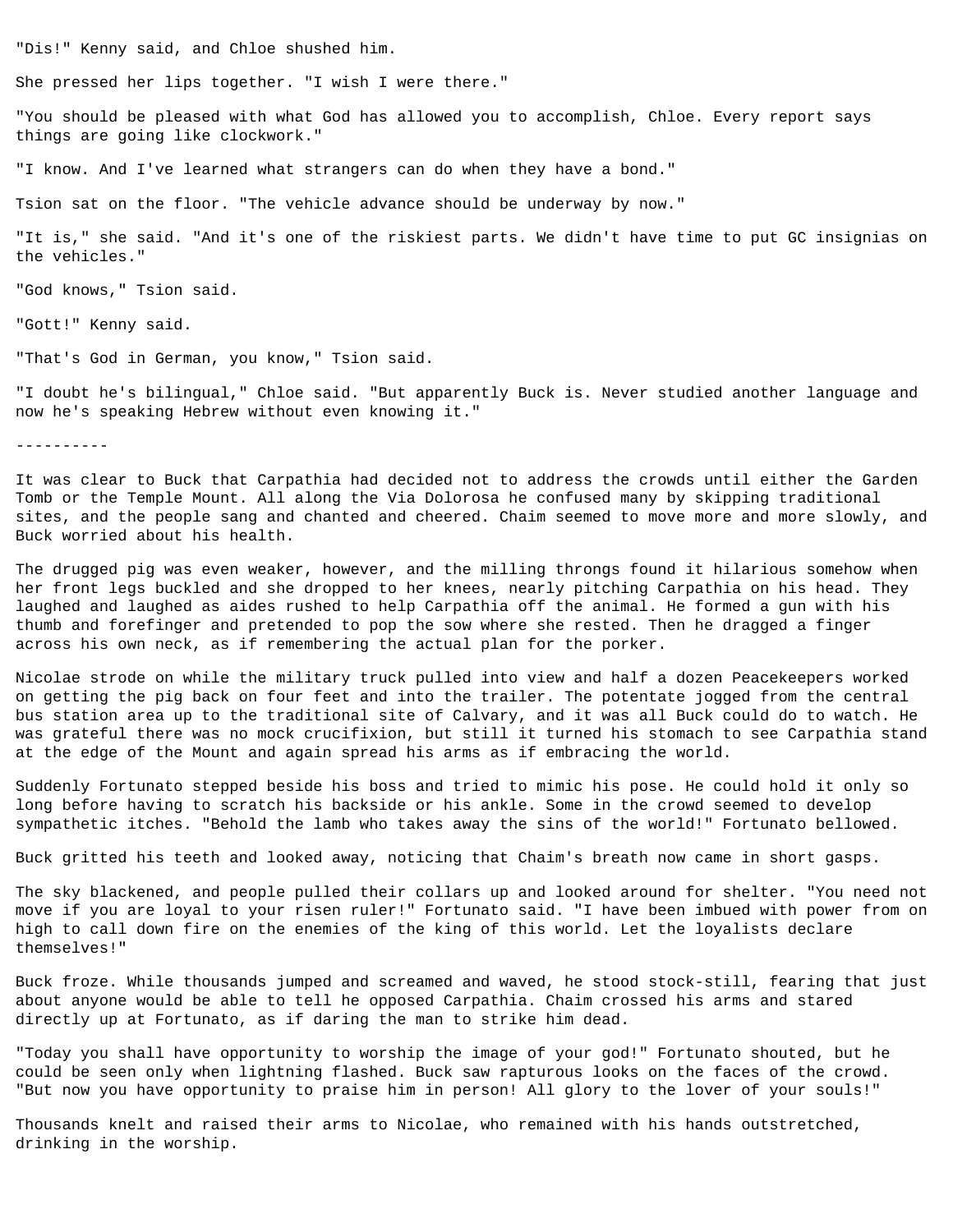"How many of you will receive the mark of loyalty even this day at the Temple Mount?" Fortunato implored, now scratching in three places, including his stomach.

Buck stared at the strobelike image of Carpathia's pitiful sycophant, wondering if he would be revealed and struck dead by the man whose power came from the pit of hell.

Thousands rose from their knees to wave, to assure the leader of Carpathianism that they would be there, taking the mark in the shadow of the image. That at least made Buck and Chaim less conspicuous.

"My lord, the very god of this world, has granted me the power to know your hearts!" Fortunato said. The people jumped and waved all the more.

"Not true," Chaim whispered. Buck leaned close. "Carpathia-Antichrist-Satan is not omniscient. He cannot tell his False Prophet what he himself cannot know."

Buck narrowed his eyes at Chaim. So this was it? This was the opposition? This was Moses standing against Pharaoh? Buck gestured as if Chaim should shout it out, make it clear. But Chaim looked away.

"I know if your heart is deceitful!" Fortunato said between claps of thunder, rubbing his body in the flashing light. "You shall not be able to stand against the all-seeing eye of your god or his servant!"

The hymn to Nicolae spontaneously erupted again, but Buck did not have the heart to sing even his own lyrics.

Suddenly the crowd fell deathly still, and the thunder diminished to low rolls that seemed to come from far away. Fortunato stood surveying the massive throng, still scratching, but his eyes piercing. Carpathia had somehow maintained his pose for several minutes. Heads and eyes turned toward a high, screeching voice from the base of Golgotha. The crowd evaporated from around a woman who stood pointing at Carpathia and Fortunato.

"Liars!" she railed. "Blasphemers! Antichrist! False Prophet! Woe unto you who would take the place of Jesus Christ of Nazareth, the Lamb of God who takes away the sin of the world! You shall not prevail against the God of heaven!"

Buck was stricken. It was Hattie! Chaim dropped to his knees, clasped his hands before his face, and prayed, "God, spare her!"

"I have spoken!" Fortunato shouted.

"Yours is the empty, vain tongue of the damned!" Hattie called out. She lifted her pointing finger from the two on the hill and raised it above her head. "As he is my witness, there is one God and one mediator between God and men, the man Christ Jesus!"

Fortunato pointed at her, and a ball of fire roared from the black sky, illuminating the whole area. Hattie burst into flames. The masses fell away, screaming in terror as she stood burning, mighty tongues of fire licking at her clothes, her hair, enveloping her body. As she seemed to melt in the consuming blaze, the clouds rolled back, the lightning and thunder ceased, and the sun reappeared.

A soft breeze made Hattie topple like a statue. People gaped as she was quickly reduced to ash, her silhouette branded onto the ground. As the fire died and the smoke wafted, Hattie's remains skittered about with the wind.

Fortunato drew the attention back to himself. "Marvel not that I say unto you, all power has been given to me in heaven and on the earth!" Carpathia carefully made his way down the Place of the Skull, and the silent crowds moved to follow. As people passed the smoldering ashes, some spit, and others kicked at the powdery stuff.

Buck was overwhelmed with memories of meeting Hattie, of introducing her to Carpathia. He turned and grabbed the praying Rosenzweig by the shoulder and yanked him to his feet. "That should have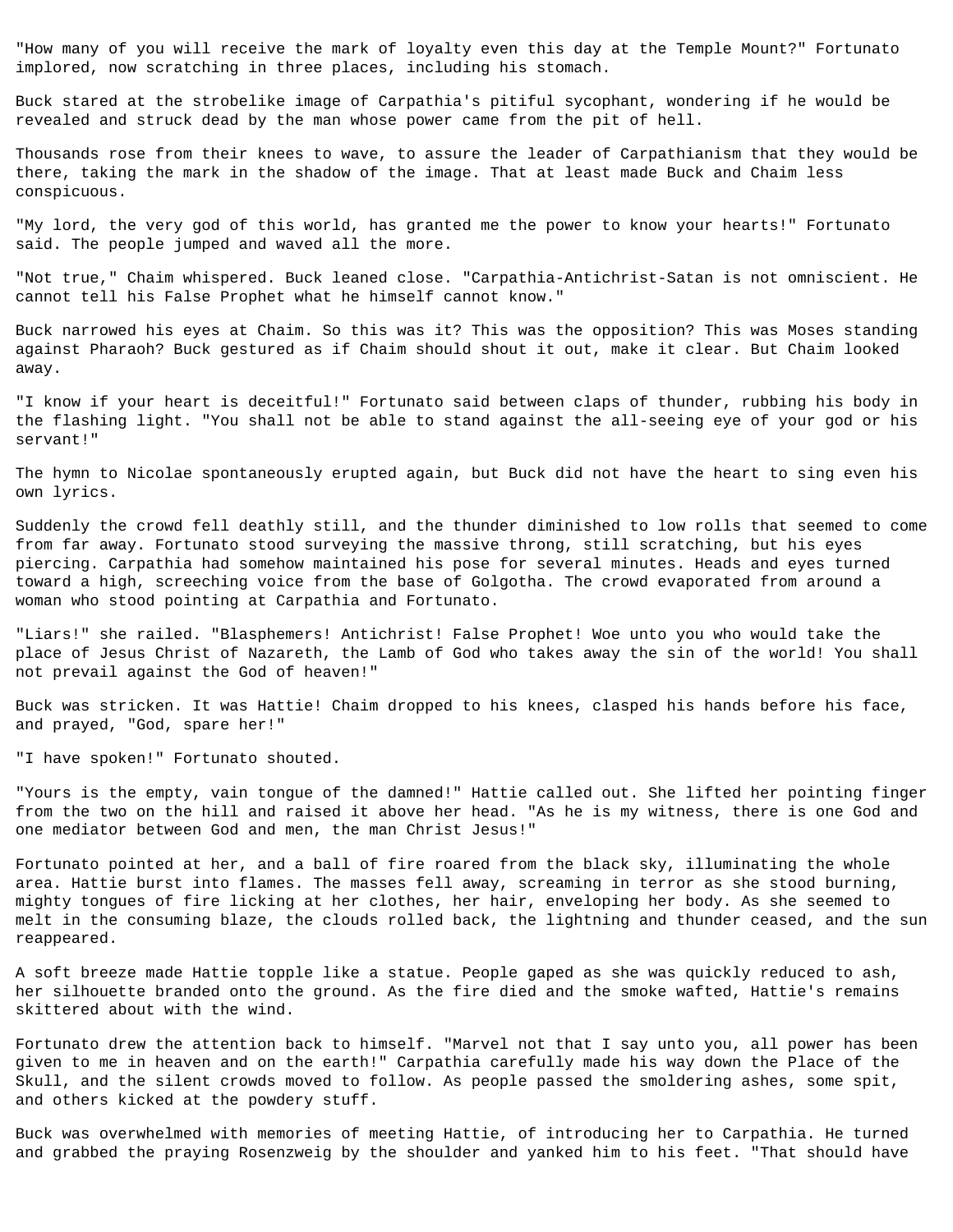been you," he hissed. "Or me! We should not have left her with the responsibility!"

He let go of the man's robe and marched off toward the Garden Tomb, not caring whether Chaim kept up with him. If Rosenzweig would not accept the mantle, despite having been a believer even longer than Hattie, maybe Buck was being called to stand in the gap. He didn't know what Carpathia or Fortunate had in store for the tomb, but this time, if need be, he would be the one to oppose Antichrist.

----------

Rayford hadn't felt as motivated or useful since he had first become a believer. Supervising the advance of his Operation Eagle troops, he had kept just an intermittent eye on what Carpathia was up to. It would be clear when Chaim revealed himself and sent the remnant toward refuge. That would be his cue to start watching for the return to Mizpe Ramon and the airlift to safety.

But now his phone was alive with messages. He took Chloe's call first. "What was that?" she asked. "Clearly Fortunato zapped someone, but they didn't show who!

Was it Chaim?"

"I don't know," Rayford said. "Let me call you back."

David reported the same thing just before Rayford heard from Mac and then Abdullah. "I'll call Buck," he told them.

But Buck wasn't answering.

----------

David spent the next hour setting up near what he knew to be a "high place," a site used centuries before by pagans who believed they were sacrificing to their gods by being as close to heaven as possible. He was lonely already, Albie having headed back as soon as he was unloaded. David didn't know how long it would be before he was joined by as many as a million others. So far he had seen only from the air the stunning red-rock masterpiece of a city carved from stone. He couldn't imagine what it would look like from close-up when he had the time to explore.

No one seemed to know what happened with Fortunato and the crowd at Calvary, and David's occasional glances at the screen merely showed the crowds making their way to the Garden Tomb. Then he heard a tone and stood still in the lofty quiet of the high place. Someone was trying to reach him on his computer. David scrambled from a cave he had decided might be his first living quarters. He reached his computer and sat cross-legged before it. The play-by-play from Jerusalem droned on, commentators filling time before the next event, no one specific about what had gone on at the last site. He checked the encoded Operation Eagle site but found nothing new.

The tone sounded again, and he switched screens to receive a summons from Chang Wong in his apartment at the palace in New Babylon.

"I found the mother lode!" Chang had written. "Uploading so you can celebrate with me."

----------

Supreme Commander Walter Moon was clearly not comfortable in front of a crowd, particularly the size of the one pressing around the Garden Tomb. A microphone and sound system had been hastily rigged up for him, and he read nervously from notes. Buck had been among the first to arrive, and he had lost Chaim.

The attitude of the crowd had changed. The festive, eager anticipation had given way to dread, yet no one seemed to feel free to leave. They had seen the power delegated to Leon Fortunate, and surely no one wanted to give the impression they weren't following through on their commitment to taking the mark of loyalty.

"Thank you for being with us today," Moon began. "As you may know, I'm Global Community Supreme Commander Walter Moon, and I'm filling in temporarily for the Most High Reverend Father Fortunato as he goes on ahead to prepare for Potentate Nicolae Carpathia's address at the Temple Mount an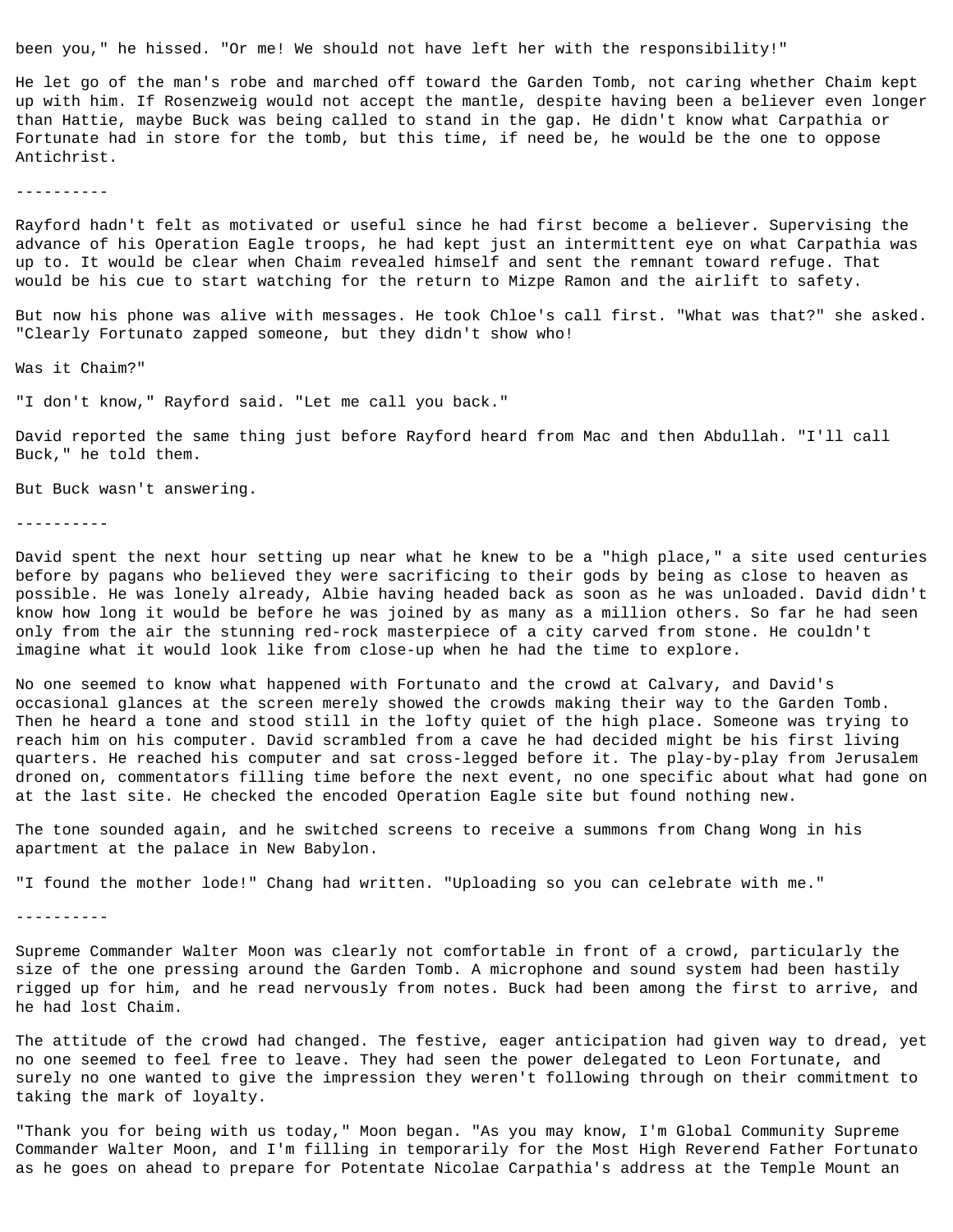hour from now."

"Is he all right?" someone called out.

"Oh, he's better than all right," Moon said, "judging by his performance at Golgotha." He apparently thought that would elicit a laugh, and when it didn't, he searched his notes again to find his place.

Buck called Chang. "We on secure phones, Mr. Wong?" he asked. "Be sure."

"Yes, sir, Mr. Williams, and I just communicated with Mr. Hassid by computer that-"

"Sorry, kid, no time. Check with Medical and see what's happening with Fortunato."

"I'm sorry?"

"What didn't you hear?"

"I heard you all right, sir, but I was under the impression you were with the pageant there in Jerusalem. That's where Carpathia and Fortunato are, along with-"

"Fortunato's disappeared and they're saying he's gone on ahead for preparations."

"I'm on it." Buck heard him tapping at a keyboard. "Good call, Mr. Williams," he said. Now reading, "'Classified, top secret, director-level eyes only . . . Most High Reverend, blah, blah, blah, under care of palace surgeon in chief, mobile unit, Jerusalem, blah, blah.' Ah, here it is. 'Preliminary diagnosis rash, several boil-like epidermal eruptions, testing for carbuncles.' That's all that's here for now."

# FOUR

TSION WORRIED about Chloe. She had a lot on her mind, sure, and the pressure had to be enormous. But she seemed so distracted. No doubt she dreaded Buck's being in yet another dangerous situation, but if Tsion had to guess, being so far from the action frustrated her. Everyone in the Trib Force had, at one time or another, tried to impress upon Chloe that she was among its most crucial members and that few people anywhere could do what she was doing. But she was a young woman of action. She wanted to be there in the thick of it. Tsion wished he could dissuade her.

He had enjoyed the respite from his uncomfortable cot, but while he and Chloe monitored the boring TV feed from Jerusalem, waiting for the fiasco to reach the Garden Tomb, Kenny had fallen asleep. Chloe looked at Tsion apologetically as she attempted to rise with the toddler in her arms. She poked out a free hand and he reached to pull her off the couch. As she made her way to Kenny's crib, Tsion thought he heard something from his study. Chang again?

He padded back and found a timed message composed two days before and sent automatically on a schedule determined by the sender. It read:

Dr. Ben-Judah,

Please pass this along to my brothers and sisters in Christ, old friends and new. I don't know what to make of it except that I believe I have been called of God to risk my life for the cause. It certainly was nothing I was seeking, and I hope you all know I have no grandiose view of myself.

I knelt to pray in my hotel room in Tel Aviv . . .

Tsion stood, his spirit recognizing that this was no frivolous imagining from a new believer. He bent over the screen and read, finally groaning and making his way back out to where Chloe was watching the end of a brief speech by Walter Moon. "I have forwarded a message to your computer that you need to read right away," he said, knowing his quavering voice scared her.

"Is it Buck?" she said. He shook his head. "Chaim?"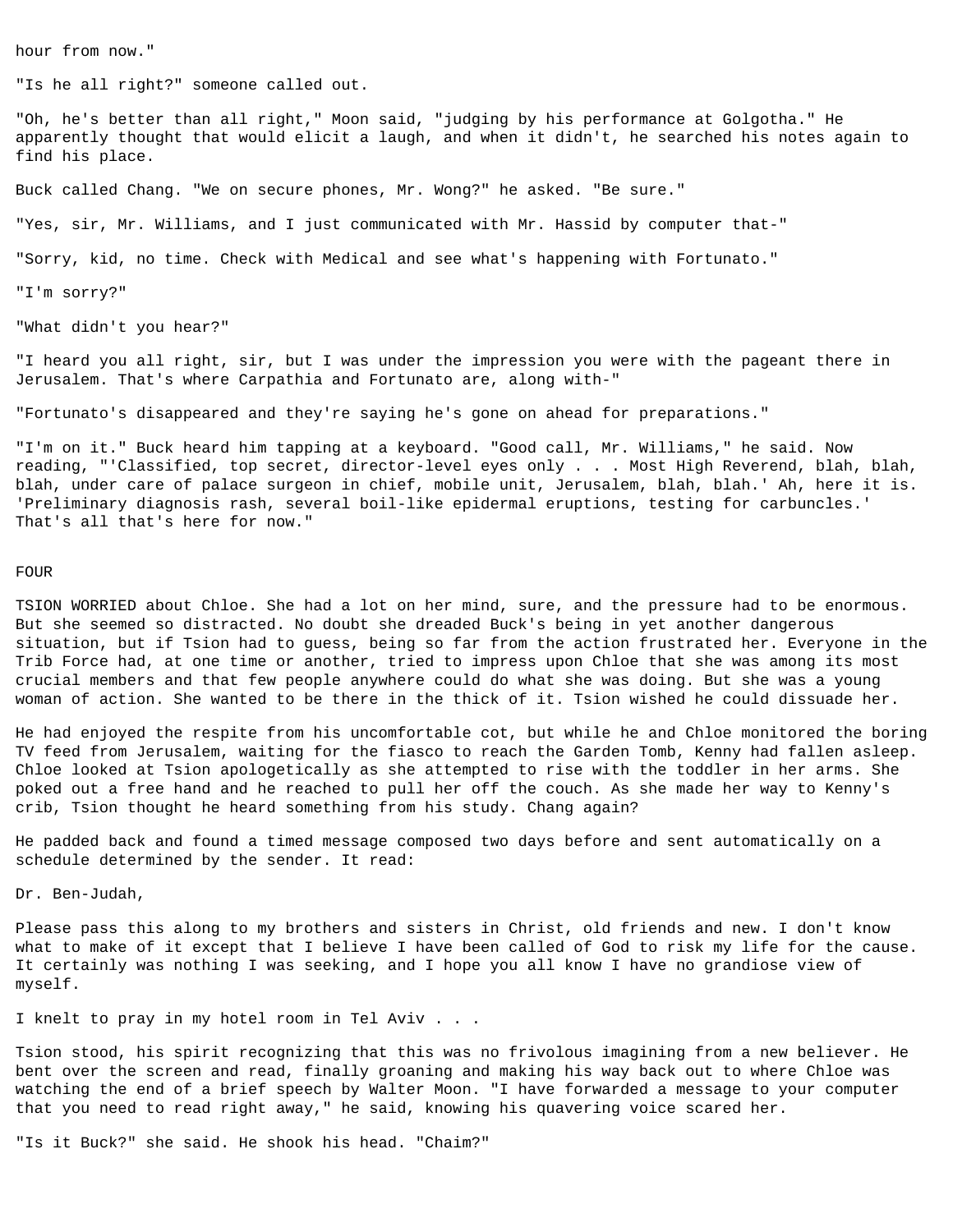"No," he said. "Please wake the others. We will want to pray. And you will want to call Cameron." ----------

David ignored the signal that he had a message from Tsion. That could wait as he checked the upload from Chang. Not only had the young man pieced together recordings from devices in the palace, starting in the Wongs' guest apartment the morning in question, but he had also taken the time to include a translation, where necessary, from Chinese to English. David would check the tape with Ming later to be sure the translation was accurate. Chang began with the news that he remembered "only snatches of this before the so-called anesthetic. You must have known they use no such thing."

David knew. But he hadn't known any more than Chang about what had really gone on. Chang's piecedtogether production began with the audio of another loud argument between him and his father. Mrs. Wong kept trying to pacify her husband and son, but she failed.

"You will be among the first to take the mark of loyalty!" the subtitles read, as David listened to Mr. Wong fiercely whisper to the boy in Chinese.

"I will not! You are loyal to Carpathia. I am not!"

"Do not speak such heresy to me, young man! My family is loyal to the international government as I have always been to my superiors. And now we know the potentate is the son of god!"

"He is not! I know no such thing! He could be the son of Satan for all I know!"

David heard a slap and someone crashing to the floor. "That was I," Chang wrote.

"You saw the man resurrected! You will worship him as I do!"

"Never!"

A door slammed. Then a phone call. "Missah Moon! Son talk crazy. Say he not want mark, but he just scared of needle. You got tranquilizer?"

"I can get a tranquilizer, Mr. Wong, but it comes in the form of an injection."

"Injection?"

"Shot. Hypodermic needle?"

"Yes! Yes! I can do."

"You can administer the injection?" Moon said.

"Pardon?"

"Give the shot?"

"Yes! You bring!"

They rang off, and Mr. Wong apparently returned to where Chang had locked himself in a room. "You be ready to go in ten minutes!"

"I'm not going!"

"You will go or answer to me!"

"I'm answering to you now. I'm telling you I'm not going. I don't want to work here. I want to go home."

"No!"

"I want to talk with Mother."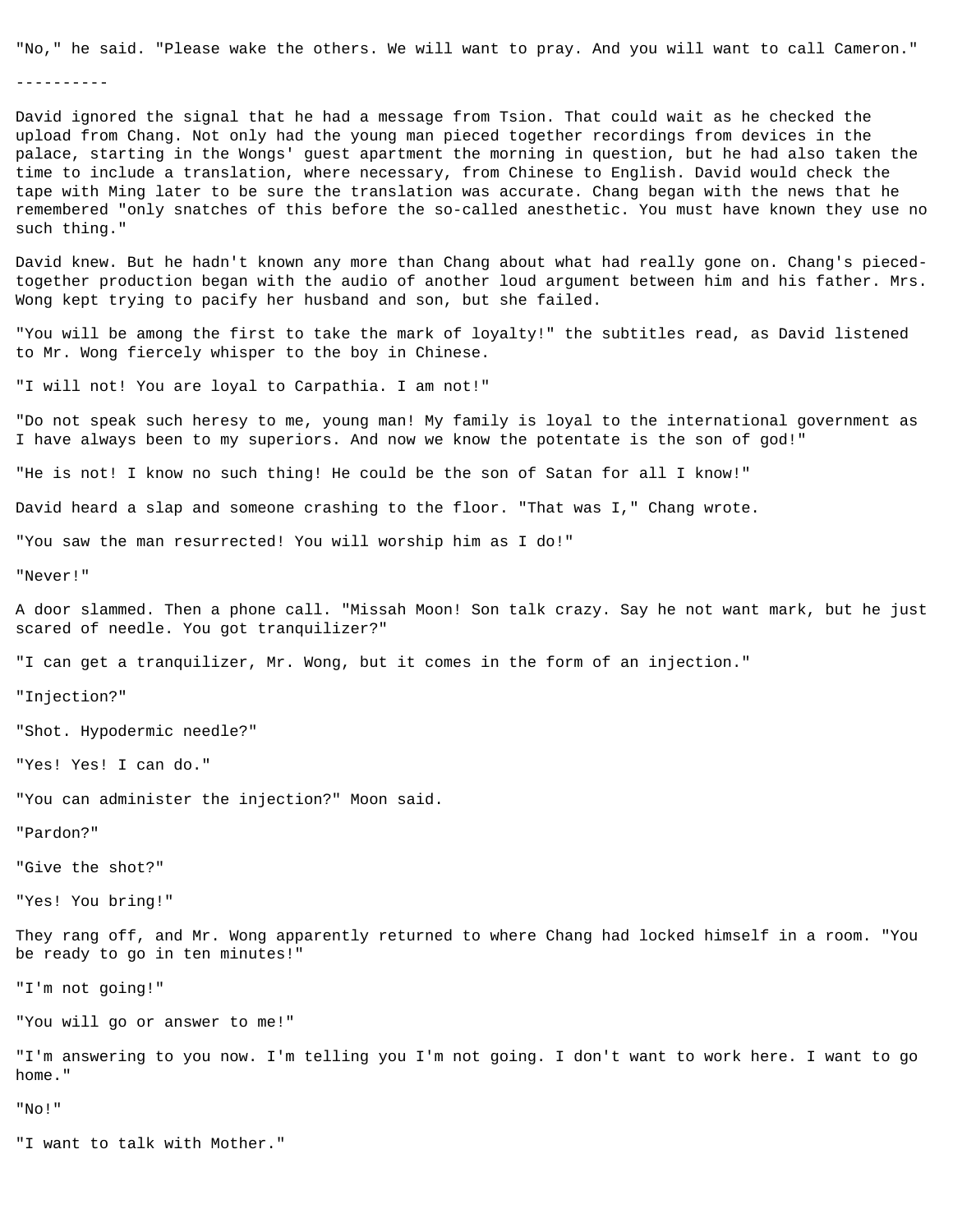"Very well! Mother will talk some sense into you." A few minutes later, a quiet knock. "Mother?" "Yes." The door opened. "Son, you must do what your father says. We cannot survive in this new world without showing loyalty to the leader." "But I don't believe in him, Mother. Neither does Ming." A long silence. "She doesn't, Mother." "She told me. I fear for her life. I cannot tell your father." "I agree with her, Mother." "You are a Judah-ite too?" "I am, and I will say so if he tries to make me take the mark." "Oh, Chang, don't do this. I will lose both of my children!" "Mother, you must read what Rabbi Ben-Judah writes too! At least look into it. Please!" "Maybe, but you cannot cross your father today. You take the mark. If you are right, your God will forgive you." "It doesn't work that way. I have already made my decision." Mr. Wong returned. "Let's go. Mr. Moon is waiting." "Not today," Mrs. Wong pleaded. "Let Chang think about it awhile." "No more time for thinking. He will embarrass the family." "No! I won't! You can't make me." Silence. Mrs. Wong: "Please, Husband." "Very well, then. I will tell Mr. Moon not today." "Thank you, Father." "But someday soon." "Thank you for your patience, Husband." It sounded as if both parents left. Then the door opened. "Father?" "You will think about it?" "I have been thinking about it a lot." The bed squeaked. "Father, I-ow! Don't! What are you doing? What's that?" "Help you relax. You get some rest now." "I don't need any rest! What did you do?" "See? You are not so afraid of needles! That did not hurt." "But what was it?" "It will help you calm down."

"I'm calm."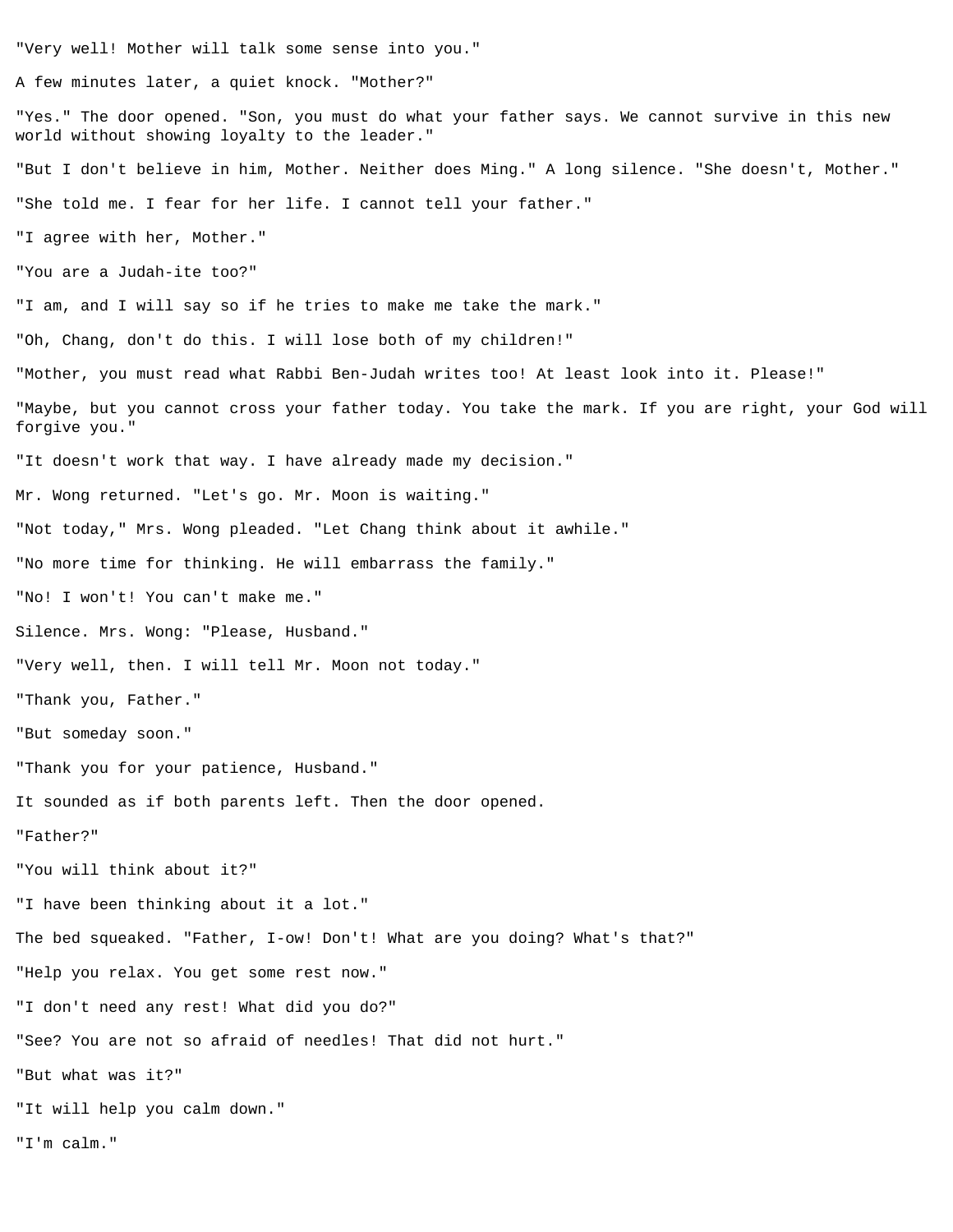```
"You rest now."
The door shut.
"How long take, Missah Moon?"
"Not long. Don't wait too long or he won't be able to walk by himself."
"Okay. You help."
They returned.
"Chang?"
"Mmm?"
"You come with us now?"
"Who?"
"Missah Moon and me."
"Who?"
"You know Missah Moon."
"No, I-"
"Come on now."
"I will not. . . take . . . the . . . mmm ..."
"Yes, you will."
"No, I'm ..."
```
The sound continued with the two men encouraging Chang to walk with them and his mumbling in Chinese and English about not wanting to, refusing.

"Now, watch this," Chang wrote. "The surveillance camera from the hallway picks up that they're pretty much carrying me down the hall, and look what I'm doing! Crossing myself! I don't even know where I got that! And look! Here, I'm pointing toward heaven! I know it's impossible to prove what I was doing, since whatever they gave me made me forget even the conversation with my mother. And I can't tell what words I'm trying to form there, but I had to be trying to say I was a believer!"

The whole rest of the way, as Chang tied together the angles from various cameras all the way to the corridor leading to Building D, David watched as Walter Moon and Mr. Wong prodded Chang along. At some point a third man met them, carrying a camera. The boy wept, pointed, and tried to form words. Moon reassured the photographer and any onlookers that the boy was "all right. He's okay. Just a little reaction to medication."

Most shocking was that indeed there was a surveillance camera in Building D, and by the time they got Chang there, he was unconscious, eyes shut, drooling, moaning. "Take cap off," his father said. "Smooth hair."

A woman technician who looked Filipino fired up the device. "This boy, he is all right?" she said.

"Fine," Moon said. "What's the region code for the United Asian States?"

"Thirty," the tech said, setting the implanter. "I worry that I might get into trouble for-"

"Do you know who I am?"

"Of course."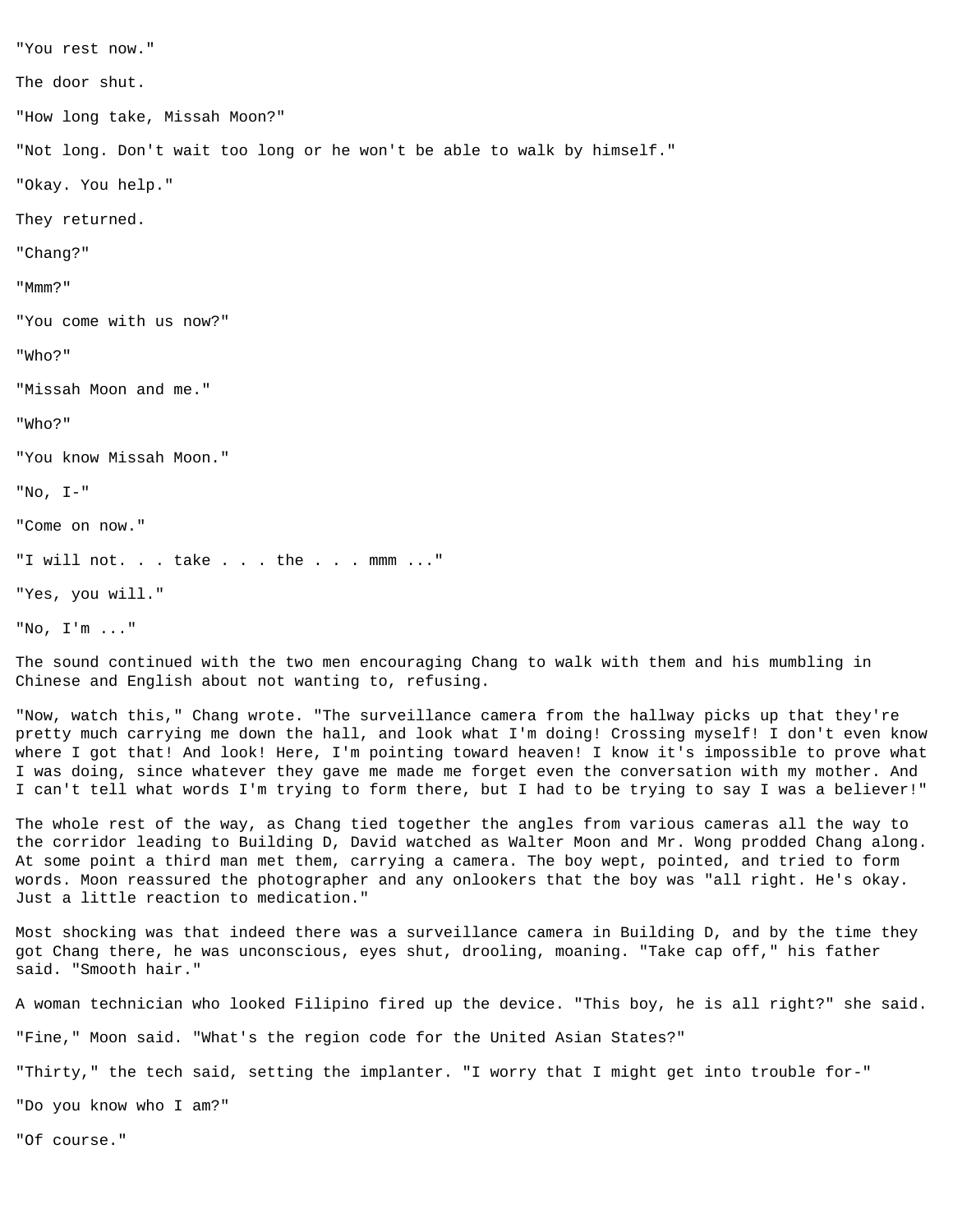"I'm telling you to do your job."

"Yes, sir."

The woman swabbed Chang's lolling forehead with a tiny cloth and pressed the mechanism onto his skin, producing a loud click and whoosh. "Thank you," Moon said. "Now be sure this place is ready for the lines in about an hour."

The technician left, and Mr. Wong and Mr. Moon took turns keeping Chang sitting up. "Thing wears off almost as fast as it goes to work," Moon said.

"Fix hair more," Mr. Wong said, slapping Chang's cheeks. "We get picture."

The photographer shot Chang with a digital camera. The boy came to, and his father held the camera before his face. "There!" Mr. Wong said. "Look at new employee, one of first to take mark!"

Chang wobbled and pulled back, reaching for the camera and trying to focus on the picture. His shoulders drooped and he glared at his father, his face stony. When Mr. Wong and Mr. Moon stood him up, he said, "Where's my hat?"

He jammed it on and stood there until he regained his equilibrium. He said something to his father in Chinese. "I said, 'What have you done?'" he wrote.

"Someday you thank me," Mr. Wong said. "Now we go somewhere, relax till interview."

"I remember just snatches of the argument from the apartment and my father injecting me," Chang wrote. "I have a vague recollection of the flash of the camera and being angry at my father. After that, I only remember sitting awhile in a side room with Moon and my father and slowly realizing that I had been given the mark of loyalty. I wanted to kill them, but I was also embarrassed. I worried what you would think. I was still out of it for the first part of our meeting, but then I decided to play tough, try to make you see the benefits. You already know, though I didn't, that the meeting in your office was recorded too. I can send that if you need reminding, but that's the end of this upload."

David sat back and realized his legs had gone to sleep. He rolled his head to release tension in his neck. By now, Chang should be busy monitoring the Garden Tomb. David clicked on the message that had been forwarded from Tsion.

#### ----------

Buck's phone vibrated in his pocket, but he didn't look to see who it was. He was prepared if God was calling him to take Chaim's place, but that was foolish. Surely, the chosen one would be an Israeli believer. Maybe Chaim was calling, lost in the crowd. Buck reached in his pocket and shut off the phone. Let him find his own way. It was long past time for the man to accept his role. Nobody said it would be easy. Nothing was easy anymore. But God's call wasn't hard to recognize. It was clearly on Chaim. If Hattie had the courage to do what she had done, surely knowing she couldn't survive, how could any of them shirk their duties again?

Carpathia stepped from behind a draped curtain near the tomb, smiled, and opened his arms to the crowd. Less animated now, they merely applauded. The cheering, the kneeling, the waving were over. It seemed most just wanted to get on to the Temple Mount and get in line for their mark. That would insure them against the fiery fate of the crazy woman at Mount Calvary.

"I was never entombed!" Carpathia announced. "I lay in state for three days for the world to see. Someone was said to have risen from this spot, but where is he? Did you ever see him? If he was God, why is he not still here? Some would have you believe it was he behind the disappearances that so crippled our world. What kind of a God would do that? And the same people would have you believe I am the antithesis of this great One. Yet you saw me resurrect myself! I stand here among you, god on earth, having taken my rightful place. I accept your allegiance."

He bowed and the people clapped again.

Moon stepped back to the mike and read from his notes. "He is risen!"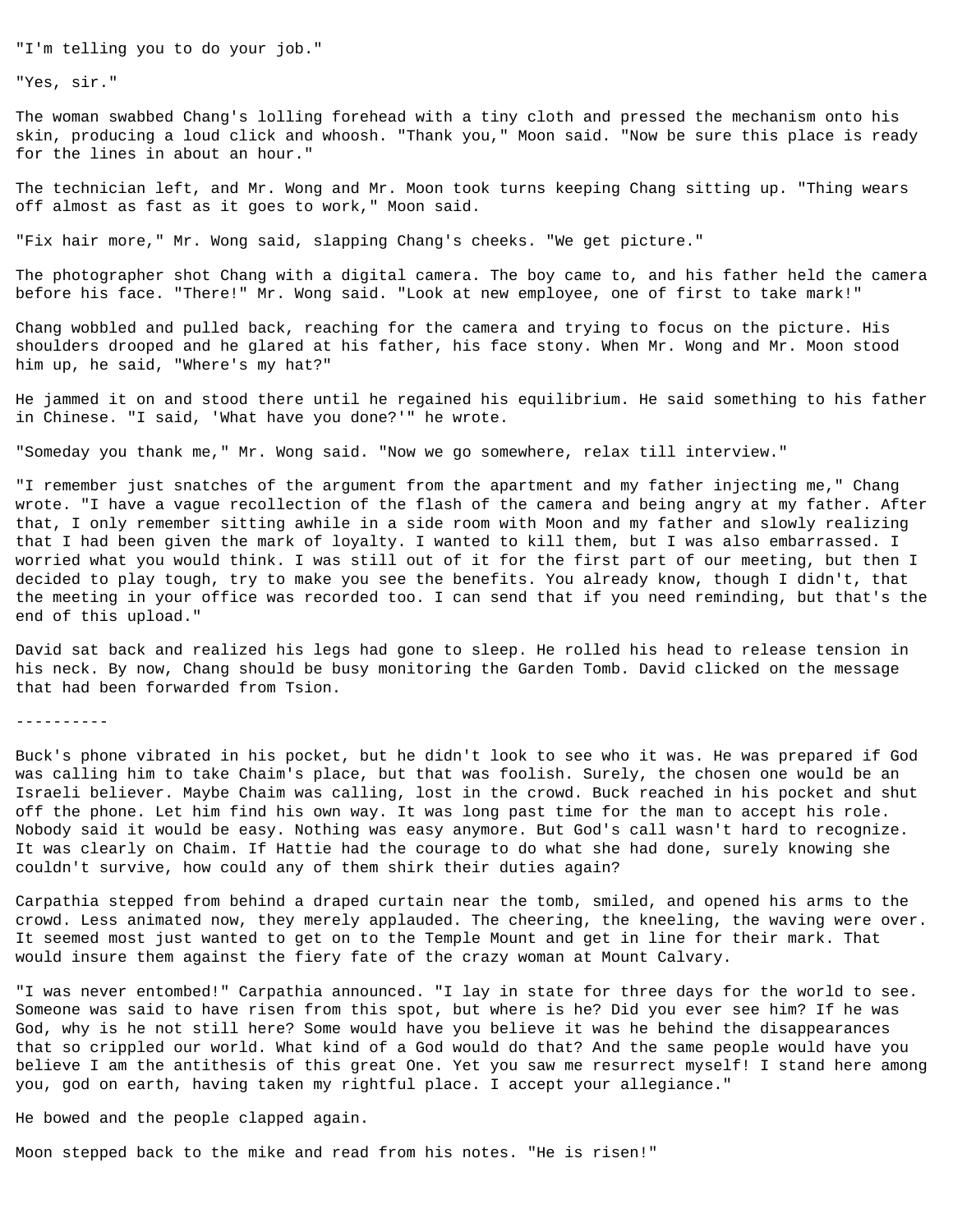The people murmured, "He is risen indeed."

"Come, come," Moon said, smiling nervously. "You can do better than that. He is risen!"

"He is risen indeed!" the crowd responded, and someone applauded. The ovation slowly built until Moon held up a hand to silence it. "We are providing you with the opportunity to worship your potentate and his image at the Temple Mount, and there you may express your eternal devotion by accepting the mark of loyalty. Do not delay. Do not put this off. Be able to tell your descendants that His Excellency personally was there the day you made your pledge concrete."

Speaking softly now and making it sound like an afterthought but still clearly reading, Moon added, "And please remember that neither the mark of loyalty nor the worshiping of the image is optional."

A helicopter nosed into place and descended to take Carpathia and the rest of the dignitaries to the Temple Mount. Buck still had not seen Chaim since he had left him near Golgotha. The crowd dispersed quickly, and many ran in the direction of the loyalty mark application site.

Unable to reach Buck, Rayford called Tsion. "Hattie was the victim, then, in whatever happened at Calvary?" he said.

"That is what we have pieced together, Rayford. We are grieving and praying, but we are also amazed at how God spoke to her."

Rayford had known Hattie for years, of course, and had once jeopardized his marriage over her. He asked to speak with Chloe. At first neither he nor his daughter could speak. Finally Rayford said, "It seems forever ago that you met her."

"Think she accomplished anything, Dad?"

"That's not for me to say. She obeyed God, though. That seems clear."

"What was he up to there?"

"I don't know. If someone in the crowd was wavering, who knows?"

"They would see what happens when you oppose Carpathia," Chloe said. "I don't see what it was all about. Everybody here is speechless."

Rayford tried to dismiss an intruding thought but couldn't. "Chloe, are you envious?"

"Of Hattie?"

"Yeah."

"Of course I am. More than I can say."

He paused. "Kenny okay?"

"Sleeping." She paused. "Dad, am I a scoundrel?"

"Nah. I know how you feel. At least I think I do. But most people see you as a hero, hon."

"That's not the point. That's not why I'm envious."

"What then?"

"She was there, Dad! Front lines. Doing the job."

"You're-"

"I know. Just put me out there next time, will ya?"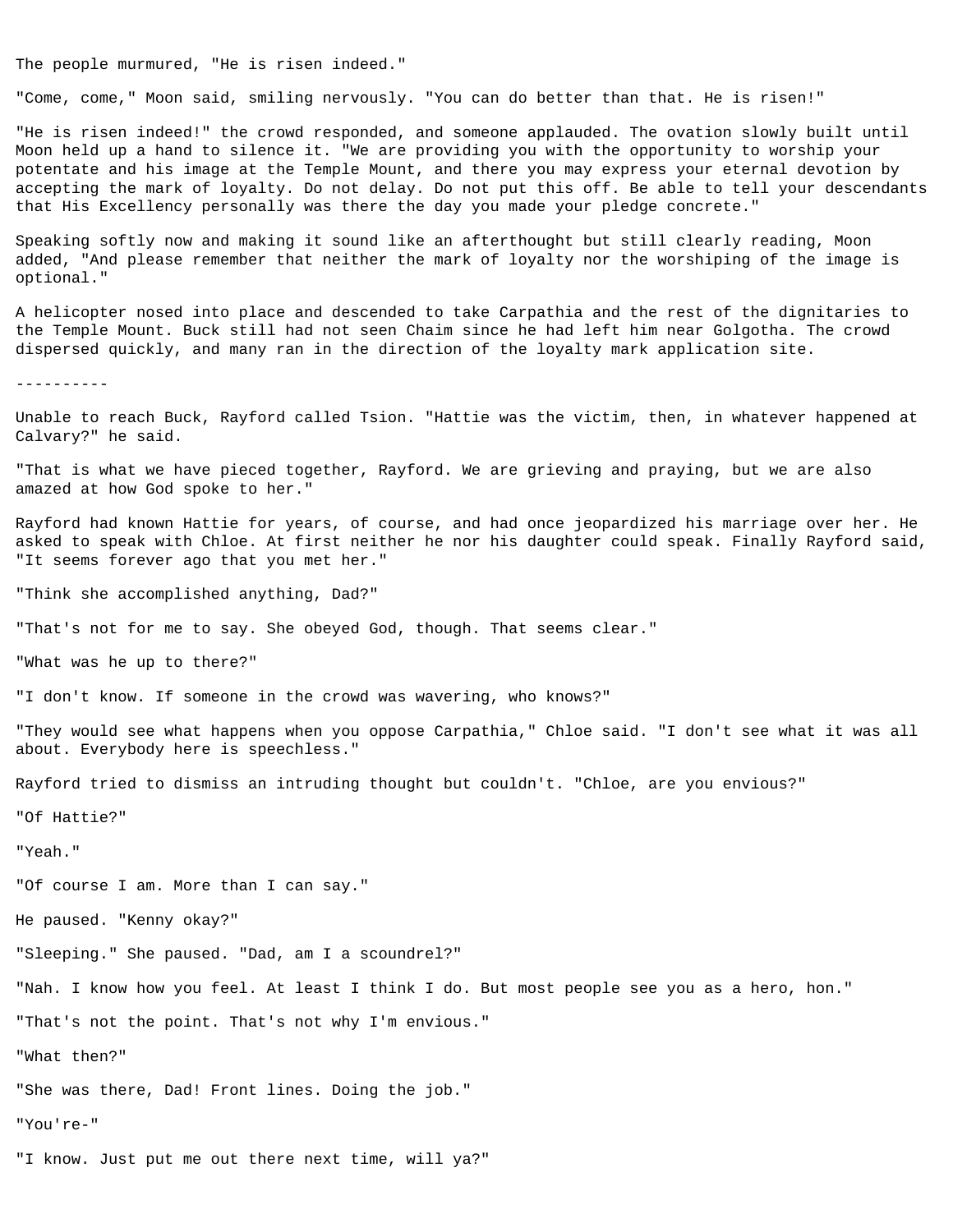"We'll see. You heard from Buck?"

"Can't raise him," she said.

"Me neither. I imagine he and Chaim are treading carefully."

"I just wish he'd check in, Dad."

----------

Buck waited at the Garden Tomb until the crowd was gone. He no longer cared how suspicious he looked. He scanned the horizon and worried how he would explain himself if he lost track of Chaim. Buck forgot what he had been trying to prove or elicit by leaving him. He was still frustrated with Chaim, of course, but what should he expect from an old man who had endured so much? Chaim had hardly sought this assignment.

Buck moseyed among the olive trees, drawing glances from guards. He recalled his first meeting with Dr. Rosenzweig. He had known of him years before that. It wasn't common to become friends with story subjects, especially Newsmakers of the Year, but it was fair to say the two had been close.

The afternoon sun was hot. The garden was still a beautiful spot, untouched by the earthquake. An armed guard, so still he could have been a mannequin, stood by the entrance to the tomb. "May I?" Buck said. But the guard did not even look at him. "If I'm just a minute?" he tried again. Zero response.

Buck shook his head and ducked inside as if to say, "If you're going to stop me, stop me."

Still the guard did not move. Buck found himself in the surprising coolness of the sepulchre. The slanting light from the entrance cast a thin beam where Christ's burial cloth would have been left. Buck wondered why Carpathia and his people had left this place untouched.

He looked up quickly when Chaim shuffled in. Buck wanted to say something, to apologize, anything. But the man was weeping softly, and Buck didn't want to intrude. Chaim knelt at the slab of rock where the light shone, buried his face in his hands, and sobbed. Buck leaned against the far wall. He bowed his head, and a lump invaded his throat. Could it be that Chaim would claim here the final vestige of courage to follow through on his assignment? He looked so small and frail in the oversized robe. He seemed so overcome that he could hardly bear up under his grief.

Buck heard a sigh from outside, then the creak of leather, the crunch of footsteps. The entrance filled, the silhouette of the guard nearly blotting out the light.

"Just give us another minute, please," Buck said. But the guard remained.

"If you don't mind, we'll leave in just a moment. Sir? Do you speak English? Excuse me ..."

The guard whispered, "Why do you seek the living among the dead? Fear not, for I know that you seek Jesus, who was crucified. He is not here, for he is risen, as he said."

Chaim straightened and whirled to look at Buck, squinting at him in the low light.

"You," Buck said to the guard. "You're-you're a-"

But the guard spoke again. "And the Lord spoke to Moses, saying: 'This is the way you shall bless the children of Israel. Say to them: "The Lord bless you and keep you; the Lord make his face shine upon you, and be gracious to you; the Lord lift up his countenance upon you, and give you peace."'

"'So they shall put my name on the children of Israel, and I will bless them.'"

"Thank you, Lord!" Chaim rasped. Buck stared. "Sir? Are you a-"

"l am Anis."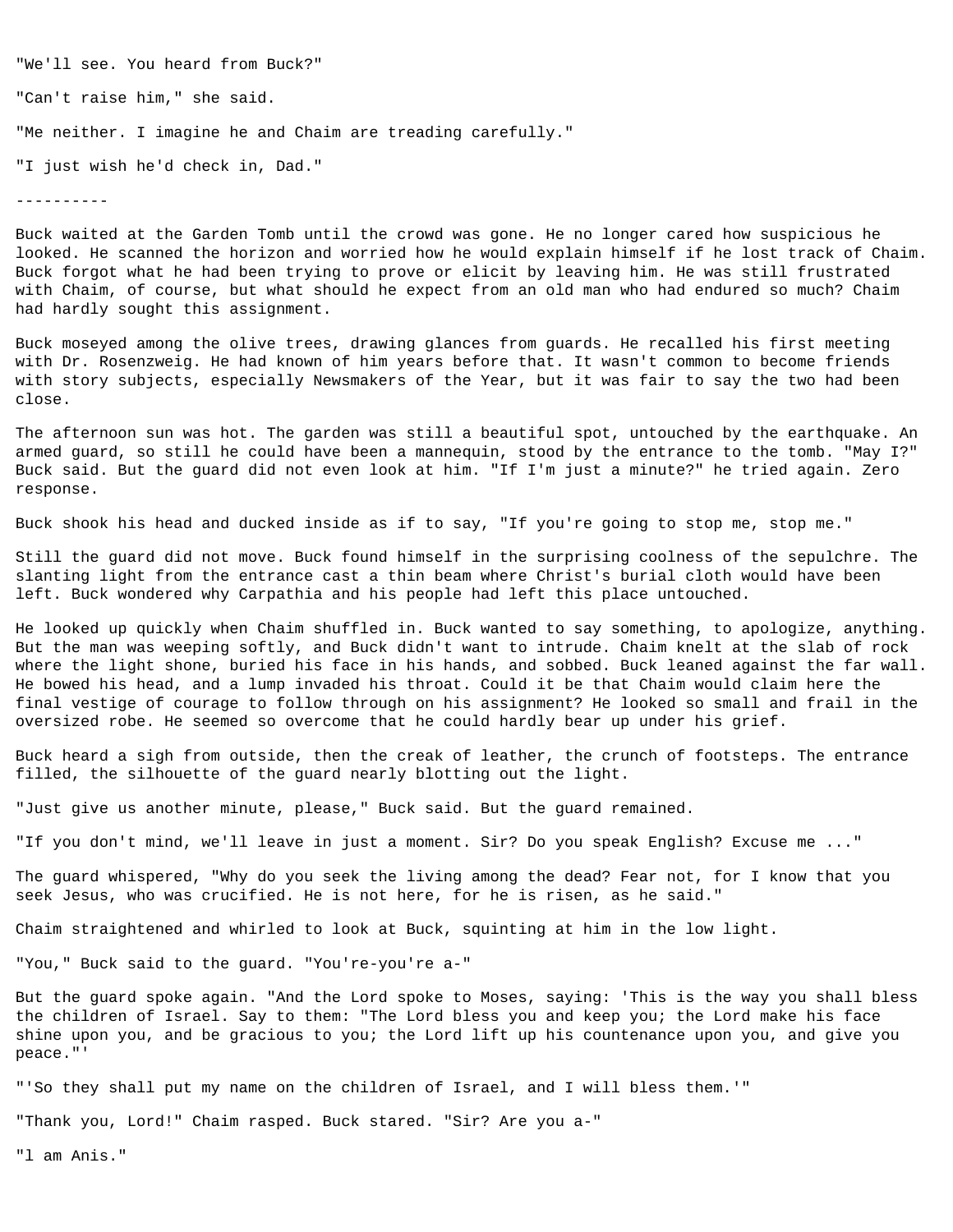"Anis!"

The guard stepped back outside. Buck followed, but the guard was gone. Chaim emerged, shielding his eyes from the light. He grabbed Buck's arm and pulled him to a souvenir shop, where a young woman looked as if she was about to close up. Buck found it hard to believe such a place remained open in the Global Community.

Chaim seemed to know exactly what he was looking for. He picked up a small, cheap replica of the container in which the Dead Sea Scrolls had been found in the caves of Qumran. He took it to the young woman and looked to Buck, who felt in his pockets for cash. "Two Nicks," she said.

He peeled off the bills, and Chaim opened the package on the way out. He discarded the box and the tiny printed scroll and put the palm-sized clay vessel and its miniature top in the pocket of his robe. Suddenly his gait was sure and quick, and he led Buck back the way the crowd had come. Golgotha was deserted now, but Chaim found his way to where Hattie had been immolated. He knelt by what was left of her ashes and carefully scooped a handful into the little pot and pressed the top down.

Chaim put the container of ashes back into his pocket and stood. "Come, Cameron," he said. "We must get to the Temple Mount."

#### FIVE

DAVID HASSID sat stunned in the desolate aloneness of a "high place" in Petra. While the pagan religions of the ancient past had used such locations to sacrifice to their gods in a helpless, desperate attempt to gain favor, all he wanted was to express to God his thanks for grace. Nothing he could do or say or give or sacrifice could gain what God had offered him freely.

All he could see were sky, clouds, valleys, and the occasional bird of prey. It was clear this would be the ideal cradle of refuge for the remnant of Israel, for those who recognized that Jesus was the long-awaited, prophesied Messiah. It was he who would put the finishing touches on God's love affair with his chosen people.

But David's own field of expertise, the gadgets and marvels of technology, would not allow him the proper reprieve to exult in the holiness of God's plan. He had needed, desperately, to know the truth about Chang. But now the news of Hattie Durham had rocked him. And here was a brief message, laboriously pecked in from Buck's cell phone, that said David needed to monitor activities at the Temple Mount. Yet another message from Tsion announced a final teaching on the next event on the prophetic calendar, Antichrist's desecration of the Holy of Holies.

Well, that was not news, and Tsion had taught on it before. But if the rabbi felt the need to clarify and crystallize it for his billion constituents, who was David to argue? The teaching, according to the worldwide Net announcement, would be posted that evening. The very people who might most benefit from Tsion's teaching could be in flight for their lives the next day.

David tapped in the string that brought up the GCNN coverage of the Temple Mount activities and patched the other half of his screen to an ancient video monitor that kept a twenty-four-hour eye on the Wailing Wall. He was convinced the camera there had long been forgotten, and it was amazing it still functioned, though the fidelity of the picture had been compromised by the years.

David wanted to set his transceivers in strategic spots to maximize the wireless network he envisioned for Petra. But here came yet another urgent message from Chang:

I have been invigorated, encouraged, motivated. Dr. Ben-Judah concurs that the record vindicates me, though he fears Carpathia and his henchmen are devious enough to come up with the idea of doping known believers and forcing the mark on them, and that would be a catastrophe.

I know you're busy, but I thought you'd want to know: I intercepted a private transmission between Moon and the head of both Peacekeeping and Morale Monitor forces in Jerusalem. Apparently Walter was spooked by the change in the attitude of the crowd with the martyrdom of the dissident and the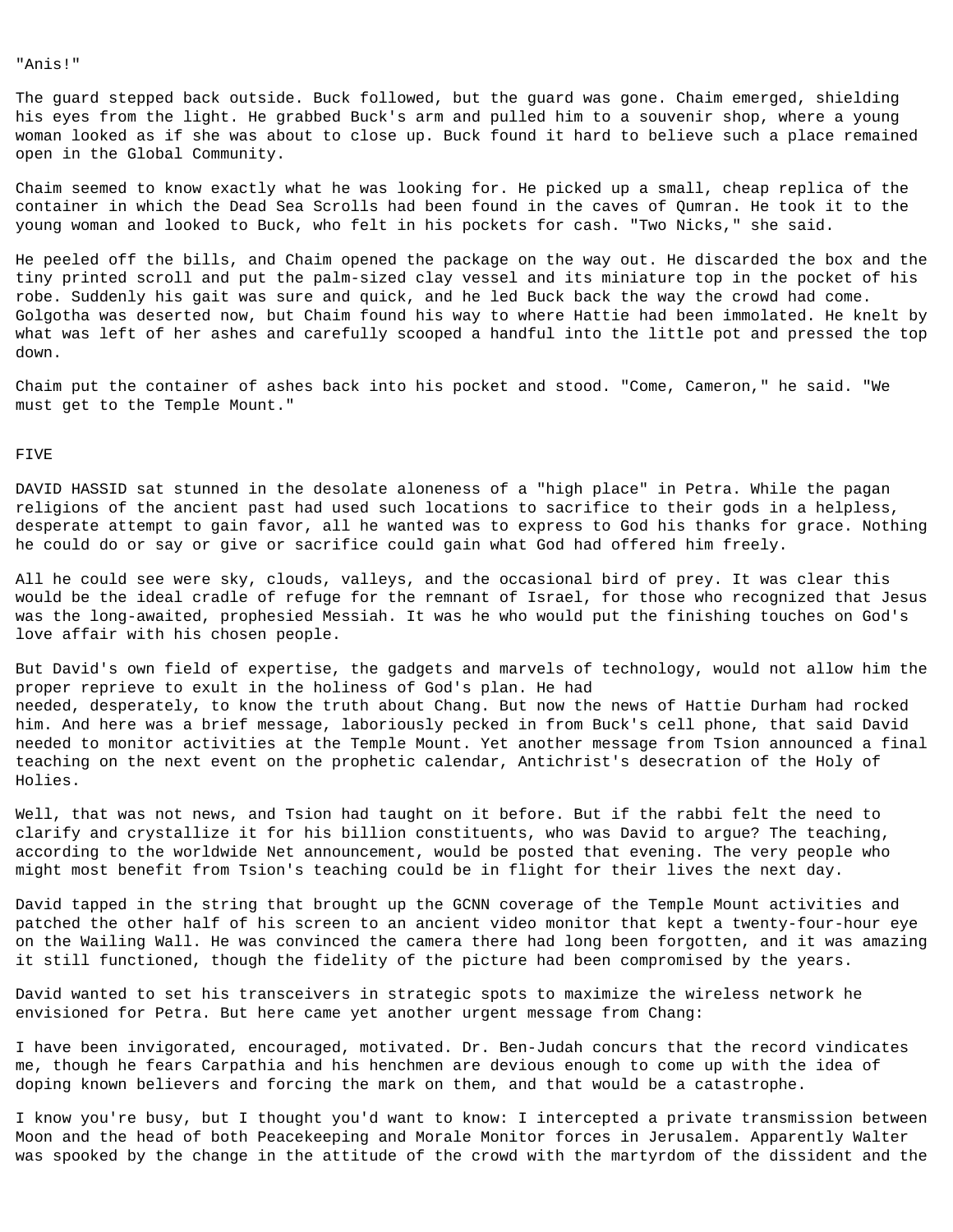sudden mystery about Fortunato's health. Without informing Carpathia, he has directed that armed personnel lead the way in taking the mark of loyalty. If you haven't checked it out yet, connect with the Temple Mount and look at the chaos.

So that's what had Buck so exercised that he would use his phone to transmit a message to David's computer. The official GC broadcast feed showed news anchors nearly beside themselves with glee. "Look at the hundreds and hundreds of military vehicles lined up for miles outside the Old City. They would clog the narrow passageways leading to the Temple Mount anyway, but these are mostly unmanned. Only a skeleton crew of, we would estimate, perhaps one uniformed Peacekeeper maintains custody over every four or five vehicles. We've learned that the ones left to keep an eye on the rolling stock are personnel who have already received the mark of loyalty. The rest are leading the way today, becoming patriotic examples to civilian citizens. Indeed, by the time the massive crowd followed Potentate Carpathia's pageant through the Via Dolorosa and half of what is known as the Stations of the Cross from the now defunct Christian religion, the loyalty mark application site was already clogged with Peacekeepers and Morale Monitors.

"Many citizens are less than happy about the delay, but the response from Global Community brass, including His Excellency himself, appears to be one of delight. Here's the scene at the Temple Mount, where tens of thousands of GC personnel noisily jockey for position to receive the mark, and civilians, patient for the most part, are lined up all the way outside the city walls, awaiting their turn.

"Here's our reporter, Anika Janssen, with several civilians deep in the long lines."

The tall, blonde reporter exhibited mastery of at least the rudiments of several languages as she guessed nationalities and began the interviews in citizens' native languages. Mostly she asked in their tongue if they understood English so translators would not be forced to employ captioning on the screen.

"What do you make of this?" she asked a couple hailing from the United African States.

"It is exciting," the man said, "but I confess we expected to be among the first in line, rather than the last."

His wife stood nodding, appearing reluctant to speak. But when Ms. Janssen waved the microphone in her face, the woman proved opinionated. "Frankly, I believe someone in authority should insist that the soldiers make way. Those men and women are assigned here. Many of us are on pilgrimages. I do not mean to criticize the risen potentate, and I can hardly blame those who happened to have the privilege of transportation and could get here first, but this does not seem fair."

Other interviews unearthed the same attitudes, though most seemed almost bemused, or perhaps afraid, to complain publicly. "Oh, look at this special privilege," Anika Janssen said. "Here is Ms. Viv Ivins of the potentate's inner circle, working the lines, so to speak. She is greeting people, thanking them for their patience. Let's see if we can get a word with her."

To David it seemed that Ms. Ivins had been directed to a spot where a camera crew would notice her. She was certainly ready with the party line. "I'm so impressed with the loyal citizens and their patience," she said. "His Excellency was overwhelmed at the eagerness of his own personnel to become examples and role models of loyally."

"Though there is, of course, a visible, prominent guillot-"

"Which we prefer to call a 'loyalty enforcement facilitator,'" Ms. Ivins said with an icy smile. "Of course it represents the gravity of such a decision. In all candor, Anika, our intelligence reports indicated that we might face more opposition here, in the traditional homeland of several obsolete religions. Yet I daresay that except for the lunatic fringe, such as the lone representative of the Judah-ites who recklessly challenged the power and authority of our Most High Reverend Father of Car-pathianism, any such stubborn opponents have learned to keep silent."

"Speaking of Reverend Fortunate, ma'am, what can you tell us? We expected to see him here."

"Oh, he's fine, and thanks for asking. He's fallen a bit under the weather, but he passes along his greetings and best wishes and expects to be back at full strength tomorrow for the potentate's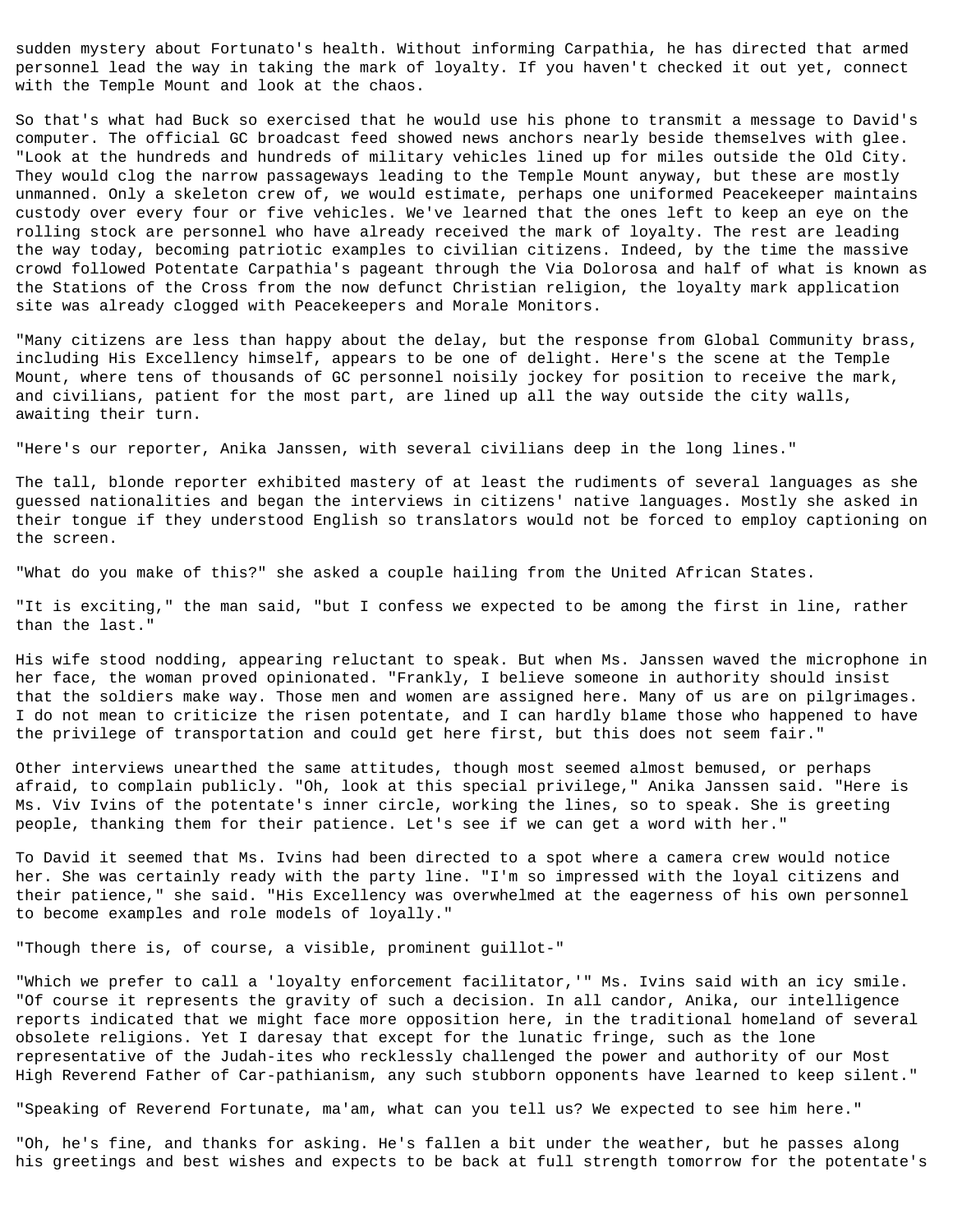blessing of the temple."

"The blessing of it?"

"Oh, yes. We believe that the beautiful temple was constructed with the best intentions to honor god, even though the ancients were unaware that they had misplaced their devotion. They meant to serve the one true god but were misled by their own innocent ignorance and erred only in directing worship to their chosen deity. We now know, of course, that our risen potentate is clearly the god above all pretenders and that his rightful place is in a house built for the one who sits high above the heavens. By making this his own house of worship, he lends credibility and authenticity to it, and it becomes the true house of god."

"Besides the Judah-ites and their seemingly large Internet following-"

"Clearly inflated and exaggerated, of course."

"Of course. But besides that faction, might you expect opposition from holdout Jews who are neither Christ-followers nor Carpathianists?"

"An excellent question, Anika. You do your homework. This should give the lie to those who say that the Global Community News Network is merely a shill for the potentate."

"Thank you. So, opposition?"

"Well, that is what we were led to believe and what we have been prepared for. It is still possible, of course, but I am confident that the display of divine power exhibited a few hours ago, along with the overwhelming enthusiasm on the part of GC personnel and these thousands of civilian pilgrims, will far overshadow any pockets of resistance."

"But should either the Judah-"

"Have you seen the image of the potentate yet, Anika? The Reverend Fortunate judged the entries himself, and the winner is stunningly beautiful."

"I have not seen it yet, but I hope to-oh, I'm getting word that our cameras do have a shot of the image, so let's go there now."

----------

Buck had found the area around the Temple Mount-now dominated by the gleaming new temple itself, of course-so congested that he and Chaim were able to just amble around and observe, drawing little attention despite Chaim's getup. Buck looked for other dissidents and was surprised to see that many Orthodox Jews were allowed at the Wailing Wall. He could not get close enough to see whether anyone in that area had the mark of the believer, but he suspected that these devout men of prayer were prepared to oppose the desecration in more overt ways than merely wearing their own religious garments and assembling to pray at the Wall.

The rest of the Mount had been entirely converted into a virtual factory of efficiency. Dozens and dozens of lines herded the Carpathian faithful, or at least the fearful, to stations where they were registered, processed, prepped, and finally marked. Most accepted the mark on their foreheads, but many took it on the backs of their right hands.

Unlike what Buck had seen in Greece, here it was not assumed that anyone in line would decide against taking the mark. In the middle of all the processing stations stood one gleaming guillotine with two operators sitting patiently beside it. Ten feet behind the contraption was a freestanding frame with a drape hung on it, apparently so that the disembodied could be discreetly hidden once the awful sound and severing had served their deterring purposes. No sense rubbing it in, apparently.

As the supplicants finished showing each other their marks and posing for pictures, they were funneled to the east-facing steps of the new temple, where the winning image of Carpathia stood at the second to the top level. The temple itself, a sparkling replica of Solomon's original house for God, was pristine but simple on the outside, as if modest about the extravagance of cedar and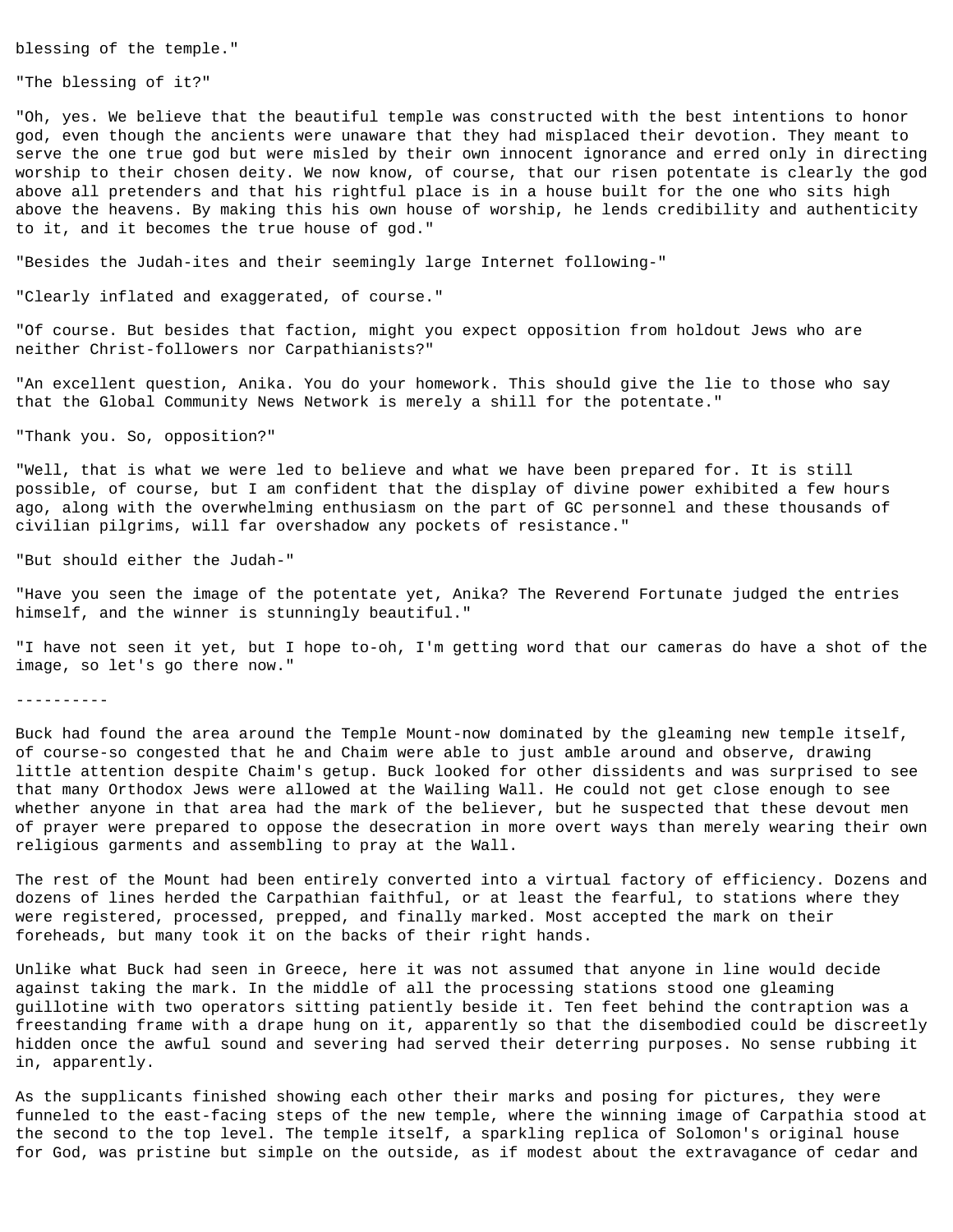olive wood, laden with gold and silver and brass on the inside.

The image of Carpathia appeared bigger than life, but everything Buck had heard about it confirmed it was as exact a copy of Carpathia himself as it could be. Behind it were two freestanding pillars outside the entrance to the temple, and Buck could see what appeared to be a recently fabricated platform, made of wood but painted gold, in the porch area. "Carpathia leaves out nothing," Chaim told him. "That appears to be a replica of where both Solomon and the evil Antiochus-a forerunner of Antichrist-stood to address the people in centuries past."

Many gasped and fell to their knees upon their first glimpse of the golden statue, the sun bouncing off its contours. Unlike the mark application lines, this one moved more quickly as dozens at a time rushed the steps and knelt-weeping, bowing, praying, singing, worshiping the very image of their god.

Chaim's revulsion mirrored Buck's own. The older man looked more resolute than before, but his carriage evidenced no more authority or promise. And still he limped. Buck wasn't sure how Chaim felt or how he would know when the time had come to reveal himself as the enemy of Carpathia, but the more he watched, the more Buck could barely contain himself. He realized that these people-all of them-were choosing Satan and hell before his very eyes, that he was powerless to dissuade them, and that their choice was once and for all.

Buck estimated it would be hours before the GC personnel made way for the average citizens. He found a ledge where Chaim could rest and asked if he wanted anything to eat. "Strangely, no," Rosenzweig said. "You eat. I could not."

Buck pulled a meal bar from deep in his pocket and showed it to Chaim. "You're sure?"

Chaim nodded, and Buck ate. But he could enjoy nothing while thousands eagerly lined up to seal their doom. He swallowed his last bite and was scanning the area for a water vendor when a cloud shouldered in front of the sun and the temperature dipped. As if on cue, conversation stopped and the colossal crowd stared at the image, which seemed to rock forward and backward, but which Buck was convinced was an illusion.

The voice emanating from it was no illusion, however. Even the rabbis at the Wall stopped praying and moving, though Buck could see they were not in the line of sight of the statue.

"This assemblage is not unanimous in its dedication to me!" the image boomed, and grown men fell to their faces, weeping. "I am the maker of heaven and earth, the god of all creation. I was and was not and am again! Bow before your lord!" Even the workers in the mark application lines froze.

Buck worried that he and Chaim would be exposed. Though the old man had to be as frightened as he, neither, of course, knelt before the evil apparition. He forced himself to look away to see if he could find other believers, and he was amazed at what appeared to be row after row of them at the far edges of the crowd. Some were dressed in fatigues; many could have easily been mistaken for GC. They had to be part of Operation Eagle! They must have driven into Jerusalem, found the schedule delayed, and wandered to the Temple Mount, prepared to help with the evacuation.

Buck wanted to signal them, to wave, to approach, to embrace his brothers and sisters. But who knew how far God chose to extend his protection? The Trib Force believed Chaim would somehow be supernaturally insulated, but other brave believers had been martyred for their faith and courage.

"The choice you make this day," the golden image roared, "is between life and death! Beware, you who would resist the revelation of your true and living god, who resurrected himself from the dead! You who are foolish enough to cling to your outdated, impotent mythologies, cast off the chains of the past or you shall surely die! Your risen ruler and king has spoken!"

The sun reappeared, the people slowly rose, and more and more tourists and pilgrims joined the lines. Buck was jealous that those undecided should hear both sides, yet when he looked at Chaim, he saw passivity.

As if the man could read his mind, Rosenzweig said, "They know their options. No one alive could doubt that a great gulf is fixed between good and evil, life and death, truth and falsehood. This is the battle of the ages between heaven and hell. There is no other option, and no honest man or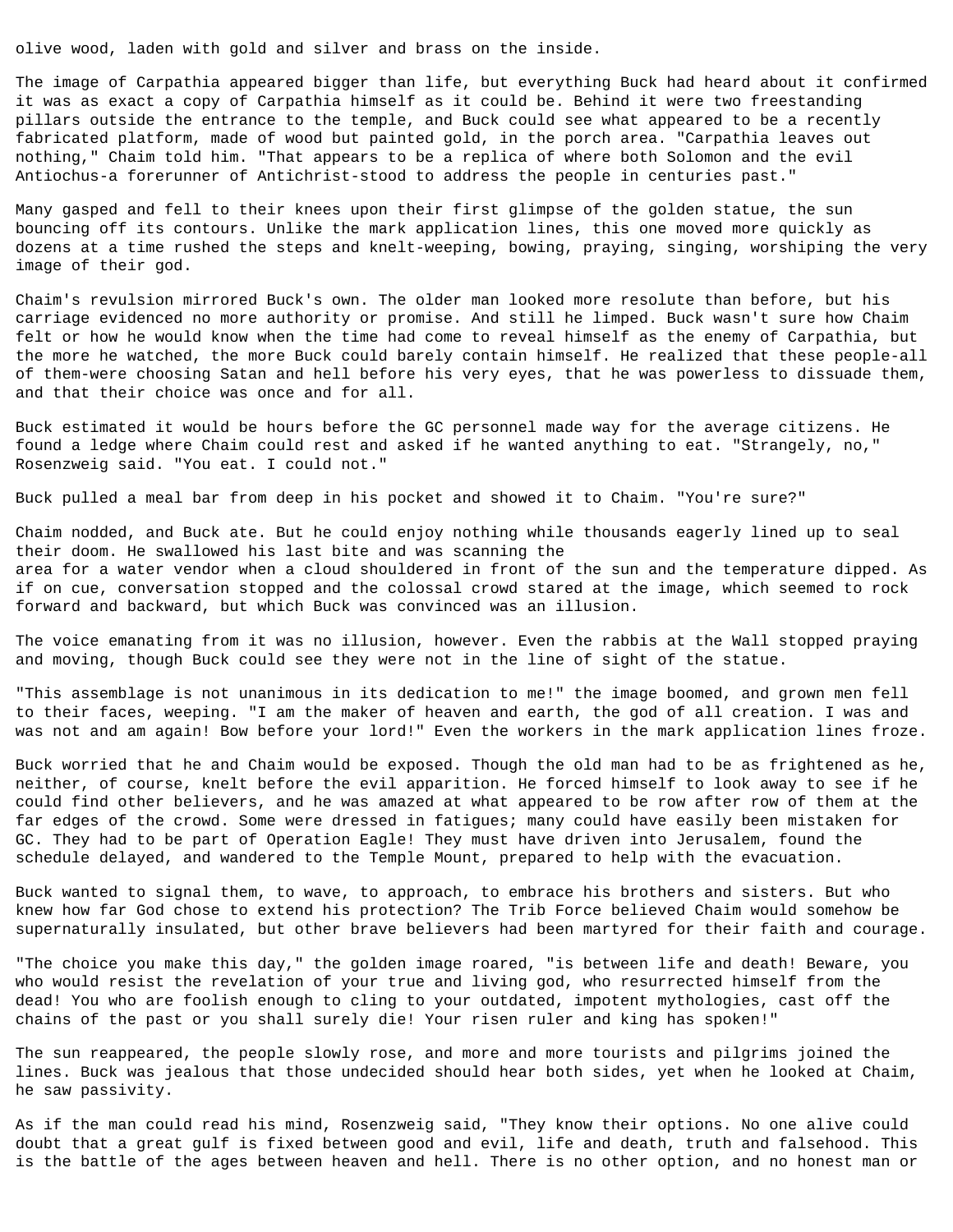woman can claim otherwise."

Well, the old man knew how to summarize, but his was still the plaintive, weak voice with the thick Hebrew accent that reminded Buck of Jewish comedians or storytellers or timid scholars-the latter of which Dr. Rosenzweig certainly was. Buck wanted the faith to believe that somehow this modest specimen of a man- so endearing, so engaging-could capture the imaginations, the hearts, and the minds of people on the fence.

And yet that was not Chaim's calling. He was to stand against Antichrist-the evil one, the serpent, that old dragon, the devil. He was to go nose to nose with Carpathia himself, while instructing the remnant of Israel that it was time to flee unto the mountains. Different as Chaim appeared now, whom would he fool? He had been a close personal friend of Carpathia's long before Nicolae became head of the Global Community. Chaim had once murdered the man! Would Chaim not be immediately recognized from his voice alone?

Buck wondered if he himself had the faith to believe this was anything but folly. If there were really a million Messianic believers in Israel, surely they were unarmed. Carpathia was of no mind to let them go! He had more than one hundred thousand armed, plainclothes Morale Monitors and uniformed Peacekeepers. His arsenal of personnel carriers, tanks, missiles, rocket launchers, cannons, rifles, and side arms was on public display. Buck shrugged. Only God could do this, so that made the thought process simple: You either believed it or you didn't.

Buck had long since chosen to believe it and had to fight a grin. Resting apparently none too comfortably beside him was the most unlikely leader of a million people. He couldn't wait to see how God would manage this.

By now, thousands of GC personnel had received the mark of loyalty and clogged the area, celebrating. Their commanding officers urged them to return to their posts and vehicles, and suddenly the Temple Mount was alive and animated again. Men and women, clearly midlevel managers, stood in a ring near the front of the application centers, using bullhorns to remind the newly tattooed and chip-implanted novices that their spiritual obligation for the day was only half over.

"The worship of the image is not optional!" they shouted. "You are not finished here until you have knelt before the living, breathing, speaking image of your lord."

It wasn't as if they were trying to get out of it, Buck thought. But many of these were young people, excited, flushed with renewed enthusiasm for their work. They had seen the manifestations of power. They had seen the potentate himself. They knew that Nicolae's making the temple of Jerusalem his own was tantamount to setting up residence in the mosque of the Dome of the Rock or moving into what had once been St. Peter's Basilica in Rome. This would establish him once and for all the true god over all. And if the pathetic, weakened resistance had breath left, if they truly believed there was a higher being than His Excellency the potentate, where were they? Did they dare reveal their true loyalties in the face of such overwhelming evidence?

And now the revelers were still again. Those with the bullhorns clicked them off. Activities in the line ceased. Carpathia himself appeared in his white robe and gold sandals and shiny rope belt, smiling, standing one step above his own image, arms outstretched. The silence gave way to a deafening roar. Would he speak? Would he touch the worshipers? Some must have wondered the same, for they slowly rose from their knees on the steps and moved as if to advance upon him. He stopped them with a gesture and nodded toward the center mark application line.

There came his top military brass in all their finery, dress uniforms with white gloves, broad epaulets, buttons with sheens as reflective as their patent-leather shoes, capturing and emitting every staggered ray from the sun. Two dozen men and women, heads high, bearings regal, marched to the front of the line, upon command stood at ease, and removed their uniform caps.

One by one they proudly submitted to the application of the mark of loyalty, each receiving it on the forehead, several asking for the largest, darkest tattoo so their homeland designations would be obvious from far away.

As the last of these were processed, the effusive crowd bubbled over again as the dozen members of the Supreme Cabinet marshaled themselves into the staging area. The last three in this contingent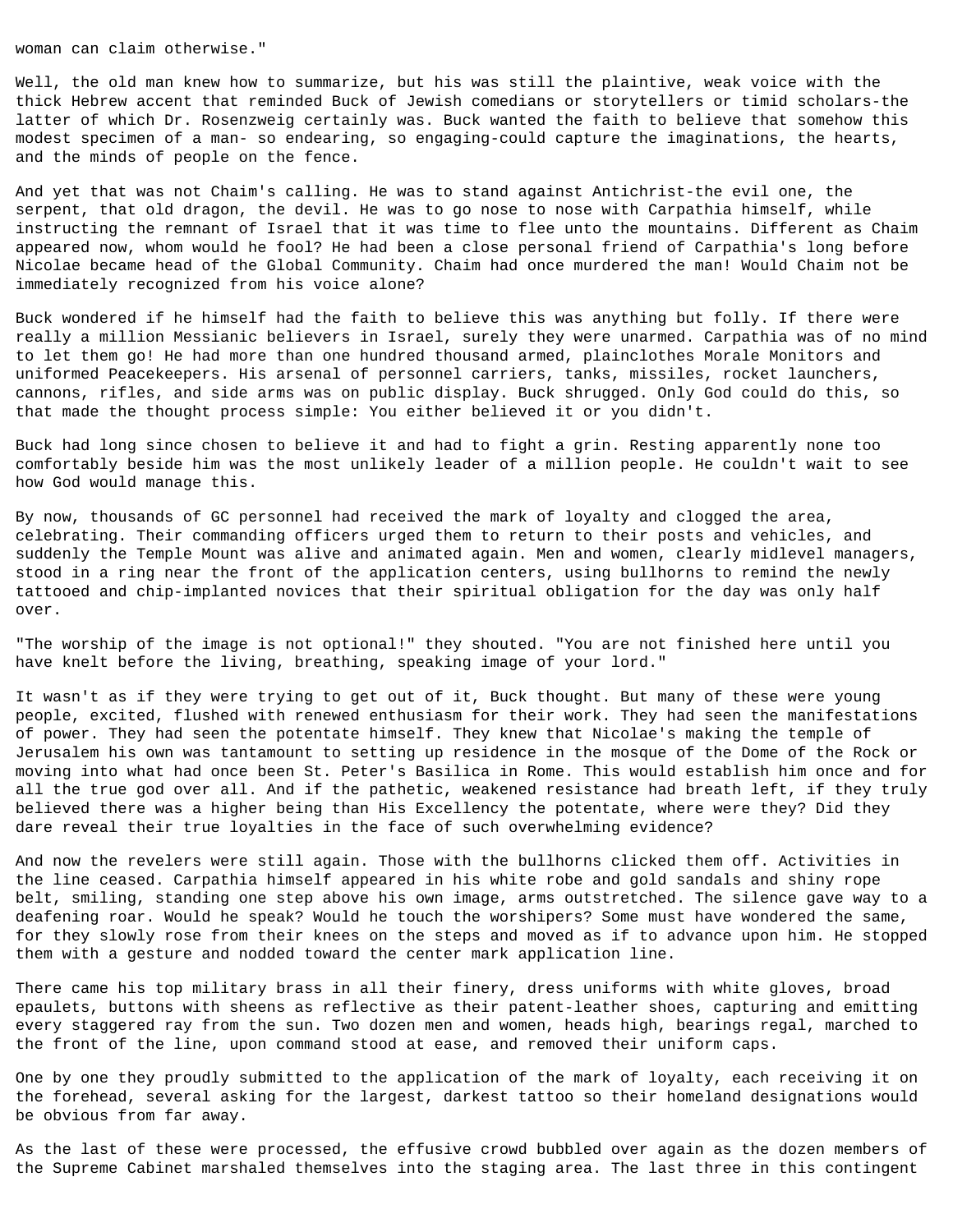were Suhail Akbar, Walter Moon, and Viv Ivins. While the military brass knelt on the temple steps, worshiping Carpathia and his image, the cabinet waited until all were processed and then moved as one to the worship area.

All the while, Carpathia stood benevolently above and beside the gold statue, gesturing toward these humble shows of loyalty. The assembled masses cheered as Mr. Akbar turned to display the giant black 42 that dominated his olive forehead. Then Mr. Moon displayed his -6. Finally Viv Ivins chose to kneel on the pavement as she received the application, then slowly stood and turned. Buck could not make out her number, but he knew her native Romania was part of the United Carpathian States and that her discreet tattoo would read 216.

The cabinet solemnly filed to the temple steps as the military brass moved away. One by one they ascended the steps on their knees, finishing by wrapping their arms around the statue's feet, their shoulders heaving with emotion. Carpathia watched each one and dismissed them by placing his open palm upon their heads.

Finally only Viv Ivins remained at the base of the steps. The crowd seemed to wait breathlessly as she delicately removed her shoes, tugged up the hem of her suit's smart skirt, and began the slow, awkward climb on her knees. Her hose ran with the first brush against the marble, but people seemed to moan in sympathy and in awe of her willingness to publicly humble herself.

When finally she reached the third step from the top, she only briefly embraced the statue, then detoured slightly and went up one more stair, where she prostrated herself and kissed Nicolae's feet. He raised his face to the sky as if he could imagine no greater tribute. After several minutes, he bent and reached for her, but instead of letting him help her up, she enveloped his hands and kissed them. Then she reached into a pocket and pulled out a vial- Buck assumed perfumeand poured it over Nicolae's shoes.

Again Carpathia feigned a humbly honored look and shrugged to the crowd. Finally, as he pulled Ms. Ivins to her feet, leaving her a step below him, he turned her to face the crowd and rested his hands upon her shoulders.

When the cheering died, Nicolae announced, "I personally will be watching from a secure vantage point, all night if need be, until the last devoted citizen of Jerusalem receives the mark of loyalty and worships my image. And tomorrow at noon, I will ascend to my throne in my new house. I shall initiate new ceremonies, and you will see again the 'friend' who accompanied me for as long as she could on the journey today. And you shall be led in worship by the Most High Reverend Father of Carpathianism."

Nicolae waved farewell to every side, and the application lines began moving again.

"I'm tired," Buck said. "Shall we head back to the hotel to rest and pray and prepare for tomorrow?"

Chaim shook his head. "You go, my friend. I feel the Lord would have me stay."

"Here?"

Chaim nodded.

"I'll stay with you," Buck said.

"No, you need your rest."

"How long will you be?"

"I will be here until the confrontation."

Buck shook his head and leaned close. "Will that be before or after the desecration?"

"God has not told me yet."

"Chaim, I cannot leave you. What if something happens?"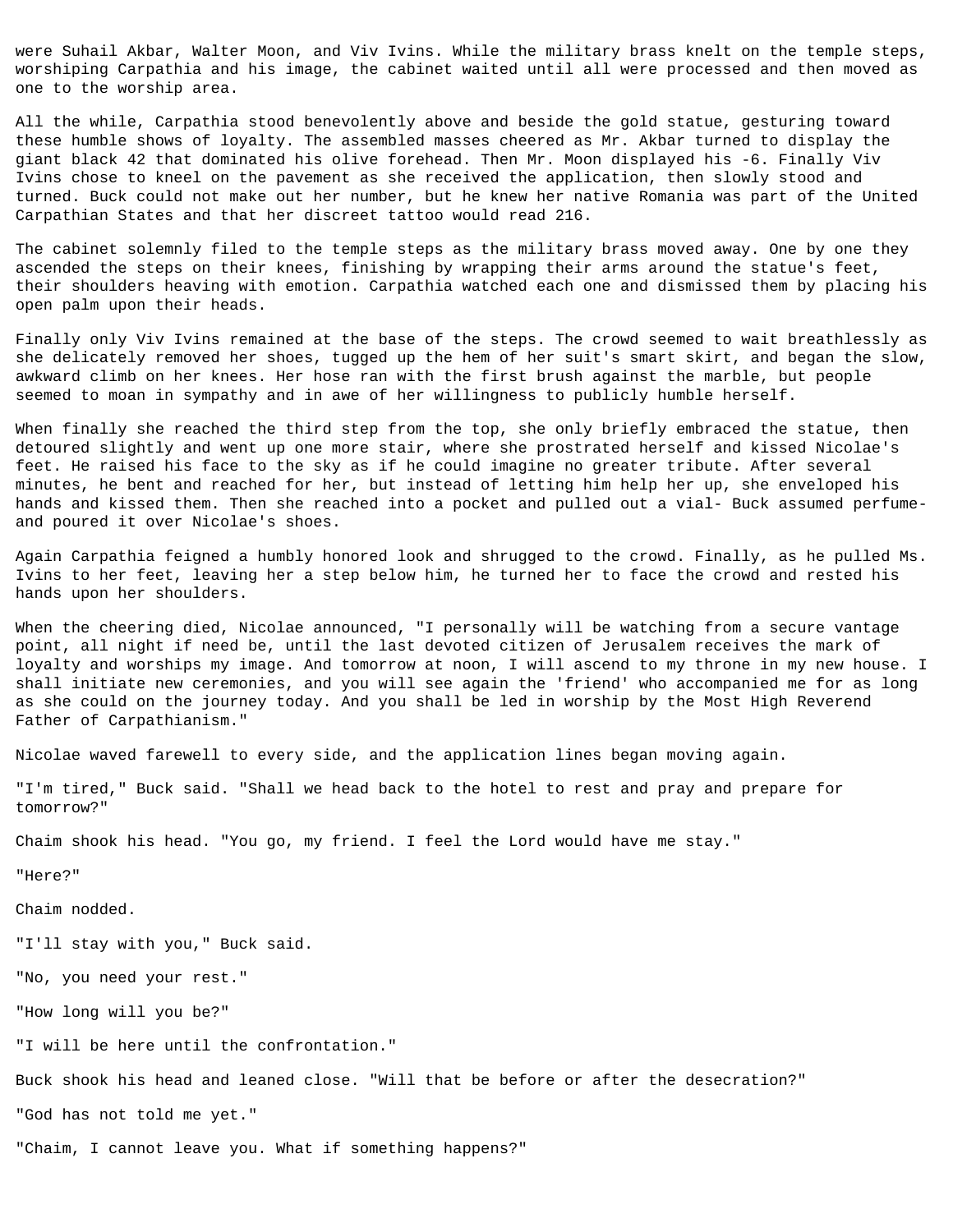The old man waved him off. "I can't, Chaim! Leave you here overnight? I would never forgive myself." "If what?" "If anything! You sit here until the last mark has been applied, and it will be obvious you have not taken it. I have reason to think Carpathia is watching, as he said. He doesn't sleep anymore, Chaim. He'll know." "He will know soon enough anyway, Cameron. Now you go. I insist." "I need to check with the others. This is lunacy." "Excuse me? Cameron, you believe God has chosen me for this?" "Of course, but-" "He is leading me to stay and prepare. Alone." Buck pulled out his phone. "Just let me-" "I will take full responsibility for the consequences. I have my inspiration in my pocket. The young woman who modeled the ultimate obedience once personally encouraged me, though she was newer even than I to the things of God. You are to go back to the hotel to rest and pray for me." "God told you that too?" Chaim smiled sadly. "Not in so many words, but I am telling you that." Buck was at a loss. Should he pretend to go but watch from somewhere? He'd done that before. It was near this very spot where he had seen the two witnesses resurrected and raised to heaven. "I see your mind turning," Chaim said. "You do what I say. If it is true that I have been assigned this task, it must come with some leadership responsibility." "Only for a million people." "But not for you?" "I am not a Messianic Jew, sir. I am not part of the remnant of Israel." "But surely you must obey one who is to answer for so many." "I don't follow your logic." "Ah, Cameron! If this had to do with logic, what would I be doing here? Look at me! An old man, a scientist. I should be in an easy chair somewhere. But here I am, a stranger in my own mirror, trying to tell God he has made a mistake. But he will not listen. He is more stubborn than I. He uses the simple to confound the wise. His ways are not ours. The sheer illogic of his choice of me forces me to the reluctant acceptance that it must be true. Am I ready? No. Am I willing? Perhaps. After tonight, I must go forward, willing or not. Do I believe he will go before me? I must." It seemed as if he and Chaim were alone in a sea of people. Buck pawed at the pavement with his foot. "Chaim, I-" "Cameron, I would ask that you call me Micah." "Micah?"

Chaim nodded.

"I don't get it."

"I am not foolhardy enough to call myself Moses, and I shall not reveal my real name to Nicolae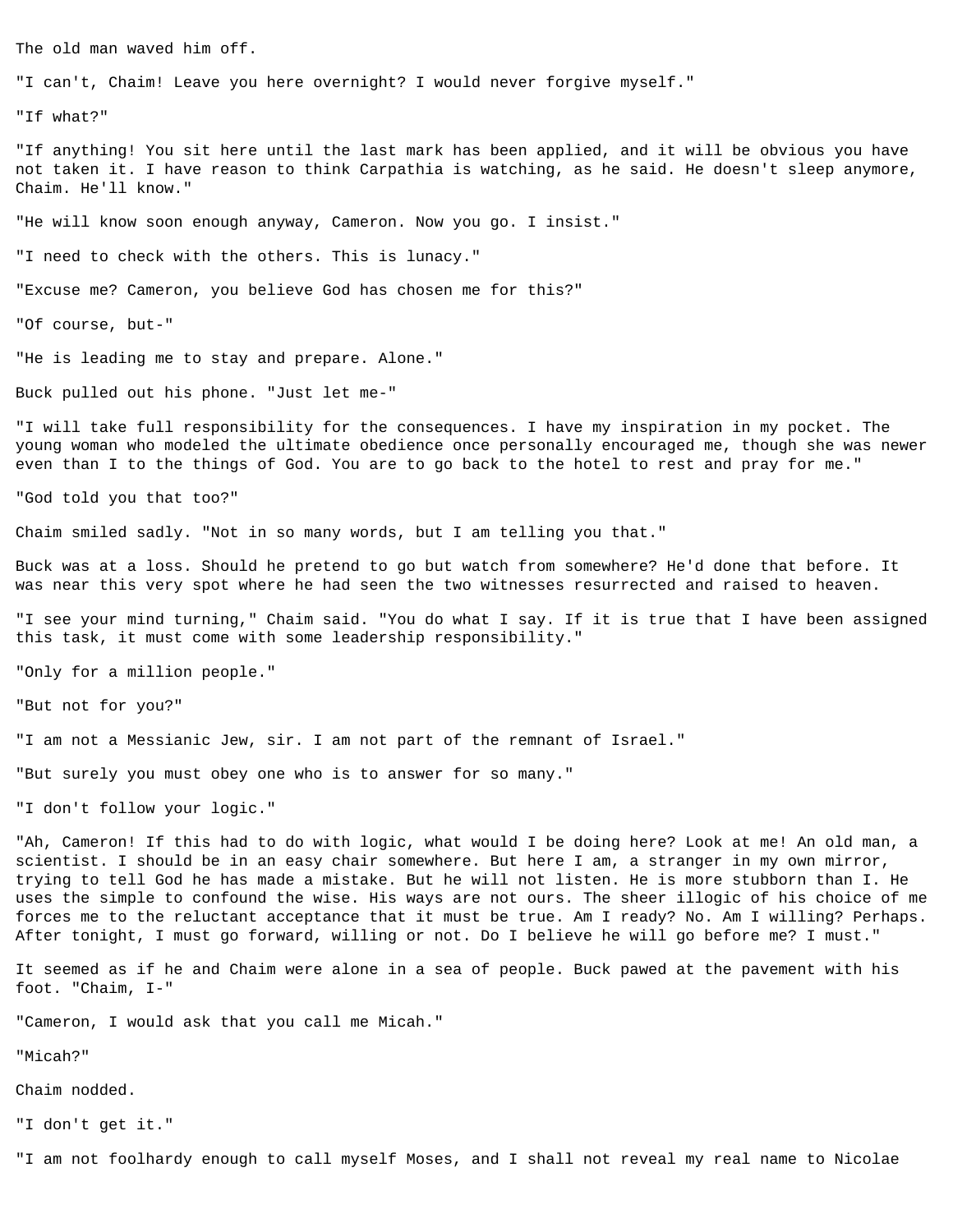unless God wills it."

"So you'll tell him you're Micah? Why not Tobias Rogoff? Zeke has provided identification for that and-"

"Think about it and you will understand."

"Should I bring my fake ID? You don't have a new name for me, do you?"

"You will not need a name."

"You know this for sure."

"As sure as I know anything."

"So I bring no ID."

"Your papers show you as Jack Jensen. Should that be checked, you would be traced to the ranks of the Peacekeeping forces. How would you explain a GC corporal assisting the leader of the opposition?"

"So I'll come without papers, and if they demand to know who I am, I'll be deemed a vagrant."

"I will identify you as my assistant, and that will satisfy them."

Buck looked away. "I liked you more when you were less sure of yourself."

"And Cameron," Chaim said, "you are a vagrant. We all are. We are aliens in this world, homeless if anyone is.

Buck thrust his hands deep into his pockets. He couldn't believe it. The old man had persuaded him. He was going to leave his old friend alone overnight with the enemy. What was the matter with him? "Micah?" was all he could say.

"You go," Chaim said. "Check in with our comrades and your family. And think about my new name. It will come to you."

SIX

THE LATE-AFTERNOON sun made beautifully interesting shadows on the stunning architecture at Petra. David found a sweater and pulled it over his shoulders as he descended from the pagan high place to one of the most remarkable cities ever built.

The various buildings, tombs, shrines, and meeting places had literally been carved out of the striking red sandstone millennia before, and though its early history was largely speculative, the place had become a tourist attraction in the 1800s. David wondered how the new inhabitants of such a surreal place would make comfortable quarters out of solid rock. Tsion taught that God had promised food from heaven and that clothes would not wear out, but what would substitute for insulation, inner walls, and anything resembling modern conveniences?

The place was spread out, many of its famous edifices-the treasury of the pharaoh, the fivethousand-seat amphitheater, the various tombs-connected by a system of gorges and channels dammed and rerouted by the various civilizations that had inhabited the area.

Because David had arrived by helicopter, he had to hike down to the main level to find the sole passageway leading in. With rock walls over three hundred feet high in places and a trail at points fewer than seven feet across, it was no wonder most visitors rode in on camel, donkey, or horseback. Operation Eagle would fly in the majority of the newcomers, because a million fleeing Israelis would be slaughtered if they had to traverse the roughly mile-long, narrow pass on foot.

David could see why the city had been a perfect defensive location thousands of years before. Tsion taught that the Edomites, who inhabited it at the time of Moses, had refused to let the Israelites pass through. But in this world of high-tech travel, only a miracle could protect unarmed innocents from aerial attack. Rather than a place of refuge, David decided, without the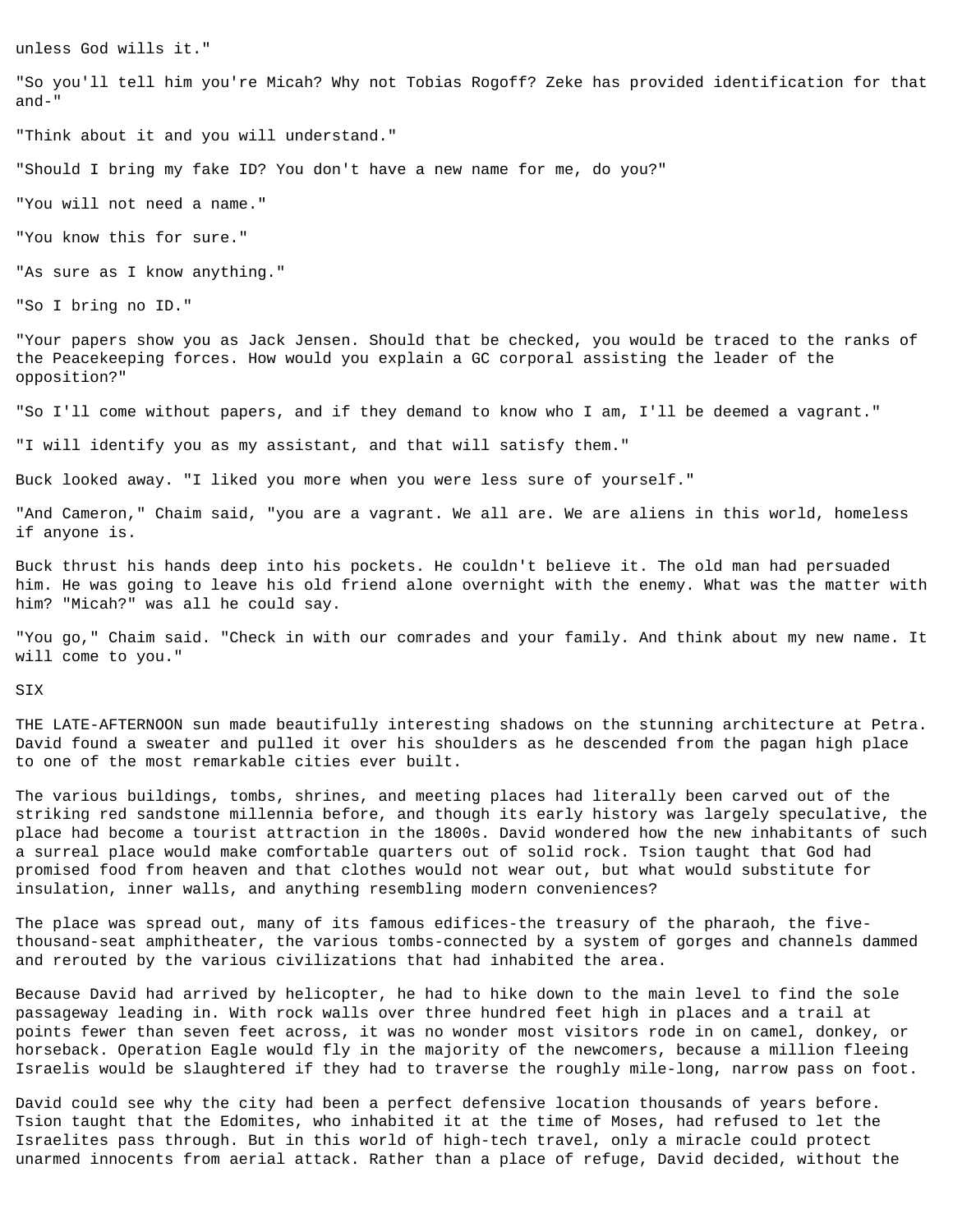hand of God this place could just as easily be ideal for an ambush.

David's life was no longer about creature comforts. And he had forgotten what leisure time was. Until the Glorious Appearing, this would be where the action was, where miracles would be the order of every day. David's people would inhabit this city, and they would be preserved from illness and death, insulated against their enemies until Messiah liberated them. If witnessing that meant making his bed on a slab of stone, it was a small price to pay.

David made sure his laptop had stored enough solar energy to remain charged throughout his night in a cave. In the loneliness at the top of the only world he knew anymore, reading Tsion's post of what he believed Antichrist was up to, monitoring the Carpathian-fashioned news, and communicating with his confreres would serve as David's only links to humanity.

He expected, within twenty-four hours, the first of more company than he would know what to do with. How a million of them could be contained even in the vast area surrounding the great rock city was a problem only God could solve. David had learned not to wonder and question, but to watch and see.

----------

After checking in with everybody and doing his best to explain how he could leave Dr. Rosenzweig unattended, Buck spent that evening at the King David Hotel, watching television with Chaim's Bible before him. He read through Micah, seeing parallels between the Jerusalem of then and now, and he noticed the reference to Moses. Clearly the book was a dire promise of God's judgment, but Buck was not enough of a theologian to decipher its significance to Chaim. The prophecies seemed to deal more with the first coming of Christ than with the Rapture or the Glorious Appearing, but perhaps Chaim planned to use some of the words and phrases when dealing with Carpathia.

The TV news carried mostly rehashes of the day's events, but at least Hattie's death was not glossed over as it had been during the live coverage. While she was not identified - the death of a woman they thought dead previously would have been a puzzler to the GC anyway - it was clear she had died for her courage to speak against the ruler of this earth. The GC did not spin it that way, of course, but boasted of the event, using it as an example of the veracity of Carpathia's claims of deity and confirmation of Fortunato's role as his designate of spiritual power and wonders.

Buck was exhausted, nearly too much so to sleep. But as he stared at the ceiling in the darkness, eager to get back to the Temple Mount at first light, he rehearsed Dr. Rosenzweig's insistence on being called Micah rather than Chaim. The names floated before his mind's eye. And he slept.

----------

In the middle of the afternoon in Chicago, Dr. Tsion Ben-Judah printed out the message he planned to post on the most popular Web site in history. He asked Ming and Chloe to review it for him. They sat together and read.

To MY DEAR TRIBULATION SAINTS, BELIEVERS IN JESUS THE CHRIST, THE MESSIAH AND OUR LORD AND SAVIOR, AND TO THE CURIOUS, THE UNDECIDED, AND THE ENEMIES OF OUR

# FAITH:

It has now become clear that Nicolae Carpathia,the one who calls himself the ruler of this world and whom I have identified (with the authority of the Holy Scriptures) as Antichrist, along with his False Prophet Leon Fortunate (upon whom has been bestowed the audacious title of the Most High Reverend Father of Carpathianism), has scheduled what the Bible calls the desecration of the temple.

As with every other connivance and scheme Antichrist believes is the product of his own creative mind, this event too has been prophesied in the infallible Word of God. The Old Testament prophet Daniel wrote that during this time in history "the king shall do according to his own will: he shall exalt and magnify himself above every god" and "shall speak blasphemies against the God of gods."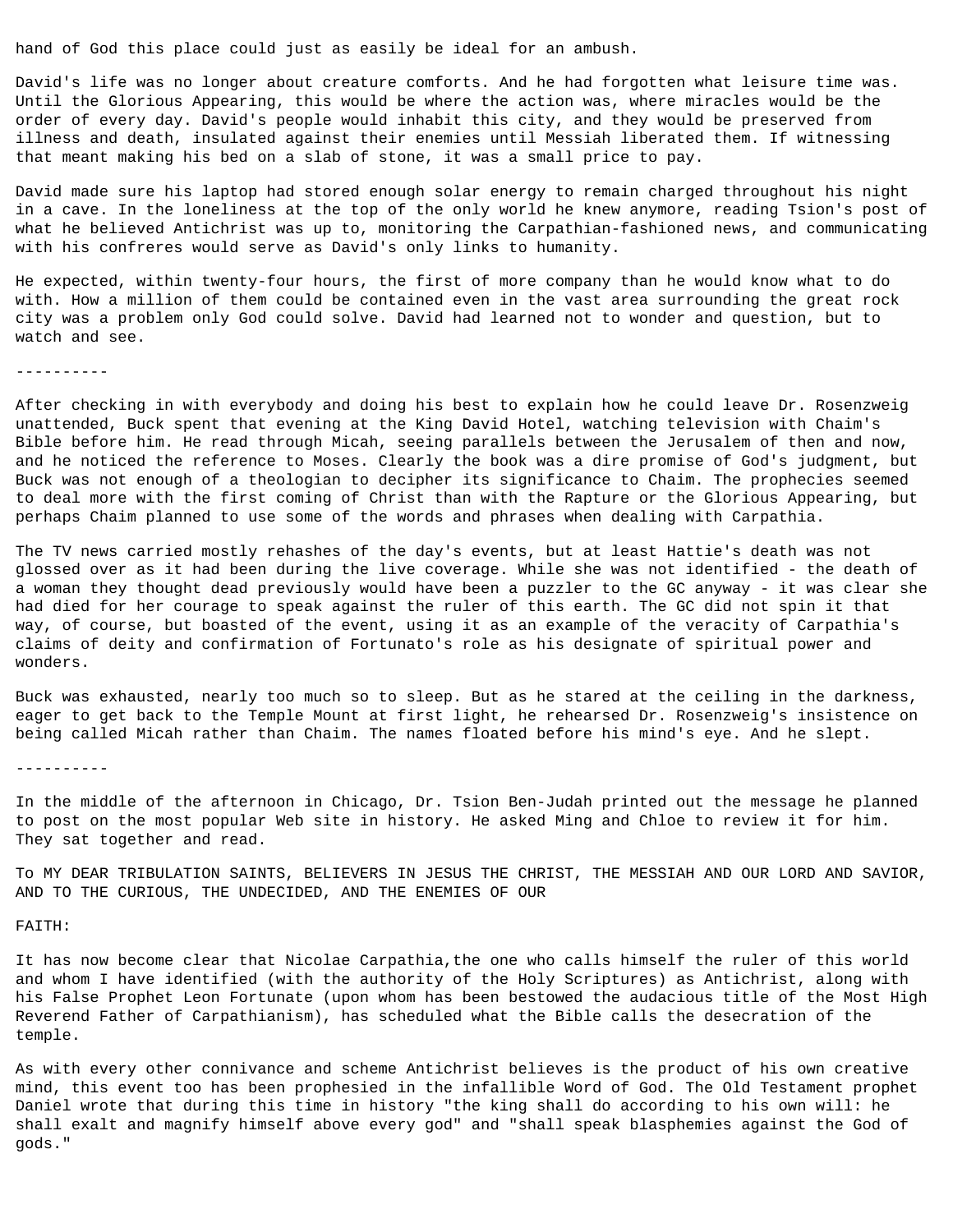The prophet also predicted that "many countries shall be overthrown," but one of those that "shall escape from his hand" is Edom. That, friends, is where Petra lies. Sadly, Egypt will not escape his hand. He will have "power over the treasures of gold and silver, and over all the precious things of Egypt; also the Libyans and Ethiopians shall follow at his heels."

Antichrist has already begun fulfilling the prophecy that "he shall go out with great fury to destroy and annihilate many." Fortunately, someday "he shall come to his end, and no one will help him."

It is also prophesied that the great archangel,Michael, shall "at that time" stand up. He is referred to as "the great prince who stands watch over the sons of your people," referring to the remnant of Israel, those Jews like myself who have come to believe that Jesus is the Messiah. Praise God, Daniel also foretells that "at that time your people shall be delivered, every one who is found written in the book."

You know from my previous teachings that the book referred to is the Lamb's Book of Life, in which are recorded those who have trusted in Christ for their salvation. While I cannot be more specific now, due to the divine experience of a beloved colleague just within the last few days, I believe that Michael the archangel is standing watch and that deliverance is nigh.

Jesus himself referred to the prophecies of Daniel when he warned of "the 'abomination of desolation' . . . standing in the holy place." I believe he was speaking of the very desecration planned by Antichrist.

Many were confused before the rapture of the church and believed that the apostle Paul's second letter to the Thessalonians referred to that event when he spoke of "the coming of our Lord Jesus Christ and our gathering together to him." We may rejoice, because it is now clear that Paul was speaking of the Glorious Appearing. Paul writes, "Let no one deceive you by any means; for that Day will not come unless the falling away comes first, and

the man of sin is revealed, the son of perdition, who opposes and exalts himself above all that is called God or that is worshiped, so that he sits as God in the temple of God, showing himself that he is God."

Our hope is in the promise that "the lawless one will be revealed, whom the Lord will consume with the breath of his mouth and destroy with the brightness of his coming. The coming of the lawless one is according to the working of Satan, with all power, signs, and lying wonders, and with all unrighteous deception among those who perish, because they did not receive the love of the truth, that they might be saved."

We often wonder, when the truth is now so clear, why not everyone comes to Christ. It is because of that very deception! People did not, as Paul says above, "receive the love of the truth." He says it is "for this reason God will send them strong delusion, that they should believe the lie, that they all may be condemned who did not believe the truth but had pleasure in unrighteousness." Can you imagine it? There are people who know the truth, know their futures are doomed, and yet still they take pleasure in sin! A warning, if you are one of those: Due to your rebellion, God may have already hardened your heart so that you could not change your mind if you wanted to.

Now, if the following is not a description of the two who would steal the souls of every man and woman, I don't know what is: "So they worshiped the dragon who gave authority to the beast; and they worshiped the beast, saying, 'Who is like the beast? Who is able to make war with him?' And he was given a mouth speaking great things and blasphemies, and he was given authority to continue for forty-two months. Then he opened his mouth in blasphemy against God, to blaspheme his name, his tabernacle, and those who dwell in heaven. It was granted to him to make war with the saints and to overcome them. And authority was given him over every tribe, tongue, and nation.

"All who dwell on the earth will worship him, whose names have not been written in the Book of Life of the Lamb slain from the foundation of the world."

What could be clearer? If you are in Christ, you are eternally safe and secure, despite all that we will have to endure these next three and a half years. If you are undecided, I plead with you to make your choice while you are still able. That many have already had their hearts hardened by God-a truth that may go against what we once believed about him-is nonetheless clearly the danger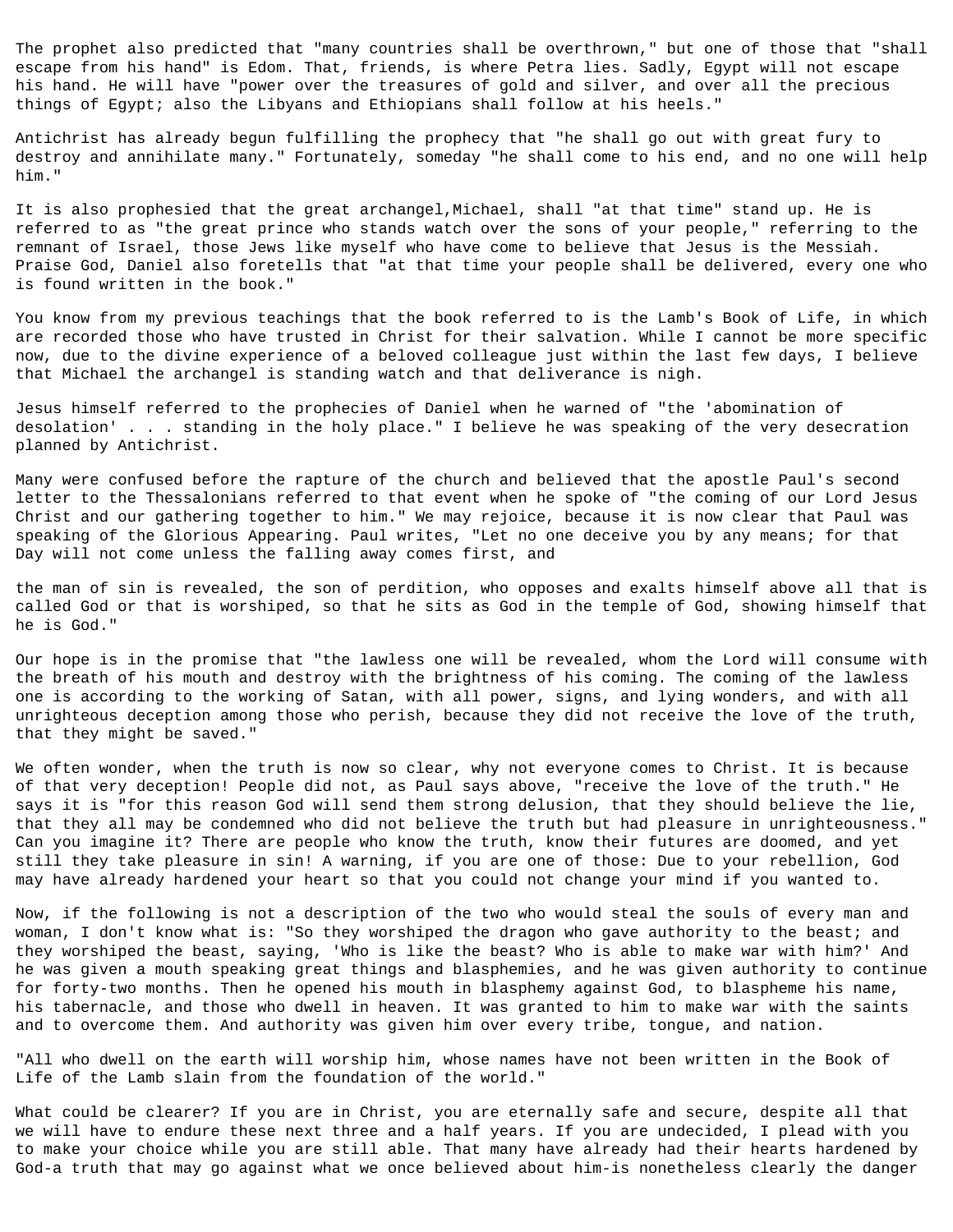of putting off receiving Christ.

One day I pray God will grant me the privilege of speaking in person to the Israeli believers who will soon be led to safety and out of the way of harm from Antichrist. Brothers and sisters in the Lord, pray as the final events of this halfway point of the Tribulation period unfold and usher in the rest of the time before the Glorious Appearing.

Your friend in Christ,

Tsion Ben-Judah

Tsion was intrigued that the young women were clearly finished reading, but rather than give him their assessment, they whispered among themselves. He cleared his throat and looked at his watch.

"Ming has a wonderful idea, Tsion," Chloe said. "She believes her brother could pirate his way into the Global Community News Network and counter Nicolae's next message to the world with your own teaching."

"What, put my message text on the screen?"

"No," Ming said. "You. Live. In essence you would debate his every point."

"But how?"

"I will check with Chang, but the little camera atop your monitor, the one you now use only to project your image to the Tribulation Force when they are away from Chicago, could be used to broadcast over television as well."

"But might we risk showing clues that would give away where we are?"

"We would have to work to preclude that, of course."

"But isn't this Dr. Rosenzweig's purview?" Tsion said. "Shouldn't he be the one to counteract Antichrist?"

"He probably will be," Chloe said. "Any showdown between those two will likely be on international television anyway."

"Then what would I be needed for?"

"Once the flight to Petra has commenced, Nicolae will be speaking out against you and us so-called Judah-ites. It would be like a tag-team wrestling match. When Chaim is no longer there to oppose him in person, you will debate him via his own television network," Ming said.

Tsion quietly accepted the manuscript back and keyed in the transmission. "I like the way you think, Mrs. Toy," he said.

"So do I," Chloe said. "I only wish you could have mentioned Hattie by name or said that she was a Trib Force member."

"I did not want to give away that we even have people in the area, though I am certain the GC assumes we do."

"And yet, Tsion," Chloe said, "you mentioned Petra by name."

The rabbi covered his mouth with his hand. "I did, didn't I?"

"I meant to say something before you transmitted it,"

Chloe said.

"That is why I wanted you to review it."

"I'm sorry, Tsion. I assumed you had a reason."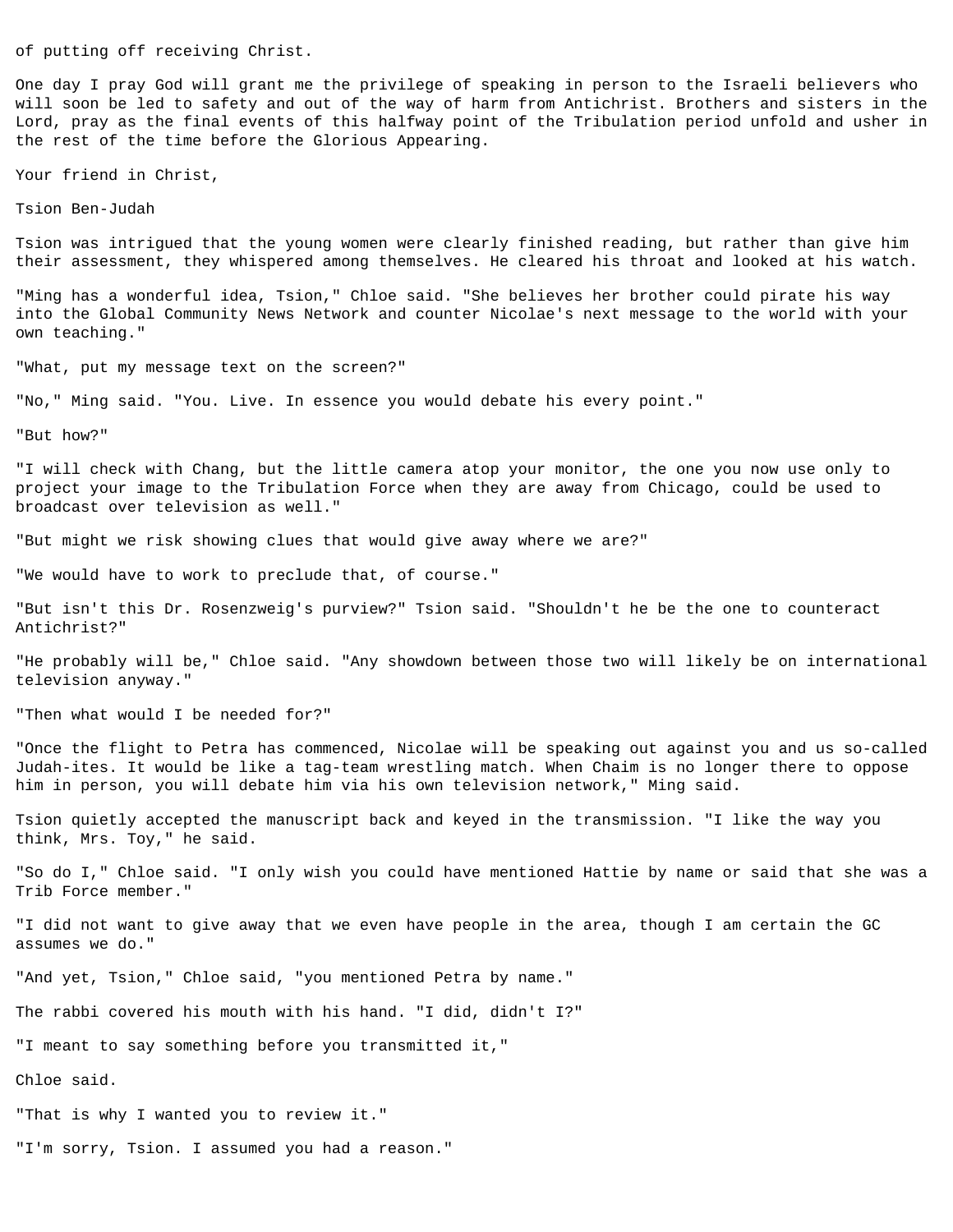"It is not your fault," he said, collapsing into a chair.

"What was I thinking?"

----------

Rayford's eyes popped open at dawn, and a decision he debated in the night had been made. Leah and Hannah had their mobile medical unit stocked and ready, so Leah could do double duty, also monitoring the incoming and outgoing Israelis. That meant Rayford didn't have to stay at Mizpe Ramon. Surely he would be of more use actually piloting a chopper.

He dressed quickly and found the airstrip buzzing. The sun shimmered over the horizon, and Rayford realized it wouldn't be long until he and his comrades would begin counting the days to the end, the real end-the Glorious Appearing and the Millennial Kingdom. Much had to happen first, of course, but the head-spinning pace of the last several weeks would give way to precious lulls between the final judgments of God before the Battle of Armageddon. Then things would pick up again. How he looked forward to at least some rest between crises. Rayford pushed his hair back and put on his aviator's cap. The next few days would determine whether he or his loved ones would even survive to the end.

----------

Buck stood under a shower as hot as he could stand it, but the King David must have installed some sort of a regulator. After a few minutes, the water went tepid, then cold. With personnel and energy decimated, there was only so much to go around.

Buck put only enough money in his pocket to be sure he could top off the tank of the car. Following Chaim's advice, he left his wallet and ID in the room. Finding a place to park was harder than the day before, and he had to walk a half mile farther, finally reaching the streets lined on each side with empty military personnel carriers.

Early as it was, the Temple Mount was already filling. Colossal TV monitors were visible from every vantage point, and people waiting for the noon festivities occupied themselves watching the GC network feed and waving when they saw themselves on-screen.

To Buck's great relief, Chaim was in plain sight, not far from where the two witnesses had traded off sitting while the other preached. Buck rushed to Dr. Rosenzweig, who sat with his knees up, staring into the sky. "Morning, Chaim," he said, but the man did not acknowledge him. "Sorry," Buck added quickly. "Micah."

Chaim smiled faintly and turned to him. "Cameron, my friend."

"Did you eat?"

"I remain sated," Chaim said.

"Remarkable."

"God is good."

"And has he encouraged you, strengthened you, empowered you?" Buck pressed.

"I am ready."

He didn't sound ready. In fact, he sounded and looked even wearier than he had the day before. "Did you sleep?" Buck said.

"No. But I rested."

"How does that work?"

"There is nothing like resting in the Lord," Chaim said, as if he'd been doing it all his life.

"So, what happens now?" Buck said. "What's the plan?"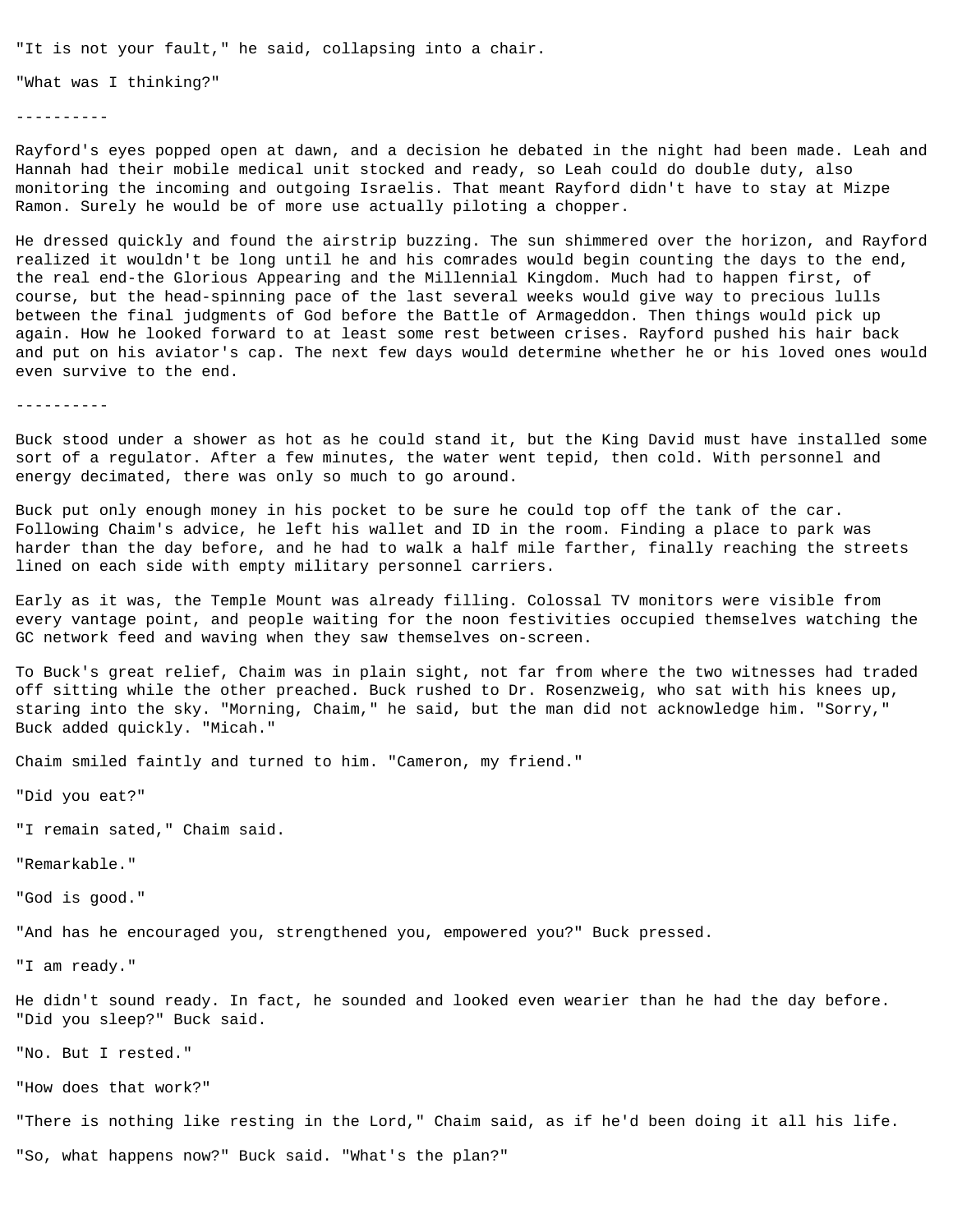"God will reveal it. He shows me only what I need to know, when I need to know it."

"Terrific."

"I detect sarcasm, Cameron."

"Guilty. I'm a plan-your-work-and-work-your-plan kind of a guy."

Chaim reached for Buck's hand and rose unsteadily. He groaned as joints cracked. "But this is neither my plan nor my work, you understand."

"I guess. So we just stand around waiting?"

"Oh no, Cameron. Even I do not have the patience to wait until high noon."

"And if Carpathia does not appear until then?"

"A ruckus will flush him out."

Buck found that intriguing, but again, this frail, little old man hardly looked up to causing anything. Was he expecting Buck to do something? Without papers? Without the mark? Buck was willing, but he didn't know yet what he thought of Chaim's judgment.

"When did they stop administering the mark?" Buck said.

"They have not stopped. See, two lines remain open over there, but it appears one is about to shut down, despite the number of those waiting. You have noticed nothing this morning, have you, Cameron?"

"Noticed?"

"The difference between today and yesterday."

Buck looked around. "Crowd's bigger, earlier. Military vehicles are still everywhere outside the Old City. But why are they closing a line with people still in it? And why didn't they finish last night? More people showed up?"

"And you a journalist!"

"I'll bite. What'd I miss?"

"You said it yourself. The vehicles are still there."

"So? A show of strength. Carpathia probably expects opposition today."

"But they would not leave and come back," Chaim said. "You think these soldiers slept in those trucks? They would not have to. They have accommodations, centers, places to muster."

"Okay ..."

"How many soldiers did you see with the trucks today?"

"To be honest, Chaim, uh, Micah, I was focused on making sure you were still here and all right. I was in a hurry and not paying attention."

"You certainly weren't. Now look, they are herding what is left of that line into the only one still open."

"And I suppose you know why."

"Of course," Chaim said.

"And you're not even a journalist. But still, you'll tell me."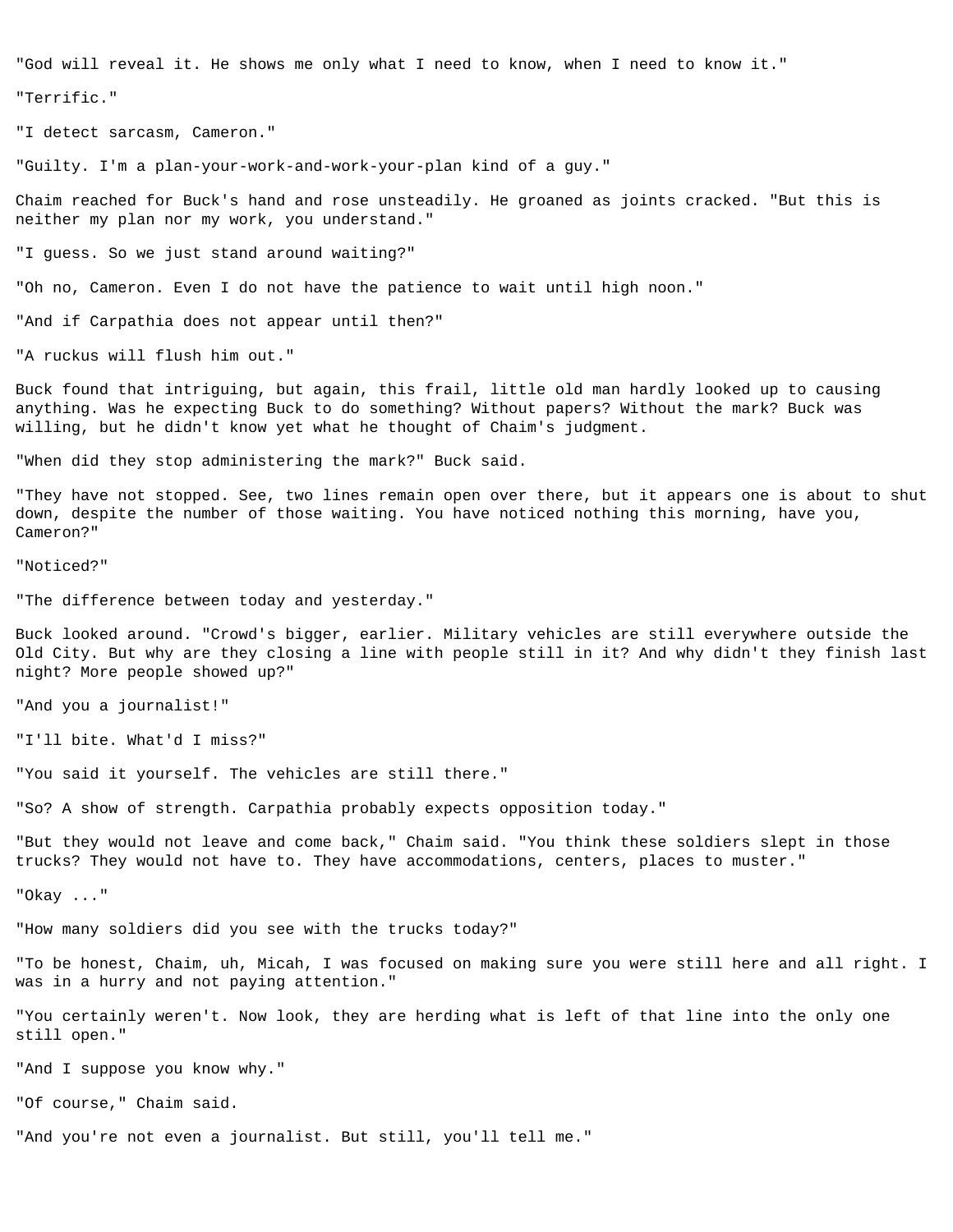"They closed that line for the same reason the Temple Mount is filled with civilians rather than GC today."

Buck spun and took in the whole area. "Sure enough. Where are they?"

"They are suffering. Soon they will be as bad off as poor Mr. Fortunate, who must be miserable almost unto death by now. How utterly ingenious for our Lord to plant in someone's mind the brilliance of having the GC personnel go first yesterday. They received the mark of the beast; then they worshiped his image. And now they are victims of Revelation 16:1-2."

"The plague of boils!" Buck whispered.

Chaim looked at him meaningfully with a close-mouthed smile, then moved away from Buck and into an open area. Buck stumbled and nearly toppled, startled by the huge, deep sounds emitting from the little man's throat. Chaim's voice was so loud that everyone stopped and stared, and Buck had to cover his ears.

"I heard a great voice out of the temple!" Chaim shouted, "saying to the seven angels, 'Go your ways, and pour out the bowls of the wrath of God upon the earth.' And the first went, and poured out his bowl upon the earth; and there fell a noisome and grievous sore upon the men which had the mark of the beast, and upon them which worshiped his image."

The thousands who had been milling about fell back at the piercing voice, and Buck was astounded at Chaim's bearing. He stood straighter and looked taller, his chest puffed out as he inhaled between sentences. His eyes were ablaze, his jaw set, and he gestured with balled fists.

Now the curious began to gather round the old man in the brown robe. "What?" some said. "What are you saying?"

"Let him who has ears hear! Surely the God of heaven has judged the man of sin, and those who have taken his mark and worshiped his image have been stricken!"

"Crazy old fool!" someone called out. "You're going to get yourself killed!"

"We'll see your head rolling before you know it, old man!"

If it was possible, Buck thought Chaim grew louder. He needed no amplification, for it was obvious that everyone within sight heard him. "None would dare come against the chosen one of God!"

The people laughed. "You're a chosen one? Where is your God? Can he do what our risen potentate can do? You want fire from heaven to leave you in a heap of ashes?"

"I demand audience with the evil one! He must answer to the one true God, the God of Abraham, Isaac, and Jacob! He dare not touch the remnant of Israel, believers in the Most High God and his Son, the Messiah, Jesus of Nazareth!"

"You'd better just-"

"Silence!" Chaim roared, and the echo reverberated off the walls and left the crowd speechless.

Three young armed and uniformed guards, including one female, jogged up. "Your papers, sir," she said.

"I neither have nor need any documentation. I am here under the authority of the Creator of heaven and earth."

"Your forehead is clear. Let me see your hand."

Chaim showed the back of his right hand. "Behold the hand of the servant of God."

The woman raised her rifle and nudged Chaim's arm,trying to steer him to the mark application line. He would not budge. "Come, sir. You are either drunk or undernourished. Save yourself the grief and me the paperwork. Get your mark."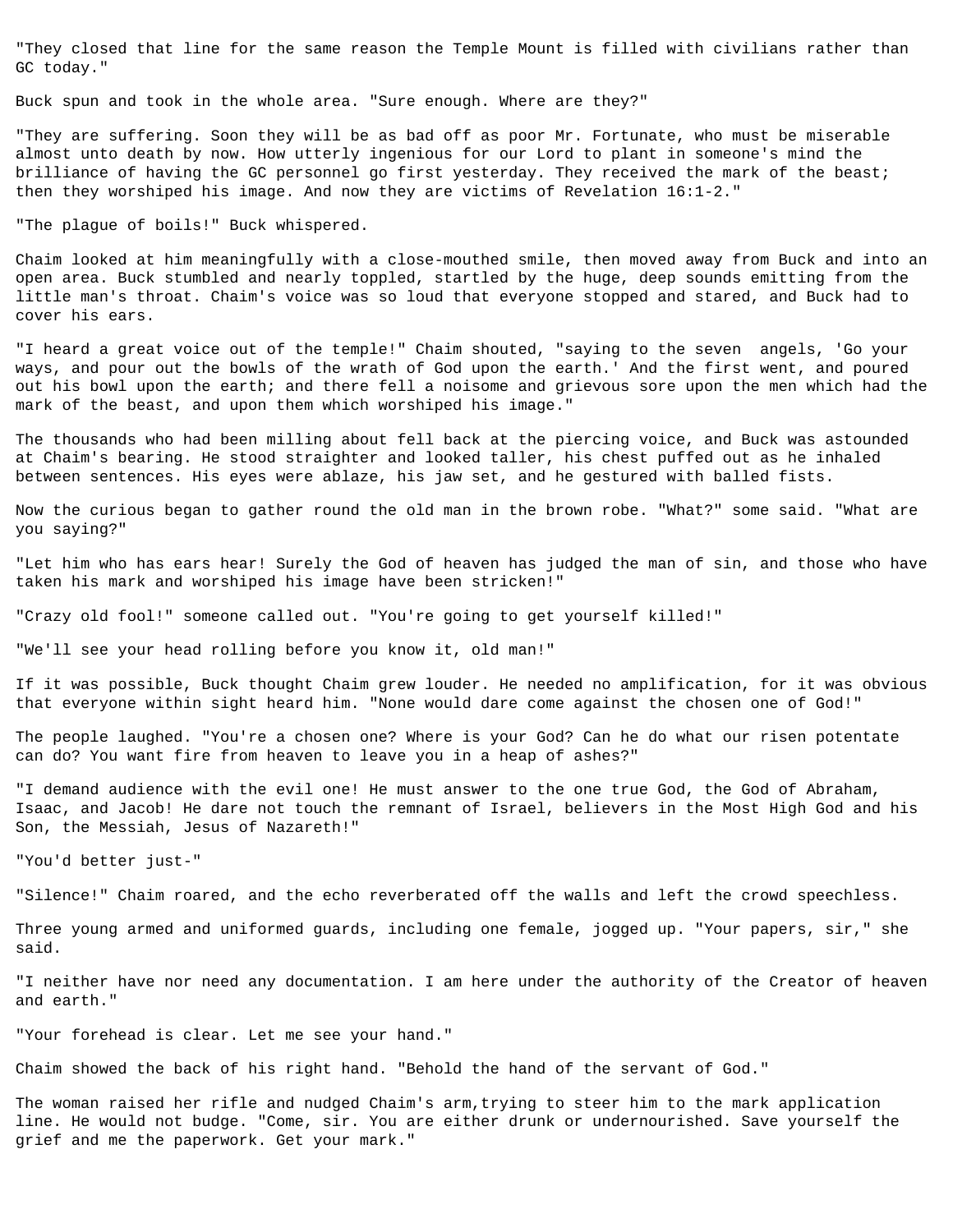"And worship the image of Carpathia?"

She glared at him and pulled back the firing mechanism on her rifle. "You will refer to him as His Excellency or His Worship or as the risen potentate."

"I will refer to him as Satan incarnate!"

She pressed the barrel of her weapon upon Chaim's chest and appeared to squeeze the trigger. Buck stepped forward, fearing both the blast and seeing his dear friend hit the pavement. But the young woman did not move, did not so much as blink. Chaim looked at her male partners. "When did you receive your marks?"

They both cocked their weapons. "We were among the last," one said.

"And you worshiped the image?"

"Of course."

"You too will soon suffer. The sores have begun to rise on your bodies."

One looked at the other. "I do have something inside my forearm. Look."

The other said, "Will you stop? We have cause to shoot this man, and I may just do it."

"Shoot him!" someone hollered from the crowd. "What is wrong with your supervisor?"

Both eyed her warily, then said to Chaim, "Sir, we're going to have to ask you to get in line to take the mark or bear the consequences."

"I have not been called to martyrdom just yet, young man. When my time comes, I will proudly bow before the blade, worshiping the God of heaven. But now, unless you too want to be stricken motionless, you will get word to the one you worship that I demand an audience."

One turned away and spoke into his walkie-talkie. Then, "I know, sir. But Corporal Riehl is incapacitated, and-"

"What?"

"He paralyzed her, sir, and-"

"How?"

"We don't know! He's demanding-"

"Shoot to kill!"

The young man shrugged, and both pointed their rifles at Chaim.

"Give me that!" Chaim said, grabbing the walkie-talkie. He depressed the button. "Whoever you are, tell your so-called potentate that Micah demands an audience with him."

"How did you get this radio?" the voice said.

"He will find me and my assistant in the center of the Temple Mount with three catatonic guards."

"I warn you-"

Chaim switched off the walkie-talkie. Within seconds, half a dozen more guards, two in plainclothes, advanced, weapons drawn. "You don't demand a meeting with Potentate Carpathia," one scolded.

"Yes, I do!" Chaim shouted, and the six studied their paralyzed compatriots.

"Well, sir, may I have your name?"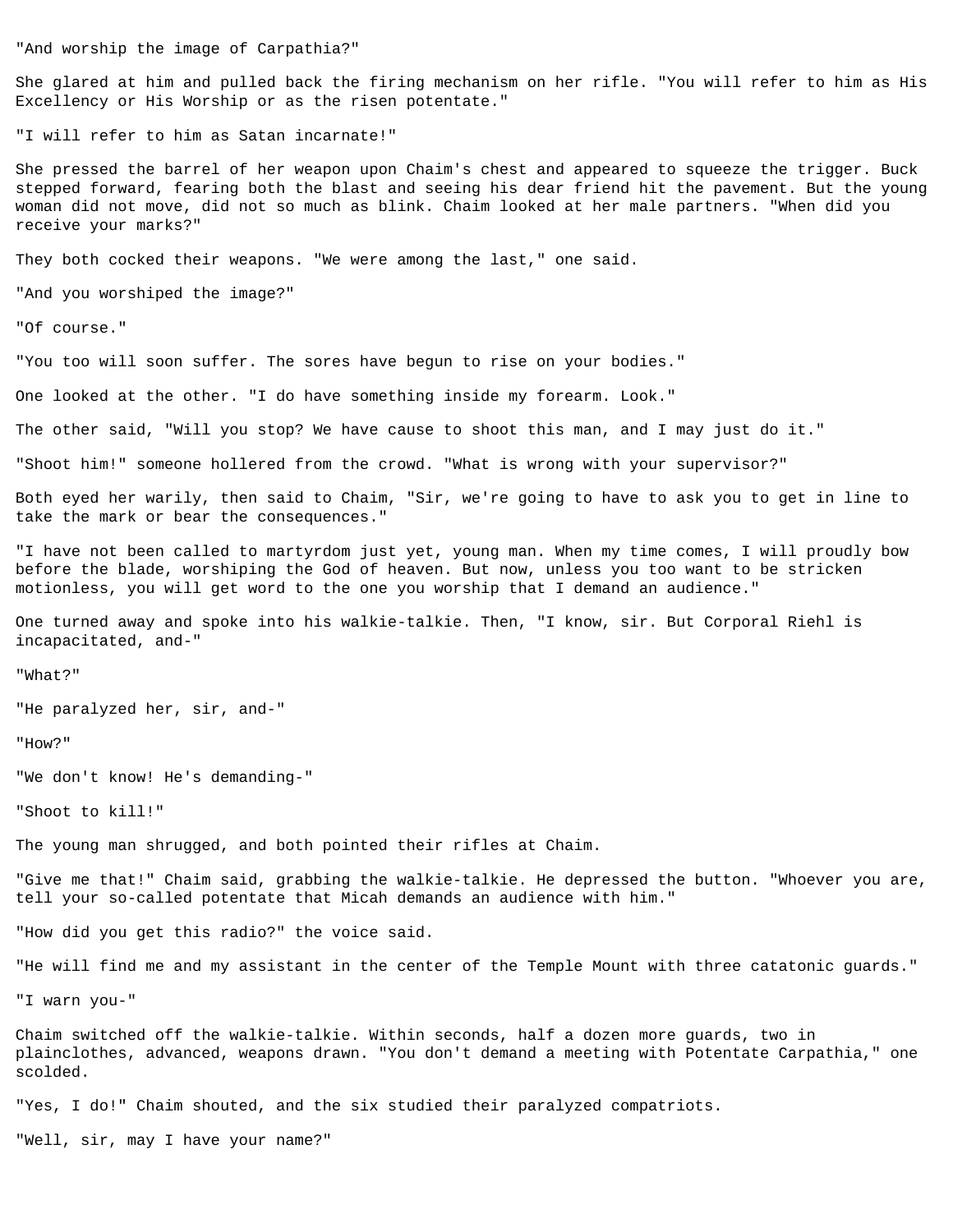"You may call me Micah."

"Okay, Mr. Micah, sir. The potentate is at the Knesset, where his Jerusalem headquarters have been established. If you'd like to accompany us there and request-"

"I am demanding a meeting with him here. You may tell him that if he refuses, he will face more than a decimated, suffering staff. I am prepared to return to the plagues called down from heaven by the two witnesses! Ask him if he would like his medical staff to try to treat your boils and carbuncles with water that has turned to blood."

#### SEVEN

DAVID WAS not sure what time the noise of heavy equipment woke him, but he knew immediately what it meant. He had been nonplussed by Dr. Ben-Judah's mentioning Petra in his worldwide post, and there was no question the enemy monitored the Web site.

David crept back to the high place in the blackness of the wee hours, the stars not providing enough illumination to keep him from skinning shins, stubbing toes, and falling several times, scraping hands and arms on the rocks. His eyes having adjusted to the darkness, far below he saw the semicircle of GC tanks and artillery forming at the perimeter. Though they kept few lights on, he was able to make out that they had closed the main foot-traffic entrance and were heavily stationed around the most likely airdrop zones as well.

David believed God had promised to protect the children of Israel who would flee the anger of Antichrist, but what of the volunteers who helped them? How were they to escape an enemy already a step ahead? How could Tsion have made such a blunder? David phoned Rayford but got no answer. He tried Albie.

----------

Tsion could not be consoled. He paced, a hand over his mouth, praying silently. Ming and Chloe had tried to reason with him, reminding him that God was sovereign, but he could not make sense of what he had done. He kept the television on, dreading the news of a massacre once the flight from Jerusalem began.

Tsion finally sat on the arm of the couch in front of the television. The tall, fat young man they incongruously called Little Zeke-his recently martyred father had been Big Zeke-lumbered in with a sketchpad. "Wanna see what I'm thinkin' about doing with Ming? I mean, it's hard to disguise a, um, Asian woman, but I'm gonna try to make her look like a guy, I think. I've got a picture of her brother, and with the right haircut and clothes and, you know, wrappings and stuff-"

"Forgive me, Z, but-"

"Oh, I've already told her I don't mean to insult her or anything. I mean, she's thin and small, but I'm not saying she looks like a guy now. In fact, she's really quite pretty and attractive, and feminine."

"I'm preoccupied here, Z. I am sorry. I have made a terrible mistake and I'm praying that-"

"I know," Zeke said. "That's really why I came out here. I mean, I was working on Ming's identity for real, but I thought maybe talking about that would take your mind off-"

"Off tipping off the other side about where our brothers and sisters are headed? Thanks, but I do not see how the GC could do anything but beat them there and lie in wait for them."

Zeke set his pad on the couch and eased his bulk onto the floor. "You're the Bible guy," he said, "but something about this just seems sort of logical to me."

"Logical? Hardly."

"I mean, there must have been a reason, that's all."

"To humble me, perhaps, but this is quite a price. I never claimed to be perfect, but I pray so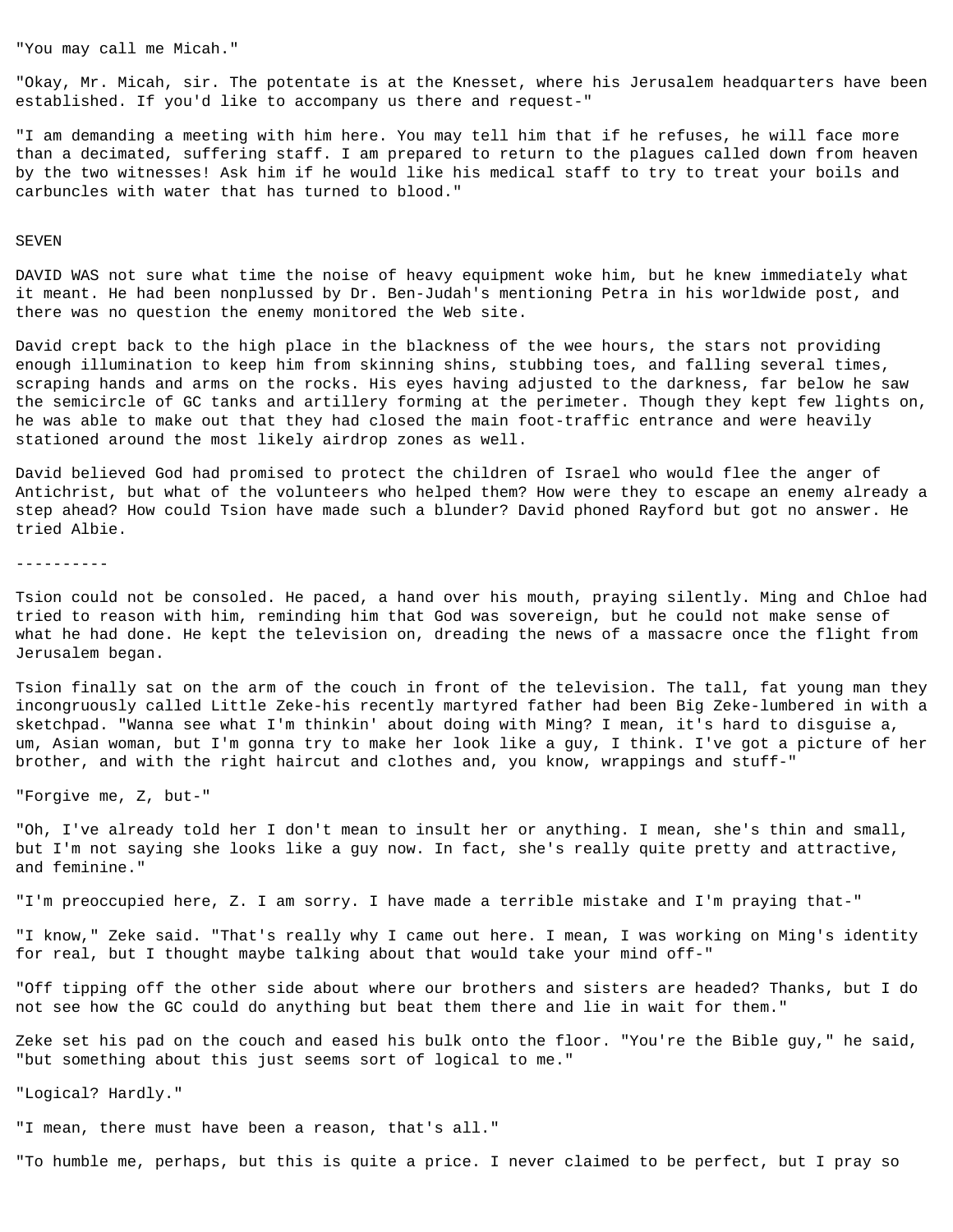hard over my messages, and God knows I would never intentionally-"

"That's what I mean, Doc. God must have wanted this to happen somehow."

"Oh, I do not-"

"You said it yourself, you pray about this stuff. That doesn't make your messages like the Bible, I guess, but God's not gonna let a regular human like you mess up his plan with one mistake, is he?"

Tsion didn't know what to think. This uneducated young man often had fresh insight. "Maybe I have myself overrated."

"Maybe. You didn't seem to when you were just the guy who teaches a billion people. Why didn't you let that go to your head?"

"I do not think of it that way, Z. It's humbling, a privilege."

"See? You could get cocky about having this big ; Internet church, but you don't. So maybe you shouldn't start thinkin' you're important enough to get in God's way."

"Obviously I am not above mistakes," Tsion said.

"Yeah, but come on. You think God is gonna say, 'I had this deal all figured out till Ben-Judah went and messed it up'?"

Tsion had to chuckle. "I suppose he can overcome my blunders."

"I hope so. You always made him out to be big enough."

"Well, thank you, Z. That gives me something to-"

"But it goes past that, even," Zeke said. "I still think God might have had a reason for lettin' you do that."

"For now I am just trying to take in that God can overrule my error."

"You wait and see, Doc. I bet you're gonna find that either the GC doesn't buy it because it looks like such an obvious phony lead. Or they think they've found something juicy and they try to take advantage of it, only to see it blow up in their faces."

----------

At dawn Rayford was alarmed to find Albie with Big George, uncrating several of each of the two kinds of weapons the latter had had shipped in. "What're we doing, Albie?"

"Your phone not working?"

Rayford patted his pocket and pulled it out. "Nuts!" he said. "Used it too much yesterday." He pulled the solar pack from it and clipped it to the outside of his shirt pocket, where the sun would rejuvenate it, and put a fresh pack in. He found he had missed several calls.

Albie said, "Let me save you checking all those out and tell you what Hassid's and my calls were about."

----------

"Everybody back off." The newest arrival to the Temple Mount was a tall, athletic-looking, darkhaired plain-clothesman with the outline of a handgun under his jacket. "Who're you?" he said to Buck, as the rest of the Morale Monitors and Peacekeepers, including the three who had been paralyzed, stepped back.

Buck thought he had been prepared for everything, but he felt his pockets as if about to produce his ID, then pointed to Chaim. "I'm with him. Who are you?"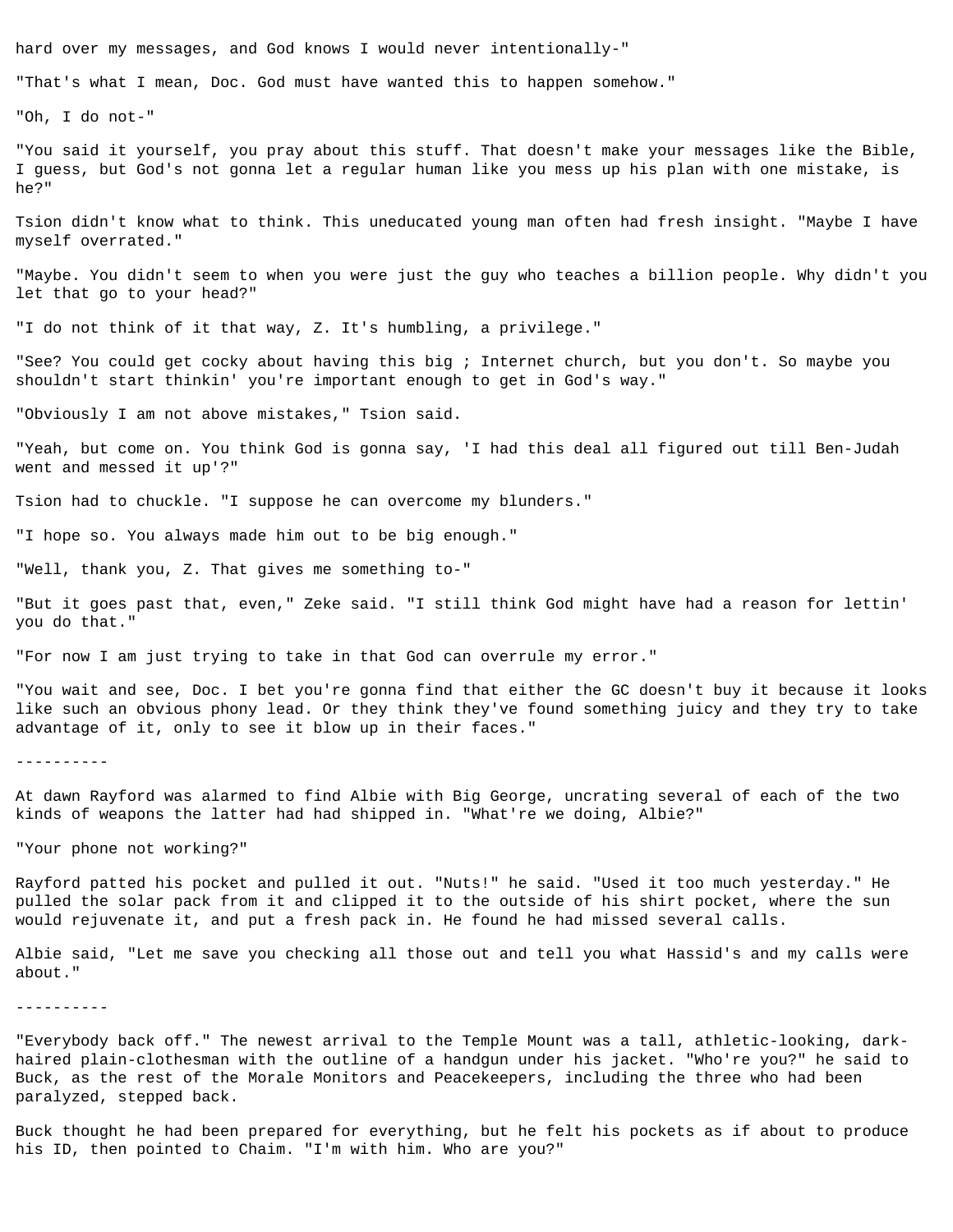"Name's Loren Hut, and I'm chief of the Global Community Morale Monitors. I have the potentate on the phone for the troublemaker." He looked at Chaim, making the pressing crowd laugh. "For some reason my people can't seem to get through to a demented old man. That has to be you."

Chaim said, "Tell your boss I do not care to speak to him except in person."

"Not possible, Mr.-"

"Micah."

"Best you're going to get is this call, Mr. Micah. Now I'm not feeling well this morning, and you're already pressing your luck."

"Not feeling well how, Mr. Hut?"

"Do you want to talk to His Excellency or-"

Chaim looked away, shaking his head.

Hut scowled and put his phone to his ear. "False alarm. Apologize to the potentate for me. . . . Well, sure, I'll talk to him, but I don't want to waste his-good morning, sir. Yes ... I don't know . . . I'll be sure to get full reports from everyb-well, yes, I can get it done. . . . You want me to do that? I-yes, I know, but it's not as if he poses a real threat. . . yes, sir. Nine in the clip . . . if that's what you want... I don't disagree, it's just that he's a frail... I could do that. . . . Affirmative, you can count on me."

Hut slapped his phone shut and swore. "You," he said to Buck, "keep your distance. Be glad for your sake I kept you out of this. And you people-" he gestured toward the crowd-"stay back!" Some moved; most didn't. "Don't say you weren't warned!"

"Sores starting to get to you, young man?" Chaim said.

"Shut up! You're about to die."

"That will not be up to you, son."

"Actually, yes it will. Now be quiet! Corporal Riehl, are you all right?"

"A little foggy," she said flatly. "What do you need?"

"Find a GCNN camera crew and get 'em over here. The potentate wants me to put nine in this guy, but he wants to see it."

"So do I," she said, trotting off.

"Mr. Hut," Chaim said, "will you be able to do your duty? You are getting worse by the second."

Hut bent over and vigorously scratched his abdomen and belly. "I don't have to be a hundred percent to kill a man at point-blank range."

"That will not happen."

"You think you can paralyze me?"

"I never know how God will act."

"Well, I know how you will act. You'll be squirming and screaming and pleading for your life."

"My life is not my own. If God wishes it, he may have it. But as I have further responsibilities, including talking in person to the coward who would ignore me, God will spare me."

Corporal Riehl returned with a turbaned man with a camera on his shoulder. With him was a short black woman carrying a microphone. "What are we doing?" she asked with a British accent.

"Just tell me when you're rolling," Hut said. "This is for His Excellency."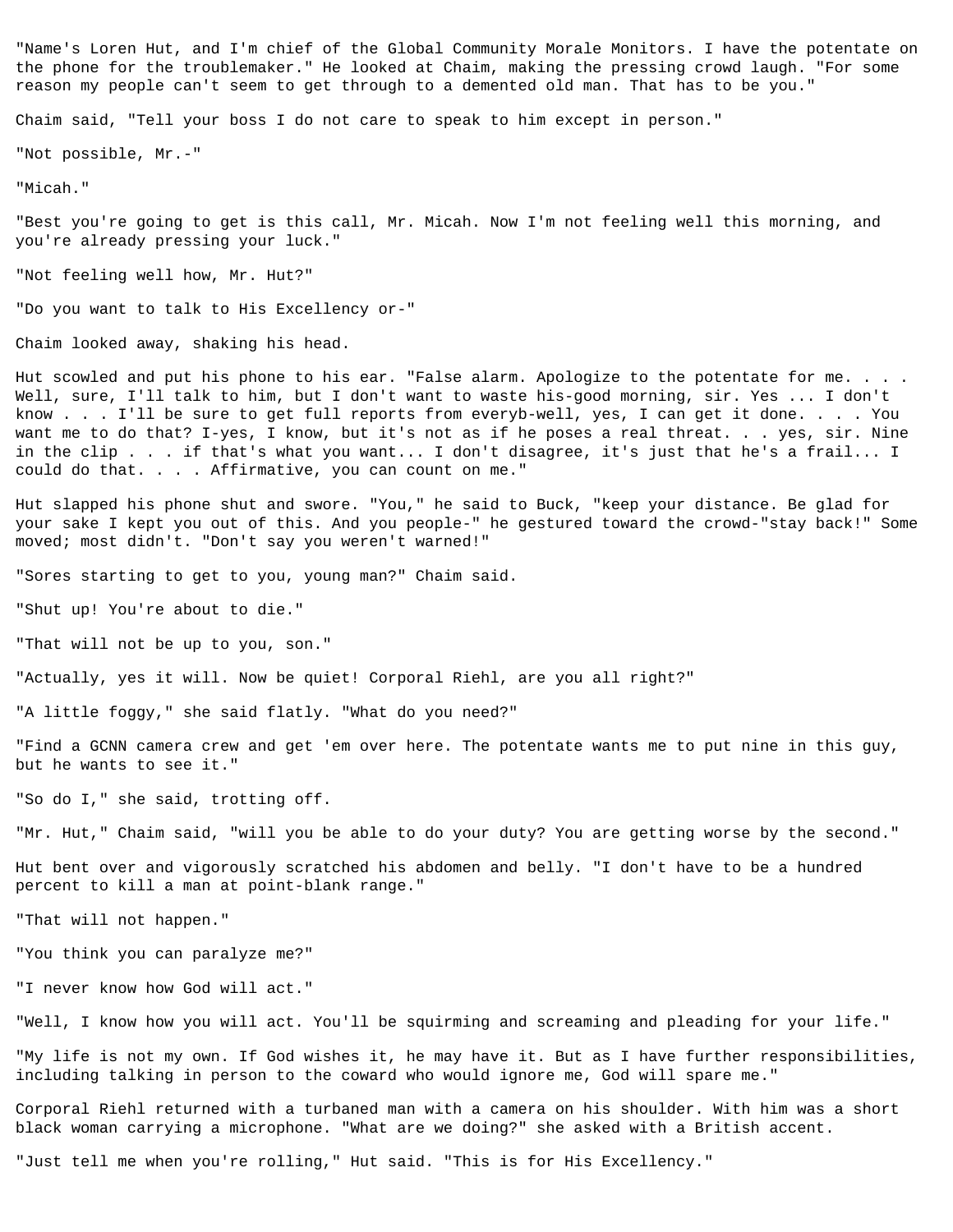"Live or disc?"

"I don't care! Just cue me!"

"All right! Hang on!" She spoke into a small radio. "Yes!" she said. "Carpathia himself. Just a minute." She turned to Hut. "Central wants to know your authority."

Hut swore again and scratched himself from abdomen to shoulders. "Hut!" he said. "GCMM! Now let's go!"

"Okay," the woman said, stepping in front of the camera. "This is Bernadette Rice, live from the Temple Mount in Jerusalem, where we are about to witness an execution ordered personally by His Excellency Nicolae Carpathia. Behind me, Loren Hut, new chief of the Global Community Morale Monitors, will administer the sentence to a man known only as Micah, who has refused the mark of loyalty and resisted arrest."

When people from other areas of the Temple Mount saw on the giant TV monitors what was going on, they flooded the area around Chaim and Buck and Hut.

----------

"Don't let Kenny see this!" Zeke called out. "But come quick, both of you!"

It was after midnight in Chicago, and Tsion had slipped off the arm of the couch to a cushion, where he sat hunched forward, peeking at the screen between his fingers. "God, please ..."

"There's Buck!" Chloe said, pointing.

Tsion thought Cameron looked weird, standing casually, hands in his pockets.

The GCMM chief pulled his side arm from its holster, paused to scratch himself with his left hand and right elbow, then prepared the weapon. He spread his legs and held the gun in both hands, aiming at Chaim's hands, which were clasped in front of him. Hut's angle would make the bullet pass through them without hitting his body.

The explosion of the first shot made Buck skip out of the way and the crowd recoil, but Chaim didn't move, except to flinch at the sound. Hut stared in disbelief at Chaim's unmarred hands and moved to his opposite side, aiming the second shot at them again. The crowd scattered. BLAM! Another apparent miss from just inches away.

Hut, scratching himself all the way to the knees between shots now, aimed at Chaim's foot and fired. Nothing. Not even a hole in the robe. Hut lifted the hem with his left hand and fired at the other foot. Moaning in agony and apparently fear, Hut scratched with his free hand, pressed the muzzle onto one of Chaim's knees, then the other. The shots produced only noise.

The crowd laughed. "This is a joke!" someone said. "A put-on! He's shooting blanks!"

"Blanks?" Hut screamed, whirling to face the heckler. "You'd bet your life on that?" He fired shot number seven into the man's sternum. The back of the victim's head hit the ground first, the sickening crush of his skull clear on the TV reporter's microphone.

With the crowd running for cover and Bernadette Rice falling out of the picture, Loren Hut fired at Chaim's left shoulder from six inches, then pressed the gun to the unharmed old man's forehead. Chaim looked sympathetically at the shaken, writhing Hut, and casually plugged his ears. The barrel of the gun left a small indentation on Chaim's skin. The bullet proved harmless.

Hut tossed the gun away and threw his arms around a tree, rubbing his body against it for relief. He cried out in agony, then turned and summoned Corporal Riehl. He reached for her rifle and pointed it under his own chin. Chaim approached calmly.

"No need for that, Mr. Hut," he said. "The death you have chosen will overtake you in due time. Put down the weapon and summon Carpathia for me."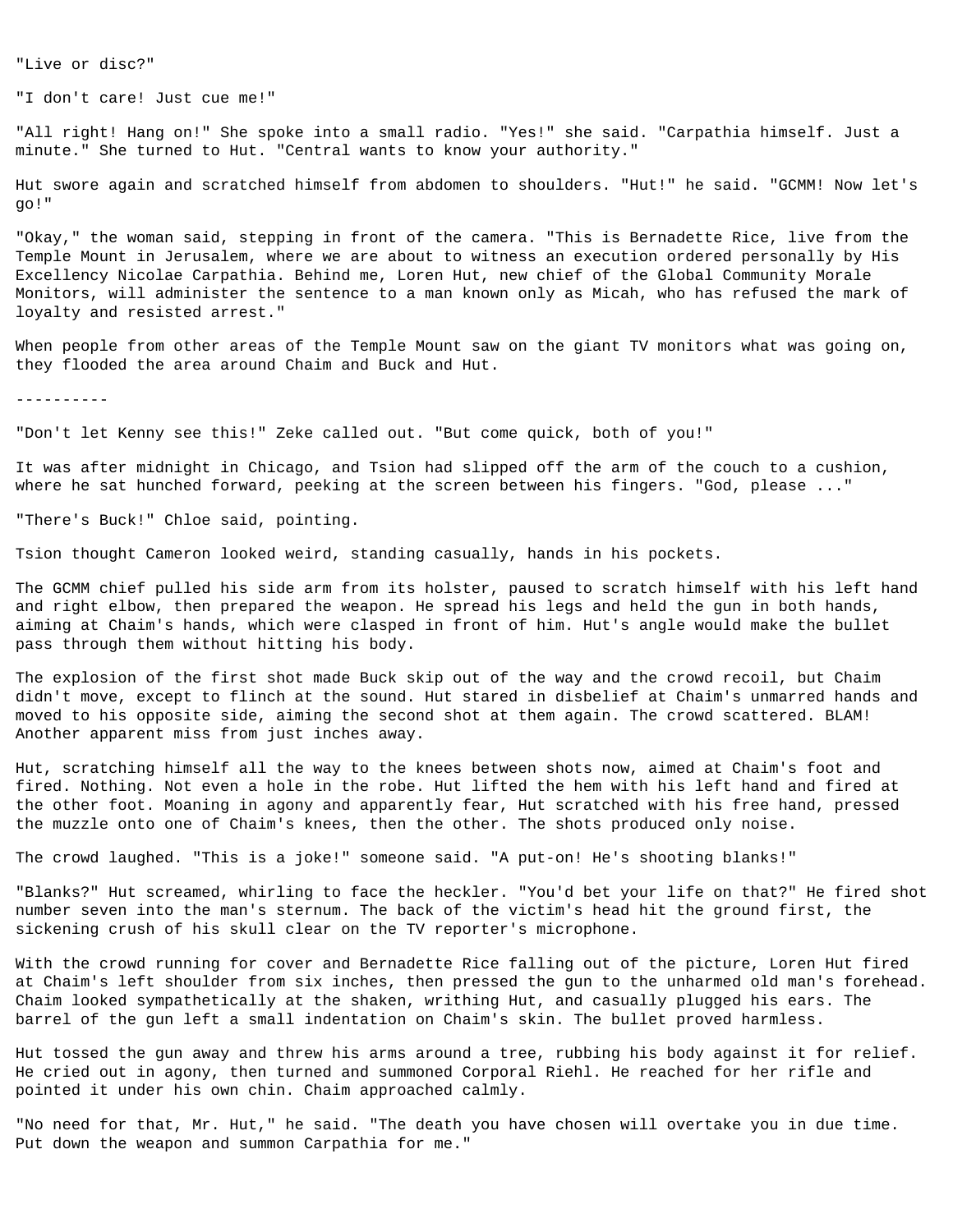Hut threw down the rifle and staggered away, but already Buck heard the thwocking of chopper blades. Two helicopters touched down, and the crowd-which had largely retreated-cautiously returned, avoiding the corpse that lay in a pool of blood.

Carpathia was the only civilian in either bird, and he wore his jet-black, pin-striped suit over a white shirt and brilliant red tie. He strode directly to Chaim and Buck while seven uniformed Peacekeepers formed a semicircle behind him, weapons trained on Chaim.

Nicolae smiled at the crowd and turned to locate the GCNN cameraman. Bernadette was still on the ground, trembling. "Keep rolling, son," he said. "What's your name?"

"R-R-Rashid."

"Well, stand right here, R-R-Rashid, so the world can see who dares mock my sovereignty."

Carpathia approached Chaim and faced him from three feet away, arms crossed. "You are too old to be Tsion Ben-Judah," he said. "And you call yourself Micah." He cocked his head and squinted at Buck, who feared that Nicolae recognized him. "And this is?"

"My assistant," Chaim said.

"Does he have a name?"

"He has a name."

"May I know it?"

"There is no need."

"You are an insulting dolt, are you not?" Carpathia spoke to a guard, nodding at Buck. "Get him out of here. The mark or the blade."

Buck set himself to resist, but the guard looked petrified. He cleared his throat. "Come with me, please, sir."

Buck shook his head. The guard looked helplessly back at Carpathia, who ignored him. Suddenly the guard dropped, wriggling on the ground, scratching himself all over.

"All right," Carpathia said. "I concede I have you to thank for the fact that nearly my entire workforce is suffering this morning."

"Probably all of them," Chaim said. "If they are not, you might want to check the authenticity of their marks."

"How did you do it?"

"Not I, but God." "You are looking into the face of god," Carpathia said.

"On the contrary," Chaim said, "I fear God. I do not fear you."

----------

Rayford spread a topographical map on the hood of a truck. "Let's get Mac and Smitty in on this too," he said. Albie phoned them.

Big George leaned in. "Anywhere we could hunker down within a couple of miles of Petra?"

Rayford shook his head. "I don't know. Whole area looks a lot different on paper than from the air. I know you're gung ho ho and everything, but I'm not prepared to do any killing."

"All due respect, Cap," George said, "but they're going to be killing our people. You might change your mind when you see that."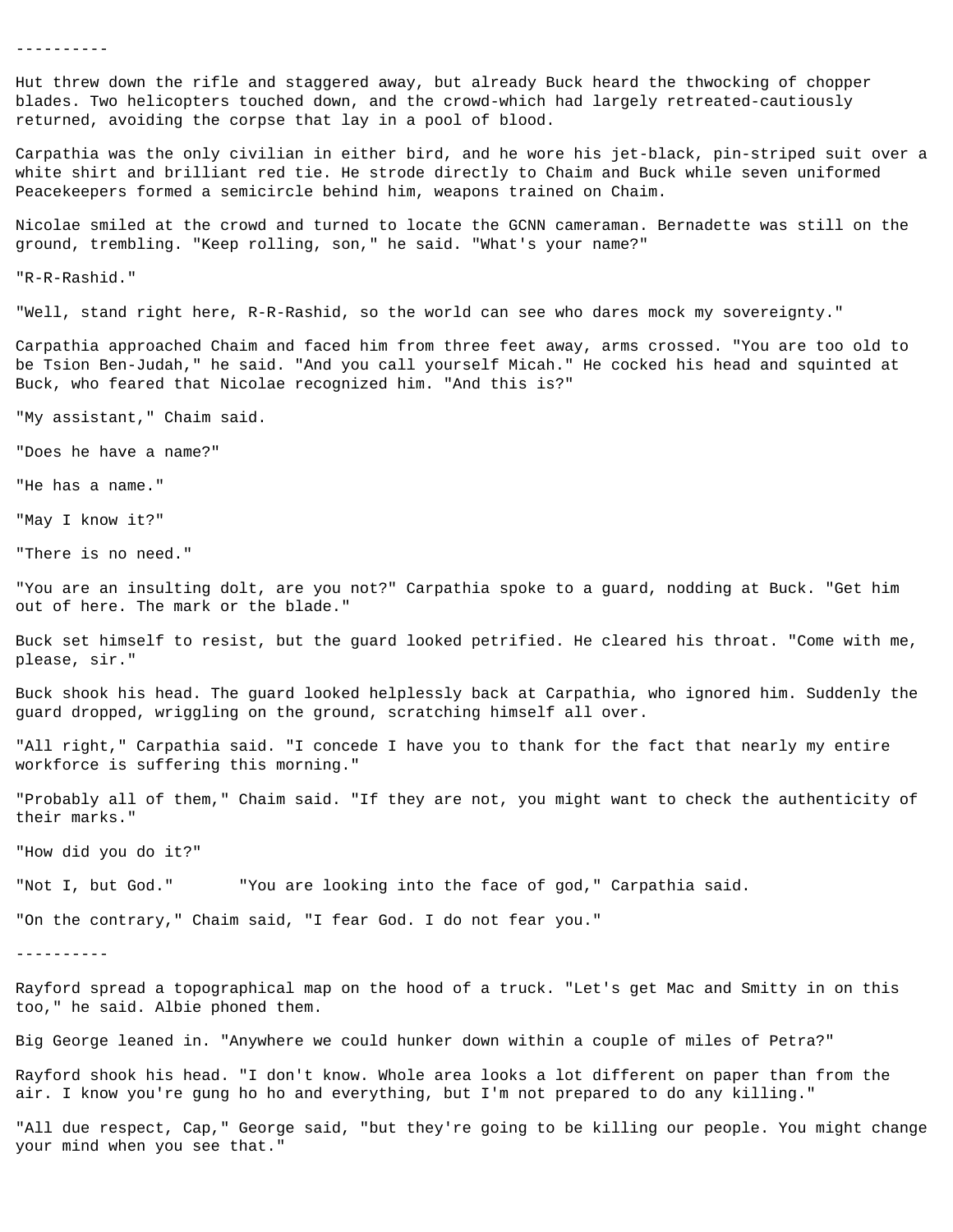"We're here to get people to safety, not to kill the enemy."

Albie slapped his phone shut. "What if killing the enemy is the only way to get the Israelis to safety?"

"That's God's job."

"I agree," Albie said, "at least from what Dr. Ben-Judah says. But I'd hate to see us lose one brother or sister, and if these weapons are what it takes, I say use 'em."

----------

Buck would never forget a detail of this macabre meeting, and the entire world was watching.

"So, Micah," Carpathia said, shifting his weight, "what will it take for you to lift this magic spell that has incapacitated my people?"

"There is no magic here," Chaim said, in a voice that sounded as far from his own as Buck could imagine. "This is the judgment of almighty God."

"All right," Nicolae said, smiling tolerantly. "What does almighty God want in exchange for lightening up-" and here he made quotation marks with his fingers-"on this judgment?"

Chaim shook his head.

"Come, Micah. If you would negotiate on behalf of God, surely you can think of something!"

"Those who have taken your mark and worship your image shall suffer."

Carpathia moved close, his smile gone. "Do not tell my beloved not to accept the mark of loyalty or worship me!"

"They know the consequence and can see it here."

Rashid began to pan the camera around to take in many agonized loyalists. "Do not!" Carpathia whispered to him, grabbing his shoulder and swinging him back. Then to Chaim, "If anyone refuses my mark, I will put him to death myself!"

"The choice then," Chaim said, "is life with excruciating pain or death at your hand." "What do you want?"

"You will carry out your plan for the temple," Chaim said, "but many will oppose you for it."

"At their peril."

"Many have already decided against you and have pledged themselves to the one true God and his Son, the Messiah."

"They will pay with their lives."

"You asked what I wanted."

"And you propose that people be allowed to shake their fists in my face? Never!"

Rashid dropped to one knee, trembling. Carpathia shot him a look. "Get up!"

"I can't!"

"I see the 42 on your forehead, Rashid! You need not fear!"

"I am not afraid, Excellency! I am in pain!"

"Agh! Set the camera on a tripod and tend to your sores!"

Chaim continued calmly. "A million of God's chosen people in this area alone have chosen to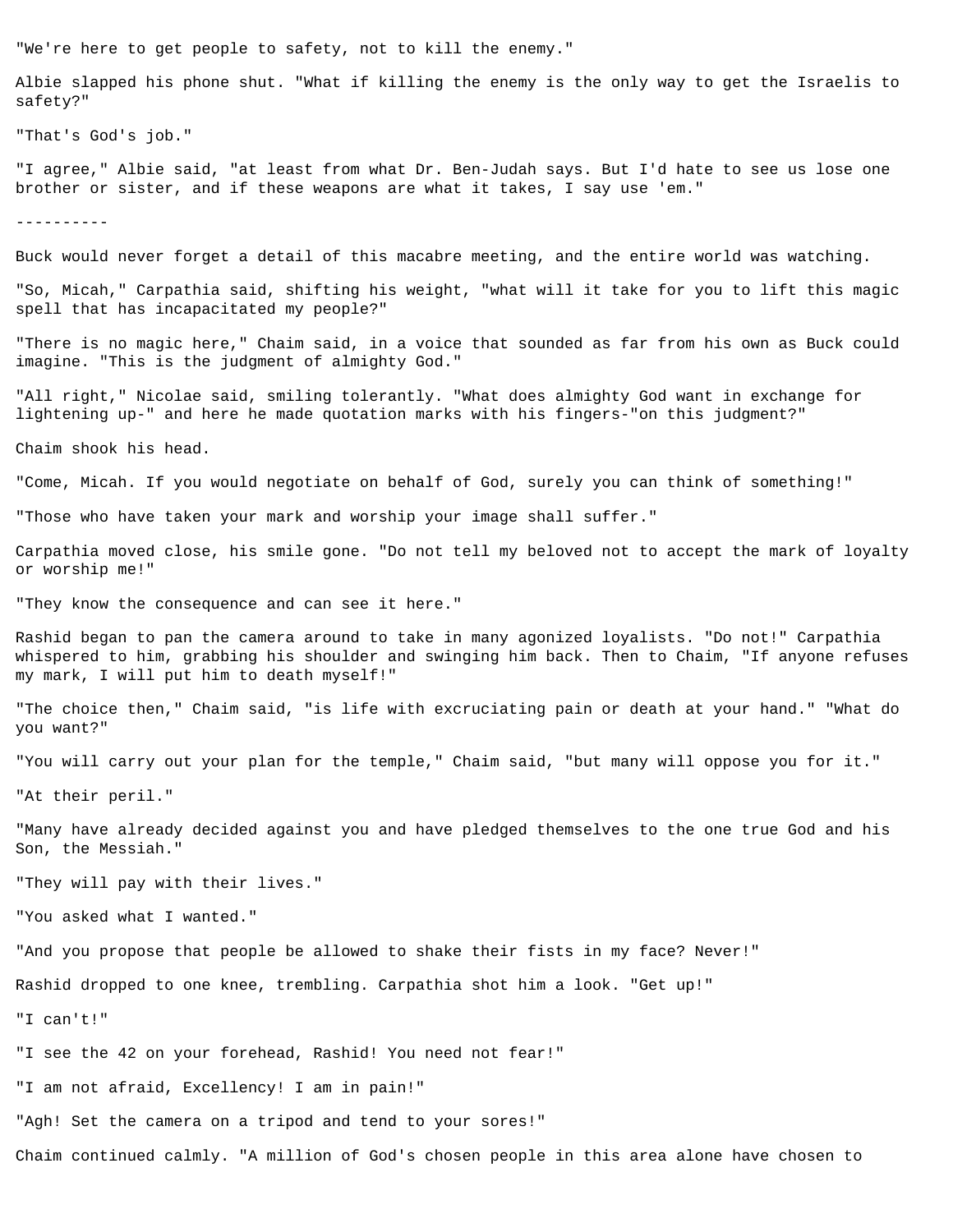believe in Messiah. They would die before they would take your mark."

"Then they shall die!"

"You must let them flee this place before you pour out revenge on your enemies."

"Never!"

"The recompense for stubbornness is on your hands. The grievous sores on your followers shall be the least of your troubles."

Buck looked past Carpathia to where the mark application lines had been replaced by makeshift medical tents. Lines of people waited in misery for treatment. Some held their friends as they gingerly moved about, only to collapse under their own pain. Bernadette had crawled away. Rashid was headed toward the tents. Every guard who had accompanied Nicolae staggered away. One of the helicopters stopped idling and the pilot tumbled out, whimpering. The pilot of the other was slumped over the controls.

Civilians, many of whom had been among the last to take the mark and worship the image, tried to run from the Temple Mount, only to stumble with sores appearing all over their bodies.

Chaim said, "Your only hope to avoid the next terrible plague from heaven is to let Israelis who believe in Messiah go."

Finally Carpathia appeared shaken. "And what might that next plague entail?"

"You will know when you know," Chaim said. "But I can tell you this: It will be worse than the one that has brought your people low. I need a drink of water."

Carpathia caught the eye of a loyalist and told him to "fetch Micah a bottle of water." Chaim stared at the potentate as they waited.

"You are nothing but a thirsty old man in an outsized robe."

"I am not thirsty."

"Then why-"

"You shall see."

"l can hardly wait."

The man came running with the water. He gave it to Carpathia, who handed it to Chaim. The old man held it up and peered at it. "I could not drink this anyway," he said.

"What is wrong with it?" Nicolae said. "See for yourself."

Chaim handed it back, and the bottle turned nearly black as the water turned to blood.

"Ach!" Carpathia said. "This again? Do you not know what happened to your two associates at the Wailing wall?"

"Any advantages you gain are by God's hand, and they are temporary."

Nicolae turned to see the disaster at the Temple Mount, nearly everyone writhing. He turned back to Chaim. "I want my people healthy and my water pure."

"You know the price."

"Specifics."

"Israeli Jews who have chosen to believe Jesus the Christ is their Messiah must be allowed to leave before you punish anyone for not taking your mark. And the devout Orthodox Jews must be allowed a place where they can worship after you have defiled their temple."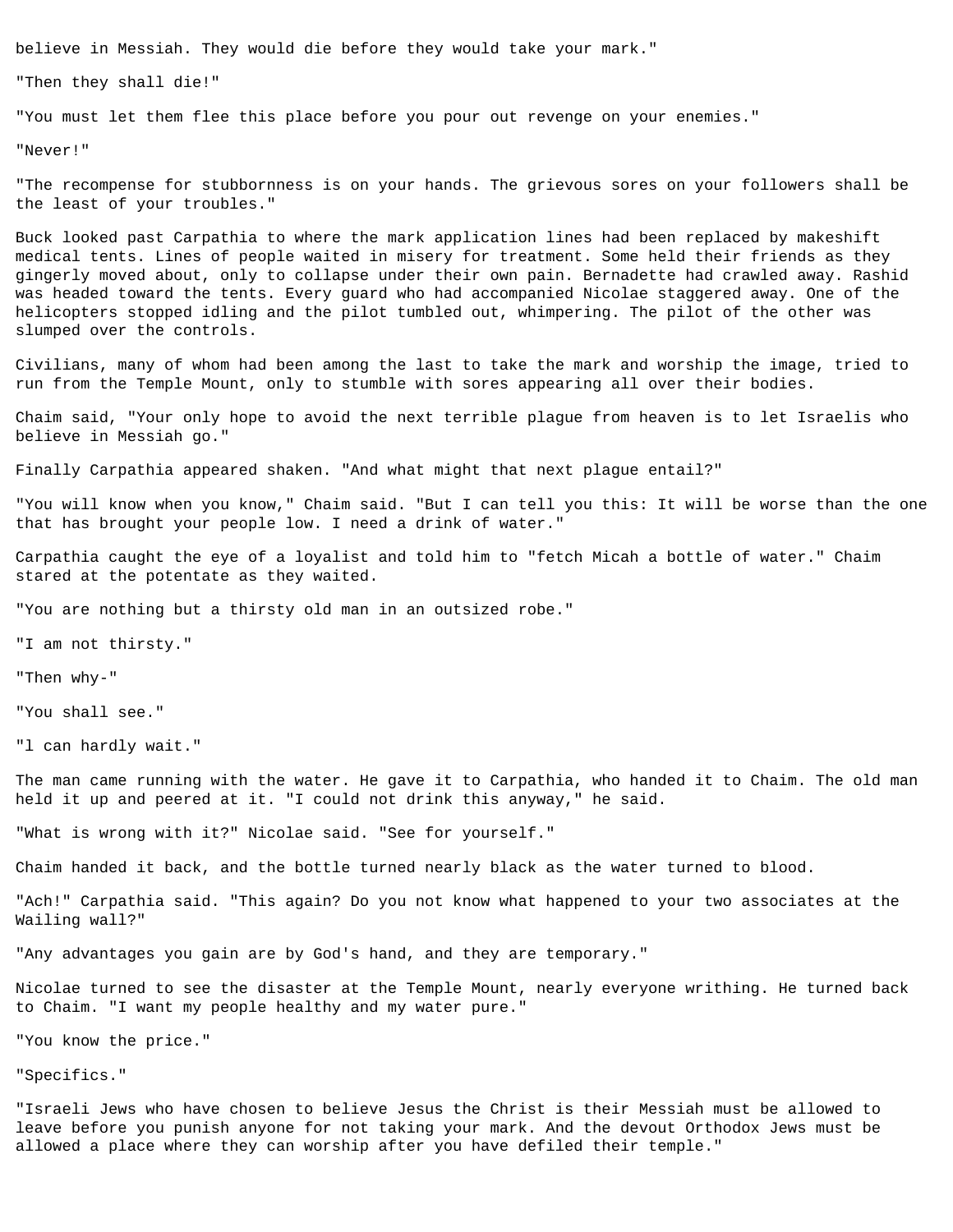"The Orthodox Jews do not even agree with you, and yet you speak for them?"

"I reserve the right to continue to attempt to persuade them."

"Would you take them to Petra with the Judah-ites?"

"I would propose Masada as a site for them to gather. Any we are able to persuade would then join us."

## "In Petra."

"I did not say where."

"We already know where, you fool, and it required no intelligence on our parts."

"You tread on dangerous ground when you call a fool one who has been granted the power to turn your water to blood."

Carpathia screamed into the air, "I need the assistance of loyalists who have not yet taken the mark or worshiped my image!" A few civilians came running. "Follow me to the Knesset Building. Obey me, and I will reward you."

----------

David made his way from horizon to horizon, trying to gauge the extent of the GC presence at Petra. While there seemed to be countless vehicles and weapons, the personnel seemed to be in trouble. Most languished on ihe ground or on the beds of trucks, being ministered to by others thus far less affected. He called Albie to report.

----------

Rayford headed east toward Petra in a vehicle carrying three each of the weapons George had brought to Mizpe Ramon. Albie and Mac followed in identical vehicles, similarly laden. George and Abdullah rode together in a vehicle carrying DEWs. Rayford hoped to find a spot to set up and, using David Hassid as their eyes, see how many vehicles he and Albie and Mac could destroy with the fifty-caliber rifles.

There would be no need to kill any GC, if David's reports were accurate. As the enemy fled, George and Abdullah, from closer proximity, would try to overheat their skin, making their sores all the worse. Rayford's biggest concern, after avoiding any intentional killing, was the five of them getting back to Mizpe Ramon in time to ferry the first escapees from Israel into Petra.

### EIGHT

BUCK FOLLOWED Chaim to the temple, where, within twenty minutes, civilians without the mark of the beast scurried to set up TV cameras and make arrangements, apparently following hastily written and reproduced instructions. From where he and Chaim sat, Buck saw others tidying up the Temple Mount, some carting off the slain heckler, some directing people either to spectator locations for what they called the "temple festivities" or to first-aid lines, and still others replacing in the medical tents GC doctors and nurses who had themselves fallen too ill to help out.

"Pray for me," Chaim said.

"Why? What? Carpathia is not even here yet."

Chaim stood and began to speak, again in a huge voice. "Citizens! Hear me! You who have not taken the mark of loyalty! There may still be time to choose to obey the one true and living God! While the evil ruler of this world promises peace, there is no peace! While he promises benevolence and prosperity, look at your world! Everyone who has preceded you in taking the mark and worshiping the image of the man of sin now suffers with grievous sores. That is your lot if you follow him.

"By now you must know that the world has been divided. Nicolae Carpathia is the opponent of God and wishes only your destruction, regardless of his lies. The God who created you loves you. His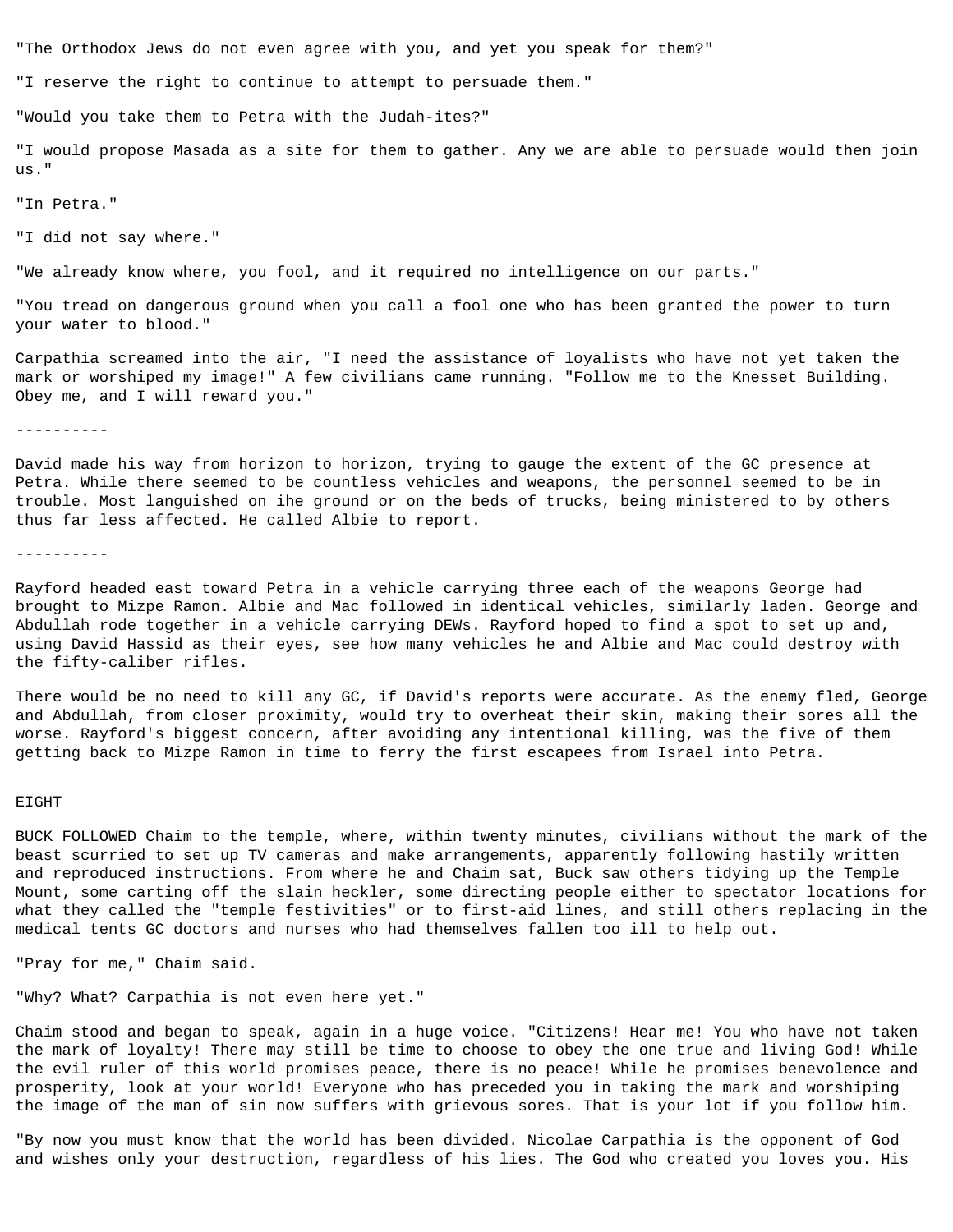Son who died for your sins will return to set up his earthly kingdom in less than three and a half years, and if you have not already rejected him one time too many, you may receive him now.

"You were born in sin and separated from God, but the Bible says God is not willing that any should perish but that all should come to repentance. Ephesians 2:8-9 says that nothing we can do will earn our salvation but that it is the gift of God, not of works, lest anyone should boast. The only payment for our sins was Jesus Christ's death on the cross. Because besides being fully man, he is fully God, and his one death had the power to cleanse all of us of our sin.

"John 1:12 says that to as many as received him, to them he gave the right to become children of God by believing on his name. How do you receive Christ? Merely tell God that you know you are a sinner and that you need him. Accept the gift of salvation, believe that Christ is risen, and say so. For many, it is already too late. I beg of you to receive Christ right now!"

----------

David Hassid, hiding in the rocks atop Petra, tried to coordinate with Rayford and his cohorts two miles away. They were so well hidden that he couldn't see them, though he thought he had seen plumes of dust south of the village of Wadi Musa, immediately east of Petra. They conferenced up on their secure phones, and Rayford told him George and Abdullah were trying to get close enough to use the directed energy weapons. David couldn't spot them from his perch either.

"We can see the GC hardware from three different locations," Rayford reported. "Anybody manning those weapons?"

"Not that I can see," David said, whispering because he had no idea how his voice might carry down the mountainside. "They're likely waiting for word from Jerusalem that the Israelis are on their way."

"It's hard to tell the location of personnel," Rayford said.

"To my right and your extreme left," David said, "the first six or so vehicles appear unmanned. Only a few of all the soldiers are still ambulatory, and they seem to be tending to the others either directly below me or to my left."

"Take cover," Mac said, cutting in. "These things take a while to aim. It's going to be hit-andmiss at first, and probably more miss than hit."

"Just don't overshoot," David said. "I've got a small cave staked out. When we're done, I'll be incommunicado for a while."

"We'll each fire two rounds from the big guns," Rayford said. "After you've heard six, come out and try to reconnect. We're trying to drive the personnel to your left so we can safely take out some of the vehicles. If we can get the soldiers on the run, George and Smitty will try to make 'em miserable."

"They're already miserable," David said. "But I hear you. If they think staying put is going to get 'em killed, they'll start walking back to Israel! Okay, I'm out."

He ducked into the cave and sat waiting for the first blast.

----------

Rayford tried to remember everything George had told him about the fifty-calibers. He set up two in the truck bed, side by side and loaded. Fifty yards away, Albie had the same setup. And fifty yards farther, Mac was ready. They would fire once in that order, then start over for the second round. Each would watch through high-powered telescopes to try to gauge the adjustment for the second shot. Six rounds were perfect to start, Rayford thought, because at some point the miserable GC would wonder if the barrage would ever stop and whether they had a prayer of surviving. All he wanted was to destroy their weapons and their transportation, send them running, and discourage any hope of ambushing the Israelis.

George had told him it was impossible to judge the wind between weapon and target and so to aim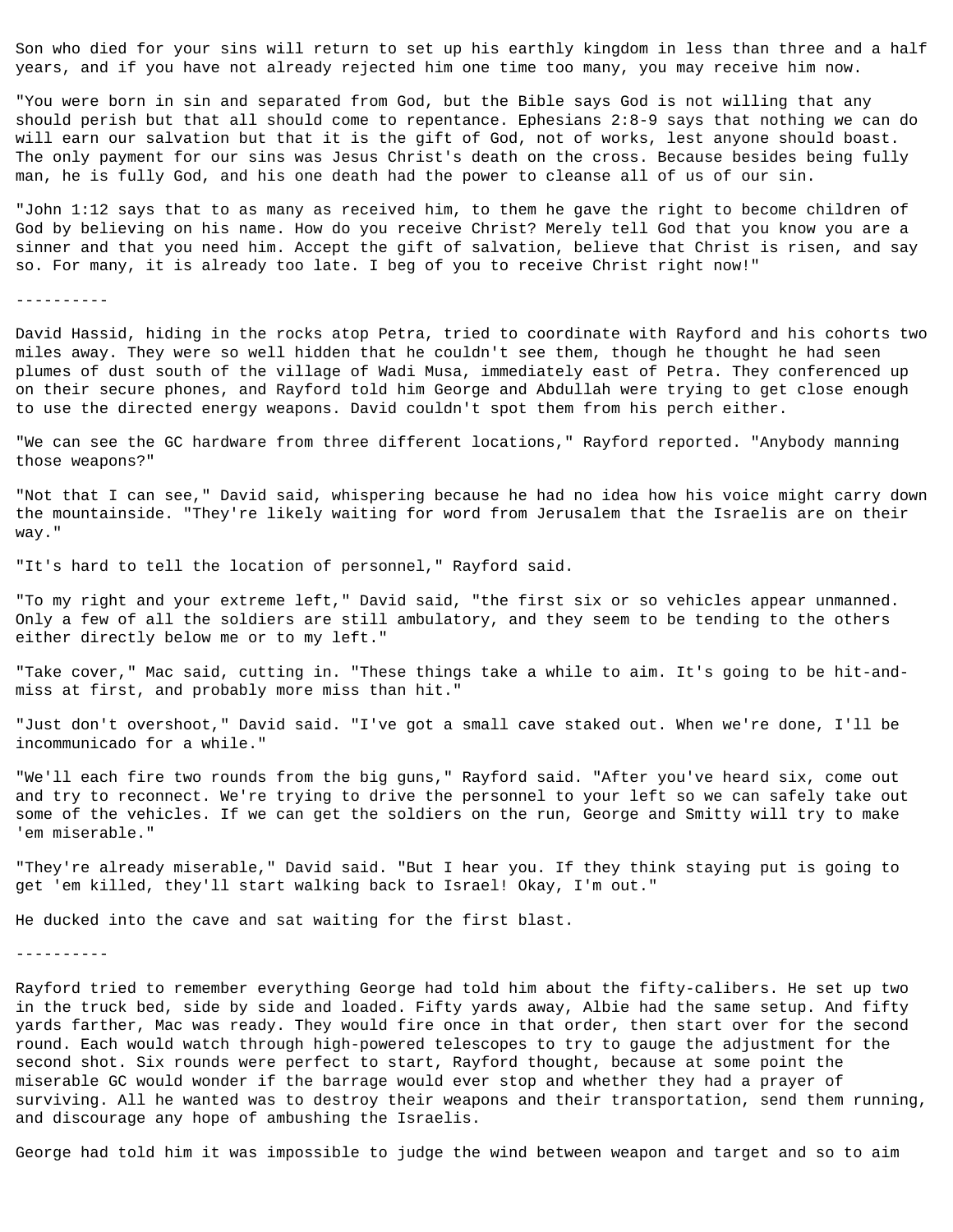high, accounting for the effect of gravity over two miles, and to not expect accuracy within more than twenty or thirty yards. Rayford worried that an errant shot would kill someone, including David. He lay on his stomach in the bed of the truck, made his final adjustments, and locked in on the left-most vehicle. If he missed left, the bullet would at least spook the soldiers. If he missed right, he had all kinds of vehicles he might hit, yet he should still avoid hitting personnel.

Rayford had his finger on the trigger and the stock pressed hard against his right shoulder. The scope showed him dialed up forty feet above the target. Just before he squeezed, he reminded himself to keep his eyes open-not that it would make any difference in trajectory. Only amateurs shut their eyes.

Thinking about his eyes reminded him of his ears and George's desperate admonition to plug them somehow. How close had he come to deafening himself? Rayford rolled to his side, ripped a strip from his shirttail, tore it in half, and forced a bunched-up wad of material into each ear. As he was settling in again, hoping he had not affected the aim, his phone chirped.

It was Albie. "You going first or what?"

"Yeah. Almost forgot my earplugs."

"Oh, man! Thanks for reminding me!"

"Ten seconds."

"Give me thirty," Albie said. "We want to fire in close succession, but I've got to get something in my ears too. Remind Mac, eh?"

Rayford dialed Mac. "Another half minute while we get earplugs in."

"Say again?"

"Did you remember earplugs?"

"Just a second. Let me get this out of my ear! Now, what?"

"A few more seconds. Ready?"

"Been ready, boss. Let's commence."

Rayford looked at his watch and settled back in. How loud could it be? How much recoil? The stories had become legends. People shot these all the time. Should be interesting, that's all. He would squeeze off the round and stay put, watching through the scope to see where it hit.

It was as if he had not protected his ears. If his eyes were open when he pulled the trigger, they were driven shut when the stock drove deep into his shoulder, sending him sliding on his belly until his boots slammed into the back of the cab. The explosion was so loud and the heat so intense from a six-inch burst of fire shooting out the side that Rayford found himself dazed, ears ringing, head buzzing, hands vibrating.

The weapon flew forward off the resistance from his shoulder until the legs of the bipod dropped off the edge of the truck. Rayford had meant to count one-thousand-one up to one-thousand-seven while looking through the scope, but all he could do was groan, hearing himself as jf in an echo chamber, his ears not really working yet.

His other weapon had rattled off its bipod and lay on its side, and Rayford was glad it had not gone off. Albie was to wait three seconds from the sound of Rayford's shot, and Mac another three after that. Rayford heard the boom from Albie's rifle and figured he had four seconds to get the second weapon into place and still see where his first bullet hit.

He yanked it up, but the scope seemed cockeyed, and Mac's weapon sounded only a little farther away than Albie's. Rayford should be shooting again within a few seconds, but he was desperately searching with the scope for his first shot while trying to line up the second. He hurt all over, and his body resisted putting itself through that again.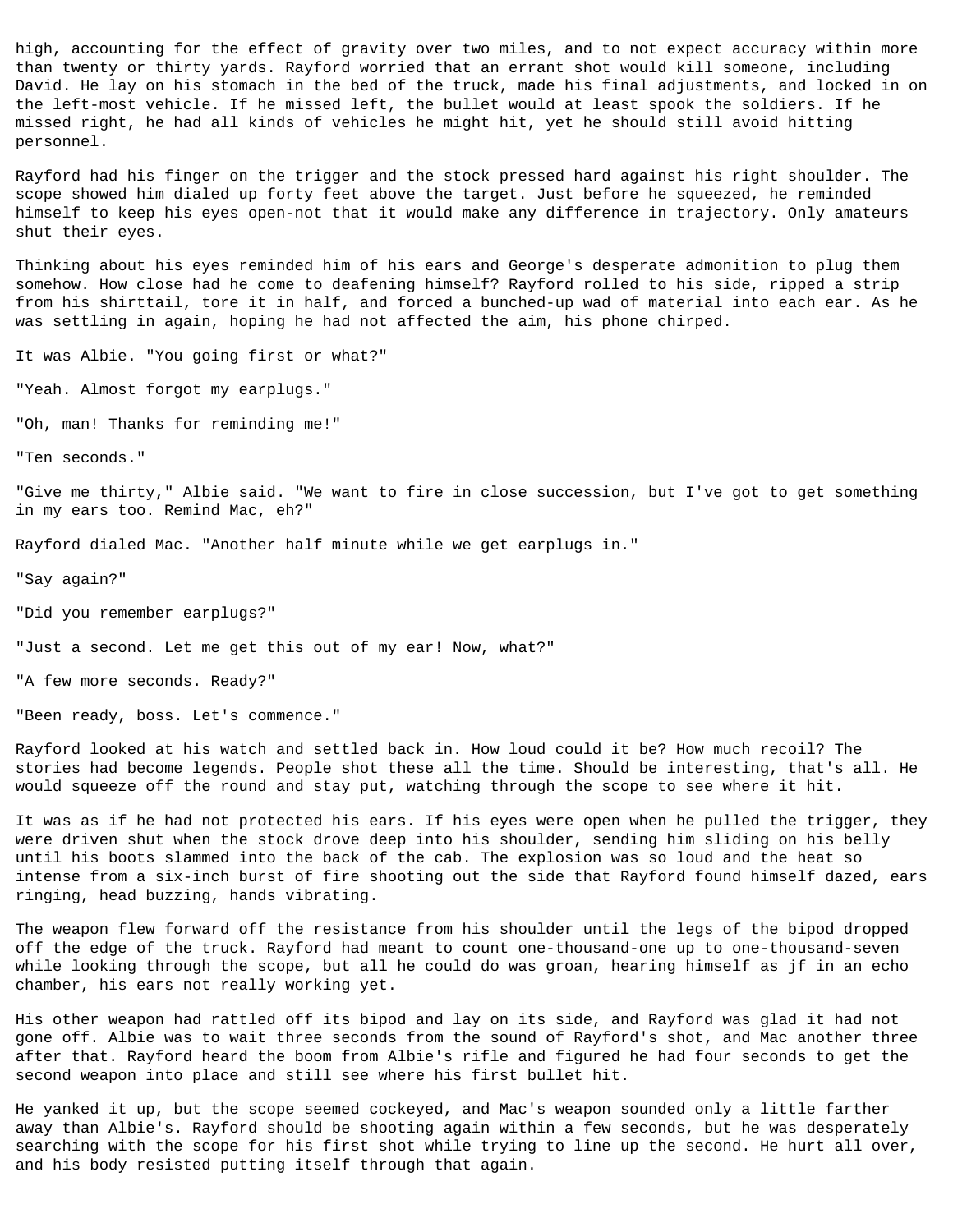He saw a huge cloud of pink smoke, assumed he had hit the rock face above the vehicles, quickly aimed lower and more to the right, and squeezed, the concussion driving him back yet again. Rayford knew he had closed his eyes with that shot, but a cloud of sand and a black plume told him their first three rounds were high, low, and luckily right on. His second shot sent a shower of sparks and more red dust, Albie's brought back the sound of twisted metal, and Mac's seemed to still be in the air.

By now, George and Abdullah should be shooting the directed energy weapons, but as DEWs had no projectiles, they emitted only a clicking sound Rayford was unable to hear. He pulled the cloth out of his ears, then crawled to the second weapon and removed the scope. He sat up and tried to survey the results. Without anything to support the powerful lens, it moved around too much. He went to his knees and lodged it against the side of the truck bed, then scanned slowly until he got his bearings. No GC personnel in sight.

Three vehicles from the left and about twenty feet up, a hole bigger than a truck had been blown deep into the rock wall. The fifth and sixth armored carriers appeared to have been blown away from the wall by a shot that may have gone between them. The next vehicle was aflame. There were two dug-up troughs of sand and another obvious hole in the face of the rock.

David called. "Whoa, ho!" he said. "Do that again and we're home free!"

"Don't count on it," Rayford said. "I don't ever want to do that again."

"It sounded like World War IV, man! The GC had to have started moving away with the first explosion, and by the time I looked over the edge, they were mostly at the other end. A lot of them were just pleading for their lives, but a few dozen lit out across the desert. The directed energy thingies must have worked, because it wasn't long before those guys were rolling around in the sand. Some are coming back to the trucks now, though, so you might want to think about a couple more rounds each."

Rayford slumped and groaned. And reloaded.

----------

Tsion was still despairing at just before four o'clock in the morning in Chicago, so he was grateful for the report of the attack on the GC. "They knew where we would be, so we knew where they were," David wrote him. "The area will soon be secure for the fleeing remnant of Israel."

Tsion knew he should sleep, but he also knew the rest of the second half of the Tribulation would not all be this dense with activity. As he had often reminded an exhausted Rayford, there would be time to rest and breathe between Carpathia's breaking of the covenant and the Battle of Armageddon. If they could keep up their strength while trying to stay atop everything now, they could endure.

Tsion turned on the television to discover that the plague of sores had swept the world. Even the reporters on TV were in pain, and one entire special channel was devoted to advice for the sufferers. While the potentate's visit to the temple at noon Carpathian Time was next on the network schedule, Tsion switched to the auxiliary channel to see what they were saying about something that was not of this world anyway. There was little relief for a plague sent by God, but the Global Community tried to put the best face on it.

----------

In New Babylon, Chang worried he would be found out if people realized he was the one among them not afflicted with the sores. His boss had e-mailed him to see how he was, and Chang intimated that he had better stay in his room for several days. His boss granted that permission, provided Chang was sure to put in place what was necessary for the senior medical staff person in the palace to go live on the special channel with treatment advice.

Chang was able to do that without leaving his apartment. He watched a bit of the feed, reminding himself that at 1:00 Palace Time, Nicolae would enter the temple.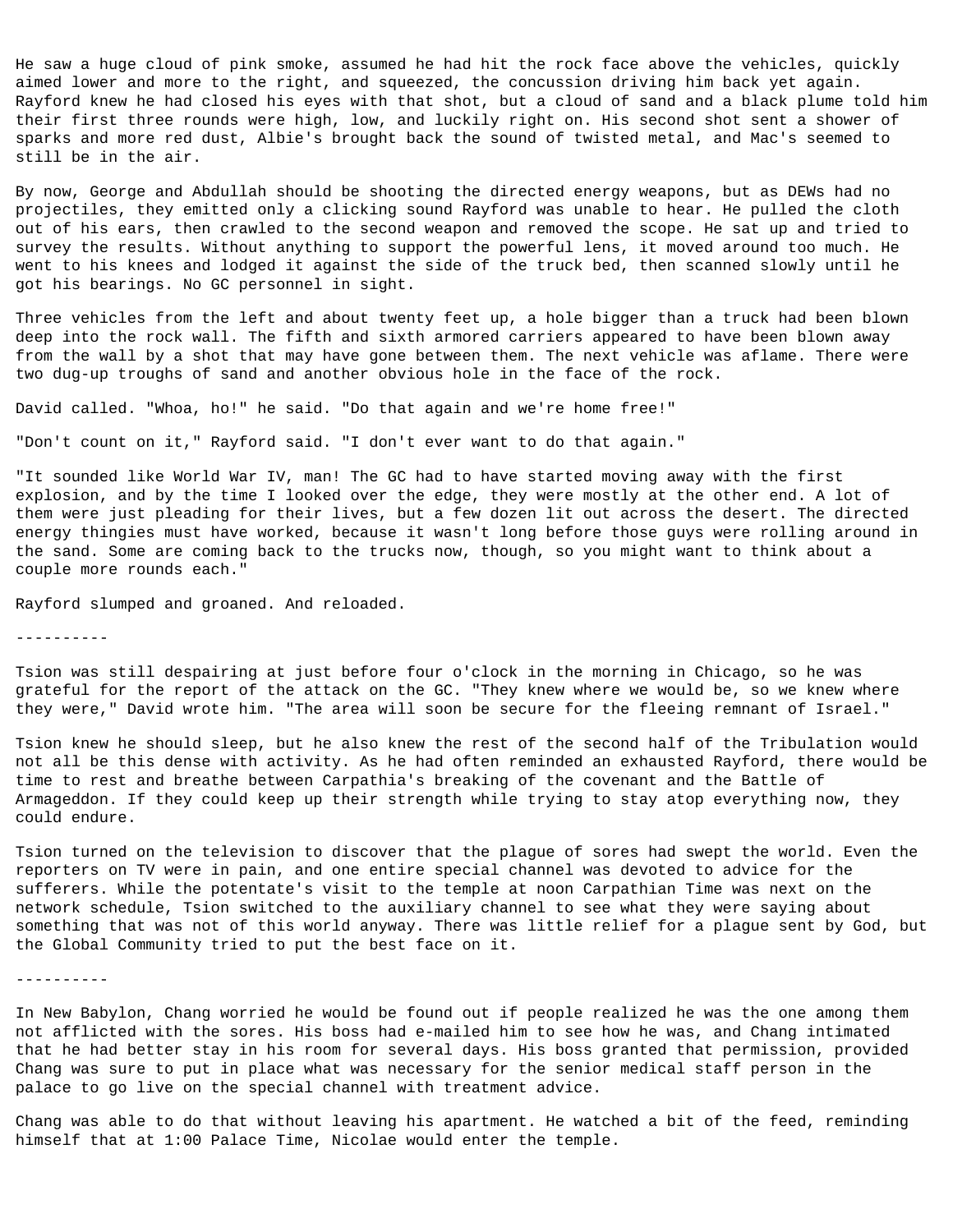Dr. Consuela Conchita, with dark circles under her eyes and seeming to struggle to sit up straight, walked people through their own treatment. "The fact is that we have thus far been unable to specifically diagnose this pandemic affliction," she said. "It begins as an irritation of the skin, most often in areas normally covered by clothing, though it has been known to spread to the face and hands.

"In its initial stages it progresses to a serious itch, soon becoming a running sore that acts like a furuncle or a boil and sometimes even a carbuncle. But whereas the usual such maladies are caused by acute staph infections, these have not responded to conventional symptomatic treatment. While staphylococcal bacteria are naturally found in these sores, because such are found on our skin surfaces anyway, some as yet undetermined bacteria make this outbreak much more serious and difficult to treat.

"While these do not appear life threatening, they must be carefully managed to keep from becoming deeply infected abscesses. We have ruled out any causal relationship between the sores and the methods used to administer the mark of loyalty. So while the sores seem to affect only those who have the mark, the connection seems entirely coincidental.

"These types of skin problems can lead to permanent scarring, so it is important to keep the affected areas clean and use any anti-itching recipe you find helpful. Antibiotics have not yet proven effective at containing the infection, but are recommended nonetheless.

"Wear loose clothing to allow for good ventilation of the skin. Avoid intravenous drug use, and invest in a good antibacterial soap. Use hot or cold compresses, whichever best alleviates your discomfort. Fever and fatigue are common side effects."

Chang didn't know if it was the power of suggestion or just his own irrational fear. But he noticed an itch on his shin, leaped from his chair, and pulled up his pant leg. There was nothing visible, but he couldn't keep from scratching the spot. That made it redden, but was there something deeper? He told himself it couldn't be, that even if he had the mark of Carpathia, he had neither chosen it, nor had or would he ever worship the image of Nicolae, let alone Nicolae himself.

----------

Buck could hardly believe it when dozens of unmarked civilians approached Chaim and asked to pray with him. "You realize you could pay with your life," Chaim told them. "This is no idle commitment."

People knelt before him, following him in prayer. The mark of the seal of God appeared on their foreheads.

"Those of you who are Jews," Chaim said, "listen carefully. God has prepared a special place of refuge for you. When Carpathia's plans to retaliate reach their zenith, listen for my announcement and head south out of the city. Volunteers will drive you to Mizpe Ramon in the Negev. My assistant here will tell you how to recognize them by something we can see that our enemy cannot. If you cannot find transportation, get to the Mount of Olives where, just as from Mizpe Ramon, you will be airlifted by helicopter to Petra, the ancient Arabian city in southwestern Jordan. There God has promised to protect us until the Glorious Appearing of Jesus when he sets up his thousandyear reign on earth."

As noon approached, the men from the Wailing Wall made their way toward the temple. They were serious-looking, and clearly not happy. Many were in traditional Jewish garb and stood at the edges of the crowd that pressed in on Chaim. They listened, but none approached or spoke. Several glanced over their shoulders at the temple and at the monitors, apparently to be sure they missed nothing.

Chaim finished with the new believers, and as they slowly dispersed, he gestured to those who had come from the Wailing Wall. "You holy men of Israel," he said, "I know who you are. You remain unpersuaded that Jesus bar Joseph of Nazareth is the foretold Messiah, yet neither do you accept that Nicolae Carpathia is of God. I urge you only to listen as a man enters your Holy of Holies and defiles it in his own name. I shall tell of Scriptures that foretold this very event. Then I will beg your indulgence yet again as I seek refuge for you at Masada, where I will present the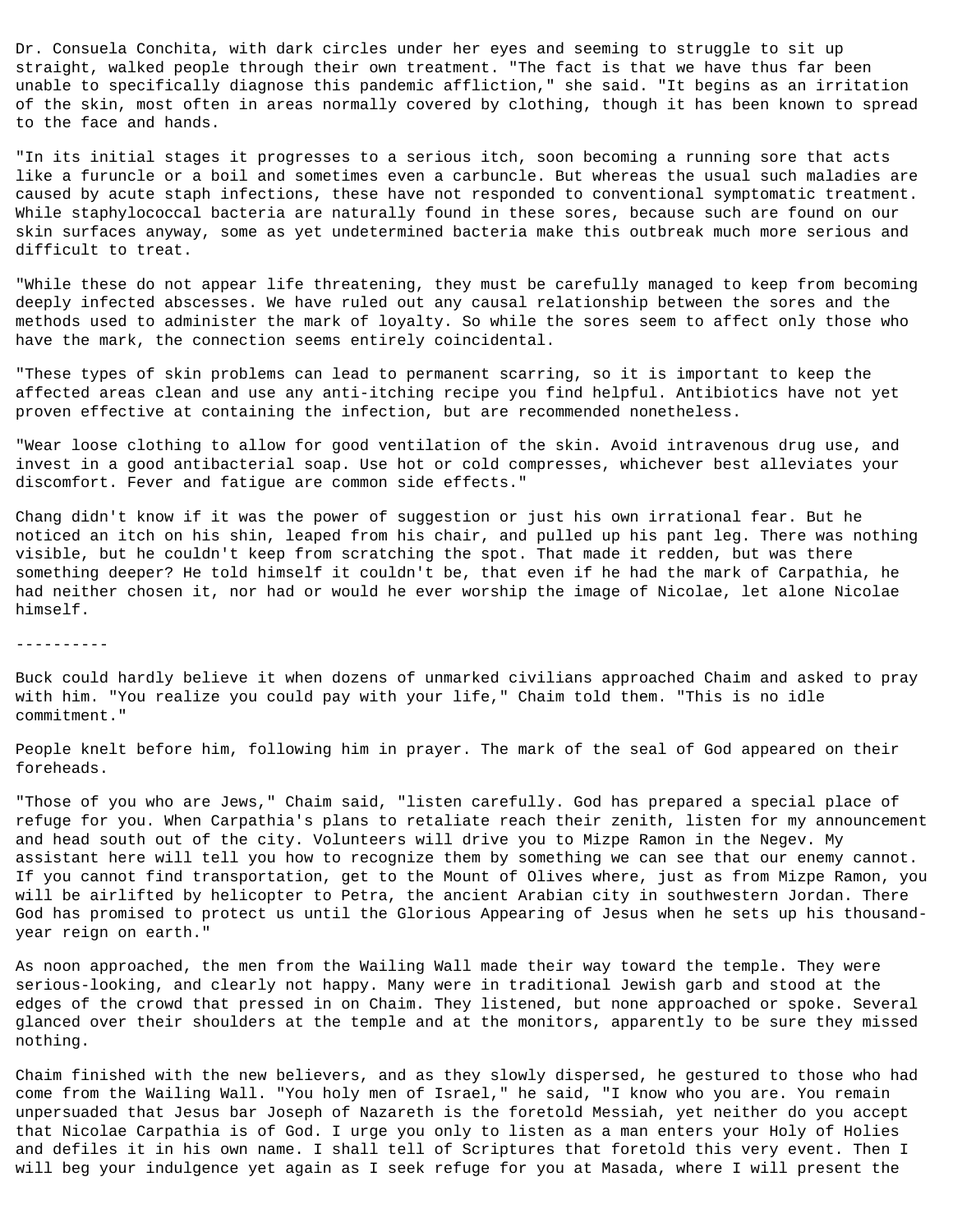evidence for Jesus the Christ as the Messiah of Judaism."

The holy men scowled and murmured.

"Gentlemen!" Chaim called out with authority. "I ask only for your attention. What you do with this information is entirely up to you. Without God's protection you run the risk of death opposing the ruler of this world, and yet his desecration of this holy site will enrage you."

Buck felt his phone vibrate and saw that Chang was calling. "Make it quick," Buck said.

"Are you aware of my sister's idea of my cutting in on Carpathia's broadcast and superseding it with Dr. Ben-Judah's?"

"Chloe told me. Can you do it for Chaim as well?"

With your help."

"What do you need?"

"A camera and a microphone."

"Where do I get that?"

"You're there, Mr. Williams. I'm not. Obviously, Carpathia will have cameras in the temple and wants the world to see what he does there. My schedule says he's going to speak afterward, but I can't tell if that's inside or outside. If you can somehow commandeer a camera and mike while he's inside, I can put Rosenzweig on instead of Carpathia, and he won't know it until someone gets to him."

"I like that."

"I do too," Chang said, "but if he makes his speech outside, he'll see what we're doing."

"We've got to take that chance. And here he comes now. Chaim thinks he will speak outside on a replica of Solomon's scaffold. He's got an entourage of civilians around him carrying an extravagant throne, and some are dragging that pig from yesterday. Carpathia just told 'em, 'You will all be rewarded. Soon the world will know beyond doubt that I am god.'"

"No GC brass with him?"

"Yeah, I see Fortunato and Moon and a few others, but they look terrible. They're not going to be much help to him."

"There have to be unmanned GCNN cameras around, with all the technicians down with sores."

"I see a few on tripods, aimed at the temple."

"Can you grab one?"

"Who's going to stop me?"

"Go for it. I just need to know the number on the upper left in the back, and be sure a monitor and a mike are attached."

"Hang on."

Buck hesitated as Carpathia stopped near them, Fortunato, Moon, Ivins, and others mince-stepping behind, pale and haggard. The holy men turned and glared at them. Nicolae pointed at Chaim. "You I will deal with later," he said. "This spell of yours is temporary, and what happened to your two crazies at the Wailing Wall will befall you as well. And as for you," he added, gesturing to the angry men, "you will regret the day Israel turned her back on me. A covenant of peace is only as good as either side's keeping its word."

"Boo!" one shouted, and others hissed and clucked their tongues. "You would dare blaspheme our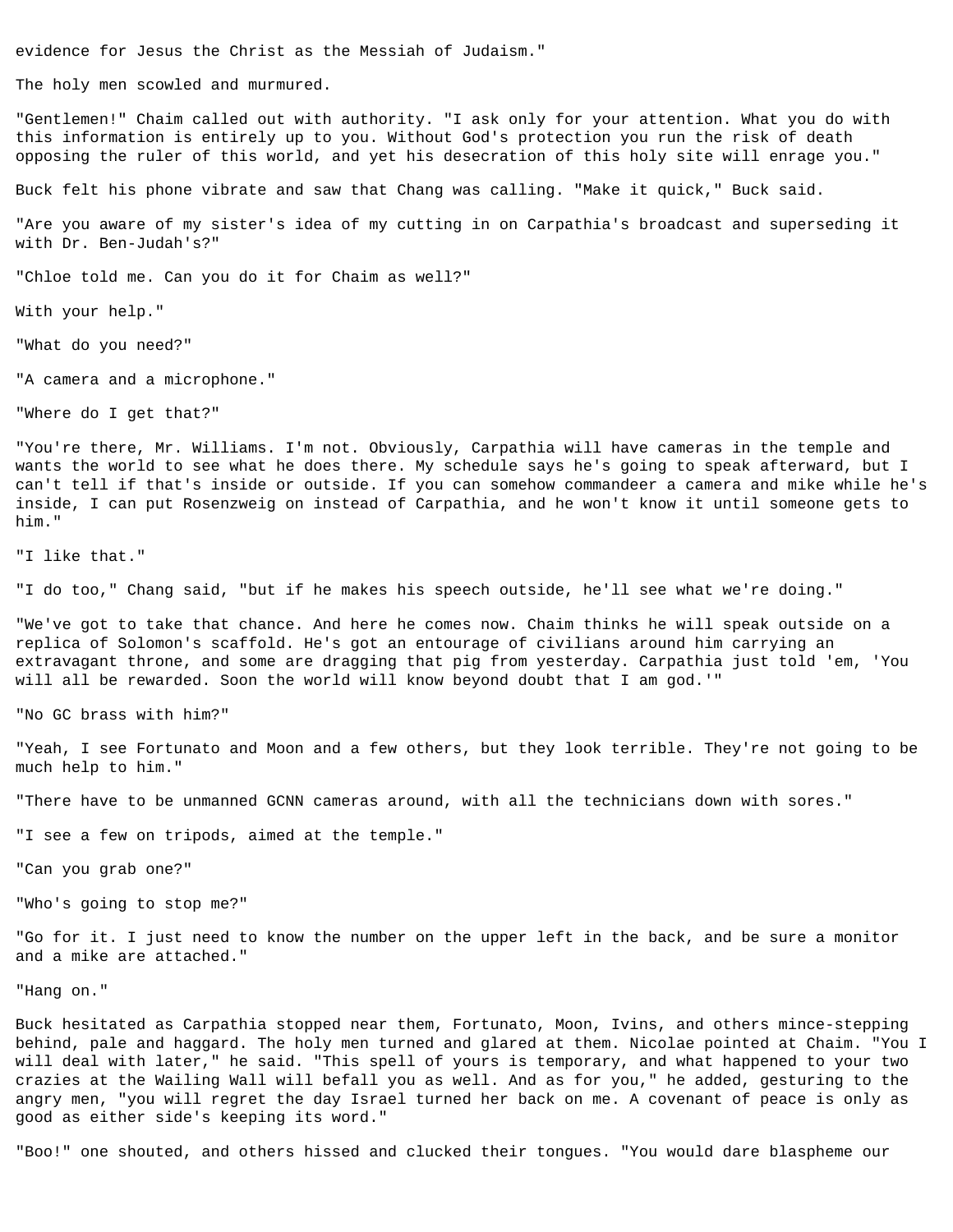God?" Still more joined in, raising their fists.

Carpathia turned toward the temple, then spun back. "Your God?" he said. "Where is he? Inside? Shall I go and see? If he is in there and does not welcome me, should I tremble? Might he strike me dead?"

"I pray he does!" a rabbi shouted.

Carpathia leveled his eyes at the men. "You will regret the day you opposed me. It shall not be long before you either submit to my mark or succumb to my blade."

He strode up the temple steps, but his suffering followers had to help each other ascend. The holy men followed several feet behind. When Carpathia and his people followed a contingent of his loyal civilians past the pillars and into the porch area, the men stood outside, rocking, bowing, crying out to God.

Buck jogged to an unmanned camera and mike, his phone to his ear. A small monitor and headphones dangled beneath the camera, fastened between two of the tripod legs. The monitor carried the network's global feed and just then showed Carpathia entering the temple. The camera operator must have been newly recruited, because he fumbled for the correct lens opening.

"Got it," Buck told Chang and read him the information.

"Good! Wireless. Get it as close to Rosenzweig as you can, and set the mike in the cradle beneath the lens."

Buck tried to wrestle the tripod, but the wheels were locked, and working with just one hand, he barely kept it from toppling. He told Chang he'd call him back and went to work on the wheels.

Meanwhile, Chaim unloaded on Carpathia again. "If you are God," he railed, "why can you not heal your own Most High Reverend Father or the woman closer to you than a relative? Where are all your military leaders and the other members of your cabinet?"

The attention of the crowds moved from Chaim to the temple entrance again. His ploy had worked. Carpathia had reappeared. Many of the holy men rushed down the steps, effectively blocking Nicolae's view of the camera now in front of Chaim, but Buck feared it appeared they were scared of the potentate.

"Where are your loyal followers," Chaim continued, "those who have taken your cursed mark and worshiped you and your image? A body covered with boils is the price one pays to worship you, and you claim to be God?"

To Buck it appeared Nicolae was merely trying to stare down the old man. The Rosenzweig Buck knew would not have been able to withstand that kind of psychological warfare, but Micah-this new Mosesheld Carpathia's gaze so long without even blinking that Nicolae finally turned away.

Buck studied the monitor. It looked like the last exchange had not been broadcast. The picture now showed someone in the studio in New Babylon announcing that GCNN was "returning to Jerusalem, where His Excellency will tour the famous temple. With the illness affecting much of our staff as it has so many around the world, we ask your indulgence, as many of the technicians helping bring you this special event are volunteers."

#### ----------

David worried when it took several rounds from the big guns and strategic use of the DEWs to finally dislodge from Petra the already boil-crippled GC forces. He was certain he had not been detected, and now he hoped the enemy's military brass would rule out reinforcements.

Rayford told him that he and Albie and Mac were okay except for sore shoulders and ringing ears, and that George and Abdullah had reported a few more hits with the flesh-heating weapons as the fleeing GC passed within a quarter mile of their blind. "I wouldn't be surprised," Rayford added, "if you started getting a wave of new residents by late this afternoon."

That was as close as David had ever been to live combat, but it had almost not seemed fair. He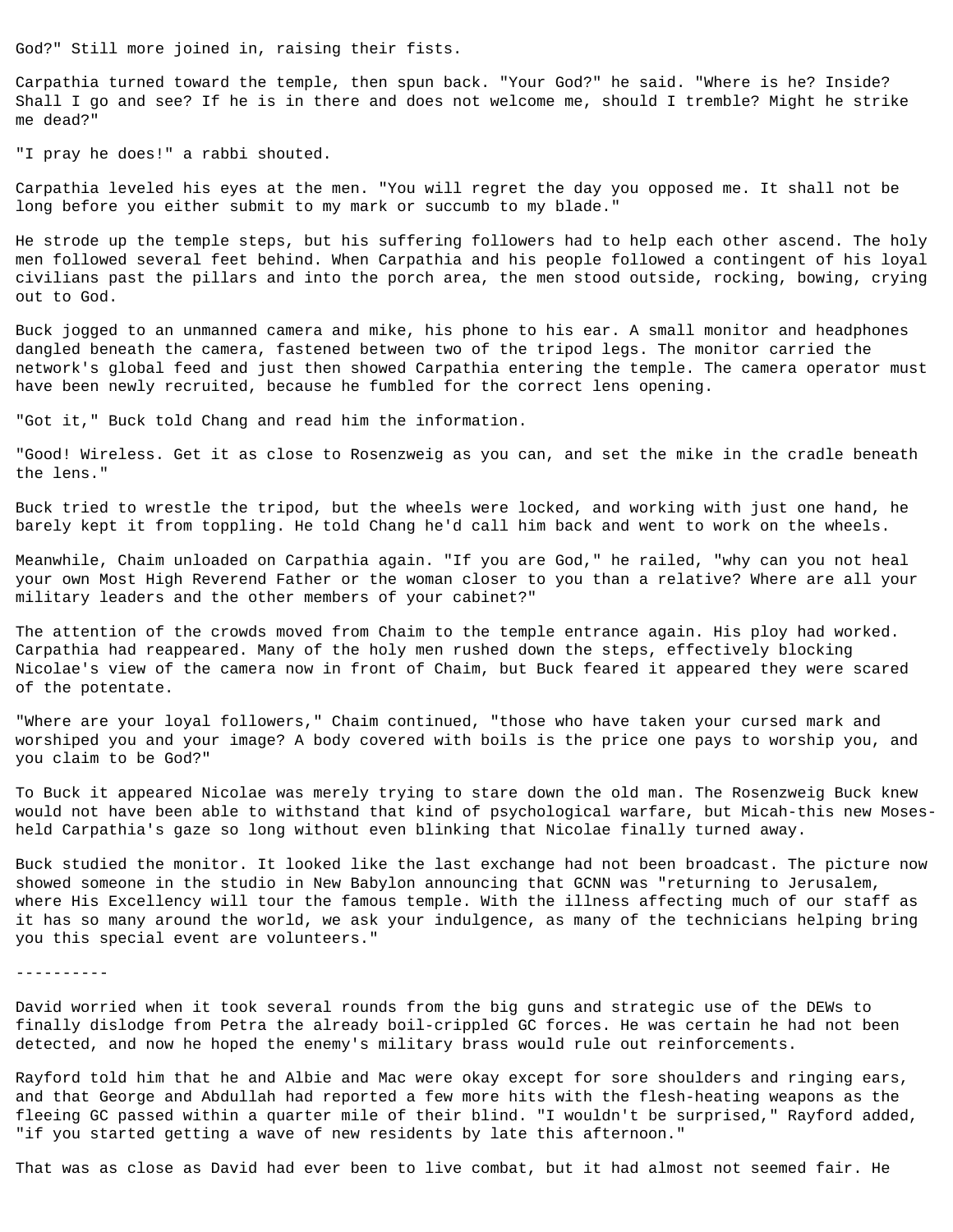couldn't imagine trying to stage an attack while most of your personnel were suffering from nasty sores.

Not knowing whether Chaim would lead or follow the escaping Israelis to Petra, David considered that he might be in charge until Dr. Rosenzweig arrived. He could think of no better plan than first come, first served, and he tried to scope out where the first quarter million would begin to settle. By the time he got back to his computer to see what was happening at the temple, a message was waiting from Hannah Palemoon.

David, there is a lull here, and of course we never know how long those last. We're praying that the small party that answered your call to thwart the GC there comes back healthy and successful.

This is not easy to write, but I feel I must get it off my chest. Besides that you are still grieving the love of your life, neither of us would likely have considered a relationship during this period of history anyway, and we barely know each other. So, please, please don't think I'm writing this in the context of any feelings I think either of us should have for the other.

We're friends, aren't we? That doesn't obligate us much, if at all. For both of our sakes, let me just say it. I was hurt at how cavalierly you treated me regarding your decision to not return to the United North American States at the end of Operation Eagle. It was a huge, complicated thing, a major crossroads in your life. I need to say too that it probably is the right decision.

But I learned about it along with everyone else. You apparently discussed it at length with Captain Steele, and next thing we know, it's announced, you're shaking hands and bidding farewells, and off you go. My friend, my buddy, the one I assumed I would lean on, is gone, just like that.

I'm sorry to lay this on you, but I just don't feel you have treated me like a friend. I would have felt honored to help you make the decision or at least have been informed of it privately, as if you cared what I thought. I could be making you glad you didn't see this neurotic nurse as a better friend. If this is crazy and you know without doubt that I will regret having sent it, pretend I didn't. And thanks, really, for some cherished memories.

Love in Christ,

Hannah

NINE

BUCK FOCUSED on Chaim, framing him close to keep from giving clues to his whereabouts to anyone monitoring in New Babylon. If this worked the way Chang seemed to hope, the Global Community News Network people would try to pull Chaim off the air and, short of that, try to locate and reclaim the pirated camera.

Buck turned the monitor so both he and Chaim could keep track of Carpathia and also be able to tell when Chang switched to them. When GCNN moved to the camera inside the temple, they found a commotion. Nicolae barked at the volunteer cameraman's volunteer assistant, and the picture wobbled. Buck jammed on the headphones and heard the assistant. "I'm sorry, Excellency, but I don't want to do that."

"You would disobey me?" Nicolae whispered.

"I want to obey, sir, but-"

"Sir?!"

"Holiness! But I'm not supposed to even be in here, and they aren't going to listen to me."

"You are speaking for me, and if they are not out of here by the time I get to their stations, their blood will be used for the sacrifices."

"Oh, sir-Potentate!"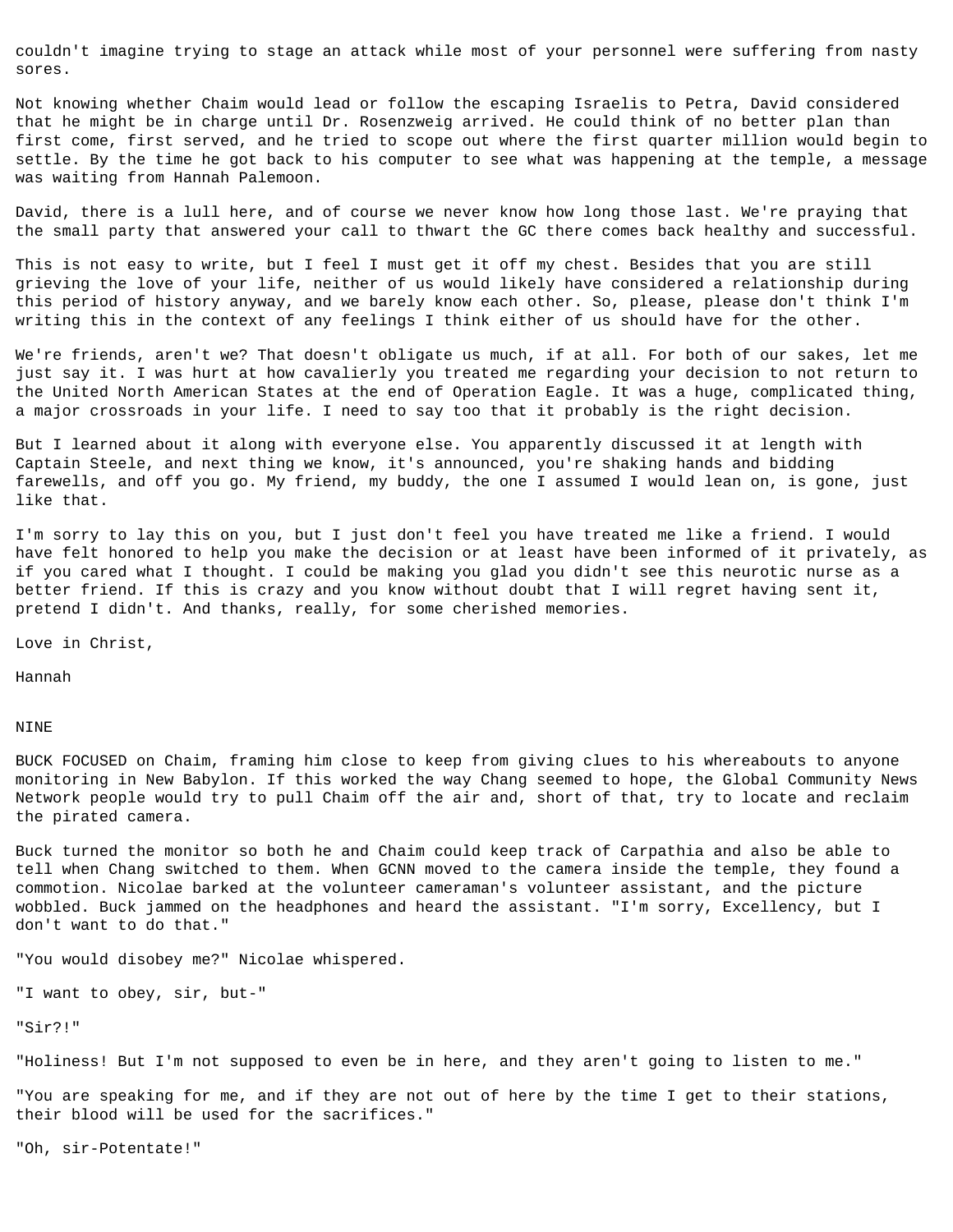"Now, or you face the same fate."

GCNN in New Babylon broke in. "His Excellency's entourage has passed through the Court of Women, where Ms. Viv Ivins will wait. The rest have entered the Court of Men and apparently have come upon priests refusing to leave the temple for Potentate Carpathia's private tour, as was clearly stipulated.

"From the time he negotiated with the Muslims to move the Dome of the Rock mosque to New Babylon, the potentate made it clear that all activity in the rebuilt Jewish temple would be allowed only with his approval. It is no secret that Orthodox Jews have continued with the daily rituals and sacrifices of their own faith even after Enigma Babylon One World Faith was instituted as the only legal international religion, designed to incorporate the tenets of all faiths. After His Excellency resurrected himself from the dead, he became our object of worship, resulting in the dissolution of One World Faith and the establishing of Carpathianism. Still, the Jews and a faction of fundamentalist Christians known as Judah-ites-after their leader, self-proclaimed Messianic Jew, Dr. Tsion Ben-Judah-remain the last holdouts against our true and living god.

"His Excellency will eventually enter the Holy of Holies, but first he is insisting on the removal of the dissidents. Let's go back."

"Anyone not here in honor to me may be shot dead," Carpathia said. "Are you armed and prepared?"

"No!" the assistant cried.

"I am armed," Walter Moon said.

"You," Nicolae said, pointing to the assistant, "take Mr. Moon's weapon and do your duty."

Buck was riveted to the monitor as Nicolae stared not into the lens but past it to the volunteer. The camera turned jerkily to show the man refusing the gun. There was a rustle, a shot, a cry-and the man fell. The camera turned back to show Carpathia himself with the gun. "Show him," Nicolae said, and again the camera moved toward the body on the floor.

A change in ambient noise in Buck's headphones preceded Chang's voice. "Here we go," he said.

Chaim stepped back into position, and the red light shone on Buck's camera.

"Not only does the evil ruler of this world want to rid the priests of their rightful place in their own temple," Chaim said, "but it also appears he has personally committed murder at this holy site." What Buck heard did not match the movements of Chaim's mouth, and he realized the man was speaking in Hebrew and he was hearing in English.

The protesting holy men watching the monitors outside shouted and pumped their fists, bringing others crowding up the steps. Many of these, Buck noticed, had no marks of loyalty either, and their number was growing. He peeked at the small monitor beneath his camera. GCNN was broadcasting Chaim, though through his headset he could hear chatter about technical difficulties. Chang broke in again, assuring Buck, "I've got the New Babylon people muted off the air, but they're trying to get a bead on your camera. I'll switch back to Carpathia and let them wonder awhile."

"Hold till Chaim finishes this thought," Buck said.

"As Carpathia continues," Chaim said, "you should be able to see the laver where the priests wash their hands before they approach the main altar. The temple was creatively placed over a series of underground waterways where gravity allows constant water pressure for the various cleansings. Of course, he has no business in this place, and even a ceremonial washing of his hands will not exonerate him for defiling it."

"Switching," Chang said, and the monitor showed Carpathia signaling to his cameraman to follow.

"We were idle there for a moment," the man said.

"What did you miss?"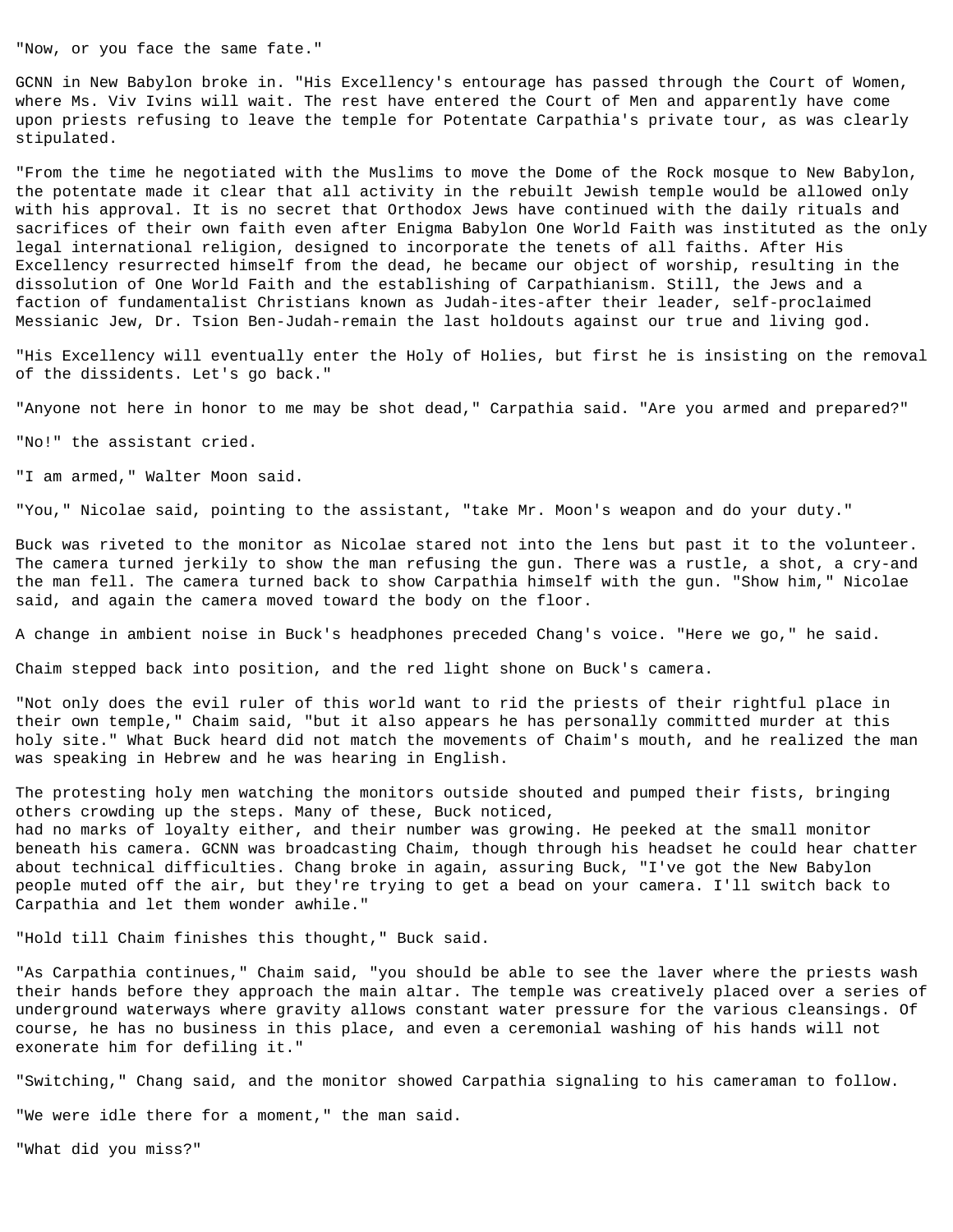"I don't think we picked up the, you know ..."

"My touching the blood?"

"No, Excellency. Shall we go back?"

"No!" Carpathia said, disgust in his voice. He held his black-red hands before the lens. "My faithful get the message." He raised his voice till it echoed and was distorted. "Any who dares interrupt my pilgrimage will find his blood on my fingers!"

Pounding footsteps made the cameraman whirl, and the screen filled with robed priests, charging Carpathia.

"See where this blood comes from!" Carpathia shouted, and the camera went to the faces of the priests, who stopped and paled.

Looking to where the body lay, they moaned and cried out, "Does your evil know no bounds?"

"Are you the god-haters," Nicolae raged, "who do not know me as a god, a god acknowledged by all others, but not named by you?"

One spoke up. "It should not surprise you that we showed our loyalty by offering daily sacrifices on your behalf."

"You have made offerings," Carpathia said, "but to another, even if it was for me. What good is it then, for you have not sacrificed to me? No sacrifice shall ever again be made in this temple except to me. Not for me, to me. Now leave or face the same fate as this unlucky one who was foolish enough not to believe that I have been allotted the nature of god!"

"God will judge you, evil one!"

"Give me your gun again, Supreme Commander!"

"We retreat not in fear but rather because you have turned the house of God into a killing field!"

"Just go! I shall have my way in my home, and should you be found without proof of loyalty to me by week's end, you shall offer your heads as ransom."

The priests left with shouts and threats, and Buck saw their colleagues outside greet them with sympathy and encouragement. "Lovers of God, unite!" one shouted, and onlookers picked up the chant.

Buck's camera light went on, and Chaim began again. "The inner court inside the pillars has stairs that face east and lead to the main altar. Priests who revere God march around the Court of Priests and the Holy Place with their left hands closest to the altar. This one who would trample holy ground has already begun the opposite way, so his right hand will be closest to the altar. The Scriptures foretold that he would have no regard for the one true God. What plans he has for the beast with which he ridiculed the Via Dolorosa will be revealed only as he invades deeper into God's own territory.

"What a shameful contrast this is to the Shekinah glory of God, which has thrice appeared, the last time at this very temple. God appeared to Moses on Mount Sinai when the Ten Commandments were handed down. He appeared again when Moses dedicated the Tent of God. And finally he showed himself at the dedication of Solomon's Temple on this very site. Should God choose, he could reveal himself even today and crush under his foot this evil enemy. But he has an eternal plan, and Antichrist is merely a bit player. Though Antichrist has been granted power to work his horror throughout the world for a time, he shall come to a bitter end that has already been decided."

"We were off the air again, Excellency," the cameraman reported when they came back on.

"What are you doing wrong?"

"Nothing, Potentate! My red light merely goes off, and no matter what I do, it returns when it returns."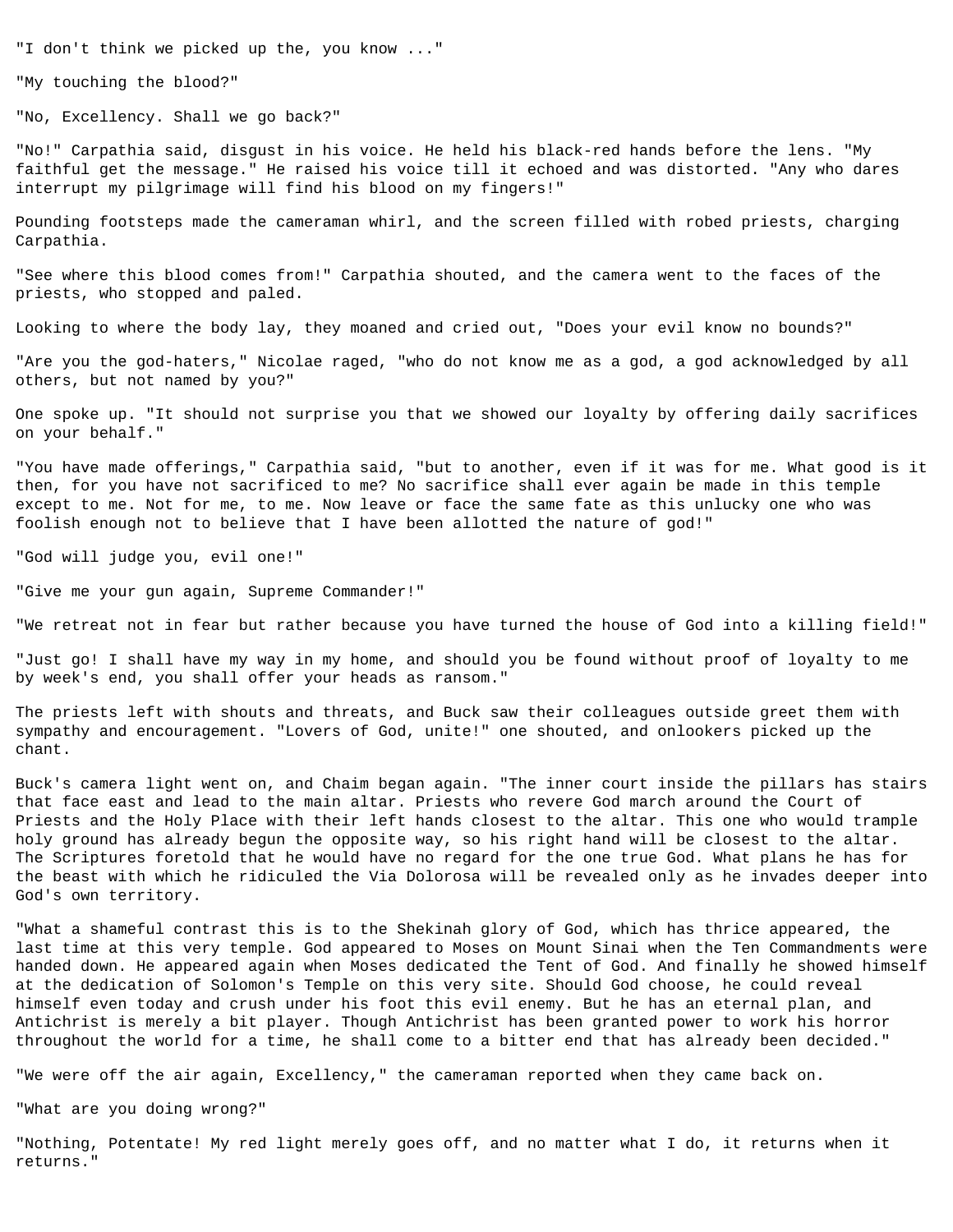"Show that! Show the beauty of the construction that was for my benefit, even though the architect and the craftsmen did not know it at the time." The camera panned to the cypress, the cedar, the gold inlays and coverings, the silver and the brass. "No expense was spared in my house!" Nicolae exulted.

Leon Fortunato, apparently feeling left out, said something not picked up by the microphone. "Speak up, my friend!" Carpathia said, removing his lapel mike and holding it to Fortunato's mouth.

"You, my lord,"Tortunato rasped, obviously weak and wasted, "are the good spirit of the world and source of all good things."

----------

David Hassid sat high above Petra, with the solar panel of his laptop facing the sun and the screen shadowed. Chang was amazing. But the drama being played out on international television and over the Internet made David wonder how Chaim was going to gain the ability to free the believing Jews. He wished he could somehow communicate with Chaim that the time was now to put out a call for everyone to flee before Carpathia finished the desecration and returned to retaliate.

But scheming was not his place, David knew. God had had this worked out since the beginning of time, and he alone could prompt Chaim.

The crowds outside the temple looked dangerous. Carpathia supporters tried to shout down the Orthodox Jews, but those who had received the mark and worshiped the image could barely stand. The growing opposition to Carpathia seemed to gain confidence with its numbers, especially considering that the potentate's inner circle and military personnel were so clearly incapacitated.

Still, David knew, Nicolae was a mortal incendiary, flaunting his temporary power. He instructed his ersatz camera bearer to set up behind him as he waited outside the veil hiding the Holy of Holies. David could only imagine the God of heaven watching with the rest of the world as, with a flourish, Nicolae removed a long knife from his belt and sliced the veil from as high as he could reach all the way to the floor, then pushed back each side. Over Carpathia's shoulder-already waiting near the brass altar-David could see Carpathia's own gaudy throne and the gigantic pig from the day before, now without a saddle and clearly no longer tranquilized. It fought two ropes around its neck, held by more Carpathia loyalists who had not yet received his mark. Fortunate and Moon shuffled into position behind the pig, as if only to be sure to be in the picture.

Suddenly the feed switched to the camera outside, and David knew Chang had to have tipped off Buck. He had turned his lens on the opposition watching the monitors. Many fell to their knees and tore their robes.

The scene switched back inside, where the pig squealed and strained and Carpathia laughed, approaching with the knife. He lunged at the animal and it dodged, making him slip. "Want to play?" Nicolae roared and leaped aboard, knocking the pig to its knees. It quickly righted itself, and the potentate nearly slid off. He caught himself on one of the ropes, pulled himself back up, and reached with the knife, slashing the animal's throat.

The pig went wild and dumped Carpathia to the floor. The animal thrashed as Carpathia struggled to his feet, his clothes covered in blood. The handlers held on, and the pig soon slowed and lost its footing.

Nicolae, abandoning any semblance of ritual, resheathed his knife and cupped both hands under the blood pouring from the dying pig's neck. Before he was even upright again, he flung blood toward the altar and splattered the pig handlers, who ducked and howled in hysterics. Fortunate and Moon were caught in the melee and appeared to force smiles, though they also looked as if they were about to collapse.

David sat with his mouth open, wondering how anyone could take seriously a man who not only thumbed his nose at God, but who also acted like a drunken reveler at a frat party.

When the pig finally stopped moving, Nicolae attempted to butcher it with the knife and found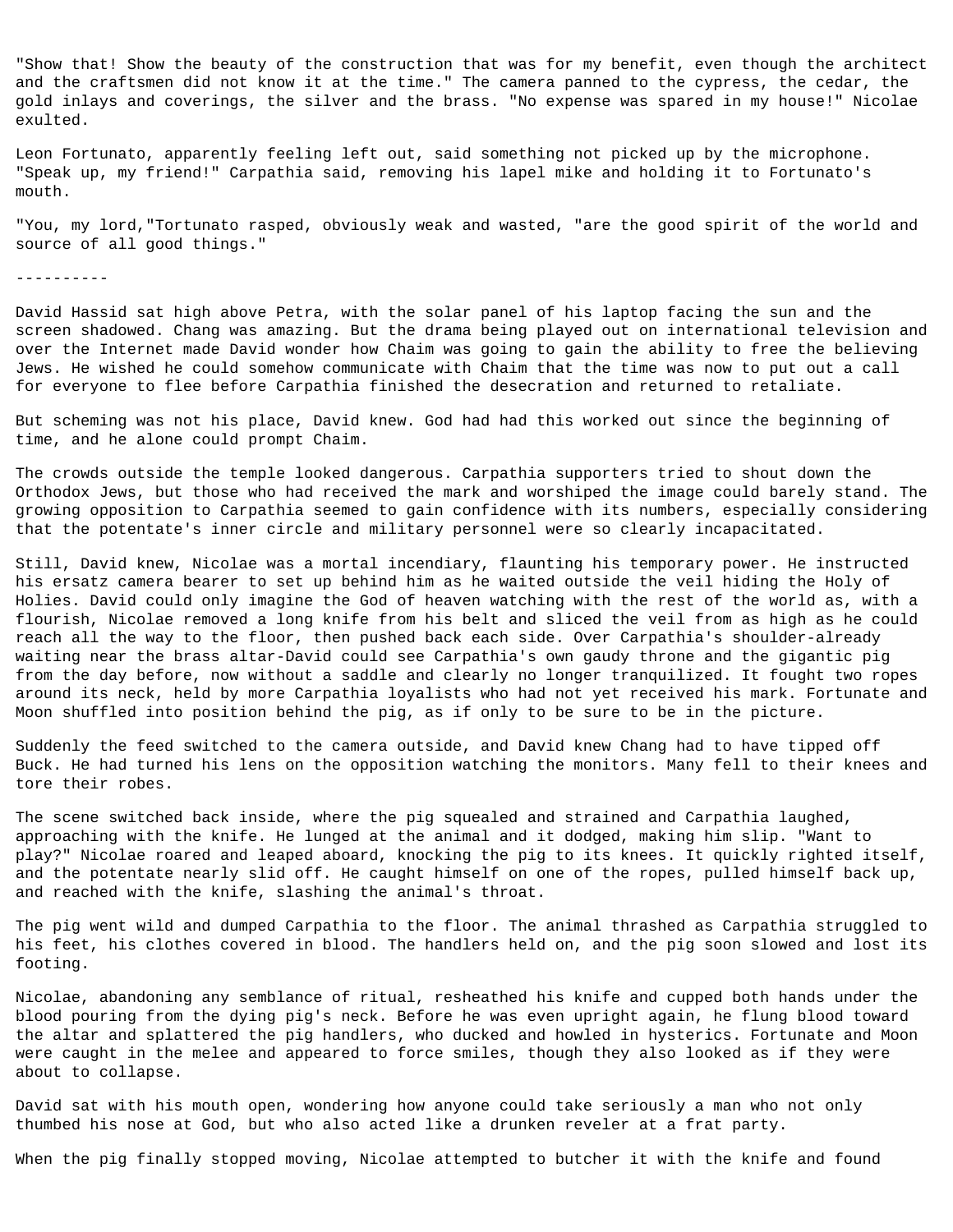neither himself nor the blade equal to the task. "Pity!" he cried, to the laughter of his people, and plopped himself down in his throne. "I wanted roast pork!"

Carpathia seemed to quickly tire of the silliness. "Get the pig out of here," he said, "and bring in my image." He stood and hurried to a spigot of rushing water. The camera stayed on his face, but it was clear he disrobed under the spray. "Cold!" he shouted, finally reaching for a towel provided by yet another lackey. Someone handed him the robe, sash, and sandals from the day before, and he looked directly into the lens. "Now, once my image is in place," he said, "we are out to Solomon's scaffold."

Chang patched in Chaim. "Is this not the most vile man who ever lived?" Rosenzweig said. "Is he not the antithesis of whom he claims to be? I call on all who have resisted or delayed in accepting his mark and plead with you to refuse it. Avoid the sentence of grievous sores and certain death."

David shifted and stretched his legs, eager to interact with someone about what everyone had seen. The most logical person he could think of was Hannah.

----------

Buck feared his appropriated TV camera would be revealed when the small contingent of Orthodox Jews who had unintentionally worked together to shield it from Carpathia and his minions suddenly bolted away. The Temple Mount had become a roiling stew of angry citizens, and not just those without the mark of the beast. Loyalists had apparently come to the end of their patience with the loathsome sores all over their bodies. And the fiasco Carpathia had just perpetrated in the temple could not have amused more than his basest, most rabid supporters.

Messianic believers, new Christ-followers, the Orthodox Jews, and seemingly even thousands of undecided among the general populace had seen the new Carpathia. It was as if he had abandoned any attempt to persuade or convince anyone. He was to be revered and worshiped and followed because he was god, and anyone who didn't agree would suffer. But those who agreed most wholeheartedly were suffering the most.

But to have murdered a man in cold blood on international television, to literally drench his hands with the man's blood, to have announced the end of ceremonial sacrifices-except to himselfand then to not just claim the temple as his own house but to also defile it in such a graphic, disgusting way was more than the natural mind could comprehend.

Men in flowing beards cried out, "He would sacrifice a pig in the Holy of Holies and cavort in its blood?" They fell to their knees, weeping and moaning. But even more people crowded the pillars at the top of the steps, calling for Carpathia's own blood.

It became clear to Buck when Carpathia finally irrevocably tipped the scale against himself. The holy men shushed the crowd when Nicolae's small contingent of healthy men fetched the golden statue. A low rumble of dissent grew as thousands seemed unable to control themselves, while trying to hear what dastardly thing he would do next.

"Why worship at an altar of brass?" he said, his sneer filling the monitors. "If this is indeed the holiest of holy places, every supplicant should enjoy the privilege of bowing to my image, which our Most High Reverend Father has imbued with the power to speak when I am not present!"

Carpathia waited inside the temple for delivery of his statue, but when the assignees appeared to carefully tip it horizontally and bear it inside, they were surrounded by the mob. "Even GC personnel are fighting this, Chaim," Buck said, and the old man nodded. Buck shot him a double take. Chaim seemed more than solemn. He appeared distracted, probably running over in his mind his next step. This situation had turned uglier than anyone in the Tribulation Force had expected, from what Buck remembered of all their discussions and planning sessions. Something had to giveand soon.

When the protestors rushed the men carrying the statue, other loyalists from inside rushed out, brandishing weapons. A few fired into the air and the crowd backed off, waving their fists and cursing. When the monitors showed the men transporting the life-size image to the west end of the temple and up the steps to the Holy of Holies, the crowd had had enough and began rioting. If a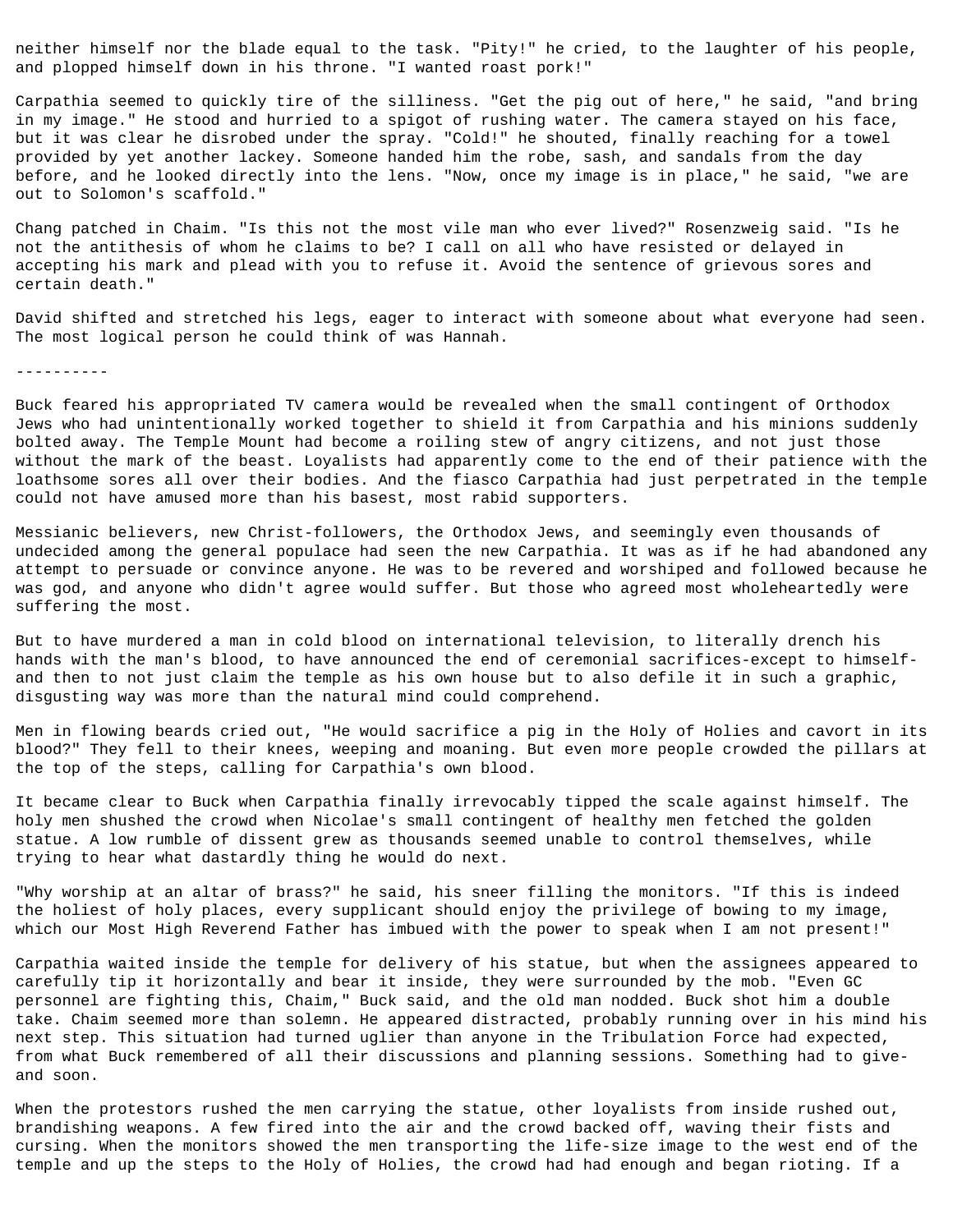person wore a GC uniform and was not part of the melee, he or she was a target of it.

Most uniformed personnel were too weak even to fire their weapons, but when some did and a few fell under their bullets, the throng erupted and attacked. The medical tents toppled, benches and chairs were upended, the guillotine was knocked over and stomped into pieces. Morale Monitors and Peacekeepers were trampled, their weapons yanked from their hands, and soon the TV monitors came crashing down. All over the Temple Mount people raged, screeching, "Down with Carpathia! Death to the monster! May he die and stay dead!"

Buck pulled Chaim to a safe spot and tried to shield the contraband camera. His monitor showed that the cacophony had reached Carpathia, and he appeared pale and shaken. "I am coming out to calm my people," he said into the lens. "They need only be reminded that I am their risen lord and god."

Few heard that over the din, but those who did must have spread the word quickly, because as Buck followed Carpathia's march back to the entrance of the temple, he looked up to see the Orthodox Jews leading the way to the fake Solomon's scaffold, which was quickly reduced to splinters.

A band of zealots spotted Buck's camera, and before he could convince them he was on their side, they grabbed it and smashed it to the ground. Desperate to see what would happen in front of the temple, Buck scampered up a tree and saw Viv Ivins meet Carpathia near the entrance. Something kept the rioters outside, and Buck guessed it could be only their reluctance to assassinate a man in the temple, despite what he had done there.

Nicolae looked petrified while trying to appear otherwise and kept looking back to find the rest of his entourage. They finally caught up, but simply remaining upright seemed to take the last vestiges of strength from Fortun-ato and Moon and many others. Carpathia pointed and shouted, and someone found him a microphone that was connected to loudspeakers in the outer court.

Like a madman choosing the wholly wrong approach to winning back the crowd, Carpathia held the mike in one hand and raised his other for attention, crying out, "You have breached the covenant! My pledge of seven years of peace for Israel is rescinded! Now you must allow me and my-"

But the rest was drowned out by the mutinous multitude. While they would not cross the threshold of the temple, they pressed right up to it, creating a human barrier between Carpathia and his freedom to step out. Suddenly they quieted and began to chuckle, then laugh, then roar with pleasure at what they had accomplished. It was as if they had cornered a helpless pest and now didn't know what to do with him.

"My brothers and sisters of the Global Community," Carpathia began again, "I will see that you are healed of your sores, and you will again see that it is I who love you and bring you peace!"

"You'll not leave here alive, pretender!" someone shouted, and others took up the cause.

Then, crystal clear in the early afternoon air, came the piercing voice of the little man in the brown robe, and all eyes and ears turned toward him. "It is not the due time for the man of sin to face judgment, though it is clear he has been revealed!"

The crowd murmured, not wanting to be dissuaded from killing Carpathia.

Chaim strode slowly toward the bulk of the group, and they respectfully, silently parted. "As was foretold centuries ago," Chaim continued as he angled toward the temple steps, "God has chosen to allow this evil for a time, and impotent as this enemy of your souls may be today, much more evil will be perpetrated upon you under his hand. When he once again gains advantage, he will retaliate against this presumption on his authority, and you would do well to not be here when his anger is poured out."

"That is right!" Carpathia hollered, his voice sounding tinny compared to Chaim's authoritative tone. "You will rue the day when you dared-"

"You!" Chaim roared, pointing at Nicolae. "You shall let God's chosen ones depart before his curse is lifted, lest you face a worse plague in its place."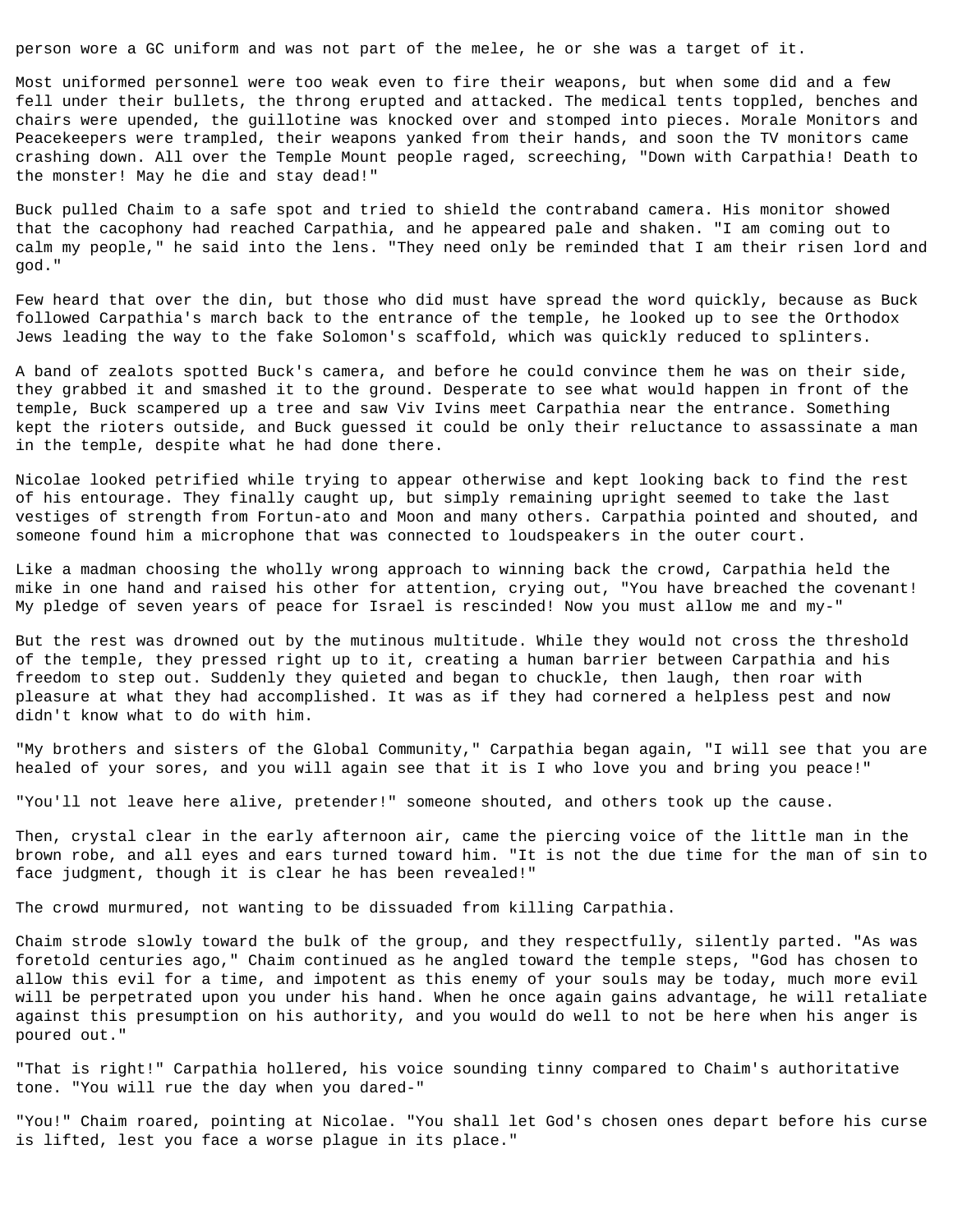Buck, still wedged in the tree, phoned Chang. "Camera's trashed," he said.

"So I gathered."

"You getting this?"

"The GC's trying to talk over it. It's as if they can't decide whether Carpathia would want it on the air. Heads are going to roll."

"What'd Carpathia just say?" Buck said. "I missed it."

"Something about his being at the Knesset, available to negotiate or to answer honest inquiries from his subjects."

"They'll never let him get out of the-"

But they did. The crowd backed away for Nicolae and his people as they had for Chaim.

"Any chance of tapping into the Knesset?" Buck said.

"Not that I know of," Chang said. "Are you going?"

"If Chaim goes, I go."

"Leave your phone open. I'll patch it to everybody else."

But before Buck could get down from the tree, Chaim raised his arms and gained the attention of the angry mob. "Let those who are in Judea flee to the mountains. Let him who is on the housetop not go down to take anything out of his house. And let him who is in the field not go back to get his clothes."

"Why should we flee?" someone yelled. "We have exposed the potentate as an impotent pretender!"

"Because God has spoken!"

"Now we're to believe you are God?"

"The great I Am has told me. Whatsoever he even thinks comes to pass, and as he purposes, so shall it stand."

Buck was sure the people would have none of it, but Chaim had apparently spoken with such authority that they were instantly calmed. "Where shall we go?" someone asked.

"If you are a believer in Jesus Christ as Messiah," Chaim said, "leave now for Petra by way of Mizpe Ramon. If you have transportation, take as many with you as you can. Volunteers from around the globe are also here to transport you, and from Mizpe Ramon you will be helicoptered in to Petra. The weak, the elderly, the infirm, find your way to the Mount of Olives, and you will be flown in from there."

"And if we do not believe?"

"If you have an ear to hear, make your way to Masada, where you will be free to worship God as you once did here at his temple. There I will present the case for Jesus as Messiah. Do not wait! Do not hesitate! Go now, everyone!"

Buck was stunned to see many with Carpathia's mark stagger into the throng that was quickly forming to depart the Temple Mount. He knew they could not change their minds, that they had once and for all turned their backs on God. But they were now in no-man's-land. They were without the protection of God, and yet they had publicly crossed Antichrist. Should the plague of boils be lifted, surely GC forces would cut them down. The Orthodox Jews and the undecided were allowed at Masada, but no one who had taken the mark of the beast could enter.

----------

David had been unable to raise Hannah on his computer, so he wrote his response to her E-mail and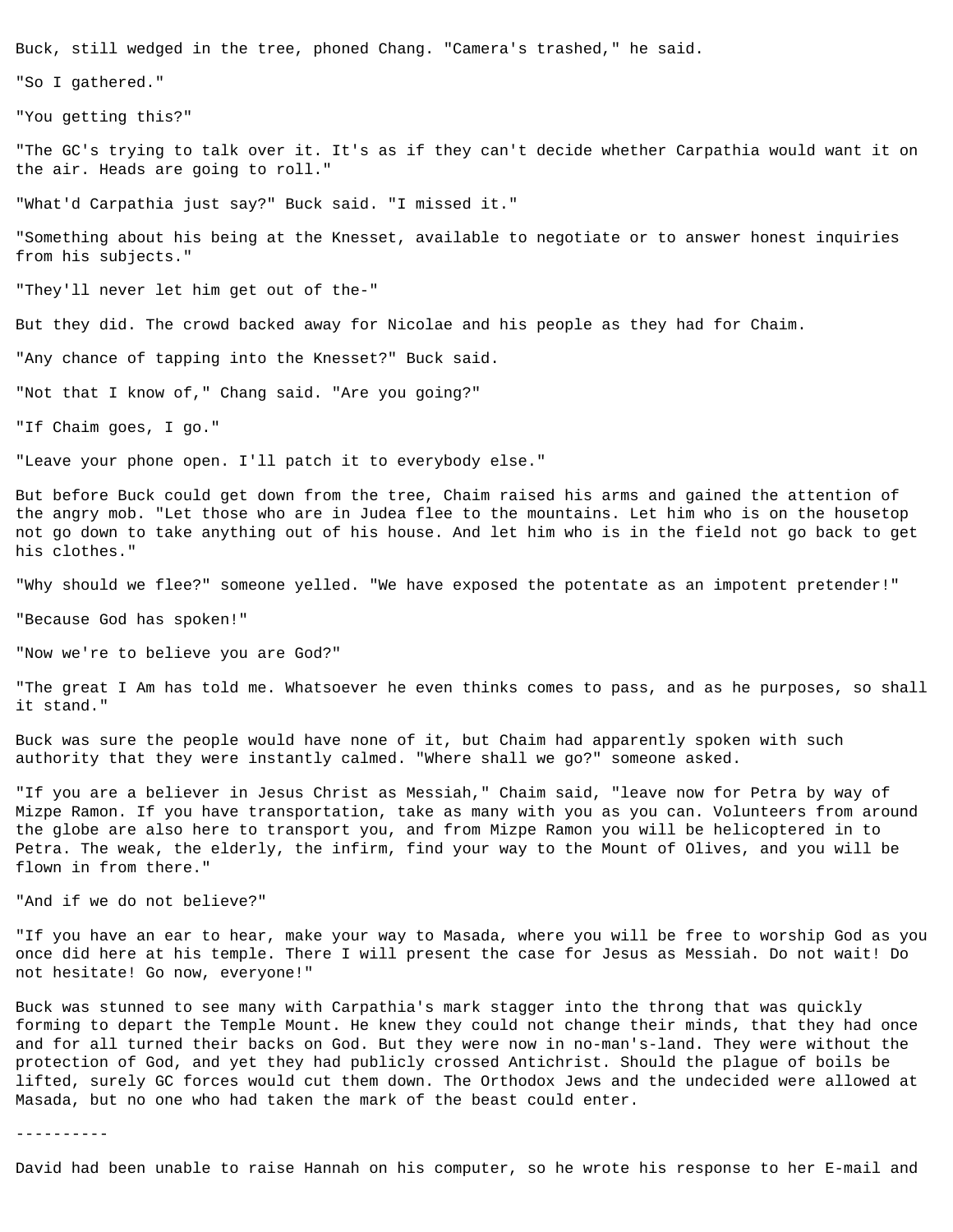transmitted it just before watching the goings-on at the Temple Mount. Excitement coursed through him as he anticipated the first arrivals. He had spent hours setting up the basic framework of the wireless computer system, and now all he could do was wait.

----------

Buck didn't want to lose Chaim, but he needn't have worried. The Temple Mount was soon empty and left a mess. Chaim descended the temple steps and motioned to Buck to follow. As they walked in the direction of the Knesset, Jerusalem seemed to explode around them. Looters smashed windows and knocked over merchandise kiosks in the streets. Drunken revelers sang and danced and sloshed drinks as they cavorted outside bars and clubs. Those suffering with boils wailed, and many tried to kill themselves in broad daylight.

Meanwhile, the Jewish believers, the undecideds, and the Orthodox Jews hurried along, seeking rides to the Mount of Olives, Masada, or Mizpe Ramon. Operation Eagle vehicles abounded, unidentified other than by eager drivers encouraging others with the mark of God on their foreheads to quickly get aboard. Drivers who saw Buck and Chaim either saluted or pointed to heaven. Everywhere people called out, "He is risen," and were answered by, "Christ is risen indeed!" Many were singing.

Buck suffered from sensory overload. He mourned Hattie. He missed Chloe and Kenny and feared for their safety. He was both horrified and thrilled by what he had seen, and he was also puzzled yet hopeful. He had not expected Chaim to have to persuade people to flee Carpathia while they believed they had already gained the upper hand. And of course he had no idea what to expect at the Knesset.

----------

As a commercial pilot Rayford had thrived on the schedule, the predictability of his days. But on this mission he had had to adapt at a moment's notice, depending upon how God led Chaim. This could have been as simple as driving people from Jerusalem to Mizpe Ramon- roughly a hundred milesthen airlifting them about fifty miles southeast to Petra. But somewhere along the line both Masada and the Mount of Olives had been added to the itinerary, and it was Rayford's job to stretch his personnel to fit the task. One responsibility he carved out for himself was picking up Chaim and Buck once everyone else was safe. Dr. Rosenzweig insisted on their being among the last to arrive at Petra, akin to a captain and his first mate's being the last ones off a ship, but Rayford wouldn't know until the last minute where to pick them up.

----------

"Binoculars?" Z said. "I can do ya one better'n that, Chloe. You lookin' up or out?"

"Mostly out," Chloe said, yawning. "Nothing specific." She didn't want Zeke to know what was on her mind. It wasn't that she didn't trust him. She simply didn't want any input. The adults had sat watching the temple debacle, and the flight to Petra was underway. Once she was satisfied that Buck was safe, she would be able to sit idle no more.

Zeke had come up with an interesting idea weeks before. Like everyone else, she liked the way he thought, though his way of expressing himself might fool a stranger into thinking he was less than bright. He had encouraged Chloe to clone herself via the Internet. "You know, recruit other people like you. There have to be lots of young moms who are feeling left out of the action. Teach 'em what you do, get 'em to do it in their areas and regions. You can't do it all yourself anyway."

The concept had ignited like a gaslit fire. Chloe uploaded manuals and lists of duties, procedures, cross-referenced contact databases-everything a regional director of the International Commodity Co-op would need. She was virtually working herself out of a job.

Now she had gone to the jack-of-all-trades and the one man besides her father who had inventoried the entire Strong Building. Zeke had gone further than Rayford, however. He had computerized a list of everything he had found. A tower that huge bore a mother lode of treasures. "I mean, there are binocs," he said. "Some really super-powerful, top-of-the-line types too. But knowin' you, you want the most powerful eyes I can find ya, am I right?"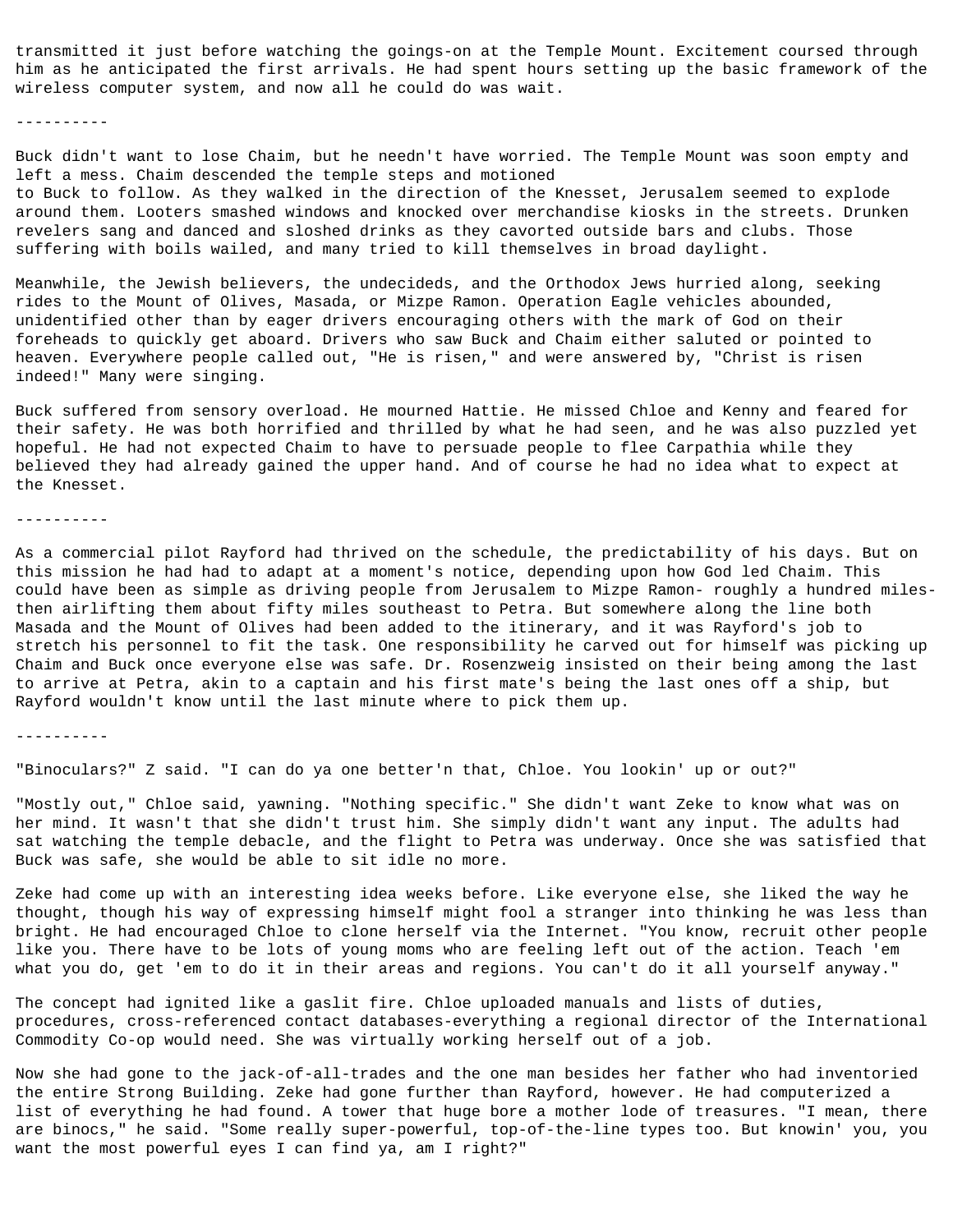"As usual." "It'll be dawn soon. You want it like right now?" "If possible." "Be right back." Zeke took several minutes. His computer told him where this item was, and he headed for the elevators. Ming headed back to bed while Tsion reported that Chang had informed him he would try to patch Chicago in to the Knesset meeting of Chaim and Buck with Carpathia. "I need to sleep," Tsion told Chloe, "but I will keep an ear open for that. . . unless you want to." "I've had enough of St. Nick for one night," she said. "Why don't you just record it and get some rest?" Tsion nodded with a look that said her idea had scored with him. "That way I can listen if I want and not worry if I nod off." Zeke returned, looking as if he couldn't wait to see Chloe's reaction. He handed her a plain white box that surprised her with its weight. She sat and opened it, producing a huge, squatty telescope about a foot long that took two hands to pull from the wrapping. "Wow," she said. "Will this need a tripod?" "Not supposed to," Zeke said. "But you gotta brace it on somethin'. The window ledge will do. Want any help?" "No thanks, Z. I appreciate it. Let me figure it out for myself. It's way past your bedtime too, isn't it?" "Way past."

## TEN

THE SORES had so decimated Carpathia's staff that Buck thought anyone could walk right past security at the Knesset and take him out. The weak, scratching, wincing crew looked up wearily at Buck and Chaim but barely acknowledged their presence. Not only was Buck not searched, but he was also not even asked his name. He and Chaim were ushered into a small conference room, where Nicolae sat with Fortunato on his right and Moon on his left. They looked like refugees from a quarantine camp, both hunched over the table, heads in their hands, barely able to keep their eyes open.

As the door shut behind Buck, Carpathia said sarcastically, "Forgive me for not standing." He pointed to two chairs. Buck sat quickly, then felt conspicuous when Chaim remained standing.

"I represent the one true God and his Son, Jesus, the Christ," the old man said. "I prefer to stand."

Carpathia appeared so angry he couldn't speak. His jaw muscles protruded as he ground his teeth, glaring. Chaim merely met his gaze.

"All right," Nicolae said, "I am letting these people run off to the hills. When do the sores go away? I upheld my end of the bargain."

"We had a bargain?" Chaim said.

"Come, come! We are wasting time! You said you would lift this spell if I-"

"That is not my recollection," Chaim said. "I said that if you did not let them go, you would suffer yet a worse plague."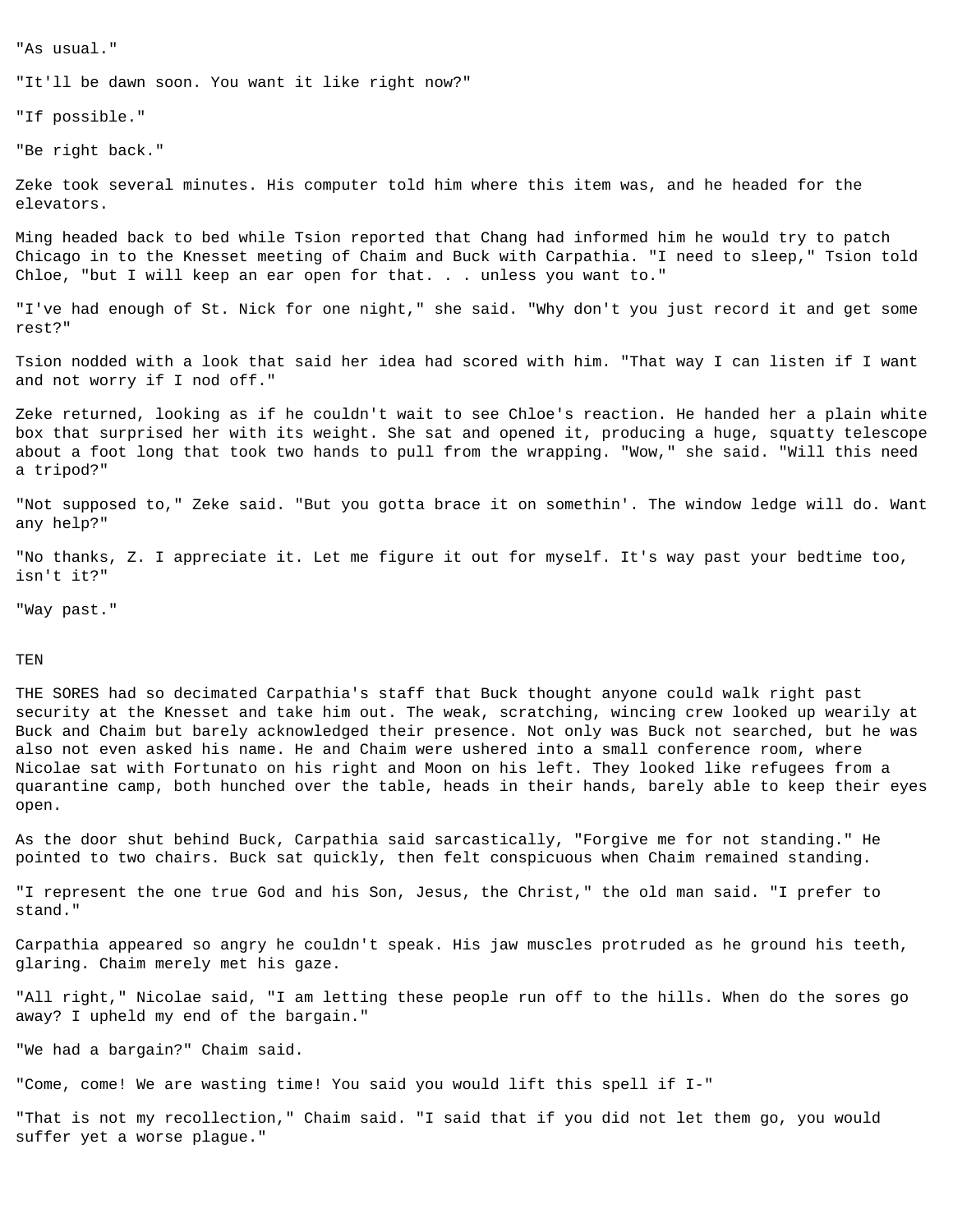"So I let them go. Now you-"

"It is not as if you had a choice."

Carpathia slammed an open palm on the table, making his cohorts jump. "Are we here to play word games? I want the sores on my people healed! What do I have to do?"

"Make no attempt to stop Israeli Messianic believers from getting to Petra."

Carpathia stood. "Have you not noticed? I am the only full-time employee of the Global Community not suffering from the plague!"

Chaim remained calm. "And that only because you have not taken your own mark, though I daresay you worship yourself."

Nicolae rushed around the table and bent to face Chaim from just inches away. "Our medical experts have determined there is no connection between the application of the mark of loyalty and-"

"Why does your bad breath not surprise me?"

"You do not dare to lift the curse for fear your fate will be the same as that of your two associates at the Wall."

"If your medical experts know so much," Chaim said, "how is it that they have been able to offer no relief?"

Carpathia sighed and sat on the table, his back to Fortunato and Moon. "So you are not here to negotiate? You are here to tell me I am at your mercy and that there is nothing I can do to ease the pain of my people?"

"I am here to remind you that this script has already been written. I have read it. You lose."

Carpathia stood again. "If I am not god," he said, "I challenge yours to slay me now. I spit in his face and call him a weakling. If I remain alive for ten more seconds, he, and you, are frauds."

Chaim smiled. "What kind of a God would he be if he felt compelled to act on your timetable?"

Buck loved seeing Carpathia speechless. He seemed to tremble with rage, staring and shaking his head. Behind him, Moon tapped Fortunato's shoulder, making the reverend recoil. "Sorry," Moon whispered and leaned close to his ear.

"Excellency," Fortunato rasped, "a word, please."

"What? What is it?"

Fortunato struggled to his feet, clasped his hands before him, and bowed. "Please, Your Worship. A moment<sup>"</sup>

Nicolae looked as if he were about to detonate. He moved back behind the table, making Moon stand too. Fortunate pleaded with him in a voice too faint for Buck to hear.

"I suppose you concur, Moon," Nicolae said.

Moon nodded and Fortunate added, "It was his idea," which made Moon's face drop, and he shot Leon a look.

"You two get out of here. I want a meeting, you know where, with the full cabinet."

"Not here?"

"No! I said you know where! These walls have ears!"

The two gingerly made their way out. Carpathia looked down at Buck. "This one makes me nervous," he said. "Does he have to be here?"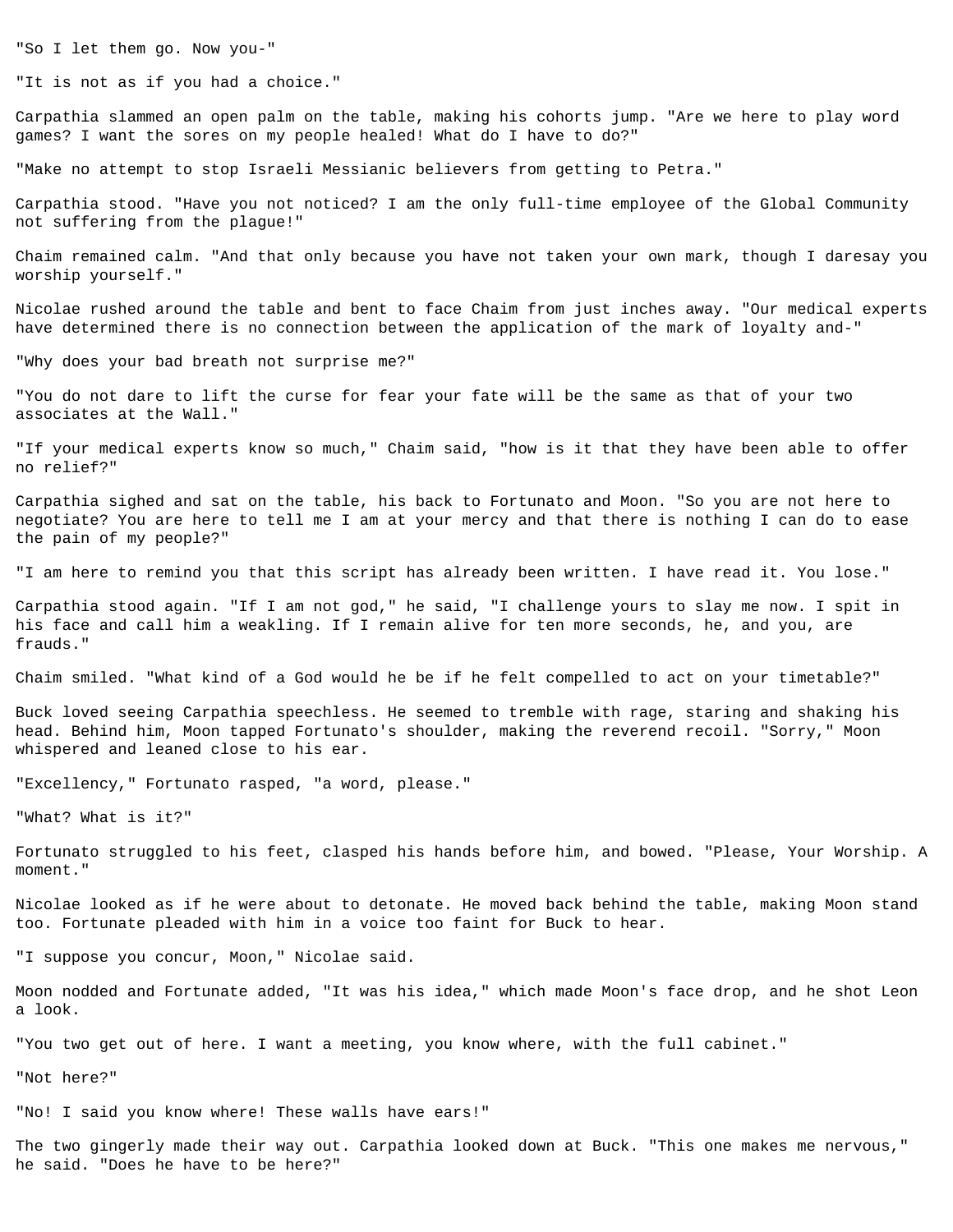"He does."

"My people are pleading for respite," Nicolae said. "I recognize that I am forced to concede something."

"And that would be?"

Carpathia's eyes danced, as if he hated with his entire being what he had to say. "That... I... must. . . submit to you in this. I am prepared to do what I have to do to enable a lifting of the plague." He lowered his head as if pushing against an invisible force.

"You are under the authority of the God of Abraham, Isaac, and Jacob, maker of heaven and earth. You will allow this exodus, and when I am satisfied that the people under my charge are safe, I will pray God to lift the affliction."

Buck wouldn't have been surprised to see smoke rise from Carpathia's ears. "How long?" Nicolae said.

"This is a huge undertaking," Chaim said. "Six hours should be telling."

Carpathia looked up hopefully.

"But should you attempt to lay a hand on one of the chosen," Chaim warned, "the second judgment will rain down."

"Understood," Carpathia said, a little too quickly. He thrust out his hand.

Chaim ignored it, glanced at Buck, and left.

Buck rose to follow and wondered if Carpathia recognized either of them. He avoided eye contact, but as Buck slipped past Antichrist, Nicolae growled, "Your days are numbered."

Buck nodded, still looking away. "That's for sure."

----------

Chloe scraped a three-inch hole in the black paint at the bottom of a window. Then she placed a cushion from the couch on the marble floor and set the telescope lens against the glass, bracing it on the frame. Several minutes of trial and error finally resulted in her discovering an image in the predawn haze. She thought she had seen something in the middle of the night several days before, but she had not been able to locate it again and thus told no one. Now she slowly scanned the horizon, trying to keep the hugely powerful apparatus steady and the image in front of her eye. The image was so magnified that she guessed she was viewing just a few feet square from more than half a mile away.

The problem was, of course, that such a lens required as much light as she could find. It was designed to bring stars into focus on clear nights. All she saw were the dark silhouettes of a ravaged skyline, and no light anywhere. Frustrated, she set the scope down and refocused with the naked eye, trying to get a bead on what she had seen faintly once. At about two o'clock in her field of vision and maybe three-quarters of a mile away, a speck of light stopped her. So it wasn't her imagination. The question was, what light would be on in a city the world thought was radiation contaminated? Was it possible Tribulation Force members were not the only intelligent life-forms in this alien universe?

She shook her head. Probably just a streetlight that somehow was still hooked up to power. Still, the scope might offer more clues. Keeping the speck in sight, she raised the instrument to the window and carefully studied the area. After a minute or two she realized she had aimed too high and was taking in the foreboding waters of Lake Michigan. Keeping the apparatus in place, she looked past it again and adjusted, then peeked through the eyepiece again.

The image jumped and moved, appeared and disappeared. It was more than a streetlight, but the harder she tried to focus on it, the more elusive it became. Her neck stiffened, her wrists cramped, her eye wearied. She realized she'd been holding her breath to minimize her movement, but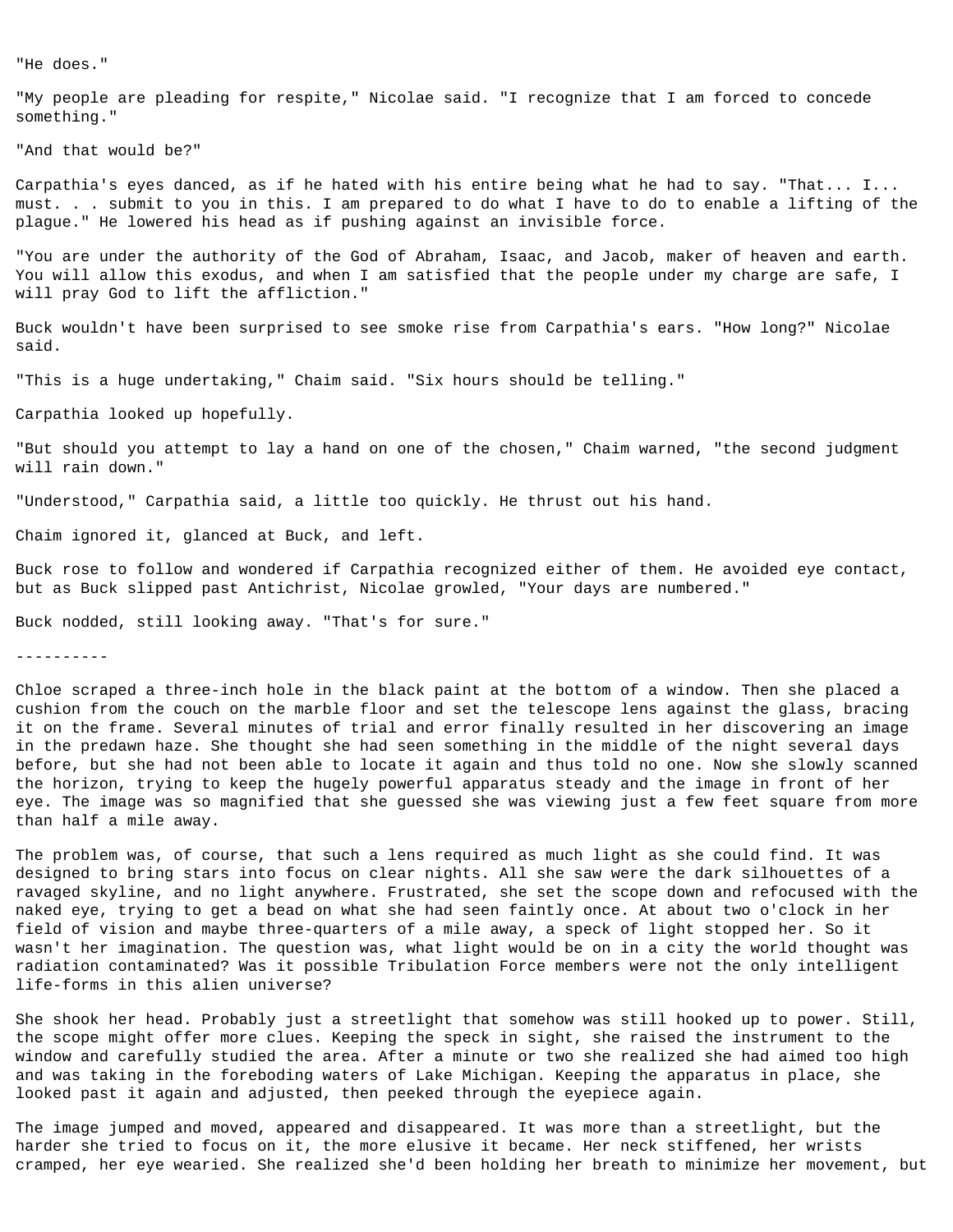that just caused her heart to beat harder. Finally she had to put the telescope down and move. But when she was ready to try again, the sun teased the eastern horizon. Chloe would have to try again another night.

----------

"Mount of Olives?" Buck said, as he caught up to Chaim.

"Of course. Then to Masada to see what kind of a crowd we have attracted."

"Question. Why six hours? You trust him?"

Chaim shot Buck a look. "Trust him? Of course! He was willing to shake on it."

"Okay, dumb question. But there's no way everybody will be safe by nightfall."

"We already know he will break the agreement, Cameron. Revelation 12 is clear that Israel is given two wings of a great eagle, that she might fly into the wilderness to her place, but that the serpent spews water out of his mouth like a flood after her. No question he will attack somehow, plague or not. Tsion believes the 'flood' is Antichrist's army. That same chapter says the earth helps the woman by opening its mouth and swallowing up the flood. May the Lord forgive me, but I want to see that. Don't you?"

Buck nodded, finally grabbing his phone and listening to see if Chang was still monitoring. "You there?" he said.

"Working on the Phoenix connection," Chang said. "Thanks. That was spooky."

"You're the best."

"I'll call you when I'm ready to patch you in."

Chaim waited till Buck was finished, then asked, "You know what happens after God thwarts Antichrist's armies, do you not?"

"You mean before or after you drop the second judgment on him?"

"Before I drop it? I am merely the messenger, my friend."

"I know," Buck said.

"The Bible says the dragon becomes enraged with the woman and goes to make war with the rest of her offspring, 'who keep the commandments of God and have the testimony of Jesus Christ.' To me that sounds like the other believing Jews around the world."

"And what do we do about that?"

"I have no idea," Chaim said. "We obey, that is all."

----------

Rayford was too antsy to sit at Mizpe Ramon waiting for the first arrivals. He set a course for the Mount of Olives and phoned Tsion in Chicago on the way. Rayford felt bad when it was obvious from Dr. Ben-Judah's voice that he had been sleeping. But he said, "You are never an intrusion, Captain Steele."

"I confess I'm troubled, Dr. Ben-Judah. My military training was during peacetime, so this is the first time I've been responsible for so many people in a dangerous situation."

"But you have been through so much with the Tribulation Force!"

"I know, but I just wish I could be assured I will see no casualties."

"We certainly have had no such guarantees in our inner circle," Tsion said, "have we?"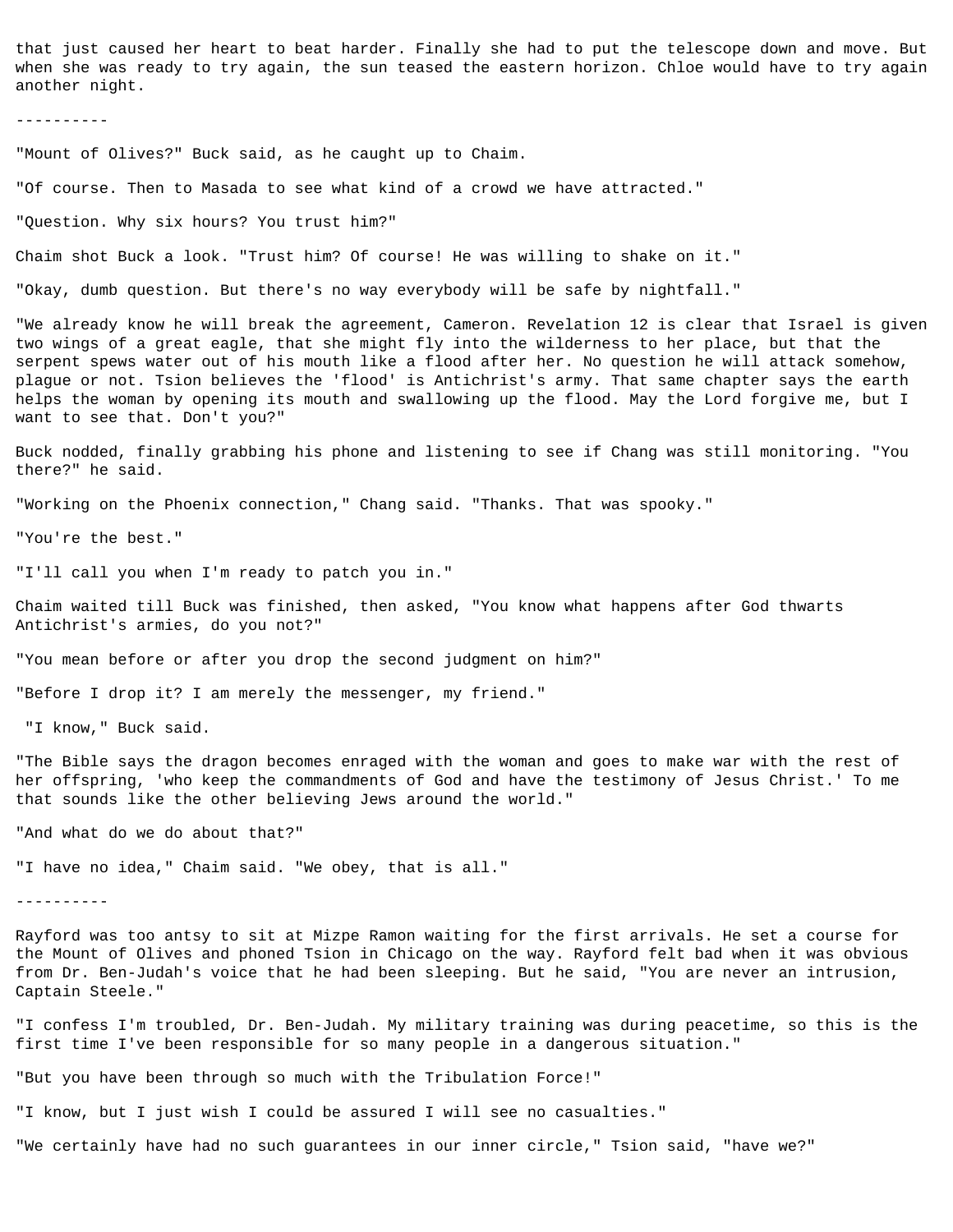"That's not reassuring."

"I just want to be honest, Captain. I assume that is what you want."

"What I want is what I asked for, I'm afraid-the knowledge that I will lose no one."

"I believe we will lose none of the 144,000, but most of those are scattered throughout the world. I am also fairly certain that the prophecies indicate that God will protect the Messianic believers who are fleeing Jerusalem. But you are asking about your operation personnel."

"Right."

"I can only pray and hope."

"I'm committed to not engaging the enemy in kill strikes."

"I am sympathetic to that, and yet you wish for no deaths on your side either. I do not know how realistic that is. Would you not feel justified in an all-or-nothing situation?"

"You mean if it's my guy or theirs? I guess I would permit firing."

"You know, Captain, the enemy will most certainly suffer losses. The way the verses read, many will perish in the calamities God puts in their paths."

"I prefer leaving that work to him."

----------

David checked for a response from Hannah, and seeing none, keyed in a connect to Chang, who had the bugged Phoenix 216 on-line for the Trib Force.

The first voice was Walter Moon's. "I should be in bed, Excellency. I hate to complain, but I might have wished this meeting had been held at the Knesset. The incessant moving about-"

"Oh, stop your blubbering, Walter. I am not discounting your discomfort, but you make it sound as if you are at death's door."

"It feels like we are, Lordship," Leon said. "I am not one to-"

"Of course you are! Now I laid down the law to this Micah character and got him to guarantee a lifting of this disease by nine tonight or there would be consequences."

"You did? Well, how-"

"He had better tread lightly with me."

"But I thought-"

"That is your problem, gentlemen. Sometimes you must act viscerally and do what needs to be done. Is everyone here?"

"Many are being pulled from sickbeds," Walter said. "Which is where-"

"You should be, yes, I know. Here are Viv and Suhail. Let me know when we are all here."

"How long will it take to recover, once the affliction has been lifted?" Viv asked.

"I do not know," Carpathia said. "But even if there is residual fatigue or pain, you must all fight through it and encourage your people to do the same."

"Mr. Hut completes the contingent, Potentate."

"You look terrible, son," Nicolae said.

"I feel worse," Hut said.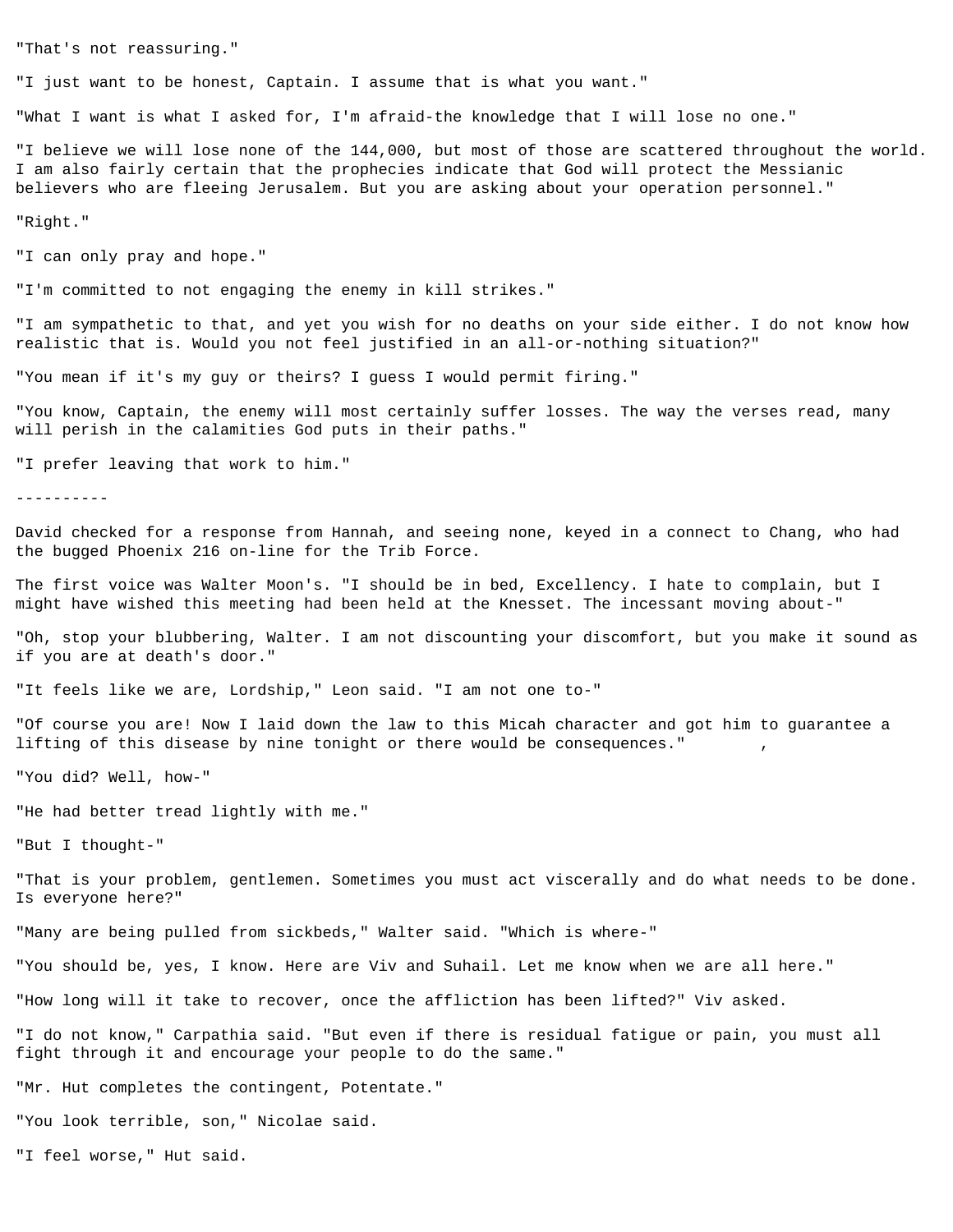"I cannot imagine. So how is my inaccurate-shooting friend?" "Very funny." "Excuse me," Nicolae said, "but was that two times consecutively you addressed me without title?" "Well, pardon me, your highness." David heard movement and assumed Carpathia had stood. "You would employ sarcasm with me?" "I shot that man eight times at point-blank range, worshipfulness! The heckler I killed from two feet away. You couldn't have killed Micah yourself." "Mr. Akbar, your side arm, please." "Oh, Excellency, is this nee-" "Is everyone planning to disrespect me? I have death pills enough for the lot of you, and I deliver them through the barrel of this gun." "If you could have killed Mr. Micah," Hut said, "why didn't you?" "Oh, you honor him with a title, but not me-no, not your risen lord." "You are nothing to me, Carpathia." "On your feet, boy." "I wouldn't give you the satisfaction." BOOM! Cries and gasps followed the sound of the body's tumbling. "Walter, have the stewards get him out of here. Now who is next?" Silence. "Is there then someone here who would care to fire upon me?" "No!" "No, Excellency!" "Please, Potentate!" "No!" "Is there another among you who retains some notion that this is not serious business? I remind you that I was dead three days and raised myself! I have demanded your freedom from these sores, and though we cannot be certain until the time comes, I believe you will enjoy immediate healing. Regardless, you and yours will be ambulatory and able enough again to carry out my battle plan." "Wouldn't an attack bring back the plague, Excellency?" Moon asked.

"Viv, do you see what I have to work with here? Mr. Moon is my supreme commander, my executive vice president, if you will, yet he wants to know if-" and here he mimicked Moon with a ridiculous plaintive whine-"an attack wouldn't bring back the plague! Honestly, Walter, do you think I am new to the negotiating game?"

"No, sir, I-"

"Spare me! The curse will be lifted at 2100 hours, and the hundreds of thousands of cowards will be in one of four places. Anyone? Come on! Someone?"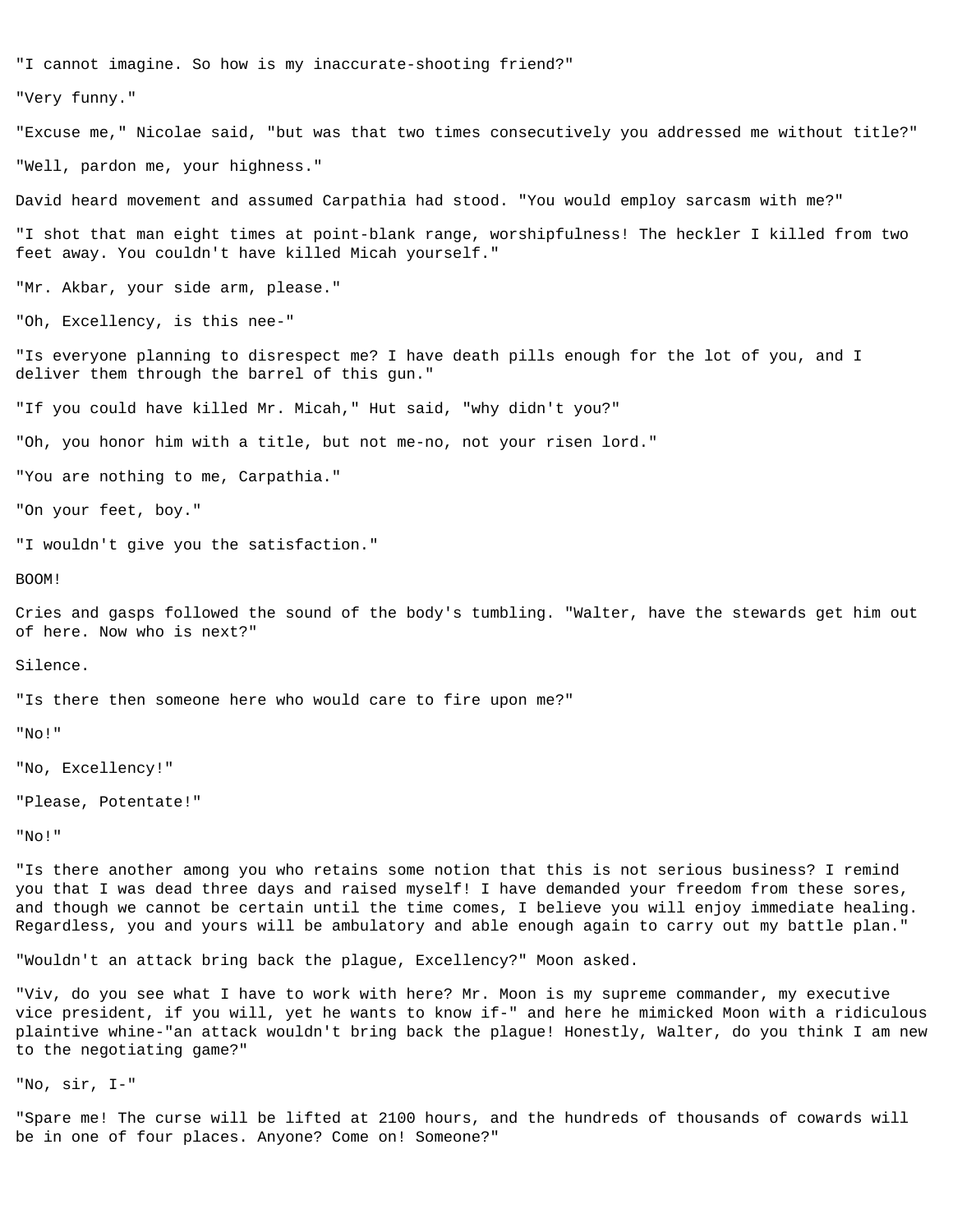Suhail Akbar said, "The Mount of Olives, en route to Mizpe Ramon, Masada, or Petra."

"Excellent! Someone is thinking! And what is unique about so many people in so few places? Suhail?"

"They are together, and they are vulnerable."

"Precisely. I want the whole of Israel declared a no-fly zone for all but Global Community aircraft at 2115 hours."

David heard Suhail calling his people.

"And while you are at it, Director," Carpathia said, "establish a curfew at the same time in all of the United Carpathian States for civilian vehicular traffic. Prepare a retaliatory strike for the damage we suffered at Petra earlier today, assuming until further knowledge that that wanton ambush was initiated by the Judah-ites."

"Where will we attack, Potentate?" Akbar said.

"Masada at 2130 hours. Did you not predict attendance of more than one hundred thousand?"

"But those are not Judah-ites, Excellency."

"They are potential converts, man! And this Micah himself will address them! He will surely have followers with him, but he has unwittingly put them all in one box for us and tied a ribbon around it. What would it take to ensure annihilation?"

"We have the firepower, sir."

"No arrests on the road. No warnings in the air. Illegal vehicles will be destroyed on sight and invading planes shot from the sky. This Mizpe Ramon site was camouflaged to somehow make it appear a GC operation. Let us make use of it then. And if anyone remains on the Mount of Olives after 2100, they are fair game."

"Sir?" Moon said. "What if Mr. Micah does call down the plague of sores again?"

"He will know the consequences if we act with dispatch."

"But what if he follows through on his threat to turn the water-"

"The what-ifs will do you in one day, Walter. You serve the ruler of the universe, and we shall prevail. I have tricked this wizard into breaking his spell, and before he realizes his mistake, we will have regained the advantage. We can virtually eliminate the Jerusalem Orthodox Jewish population and cripple the Judah-ites to the point of extinction. Ideally, we will flush out Ben-Judah himself, and this time he will not find me so hospitable."

"What about those who reach Petra?"

Carpathia laughed. "Petra as a place of refuge is ludicrous! It is as defenseless as Masada. They will be on foot, stuffed into a bowl of rock. An air attack should be over in minutes, but for that we shall wait until the last of them are there."

"The Judah-ites did display heavy firepower today," Akbar said.

"That merely justifies whatever level of retribution we deem appropriate. Any casualties?"

"No reports of anyone actually hit. Two unaccounted for."

"Missing in action?"

"If you wish."

A long pause. Then Carpathia: "Two MIAs."

----------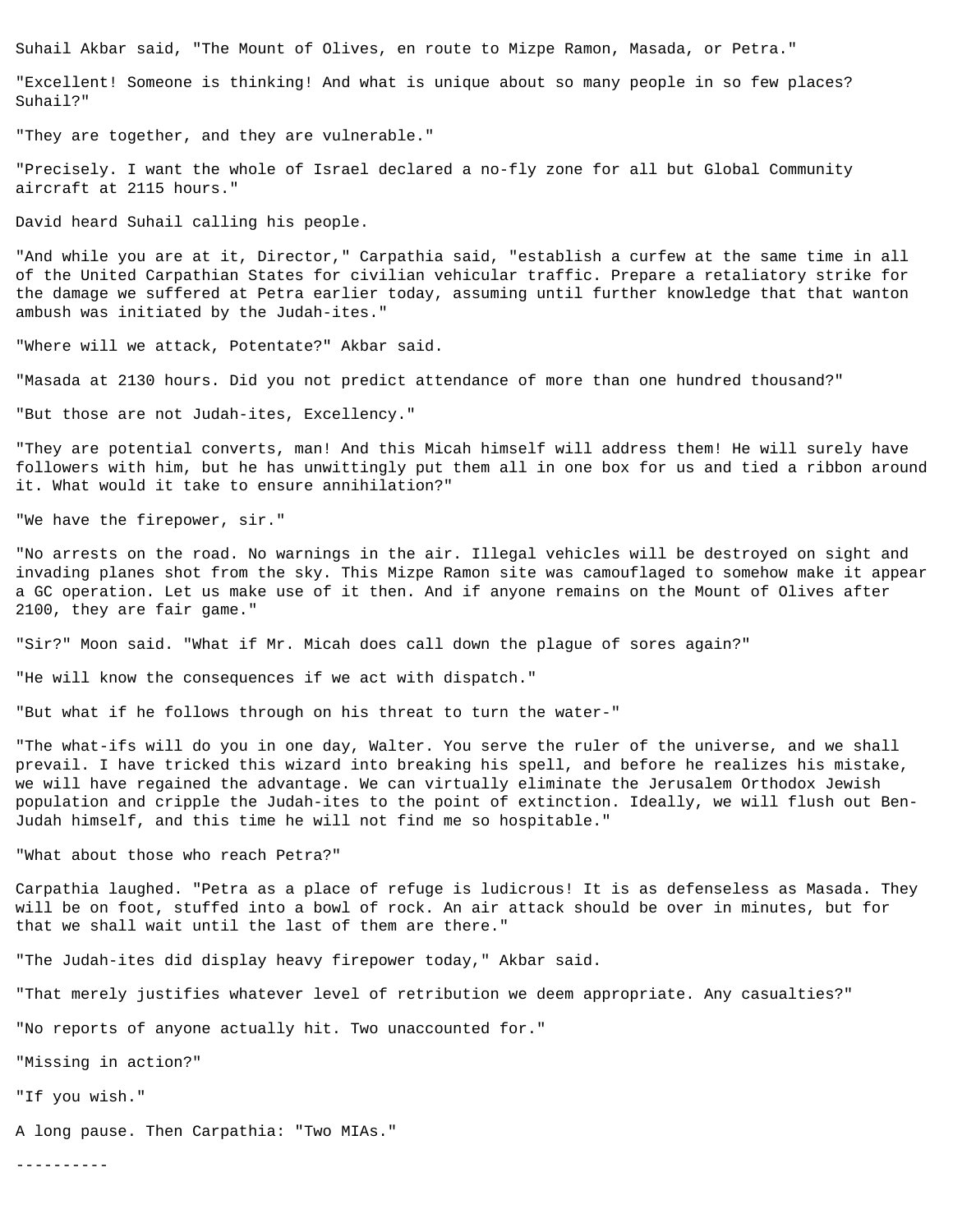Buck and Chaim sat under an ancient tree on the Mount of Olives and watched thousands find their way in.

Within an hour the Operation Eagle choppers began floating into position, Rayford himself among the first. The birds were loaded to capacity but were in no way keeping up with the growing crowd.

Buck had relayed the Carpathia meeting word for word to Chaim as he listened by phone, but Dr. Rosenzweig had remained expressionless. In the end he said, "I am not surprised. I will pray that God will lift the plague of boils completely and restore everyone to full strength. I want them overconfident, full of themselves when they try to take vengeance. And when the second plague rains down, I pray it will carry God's full potency."

"Doctor, do we risk catastrophe at Masada?"

The old man shook his head. "I do not know, but I do not feel we should back down. We will finish before nine o'clock and warn the Jews of Carpathia's plan. They may leave or stay and fight, but I hope they will feel even more urgency to make their decisions for Christ too. As people are sealed by God, we will rush them to Petra."

----------

Rayford felt alone in the packed chopper. Listening in on the Carpathia meeting had confirmed his worst fears. The only location he was confident of was Petra, and even there, he had to wonder if it was the place or the people who would be protected. He used his secure radio to reroute all air traffic directly to Petra. "No stops, repeat, no stops at Mizpe Ramon. Ground vehicles will deliver their charges to the foot passage into Petra. Those who can walk in, will. Those who cannot-or when the passageway is too crowded, those who are left exposed- will need to be airhopped inside. Continue the routes to and from the Mount of Olives. And ignore an expected air curfew. Take evasive and defensive action as necessary, but do not fail these people."

Rayford conference-called Albie, Mac, and Abdullah. "Wish we could get our heads together," he said. But each was either flying a load to Petra or returning to pick up another.

"Rethinkin' your no-shootin' policy there, Chief?" Mac said.

"I hope so," Albie said.

Rayford let out a heavy sigh. "I just don't want to lead anyone to slaughter."

"Arm us, Ray," Albie said. "George has enough weapons for-"

"Tell me George was not privy to the Phoenix patch-in," Rayford said. It wasn't that he didn't trust the man, but keeping need-to-know circles close was important and had been made clear.

Silence.

"Tell me, Albie!"

"Ray, you know me better than that. You said nobody but Trib Force, and that's the way we played it."

"How many of our pilots would know how to handle a fifty-caliber?"

"None of 'em, Ray," Mac said. "You issue those to drivers. Too erratic and dangerous from the air. Give us the DEWs. Somebody stops us on the ground, we heat 'em up."

"They're planning to shoot us out of the air, gentlemen!"

"Only way to prevent that with the fifties is to shoot first," Mac said. "It means a change of policy. Is that where you're goin', Ray?"

Rayford stalled. "Haven't heard from you, Abdullah. You there?"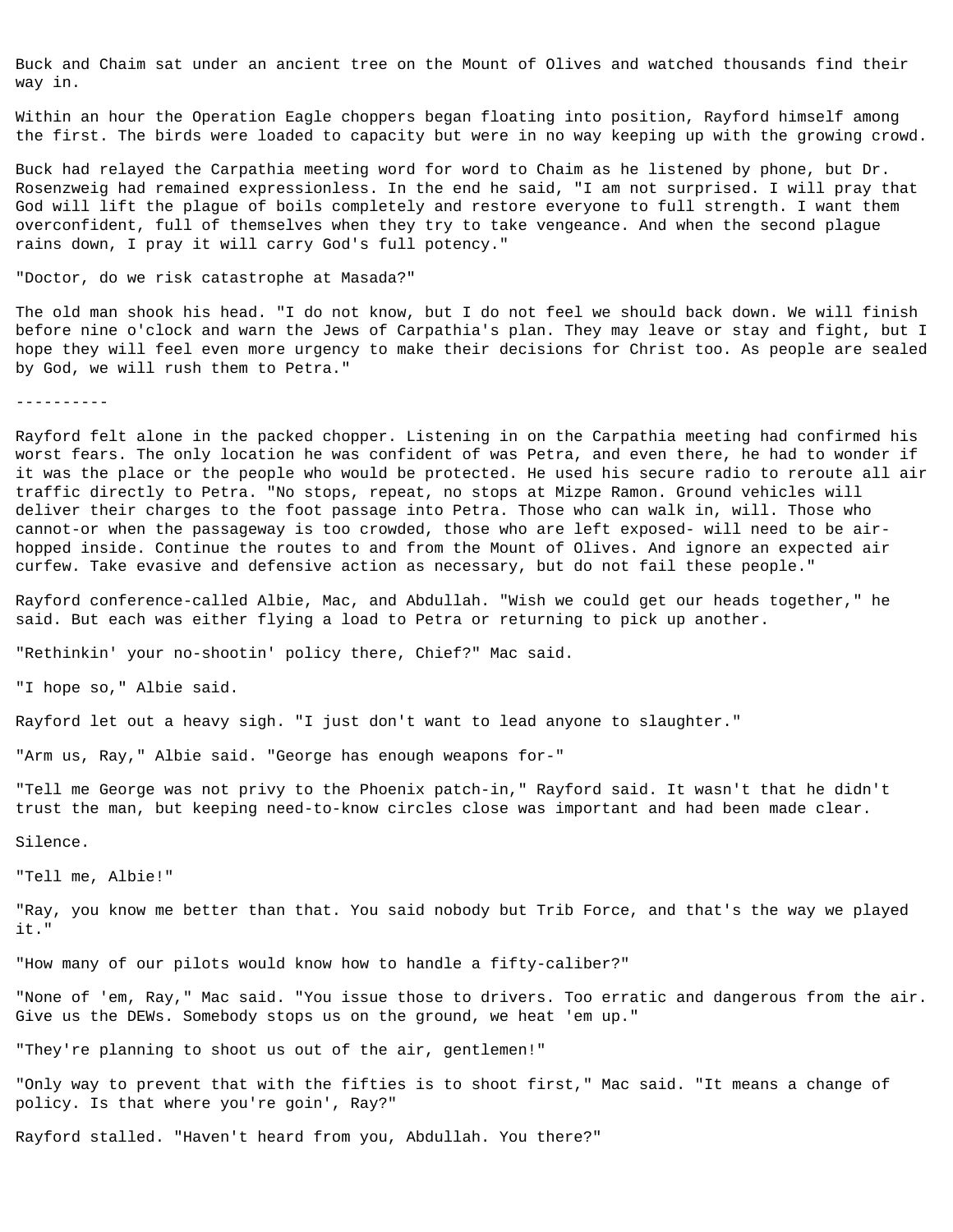"Here, boss." "Well?" "Not bad, thank you, sir." "I mean, well, what do you think?" "About what?" "Smitty! Come on! I need some counsel here." "We cannot shoot the big guns and fly too, Captain. That would take two pilots to a chopper. And out of what hole do we shoot such a weapon?" "He's right," Mac said. "As usual." "I am willing to trust God with my life," Abdullah said. "And if he would allow me, I would happily use a DEW to make toast of the enemy." Rayford peeked over his shoulder at the believers huddled behind him, fear and hope etched on their faces. They could not hear him over the noise of the engine and the whirring blades. "All right, gentlemen," he hollered into the phone, "after you unload your passengers, swing by Mizpe Ramon and pick up a third of the DEWs each and distribute them to your respective squadrons. Albie, get George involved too. And the first one there, get Ms. Rose and Ms. Palemoon evacuated if they're ready. You'll need room for all their supplies too." "You think the GC is going to waste the landing strip and our quarters?" Albie said. "Likely." "Where are we EVACing these women?" "Masada for now." "You gonna distribute fifties to ground drivers, Chief?" "Still noodling that one, Mac," Rayford said. ---------- David guessed it would be two hours from Chaim's speech at the Temple Mount until he saw his first arrivals. He called Rayford. "What gives with our nurses? Hannah owes me an E-mail response. They okay?" "No reason to believe otherwise. Did you try calling them?" "No response." "I'll check in on them." He told David what was happening with the weapons and the med center. "Need my help on that?" David said. "You've got to hang in there and coordinate until Chaim arrives, and that could be a couple of days." "I could appoint one of the first to get here. There's no science to this. How are you going to handle those big guns by yourself?" "I'll get Leah and Hannah to help." "They done tearing down and packing up?" "Should be."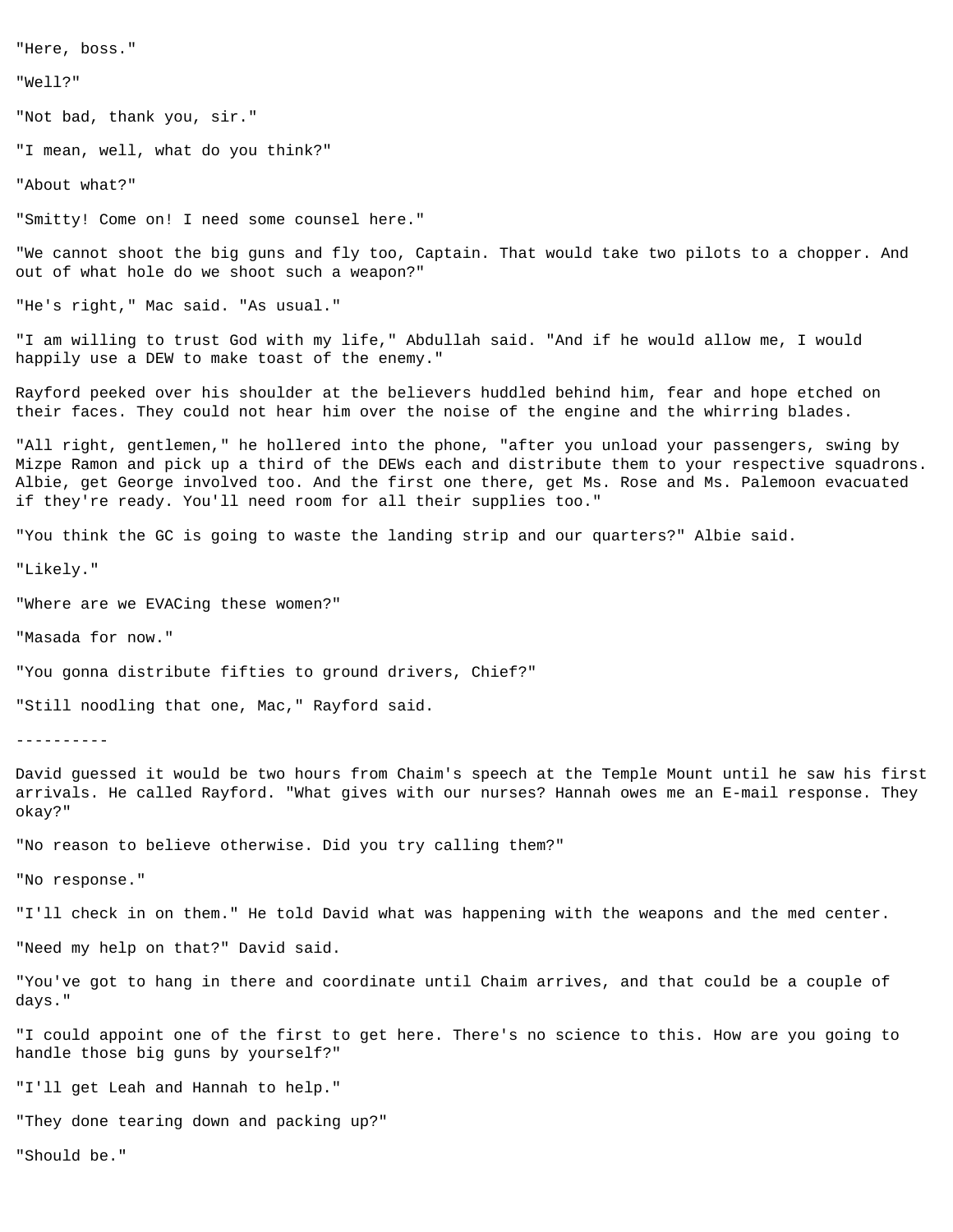"You regret having the airstrip built and then having to abandon it?"

"Sure, but we needed it on the front end anyway. Where else were all our birds going to land?"

"Got any prospects on board?"

"For your job? I don't know, David. Why don't you stay put?"

"If they speak Hebrew and can elicit trust, that'll free me up to hop back to the strip with you and load the guns."

"I'm not even sure I'll issue the fifties," Rayford said.

"Well, I'm willing if you need me."

Late in the afternoon David climbed to the high place and scanned the horizon. Nothing yet, but he heard movement in the rocks below. No way anyone on foot could have arrived before the choppers. He knelt and crept to the edge, holding his breath to listen. His heart banged against his ribs. He guessed two sets of footsteps, slowly moving.

David pulled out the only weapon he could think of, his phone, and readied himself to speed-dial Rayford. He rose to where he could peer over the side. Resolutely and gingerly picking their way through loose rock not fifty feet below him were two sickly, stumbling GC Peacekeepers, uniforms drenched in sweat. Each carried a high-powered rifle. David punched the speed-dial button for Rayford, and the Peacekeepers both looked directly up at him at the same time. Before he could get the phone to his ear, they dropped to their knees and angled their weapons at him.

David dropped the phone and dove for cover, sharp rocks digging deep into his knees and hands. The soldiers, obviously left for dead by their compatriots, must have felt a surge of adrenaline. They couldn't have expected to find anyone here after surviving the fifty-caliber assault from the other direction, but now they advanced with vigor.

David scrambled to his feet, only to discover something seriously wrong with his ankle. He tried hopping toward a cave, but unarmed he would be easy prey there. He heard his pursuers separate just below the ridge, the sounds of their boots in the rocks coming from about twenty feet apart. If they rushed him, David had nowhere to go.

He was no match for them, but retreat wasn't an option. He hopped toward the edge, bent to scoop a handful of jagged rocks, and reared back to fire at the first head that popped up.

----------

Rayford glanced at his ringing phone and saw who was calling. Again. So soon. David had never proven to be a pest. "Steele here," he said.

All he heard were sounds of boots on rocks.

"David? You there?"

From a distance, "God, help me!"

"David?"

A desperate cry, a shout in Hebrew, burps of gunfire from at least two weapons, a fall, a grunt. David's hoarse whisper, "God, please!" Liquid splashing.

----------

David lay on his back, his body numb, no pain even in his ankle. The cloudless blue sky filled his entire field of vision. His heart galloped and his panicked lungs made his chest rise and fall in waves. Though he could feel nothing, he heard blood gushing from his head.

The soldiers leaned over him, but he could not move his eyes to focus on either of them. If only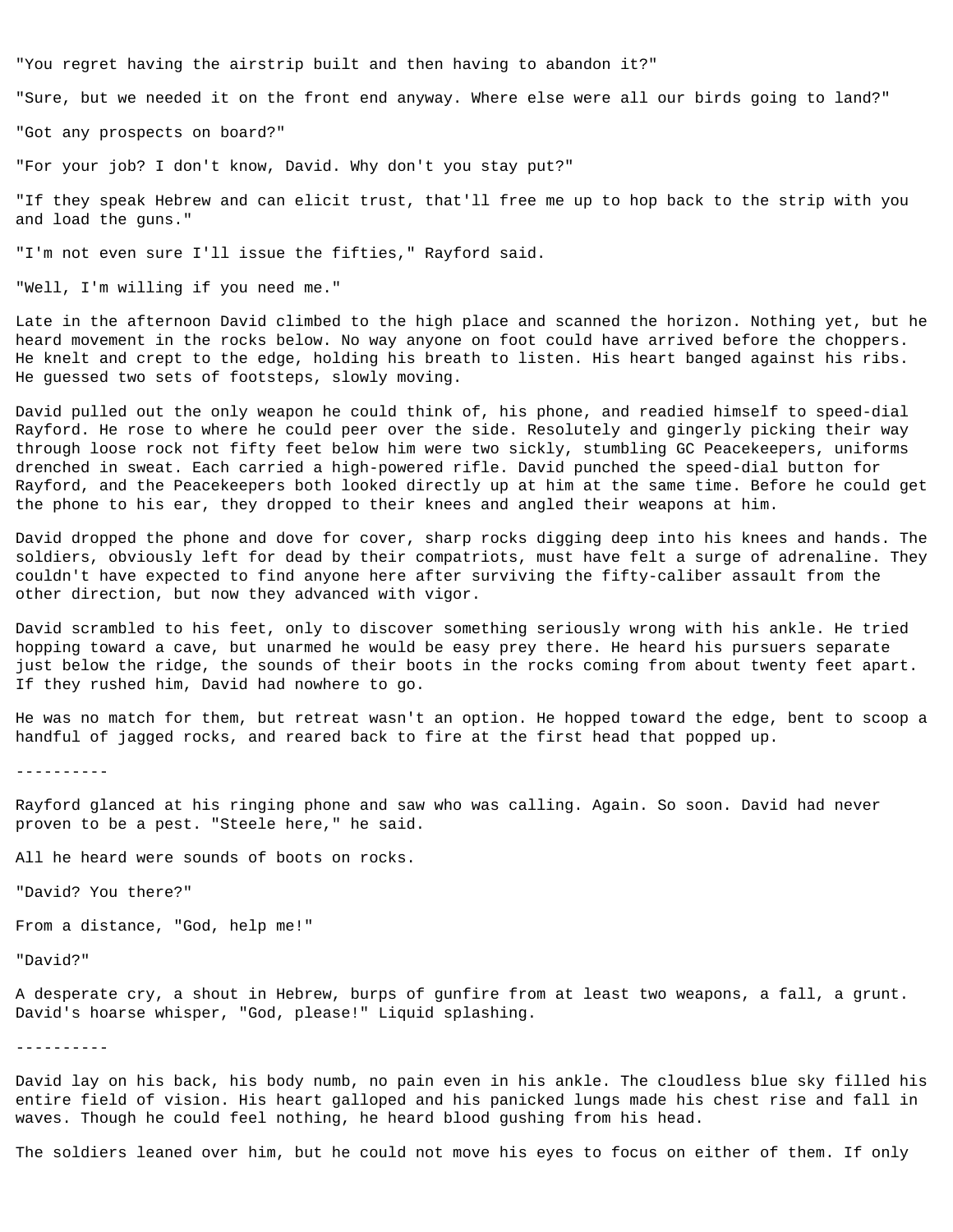he could appear already dead . . . but he couldn't stop his heaving chest. David could pray only silently now. He pleaded with God to let him neither hear nor feel the kill shots as the two pointed their muzzles at his heart and pulled the triggers.

----------

Rayford's phone was still open, but all he heard after more deafening rifle shots were expressions of effort and what he could only imagine was the lifting of a body and the flinging of it over the side of a mountain. Then footsteps away from the phone, until they faded out of range.

Besides dreading what he would find at Petra, Rayford couldn't deliver a chopper full of believers to a spot that could be teeming with the enemy lying in wait. Hating himself for already thinking past what sounded for all the world like David Hassid's death, Rayford knew he had to keep that phone from falling into the wrong hands.

#### ELEVEN

LEAH DIDN'T understand Hannah, but that was okay. She didn't always understand herself either. They had secured the last of the medical supplies into hard-sided boxes that would fit into a cargo hold and were now moiiitoring Hannah's computer.

"You know for sure it was Hassid who called?"

Hannah nodded.

"And you want to talk to him, so why didn't you-"

"I'm not sure I want to talk to him until I know how he's going to respond to my E-mail. He should have written me back. Then I'd know and I could take his call. Maybe."

Leah shook her head. "Even if we didn't have only three and a half years, I'd tell you life's too short and you ought to call him. He's a busy guy. When would he have had time to write you back?"

"I found time to write."

"Hannah! We're not building a computer system here that has to serve a million people."

Hannah was staring at the screen. The news was nothing but Carpathia propaganda, pundits trying to spin his temple folly into something that made sense. Leah leaned in to look at the scroll across the bottom of the screen. "His Excellency the potentate guarantees healing from the affliction of sores by 2100 hours Carpathian Time."

"I'm stupid," Hannah said.

"I know."

"Stop it! We hardly know each other."

"Sorry. Why are you stupid?"

Hannah pointed to the computer's status bar below the scrolling message. It showed she had mail. "Bet that's from David," she said.

"Let's find out," Leah said, but before either could switch screens, their phones rang simultaneously. "Rayford," Leah told Hannah.

"Mine too," Hannah said.

Leah held up a hand. "Let me," she said. "Med center."

"Leah, Rayford. You two okay?"

"Yeah, except it looks like you called us both at the same time."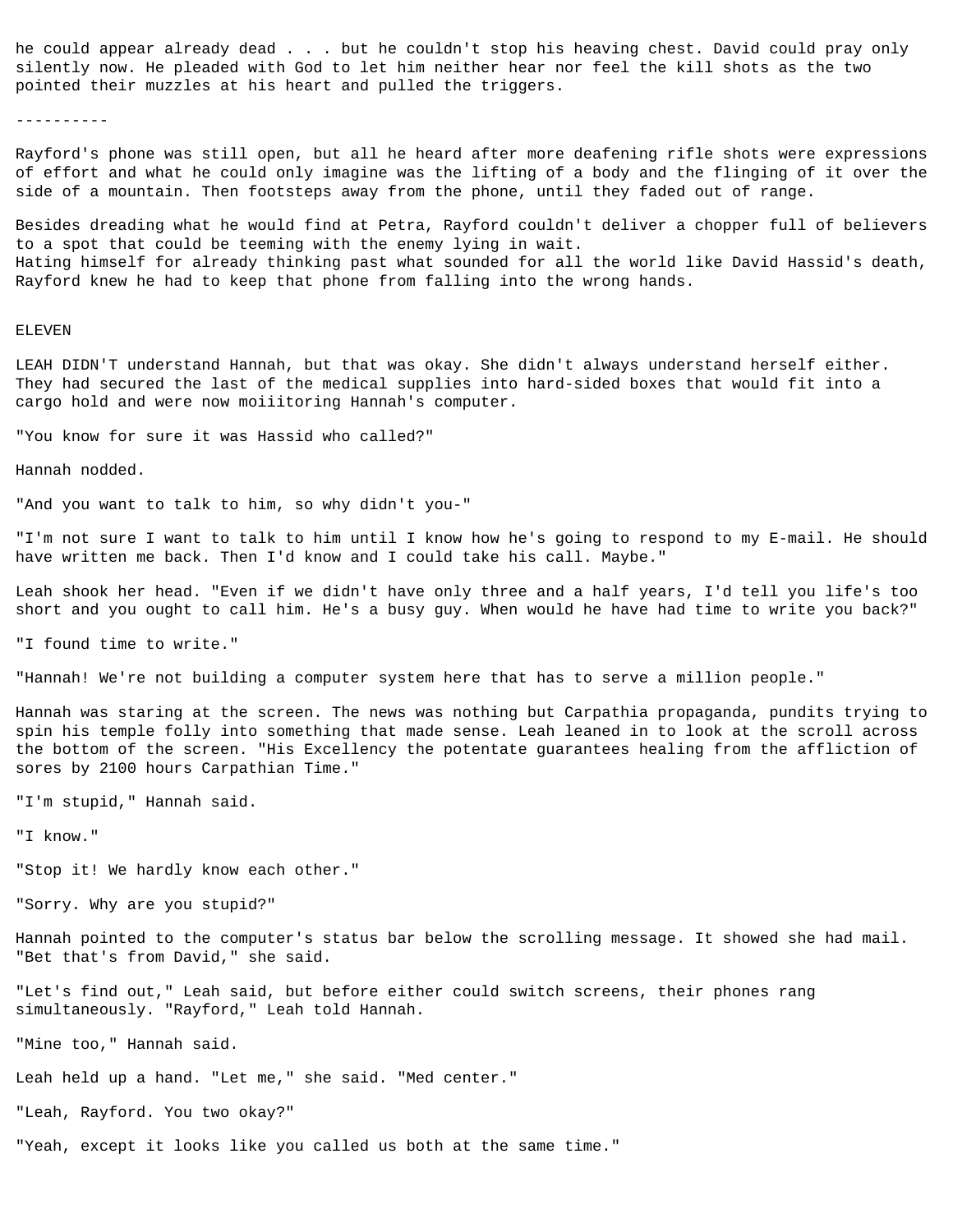"I did. Hannah there?" Leah nodded at her and Hannah answered too. "You packed up and ready to go?"

"Yes," Leah said. "But where-"

"Just listen. I'm short on time. You know George?"

"Big guy? Calif-"

"That's him. I just pulled him off another assignment.

He's gonna land there within three or four minutes and he's going to need help setting up a nest of fifty-caliber rifles. Smitty will join him soon."

"Don't they each have a load of passengers?"

"Yes, and we need to get them as far from the airstrip and the buildings as we can."

"They're not going to Petra?"

"Eventually. Just listen. By the time it's dark, those people need to be isolated and invisible from the air. After I land there briefly and take off again, any other aircraft over Mizpe Ramon will be GC, and George and Smitty will be defending the airstrip."

"And we'll be baby-sitting two loads of passengers until someone conies for them?"

"Three. I've got a load too, and I need to pick up a fifty myself."

"Where are you going?"

"I've got a situation at Petra, and I'm going to need one of you to go with me. Leah, that would be you."

"Hold on!" Hannah said. "Who's at Petra besides David?"

"We've delivered no one yet. I want to be sure the area is secure before we-"

"Why wouldn't it be? What's the problem?"

"I don't know yet, but-"

"But there's a problem or David could tell you."

"I just can't reach him right now is all," Rayford said. "Let's not jump to any-"

"Then I'm coming. Leah can help George and Abdullah and herd these people somewhere."

"Hannah," Rayford said, "I-"

"Don't try to talk me out of this, Captain Steele. I-"

"Hannah! This is a military operation and I am your superior officer. I decide who will do what, and I've told you who is going and who is staying. Do you understand?"

"Yes, but-"

"Any questions?"

"No, but, well, I think I just heard from David."

"Either you did or you didn't. Did he call?"

"He e-mailed."

"You're sure?"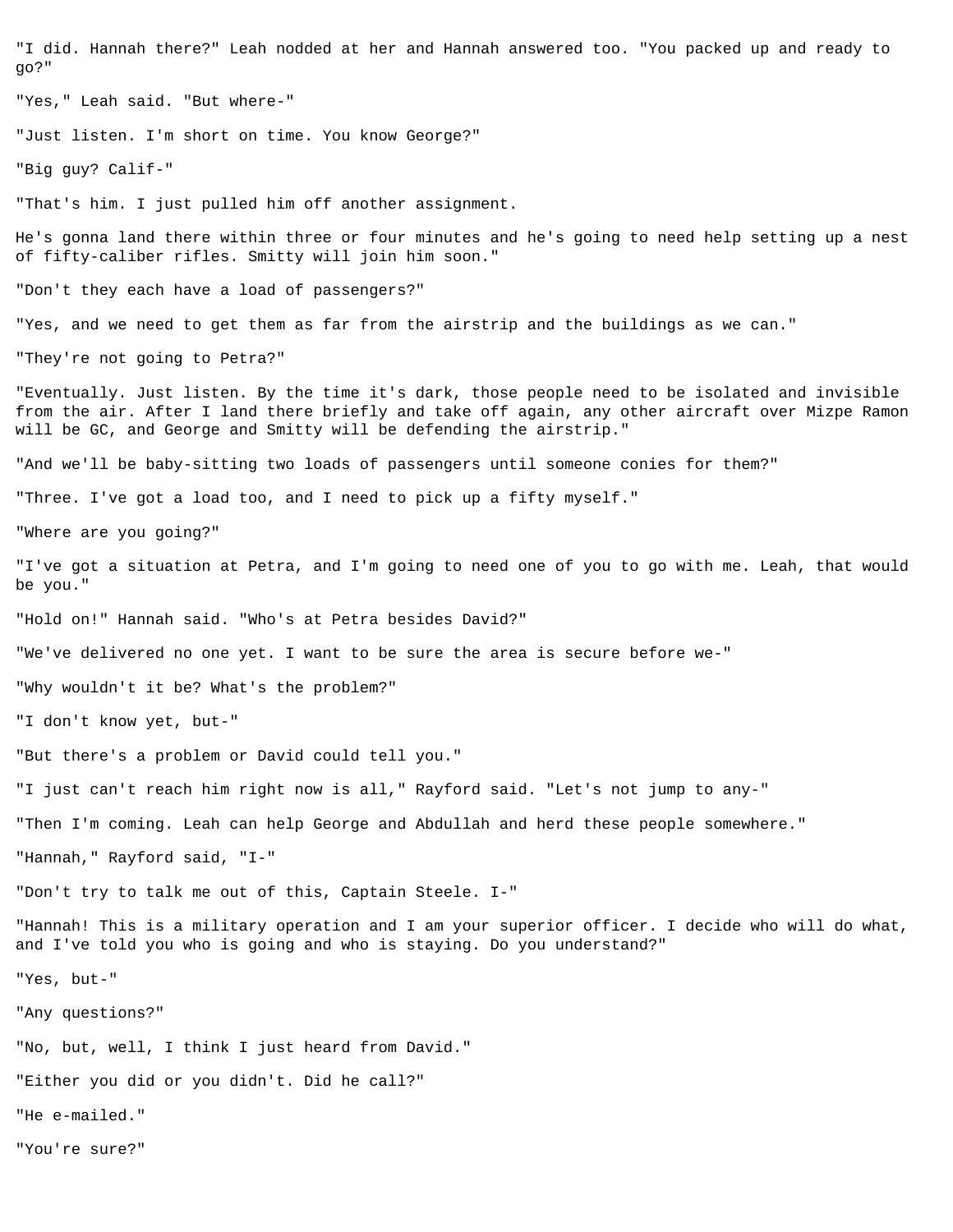"Not entirely," Leah said. "Check it, Hannah." She switched screens. "Yes, it's from him!" "When was it sent?" "Just a sec-oh!" "Just now or . . . ?" "No. Some time ago." "Anything pertinent? Problems? He need help?" "No," Hannah said, scanning it quickly. "Just personal stuff." Leah put a hand on Hannah's shoulder and raised her chin at Hannah in encouragement. The younger woman looked terrified. "Okay, Hannah? We clear?" "Yes, sir." "Let me talk with just Leah now, all right?" Hannah slapped her phone shut while reading David's message. "Leah," Rayford said, "I don't know what we're going to find at Petra, but David tried to call me and all I heard sounded like him being shot." "Oh, no!" "Bring heavy-duty, first-aid stuff and a stretcher." "Got it." "If we have to load him on the chopper, can you and I do that?" "Worry about your end, Captain," she said. Then, whispering and turning away from Hannah, "And you'd better start worrying about that phone and those computers." "Way ahead of you," Rayford said. "Be there in a few minutes." ---------- Chang was studying the itchy spot on his leg under a light in his New Babylon palace apartment when Rayford called. After a fast briefing, Chang said, "Don't worry about the phone. I can neutralize that from here." "What do you mean?" Chang began tapping keys as they spoke. "I can nuke the innards, erase the mother chip. In fact, I just did." "Now let's hope they haven't found it yet." "When you connect with David," Chang said, "I need to talk with him." "I didn't like what I heard, Chang." "I know, but you can't be sure what you were hearing. "I know David was unarmed." "I'm checking on those computers."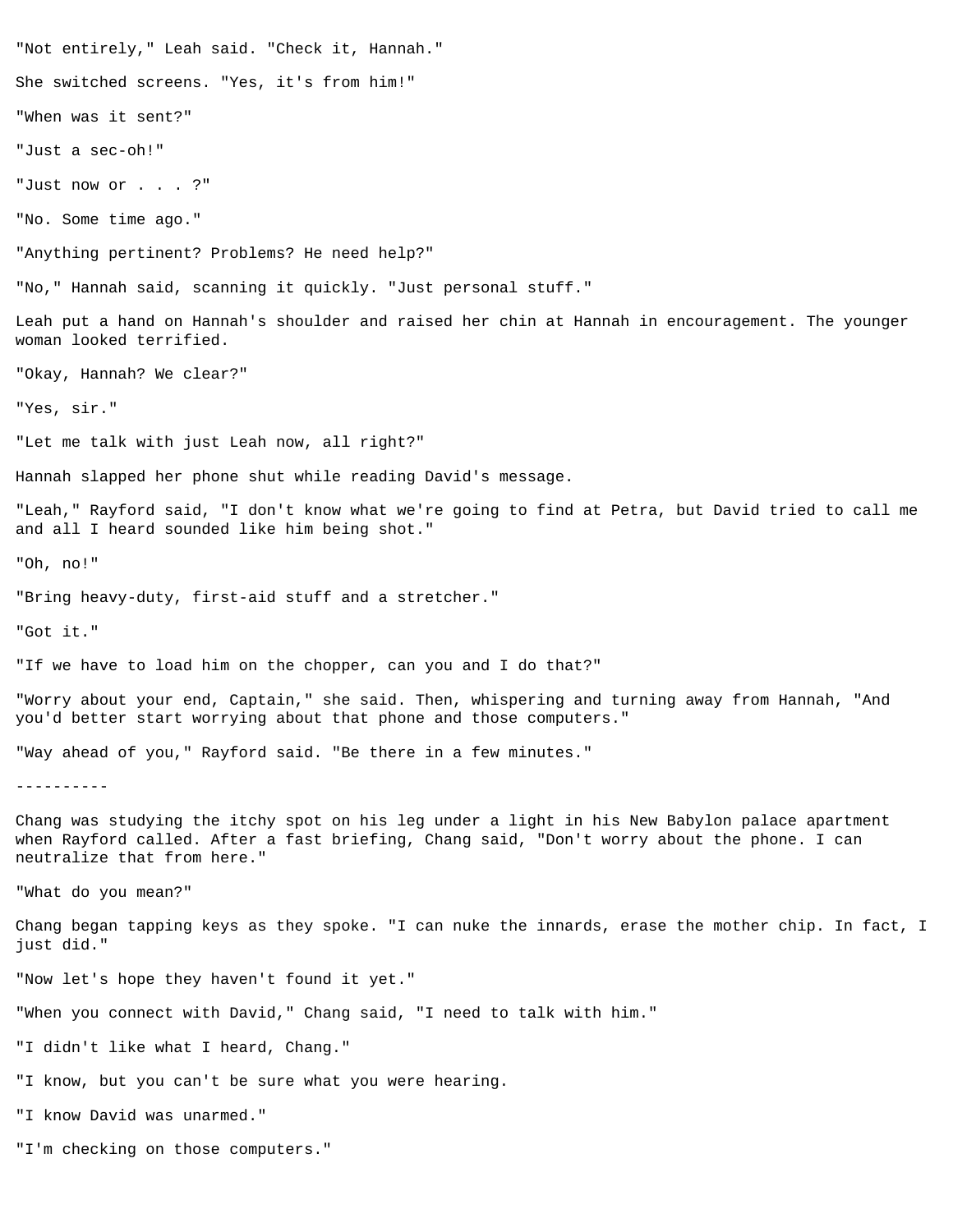"Right now? You can do that?"

"Thanks to David, we can do just about anything from here. Luckily, there's no way they can break into the software. That's on a revolving encoder that can only unravel itself, and it's programmed not to."

"Well, I don't understand all that, but I'm more worried we've got a bunch of crazed GCers up there who think they'd be helping their cause by just destroying all the hardware."

"They would be helping their cause. And they would set us way back. But there wouldn't be a bunch of them, would there?"

"How would we know?"

"These have to be leftovers from your attack, right?"

"Probably."

"You heard the Phoenix meeting," Chang said. "There were two unaccounted for."

----------

Rayford put down well off the south end of the airstrip at Mizpe Ramon and sat talking with Mac and Albie by radio as Hannah and Leah met the chopper with medical supplies and a stretcher. As Hannah led the escapees away from the craft, first finding out who understood English and Hebrew and using them to interpret for her, Leah tossed the supplies aboard and waited outside. "Mr. Smith is bringing your weapons," she mouthed.

Rayford nodded and told Mac and Albie to fly their charges to Wadi Musa, near Petra, and to assume they would be both seen and heard by the two GC suspected at Petra. "Tell your people to stay with the choppers until you come back for them, and then get to the footpath entrance as soon as you can. Don't go in until I get there with weapons for you."

"Question," Albie said.

"Make it quick."

"Have we been all wrong about this being a place of refuge?"

"Albie, all I know to do is to clear it for the people, get 'em in there, and trust God to take care of them."

"And if you find Hassid's body?"

Rayford hesitated. "Then I'm gonna assume it's them or us, and let me tell both you guys something: It's going to be them."

When Rayford leaped from the chopper, Abdullah was already hurrying across the sand from the munitions storage unit. He was bent under the weight of three fifty-caliber rifles on his shoulder with a huge belt of ammunition draped over them. His other arm pointed straight out from his body for balance. Rayford and Leah ran to him and helped carry the weapons to the helicopter.

"You all right, Smitty? You ready?"

"George is giving me a course crash," he said, "whatever that means."

"Crash course. Quick, fast."

Abdullah nodded. "I liked the DEWs, but I will shoot these too. George is setting up at a steep angle to take the enemy planes out of the sky, but I worry about accuracy."

"All you'll have to hit is one and the rest will run."

"I hope you are right, Captain. I will be praying for you, and I am hoping you are wrong about Mr. Hassid. He is a wonderful man."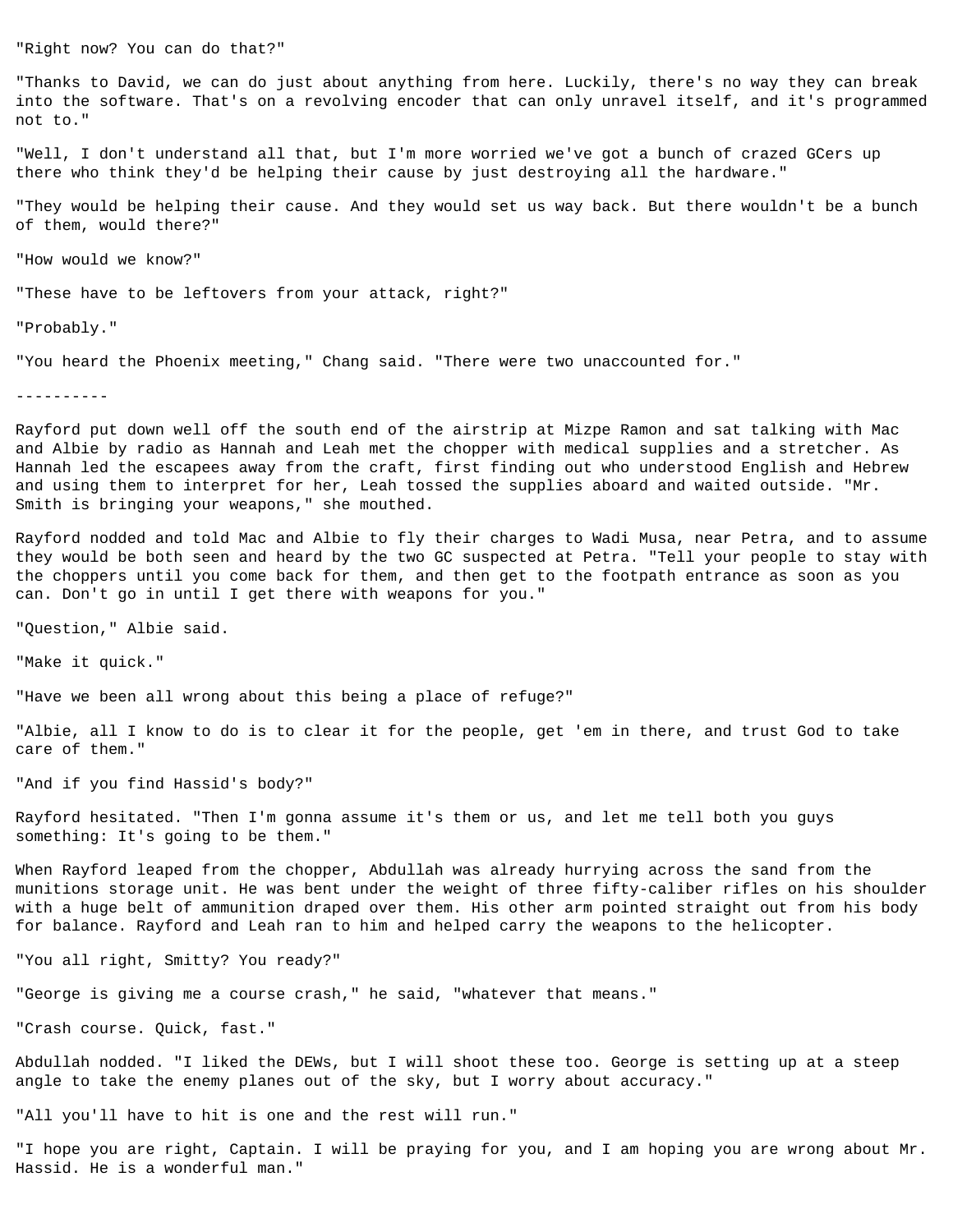Rayford hoped so too. He and Leah boarded, and as he guided the chopper up and away, he gazed at the Jordanian sprinting back to where George was setting up to defend the airstrip. Rayford was in the middle of exactly what he had hoped to avoid. People were going to die. One may already have. Knowing he would again see these beloved martyrs, along with all the others he had lost in so short a time, did little to console him. There had to be a limit to the trauma a man could endure. He should have long since blown past his.

----------

Buck had helped Chaim board one of the choppers bound for Masada, and they arrived to find tens of thousands of curious Israelis streaming up the steps into the fabled fortress. Buck had been getting sketchy reports that the airlift had hit a few snags and that the return runs from Petra to the Mount of Olives would be delayed. Rayford was undoubtedly busy and in contact with his people, because he was not answering his phone or returning Buck's calls. Chang reported that he would rather Buck wait and talk with Rayford personally. It was around nine in the morning in Chicago, so Buck called Chloe while Chaim was pacing behind him. Just before Chloe answered, Chaim bent and whispered, "I shall speak when this place is full."

----------

Rayford could not think of a way to avoid detection by whatever GC might be waiting at Petra. Three choppers would land close by inside several minutes of each other, and it wouldn't be long before dozens more showed up. He considered rerouting the others to Mizpe Ramon, but he feared Carpathia might order an attack there even before the lifting of the plague, in retaliation for the firing upon his forces. Fearing the airstrip was targeted made him wary to risk more than the three chopper loads already waiting near there. Who knew? Maybe Carpathia or Akbar were smart enough to delay their attack until dark.

With just himself and Leah to worry about, Rayford decided to set the helicopter down on the narrow Siq that led pedestrian and hooved traffic into Petra. He carefully positioned the craft close enough to the outside walls that even if they had been seen, it would be impossible to be fired upon from inside the city.

Unless the enemy was asleep or deep in a cave, they had to be aware that outsiders were coming. Mac and Albie jogged up, the latter gasping for air. "He is so much older and yet in such better shape," Albie said.

"I jog every day," Mac said. "'Sides, I got about a foot on you."

"Catch your breath," Rayford said. "We've got about another mile to go on foot, and that just gets us into the city. Unless we want to be just targets, we're going to have to climb, and you remember how heavy these babies are."

He handed fifties and ammo to each man while Leah dragged out her box of supplies. "The stretcher," she said. "Bring it or leave it?"

"We can always come back for it," he said, reminding Mac and Albie to carry the weapons vertically to focus the center of gravity. "When we get inside, we're going to split up. If there are only two of them, we'll even the odds a little. I'm assuming they'll be above us, which gives them the first advantage. Resist the urge to call out for David."

"That's your urge?" Mac said.

Rayford nodded. "I want to know what happened to him, even if it's what I fear."

"Let me look for him," Leah said. "I'll leave my stuff at the other end of the gorge. I don't know why you couldn't have spared another of those rifles."

"Too much to carry," Rayford said. "Anyway, I hope you're busy with a patient."

"I won't be much good to him if I'm dead," she said.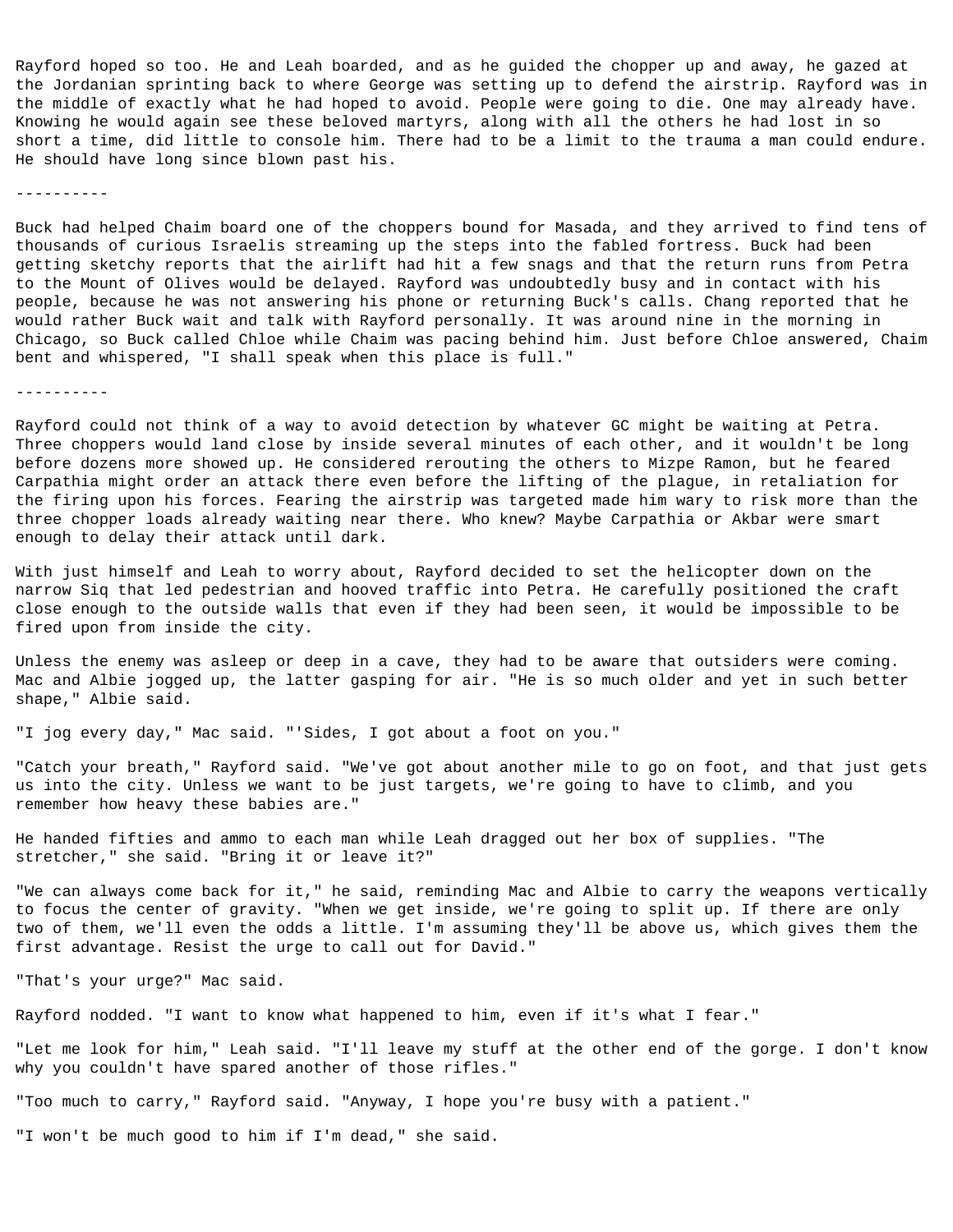Mac handed her his side arm. "It's only a .45," he said.

"I'll take it."

"You know how to use it?"

"Safety on the left?"

Mac nodded.

"I know more than Captain Steele thinks I do," she said.

"We're only as good as the slowest man," Rayford said. "Albie, lead the way. We need to hurry, but don't waste all your energy."

Albie pulled up his trousers, tightened his belt, and retied his boots. Hoisting the weapon, he swung it vertically and leaned it back into one shoulder. He started off at a fast walking pace, frustrating Rayford, but soon enough he seemed to catch a second wind and began to trot. Mac dropped in behind, loping easily. Rayford let Leah slide in front of him and had to admit he was amazed that she could lug the medical box in one hand, keep her other arm out for balance, and still trot along apace. Rayford himself had little trouble keeping up, but he felt every one of his years-and every joint as well.

A little more than ten minutes later, the narrow, high-walled gorge opened into the stunning sight of Al-Khasneh-the Treasury, once purported to hold the riches of the pharaoh at the time of the Exodus. Under different circumstances, Rayford would love to have gawked at the towering facade cut out of solid rock, but he and his people-not to mention the million that were to follow-were at a point of no return.

Albie stopped and bent over, sucking for air. The rest quietly set down their loads. Rayford moved ahead of them and squatted, peeking out into the vast opening. It was then that he realized that either by dumb luck or the subtle leading of God, he had done something right. He heard the thwocking of at least one more helicopter and knew that more could not be far behind. All those birds had to give the GC, if that's who was here, pause. Where would they hide but in a cave? Unless they went on an immediate offensive, they would be quickly outnumbered and had to assume they would be easily overrun.

Rayford turned and whispered, "Leah, leave the med box here, take a hard right, stay low and out of sight as much as you can. Circle around as far as you can go before having to ascend. If that gives you too much exposure, find a place to stay hidden. Our main objective is to find David and get him out of here. He usually called me from one of the high places for best reception."

"Have you tried calling him again?" Leah said.

"Chang already nuked his phone to be safe."

"Safe for whom? What if he's trying to contact us?"

"We couldn't risk it, Leah," Rayford said. "Albie's going to be going left. Mac and I will cover each other and try to see what's straight ahead past the main monuments. We're all trying to get as high as we can without becoming targets. If you find David, click your radio twice and we'll find you. If you encounter the enemy, keep clicking till you see us. Questions?"

They looked at each other in the cool dimness of the gorge and shook their heads. As they moved out into the brighter but fading sun before twilight, Rayford was overwhelmed with the feeling he was in someone's crosshairs. It was nothing unique. He had felt the same way years before in weekend paintball games. There was just something about knowing you were likely beneath your enemy that made you feel you could be seen without being able to see.

Rayford must have seemed as slow to Mac as Albie had to Rayford, because as soon as they reached a clearing wide enough for him to get by, Mac easily moved on ahead. He was headed for the shadow of an outcropping of rock, and Rayford accelerated to stay with him. They knelt there, panting, and Mac squinted across the high horizon behind them. Two more choppers flew over, and almost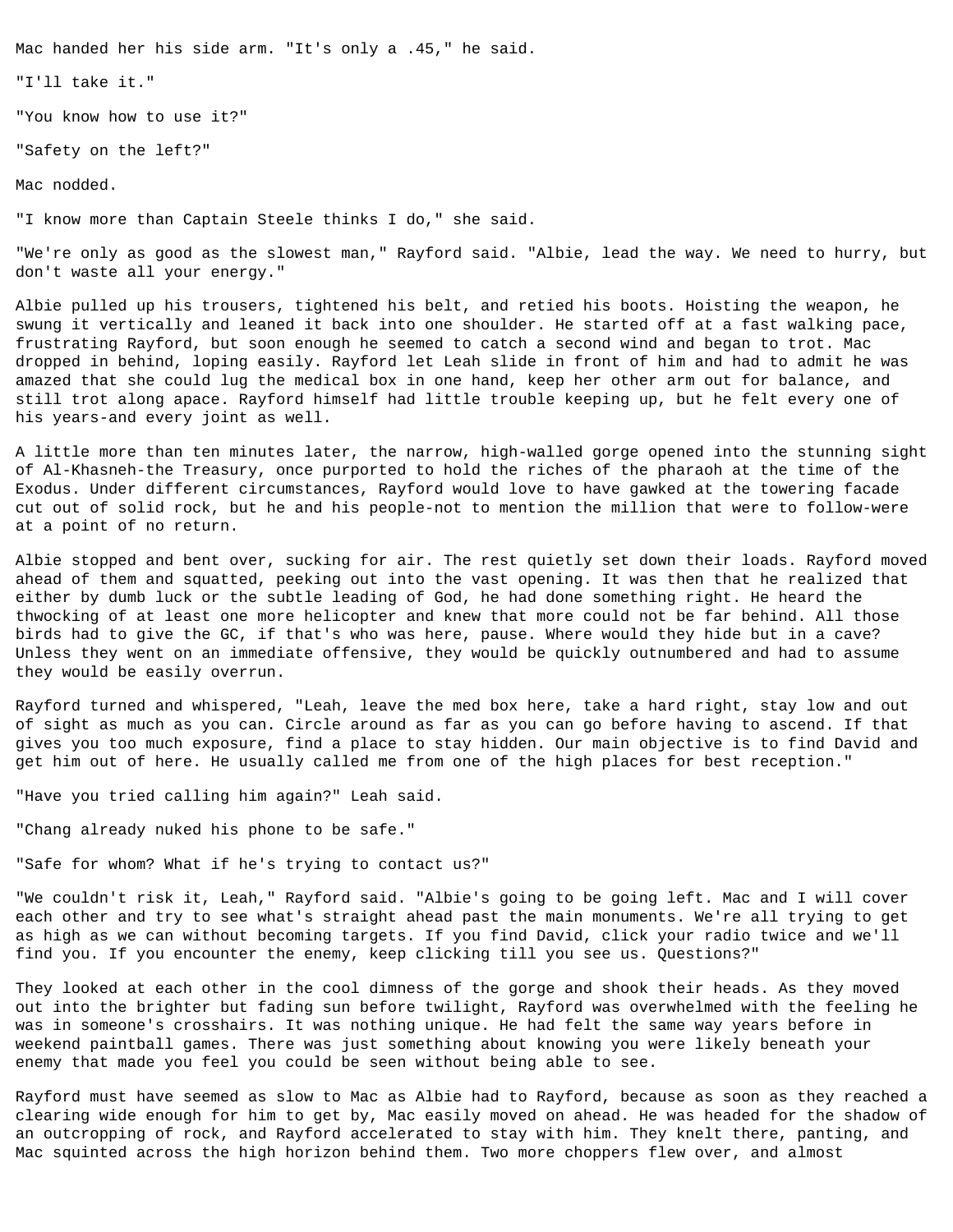immediately, Rayford heard two clicks on his radio. He and Mac caught each other's eye. "Who?" Mac mouthed, leaning out and looking to his left, where Albie would have gone.

Rayford leaned the other way and saw Leah behind a rock maybe a hundred yards away and thirty or forty yards up a rocky path. He elbowed Mac and they stared at her as she held up an open palm to them and kept her eyes in the direction of whatever she had seen. She pulled the .45 from her belt with her free hand, but her open palm and her gaze did not stray.

Finally she turned and looked directly at Rayford and Mac. She pointed two fingers at her eyes, then her index finger above her and to the left, which would put the target almost directly above the men. She held up two fingers. "Two directly above us?" Rayford whispered.

Mac nodded. "I'm guessin' she's lookin' a couple hundred yards up."

Rayford kept his eyes on Leah as he started to scoot out from under the rock overhang, but she held up her palm again, stopping him as she continued to watch. Suddenly she showed him the back of her hand and beckoned him out with her fingers. He hesitated, and she looked at him and nodded, then looked back up.

Rayford duck-walked out and turned to look. He stared at the sheer face of a rock wall and looked back at Leah to see if he could keep coming out. She nodded, and he heard two more clicks on his radio. That made him and Mac and Leah look to where Albie was climbing. He signaled the same as Leah from his vantage point. Rayford backed away from Mac, who stayed in position, until he saw the two GC with their backs to him on a high ridge. Both were uniformed and armed, but they looked lethargic, following the helicopters and checking the valleys below too.

Rayford signaled to both Leah and Albie to keep moving, then nodded to Mac to follow him. They hurried out and between building walls to a small gorge that led to a path toward higher ground. They waited at a bend where they were out of the line of vision of the two on the ridge far above. "They're too far from Leah and Albie to hear their radios," Mac whispered.

Rayford mashed the button and said, "How sure are we there are only two?"

"No idea," Leah said.

"They're not on assignment," Albie said. "They're hurting, and they don't seem to be answering to anyone. They're not doing anything specific. Just hanging around, waiting."

"You'd bet there are no others?"

"Not sure I'd stake my life on it," Albie said.

Mac clicked in. "That's exactly what we're doing," he said. "Make the call."

"If we had to decide, I'd say it's worth the chance. But what's the rush?"

"Hundreds of people starting to line up outside," Rayford said. "And they've got to be an hour above us."

Two clicks interrupted and Leah came on. "I see about a hundred yards I can advance without their seeing me. Shall I go for it?"

Rayford glanced at Mac, who nodded. "Affirmative. Three clicks when you're in place, but don't speak unless you know they're far enough away."

As soon as he said that, Leah began a long but smooth ascent, the side arm in her hand. The two GC abruptly turned and walked the other way. "They're headed your way, Albie," Rayford said.

"I hope they keep coming," he said, and he lay on his stomach, unfolding the built-in bipod and loading his weapon.

"That's not a bad idea," Mac said. "We can set up right here."

"We've got Leah up there without us then, Mac. We using her for bait?"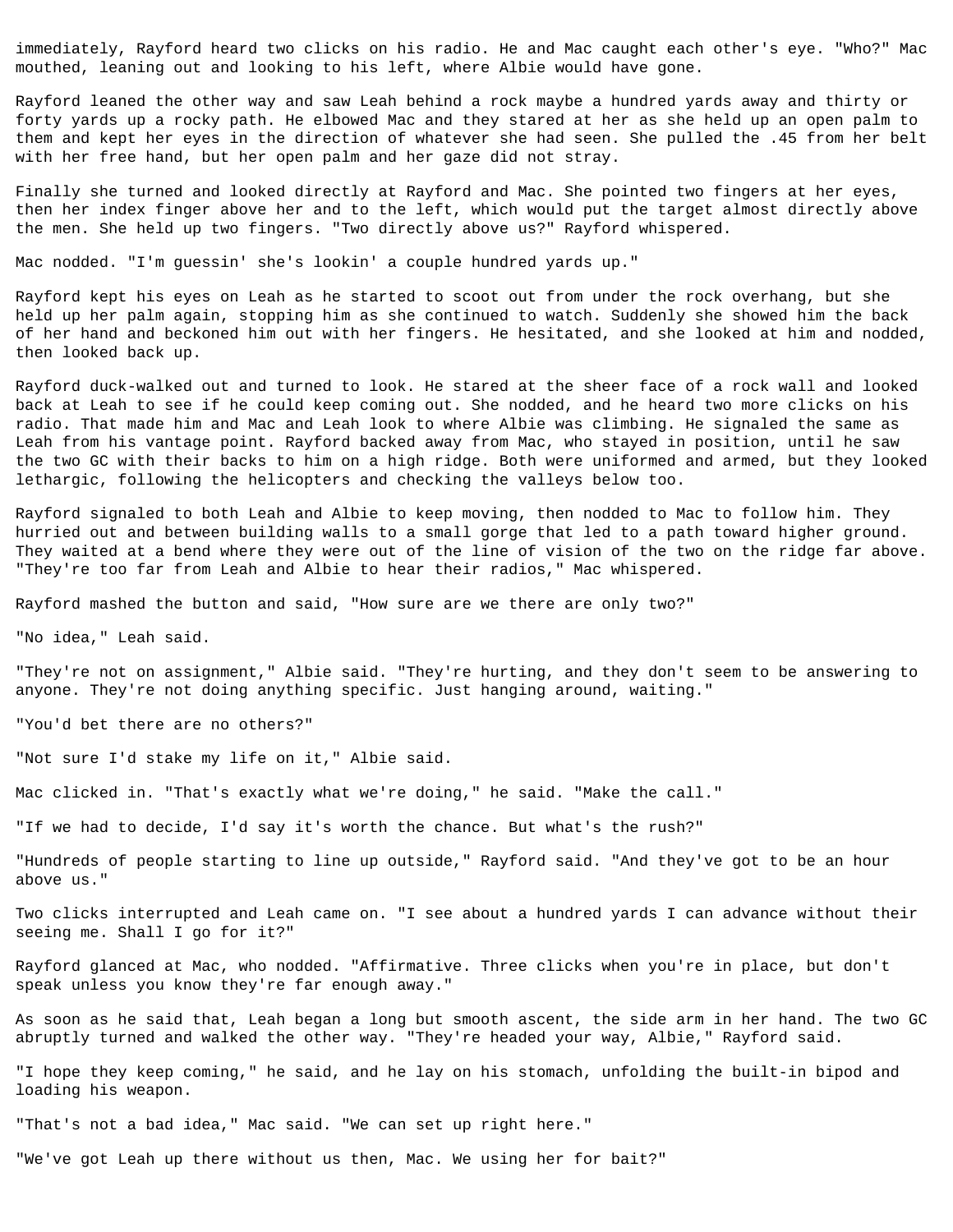Mac shook his head. "Not unless they turn back toward her." He nodded at her. "She'll reach a flat area up there in thirty minutes." Mac thrust a round into the chamber of the big gun and stretched out on his belly. A little more than twenty minutes later a chopper approached, and the GC stopped and stared at it, not even attempting to hide. Like mirror images, they raised their weapons and followed the trajectory of the craft. "Don't even think about it, scumbags," Rayford muttered. Mac scooted to his left and sighed. "I've got a bad angle here. You still got a bead on 'em?" Rayford sat up and peered through his scope. "Yeah." He punched the radio. "See 'em, Albie?" "Do I ever! They've both got that big old mark with Carpathia's mug on it, about two inches high over their right eyes." "Hold," Rayford said. "Maybe they've got David somewhere." "I lost 'em," Albie said. "Me too," Mac said. "I've still got 'em," Rayford said. Click. "Go, Leah." She clicked again. "They're far enough away," Rayford told her. "What've you got?" But Mac grabbed his arm. "Maybe she can't talk. Maybe she's got more company." "Did I give her away by talking to her?" Rayford felt sick. "Let me check," Mac said. "You got another weapon?" "Nine millimeter is all." Mac reached for it. "I got no angle anyway, and Big Bertha will slow me down." Rayford dug the weapon from his belt in the back and handed it to Mac, who quickly rose and hurried off. Another twenty minutes and Leah came back on. "You don't want to know what I found," she said. Rayford almost collapsed from relief. "You're okay there?" Mac heard the exchange and stopped on the path, his back to a wall. "I'm okay," Leah said, her voice quavery. "Found David's phone." "Good." "Not so good. Lots of blood here, and it leads over the side of a ridge." Rayford let his eyes shut for several seconds. "Better stay put." "I've got to know, Ray. Permission to proceed." "Denied. Those two come any farther around a crag and they'd be able to see you." "Thought you said they were closer to Albie." "They are, but there's a clear visual line if they come around."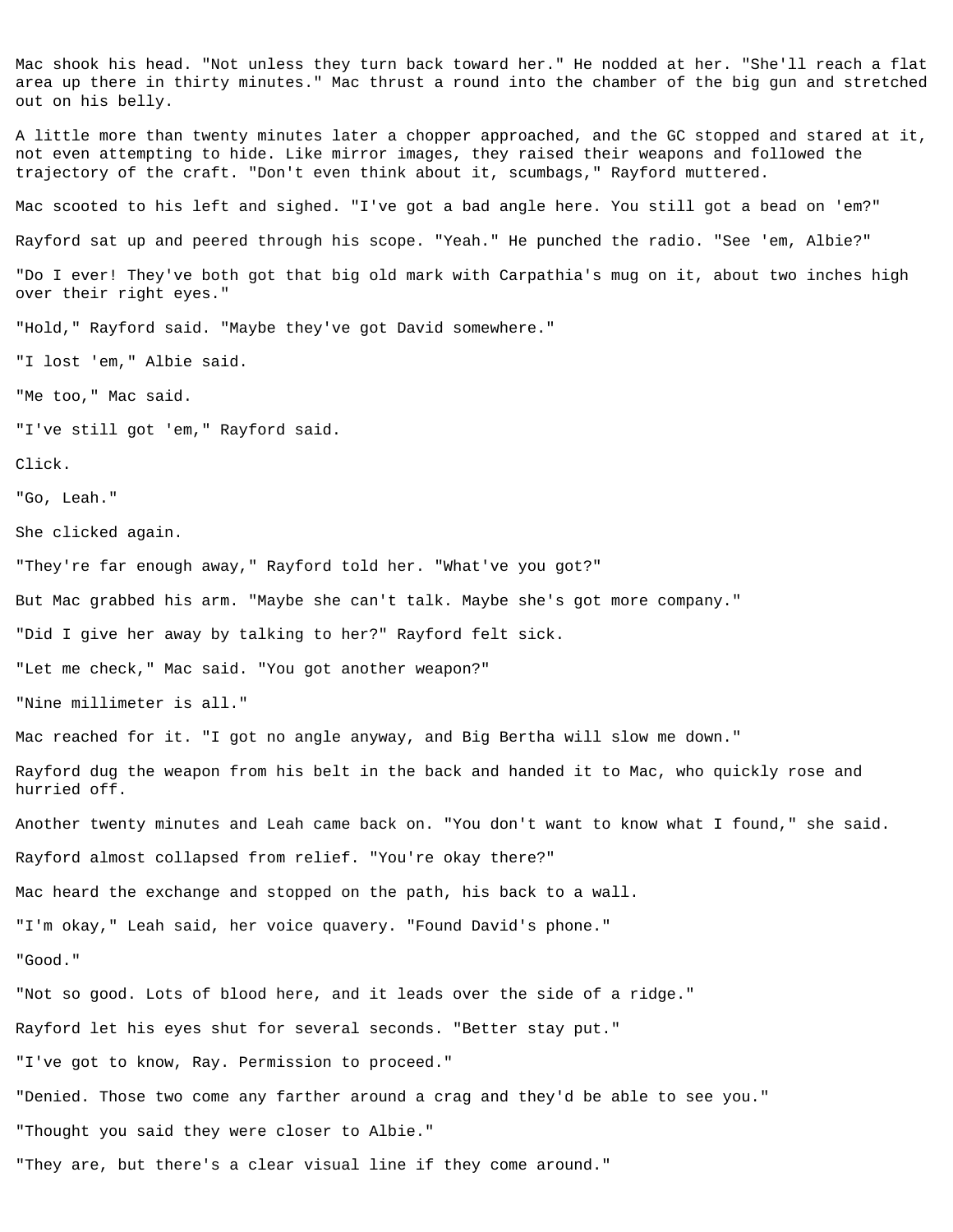"I'll risk it." "Negative." "C'mon, Rayford! They couldn't hit me from there anyway." "Leah! Stay . . . put." From as far away as she was, Rayford felt her glare. He wanted as badly as she did to know just whether the trail of blood led to David's body, especially if there was a chance he might still be alive. "Where are they now?" she asked. "I'll let you know if and when you may proceed. Any hope he's alive?" "Not if this is his blood." "How can you know that?" "You sure you want to know?" "Give me your professional opinion." "There's an awful lot of blood here, Ray. If it's all one person's ..." "And you think it is?" "One pattern shows a pulsating spray. You want me to go on?" "Yes." "Another shows exit wound drainage and no pulse. And the blood leading to the edge looks like a drain too." "So whoever it was, was dead before he went over the side." "Affirmative." "I want to know if it was David, Leah." "So do I. Say when." "Hold."

## TWELVE

HANNAH FOUND the Israeli believers remarkably low maintenance. Many had brought food, which they shared with others. All they wanted was to know when they might be transported to Petra, and the best Hannah could tell them was that she believed it would be that very evening. The people paced or sat and talked about Carpathia, what had gone on at the temple and the Temple Mount that day, and how excited they were about this new adventure. They wanted to meet Micah.

Big George, who proved shy around Hannah, and Abdullah, who was shy around everyone, busied themselves setting up their weapons nest where they could be seen neither from the sky nor by the Israelis, who did not need to be unduly troubled.

Hannah found herself praying for David, for Leah, for Rayford, and for the entire operation. When she had a moment, she stole back into the medical quarters and reread David's E-mail.

Hannah, forgive me. What can I say? You are right. I was insensitive. And don't give a second thought to your worry that I might misinterpret your feelings. The truth is, if there was one thing that niggled at the back of my mind in this whole decision, it was that I was going to miss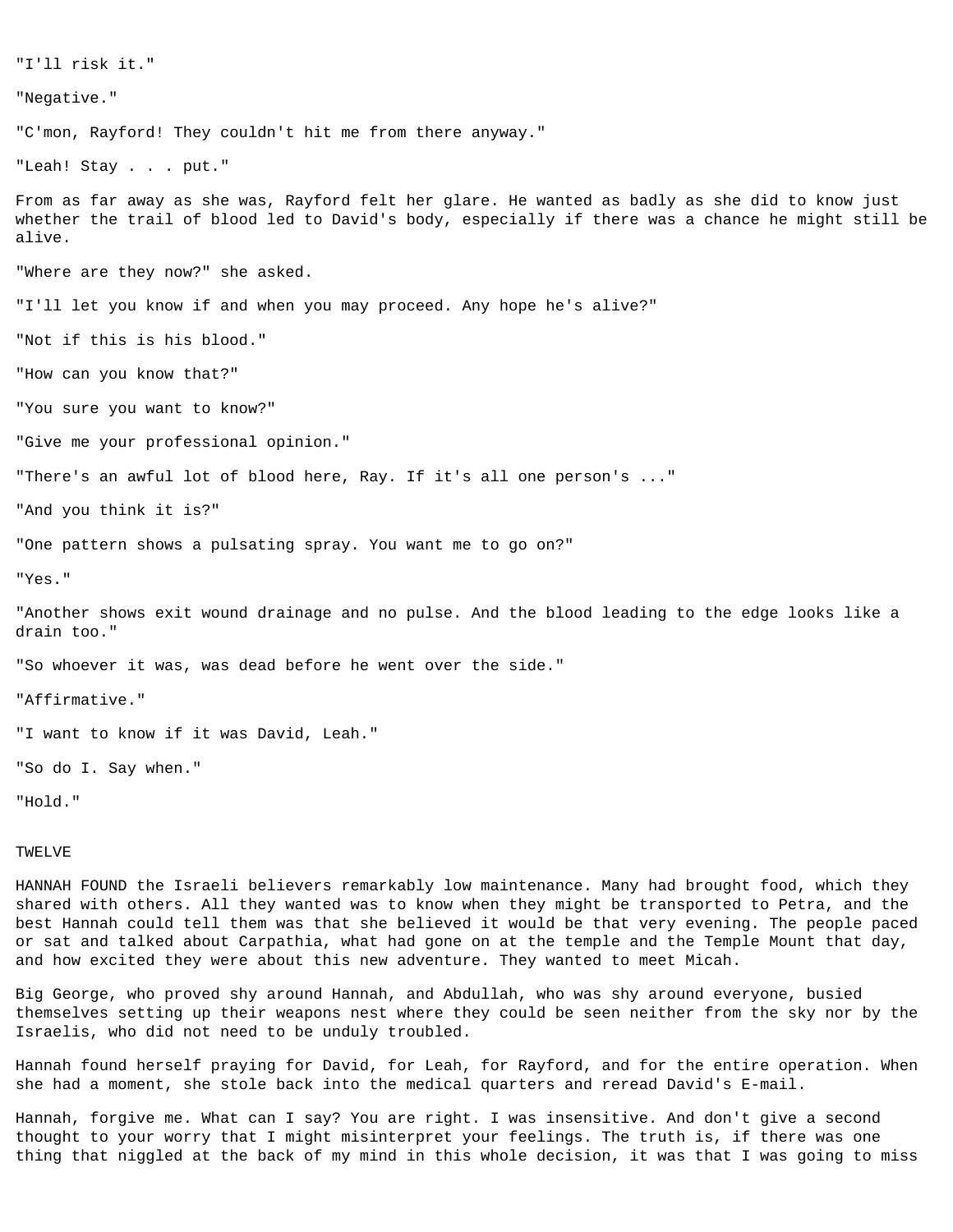you. I didn't know how to express it because I didn't want to be misunderstood either.

I don't know why we feel we have to tiptoe around these issues, especially now. No, we didn't know each other well enough to be thinking about anything but a friendship, and I am still in deep pain over Annie, of course. I would not likely have even wanted to consider a new romance with such a short time left.

On the other hand, I suppose it's understandable that we were awkward about this because we were, suddenly in my case, "available." It was stupid of me to fear you would misunderstand. We had become such good friends so quickly that, who knows, maybe I feared something deeper would develop just as quickly. Naturally, I was wary of that, and you should have been too.

We should have been able to simply let our bond of friendship grow and prosper, assuming nothing would have come of it. What I especially appreciate about you, Hannah, is how much you love God. It seems everything you do-how nice you are to people, what a servant attitude you have, your cheerfulness and encouragement during such dark, dark times-well, that is clear evidence of the work of Christ in you. You are an example to me and to anyone else who pays attention.

You're also right that there is likely no need for medical personnel here, and you're certainly not an Israeli. :-) You know, despite being ethnically Jewish, I am not purely an Israeli either, though I have distant roots here. Regardless, it's almost certain we won't see each other again until heaven or the Millennial Kingdom. That alone should have made me invest the time in a proper farewell, and if you would allow it, I'd like to try to make up for that by phone.

Because of what we have been able to put together using satellite and solar technology, it is just as easy-not to mention free-for me to call you in the States as it is to call you here, from about fifty miles away. When we have worked through the mess I caused by leaving without so much as a heart-to-heart talk, would you let me call now and then? I know the time difference is significant and we would have to pick our spots. We'll both be busy, but I'd like that if you would.

Speaking of busy, I recognize that by taking so long to deal with this, I may be getting back to you so close to the time when our real labor-intensive duties kick in that you'll barely have time to read this, let alone respond to it. It's kind of lonely here, no surprise, so if I find myself doing nothing but waiting for the choppers to start arriving, maybe I'll call to make sure you got this and to save you the time of having to keyboard a response.

Anyway, because of who you are, I know you'll understand and forgive me, and I look forward to starting over again.

Your friend,

David

----------

Rayford felt a fool. He was no military strategist. While his preys were clearly weak and bumbling, he had allowed all three of his people to move into untenable positions. Albie had no line of fire and dared not move. Mac was out of position with only a handgun. Leah had to substitute obedience for patience or she might get herself killed. Rayford himself was the only one with the angle and a shot at the two GCs, but the fifty-caliber he cradled was a one-shot wonder. And besides, he had only reluctantly concluded he would actually kill someone if it came to that. Nothing said he had the nerve or the ability.

The weapon, however, brought to the table everything he needed. He lay over it, delicately framing through the powerful scope a spot on the rock face his targets would pass if they continued on course. His right hand brushed the trigger while his left palm lay atop the scope, steadying the piece. And now Leah was on the squawker again, pushing to be allowed to approach the edge of the ridge.

Rayford didn't want to risk losing his aim, so he slowly reached for the radio with his left hand and drew it to his lips. "Negative. Don't call me; I'll call you."

He dropped the radio and cupped the stock of the rifle in his left hand . . . waiting . . .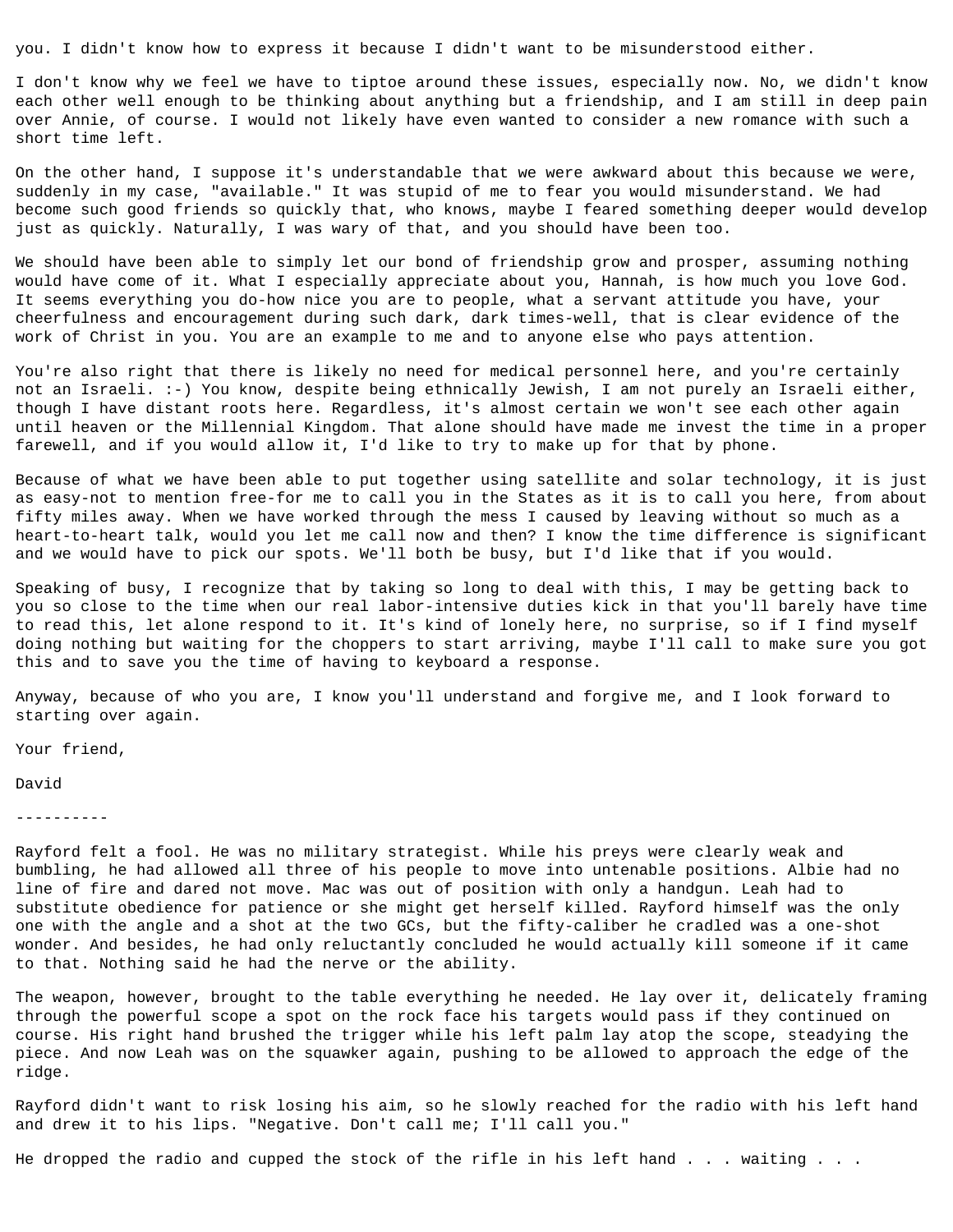waiting. The GC had stopped and sat together on a rock. Rayford carefully pivoted the rifle until he had them both in his sights. He turned his head slightly and saw Leah waiting. Their backs were to her. There was no reason she couldn't take her look, if she hurried. He picked up the radio, while focusing on the targets again. They looked up and a second later he heard what drew their eyes. Yet another chopper.

"Leah, go and return quickly. Don't reconfirm, just move."

Rayford gently set down the radio and tried to regulate his breathing. The two logy GCs filled the lens, and he believed he saw sores on their sweaty necks from two hundred yards. He aimed inches above the head of the one on the right. They both slid off the rock and knelt on one knee, aiming their weapons at the bird about to fly directly over them. It was an oversized job, a personnel transporter from United North American States Army surplus-a multimillion-Nick machine that no doubt carried at least two dozen fleeing Israeli believers. Well-placed projectiles from as high as the GCs knelt could conceivably bring it down. The mere sound and fury of Rayford's weapon putting a hole in the rock above them should save the helicopter, but he needed more incentive to take the risk.

It came from the radio and Leah's flat, halting news. "It's David . . . they butchered him . . . the birds are already upon him."

The GC tensed as if ready to fire, and Rayford slightly dropped his sight just as the soldier on the left leaned in front of the other. If he had only let David come back to Mizpe Ramon when he wanted to, Rayford wouldn't be in this mess. He remembered to roll up onto his toes and bend his knees, so when he squeezed the trigger the recoil merely sent him sliding back a yard or so. He had forgotten to plug his ears, however, so the explosion tearing against his shoulder was the least of his worries.

The blast stunned and deafened him. Without even the sensation of sound now, he slowly rolled his head, retrieved the toppled rifle, and looked through the lens. He feared he had permanently damaged his eardrums, but his vision had not been affected. In his periphery the big chopper continued past, and across the way both soldiers slumped, motionless, a cloud of rock dust rising behind them.

Rayford picked up his radio. "Be alert for others," he said, aware he was speaking too loudly. His words reverberated inside, but he heard none of them. "Let's see what we've got," he said.

Albie was the first to the targets. Then Leah, Mac, and finally Rayford. He expected Leah to turn away from the carnage, but she didn't. She said something and he asked her to repeat it. She took him by the shoulders and turned him to face her. "David looks worse than they do," she shouted, and he read her lips.

If that was true, he didn't want to see Hassid. But he knew they should bury the body. "Can we get him out?"

She shook her head. "Impossible."

"That's where these two should go too," Mac said, or at least that's what Rayford thought he said.

The bullet had ripped through the spine and heart of one soldier and the neck of the other before blowing a two-foot-diameter hole in the rock face. Rayford spun and caught himself, afraid he would be sick. Isolated by his deafness, he was overcome with remorse. He had done this. He had killed these two. He had lost a man in a place that was supposed to be a refuge. Now his airstrip was vulnerable, and the entrance to Petra swarmed with chopper loads of people waiting to be let in.

Rayford's knees buckled, but he was borne up by Mac, who held him and pulled his face close. "This is war!" Mac said. "These men murdered our unarmed guy, and they would have killed any one of us. They were drawin' a bead on that packed chopper. You saved us all, Ray!"

Rayford felt his face twist into a grimace, and he tried to form words to express that he couldn't allow these mutilated bodies here when the place began to fill. But he could not speak, and Mac was already ahead of him. He said something to Albie, and the wiry little man stepped forward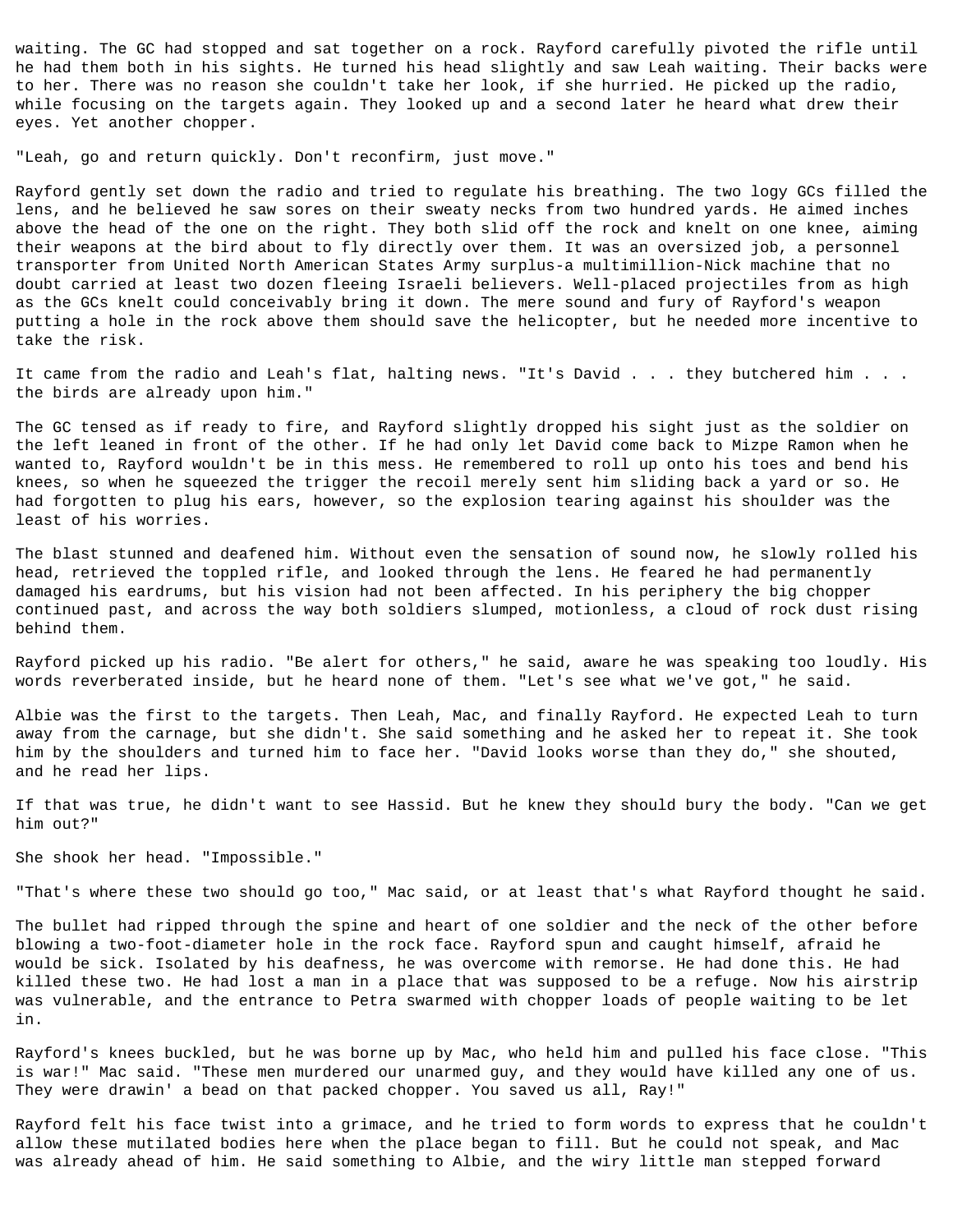without hesitation. He stretched, then squatted to pick up the first victim. Bouncing once to settle the corpse in his arms, he moved ten feet toward the ledge and launched him into the unknown. He returned to do the same with the other.

"Get on the horn, Ray!" Mac said. "Let's get these people in here!"

Rayford shook his head and handed the radio to Mac, pointing at him. "With pleasure," Mac said. "Let's gather up and get out."

Rushing down and out was sure easier than coming in had been. Leah stayed close to Rayford, and he believed she looked the way he felt. Before they even reached the passageway, choppers were popping over the ridge and setting down to disgorge passengers. By the time they had traversed the mile through the narrow Siq back to Rayford's craft, a huge crowd had formed at the entrance. Mac had spent much of his time on the radio on the way out, and now he and Albie were urging people not to walk but to accept the helicopter lift into Petra.

Leah helped heft the fifty-caliber, her medical box, and the stretcher into the chopper, then pulled Rayford off to the side. "You can't fly until you can hear," she said.

"Yes I can," he said.

"You can hear again already?"

"You can hear for me."

She shrugged. "Well, I sure can't fly," she said.

----------

Despite his youth and his grief, Chang had the maturity and presence of mind to carefully dole out the awful news about David Hassid. The Tribulation Force agreed that neither Chaim nor Buck need know until Chaim finished his work and was safe at Petra. Chloe said she would inform Buck at the appropriate time.

For the next several hours Chang monitored the Trib Force activities. Leah treated Rayford's ears back at Mizpe Ramon, informing everyone that time would be the best healer. The Israelis left there by George and Abdullah and Rayford were worked into later runs, and Rayford settled in with the other two in their fifty-caliber lair. They had seen nothing of the GC.

Leah reported that Hannah had taken the news of David's death so hard that she was unable to speak. Apparently she had steeled herself to join Leah on a flight to Masada with Mac, where they would reassemble the medical center in a tent. Meanwhile, it seemed to Chang one of God's clear miracles that not one mechanical failure was reported on the ground or in the air during the massive relocation effort.

When night fell in Jerusalem and the world seemed to wait for the nine o'clock reprieve from the plague of boils, Chang finally stood and stretched. He stared at himself in the mirror, and thanked God for clear skin all over his body. Even the itch on his leg had disappeared, and he attributed it to either an insect bite or something psychosomatic.

He returned to his computer to check his E-mail, idly wishing the Masada event had not been an afterthought. There had not been time even to arrange for a speaker system, let alone anything Chang could tap into besides Buck's phone.

Chang was taken aback to discover a message from his mother. He quickly accessed it. It was filled with mistakes and retries, but plainly she had painstakingly taught herself how to compose and send the message, and from what she had to say, she had learned how to access Tsion Ben-Judah's Web site too.

Father upset over Carpathia's shameful exhibition in Jerusalem. Not know what to think. Wants me to ask what you think. What do you think? I will send this before he sees and will erase from storage. You answer careful in case he see. Carpathia seem bad, bad, bad. Ben-Judah very interesting, a prophet. How does he know in advance? I need to know how to send to Ming. Tell her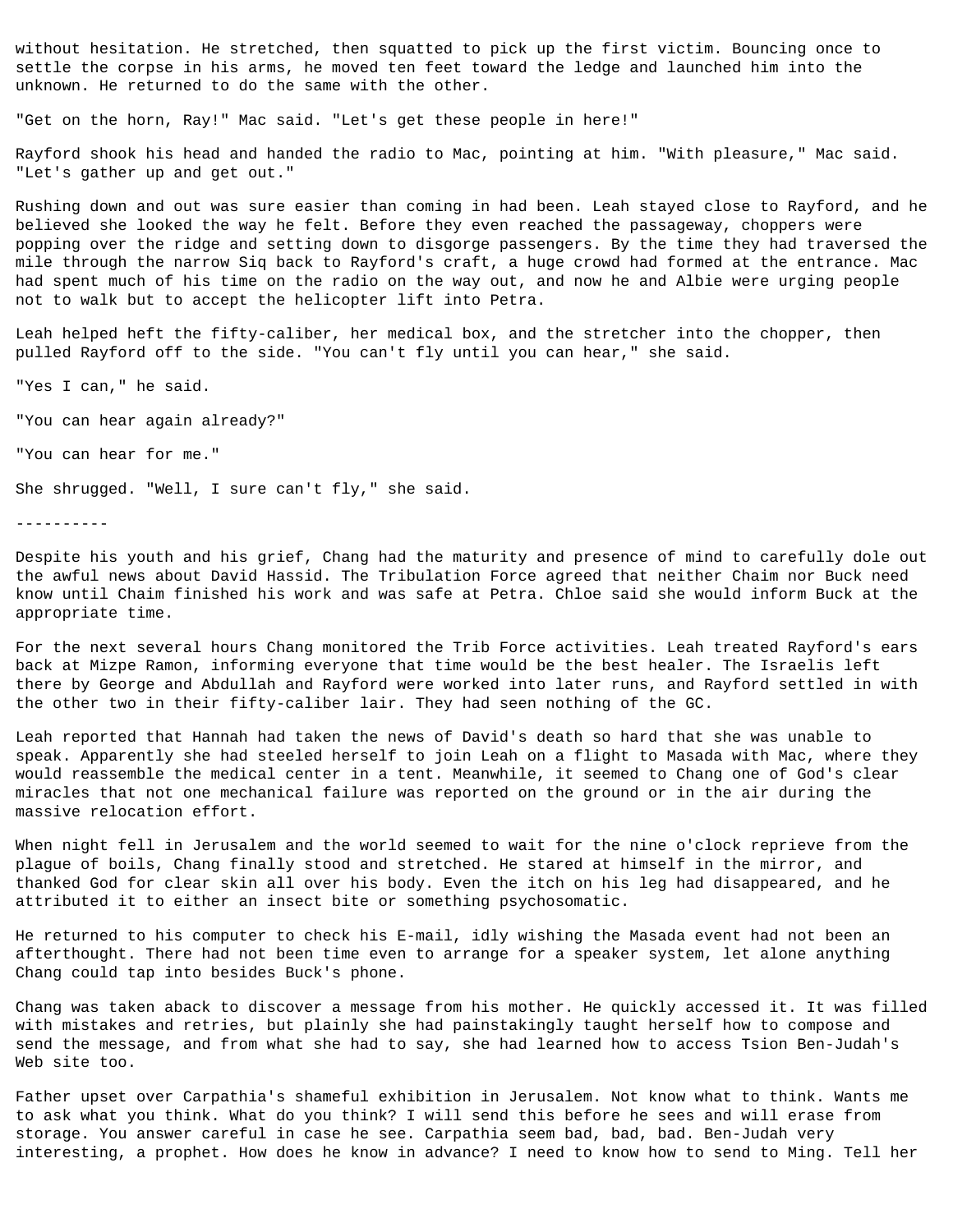I will. Mother

----------

Not long after dark and still an hour before 2100 hours, Chaim surveyed the packed fortress of Masada, and Buck looked out over the overflow crowd below. He agreed with the old man that almost everyone who was to come was likely there. Buck put an arm on Dr. Rosenzweig's shoulder and bowed his head.

"God, grant me the wisdom to say what you want me to say," Chaim said, "and may these dear ones hear what you want them to hear."

"And God," Buck added, "anoint his voice."

There was neither a stage nor special lighting. Chaim merely stood on high ground at one end and raised his arms. The place immediately fell silent, and it seemed all movement stopped. Buck whispered into the phone to Chang, "At least record this. We can worry about enhancing fidelity later. The whole Trib Force will want to hear it."

"How are you on power?"

"One and a half packs left. Should be okay."

Chaim spoke in Hebrew, but again, Buck understood him perfectly. "My friends," he began in a voice of vigor and authority but, Buck feared, not enough volume, "I cannot guarantee your safety here tonight. Your very presence makes you an enemy and a threat to the ruler of this world, and when the plague of sores upon his people is lifted at nine o'clock tonight, they may target you with a vengeance."

Buck stood and looked to the far reaches of the fortress and outside below. No one seemed to have to strain to hear. No one moved or emitted a sound except Leah and Hannah, quietly arranging the small, makeshift medical center. So far no one seemed to need their services.

"I will keep my remarks brief," Chaim said, "but I will be asking yotfto make a'decision that will change your destiny. If you agree with me and make this commitment, cars, trucks, and helicopters will ferry you to a place of refuge. If you do not, you may return to your homes and face the gruesome choice between the guillotine or the mark of loyalty to the man who sat in your temple this very day and proclaimed himself god. He is the man who defiled God's house with murder and with the blood of swine, who installed his own throne and the very image of himself in the Holy of Holies, who put an end to all sacrifices to the true and living God, and who withdrew his promise of peace for Israel.

"I must tell you sadly that many of you will make that choice. You will choose sin over God. You will choose pride and selfishness and life over the threat of death. Some of you have already rejected God's gift so many times that your heart has been hardened. And though your risky sojourn to this meeting may indicate a change of mind on your part, it is too late for a change of heart. Only God knows.

"Because of who you are and where you come from, and because of who I am and where I come from, we can stipulate that we agree on many things. We believe there is one God, creator of the universe and sustainer of life, that all good and perfect things come from him alone. But I tell you that the disappearances that ravaged our world three and a half years ago were the work of his Son, the Messiah, who was foretold in the Scriptures and whose prophecies did Jesus of Nazareth, the Christ, fulfill."

Not a murmur or a word of dissent from all these Jewish people, Buck thought. Could this be Chaim Rosenzweig, the diminutive, soft-spoken scientist, commanding an audience of tens of thousands with the mere power of his unamplified voice and the authority of his message?

----------

It was darker than dark at Mizpe Ramon, so Rayford couldn't even read lips. Fortunately, if George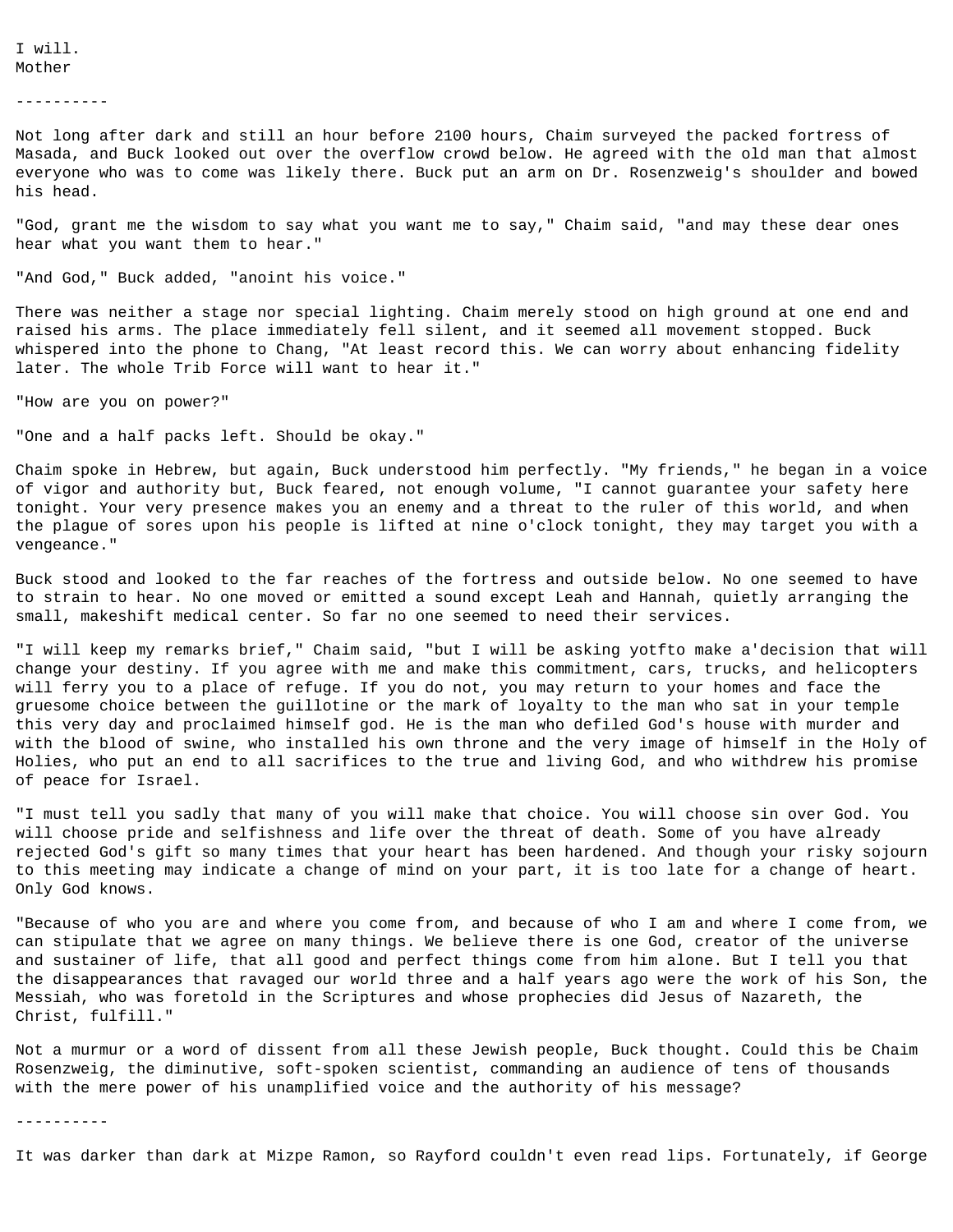or Abdullah spoke directly at him, he was starting to be able to make out their words.

"I realize I'm the new guy and everything, Captain," George said, "but I been wonderin'. Is there anything here worth protectin' from the GC? I mean, let 'em concentrate their efforts on tearin' up the dirt we worked so hard to smooth out. And these temporary quarters aren't worth a nickel either. What say we get back where the action is and start flyin' some more people to safety instead of lyin' here waitin' for an enemy that might not show?"

Rayford rolled onto his back and stared at the star-filled sky. Abdullah waded in with his opinion, and Rayford had to push up on one elbow and get him to start over louder.

"I was just saying, boss, that I agree. As much as I would enjoy shooting the big guns and maybe knocking someone out of the sky who deserves it anyway, why waste ammunition? We might need it to protect ground troops or flights later."

Rayford's chopper was the only one left. George's and Abdullah's had been pressed into service. The captain rolled onto his back again and ran it all through his mind. The trijth was, he,didn't care if the GC attacked here. Let them waste their time. He was burned out, desolate, and needed the break. If someone else would fly his craft, and if perhaps Mac would take over running the operation, at least for a while, he could hang on till daybreak. Mac was temporarily in charge anyway, with Rayford's temporary-he hoped-handicap.

"Let's break camp," he said finally, and the other two quickly broke down the weapons and loaded them. Rayford asked George to fly and Abdullah to tell Mac what was going on. He lay on the floor of the chopper and covered his face with his hands. The problem, Rayford told himself, was that he had a hero complex. He knew anything good that happened in a time such as this was God's doing and not his. But running out of gas before a mission was over was not his idea of what a leader would or should do.

Was it possible that God had allowed him to forget something so simple as earplugs just to put him out of commission long enough to restore his strength? He despaired over losing David and having to kill two men. But it all worked together to drain him. He was not even aware of dozing, but a moment later Abdullah woke him with a yank on the arm.

"Please to forgive me, but we are needed at Masada. Mr. McCullum believes that many, many more will need rides to Petra."

----------

Buck found himself thrilled to the point of bursting. Much as Tsion Ben-Judah had done on international television years before, Chaim made the case for Jesus as the Messiah the Jews had sought for so long. As he ticked off the 109 prophecies fulfilled by Jesus alone, first one, then another in the crowd stood. Soon the entire crowd was on its feet. Still they were silent and no one moved around. A holy hush filled the place.

"He is the only One who could be Messiah," Chaim proclaimed. "He also died unlike anyone else in history. He gave himself willingly as a sacrifice and then proved himself worthy when God raised him from the dead. Even skeptics and unbelievers have called Jesus the most influential person in history.

"Of the billions and billions of people who have ever lived, One stands head and shoulders above the rest in terms of influence. More schools, colleges, hospitals, and orphanages have been started because of him than because of anyone else. More art was created, more music written, and more humanitarian acts performed due to him and his influence than anyone else ever. Great international encyclopedias devote twenty thousand words to describing him and his influence on the world. Even our calendar is based on his birth. And all this he accomplished in a public ministry that lasted just three and a half years!

"Jesus of Nazareth, Son of God, Savior of the world, and Messiah, predicted that he would build his church and the gates of hell would not prevail against it. Centuries after his public unmerciful mocking, his persecution and martyrdom, billipns claimed membership in his church, making it by far the largest religion in the world. And when he returned, as he said he would, to take his faithful to heaven, the disappearance of so many had the most profound impact on this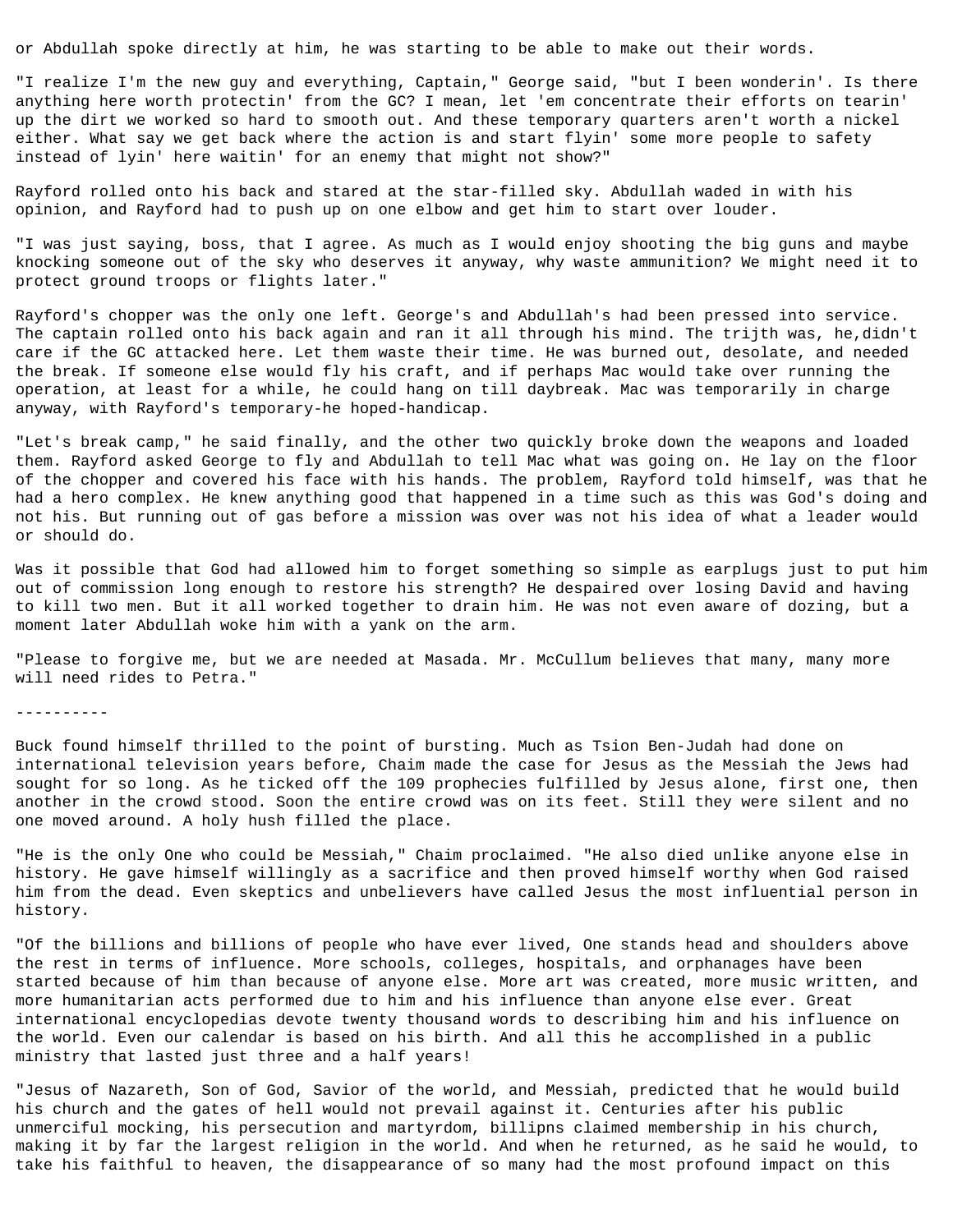globe that man has ever seen.

"Messiah was to be born in Bethlehem to a virgin, to live a sinless life, to serve as God's spotless Lamb of sacrifice, to give himself willingly to die on a cross for the sins of the world, to rise again three days later, and -to sit at the right hand of God the Father Almighty. Jesus fulfilled these and all the other 109 prophecies, proving he is the Son of God.

"Tonight, Messiah calls to you from down through the ages. He is the answer to your condition. He offers forgiveness for your sins. He paid the penalty for you. As the most prolific writer of Scripture, a Jew himself, wrote, 'If you confess with your mouth the Lord Jesus and believe in your heart that God has raised him from the dead, you will be saved. For with the heart one believes unto righteousness, and with the mouth confession is made unto salvation. For the Scripture says, "Whoever believes on him will not be put to shame." For there is no distinction between Jew and Greek, for the same Lord over all is rich to all who call upon him. For whoever calls on the name of the Lord shall be saved.'

"For years skeptics have made fun of the evangelist's plea, 'Do you want to be saved tonight?' and yet that is what I ask you right now. Do not expect God to be fooled. Be not deceived. God will not be mocked. Do not do this to avoid a confrontation with Antichrist. You need to be saved because you cannot save yourself.

"The cost is great but the reward greater. This may cost you your freedom, your family, your very head. You may not survive the journey to safety. But you will spend eternity with God, worshiping the Lord Christ, Messiah, Jesus.

"If you choose Christ, pray this prayer with me: Dear God, I am a sinner and separated from you. I believe Jesus is the Messiah and that he died on the cross to pay for my sins. I believe he rose again the third day and that by receiving his gift of love I will have the power to become a son of God because I believe on his name. Thank you for hearing me and saving me, and I pledge the rest of my life to you."

All over the vast historic fortress-where legend said Jewish parents chose to slay their own children and themselves rather than fall into the hands of the Romans-men and women prayed that prayer aloud. The mark of the seal of God on the believer appeared on their foreheads, and thousands and thousands of them followed Chaim as he strode through the crowd and down the steps to where hundreds of vehicles and helicopters waited in long lines. Hannah and Leah and their equipment were among the first to go. Buck saw Mac assign his chopper to another flyer and help load the medical stuff into an idling truck. He got behind the wheel as Hannah and Leah herded about a dozen new believers in.

Thousands of others, despair on their faces, ran from the scene and looked for rides back to Jerusalem.

Buck caught up to Chaim and stood next to him, watching as the cars and trucks and choppers filled and took off. The old man breathed heavily and leaned over on Buck as if his last ounce of strength had been sapped. "Praise God," he whispered. "Praise God, praise God, praise God."

Buck looked at his watch. It was minutes before nine, and already the loudspeakers on GC vehicles began spreading the news that was being broadcast on television and over the Internet. "The entire state of Israel has been declared a no-fly zone by the Global Community Security and Intelligence director. All civilian aircraft, take fair warning: Any non-GC craft determined to be over Israeli airspace runs the risk of destruction.

"The potentate himself has also decreed martial law and has instituted a curfew on civilian vehicular traffic in Israel. Violators are subject to arrest.

"Due to the severity of the affliction that has befallen GC personnel, these curfews are required. Only a skeleton crew of workers is available to maintain order.

"His Excellency reminds citizens that he has effected a relief from the plague as of 2100 hours, and the populace should plan to celebrate with him at daybreak."

----------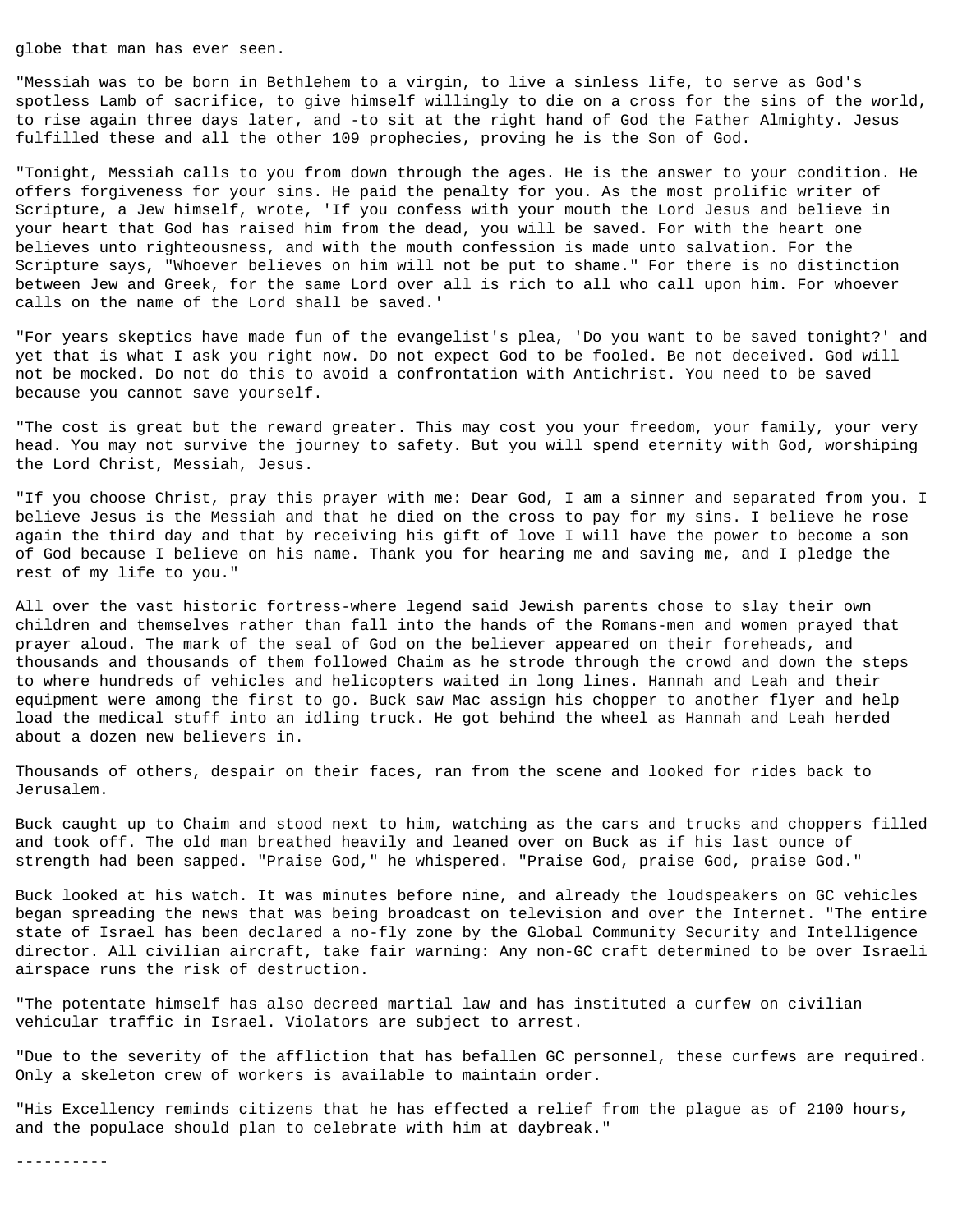Abdullah woke Rayford again. He sat up, his hearing still gone. "Your son-in-law has requested transportation for Dr. Rosenzweig and himself from Masada to Petra, and he says you personally requested permission to convey them. Is that still your wish?"

Rayford nodded, wiped his face, and climbed into a seat. George descended to the staging area outside Masada, and they sat waiting until nearly everyone was gone save Chaim and Buck and a man standing behind them in a robe similar to Chaim's.

"Who is that?" Rayford asked, pointing.

"Dr. Rosenzweig and Mr. Williams," Abdullah said.

"No, the other," Rayford said.

"I do not understand."

"Who is with them?"

Rayford saw Abdullah glance at George, and George meet his gaze. "I see no one," Abdullah said, but Rayford assumed he meant he didn't know either.

Later, when GC vehicles began arriving at the site and finally only Buck, Chaim, and the other man remained outside, Abdullah stepped out of the chopper and held the door open. Chaim walked wearily, Buck with a hand on his arm. The third stayed a pace behind. As they boarded, it seemed to Rayford that Abdullah very nearly slammed the door on the unknown man.

They sat as George turned in his seat and Rayford introduced Chaim and Buck to him. "And introduce your friend," Rayford said.

Buck smiled. "I'm sorry?"

"Your friend. Introduce your friend. Who is this?" Rayford gestured toward the third man, who merely looked at him. Chaim and Buck looked to where he had gestured and then back to Rayford. "Well?" he said.

"What are we missing?" Buck said.

Rayford wondered if he was dreaming. He leaned toward the man as the man leaned toward him. "So, who are you?" Rayford said.

"I am Michael," he said. "I am here to restore and heal you."

Rayford stiffened as Michael cupped Rayford's head in his hands, his palms over the ears. Rayford's hearing was restored, and he felt a surge of life and energy that made him sit up straight. "You mean Michael the ... I mean, the Michael?"

But the man was gone.

## THIRTEEN

RAYFORD FELT twenty years younger and wished he were piloting his own chopper. But George was doing fine. Abdullah sat next to him, scanning the sky and the ground with a serious, worried look. Buck sat next to Chaim on the long side bench, his head back, mouth open, sound asleep.

"You must be exhausted too, Dr. Rosenzweig," Rayford said.

"For the first time today, yes, and you know I was up most of last night."

"I heard. God has stood by you, hasn't he?"

"Captain, I confess I am famished! It is as if I have been fueled b'y the energy of the angels to whom God gave charge over me."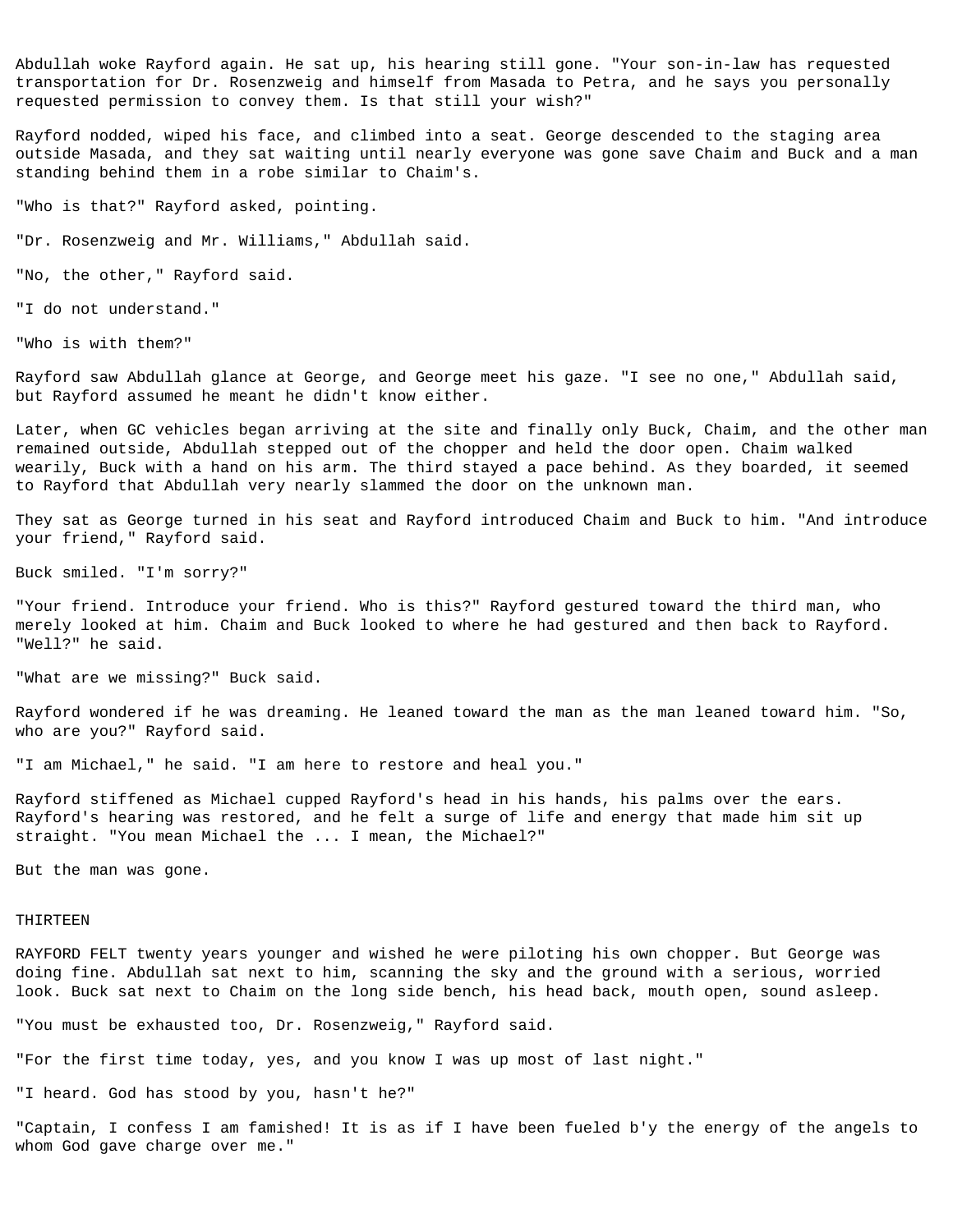"Did you see them, sir?"

"Me? No. But you know Miss Durham saw Michael the archangel."

Rayford nodded. There would be time to tell his own story. "Abdullah?" he said, and the Jordanian turned. "Were there any foodstuffs in what we loaded?" He had been heating something over a flameless stove just before they left Mizpe Ramon.

"There were! Yes!" Abdullah was shouting and enunciating.

"I can hear, Smitty. I've been healed."

"Really!?" He leaned back and quit shouting, but still talked loudly enough to be heard above the din of the craft. "I have pita bread warm in an insulated box, along with sauce for the dipping."

"You sound like a waiter in a swanky restaurant."

"How would I know?"

Chaim leaned in. "That sounds like milk and honey to me."

Abdullah unbuckled himself and squeezed back between them, kneeling to retrieve the box. He pivoted and opened the lid, revealing a stack of nearly twenty round pitas about ten inches in diameter, steam rising.

The aroma permeated the helicopter and woke Buck. Big George even reached back without looking. Rayford slapped a couple of pitas into his open palm. "That's what I'm talkin' about!" the pilot said, though he hadn't said a word for an hour. All dug in, tearing at the chewy bread with their teeth.

"Lord, you know we are grateful!" Chaim said, his mouth full, and the others amened.

Abdullah was still kneeling by the box when he nudged Rayford and nodded outside. The sky was full of Operation Eagle choppers and GC craft, both fixed-wings and whirlybirds. Below, the streets were jammed with fleeing vehicles, careening around corners, bouncing over curbs and torn-up streets, pursued by GC vehicles with flashing lights.

The others turned to peer out. "How are we doing on fuel?" Chaim asked.

"Several hours' worth," George reported.

"Captain Steele," Chaim said, "could we remain in this area and monitor this?"

Rayford told George to find a friendly altitude, and they hovered in a wide-box pattern. A GC chopper moved in behind them at one point and summoned them with an all-frequency transmission. "Civilian chopper, you are advised to leave Israel airspace immediately."

"Captain," George said, "what frequency can they hear me on?"

Rayford told him and asked what he had in mind.

"I just think I should be courteous, don't you?"

"Don't antagonize them."

Everybody in the chopper laughed at that, and Rayford realized how absurd it was. The GC couldn't be any more antagonized.

George switched to the frequency Rayford suggested. "GC chopper, this is the civilian bird. Over which part of your populated city did you plan to send our flaming wreckage?"

"Civilian, you are violating a curfew established by Potentate Carpathia himself."

"I don't recognize the authority."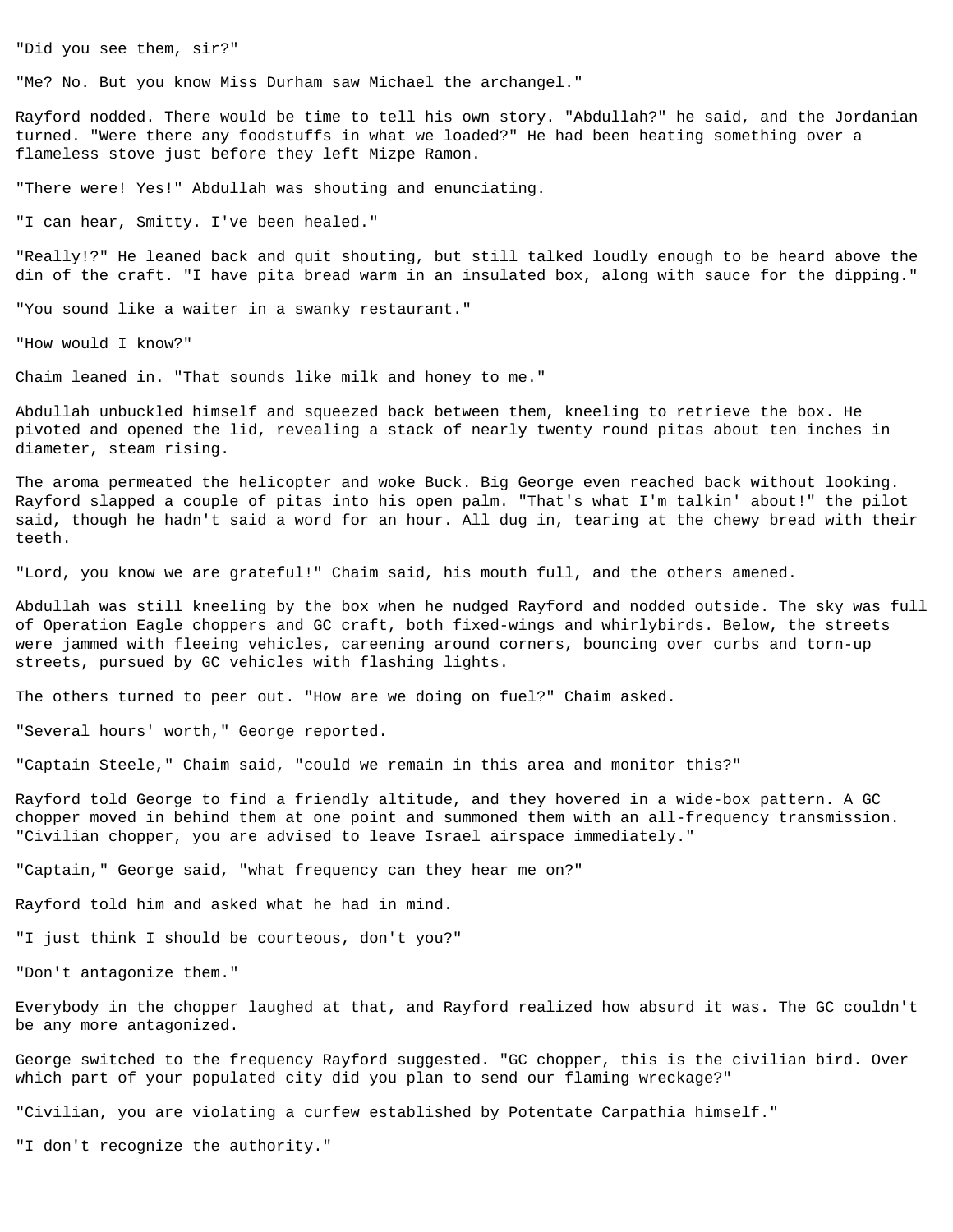"Repeat, Carpathia! His Excellency himself!" "I recognize the name, GC. I repeat, I don't recognize the authority." Abdullah's eyes were alive. "You Americans are crazy brave!" The radio crackled again. "By authority of the Global Community and its risen potentate and lord, His Excellency Nicolae Carpathia, you are commanded to land at once in the first available area and surrender yourself, your passengers, your cargo, and your craft." "No thanks," George said. "That is not a request, civilian. That is an order sanctioned by the potentate." "Sorry, GC, but we're on a mission from the real risen Lord, and we have both human and edible cargo we don't wish to surrender." "Repeat?" "The part about the people or the pita bread?" "Be forewarned, civilian chopper, we are fully armed and prepared to destroy your craft if you do not comply immediately." "Right now?" "Affirmative." "Just a minute." "You request time to comply?" "No, I just need a minute." "You have sixty seconds." "I can't have a minute?" "Fifty-five seconds, civilian." "Let me make sure I get over the busiest streets here, GC, in case I'm not as invulnerable as I think I am." "Coming up on forty-five seconds. Put that chopper down." "We're eating and we have no airsick bags. If we have to use evasive measures, we could make a mess." "Final warning. Thirty seconds." "We won't be hearing from you again, then?" "Negative." "Not at all?" "Correct." - "Not one word?" "Twenty seconds." "That's two words." Rayford had to wonder if George was as scared as he was. The big man obviously believed they were safe because Chaim was aboard, and Rayford had more than enough reason to trust God. But when he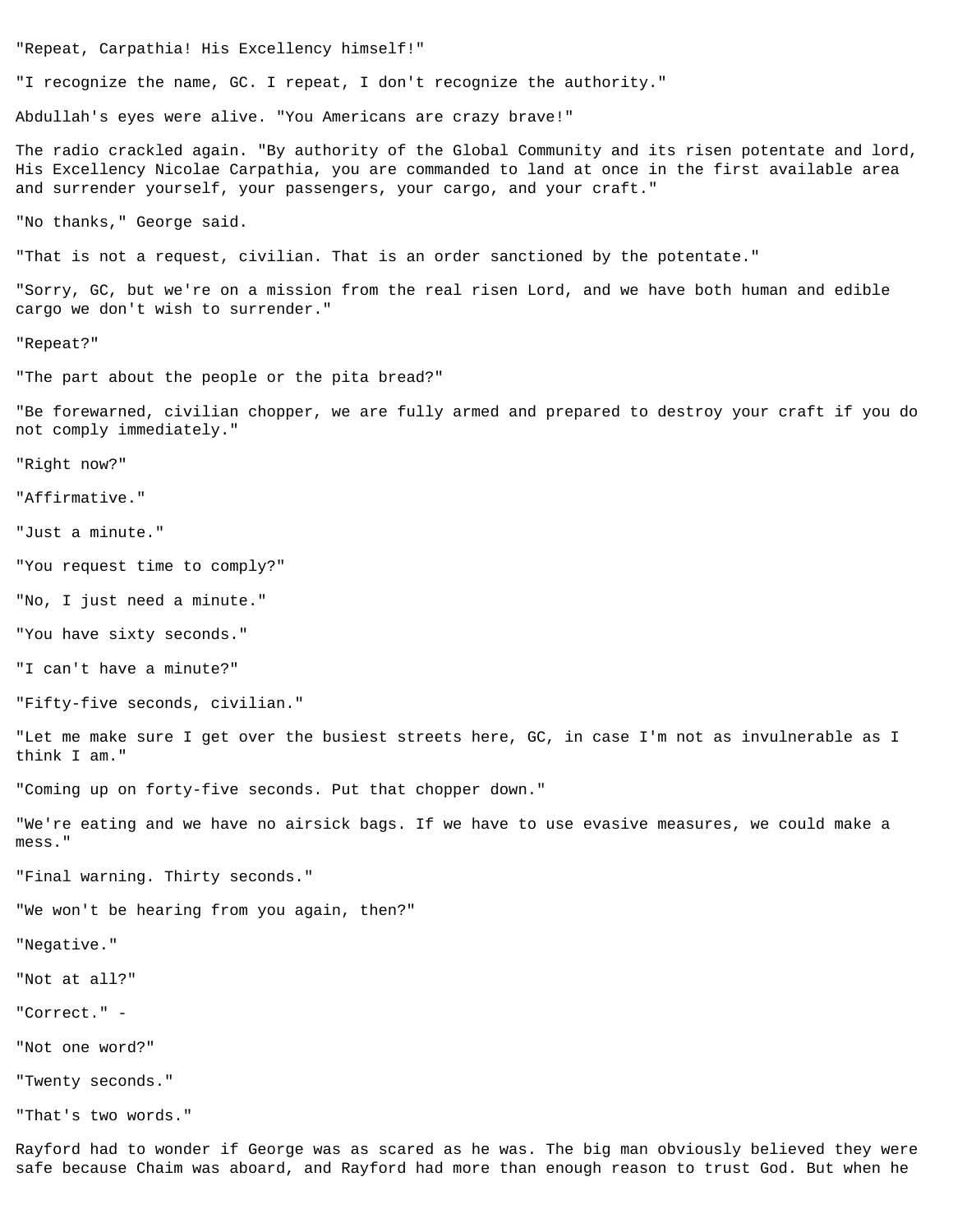saw the GC chopper back off to where a missile explosion would not damage the shooting craft, he believed they were about to be fired upon. "Buckle in, Smitty," he shouted.

Abdullah leaped into his seat while Rayford secured the food box. Buck looked as focused as Rayford, but Chaim seemed bemused. "We belong to God," the old man said. "His will be done."

----------

Mac hadn't had this much fun since he was a schoolkid and his pet snake found his sister's room. He bounced along Jerusalem streets with a truckload of Israeli believers and two nurses from America. The scene reminded him of the Keystone Kops. Operation Eagle drivers simply would not be stopped. They swung around barricades, over boulders, through earthquake residue, and past GC Peacekeeper vehicles.

Back in Texas when Mac was a kid, you could drive a farm vehicle at twelve. By the sixth grade, he was driving tractors and combines, pickups and dump trucks. And now he had drawn a new personnel transport from France, driven in by an International Commodity Co-op volunteer who had ridden back to get another.

This was a fancy rig with power and the ability to be driven in automatic or manual. The former would come in handy on the open road, once they got south of the city, but in the chaos in which he now found himself, Mac enjoyed the six-speed stick. Even more, he was entertained-though that seemed too light a word for it under the circumstances-by the spectacle of the freshly healed GC personnel thumbing their noses at the Micah-Nicolae agreement and trying to get in the way of the exodus of a million people.

Nearly all the Operation Eagle vehicles were four-wheel drive and could pick their way around any obstacle. When the road filled with stopped cars and trucks, those in the back just swung out and around and made their own routes and paths. GC Peacekeepers and Morale Monitors-the former in uniform, the latter wearing their badges and bright orange sashes-tried to direct traffic, stop civilian cars, check papers, and inform everyone they were violating the martial-law curfew. They were ignored, and Mac wondered how God was doing it. He saw a lot of weapons but heard little gunfire. No one allowed himself to be pulled over, and when GC vehicles blocked the path of a civilian car or truck, the latter just backed up and went around.

Mac wondered why the GC didn't shoot or ram these vehicles, but he figured he'd learn when he was singled out. For now, Leah was asking an Israeli in the passenger seat if she could switch places with him so she could talk to Mac.

"We going to make it?" she asked.

He shot her a glance. She was pale and her eyes darted about the scene around them. "Looks like it," he said. "You see any of ours who are not making it?"

She shook her head and fastened her seat belt, then sat with her hands balled into fists in her lap. "Uh, Mr. McCullum, Hannah is wondering why we're going to Petra, she and I, I mean. Obviously there's no need for medical personnel there, and neither of us is an Israeli."

"Me either," Mac said. "Obviously we're takin' these people to their new home. Chloe's got shipments of building materials and such that will need to be processed. Maybe you can help coordinate that while we're gettin' the last of the refugees delivered. That's gonna take a while."

"Okay."

"That a problem?"

"No, it's just that-"

"You're not gonna tell me it's not what you signed up for. I mean, we all do what we gotta d-"

"No, I know, it's fine. It's just that being at Petra is going to be real hard on Hannah with what happened, you know."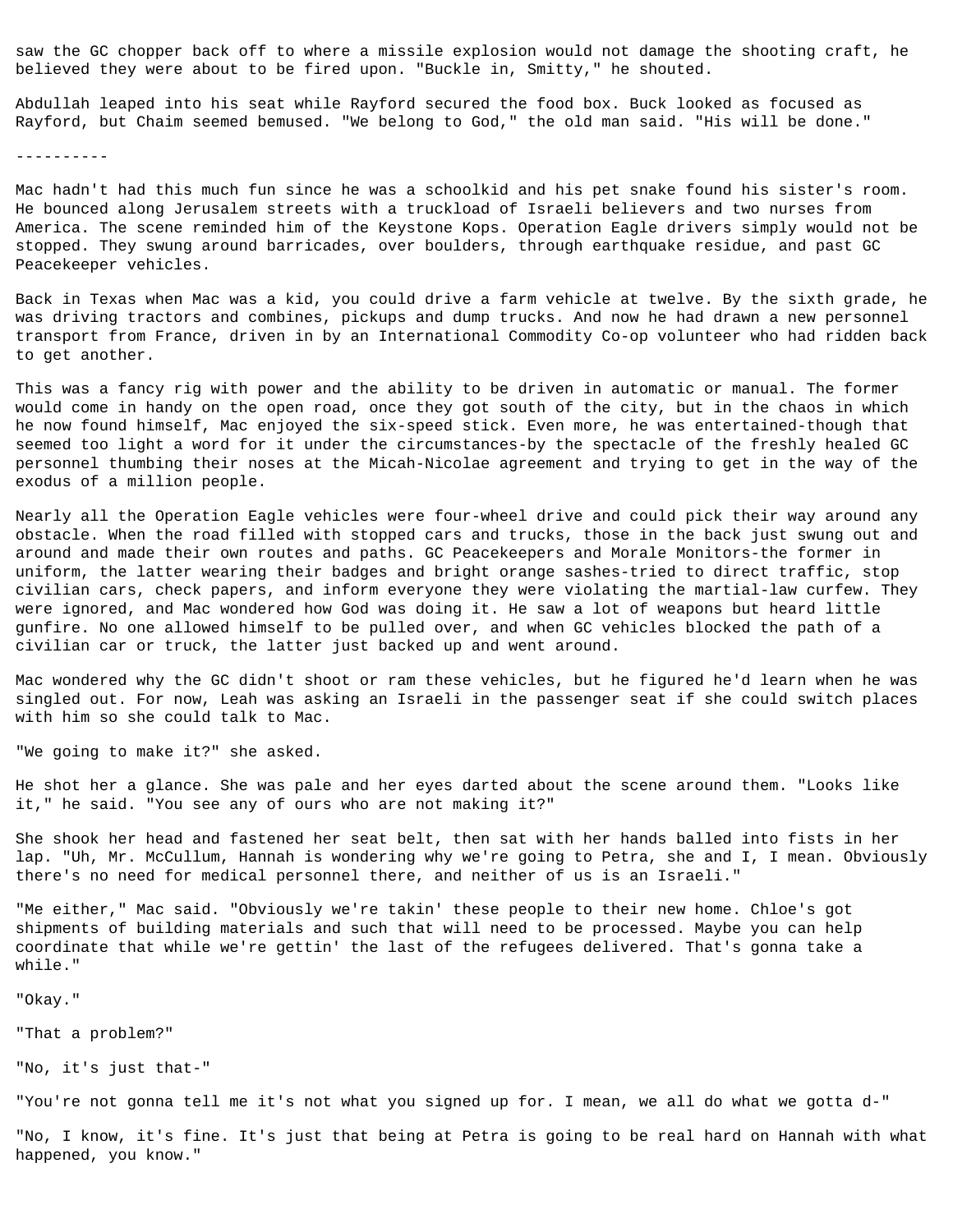"So you see." "Have her join me up here, would ya?" "She can hardly talk, Mr. McCullum." "I don't need her to talk. I need her to listen."

"I was there."

----------

Rayford leaned as far to his right as he could and kept an eye on the GC chopper behind them. They apparently cared not a whit about who or what was below.

"Everybody secure?" he said. "Prepare for incoming." The pursuing craft was directly in line with them in a can't-miss situation. Rayford considered barking evasive maneuvers at George, but it would be futile. The GC flew a smaller, more agile bird. Even if George eluded the first fusillade, it would be only a matter of time.

"They're firing!" Rayford hollered, and buried his face between his knees. He had seen the orange bursts and the white tracers and expected the instantaneous ravaging of metal and Plexiglas and fuel tanks, the gush of cold air, the ball of flame, and the free fall.

He felt the blazing, screaming bullet tips shoot past between him and Buck and Chaim, and the white-hot streaks made him look up. The ammunition flashed through the bird, and the force of the air pushed George's head to the left and Abdullah's to the right as both involuntarily ducked and covered their ears. But there had been no damage to the back or front of the chopper.

Rayford stared as the shots found the tail rotors of a GC craft ahead of them and sent it spinning to the ground. He shuddered and realized he was gripping the seat so tightly his fingers had locked into position.

"Why are you so fearful? How is it that you have no faith? Be of good cheer! Do not be afraid."

Rayford turned slowly to see Michael next to him again. "You all see him this time, don't you?" he said.

"We saw him," Chaim said. "Praise God."

"I heard him," Abdullah said, turning. But again, Michael was already gone.

----------

Mac saw the flashing lights in his side rearview mirrors. "You're not going to stop, are you?" Hannah asked quietly.

"Take more'n that to stop me now." The GC behind him started in on their PA system. "I don't want to talk to them," he said. "I want to talk to you. Did you lose a loved one today?"

"Of course. Didn't you?"

"Yes, I did."

"Then you should understand."

"That's why I don't, Hannah. I'm not sayin' this is easy. But did you see David fold up and hibernate when he lost his fiancee? No, ma'am. I know you and David were close, but what do you think he'd want? Do I hafta remind you that Rayford lost two wives and a son? That Tsion lost his whole family? I'm not discountin' it, and I'm not sayin' you don't have a reason for wanting to stay away from Petra. But David was my boss and my friend, and this is no picnic for me either."

"I know."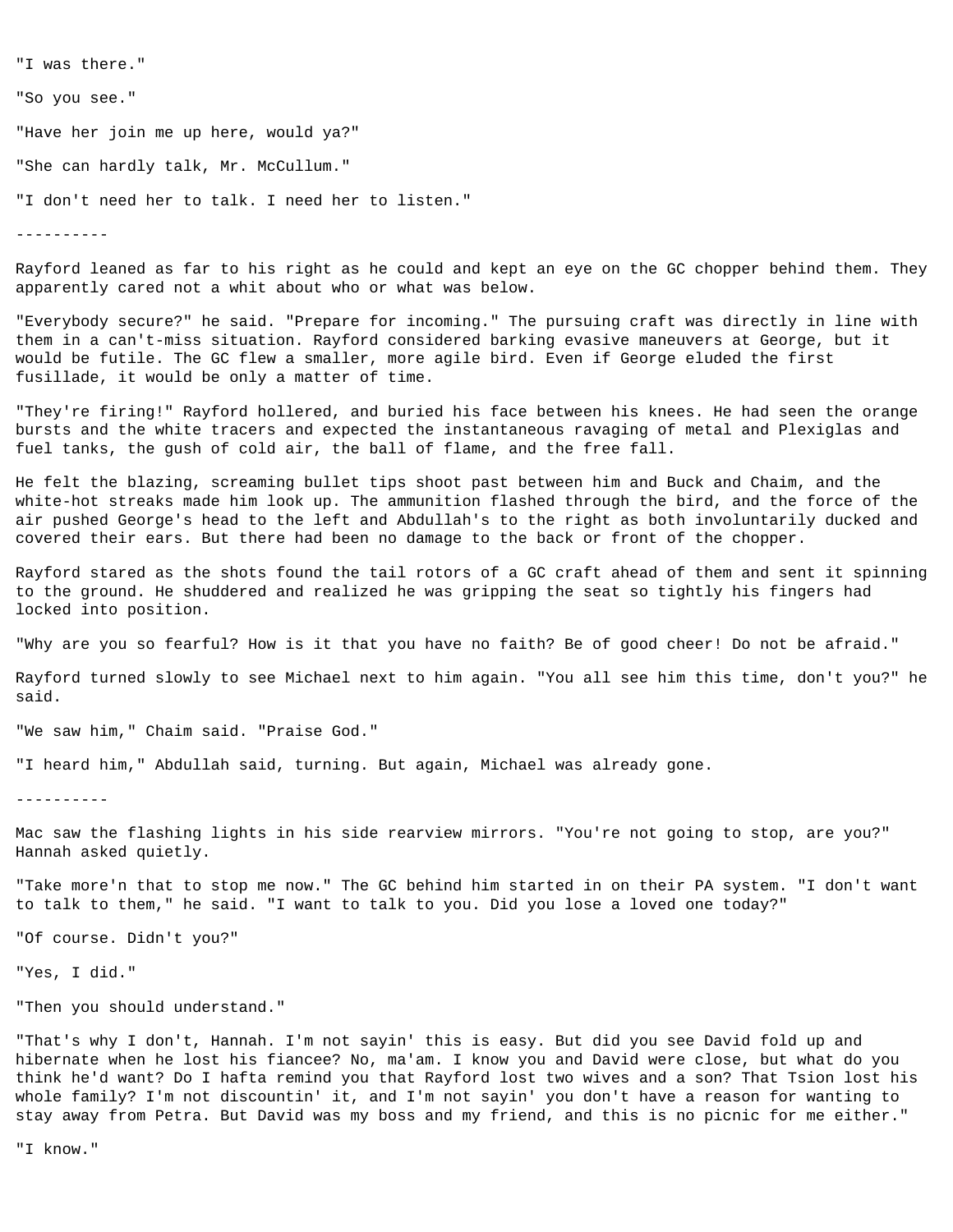"We're all going to need some grieving time, and we won't likely get it until we head back to the States. Meanwhile, we need you, Hannah. We don't have the luxury of grieving the way we used to. Too many people countin' on us. Now there may be nothin' for you and Leah to do inside Petra, but you know well as I do that none of us helpers are guaranteed safety. Who knows what kinda walkin' wounded we might have showin' up to drop people off?"

She nodded. "Mac, um, you'd better pull over."

"Ma'am?"

She pointed past him, out his window. A guard hung out the passenger side of a GC vehicle with a submachine gun pointed at Mac.

----------

"Well," George said, "that was just about the most amazing thing I've ever seen. Do we keep testing our luck or do we get on to Petra?"

"If you think that was luck," Rayford said, "maybe-"

"Just an expression, Cap. I know good and well what that was."

"Let's stay here and watch," Abdullah said, craning his neck to see the chopper that had fired on them.

"No need to be in the middle of everything," Rayford said. "Get someplace where we can observe without unduly drawing more fire."

----------

Chang phoned Tsion early in the afternoon Chicago time and walked him through how to broadcast live over international television from right where he was. "Is your monitor somewhere that you can stand behind it and survey the room?"

"Yes."

"Have someone sit where you're going to sit, and see what you can see past them. Anything that would be a clue to your whereabouts, get rid of it."

Tsion asked Ming to sit in his chair at the keyboard, and he squeezed between the back of the monitor and the wall. On the opposite wall a clock would give away what time zone they were in. "Chang," Tsion said, "let me get rid of the clock, and then the background will be a blank wall."

"Good. And then, can you tell me how long your message-wait, sir?"

"Go ahead."

"Why not just change that clock to Carpathian Time and let people wonder where you are?"

"Interesting."

Ming broke in. "Won't they see it as an obvious trick, Chang?"

"They might if we made it prominent," he said. "Put it in the corner of the shot, and I'll make sure it's out of focus. People will think they have discovered something unintended."

"My message will be short, Chang," Tsion said. "Just enough to encourage the believers before you transmit Chaim's salvation message audio."

"Excuse me, Dr. Ben-Judah, but I'm getting something on my Phoenix 216 bug. Stand by."

"You go and get back to me later."

----------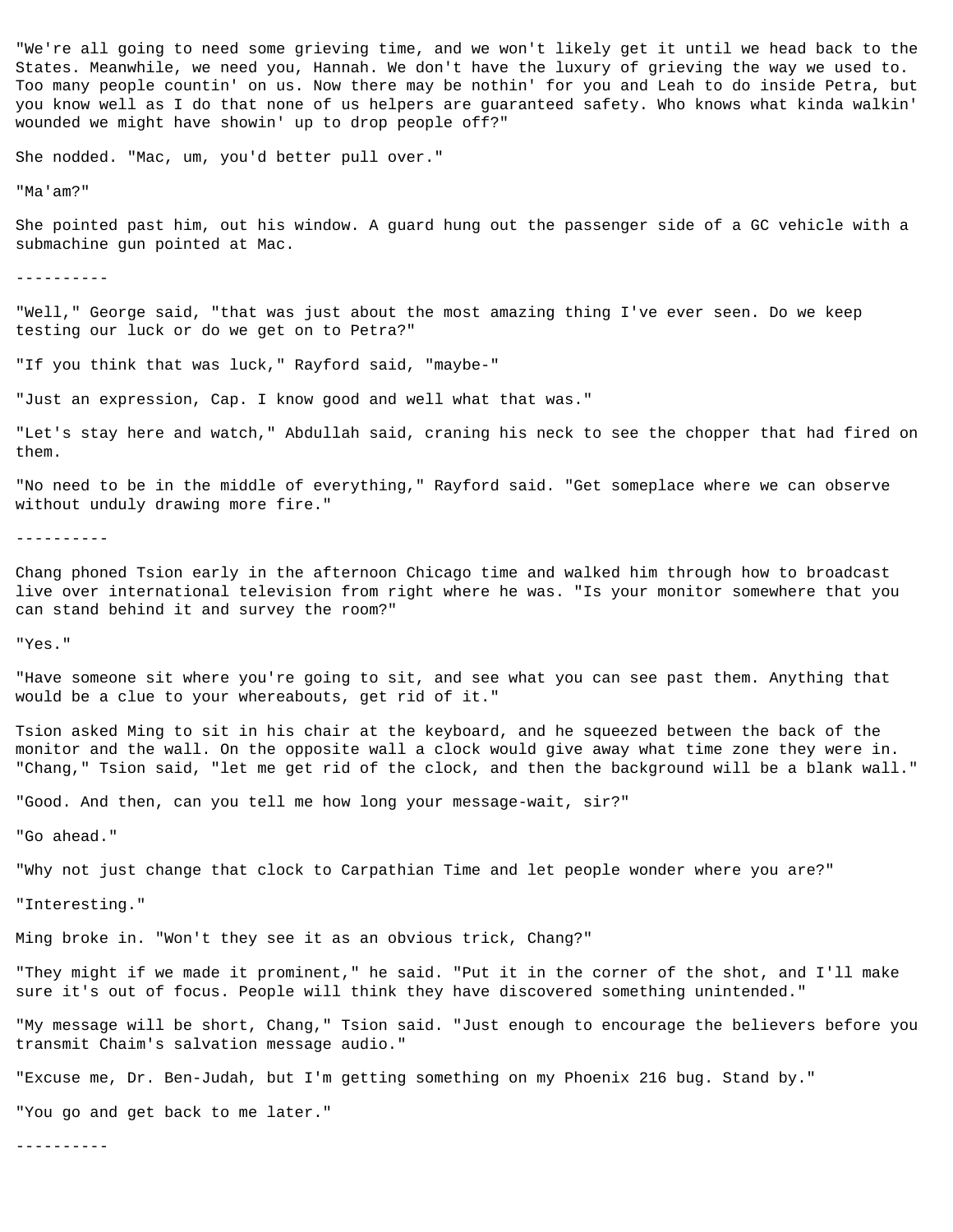Mac held up a finger to the GC as if requesting a moment before he pulled over. He had speeddialed Rayford. "Permission to fire upon the GC before they shoot out our tires."

"Denied, Mac. Just elude. Let God work."

"He can work through your nine millimeter, can't he?"

"You still have that?"

"Sorry."

"Just don't stop," Rayford said.

"Even with a flat?"

"Call back if they flatten your tire."

Mac stopped in the middle of the road with the GC next to him, but he refused to roll down his window.

The GC pulled in front of Mac. When the passenger got out, Mac backed up and pulled around the vehicle, and the pursuit began again. When the GC got close, Mac slammed on the brakes. "Sorry, friends!" he yelled. "Shoulda told y'all to buckle up!"

The GC stopped within inches of Mac's bumper and they both jumped out, shouting and waving weapons. Mac took off again, and as soon as they jumped back in and accelerated, he swung left, popped a U-turn, and swung in behind them.

----------

Apparently Carpathia still suspected the Knesset Building and thought his own plane was most secure. Chang followed an indication on the audiometer from the patch to the bugs there, and sure enough, it sounded as if workers were setting up for yet another meeting in the first-class cabin.

A couple of stewards were speaking in an Indian dialect, so Chang quickly fed it through a filter David had recommended and an immediate interpretation came up as captions.

"They will not destroy the rebel airstrip, then?"

"It appears the GC will use it for its own purposes. They will take out the buildings and clear it of the enemy, of course, but then they will fly in their own troops, who will be trucked to Petra to head off the fleeing insurgents. They will try to-shh, they are coming."

"Mr. Akbar, sir."

"Pakistani?"

"No, apologies, Director."

"Speak English?"

"Yes, English."

"This will be a small gathering, just the potentate, Reverend Fortunate, Mr. Moon, Ms. Ivins, and myself."

"Oh, thank you, sir. We had already made room for too many, had we not?"

"No problem. You know what everybody likes. Have it out and available. And don't forget Ms. Ivins's fondness for ice."

"A thousand thank-yous for reminding me, sir. 'More ice, please,' she says constantly. Water for you and Mr. Moon, juice for Mr. Fortunato, and-"

"Reverend Fortunato."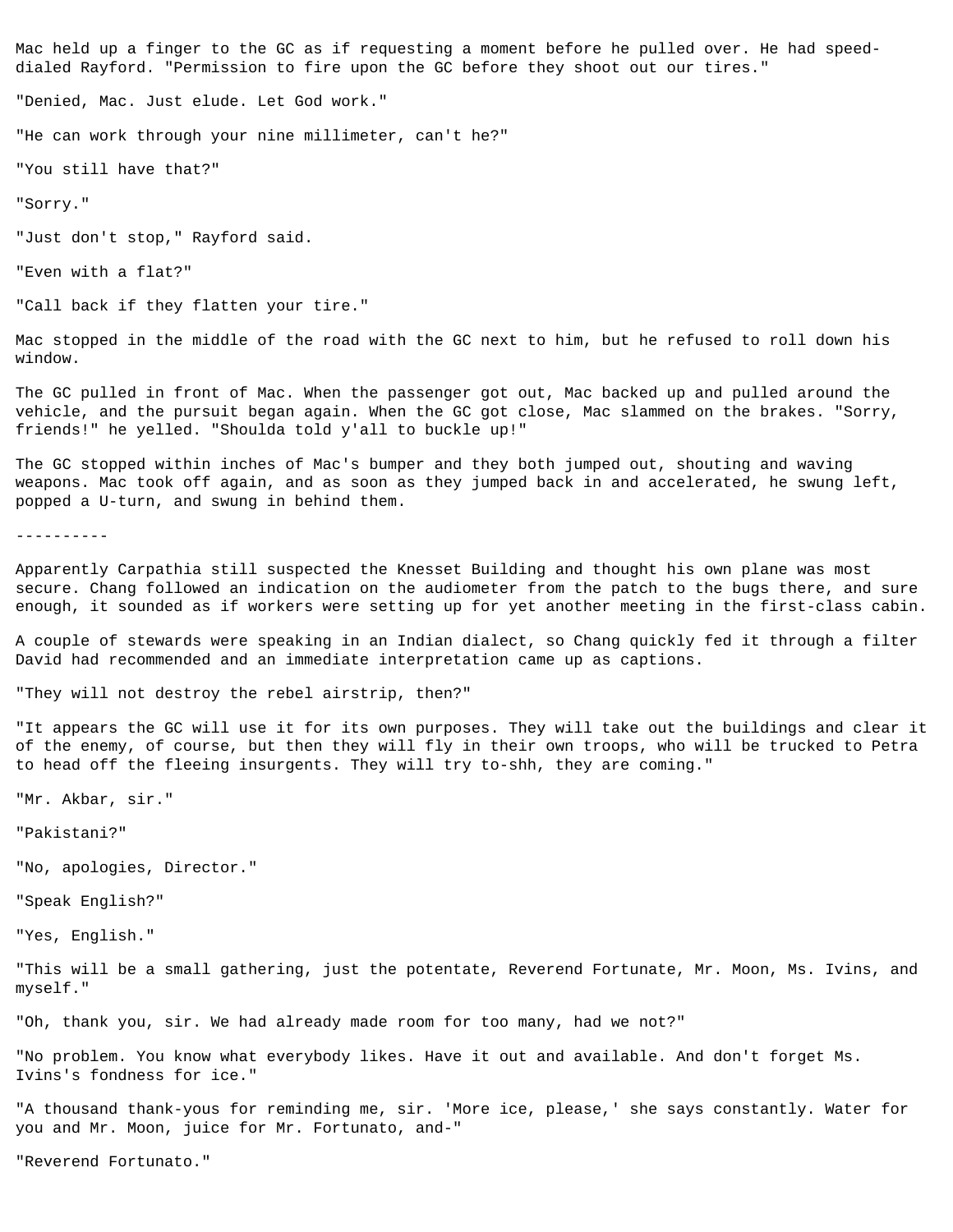"Oh yes, humble apologies." "I do not care. But you do not want to make that mistake in front of His Excellency." "Or the Most High Reverend Father, ha!" Chang heard Suhail Akbar chuckle. "Make yourselves scarce once everything is in place." Chang formatted the program to record and then switched back to Chicago. "Ready?" he said. "I am," Tsion said. "How do I look?" "Scared." "I do not wish to look scared." "Can't help you there, Doctor. We're pirating the only show in town all over the world. If anyone is watching TV, listening to radio, or surfing the Net, you're what they're going to get." "That sets my mind at ease!" "Just trying to explain your nerves, sir." "Say when." "Now." "I am on?" Tsion said. "Seriously?" But Chang didn't dare answer for fear of his voice being traced. He held his breath, grateful Tsion had not used his name. "Greetings," Tsion said. "It is a privilege for me to address the world through the miracle of technology. But as I am an unwelcome guest here, forgive me for being brief, and please lend me your attention ..." Chang checked in on the Phoenix. It sounded as if everyone was there and settling in. "Commander Moon, get someone to turn off that television. Wait! Who is that?" "You know who that is, Excellency," Leon said. "That's the heretic, Tsion Ben-Judah." "More than a heretic," Carpathia said. "He is behind this Micah, thus the plague of sores. So now he consolidates the Orthodox Jews with him. How did he get a television network?" "That is GCNN, Potentate." "Well, get him off there!" Carpathia raged. "Walter!" The TV in the Phoenix went silent, and Carpathia exploded. "I mean get him off the air, you imbecile. Call whom you have to call, do what you have to do! We have overcome the plague and now we will look like buffoons, allowing the enemy on our own network!" Moon was on the phone, his voice shaky, sounding to Chang as if he feared Carpathia would put him to death if Tsion was aired a minute longer. Moon swore and demanded to be put through to the head of broadcasting. "No excuses!" he cried. "Pull the plug! Now!" "Give me that phone!" Carpathia said. "Cut the feed! Cut the signal!" It sounded as if the phone was flung across the cabin. "Turn it on! Let me see!" Moon: "I'm sure they've at least gone to black, Excellen-"

"Turn it on! Ach! Still there! What is it with you people? Suhail, come here. Right here!"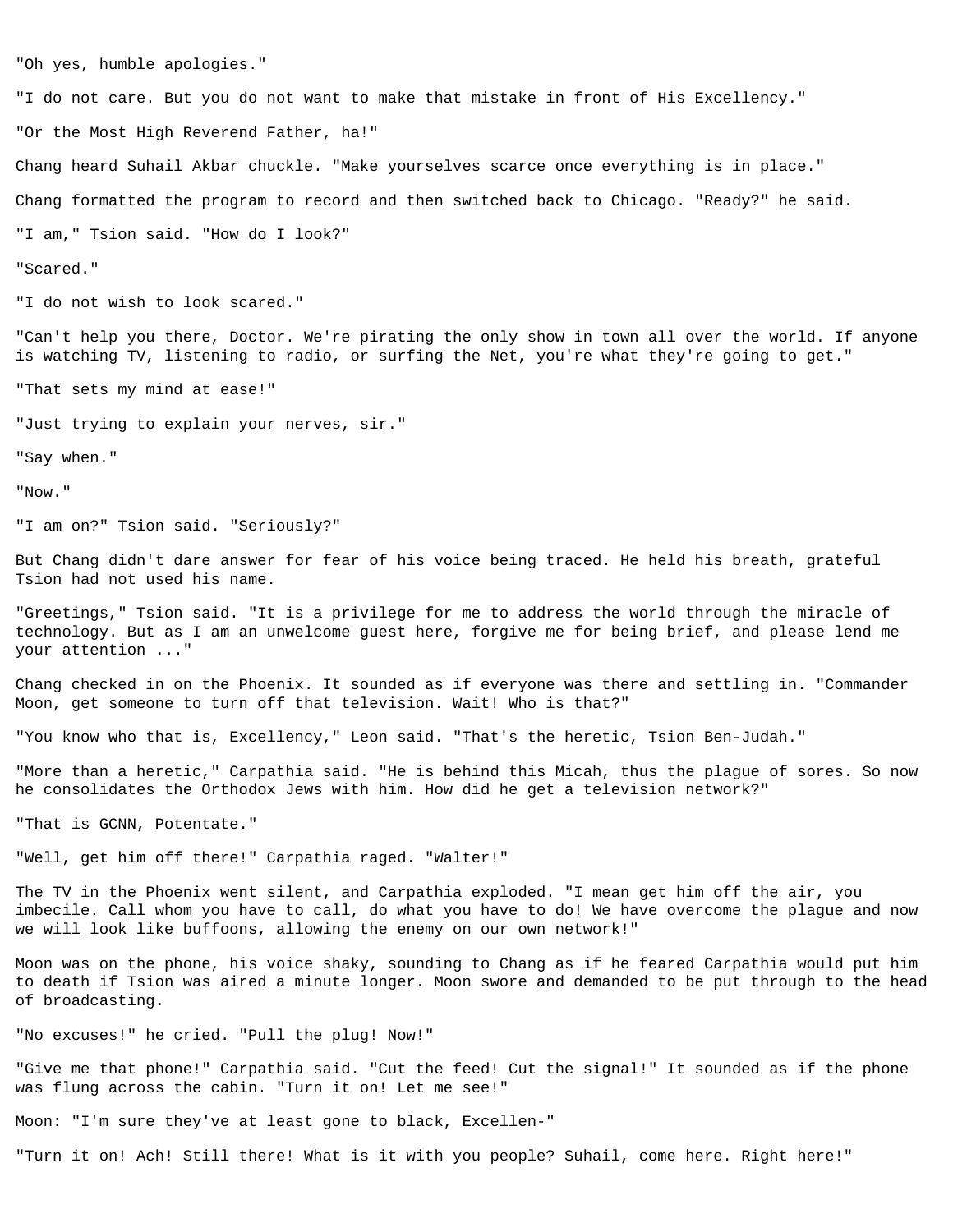"Excellency." "No restrictions on curfew enforcement." Carpathia spoke so quickly that his words ran together and Chang had to strain to understand. "Shoot to kill at the Mount of Olives, at Masada, on-" "Those locations have been cleared, Highn-" "Do not interrupt, Suhail! Every civilian plane destroyed and-" "We have suffered casualties on the ground from crashing planes, sir-" "Do you hear me? Do you understand what I am saying? Do I need to have you executed the way I will execute Walter if this Ben-Judah is not off the air when again I look at the screen!?" Moon wailed, "What more can I do, Excellency?" "You can die!" "No!" "Suhail, a weapon." "Please, sir!" "Now, Suhail!" Scuffling. BLAM! A scream. "Hold out your other hand, Walter!" "Please!" BLAM! More screaming. More shots, fresh cries with each. The banging of shoes against seats and tables as Moon, Chang assumed, frantically tried to crawl to safety. More rapid shots in succession, wailing like a terrified baby, finally a last shot, and silence. "You're doing the right thing, Nicolae," Viv Ivins said. "You should kill them all and start over." "Thank you, Viv." Fortunato: "I worship you, risen master." "Shut up, Leon. Suhail, put a fresh clip in this." Sounds of the snapping in of more ammunition. Fortunato: "I bow in respectful silence to your glory. Oh, for the privilege of kissing your ring." "Now give it to me, Suhail." "As you wish, Excellency, but I will execute anyone you wish. I have always carried out your directives." "Then do what I say!" "Anything, Potentate." "I want dead insurrectionists! Run them down. Crash their vehicles. Blow their heads off. As for Petra, wait until we know for certain Micah is there, then level it. Do we have what we need to do that?"

"We do, sir."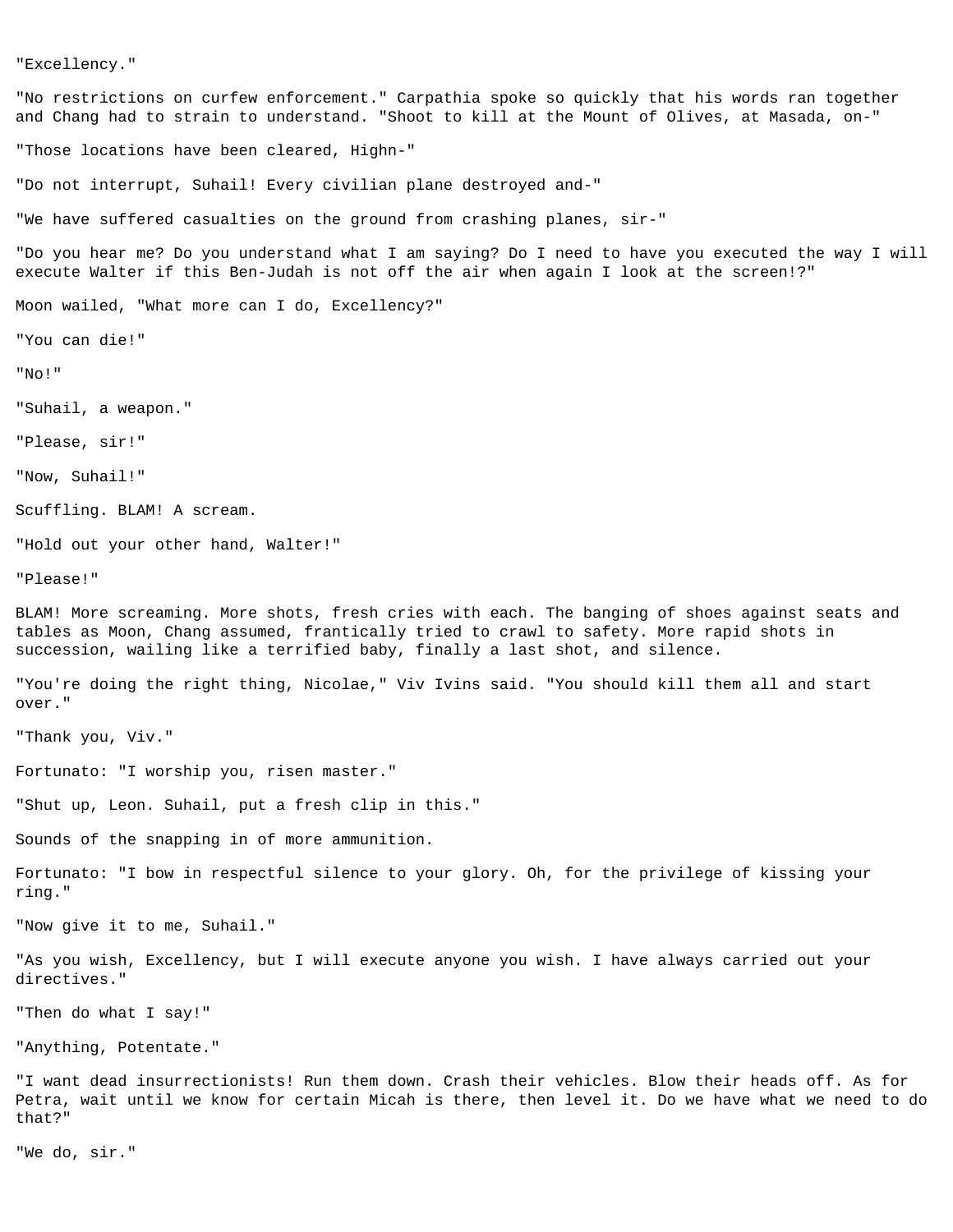"In the meantime, someone, anyone, get-Ben-Judah- off-the-air!"

"I will pray him off, Your Worship," Fortunato said.

"I will kill you if you do not shut up."

"Quieting now, Highness. Oh!"

"What!?"

"The water! The ice!"

Chang jumped up and turned on the faucet over his sink. Blood.

# FOURTEEN

THE TAILLIGHTS ahead went bright red, so Mac slammed on his brakes. But suddenly the GC vehicle disappeared from his vision. In the distance, Operation Eagle cars and trucks roared on, but behind them a great cavern opened and the pursuing GC dropped into it.

Mac jumped out and realized his front tires were on the edge of the gigantic crevasse. Amazingly, the lights of the GC cars grew smaller as they continued to fall. The cavity in the earth was hundreds of feet deep, and his idea to sneak behind the GC had almost been fatal. His knees rubbery, he climbed back into the truck and carefully backed away, looking for a way around.

Roaring up past him came yet another GC car, but as it neared the drop-off, its two occupants leaped out and rolled, their weapons clattering onto the pavement. Their car hurtled into the great beyond. The Peacekeepers slowly rose, retrieved their rifles, and took aim at Mac's truck. "Duck!" he shouted, and his head banged Hannah's shoulder as they both leaned toward the middle of the front seat. In the back, the Israelis tussled for position.

The bracketing of gunfire made Mac shut his eyes and cover his head, but it stopped almost as soon as it had started, and he rose and stepped out to see the Peacekeepers sprawled dead. No one else was around. He could only surmise that their own bullets had somehow killed them. Mac's Operation Eagle truck stood unscathed. His phone rang.

It was Rayford. "Tsion's on the air right now," he reported.

"Well, that's good, Cap. Nothin' I could use more right now than a little broadcast entertainment."

"Say again?"

"Nothin'."

"What's your location?"

"The Grand Canyon."

"I don't follow."

"Good idea not to."

"Mac, you all right?"

"Yeah. 'Cept for almost drivin' my people into the netherworld, I'll make it."

"Sounds like you'll have a story, as usual. Can you see what's happening in the air over Jerusalem?"

"Guess I been lookin' the other direction, Ray."

"Well, look up and listen."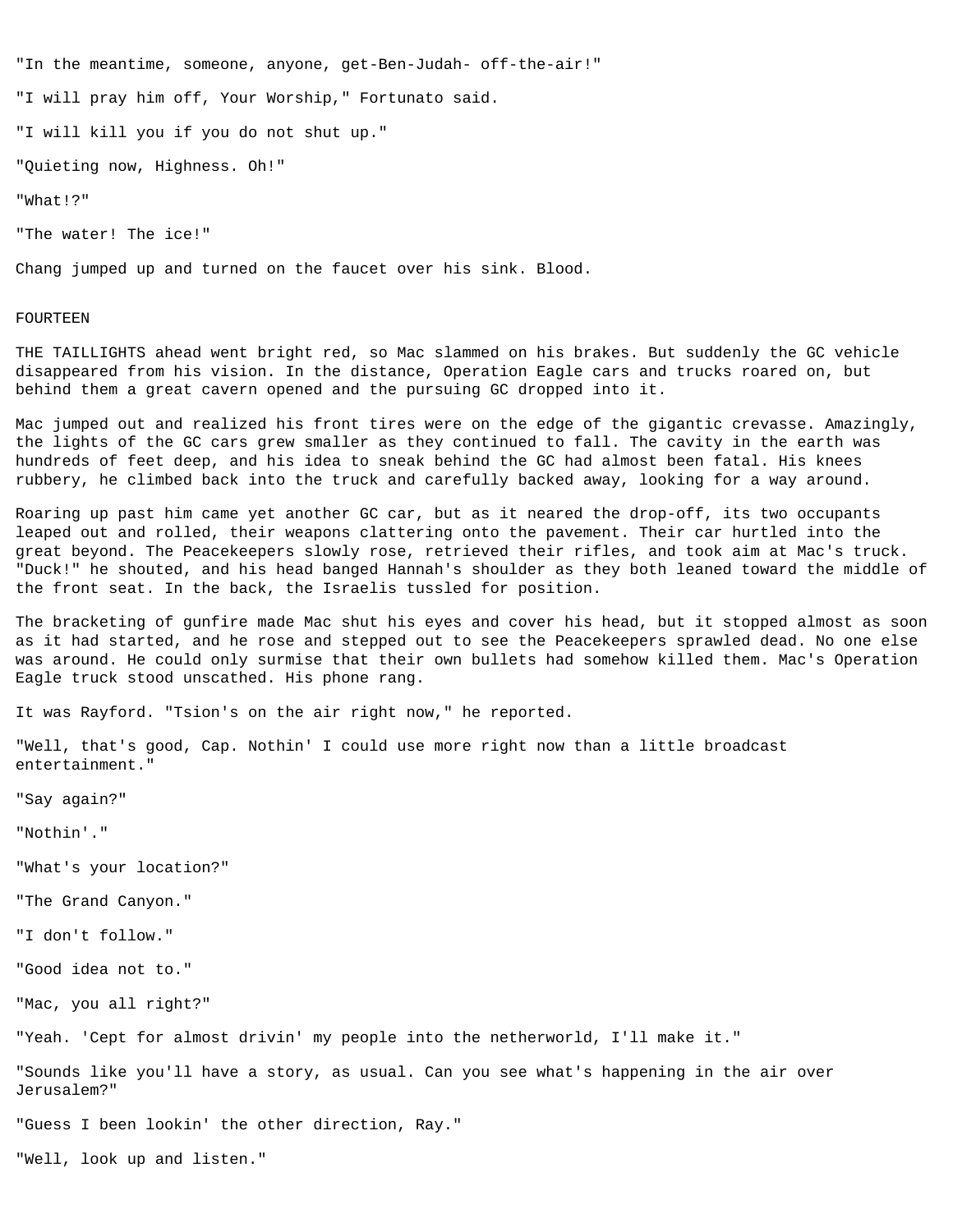The air battle had moved away from Mac, but in the distance he could see it, and its low rumbling echoes came rolling back. "They hittin' anybody?"

"Only each other," Rayford said. "Look out below."

"I heard that!"

----------

Chang was overcome by a feeling so delicious it made him tingle to the top of his head. All over his computer were frantic codes and messages and attempts by the broadcasting division in the next building to yank GCNN off the air. But nothing they did worked. He hoped Tsion would finish soon so he could go to the Chaim audio. That would drive them crazy. With no visual to worry about, they would catch each other coming and going trying to mute the sound.

With one ear monitoring Tsion to know when to make the switch, Chang was also still listening to the cockpit of the Phoenix. Carpathia had turned his verbal guns on Fortunato.

"What good is a religion if you cannot come up with some miracles, Leon?"

"Holiness! I called down fire on your enemy just yesterday!"

"You cooked a harmless woman with a big mouth."

"But you are the object of our worship, Excellency! I pray to you for signs and wonders!"

"Well, I need a miracle, Reverend."

"Excellency," Akbar interrupted, "you might consider this phone call miraculous."

"While that infernal Ben-Judah remains on the air, the only miracle is that either of you remains alive. So, thrill me."

"You recall we lost two prisoners in Greece recently?"

"Young people, yes. A boy and a girl. You have found them?"

"No, but as time and manpower allowed only a cursory investigation, the best we came up with were witnesses who said a Peacekeeper named Jensen may have been involved in both disappearances."

"Yes, yes, and though he was our man, you lost track of him. So you have found him now?"

"Maybe."

"I hate answers like that!"

"Forgive me, Excellency. You know how this Micah and his sidekick seemed to appear out of nowhere."

"Get to the point. Please! You are making me crazy!"

"We got a tip that the two were seen at the King David Hotel, but when everyone fell ill, we didn't have time to pursue it. Now we have, and we even know what rooms they occupied."

"And this is a miracle?"

"We have combed both rooms. One contained a wallet that appears to belong to Jensen. The photo, however, does not match the photo in our personnel files."

"Why would he be foolish enough to leave his identification behind? It is clearly an attempt to mislead."

"We're comparing with our international database fingerprints lifted from each room."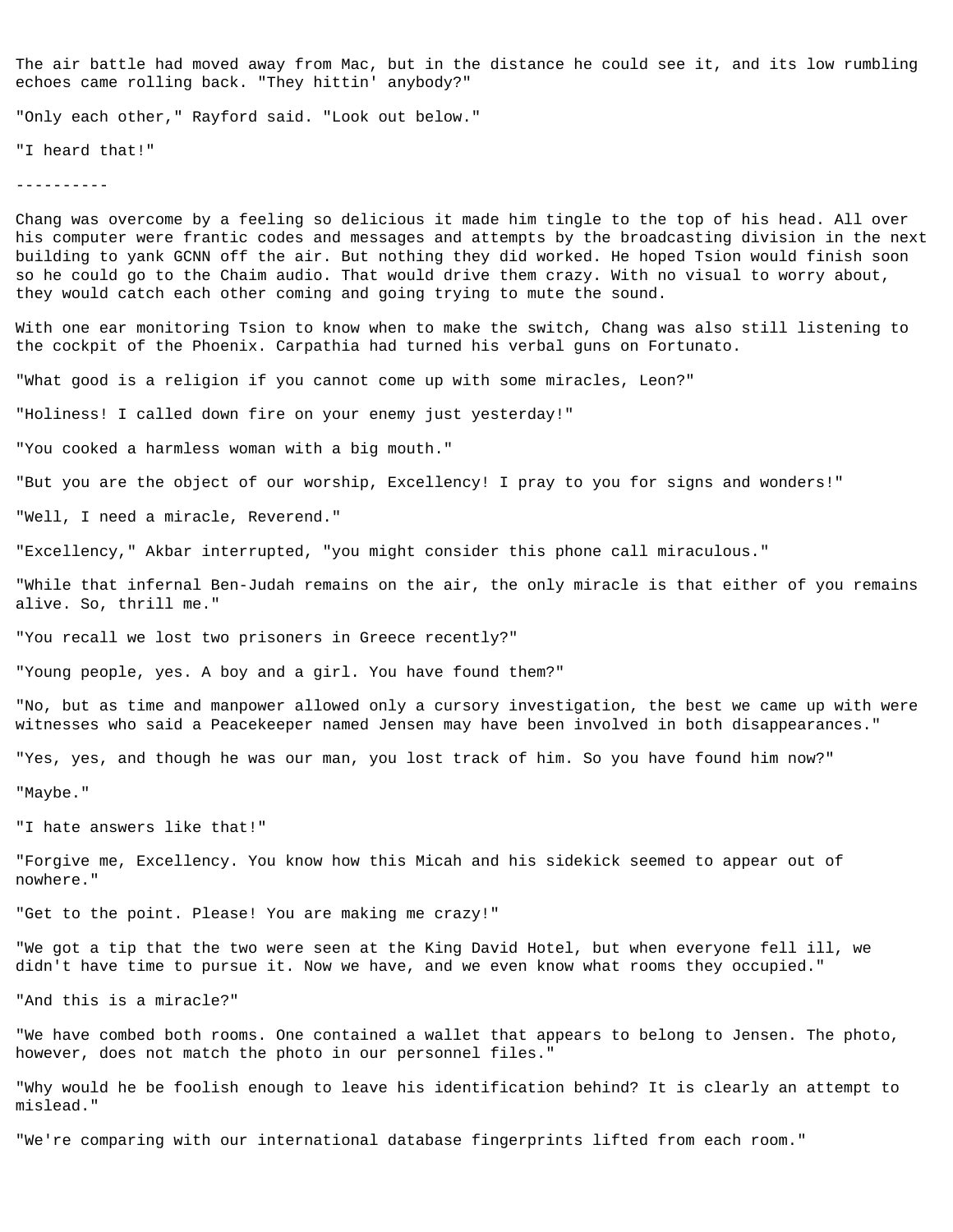Chang's fingers flew. He was into the GC Peacekeeper personnel file in seconds and eradicated all vestiges of Jack Jensen.

"Suhail, there must be dozens of different people's fingerprints in a hotel room, from every recent guest to the staff to-"

"The predominant prints in the one room trace to Chaim Rosenzweig."

Carpathia laughed. "The man who murdered me."

"One and the same."

He laughed again. "Well, which do you think is Rosenzweig? The one in the robe or the one with the scarred face?"

"Excellency, the prints from the scarred man's room do not lead to Peacekeeper Jensen, interestingly enough. They match the prints of a former employee in your inner circle."

Back Chang went into the system, and seconds later Cameron "Buck" Williams, former media czar for the Global Community, was gone as if he had never been there.

"I did not study the sidekick," Carpathia said, "but he did not remind me of anyone."

"He was your first media guy."

"Plank? Nonsense. Confirmed dead."

"My mistake. Your second media guy but first choice."

"Williams?"

"That's the man."

"Micah's assistant is not Cameron Williams, Suhail. I would know. And let me tell you something else-Micah is not Dr. Rosenzweig."

"All due respect, Excellency, but miracles of disguise can be wrought today."

"He may be approximately the same height, but that voice? That look? That bearing? No. That could not be playacting." There was a long pause. "Anyway," Carpathia said quietly, "I pardoned my attacker publicly."

"And that protects him from whom?"

"Everyone."

"Including yourself?"

"Excellent point, Suhail."

"Anyway, you yourself installed Walter Moon as supreme commander. That apparently didn't give him tenure."

Chang heard the men laugh, while in the background Viv Ivins supervised the removal of Moon's body and the cleanup of the area.

Chang switched to Tsion's broadcast, which closed with Dr. Ben-Judah's promise to travel to Petra to personally address his million strong "brothers and sisters in Messiah."

Someone called Suhail. Chang heard him ask Carpathia's permission to take it, then: "Ben-Judah is coming to Petra, Excellency."

"Delay its destruction until his arrival."

"And the blood problem is international."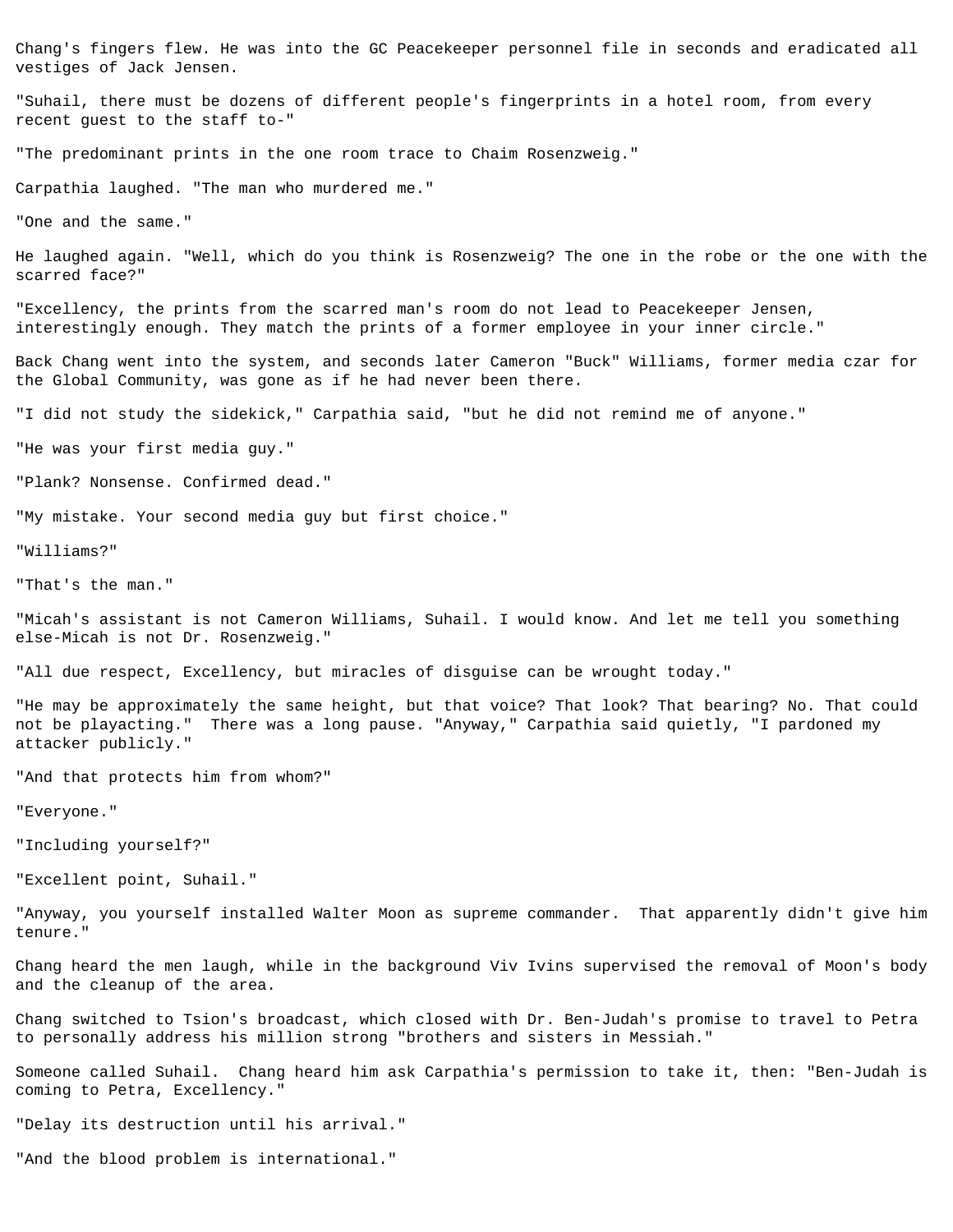"Meaning?" "Intelligence is telling me the waters of the sea are 100 percent blood." "What sea?" "Every one. It's crippling us. And we have a mole." "Where?" "At the palace. And connected here somehow." "How can you know that?" "Jensen and Williams? Their files have disappeared from our central database since you and I began discussing them." "Quarantine this plane, Suhail." "Sir?" "We will kill the mole, of course, but we must find the leak first. Lie detector tests for everyone. How many is that?" "Fortunately, not many. Two stewards, myself, and Leon." "You were wise to leave me out and diplomatic to leave Viv Ivins out. Do not be diplomatic." "You want her polygraphed, Excellency?" "Absolutely." "Perhaps I'll conduct it myself," Suhail said. "And who will conduct yours, Mr. Akbar?" "Actually, Excellency, lie detecting has become quite streamlined. We now merely use a computer program that detects changes in the FM frequency of the voice. A person has no control over it. He or she can speak at a different pace or even volume, but the FM frequency will change only under stress."

"Really."

"It's gold, sir."

"Do include me in the testing."

Chang hacked into the personnel files and created a record showing him in the infirmary and treated symptomatically for boils for the last two days. He saved everything from his computer to the secure minidisk in the bowels of the palace, then purposely crashed the hard drive on his laptop, erasing everything in it. He created a phantom auxiliary hard drive buried under such massive encoding that only another computer working twenty-four hours a day for years could even hope to crack it. He accessed the miniature archive and downloaded everything he needed, then pulled the cords and packed up the machine, putting it deep in a closet. David-the only other person on the planet who could have detected a thing on his hard drive-was actually no longer on the planet.

Chang would be at his desk in his department the next morning, right on time and ready for work. Not only would they not find the mole, but they would also strike out in their search for a contact person in the executive cabinet.

----------

George put down well outside the growing throngs at Petra, opened the door for ventilation, and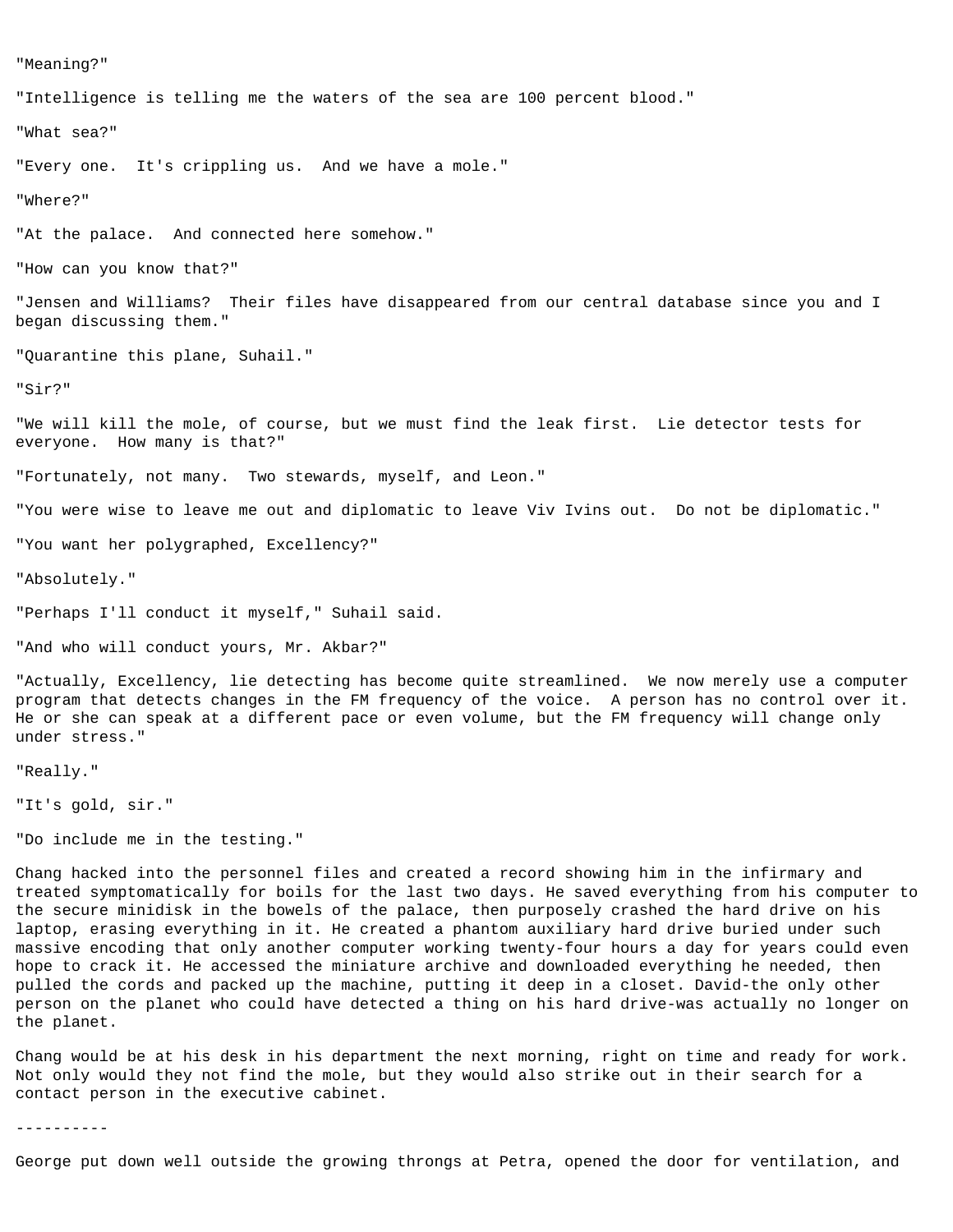Buck and the others dozed as load after load of more escapees was delivered. Rayford and Chaim had decided to keep Chaim's presence a secret for as long as possible so as not to interfere with the massive move into the safe place. Though some had begun walking in and others were airlifted, by daybreak, hundreds of thousands clogged the Siq, awaiting their helicopter hop inside. They sang and rejoiced and prayed.

Buck left the chopper and walked among the people, keeping an eye on the skies and the western horizon as he listened to the radio. Global Community forces had been decimated, nearly half lost in firefights in the sky that never touched Operation Eagle or during ground pursuits that left GC vehicles and bodies buried so deep that rescue operations were abandoned.

The GCNN radio network had switched back to Car-pathia's auspices sometime in the night, after Chaim's case for Jesus as the Messiah had been broadcast around the world, followed by his prayer of allegiance to Christ. Buck believed Tsion's prediction that a worldwide revival would break out in the midst of the worst terror of the Tribulation. Reports from around the globe revealed tragedy and death related to the seas having turned to blood.

Ships that counted on processes that made the waters of the ocean drinkable found it impossible to convert the blood. Rotting carcasses of all species of aquatic life rose to the surface, and crews of ships fell deathly ill as many boats radioed their inability to get back to land.

Carpathia announced that his Security and Intelligence forces already had determined the true identities of the impostors who claimed to represent the rebels and that it had been their trickery that resulted in the great seawater catastrophe.

----------

Night had fallen in Chicago, and Chloe found a way to excuse herself during a lull in the news. She took her new telescope and set up at a window far from curious eyes. Waiting until the sky was black, she first scanned the city with the naked eye. The tiny beacon she had noticed some time before still shined from about three quarters of a mile away.

Chloe carefully settled and steadied herself, bracing the instrument and aligning it with what she had seen. At long last she was able to bring the illusive beam into focus and calm the jumpy lens. To her astonishment, the source of light was at ground level. She sat and sat, cramping again but forcing herself to stay still so she could study the image until it made sense to her overtaxed brain.

She ran the various shapes and images through the grid of her life's memory, and gradually Chloe thought she came to understand what she was looking at. One window on the ground or basement floor of a big building, maybe ten or twelve stories, emitted light from inside. And the more she sat staring, the more convinced she was that there was activity inside. Human activity.

----------

At eight in the morning Palace Time, Chang was assigned by his supervisor to help monitor reports of deaths and casualties attributed to the oceanic disaster. To the wonder of everyone involved, lakes and rivers had not been affected.

In the large office where Chang and some thirty others sat at desktop computers, he made it a point to only occasionally grunt a response to coworkers who tried to draw him out. He neither looked anyone in the eye nor smiled. His boss, a tall, bony Mexican named Aurelio S. Figueroa, proved an officious loner who treated his superiors like kings and queens and treated his subordinates like servants.

"How are we today, Wong?" Mr. Figueroa said, his Adam's apple protruding.

"Okay, sir."

"Happy in your work?"

"Happy enough."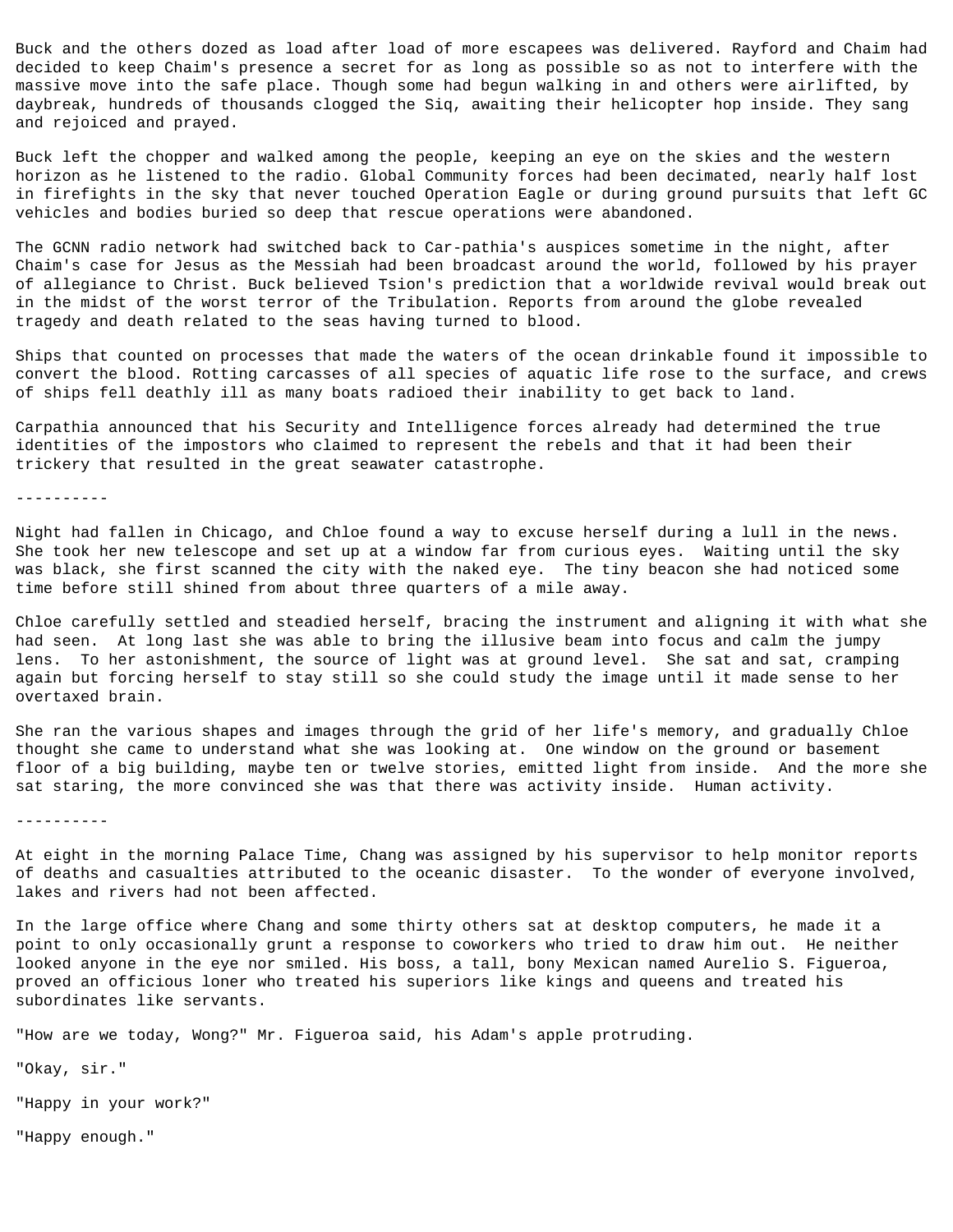```
"Have you heard the news?"
"About?"
"Supreme Commander Moon."
"I saw nothing on the news about him."
"Come, Master Wong, I know you are a Carpathia pet. Surely you have inside knowledge."
Chang shook his head.
"Moon is dead."
"Dead? How?"
"Shot to death outside the potentate's plane."
Chang tried to appear stunned and curious, but he hated being drawn in as Figueroa's confidant. 
"The enemy?"
"No! Don't be naïve! Our people at the level are surrounded by security."
"Who then?"
"They suspect the stewards." Figueroa leaned close. "Both Indians."
"But why?"
"No one else would have done it."
"Why would they?"
"Why not? You know the Indians."
"No, I do not."
"They have a contact on the inside."
"On the inside of what?"
"Here."
"Why?"
"You are naive, aren't you?"
Chang bit his tongue. He hated stupid people, especially ones twice his age. "Not too naive to 
guess your middle name."
Figueroa's eyes turned dark. "What does that have to do with anything, Wong?"
Chang shrugged. "Forget it."
"You couldn't know it anyway."
"Of course I couldn't."
"Unless you saw my personnel file."
"How would I do that?"
"You couldn't. Not without my knowing. Everything done on these computers is recorded, you know."
```
"Of course."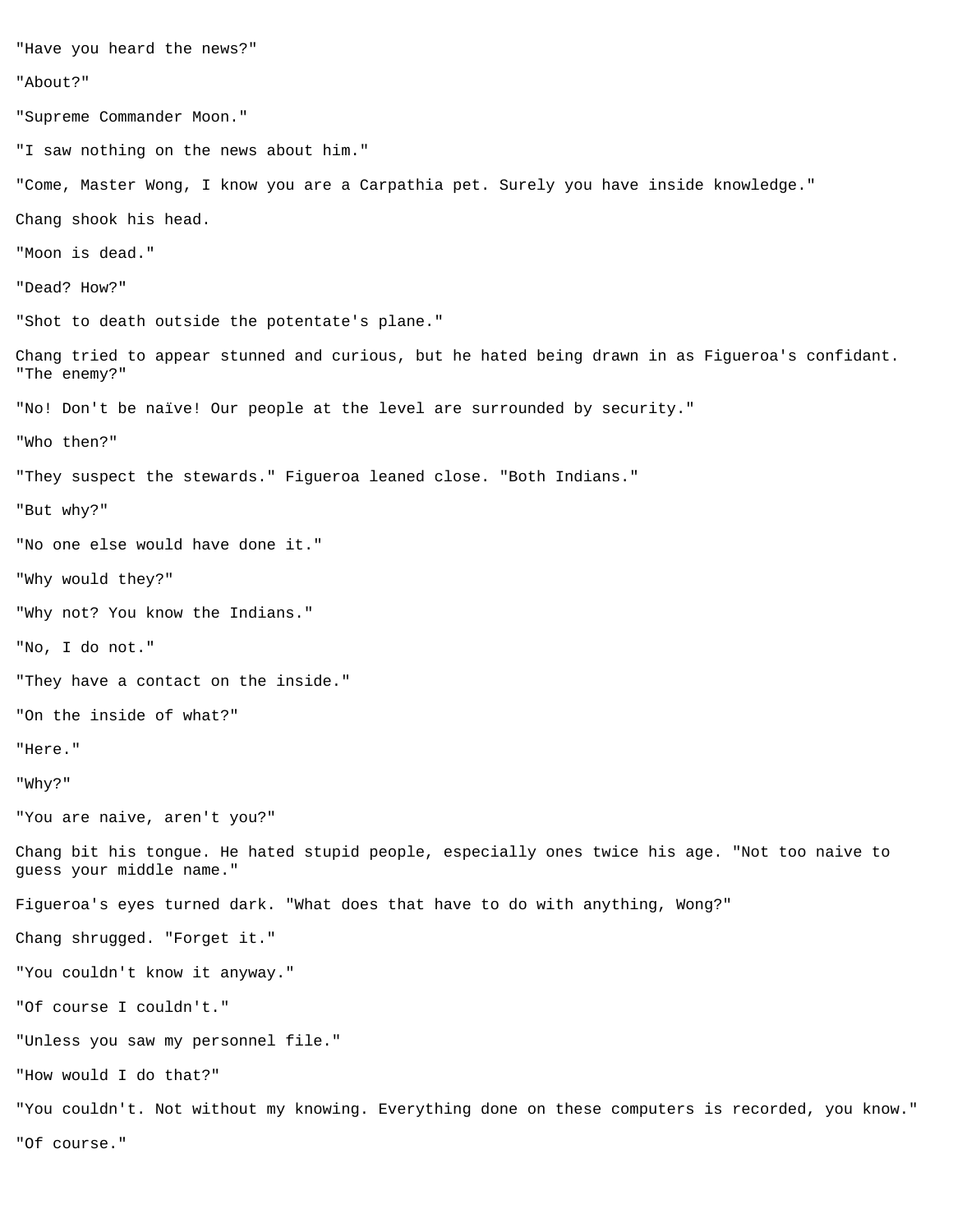"I could see if you have been snooping." "Feel free." Figueroa broke into a wide grin. "But I trust you, Wong! You are a friend of His Excellency." "Well, my Father is." "I suppose you have heard they have asked for lie-detecting software. I uploaded it this morning." "How would I know that?" Figueroa clutched Chang's shoulder, and it was all Chang could do to keep from recoiling. "Because you are connected, my friend!" "I'm not." "We are all going to be subjected to searches, you know. Interrogations." "Why?" "I told you! The Indians, the stewards, have a connection here, a leak." Chang shrugged. "You want to be first or last?" "To what?" "To be interrogated." "I have nothing to hide. They can interrogate me anytime they want." "They will search your apartment, want to see your personal computer." "They may feel free. The hard drive has been worthless for some time." "Then you have nothing to worry about." "I was not worried." Figueroa looked around, as if realizing he might be criticized for paying too much attention to one worker. "Of course, you weren't, Wong. You're connected." Chang shook his head. "Who will replace Moon?" "Akbar is too important where he is. Fortunato has already had that job. Maybe Ms. Ivins, who knows? Maybe no one. Maybe Nicolae himself. One thing is certain, Wong," Figueroa added, turning to leave, "it won't be you or me." "Don't be so sure," Chang said, hating himself for playing these games. As Chang expected, Figueroa stopped. "What are you saying? What do you know?" "Nothing to speak of, sir," Chang said. "Have to protect my connection, you know." "You're putting me on. You know nothing." "Of course." "Seriously, now. I mean it." "Me too, sir." Five minutes later, as Chang was collating reports from around the world and assembling them for a

briefing, Figueroa called from his office. "You swear you've never tapped in to see my personnel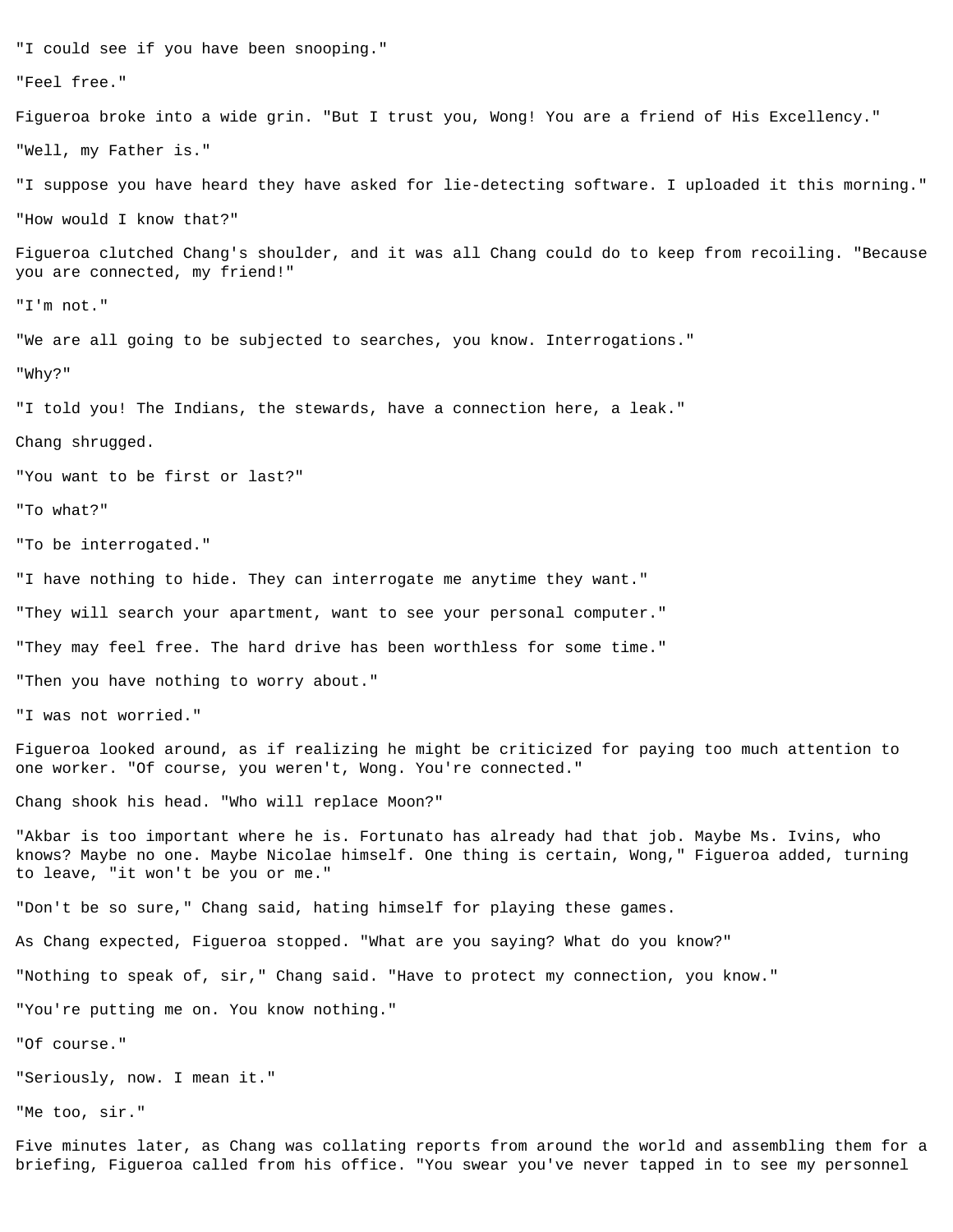```
files?"
"I swear."
"If I ran a review on your computer, the one here and your own, it would bear that out?"
"This one would."
"But your personal computer?"
"I told you. The hard drive crashed."
"Then this about knowing my full name ..."
"Would be guessing, sir."
"Want to guess?"
"I'm busy, sir."
"I'll give you one guess."
"I was just talking. I don't know."
"Come now, Wong. Take a shot. Tell you what-you get it right, I'll leave your name off the 
interrogation list."
"How could you do that?"
"I have my ways."
"Why would I care about being interrogated?"
"It's a waste of time, a nuisance, stressful."
"Not if you're innocent. I never even heard of the Indian stewards."
"The offer stands."
Chang sighed. Why had he started this? And who would believe Figueroa gave a rip anyway? "I know 
it starts with an S. "
"Everybody knows that. It's on my nameplate. But maybe it's like the S in Harry S Truman and 
stands for nothing."
"You use the period after it, so it stands for something. I'd just be guessing."
"Unless you're lying about hacking into my file, a hundred Nicks says you couldn't guess in ten 
tries."
"I have only one guess."
"Let's hear it."
"Sequoia."
A long silence. Figueroa swore. "You couldn't know that!"
"I'm right?"
"You are and you know it, but how did you know? It's not even a Mexican name. Not even Spanish."
"I'm guessing Indian. American Indian, I mean."
"Tell me how you knew that."
```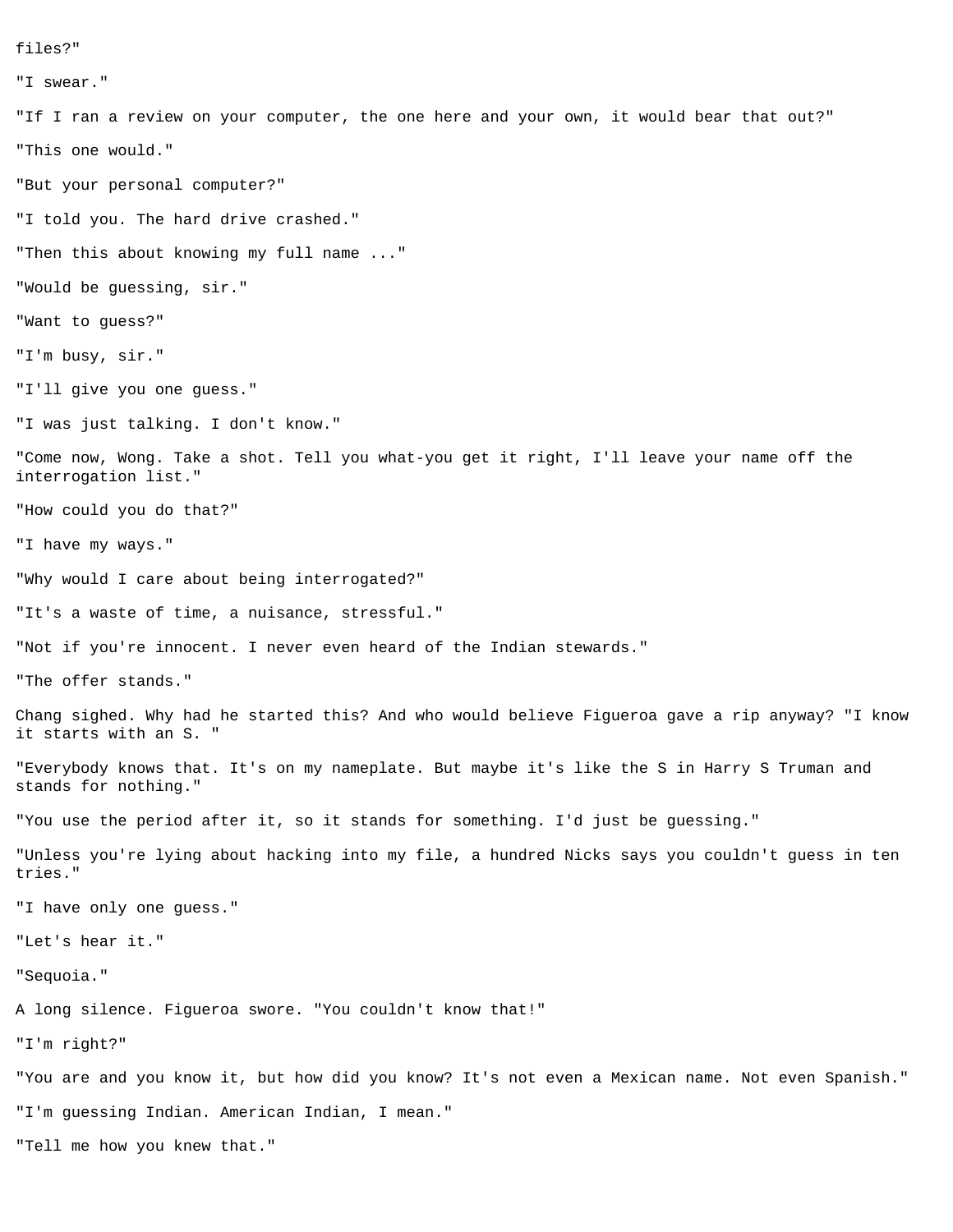"Guessing, sir. I thought it made sense."

----------

Why would a light be on in Chicago? Was it possible, Chloe wondered, that someone else had somehow discovered that David Hassid had planted the radiation readings in the Global Community database computer? That reminded her she had not yet told Buck the horrible news.

Chloe tried to plot where she would find the lighted window, then put up the telescope and phoned Buck. It broke her heart to hear that he was at Petra and as excited as she remembered him being in a long time. She let him go on and on about what had happened, how Rayford had seen and been healed by the angel, and how he and the others in the chopper had eventually seen him as well when he protected them from gunfire.

Chloe could only agree with Buck about the signs and wonders, the confrontations with Carpathia, the supernatural change in Chaim, the thrill of pirating the network for the spreading of the truth. Finally he must have noticed her enthusiasm did not match his. "You okay, babe?"

"I have bad news for you, Buck. Two GC MIAs murdered David Hassid, and we all agreed not to tell you and Chaim until your work was almost finished. . . . Buck? Are you there?"

"Give me a minute," he said finally.

"I don't know when Daddy was going to tell Chaim. It ought to be soon if he's right there onsite."

"Yeah," Buck managed. "He'll probably somehow get everybody else out of the chopper first. We don't want the people to see Chaim yet."

"Of course."

"Chloe, what're we going to do?"

"I don't know. The most awful part is, it's only going to get worse. Before I fall asleep I run over in my mind everybody we've got left and I can't help but wonder ..."

"Who'll be next, I know. I didn't know David as well as some of the others did, but just from a practical, logistical standpoint..."

"He was so crucial," Chloe said. "And how much do we know about Ming's brother?"

"David was high on him, but he is still a teenager. And he'll never be in the same position, have the same access David had. I hate to talk about it only in terms of what it means to the Trib Force, but-"

"The mourning process has to be so blunted, Buck. Everything's life and death now. Each loss makes it harder for the rest of us to survive, and it's only natural that we look at it that way. I just want you all back here and safe one more time."

"Soon," Buck said. "Your dad wants to use Abdul-lah's underground contacts to get use of a supersonic plane that will hold eight or so. Albie's credentials are still intact, so he would fly us all back to the States and pick up Tsion for a personal visit to Petra."

"I want to go," she said.

"You just said you wanted us back in one piece."

"I need baby-sitters."

"Be serious. We all need some R and R before Armageddon."

"I don't."

"What're you talking about?"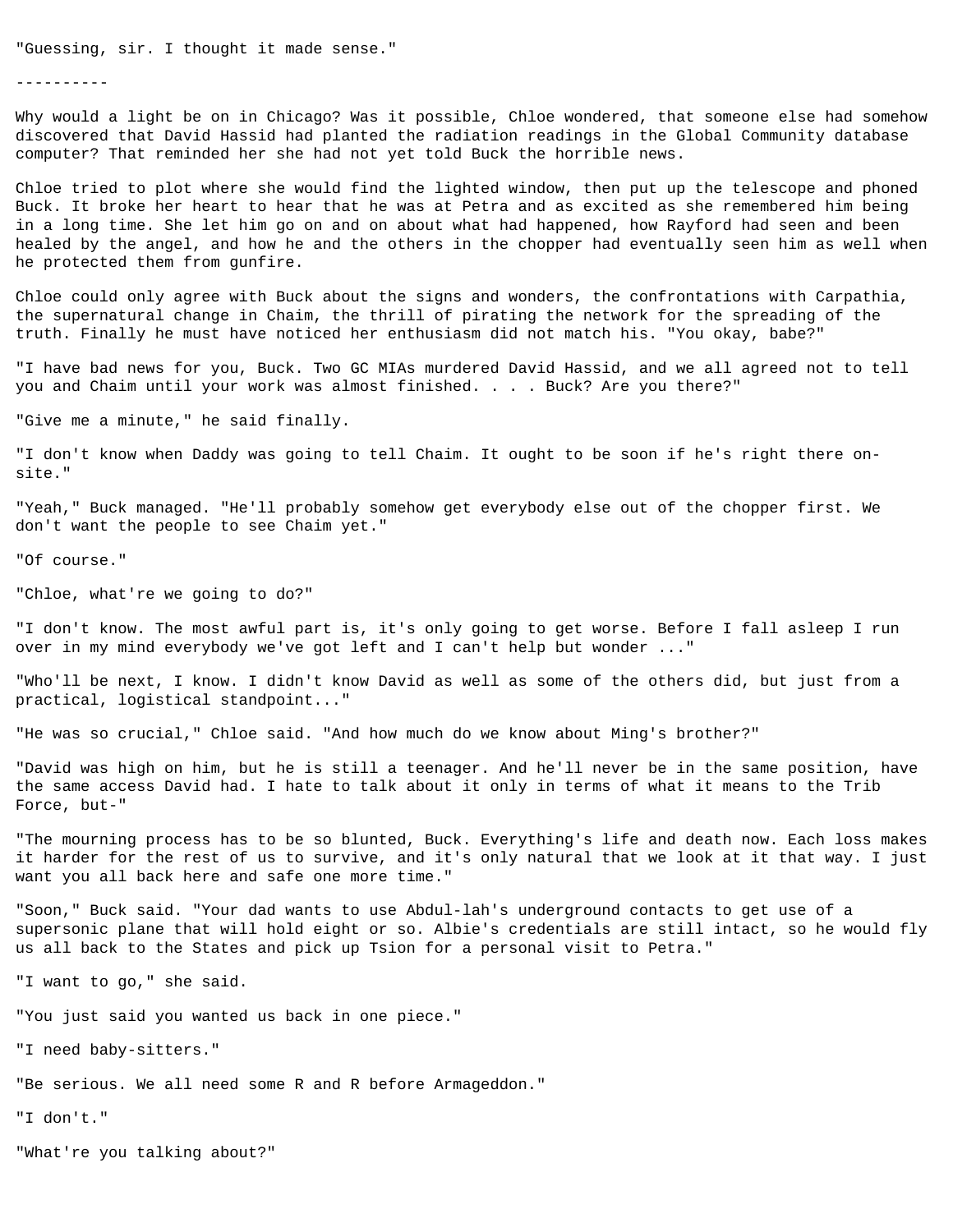"Dad promised I could go on the next mission if all the bases were covered. I took that to mean if there were enough people here to watch Kenny."

Buck was silent.

"You don't approve."

"No," he said. "Kenny could stand losing me more than you."

"Don't be silly."

"I'm being silly? Listen to yourself. You're his mother."

"So I get the whole responsibility."

"That's not what I'm-"

"And you're so crucial to the frontline work of the Trib Force that we can't risk losing me and leaving you to be Kenny's primary caregiver."

She could tell Buck was angry. "I can't believe I'm standing here in the middle of the desert, arguing with my wife about who's going to watch the baby. Listen, you can't come back with Tsion, because the GC is waiting till he returns before they make an air strike here."

"Yet you send Tsion into that, and a billion people a day are dependent on him."

"We believe he'll be protected here."

"And I won't?"

"We don't know. David wasn't."

"I don't want to fight about this on the phone, Buck. Please don't be closed to it until we get a chance to talk it through. And be careful. I love you and I couldn't live without you."

With her phone in her pocket, Chloe nonchalantly chatted with Zeke out of the hearing of the others. "If I were to go out for a walk, would you keep an ear out for Kenny and not feel obligated to mention to anyone else that I'm gone?"

"This time of night? Ma'am, it's-"

"Z, please. I'm a grown woman and I need to get out of here. I'll have my phone with me."

"I couldn't lie for you."

"I didn't ask you to. Just don't volunteer anything. I don't want anyone to worry."

----------

Buck headed back to the helicopter. The transfer of people into Petra was slow but steady. He wanted to let Rayford know he knew about David and give him a chance to tell Chaim. But as he worked his way through the enthusiastic crowd, beautifully bronzed children, exhausted by the flight and sleeping on parents' shoulders, distracted him. How he missed Kenny!

The crowd suddenly shifted and smiles froze. Their attention turned to the east, and Buck jogged to where he could see. Billowing across the desert came three huge clouds of dust that threatened to blot out the diminished sun. The two on the left continued to separate themselves from the one on the right. Buck dialed Chang, only to find out he was temporarily incommunicado. He dialed Rayford.

"Chloe told me about David. Get rid of the others for a minute and tell Chaim. And what do you make of what's coming?"

"Abdullah's figured it out," Rayford reported. "GC ground forces. They're going to separate until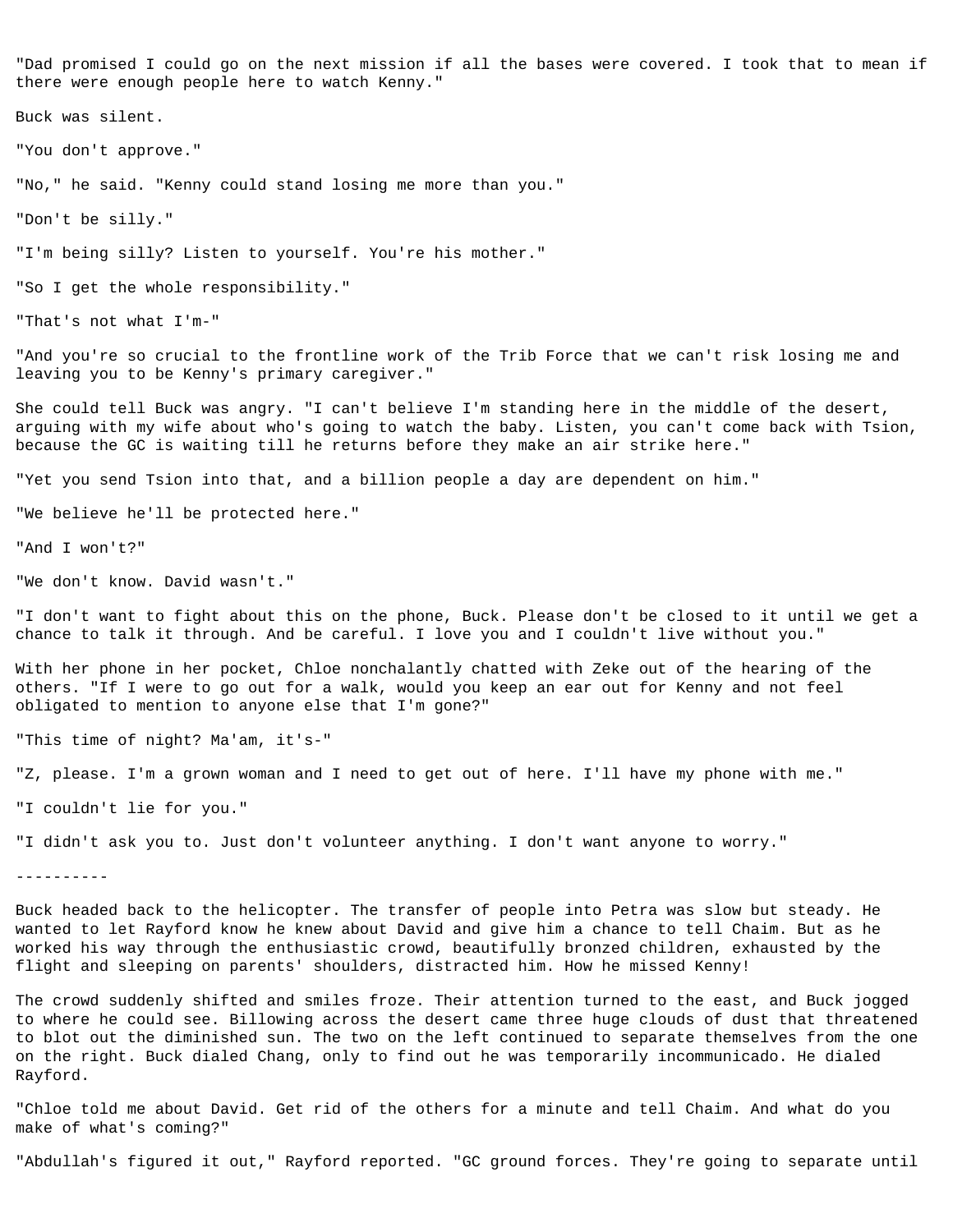they can come at the people simultaneously from three different directions, forcing them into the Siq, which will hold only so many."

Buck began sprinting toward the chopper. "The news of David can wait. Are the rest of us safe, or just Chaim? And are the people safe outside the entrance?"

"I'm going to switch places with George and get up where I can get a look at these troops," Rayford said. "When I come back down, be close by. We may have to take up arms."

"Arms?" Buck said. "I heard about those. Count me out."

"You may change your mind if the GC opens fire."

I just might, Buck thought.

## FIFTEEN

CHLOE SLIPPED out in dark slacks and a black jacket. Besides her phone, she carried an ancient Luger she found among Rayford's keepsakes. She had experimented with it until she figured out how to load it and work the safety. She only guessed how it might fire, but it gave her a measure of security she hadn't known was available.

She walked five blocks in the pitch-blackness of unlighted streets and heard nary a sound. Chloe looked to her left at every cross street now, imagining she was close to her target. How far off could she be? Maybe a quarter of a mile, she decided. So she went left two blocks and started looking both ways at each corner.

----------

Rayford ascended and hovered at less than a thousand feet, just high enough to allow himself a sense of what the Global Community Security and Intelligence forces were sending their way. "George," he said, "switch seats with Dr. Rosenzweig, please."

"What are we looking at?" Chaim said as he settled in. Rayford told him and pointed to where the two other columns of tanks, armored trucks, personnel carriers, and rocket launchers peeled off to circle around the massive crowd of Israelis.

"I worry that only you Israeli believers are safe," Rayford said. "But are even you safe outside the walls of Petra?"

"Captain, the question must be academic. Without a miracle of God, we are still hours from having more than half our people inside. How long before these attackers reach us?"

"They're probably within firing range right now," Rayford said. "In twenty more minutes they will all be in position. If they advance as soon as they are mustered, they would be able to fight hand to hand within ten more minutes of that."

"So half an hour..."

"Maximum."

"My people are neither armed nor prepared to defend themselves. We are at the mercy of God."

"I'm tempted to have you urge all believers who are not Israelis to get into Petra as quickly as they can," Rayford said. "Do you think your people would defer to them, allowing them to get to the front of the helicopter lines and make way for those who would walk in?"

"Not without understanding, and how would there be time to explain?"

"The alternative is that Operation Eagle suspend the airlift and every able-bodied believer, except those from Israel, be armed and prepared to stand against this attack."

"You will be hopelessly outnumbered, Captain."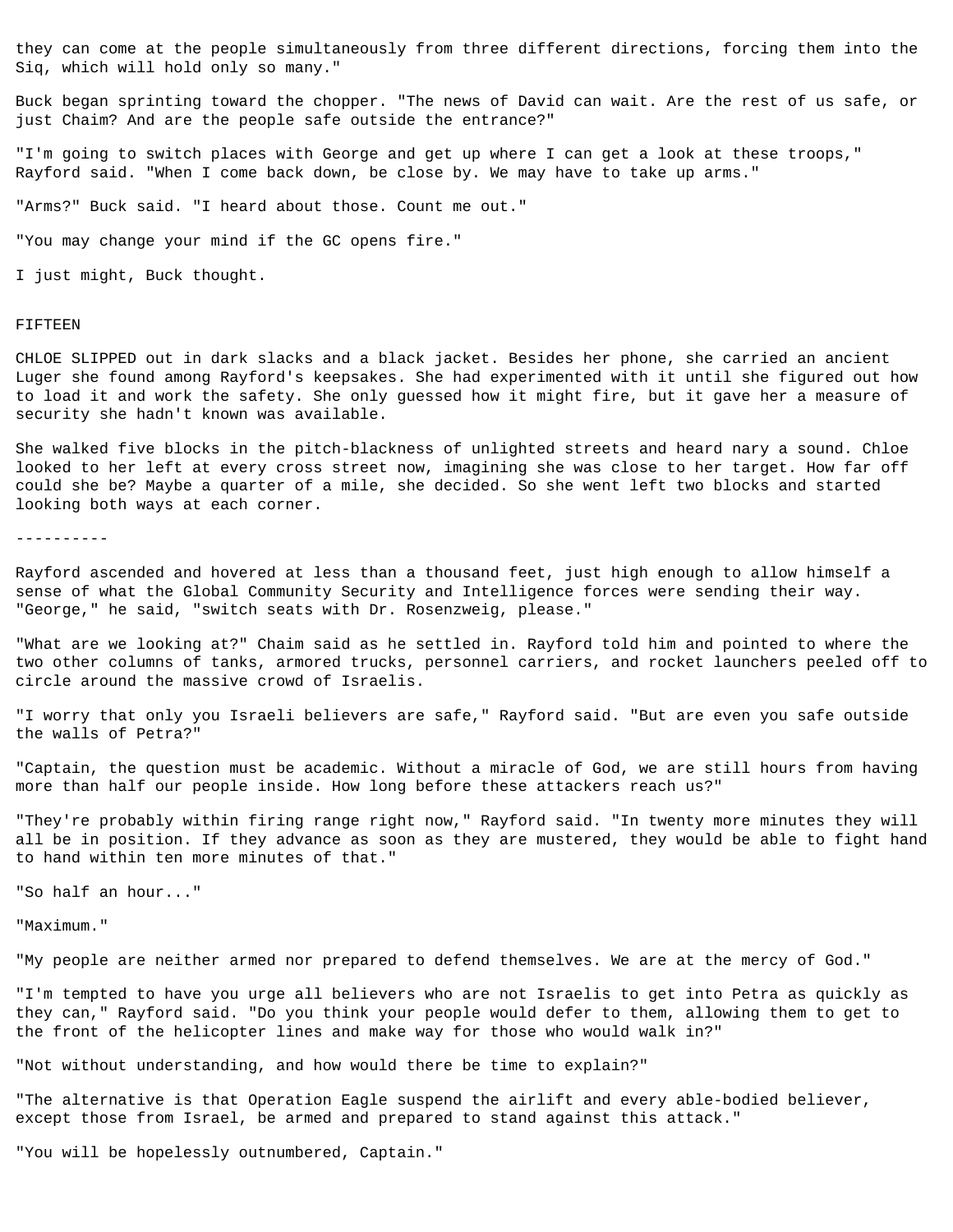"But we would inflict damage, and we would not go down without a fight."

"I would not begin to try to advise you," Chaim said. "You must do what you must do. What is God telling you?"

"He's telling me I am as afraid as I have ever been, but I cannot stand by and allow a massacre. Are you able to operate a weapon, Doctor?"

"Forgive me, but I am not here to resist with arms. I am to take charge of these people in Petra and prepare the way for a visit from Tsion. And when he again leaves, I will remain."

Rayford looked over his shoulder and shouted, "George, Abdullah, find out where Albie and Mac are. Tell them our situation and to connect with us as soon as we're on the ground, if they can. Stand by to load weapons and set up a perimeter a hundred yards in front of the Israelis."

"I am only guessing, Captain," Abdullah said, "but if we are to surround them up to the walls on either side of the Siq, we will likely stand more than fifty yards apart each."

"I didn't say this would be easy or even successful, Smitty. I'm open to suggestions."

"I have none."

"Then round up our guys and tell the rest that all Operation Eagle personnel are on combat duty effective immediately." He turned back to Chaim and motioned him to lean close. "Doctor, I need to tell you what happened here yesterday. ..."

----------

Chang had been the fastest keyboarder in his Chinese high school, regardless of whether they were inputting in Chinese or English. Now he sat speed-typing code into a secondary window every chance he got. He maneuvered his monitor in such a way that it faced neither the surveillance camera in the corner nor his coworkers if they remained at their stations. He also forced himself to look not at the characters he was typing but at the reflection off the screen, which told him when Figueroa or anyone else happened to stroll within view.

The secondary window, as he designed it, would show up on any check of the machine as a local notepad, but he programmed his codes so they would appear as random keys rather than any sensible strings. If questioned, he could attribute the gibberish to residue in translating from Chinese to English or even a computer language. He was building and formatting an independent drive he could access from anywhere and which would duplicate the capability of his laptop.

Chloe kept peeking at her watch and asking herself if she was a fool. What did she expect to find? Was she just satisfying her curiosity? Being out by herself, especially in the dark, gave her a wholly satisfying sense of freedom, which in turn made her wonder if she was too young for the responsibilities she bore. She was a wife and mother, head of an international co-op that meant the difference between health and starvation for its millions of members. And yet she needed this kind of an escape? One with perhaps more danger than she knew?

Finally she reached a corner, where she looked right to no avail and then left, which made her stop. Could that be her source of light, that faint strip of a lighter shade that seemed to color the darkness four or five blocks away? Did she have the time or energy to see if she had been that far off in her calculation? Of course. What else was she out here for? It was clear Buck and probably her dad were not really going to let her journey to Petra with Tsion when an air attack was certain. This might be her only mission, and of course, the odds were it would prove to be nothing. But even if it was folly and turned out to be nothing but a game of hide-and-seek in the dark, it was better than nothing.

She turned left.

----------

Rayford banked and circled to drop back down, and as the craft leveled and settled, he saw Buck hurryin toward him, motioning with a finger across his neck to cut the engines as soon as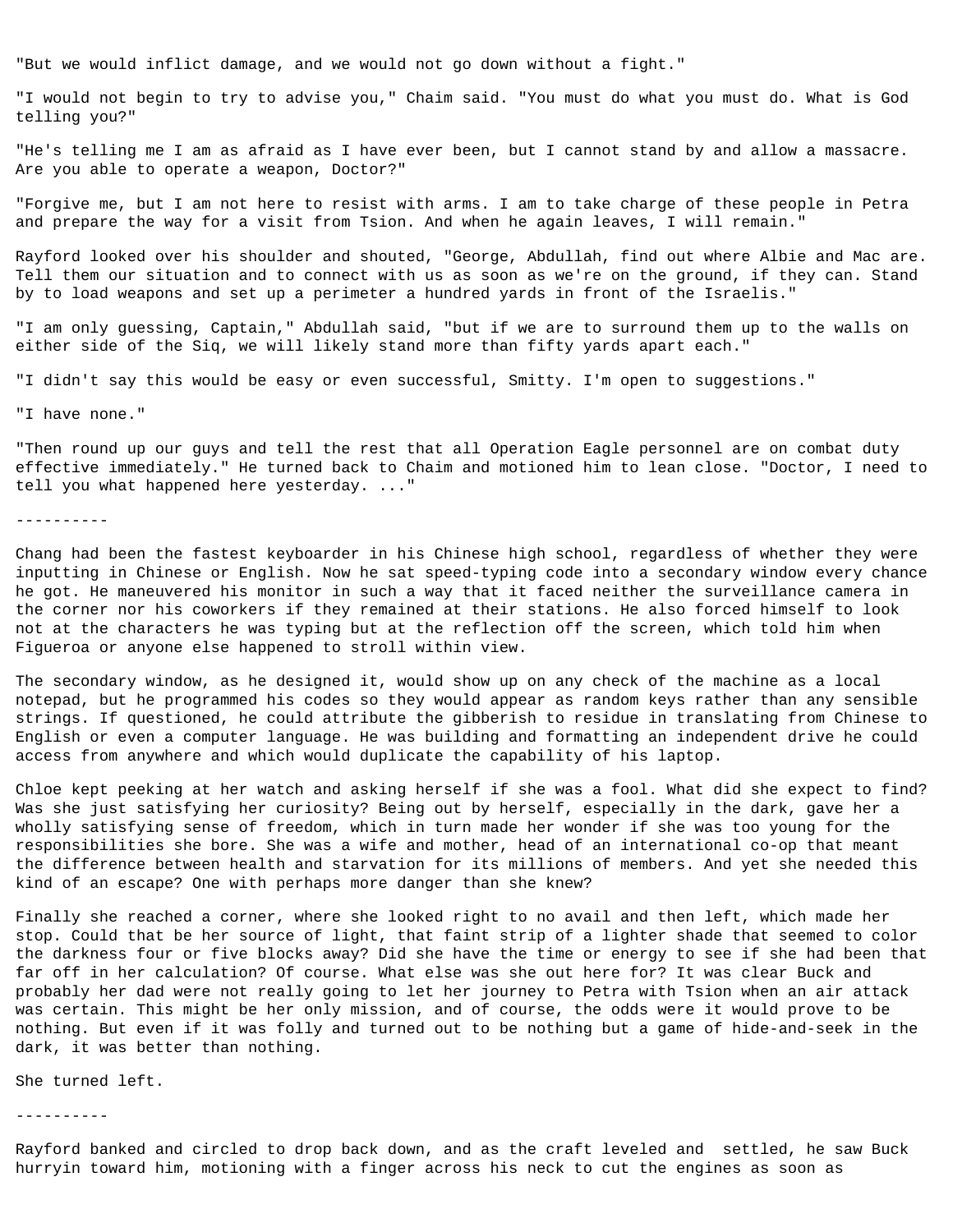possible. From all over the area, other drivers and chopper pilots emerged from vehicles and aircraft and headed his way, awaiting instructions and weaponry for the stand against the GC.

The crowd, however, seemed to ignore both the Operation Eagle personnel and the GC, though the clouds of dust and the sounds of engines drew closer. Rather, the people all seemed riveted to where the Siq led into the high-walled path into Petra. Rayford had dropped too quickly to see what they could be looking at.

Buck reached the chopper, more frantically signaling the cut-engine message, and Rayford quickly shut down and reached past Chaim to push open the door. "Everybody out," Buck said. "You've got to see this!"

"Do we need weapons?" Rayford called, and they tumbled out.

"Doesn't look like it. Follow me. Chaim, you all right?"

"Call me Micah, but yes. Lead the way."

"Aren't we afraid of people recognizing him?" Rayford said.

"No one's looking," Buck said.

"So I noticed," Rayford said, sprinting behind Buck and realizing that Chaim had hiked up his robe and was somehow keeping pace. George and Abdullah pounded along behind.

Buck led them to an incline, then bent and charged up to where a giant boulder offered a flat surface from where they could overlook the hundreds of thousands. "There," Buck said, "near the entrance. See?"

----------

Chloe grew more excited the farther she walked. The contrast between the light and the darkness grew stronger, and she knew she had found what she had seen from the safe house in the Strong Building. The possibility that it represented anything more than a rogue light left on by some quirk of the power grid was, she knew, likely only in her head. But as she came within a block and a half of the window, which was barred and indeed at street level, she saw the camera. It sat directly above the window, hooded by a thick metal box that she would not be surprised to learn was covered with graffiti. A tiny dot of red light glowed from it, and the lens, though she could barely make it out, swiveled in a 180-degree arc.

Chloe was certain she was too far from any light source to have been picked up by what appeared to be an old camera, but she slowed and stayed close to buildings and the rubble of buildings, stopping whenever she detected the lens pointing in her direction. When it swung away, she hurried to get closer.

Finally she crossed the street away from the camera and pressed her back up against a wall. Again she stopped when the camera seemed to find her, and when it swung the other way, she edged closer. Eventually she was within three feet of where the light from the window reached the wall next to her across the street. Inside the window she saw only a fluorescent ceiling unit with three of its four tubes illuminated. When next the camera scanned her way, she realized the light barely touched her left sleeve. She stood stock-still, wondering if the camera had any kind of a motion sensor.

Here came the rotation of the lens again. Chloe remained where she was but moved her arm slightly in the edge of the light. The camera stopped rotating and the light in the window went out. Now all she could see was the dot of red, and it remained stationary. She imagined the lens opening to try to decipher what stood across the street there in the darkness.

Should she run? Was it possible that whoever or whatever controlled the camera and the light was as scared as she was? Did it or they want to catch her or scare her off? or simply be aware of what was out there? Chloe took a deep breath and, trying to relax, worked to regulate the rise and fall of her diaphragm. One thing she was sure of, if she could trust David and Chang, this was not GC.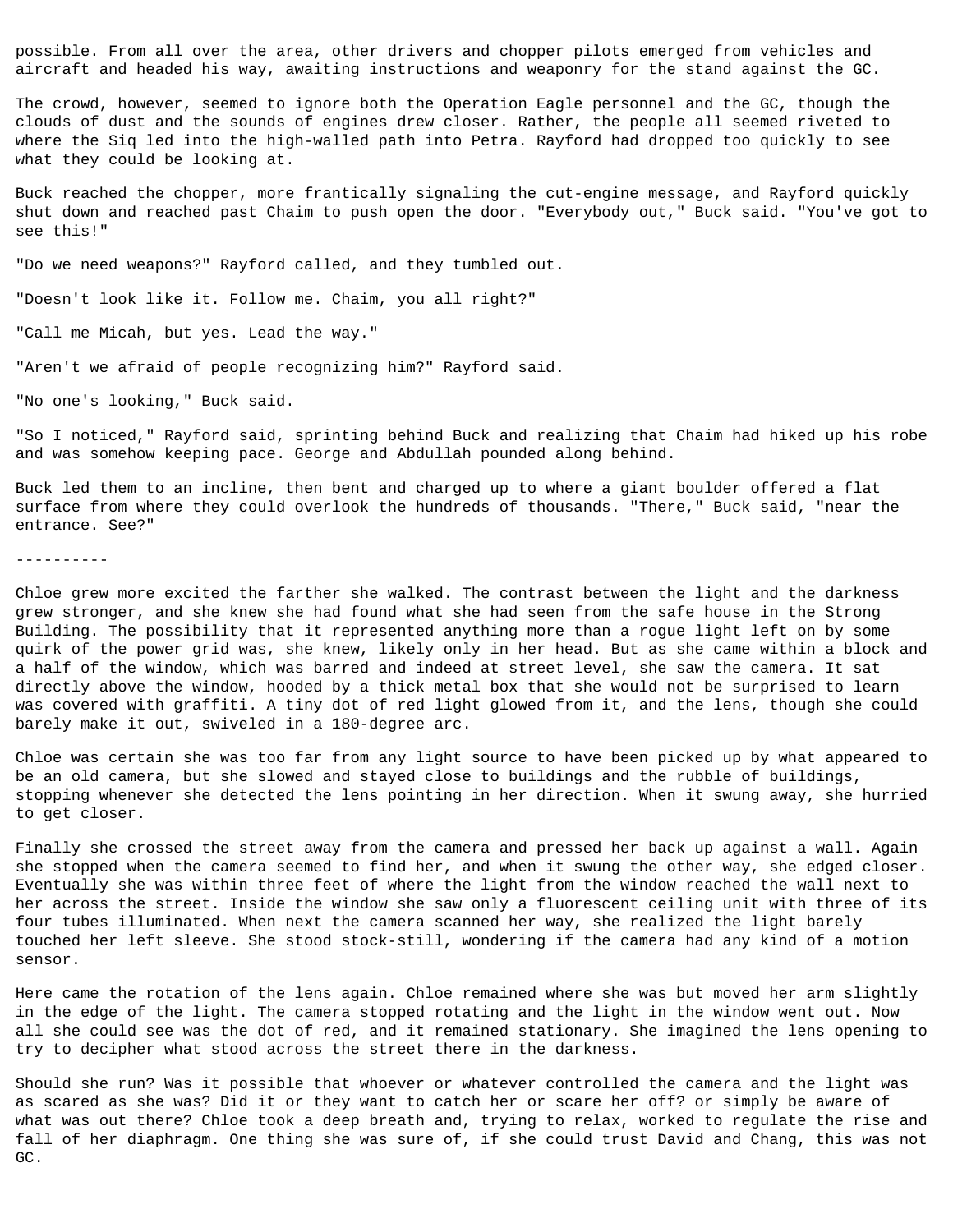Chloe tiptoed halfway across the street and noticed a faded sign on the wall, but still it was too dark to make out. She stood there, the camera seeming to study her. Finally the fluorescent light came back on. She did not move, except to raise her eyes and read the sign. It was some sort of currency exchange. That meant that behind the bars was a window likely made of bulletproof glass.

She put her hands in her pockets, the handgrip of the Luger nestled in her right palm. The camera stayed on her as she moved closer to the window, and the lens moved only enough to keep her centered, the faint whine telling her it was also adjusting constantly to keep her in focus. At long last, throwing caution to the wind, she bent at the waist and peered inside the window.

A squawk box crackled to life. "Identify yourself and explain your mark."

----------

There, just above the heads of the people at the front of the crowd, stood the man Rayford knew to be Michael. He was dressed similarly to Chaim, though he was taller. He held both hands aloft, and such a hush fell over the Israelis that everyone could hear him, though he spoke in normal, conversational tones. Rayford stood far beyond the edge of the throng, yet it sounded as if Michael spoke directly into his ear.

If the effect on the crowd was the same as on Rayford, they were filled with a sacred peace.

Michael began, "Fear not, children of Abraham. I am your shield. Fear not, for God has heard your voice. He says to you, 'I am the God of Abraham your father: fear not, for I am with you, and will bless you.'

"Behold, the Lord your God has set the land before you: go up and possess it, as the Lord God of your fathers has said unto you; fear not, neither be discouraged. Hear, O Israel, you approach this day unto battle against your enemies: let not your hearts faint, fear not, and do not tremble, neither be terrified because of them; be strong and of a good courage, fear not, nor be afraid of them: for the Lord your God, he it is that goes with you; he will not fail you, nor forsake you.

"Peace be unto you; fear not: you shall not die. Turn not aside from following the Lord, but serve the Lord with all your heart. God your Father says, 'You shall eat bread at my table continually. Be courageous, and be valiant.' Fear not: for they that be with us are more than they that be with them.

"You shall not need to fight in this battle: set yourselves, stand still, and see the salvation of the Lord with you, O Judah and Jerusalem, for the Lord will be with you. God shall hear you, and afflict them because therefore they fear not his name. Say to them that are of a fearful heart, 'Be strong, fear not: behold, your God will come with vengeance, even God with a recompense; he will come and save you.'"

Michael stepped down and began walking through the masses, who backed away and followed with their eyes. As he strode past, he continued to encourage. "For the Lord your God will hold your right hand, saying unto you, 'Fear not; I will help you, people of Israel.' So says the Lord, and your redeemer, the Holy One of Israel.

"Thus says the Lord that created you, O Israel, 'Fear not: for I have redeemed you, I have called you by your name; you are mine.' It shall be well with you. Be glad and rejoice: for the Lord will do great things. The very hairs of your head are all numbered. Fear not therefore: you are of more value than many sparrows.

"The Lord God says, 'Fear not, for I am the first and the last.' Stand firm then, remnant of Israel. Fear not! Fear not! Fear not! Fear not!"

The crowd began to take up the chant, louder and louder, as Michael found his way to the edge of the people, facing what was now the middle column of desert dust, fast approaching. He stood grasping his robe at the chest, chin raised toward the advancing armies of the evil one, and behind him the teeming thousands matched his pose.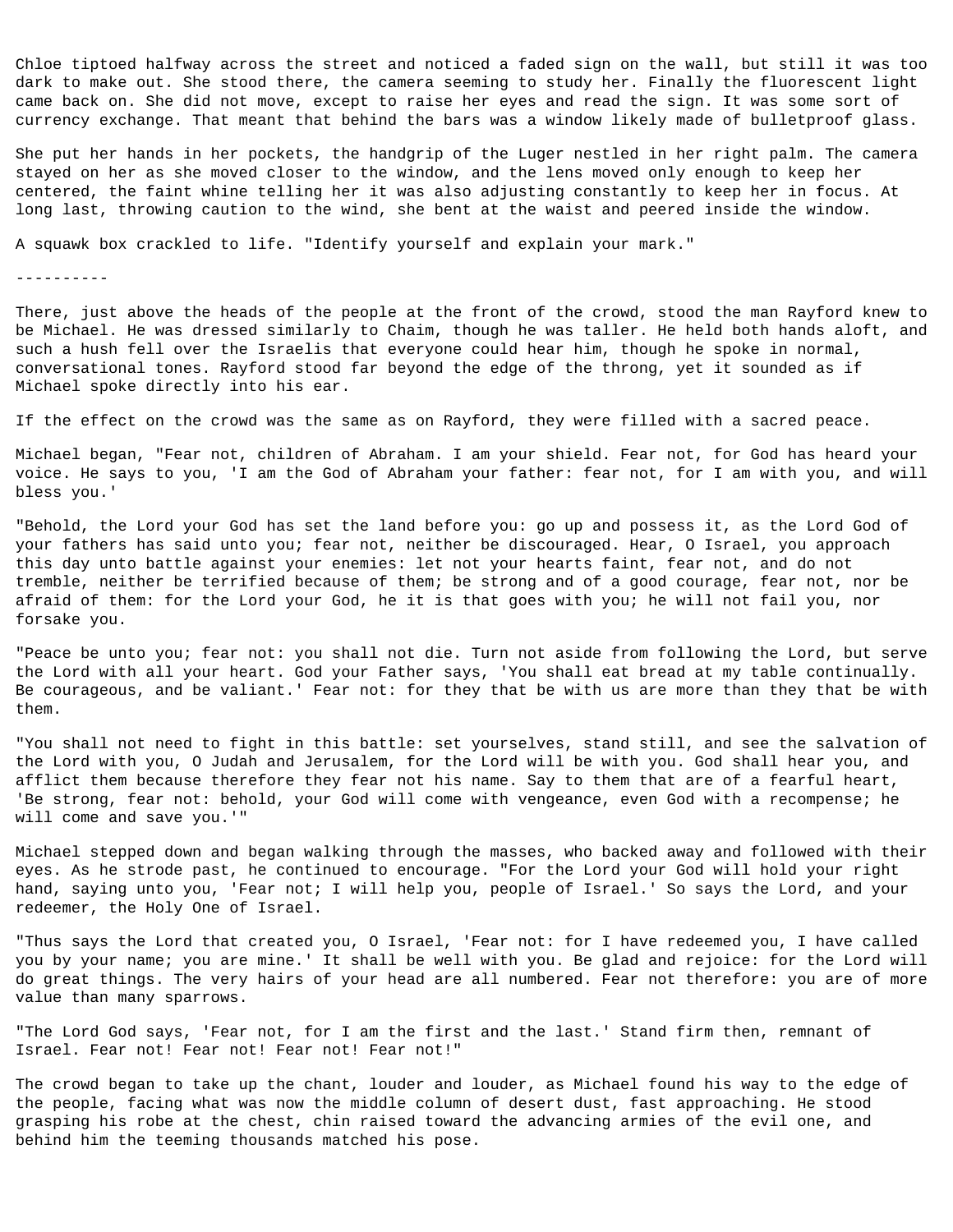Rayford and Buck and Abdullah and Chaim hurried down and fell into the crowd behind Michael. Rayford couldn't know how the others felt. As for him, fear was gone and he had never rested more surely in God. ---------- Chloe found her throat constricted, but they could see her mark! She was able to croak, "If you can see it, it does not need to be explained."

"Identify yourself."

"What more do you need to know than that I am a sister in Christ?"

"How are you able to survive the radiation? Are you supernaturally protected?"

"I will answer only when I know whether you are all brothers and sisters."

"Persuade us you are not radioactive and we will welcome you inside."

"I must know if any enemy is among you."

"We are all believers. No Carpathianists, no GC."

"The radiation is a ruse perpetrated by the Judah-ites." Chloe had crossed a line she could not retreat from. Any more information that might be secreted to the enemy, and she would be giving away the safe house and her comrades.

"To what purpose?"

"You should be able to surmise."

"Are you alone, sister?"

"You mean-"

"Is anyone with you now?"

"No."

There was a long silence. The camera remained on her, the light on in the empty room. It had a ratty, gray, short-nap industrial carpet, a green countertop built into a wall, and three Plexiglas-windowed transaction stations, all long since retired from use.

A door in the far corner opened slowly, and a black man in bare feet, beltless suit pants, and a white, sleeveless T-shirt emerged. Maybe in his late twenties and muscular, he moved cautiously across the carpet, standing directly under the light, looking out, not smiling but not scowling either. Chloe detected hope, curiosity, perhaps bemusement in his eyes. He invited her closer to the window with a wave, and she lowered her face to within inches of it. He broke into a huge grin. "Greetings, sister!" he called out, and she saw the mark of God on his forehead.

He hurried back to the door and called to others. A black girl came out, about Chloe's age, wearing shorts and socks and an oversized man's white shirt. Chloe felt on display, as if at the zoo. And here came two middle-aged Latino women-one big boned but gaunt, the other thin and short.

"You're okay?" the young black woman called out. "How long you been outside?"

"Almost an hour. But I've been out before. Lots of times."

"And you're okay?"

Chloe smiled. "I'm okay! Not contagious!"

"Let her in!"

"Yeah, let her in!"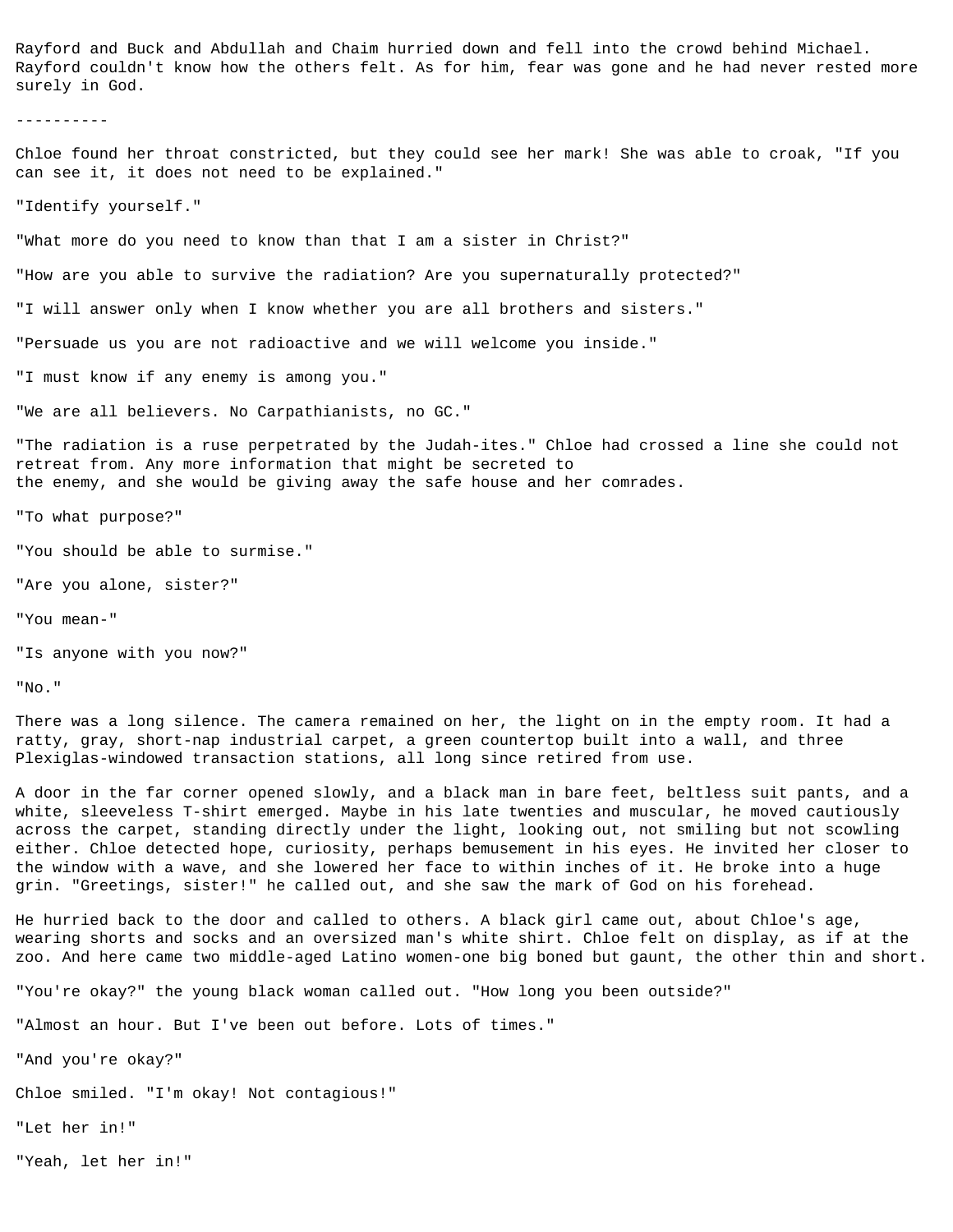"Get Enoch! He'll decide."

----------

First in line, Rayford noticed, in each of the three massive divisions of GC battalions, were fulltrack tanks, chewing up rocks and dirt and sand, bouncing and rolling over the uneven ground. Behind them, beyond the clouds of dust, from what he had seen from the air, were missile launchers. Then came cannons, then armored personnel carriers, trucks, jeep-type vehicles with guntoting soldiers, then smaller cars.

Rayford judged their speed at about thirty-five miles an hour, and he assumed they would soon synchronize a stopping point where every weapon in their arsenals would have maximum kill power. But there seemed no slowing as they drew within half a mile, then a quarter mile. They bore down on the unarmed civilians.

Rayford suddenly had a sinking feeling. He had only assumed the rest of the Operation Eagle forces would merely stand in confidence behind Michael. But what if they acted on old information? What if Albie or Mac or someone else had provided them weapons and they returned fire, or worse, initiated it?

He wanted to grab his phone and his walkie-talkie and confirm with his people that they were to stand down, to remain unarmed. But the GC were nearly upon them now. The noise reverberated off the rock walls and the dust blew all around them. Still, neither side opened fire. Rayford finally ducked and turned, covering his eyes against the dust and peeking back to be sure none of his people took overt action. As far as he could see, the Israelis and the Operation Eagle forces remained calm, standing firm, trusting in God's protection.

Rayford had to fight a smile. In his humanness he allowed that he could be in heaven within seconds, and his survival instinct wanted him to defend himself. But the promises of God also rang in his ears. He shook his head at the lunacy of Carpathia's ego. Clearly this three-pronged army had been instructed not to fire unless fired upon, and they intended to run over the Israelis and grind them into the ground!

They were within a hundred feet now, yet Rayford heard not a sound from behind, not a cry from anyone's lips. This flood from the serpent's mouth was going to hit an invisible wall or be swept away by some wall of water from nowhere, or the Israelis and their helpers would prove so ethereal that the weapons of destruction would pass harmlessly through them.

Ten feet and ground zero, and suddenly the entire mass of God's people fell to their knees and covered their ears at the thunderous peals that resounded like mountains falling. All around the sea of people, right at the feet of those in the front on every side, the earth split and ripped open for a mile in every direction away from Petra.

The echoes from the shattering of the earth were as loud as the actual cleaving, and as the tanks and missiles and cannons and personnel armaments were fired in panic or from being shaken to their core, the projectiles rose vertically and eventually dropped back down onto the plunging armies. Smoke and fire rose in great belches from the colossal gorge that appeared to reach the bowels of hell. The roar of racing engines, whose drivetrains propelled steel tracks or wheels that merely spun in thin air, could not cover the screams of troops who had been just seconds from squashing their prey and now found themselves hurtling to their deaths.

Rayford and all those around him pulled their hands from their ears and thrust them out wide to keep their balance as, still on their knees, they were rocked by aftershocks. It was as if they surfed on unsolid ground as the earth slowly healed itself. The walls of the chasm came back together as the Red Sea must have millennia before, and the loose, rocky topsoil was suddenly new. The dust settled, and quietness wafted over the assembled.

Michael was gone. Chaim slowly rose and addressed the people. "As long as you are on your knees, what better time to thank the God of creation, the God of Abraham, Isaac, and Jacob? Thank him who sits high above the heavens, above whom there is no other. Thank the One in whom there is no change, neither shadow of

turning. Praise the holy One of Israel. Praise Father, Son, and Holy Ghost!"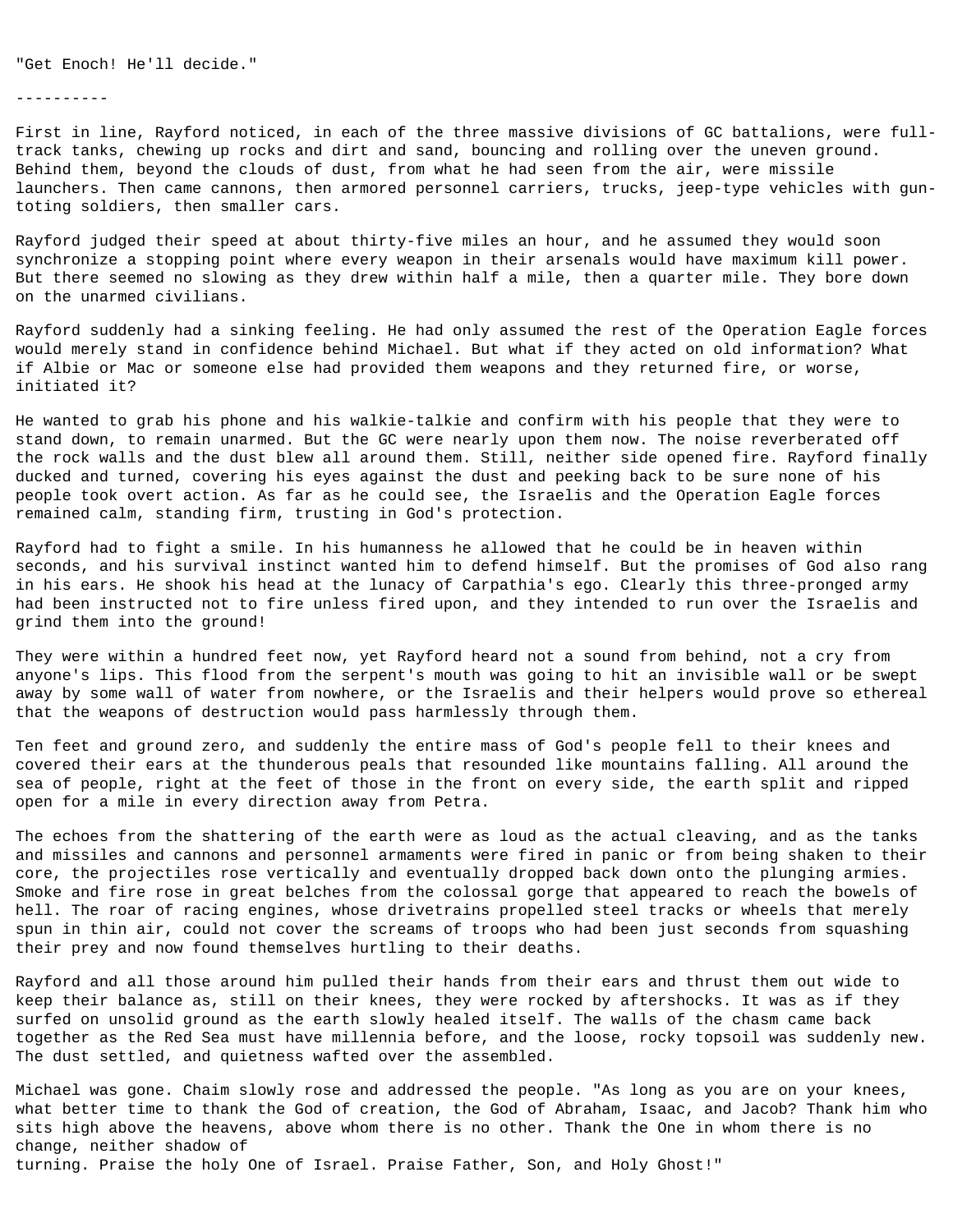Enoch turned out to be an incongruously named Spaniard who carried, of all things, a cheap, hardbound Bible, the kind you would find in a hotel or a pew. He too was strangely dressed, wearing expensive shoes with missing laces and no socks, khaki pants, and a tank top-type shirt. These people, Chloe decided, looked like they had raided a Salvation Army barrel.

Enoch conferred with the others, then motioned Chloe around the corner to the main entrance, where she waited while he released lock after lock. Finally the inner door was open, and Enoch crossed the shallow lobby to push open the outer door. "We have limited food supplies," he said, as he held the door for her.

"I'm not looking for food," she said. "I was just curious about the light."

"We thought we were the only ones left in the city," he said. "We run the camera just in case but are just days from shutting it down to conserve energy."

"I have so many questions," Chloe said.

"So do we."

----------

"I'm afraid I can't say much," she said. "I'll understand if you choose not to, either."

"We have nothing to hide," Enoch said.

"What is this place?"

"It was once a currency exchange. But it adjoins the basement of an old office building that was abandoned. ] Since they were connected, we thought it would be safer for us to stay largely underground, especially since there was a safe standing open. We never found the combination, so we do not close it all the way, but some prefer to sleep in it."

Enoch led Chloe through the old exchange lobby, where the curious who had eyed her through the window now shyly greeted her and stared. Just past the door and down the hall stood the huge, walkin vault, and she had to assume this was a bank in one of its first manifestations. No currency exchange, even in Chicago, would need a vault that large.

"How many of you are there?" Chloe asked.

"As of last night, thirty-one."

"You're not serious."

Enoch cocked his head and smiled. "Why would I not be?"

"What are you doing here? How did you get here?"

"Well," he said, pushing open a door that led to a large-pillared basement room, "I'm sure that's what my friends and I want to know from you." She stepped in to meet everyone's curious and wary eyes.

----------

Rayford was on his walkie-talkie to Operation Eagle personnel. "Let's step it up, people. I want constant rounds of chopper hops to get these people inside Petra. Building materials and miscellaneous stuff flown or carried in. We believe Carpathia made a major blunder and used our Mizpe Ramon airstrip rather than destroying it, so we can use it to take off and get back to our homelands before he finds out what happened here. No one is left to tell him, so for now he has to assume he has simply lost radio contact.

"When Micah is inside, our mission is accomplished. Good-bye and Godspeed."

Rayford clicked off the walkie-talkie and conference-phoned Trib Force members, old and new, among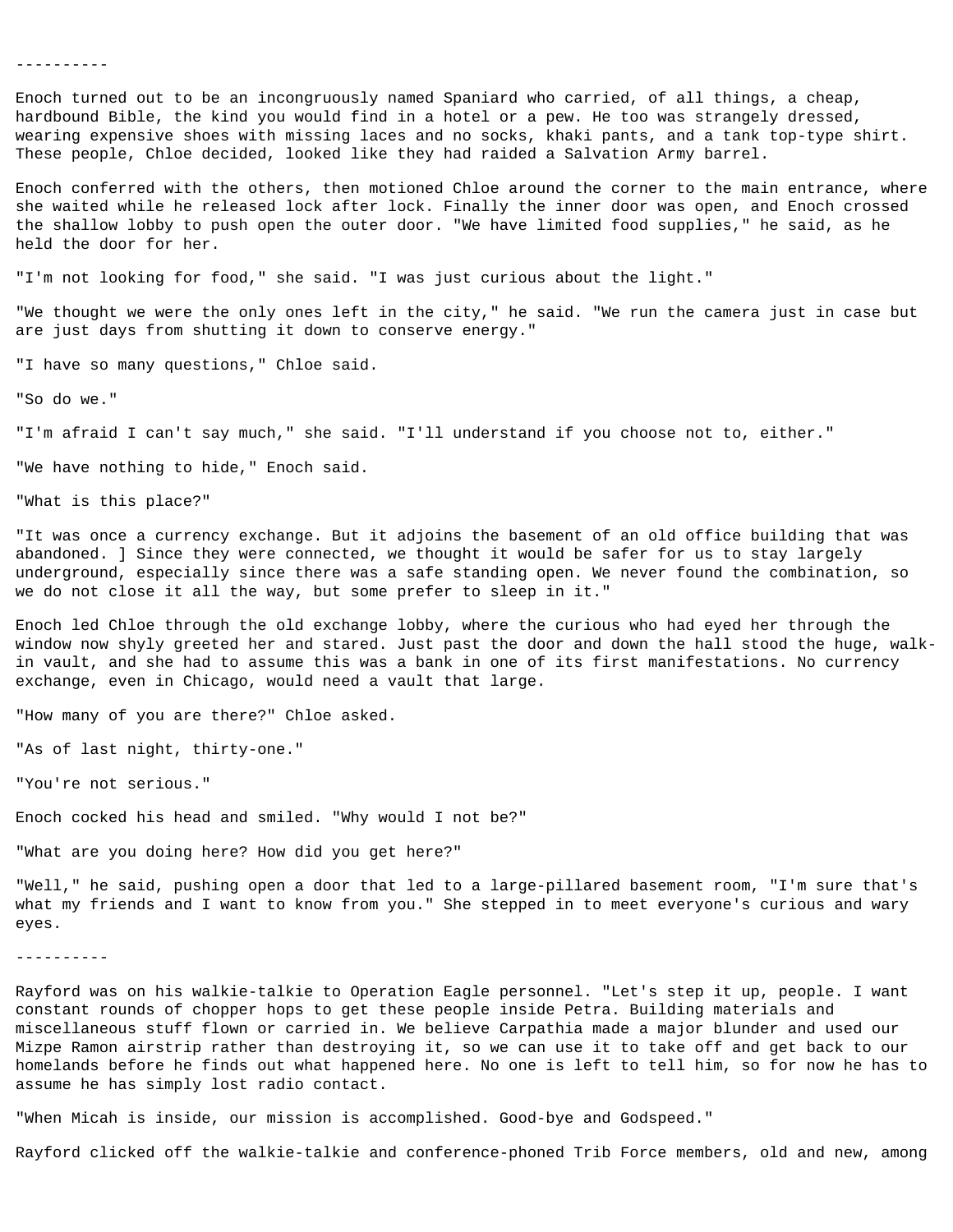the crowd. "Let's be ready to get home and get Tsion. He's got a speaking engagement scheduled here."

## SIXTEEN

CHLOE SAT in a cheap metal folding chair surrounded by a wide-eyed mix of cross-cultural people in their twenties and thirties. She had many questions, but they insisted on asking theirs first. Clearly they were true believers, but still she prayed silently, pleading with God for peace about telling them of the Tribulation Force.

"None of you have been outside since the bombing of the city?" she said.

They shook their heads. Enoch carried the conversation. "If we come to believe it is safe, all of us will take a walk before dawn. Now tell us more."

Chloe took a deep breath. "You vouch for everyone in here, Enoch?"

"Check our marks," he said.

Chloe knew that was unnecessary. And she saved her two biggest revelations till last. "The spiritual mentor I have told you about is Jewish. He was a rabbi. He is Dr. Tsion Ben-Judah."

The group sat, obviously stunned, many smiling, others shaking their heads. Finally a Latino said, "Ben-Judah lives in Chicago?"

She nodded. "And I am Chloe Steele Williams."

Enoch leaned toward her, trembling. "And we are hungry," he said, making the others laugh.

"You look it," she said. "What have you been living on?"

"Canned goods and dry goods. We've been slowly rationing them, but they're fast running out. If Dr. Ben-Judah is right and we have three and a half years to go, we're not going to make it. Do you think the co-op might-"

"Send a couple back with me and I'll load them up with enough to feed you for a month. Then we'll figure a way you can contribute to the co-op and start trading for food and supplies."

Several stood to volunteer. "We also want to travel," Enoch said, "to help other people, to tell them the truth. We're desperate for a chance to do that."

"We ought to be able to manage it, in time," she said. "Now tell me your story."

----------

Laslos Miklos had been used to an affluent lifestyle, owning a lucrative lignite-mining business in Ptolemai's, Greece, before the disappearances. But when he and his wife became believers in Christ, his hundreds of trucks and dozens of buildings became fronts for the efforts of the Greek underground church, which became the largest in the United Carpathian States.

The Greek Jesus-followers lived on the edge of danger, but for a time it seemed Nicolae Carpathia was more interested in projecting an image of tranquillity in the region named for him than in rooting out dissidents. Laslos did not think he and his fellow believers became overconfident, but somehow one of their secret meeting places had been discovered, someone caved, and the largest assembly had been raided. Many were martyred, the rest scattered.

Laslos lost his wife to the guillotine-also his pastor and his pastor's wife, plus dozens more adults and many teenagers. He had not been at the meeting the night of the raid and now lived with guilt. Was there something he could have done? Though he still felt the hand of God on his life, the Lord was strangely silent about his blame. Laslos was the most prominent among those who had escaped and immediately went into hiding, north of the city.

He feared that a hideout connected in any way to his business would easily be discovered. But he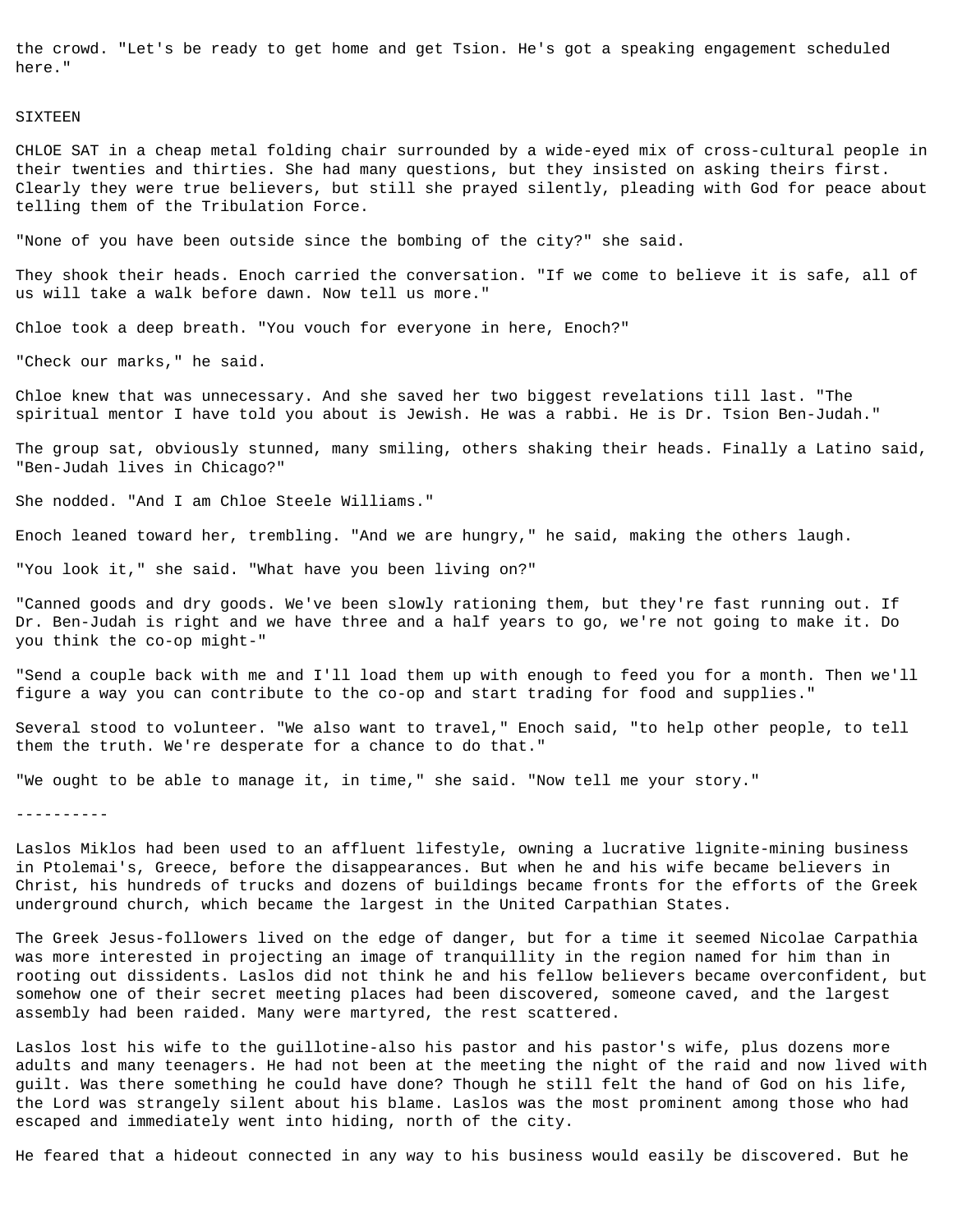knew of a long-abandoned dump surrounded by mountains of debris, including soil and gravel and chunks of concrete. With the help of trusted friends, he dug himself a dirt-walled chamber where he slept during the day, far below ground and with just enough room for plumbing, a cot, and a small television. In the dead of night, when the walls seemed to close in on him, he would steal away to connect with other believing desperadoes, who then .; hooked up with clandestine members of the International Commodity Co-op, where they were supplied with food and other necessities.

From those brief, terror-filled meetings grew tiny replicas of the former underground church that had been so vibrant. Laslos and his friends shared with each other what they knew of the rest of the surviving church and passed precious messages back and forth. The few who had wireless computers and enough power downloaded and printed Tsion Ben-Judah's daily messages and Buck Williams's The Truth cyberzine. To Laslos these were more priceless than food and water.

The squat, heavyset, fifty-six-year-old widower retained huge, rocklike muscles from his early days of manual labor in the mines. Now he stayed out in the night for as long as he dared, keeping to side and back streets. Sleeping during the day helped keep his claustrophobia in check. More than once he found himself praying that he would wake up in heaven, reunited with his wife and other loved ones.

Late one morning he was awakened by footsteps in the gravel above his hideaway. As quietly as a man of his girth and age could manage, Laslos moved to the edge of his bed and slipped onto all fours on the wood floor. He painfully crept a few feet to where he could reach his handgun, a classic revolver he had never fired, not even on a practice range. It was, however, loaded and-he believed-in working order. A man of peace all his life, he no longer wondered whether he would shoot to kill a Global Community Peacekeeper or Morale Monitor who threatened him or any believer.

The sun cast dusty beams between the cracks of the door over the top of the chamber and the rickety wood planks leading down into the space. The door was level with the ground, and its topside had been inlaid with gravel to blend in. As Laslos stood near the bottom plank, his neck awkwardly craned, staring at the underside of the door, he cocked the revolver and held his breath. The footsteps were atop the door now, tentative, as if aware of the subtle difference between a metal surface with rigid, glued-on stones and the hard-packed but loose gravel of the real ground.

Laslos used his free hand to guide himself and started slowly up the planks, listening over the thud of his pulse for any clue to whether his intruder was alone. When he drew within inches of the door, he leaned to peer through a peephole undetectable from the other side and found himself looking from the boots to the head of a teenage boy, bare armed and wearing neither uniform nor badge nor gun.

Suddenly the boy squatted, as if studying the door. "Mr. Miklos?" he whispered.

Laslos had to calculate countless options at once. If this boy was undercover GC, Laslos had been found out. He could pretend to be fooled, open his door to the boy, and surprise him with a bullet between the eyes. But if the boy was a believer and had been directed there by one of Laslos's friends, he should threaten the comrade with a bullet for stupidity. Either way, for some reason this lad believed Laslos was there, and he was.

He couldn't risk slaughtering his visitor without cause. "Who goes there?" Laslos said quietly in Greek.

The boy dropped to all fours, as if overcome. "Oh, Mr. Miklos!" he rasped desperately. "I am Marcel Papadopoulos! My parents-"

"Shh!" Laslos interrupted, uncocking the weapon and tossing it down onto his bed. He unbolted the locks and grunted as he pushed up the door. "Are you alone?"

"Yes!"

"Hurry!"

The boy turned and nimbly backed down the steps. Laslos returned to refasten the locks. When he came back down, the boy was sitting in a corner on the floor, his knees pulled up. Even in the low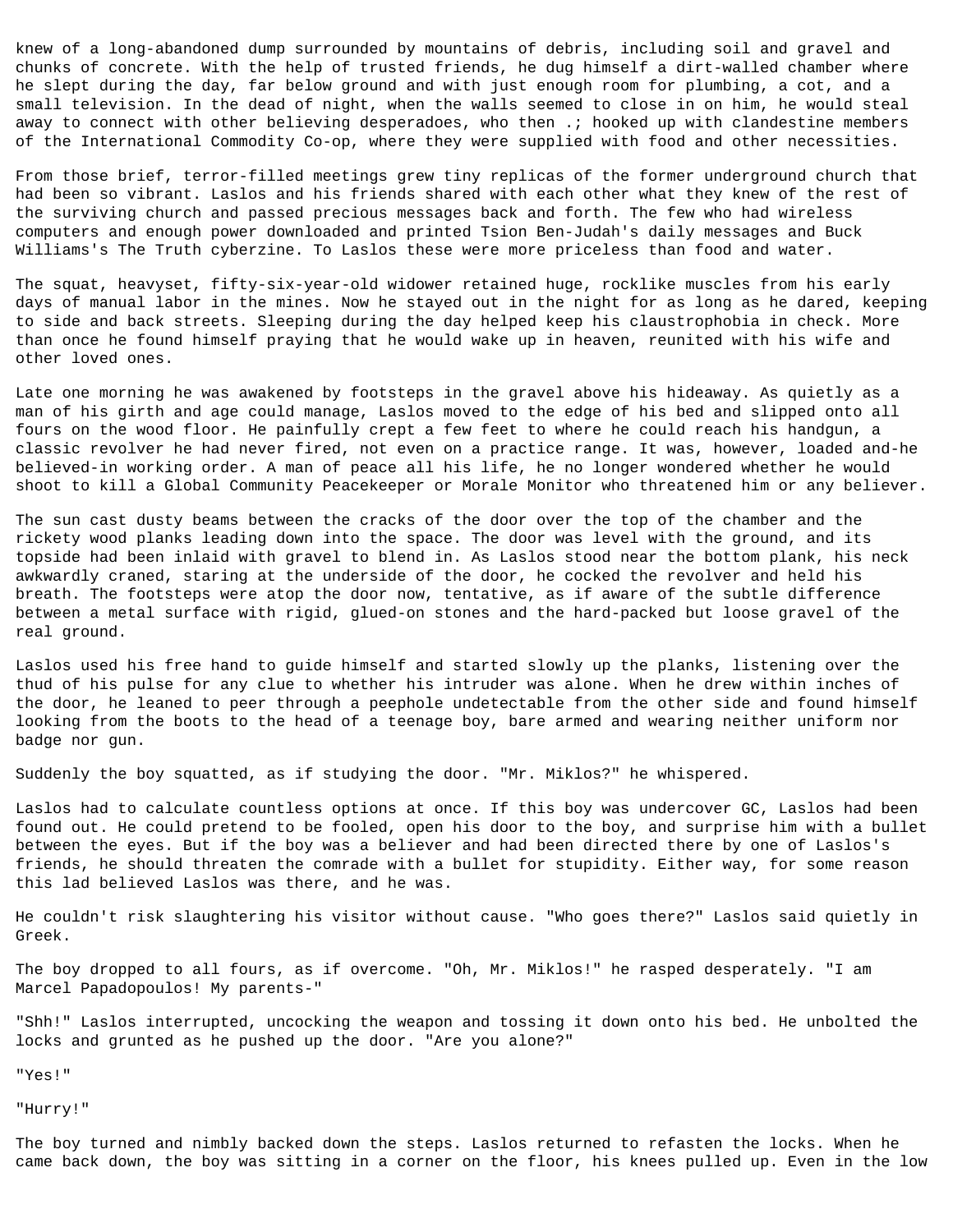light of the underground, the boy's mark was plain on his forehead.

Laslos sat on the bed, realizing the gun was gone. How could he have been such a fool? "I knew your parents, of course," he began carefully. "I knew you too, did I not?"

"Not really," Marcel said. "I was in a different house church from my parents."

Laslos had seen this boy with his parents occasionally, he was sure of it. "Did you not think I'd notice you took my fake pistol?"

"Oh, sir! I was just looking at it!" He held it out and Laslos wrenched it away. "It looks and feels so real, Mr. Miklos! Is it really fake?"

"Hardly. How can you be so stupid and survive on the street? What made you think I would not just grab another weapon and shoot you dead?"

"I don't know, sir. I wasn't thinking."

"Who sent you?"

"The old toothless one with the car. He calls himself K."

"I should wring his neck."

"Don't blame him, please, sir. He warned me not to come during the day, but I have run out of places to go. The GC is thin here with so many assigned to Israel, but they are on their way back, and there is no more grace period for taking Carpathia's mark. I have seen people dragged off the street."

"Your parents, weren't they with Pastor Demetrius and-?"

"They were. And so was I. But a believer who had infiltrated the GC accused me of being an American and dragged me out, then let me go. I gave him my parents' names, and I have been praying ever since that he got them out too. But I know they would have found me if he had."

"He did not. We know who he is, Marcel. He also was able to get a young woman out."

"I have met her! Tall, brown hair. Georgiana something. But she was not from our church. She found her way to one of the co-op stations. Her story was just like mine. How did this man do it?"

Laslos sighed heavily. "Frankly, he blundered with you. He used another boy's name for you. ..."

"Yes, I told him the only other name I knew from in there. Paulo Ganter."

"Well, this fake GC told authorities at the prison that you were Paulo and that he was deporting you back to the United North American States. But when Ganter took the mark of loyalty, his ID checked out, and they quickly realized someone else was gone. By process of elimination, they know your name. He must have done the same with the girl. You may not have marks they can see, but you are marked young people. Fortunately your liberator was gone before they realized what he had done."

"How I would love to thank that man. He's American."

"I know," Laslos said. "I know him."

"Could I get a message to him?"

"It could be done."

The boy sighed and his shoulders sagged. "What am I going to do now, Mr. Miklos? I am out of options."

"You can see there is no room for you here."

"We could expand."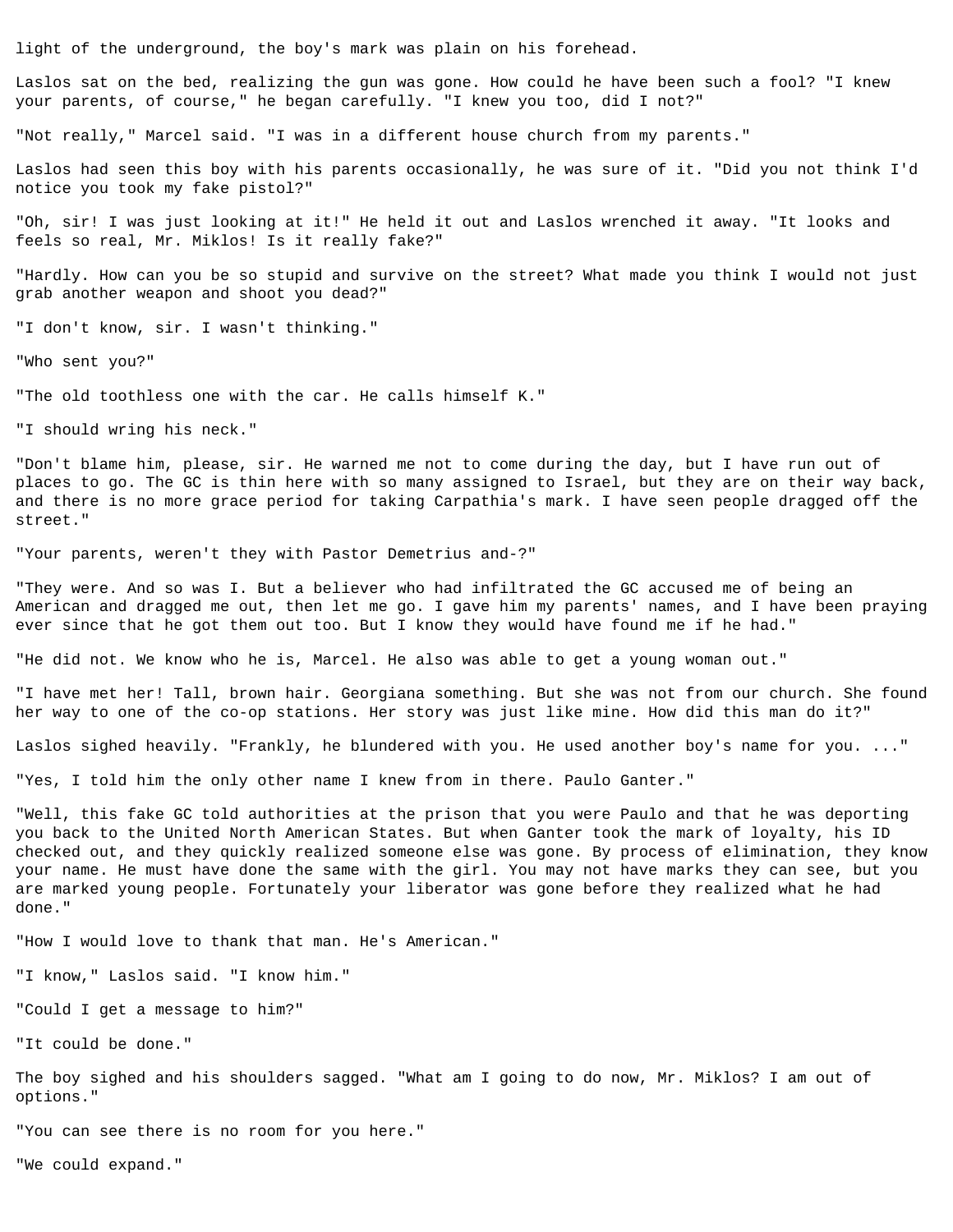"We? Let's not get ahead of ourselves, son. This is no way to live. You need a new look, a new identity, and you must continue to keep from being seen by the GC at all costs."

----------

Rayford assigned Leah and Hannah to search out the computer savvy among the Israelis. "Tell them that once they have located the computers in Petra, our man in New Babylon will contact them online and provide information on how to get the network up and running."

Rayford, Albie, Mac, and George joined dozens of others to resume chopper duty, making run after run to get Israeli believers inside. Chaim was in seclusion, preparing to address the entire populace when they were settled. Buck had temporarily taken the duties David would have had: getting building and miscellaneous supplies in and organized so builders and finishers could get started. Already volunteers were passing out blankets and helping people get settled.

Rayford was nearly overwhelmed with the attitude of the Israelis. Maybe because of their faith, maybe because of the miracles, maybe because of the novelty of what they were about, they displayed cooperation and a camaraderie Rayford found unique. Considering they were uprooted from their homeland and targeted by the entire evil world system, he would not have been surprised to see manifestations of impatience and anger.

Rayford sent Abdullah bouncing over the desert in one of the most able four-wheel-drive vehicles they could recruit to rendezvous with his co-op contact from Jordan. The contact was bringing in a long-range jet with room for everybody heading back to Chicago. All the co-op guy wanted in exchange for the loan of his plane was to be delivered to Crete on the Trib Force's way to the States and to be brought back from there on their way back.

That gave Rayford the idea that they should stop in Greece to check on their brothers and sisters. Trouble was, Albie was the only one left with other-than-suspect papers. During one of his hops into Petra, Rayford phoned Lukas Miklos.

----------

Chang noticed on his monitor evidence that his bug of the Phoenix 216 had kicked in. He couldn't wait till the end of the workday to get back to his apartment and see what had been recorded. He switched to the GCNN feed and learned that Carpathia was already on his way back to New Babylon. Hiding his trail, Chang hacked into the encoded schedule for surprise inspections of GC personnel's private computer systems. The encoding was so elementary he nearly laughed aloud. He discovered he was third on the list and could expect a "random" visit that evening at around 2000 hours.

His screen suddenly came alive with a flash from Figueroa's office, and for an instant Chang thought he might have allowed himself to be caught using the office desktop for unapproved purposes. He covered his tracks with a burst of keystrokes and informed Figueroa he was coming.

Chang hurried to the office that had been David Hassid's. Figueroa had rearranged the furniture and redecorated it within hours of moving in, and now he glided about in it as if he were the Global Community potentate himself.

"Have a seat, Wong," he said. "Cigar?"

"Cigar? Do I look like a smoker to you? Anyway, isn't the whole complex smoke free?"

"A director's office is his domain," Figueroa said, lighting up. Tiffany, who had also been Hassid's assistant, looked up quickly from just outside the office window and scowled. Shaking her head, she left her desk and loudly slapped a switch on the wall between her office and Figueroa's. A ventilation fan came on, sucking the blue smoke into the ceiling. "I love when she does that," the director said, but Chang thought he looked embarrassed.

Figueroa leaned back in his chair and put his feet up on the corner of his desk. Apparently he miscalculated, because as he pulled the huge cigar from his lips, his heel slipped off the desk and his center of gravity shifted. His boots slammed the floor and he nearly flew out of his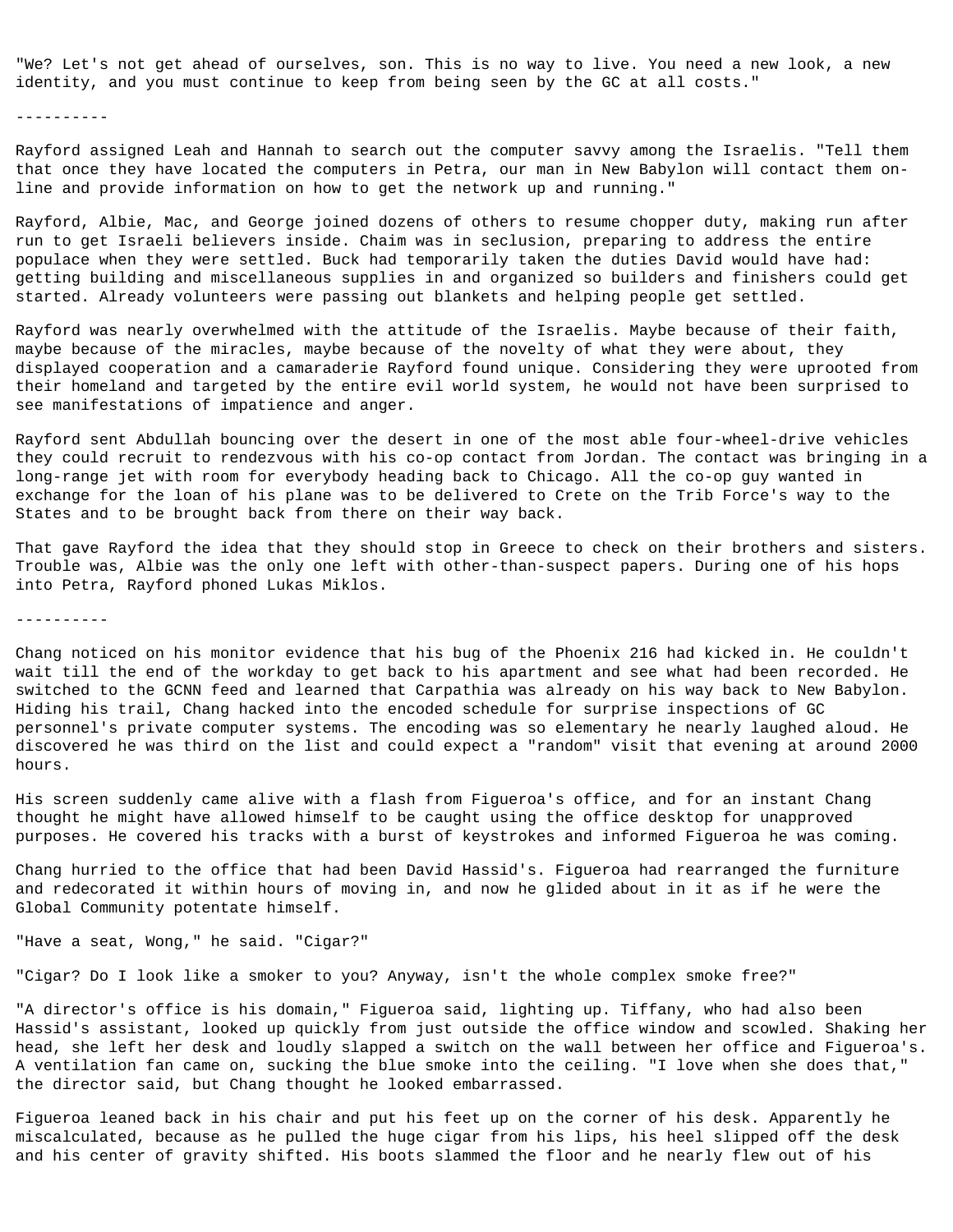chair. He dropped the cigar in the process and leaped from his chair to keep from burning himself.

He picked it up and brushed off the seat, quickly licking a finger that had found a hot ash. It was all Chang could do to keep a straight face when Figueroa smoothed himself, put the wet end of the cigar back in his mouth, and sat again. He leaned back but thought twice about putting his feet up and merely crossed his legs. This shifted his weight back more than he expected, and he had evidently not yet learned how to tighten the chair's tilt, for he was suddenly leaning back, legs still crossed, but with both feet in the air.

Figueroa seemed to try to subtly lean forward, but failing that, tried to appear that this was the way he wanted to sit. He pulled the cigar out again and rested an elbow on the arm of the chair, blowing smoke toward the ceiling while trying to maintain eye contact with Chang. "So," he began, the effort to keep his head erect clearly straining his neck. He let his head fall back as if searching the ceiling for what he wanted to say, and suddenly he was inches from toppling over backward. He quickly reinserted the cigar, gripped both arms of the chair until his knuckles were white, and pulled himself up again. He leaned forward, careful to keep his weight centered.

"I, uh, spoke too soon when I exempted you from being interrogated," he said.

Chang made a teenager's face at him. "What? I thought you were in charge here."

"Oh, I am. Make no mistake. But I would have to answer for it, probably to the potentate himselfwe talk, you know-if I made an exception for anyone, especially in my own department."

"So you're going back on your word."

"I didn't exactly give my word."

"No, you just said it, and apparently that doesn't mean anything."

"Of course it does, but you're going to have to roll with me on this one. I'll owe you."

"It's not that big a deal. Forget it."

"No, now I want to be known as a man of his word. Tell you what-I'll conduct the polygraph myself."

"Now it's a polygraph?"

"Well, not really. The type I told you about is all."

"Fine."

"You're a good man, Wong."

"Yeah, I'm great."

"No, really, you are."

Chang pressed his lips together and looked away, shaking his head.

"I'm trying to be friends here," Figueroa said.

Chang looked back at him. "You are? Why would you do that?"

"You intrigue me, that's all."

"Oh, no. You're not-"

"Wong! I'm a married man!"

"Thank goodness."

"No, like most everybody else around here, I'm intrigued with your gifts and skills."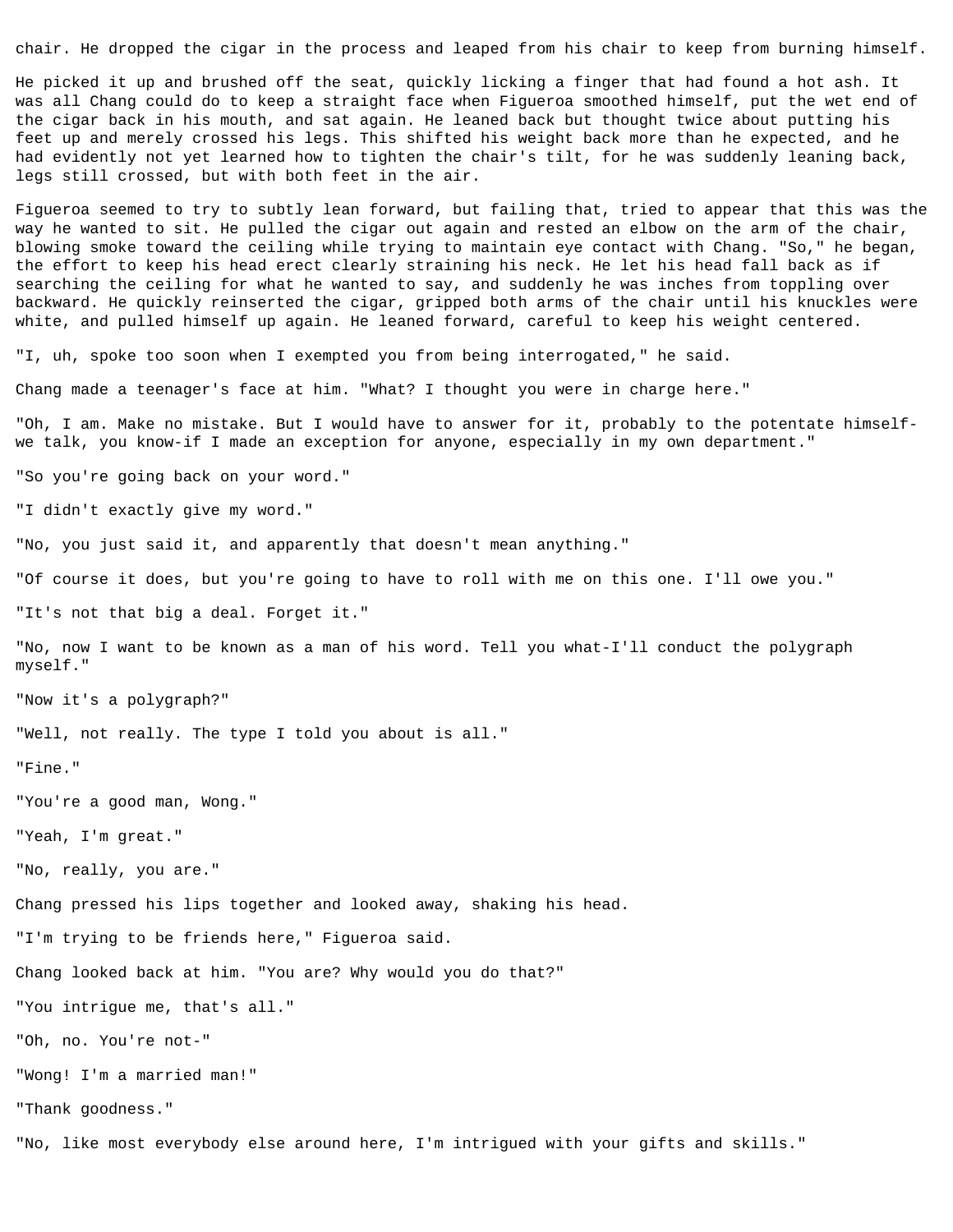"Which I'm not using as long as I'm sitting here." "Don't be a hard guy, Wong. I'm in a position to do you some good." "You're not even in a position to keep your word." "Hey, that was uncalled for." "Come on," Chang said. "What's this about? That would have been uncalled for only if it weren't true." "Okay, fair enough. It's just that you're bordering on insubordination, and you don't seem to care that as your boss, I hold your destiny." "What, you're going to fire me if I don't make nice?" Figueroa took three short puffs and studied him. "No. But I might fire you if you don't tell me how you knew my name." "I told you, I guessed." "Because to tell you the truth," Figueroa continued, as if not listening, "I can't think of a way in the world you would know that." "Me either. You could have denied it and I wouldn't have known the difference." "Now see? That's a level of thinking I have to admire. That's intuitive." "Whatever." "No, because you know what? I started thinking about my personnel file, and I had to wonder if I ever gave them my full name. So, know what I did? Huh? I checked it myself. Not there." "What do you know." "So you really did guess." "Wow. I'm something." "You are." "Can I get back to work now?" "One condition." "I'm listening." "Promise you won't say anything about my telling you I've got your destiny in my hands or that I could fire you, any of that." "Already forgot it." "Good man. Because I know your dad and you-know-who are tight, and ..." "Already forgot it." "You want to be a project leader, a group head, anything?" "Just want to get back to work." "Fair enough." "Three and a half years ago there was, like, a church in here," Enoch said. "Some of us-" he turned to the group-"how many went to the church thing at least once?" About half a dozen raised

their hands. "The rest of us had just seen a flyer, a brochure, about the place. We still have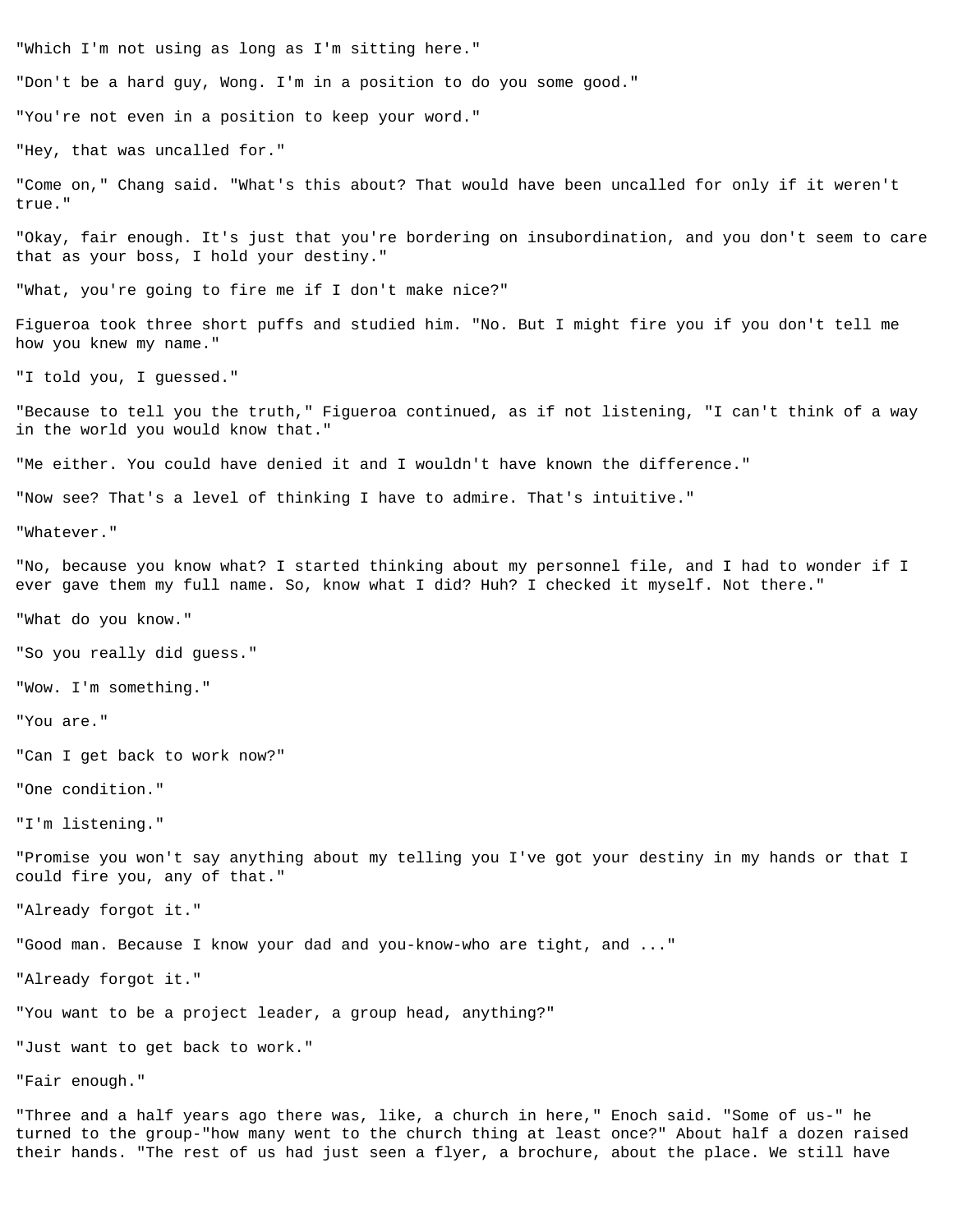those, don't we?" Someone went to get one.

"It's kinda simple, just a regular piece of paper folded in half and then printed on the four pages in black and white."

Someone handed Chloe one. On the front it read "The Place." Inside, it said "Jesus loves pimps, whores, crack heads, drunks, players, hustlers, mothers with no husbands, and children with no fathers."

On the next page it told who made up the people of The Place, mostly people who had once been like those listed on the previous page. "We talk about Jesus and what the Bible says about him and you. Come as you are. Address and time on the back."

Chloe looked at the back, where, besides the address and times, the brochure also said "Food, clothes, shelter, work, counseling." She looked up at Enoch and realized she was blushing. Everybody in the room seemed amused.

Enoch reached for the brochure and faced his people. He read off the list of who Jesus loves, one by one, pausing after each for a show of hands. Everyone raised a hand at least once, and several did many times, always with huge smiles. Enoch carefully set down the brochure,looked meaningfully at Chloe, and rose. With lips trembling and tears streaming, he gestured to the assembled and whispered, "And such were some of you."

They nodded and amened.

"But you were washed ..."

"Amen, hallelujah!"

"But you were sanctified ..."

"Praise Jesus!"

"But you were justified in the name of the Lord Jesus and by the Spirit of our God."

And they stood with hands raised, humming and singing,

"Amazing grace, how sweet the sound, that saved a wretch like me; I once was lost but now am found, was blind but now I see."

----------

"Rayford, my friend, how are you?" Laslos exulted. "You will not believe who is here with me. Is Cameron there?"

"Unavailable just now. So who is with you?"

When Laslos told him, Rayford said, "I'll have Buck call. He wondered what happened with those kids."

"Marcel tells me Georgiana remains on the run too. It is as if God himself told you to call. You must come get these children and get them out of here."

"Nowhere is safe, Laslos."

"But your safe house! Your man with the disguises and the papers! We are literally one wrong look from death here."

Rayford hesitated. "We're stopping on Crete. If you could somehow get them there ..."

"Captain Steele, you have not seen the oceans! There is no water travel. None. Could we not somehow try to get them to the airport your people flew into last time? It would be risky, but we could-"

"It would be a death trap for us, Laslos. We will have virtually everyone with us."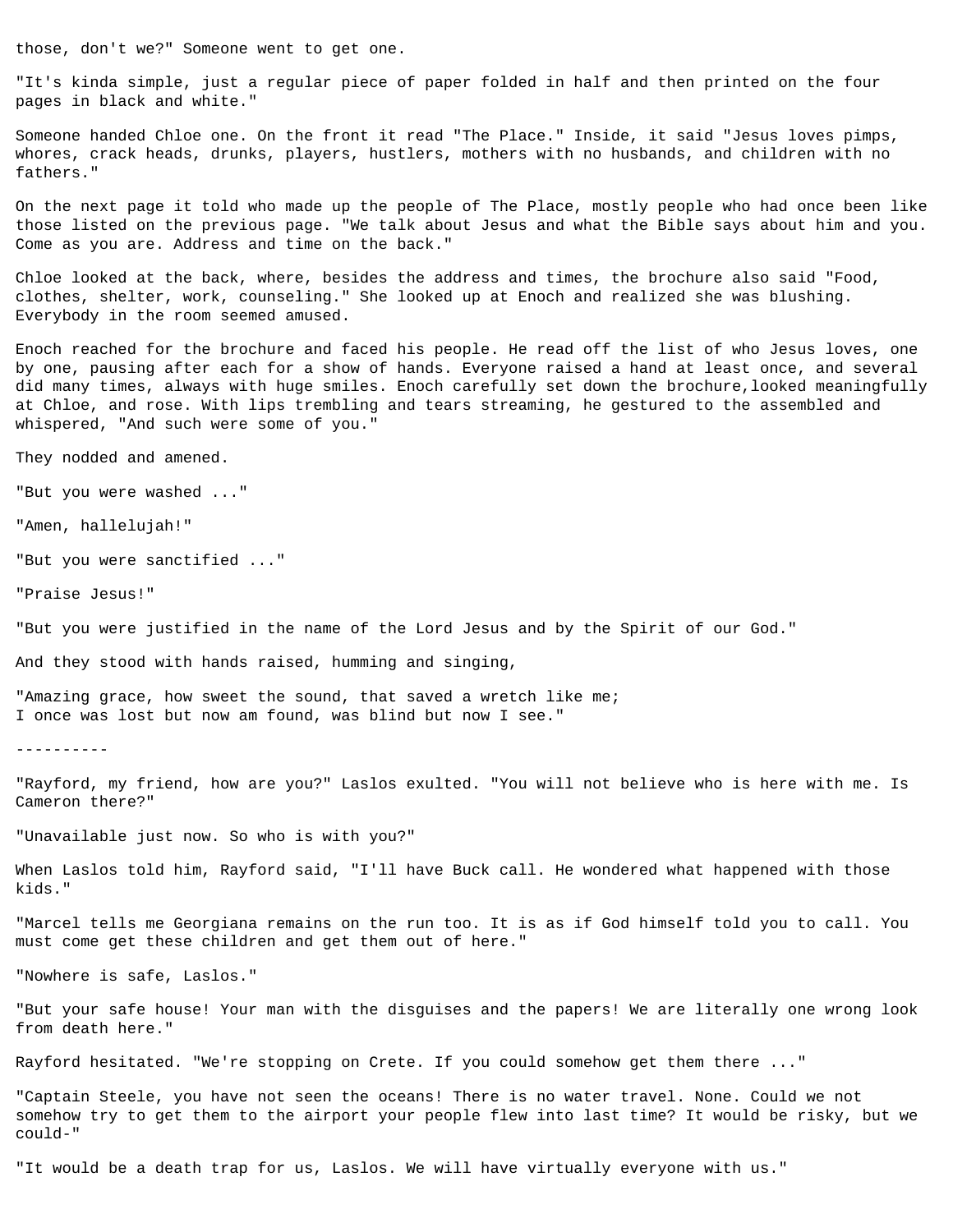```
"There must be some way. Someone."
"Let me noodle that," Rayford said.
"I don't understand 'noodle.'"
"I'll think about it."
```
----------

"Almost every one of us has the same story," Enoch explained to Chloe. "The streets, these neighborhoods, were our lives. A lot of us had some kind of religious background as kids, but obviously we moved a long way from that. More than half of us served time, and almost all of us should have. The line between legal and illegal didn't exist for us. We called everything we did a matter of survival.

"Most of us had seen this place and knew something churchy went on here. What surprised us were the people who came and went. All colors and nationalities and people we'd known. We all saw the brochure and, though we didn't admit it then, it enticed us, you know? Something that straightforward, that in-your-face, calling things what they are. When you're at the end of yourself, wondering in the night what's to become of you in the morning, you start wondering if there's hope anywhere or if you are too far gone. You remember yourself as a kid and recall that there was something still innocent about you, and you wonder what happened to that person.

"Any of these people will tell you that they either came here once or twice to try to work the system and get something free, or they even came sincerely and sat through a meeting or two. But all of us, even those who never came once-me, for one-were fixin' to get around to it. One of these days, we were going to check out The Place.

"You know the rest. End of the world. People disappearing. We all lost somebody, and this place just about lost everybody. Well, where did we run to first? Right here. Empty clothes all over the place and nobody to tell us what was what. But this poor little church must have had some money from somewhere because they thought to record everything they did. Audio and video. Here we aretwo, three dozen no-account street people, some of us women who lost babies-and somebody finds those discs, man, and the players. It didn't take us long to learn the truth. It was all there.

"Most of us stayed, sleeping in here, watching, listening, studying, praying to get Jesus, and all of a sudden, World War III. Chicago's toast. We've got one TV and

one computer hooked up. First we hear it was not nuclear; then the next wave is, and we expect to die of radiation poisoning. It doesn't happen, but we don't dare test the atmosphere outside. We knew if it was fullblown radiation, we were not protected just because we were inside some basement, but we figured we were safer in than out. Till now."

----------

Rayford called George and asked if he wanted a mission on his way back to San Diego. "I thought you'd never ask," he said.

Rayford gave him the gist of the assignment and said, "I can't give you papers on short notice, but if I can reach our guy in New Babylon, you can bluff your way around in Greece. If they check on you, you'll appear to be in the system."

"I can come up with some reason why I don't have papers. And you want these kids delivered to Chicago?"

"Unless you're prepared for them in California."

----------

Knowing what was coming that evening, Chang felt out of touch with the Trib Force. Not until after his "surprise" visit at about eight o'clock could he key in the stuff Rayford wanted for this George Sebastian, nor could he find out what had happened on the Phoenix 216. He made sure he was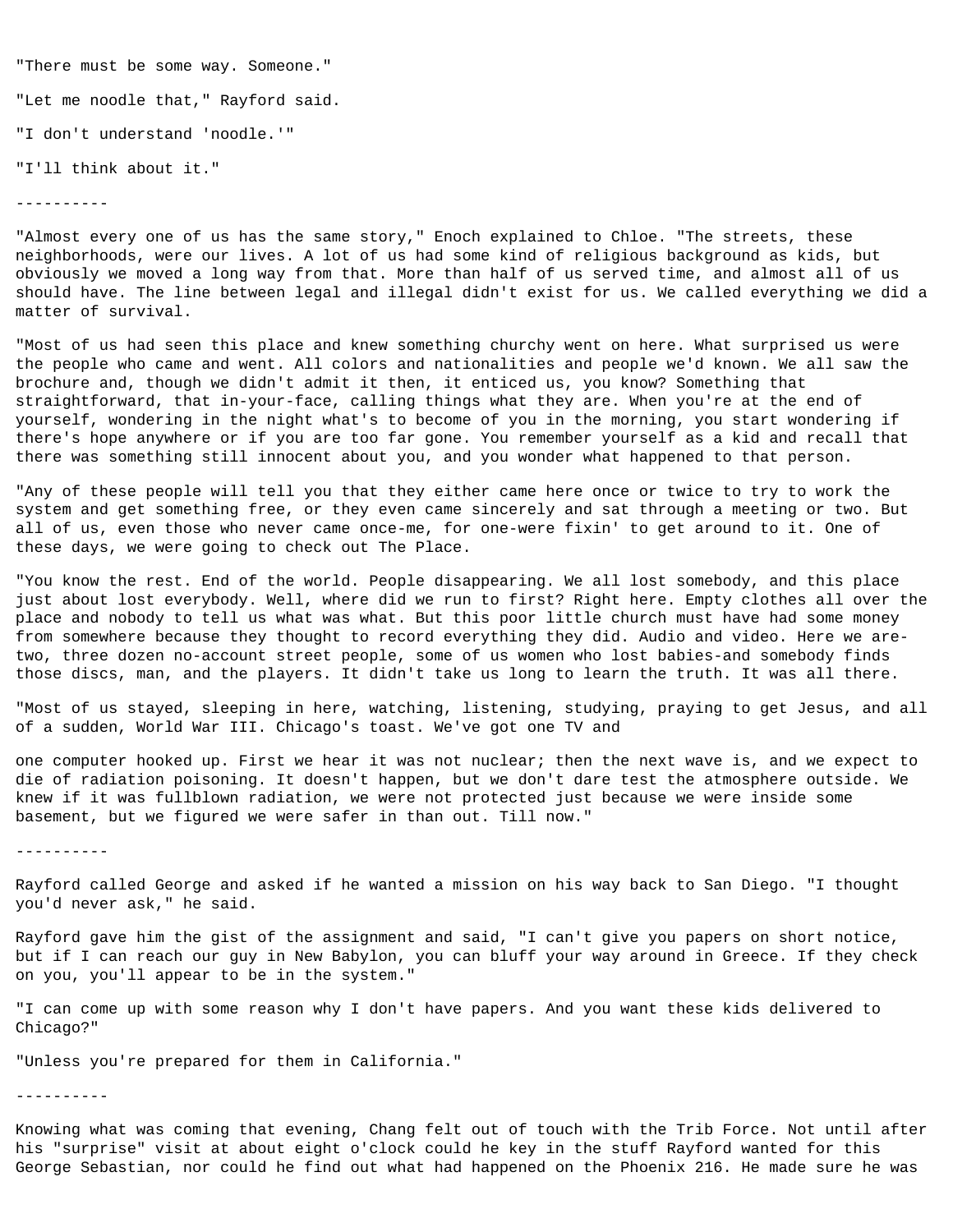watching GCNN and reading a book at the time, but even he was surprised at the nature of the dropin.

Chang thought Figueroa's assignee-a cocky, condescending Scandinavian named Lars-would have at least knocked. But at a few minutes after eight, as Chang watched coverage of Carpathia and his senior cabinet being enthusiastically welcomed back to New Babylon, he heard a key in his door. It was just as well. He quickly turned up the TV and pretended he didn't hear a thing until they burst in. This was the best cover. He was relaxing, watching TV, reading, not even thinking about his worthless laptop.

The door swung open and two uniformed Peacekeepers marched in. "Mr. Chang Wong?" one said.

"That's me," he said, rising. "Did I forget to lock my door?"

"Turn off the television, please, sir, and join us over here, if you would."

"What if I wouldn't?"

"Now, sir."

"Thanks for making me feel welcome in my own place."

"This is not your place, Mr. Wong. This is the property of His Excellency, the potentate, and you serve here at his behest."

Chang made a show of turning off the TV and dropping his book onto a chair. As he approached, the Peacekeepers moved aside and one of them announced, "This, sir, is Mr. L-"

"Lars!" Chang said, smiling, though he had barely done anything more than greet the guy. "How are you, man? I know him! We're in the same department."

"We need your cooperation and silence, Mr. Wong," the Peacekeeper said.

"Ooh, okay! What's up?"

## SEVENTEEN

THE PEACEKEEPERS asked if they could search Chang's apartment. "For what?" he said.

"Routine," they told him.

"You won't find any routine here. I am studying English words new to me and my current favorite is serendipity. That's what you'll find here, the opposite of routine."

"Funny. We don't need your permission. We were just being polite."

"Of course. My clue was your use of a master key to get me to answer the door."

While they searched the apartment, Lars set up a high-powered laptop on Chang's small kitchen table. "I'll be asking a few questions," he said.

"Stop being a smart-aleck," Lars said. "This is my assignment."

"Do the questions relate to finding a leak from the palace to the suspected mole?"

Lars turned ashen. "You've already been interrogated?"

"No, but I have my reservation in with another interlocutor-another new word. You like?"

"Computer!" the other Peacekeeper called out. "Looks like his personal laptop."

"If you had told me what you were looking for, I could have directed you to it."

"This your only one?"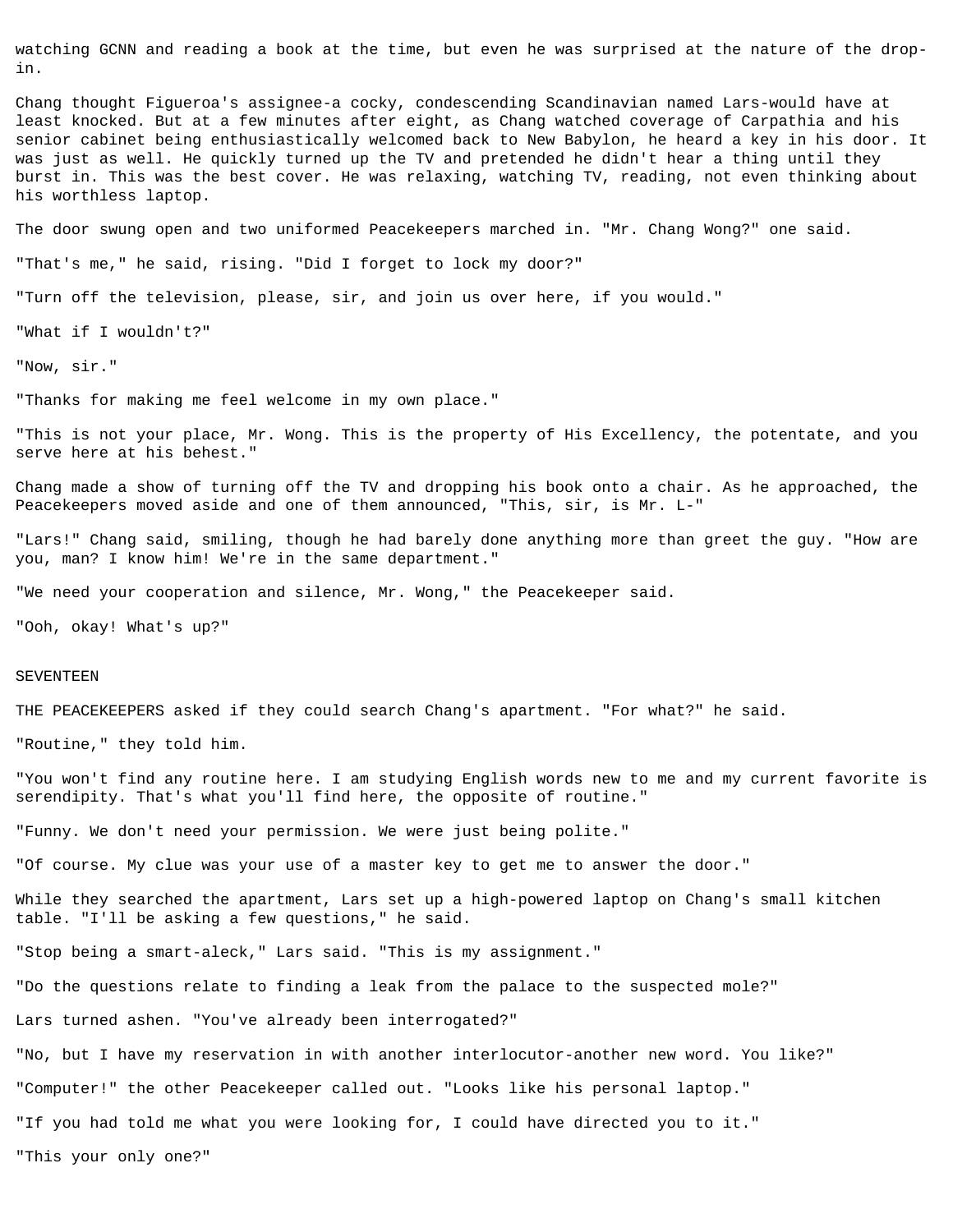Chang was tempted to pretend there was another, but the fun of watching them try to locate it wouldn't be worth their leaving the place in more of a shambles. He nodded. "Over here with that," Lars said. "I'm so glad you're here, Lars," Chang said. "I had everything on that hard drive, and I mean everything. Maybe you won't feel so bad about losing the interviewing assignment to our boss if you have this project to work on." "Project?" "I crashed the hard drive, and I've tried everything." "Everything you know." "That's right! That's why I'm so glad you're here. I must be missing something, and even if it's something complex, I know you can solve it." "You bet your life I can." Chang, of course, was betting his life Lars couldn't. "I don't want to be up late, Lars." "Oh, this shouldn't take long." "I'm just saying maybe you want to call Mr. Figueroa so he can do whatever he has to do with me while you're retrieving my information." "What're you, serious?" "He promised." "Why?" "You'll have to ask him that." "He'll ask you the same questions I would, and you'll answer into the same mike." "Only with him, I'll answer. With you I won't." "Then you'll be suspected as the leak, and you don't want that, guilty or not. You hear what happened to the stewards today?" Chang didn't like it when he was asked a question to which he didn't know the answer. "Shock me." "Sentenced to death." That did shock Chang. "For what?" "Subversion. Treason. They flunked the lie detector test. They were feeding information to a mole here. Conversations between the potentate and his people were acted upon before they were through talking." Lars handed him a lapel microphone. "Put this on." "Not for you," Chang said. "For Figueroa then." Chang applied it to his shirt, praying silently. The key, he knew, was how the questions were worded. In his mind, a mole was an animal; he was a human being. If the questions were too specific and unequivocal, he'd be in trouble. "Start with my computer, will you? I'd really love to see all that stuff I had stored." "You don't back up your stuff?" Chang shook his head. "Nah. Do you?"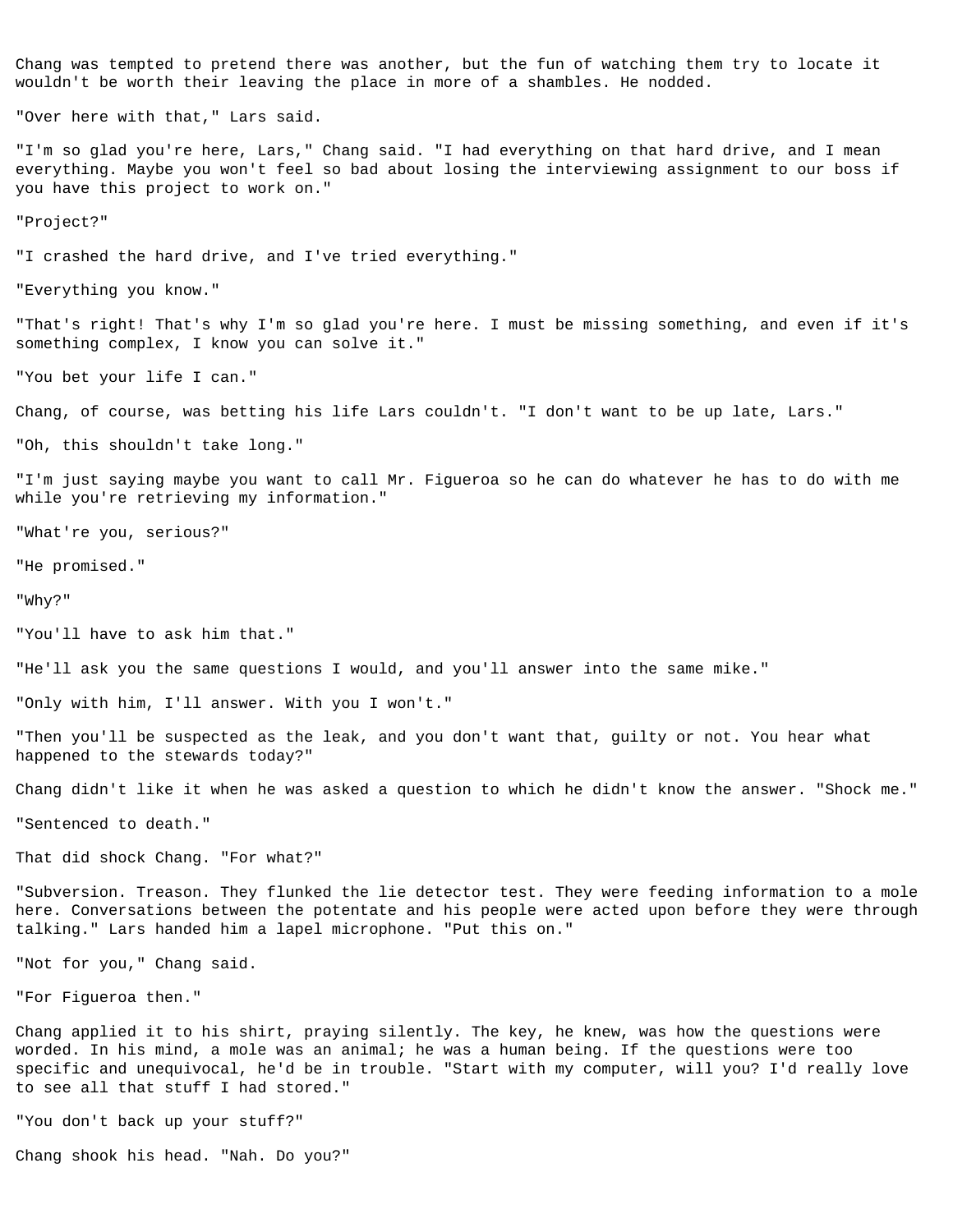"Not as much as I should, but you gotta know you're going to fry something-hard drive, motherboard, whatever-every few years."

"Guess I've been lucky."

Lars dialed, tucked his phone between his cheek and neck, and started pecking furiously at Chang's laptop. "Yes, Mr. Figueroa, sir. I'm at Chang Wong's apartment and he says-oh, you did. Well, yes, right now. I'm helping him with a computer problem, so we'll be here. Thank you, sir."

Slapping his phone shut, eyes still on Chang's computer, Lars mumbled, "On his way. My, you have fried this thing."

"Really, Lars? You can tell already? Wow."

"Yeah, it won't let me in at all. Let me try this." He appeared to try everything. "Nothing. Believe me, Wong, if anything was here, I could get it for you."

"No doubt."

"But this acts like it's been exposed to some super electromagnet."

"Haven't heard that term in a while."

"You know the drive is all about electricity and that a magnet can wreak serious havoc."

"Really?"

"Oh yeah, it's quite simple."

"For a brain like yours, maybe," Chang said. "I just know what buttons to push."

"Well, there's a lot more to it than that."

"I suppose. It's Greek to me."

"Thought you were supposed to be some kind of a genius," Lars said.

"Live and learn. Look what I did to my own laptop. Ten gigs somewhere in the ether."

"Should have called me at the first sign of trouble. There had to be warnings."

"Yeah, I saw a lot of strange stuff, but you know, laptops are temperamental."

"Not if they're treated right. Did you defrag and run ScanDisk and all that?"

"Not often."

"Obviously not. I don't think there's anything here."

"You can't help me?"

"If anyone could, I could. But there's either something on the drive or there isn't, and in this case, there clearly isn't."

"What if it was on a different drive, named something else?"

"You couldn't do that by accident," Lars said. "I could do it, but you have to know what you're doing."

"Which I don't."

"Obviously. Here's what I can do for you. While you're being interviewed, I can format your whole drive for you so you can start rebuilding."

"That's got to be hard. Complicated."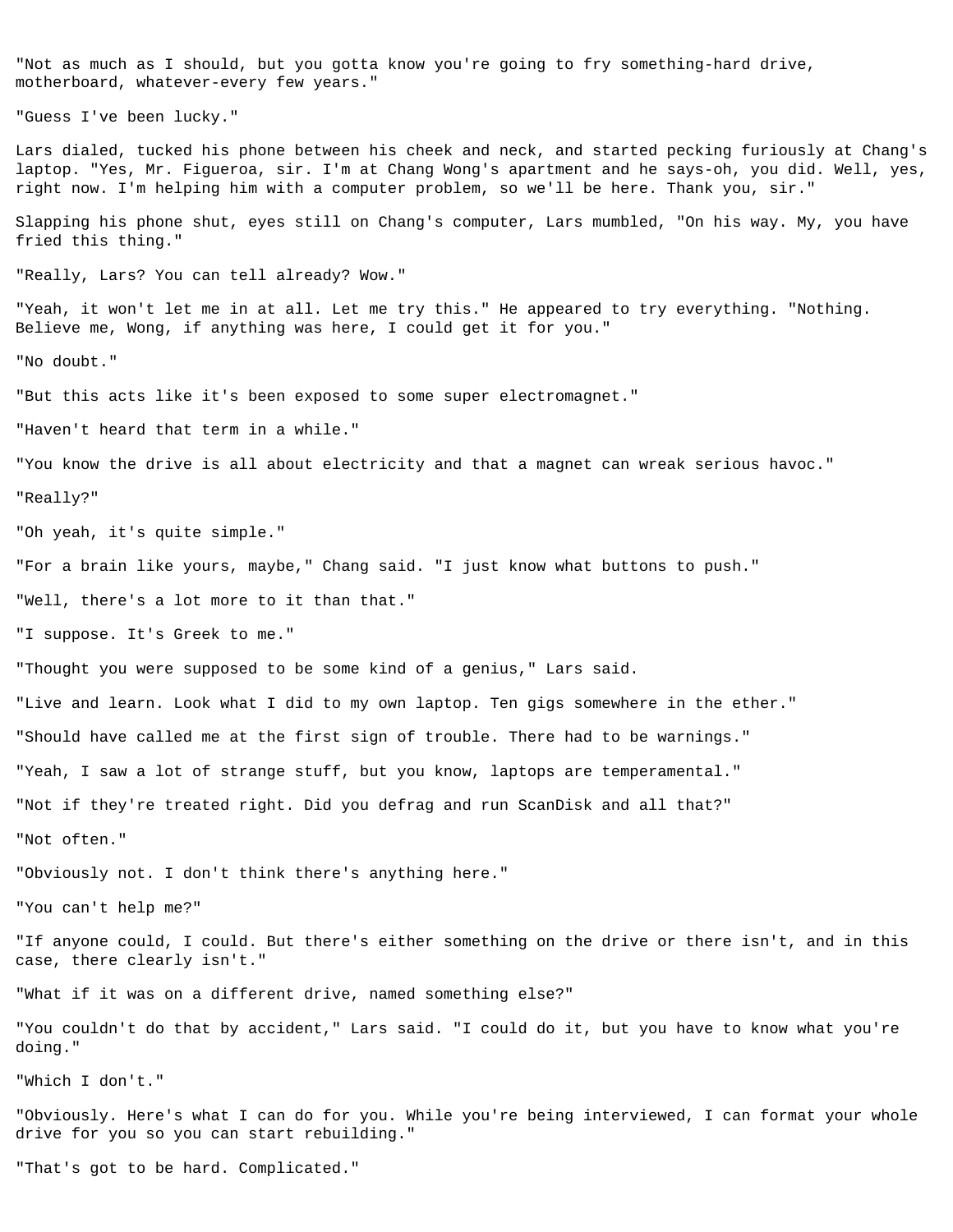"Nah. Won't take much." "You'd do that for me?" "What are friends for?" ----------

Chloe had sneaked two of her new friends into the Strong Building in the wee hours of the morning. Only Zeke was stirring, and he blanched at the new faces. Chloe introduced the young man and woman with such enthusiasm that she knew he'd understand they were okay, without wondering if she was covering and he should go find a weapon.

Once he heard the story, Zeke offered to help them transfer a serious amount of foodstuffs to their place. Chloe wrote every detail she could remember and e-mailed it to the rest of the Trib Force before collapsing just before dawn and sleeping till almost noon. She assumed she would be scolded for taking such a risk, but she was so excited she was amazed she was able to sleep at all.

----------

No surprise to Chang, Figueroa arrived looking all business and gave him a stare that communicated he should avoid any familiarity in front of Lars.

"Ignore me," Lars said, taking Chang's laptop to a couch and settling in with it. "Just making sure this is ready for a whole new protocol." Chang wondered if Lars could affect his encoded drive with his clumsy efforts.

Figueroa pointed to a chair and sat across from Chang. He dismissed the other Peacekeeper, then whispered, "I didn't think you were going to hold me to this."

"I could have let it slide," Chang said. "Proved you were completely untrustworthy. Mind if I take a peek at that software?"

Looking bored, Figueroa pivoted the machine to face Chang. He sighed. "Newfangled stuff. Supposed to be better than the bulky old hardware."

Chang knew it wasn't all that new. He had seen it in China and even played with it. He made a show of tilting the screen so the light was just right. "Interesting," he said, and as Figueroa leaned closer, Chang added, "Sequoia, ah, I mean, Aurelio."

Figueroa sat back, obviously peeved. "I'd appreciate your addressing me by my last name."

"Excuse me, of course," Chang said.

Figueroa grabbed the laptop and pulled a small notebook from his pocket. "State your name," he began, then walked Chang through a series of banal, obvious questions. "Is today Sunday?"

```
"No."
```
"Is the sky blue?"

"Yes."

"Are you a male?"

"Yes."

"Do you work for the Global Community?"

"I am employed by them, yes."

Figueroa looked up at Chang. "That's the answer you want to give?"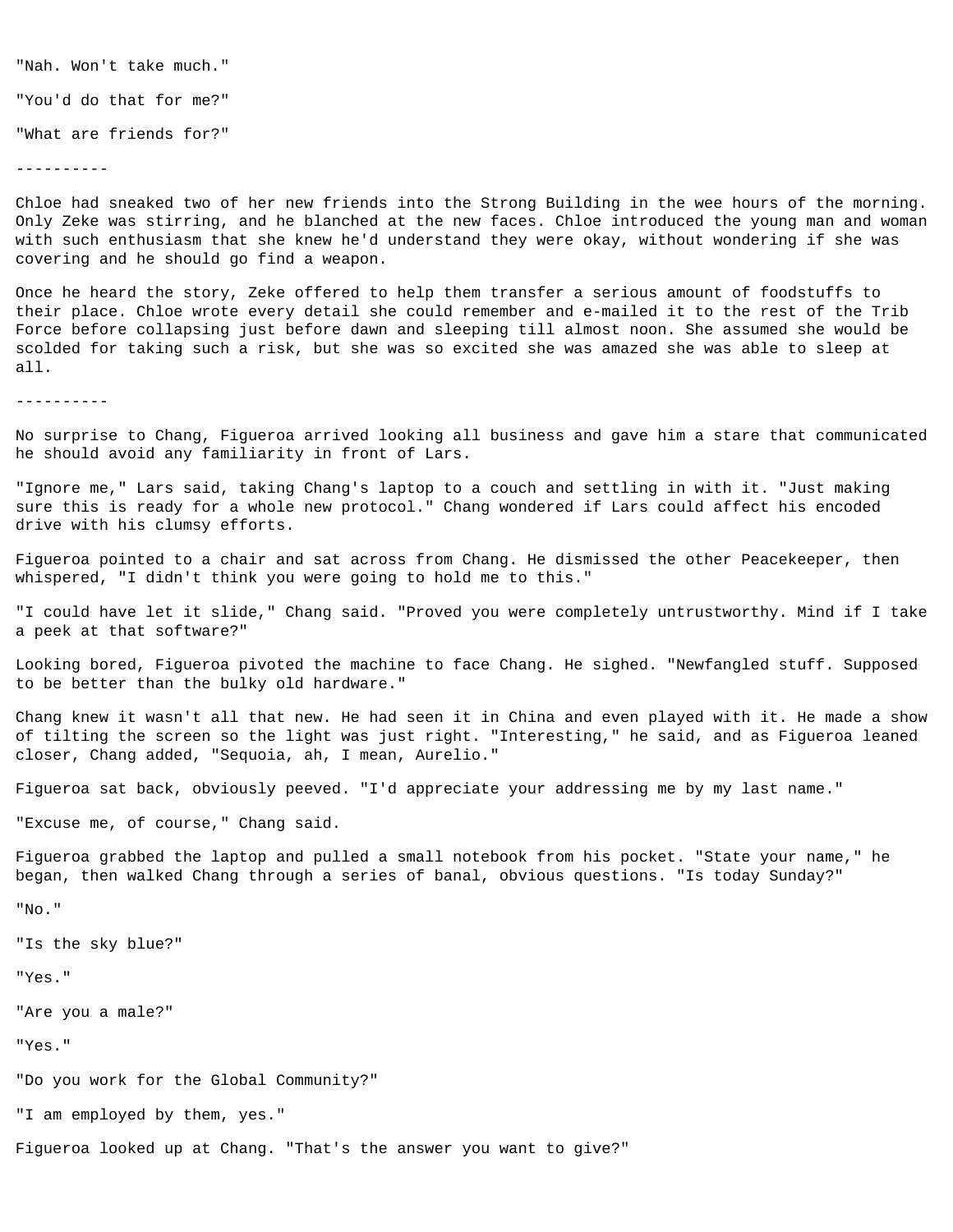```
"Yes."
"Are you loyal to the supreme potentate?" 
Chang closed his eyes and reminded himself that Jesus Christ was the only person who fit that 
definition. "Yes," he said.
"Have you ever done anything that would be considered disloyal to the supreme potentate?" 
"Not intentionally, no."
"Stick to yes or no answers."
"No."
"Do you get confidential information from someone who leaks it to you from the inner circle around 
the supreme potentate?"
"No."
"Is the supreme potentate risen from the dead and the living lord?"
"Yes."
"Can His Excellency Nicolae Carpathia personally count on your continuing loyalty for as long as 
you serve as an employee of the Global Community?"
Chang hesitated, making Figueroa look up again. "Understand the question?"
"Of course."
"Then your answer is yes?"
"No."
"Don't start playing games now, Chang, or we'll have to do this all over again."
"Well, Mr. Figueroa, I can certainly say in all sincerity that I will continue to show the same 
level of loyalty to the Global Community leader that I have shown him since the beginning."
"So that's a yes?"
"It merely is what it is."
"What would he think of this?"
"Probably that you're wasting your time, and mine."
"You don't want to just say yes and be done with it?"
"That's the last question?"
"Yes."
"How'm I doing so far?"
"It looks fine," Figueroa said.
"Then let it ride."
"That last answer could look evasive."
"To whom?"
"To anybody who's got a question."
```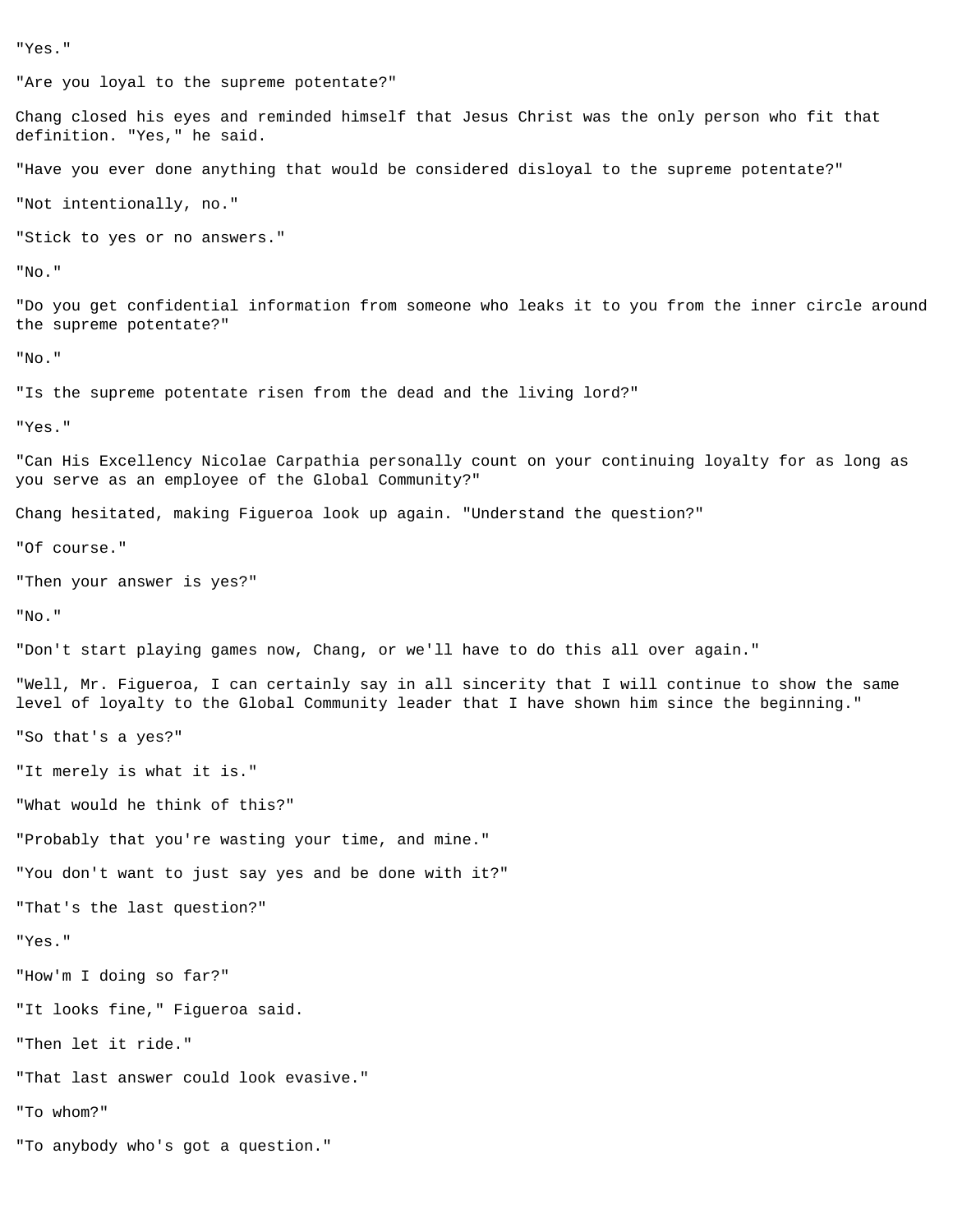"Do you have a question, Mr. Fig-" "Man, do you ever just give a straight answer?" "Should I?" "Agh!" Figueroa swept up the equipment. "Let's go, Lars." "Yes, sir. Laptop's ready to go, Chang." "Find any of my stuff on it?" "No, but you can rebuild from here with a clean slate." "You have no idea how I feel about what you've done for me here, Lars." "Well, you're welcome."

----------

It was time for the Trib Force assignees to Operation Eagle to head for Mizpe Ramon and the flight home. The overflow crowd of Israelis was bivouacking outside Petra, and Chaim was about to be airlifted to a spot where all could see and hear him, from both inside and outside. Rayford, Buck, Mac, Leah, Hannah, and Albie stood in a circle with Chaim, holding hands. Big George from San Diego sat in an idling chopper fifty yards away, waiting to lift Chaim into Petra, then transport the Trib Force to Mizpe Ramon, from where he would also fly his own plane to Greece, then to Chicago, then to San Diego. "Let's get George in on this," Rayford said, beckoning him with a wave. "I have a feeling we're going to be seeing more of him."

George jumped out and jogged over. "Micah ready?" he said.

"In a minute, George," Rayford said. "Get in here with us." As they bowed their heads, Rayford told everyone of George's assignment in Greece later that night.

"Wish I could go too," Buck said. "But I'm too hot right now. You'll love those kids, George."

"We should pray," Rayford said.

"One moment, please," Chaim said, letting go of Rayford's hand on one side and Hannah's on the other. He pulled from his robe the miniature urn containing Hattie's ashes. "We do not worship the remains of those who go to God before us, and my wish is to one day toss what is left of these to the winds from a high place of worship to the one true God here at Petra. I believe that is what our impetuous but sincere young sister would have wanted. But first I want to entrust these to you, Captain Steele, to take back to her new brothers and sisters in the safe house, back to some who knew her and loved her even long before she gave herself to the Christ. Then bring them back with Tsion Ben-Judah, and we will remember her one last time before he addresses the remnant of Israel. And as we think of David Hassid, we wish only that we also had a token by which to remember our courageous brother, who knew so few of us personally but who contributed so much to the cause."

"I have a token," Leah said, producing David's phone.

"Would you take that, too, to our comrades in Chicago for a moment of remembrance, looking forward to the day when we shall see this dear one again?" Chaim said.

Leah handed it to Hannah. "I would like his friend to take it," she said. Hannah thanked her with a hug.

"And now," Chaim said as they joined hands again, "to those who are called, sanctified by God the Father, and preserved in Jesus Christ: mercy, peace, and love be multiplied to you, beloved, building yourselves up on your most holy faith, praying in the Holy Spirit, keep yourselves in the love of God, looking for the mercy of our Lord Jesus Christ unto eternal life.

"Now to him who is able to keep you from stumbling, and to present you faultless before the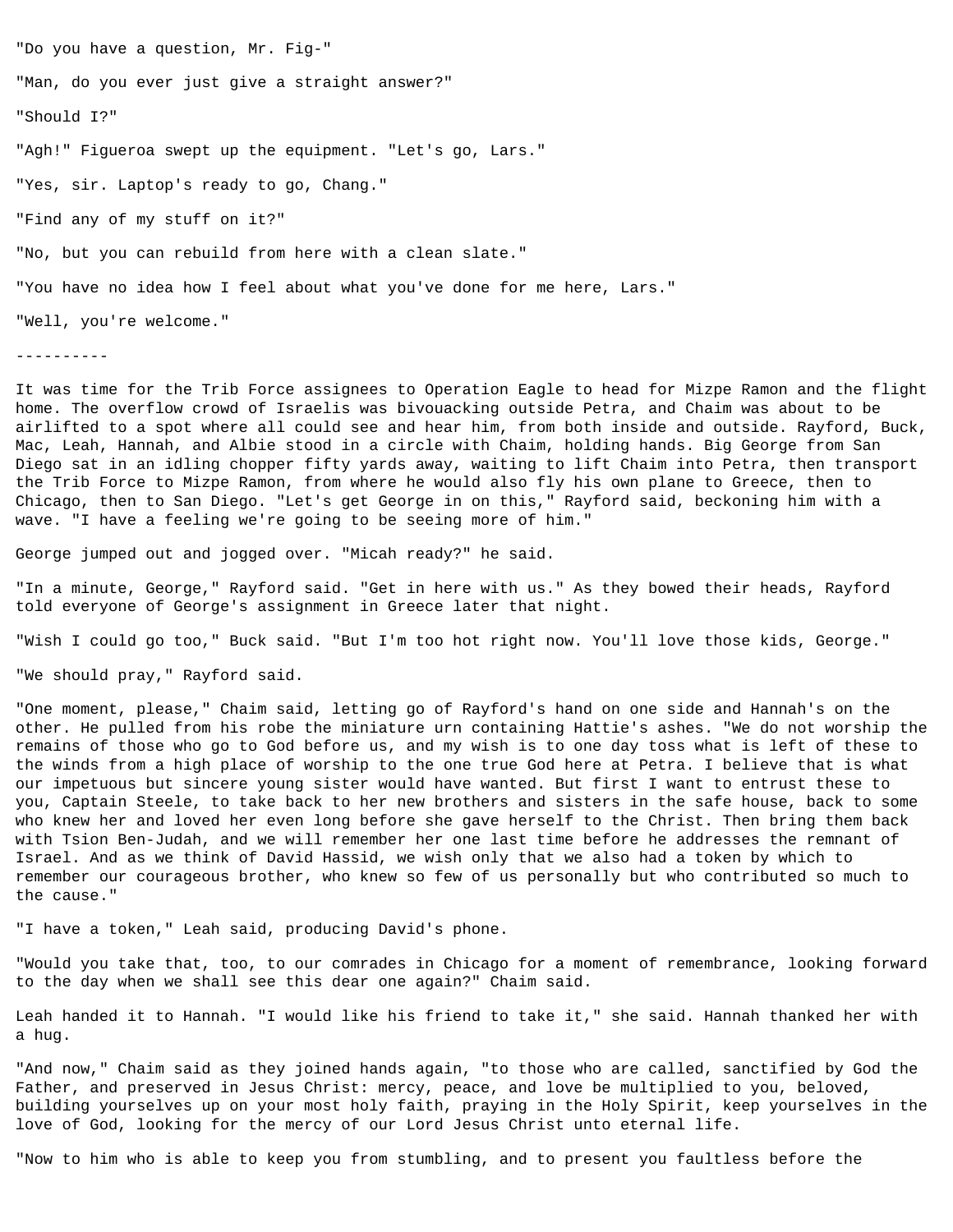presence of his glory with exceeding joy, to God our Savior, who alone is wise, be glory and majesty, dominion and power, both now and forever. Amen."

----------

Finally alone again, Chang waited a few minutes, then moved a chair to his door, stood on it, and secured a latch he had built in along the top that would keep out even those with a master key. He dropped into his chair with his laptop and typed in "Christ alone." That brought up a screen with a grid of two hundred dots square. He counted in eighteen rows from the bottom and thirty-seven from the right and clicked on it. A fifteen-digit counter appeared, the numbers ascending at a rate of several hundred a second. Chang keyed in a multiplier, factored in the current date and time, and sent the product hurtling toward a synchronous number ninety seconds away. Four more minutes and three complex, moving targets later, Chang was back in business. He was connected to every Tribulation Force computer, including those at Petra, and anything he wanted at the palace and on the Phoenix 216.

Chang transmitted hundreds of pages of instructions encoded for the Petra machines, checked the locations of reporting gadgets from phones to computers to hand-helds, and let everyone know he was up and running. Then he checked Rayford's specifications for the man he called Big George and planted GC credentials in the main palace database. They had decided to use his real name in case his prints or other details were cross-checked. George Sebastian of San Diego, California, in the United North American States, would be transporting a teen male prisoner and a teen female prisoner from Greece to the States. He would fly a high-speed, transatlantic, four-seat Rooster Tail and would be traveling WOP-without papers-due to a recent undercover mission, but for identification purposes he was six feet four and weighed two hundred forty pounds, dark complexion, blue eyes, and blond hair. He had level-A-minus clearance and reported directly to Deputy Commander Marcus Elbaz. Chang entered a six-digit code that George was to memorize and recite if asked.

Chang understood that Rayford had planned all this with Lukas Miklos, who would inform Mr. Papadopoulos, who would inform Georgiana Stavros. Lukas was to use his own contacts and resources and be responsible for making sure that the two young people rendezvoused with George.

Chang then located the newest Phoenix 216 recording since last he had listened in. He put on his headset.

The bug first picked up Akbar. "I assume you are pleased with the new pilot, Excellency."

"All I care about is getting out of this godforsaken country, Suhail. Can he accomplish that?"

"Oh, Supreme Potentate," Fortunato sang out, "Israel is no longer godforsaken. It is now truly the Holy Land, because you have been installed as the true and-"

"Leon, please! You have conferred upon your underlings the power I have imbued you with, have you not?"

"I have, Your Worship, but I prefer not to refer to them as underl-"

"Have any of them, one of them-you, for instance- come up with a thing to match the oceans-toblood trick?"

"Well, sir, besides the calling down of fire from heaven and the, uh . . . I'd like to think I played some small role -- whether just the influence of my presence in part of the meeting with Mr. Micah or ... anyway-in the healing of the sores."

"I do not believe you realize, Leon, the scope of the tragedy on the high seas. Do you?"

"Enough to hope it's not a permanent thing, Excellency."

"You hope? Think, man! Suhail, does the right-reverend-whatever get the cabinet briefings? Does he read the-"

"Yes, sir, he's on the list."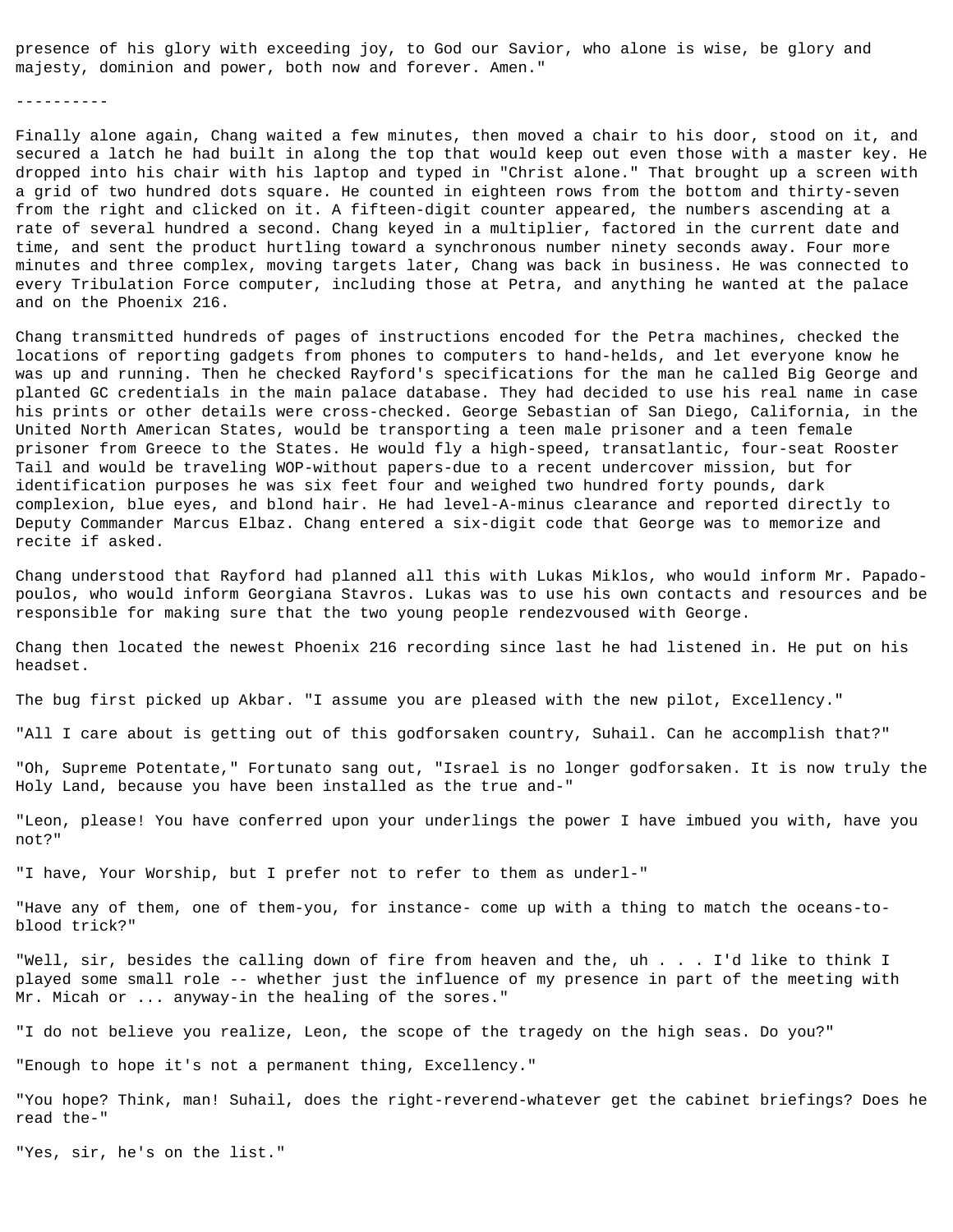"Leon, read the reports! Our ships are dead in the water! Our marine biologists tell us every creature in the water is surely dead by now! If this is temporary and the water turns pristine tomorrow morning, do you think all the fishies will come flopping back to life too?"

"I certainly hope so!"

"Imbecile," Carpathia muttered, and Chang assumed Fortunate didn't hear him. The potentate tended to murder people he referred to that way, and Leon would have been pleading for his life. "Suhail, can we not get this plane off the ground?"

"We're waiting for Ms. Ivins, sir."

"Where is she?"

"If I may speak to that, Potentate," Leon said.

"Of course, if you know where she is."

"She wanted one last visit to the temple. She wants to be the first woman to go into the main part and see where you went, worship your image in the Holy of Holies, sit on the, uh, in the-"

"What?! You are not saying she would dare sit on the throne of god!"

"No, sir, I misspoke there, sir. I'm certain she wanted only to see it, to perhaps touch it, take a photograph."

"Why are you not there with her?"

"She wanted only security. She plans to walk in alone and, I believe, just violate a few traditions."

"I like that."

"I thought you might. She thought you might too."

"Find out if she is en route."

"In the meantime, Potentate," Akbar said, "we have received the software for lie detection."

"Yes, get that started now and begin with the stewards."

Chang heard dread in the voices of the Indians. They answered with conviction and earnestness. "You both test entirely truthful," Akbar concluded. They wept, expressing their gratitude.

"Been tested, have you?" Carpathia said, as the sounds of their bustling about and serving came through the system.

"Yes, sir. Thank you, sir."

"Indeed." Carpathia sounded skeptical and dismissive. "Test the pilot, Suhail."

"Ms. Ivins is on the tarmac, sir."

"There is time. First him, then Leon, then her. And here is a question I want added to her session."

The pilot sounded unconcerned, almost bored, answering quickly and matter-of-factly. "He's clean," Akbar reported. "Reverend Fortunate, are you ready?"

"I have nothing whatever to hide," Leon said. But when he was asked the day of the week, he asked if it was a trick question. His answers became more whiny and pensive, but of course, he was cleared too.

The plane took off; then Suhail could be heard talking with Ms. Ivins. "I'm assuming, ma'am, that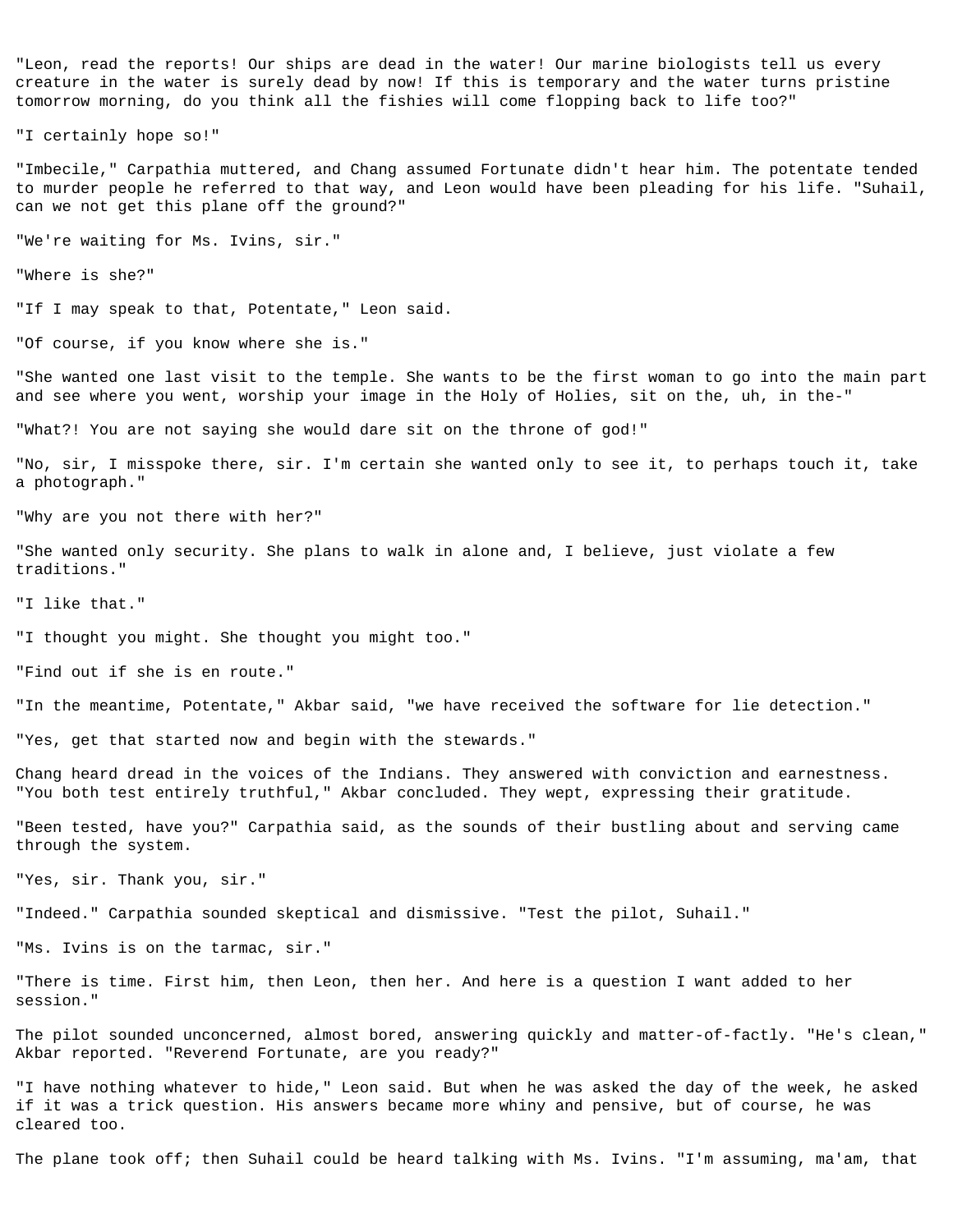you are willing, just as a matter of procedure, to submit to the truth test." She chuckled. "And what do we do if I am revealed as the leak to the mole?" "Please clip this on, ma'am." "Ready." "State your name." "Ms. Vivian Ivins." "Is today Sunday?" "No, but I would like to know if I got the first question right." Akbar laughed. "Is the sky blue?" "Yes." "Are you a male?" "No." "Do you work for the Global Community?" She hesitated. "Yes." "It showed okay, ma'am, but just out of curiosity, why the hesitation?" "I have never really considered myself an employee of the Global Community. I serve Supreme Potentate Nicolae Carpathia, and I have most of my adult life. I would, even if I were not compensated, but yes, I also actually am part of the personnel of the Global Community." "Are you loyal to the supreme potentate?" "Yes." "Have you ever done anything that could be considered disloyal to the supreme potentate?" "No." "Do you leak confidential information from the supreme potentate to anyone at GC headquarters?" "No." "Is the supreme potentate risen from the dead and the living lord?" "Yes." "Can His Excellency Nicolae Carpathia personally count on your continuing loyalty for as long as you serve as an employee of the Global Community?" "Yes, and beyond." "Did you sit on his throne in his temple in Jerusalem today?" "I-no." "Thank you, Ms. Ivins." Chang heard Akbar unbuckle and leave, but it was clear Viv Ivins immediately followed. "Director Akbar, wait, please. Before you share the results with His Excellency, let me have a word with him."

"Certainly."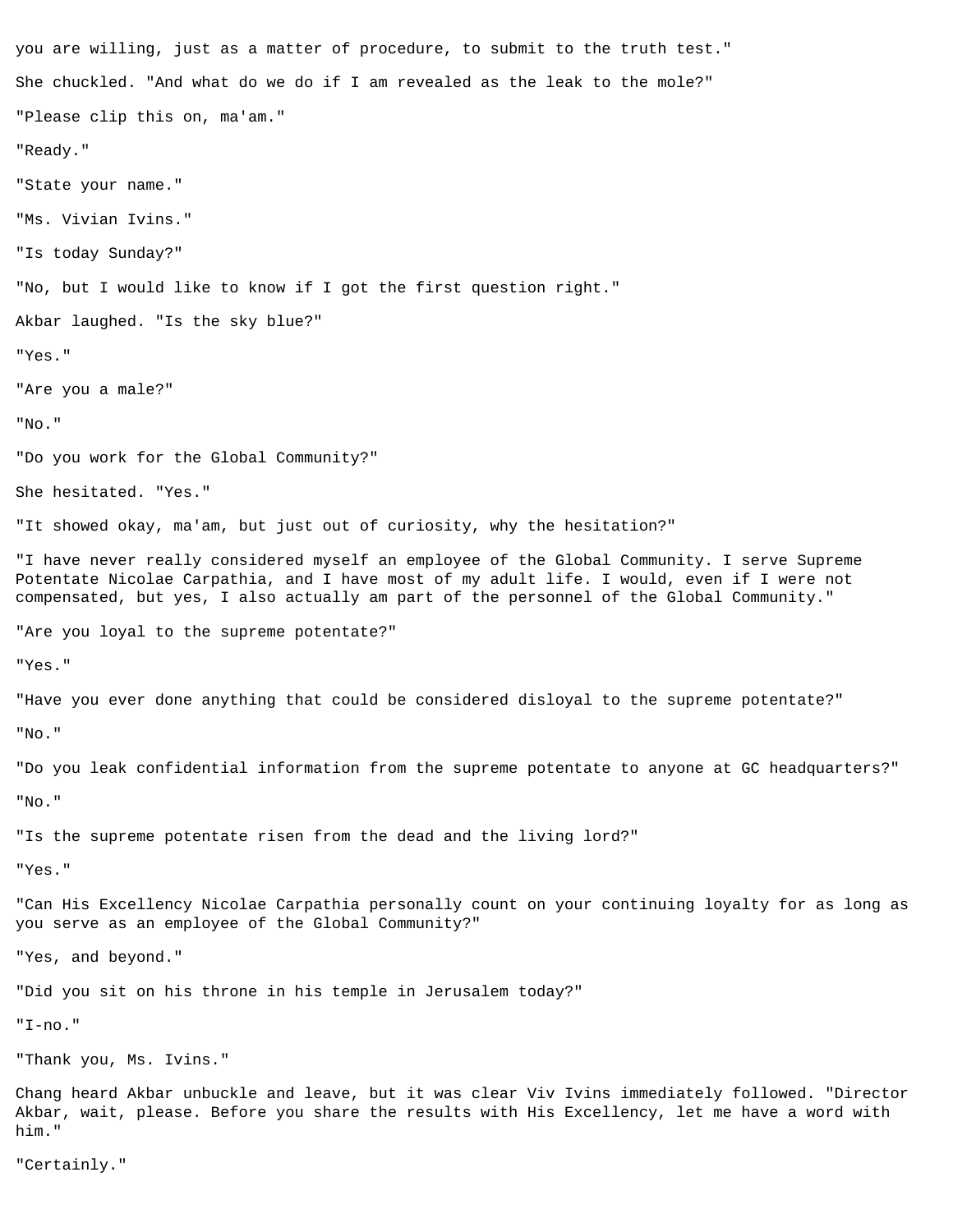"My lord," she said quietly.

"Yes, dear one," Carpathia said.

"May I kneel and kiss your hand?"

"That depends. How did you do on the little test?"

"I don't know, but regardless of the results, I answered truthfully until the very end."

"You were deceitful in your answer to my question?"

"I was, sir, but I immediately regretted it and have come to beg your forgiveness."

If Carpathia responded, Chang couldn't hear it.

"I told Reverend Fortunato what I intended to do," she said, "and he advised me against it."

"Did he? Did you, Leon?"

"I did, sir."

"Good for you! But it should not be only the Most High Reverend Father of Carpathianism who knows what a defilement it would be to presume to sit on the throne of god!"

"I am so sorry, Nicolae," and Chang got the impression she said his name the way she had when Carpathia was a small boy. Nicolae again fell silent.

"I did not do it as an act of insubordination, I swear. I merely envied your moment and felt a deep need to share it. I would like to think I earned the right with-"

"Earned the right? To sit on my throne? To take my place?"

"-with my years of service, with my uncompromising devotion, with my love for you. Oh, don't dismiss me, Your Worship. Forgive me. Please! Nicolae!"

Chang heard her weeping. Then Nicolae: "Suhail, let's administer the test to each other." Ms. Ivins's crying faded as she must have moved back to her seat.

Akbar was brief and confident, and when it was Carpathia's turn, of course the questions were slightly revised. But Carpathia was in a testy mood.

"State your name," Akbar began.

"God."

"Is today Sunday?"

"Yes."

"Is the sky blue?"

"No."

"Are you a male?"

"No."

"Do you serve the Global Community?"

"No."

"Are you loyal to the citizens under your authority?"

"No."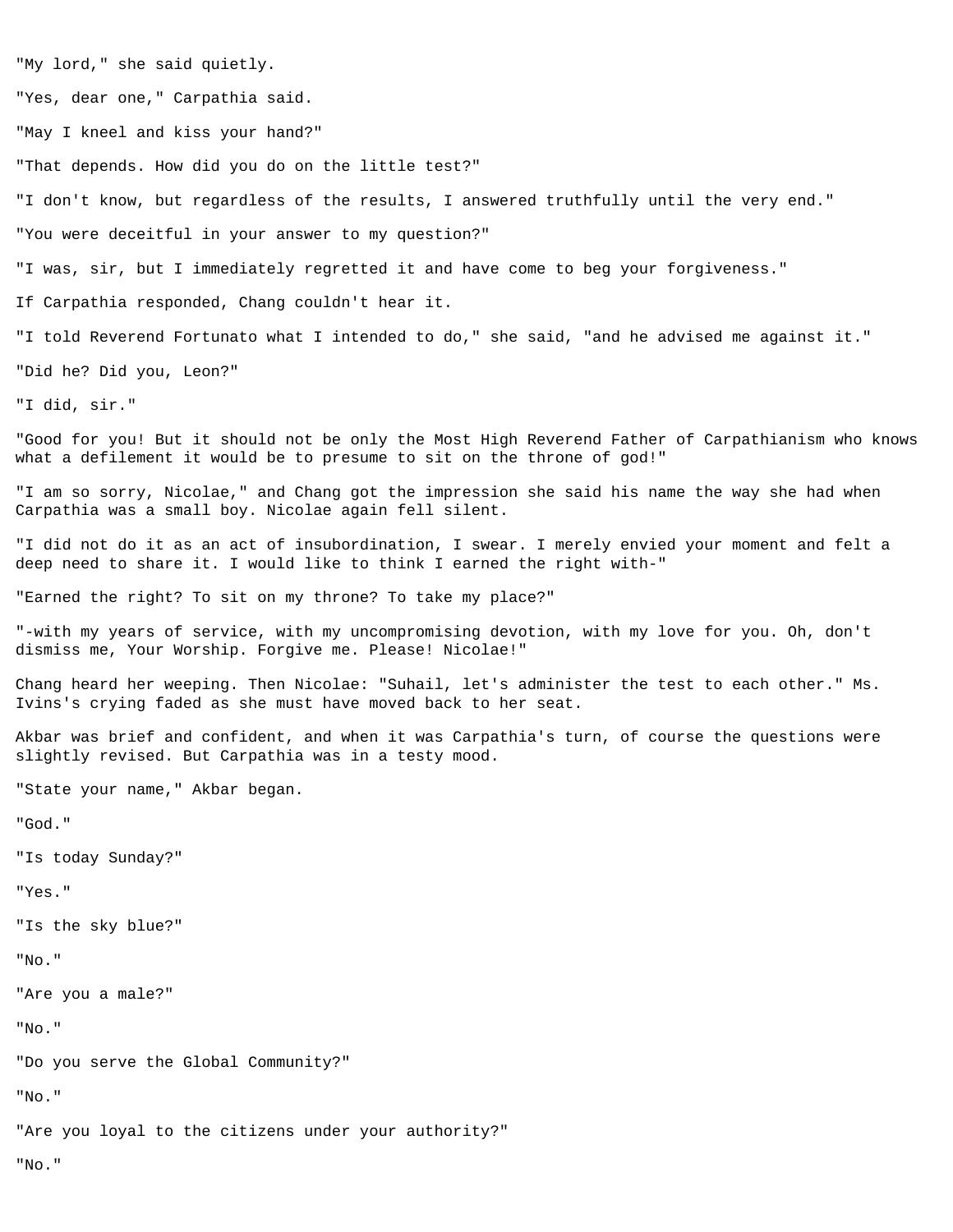"Have you ever done anything disloyal to the Global Community?"

"Yes."

"Do you leak confidential information to someone inside GC headquarters that undermines the effectiveness of your cabinet?"

"No. And I would personally kill anyone who did."

"Did you rise from the dead and are you the living lord?"

"Yes."

"Can the Global Community count on your continuing loyalty for as long as you serve as supreme potentate?"

"No."

"You astound me, Excellency."

"Well?"

"I don't know how you do that."

"Tell me!" Carpathia said.

"Your answers all proved truthful, even where you were obviously sporting with me and saying the opposite of the truth."

"The truth is what I say it is, Suhail. I am the father of truth."

EIGHTEEN

ON THE flight home, Buck called Lukas Miklos.

"I imagine you want to talk to the young man whose life you saved, eh, Cameron?"

"I do, Laslos. And I'm sorry all my other messages to you about what happened that night had to come electronically and not even by phone. I wish I could have given you your wife's message in person, but-"

"I understand, my friend," Laslos said, his voice quavery. "I remember every detail of it. I wish only that I could have gone to heaven with her."

"I can't imagine how hard it is," Buck said. "But the church needs you there, and-"

"Oh, Cameron, I am useless. I am not free to help in any real ways anymore. Sometimes I wish they would just find me so I could testify for God before they kill me."

Buck wanted to counter him, but what could he say?

"We sure appreciate your help in getting those kids out of the country."

"I'll do what I can. I look forward to getting them connected with your pilot, but it's unlikely I can risk coming out of the shadows to meet him. I will get them as close to the airport as I dare. Here, let me have you talk to the boy."

"Hello, sir?" Marcel said, and Buck remembered the voice from their only encounter.

"I'm so glad to talk to you again, son. I didn't expect I ever would."

"I can't thank you enough, Mr. Williams. I know you got in trouble for that. Will I meet you in Chicago?"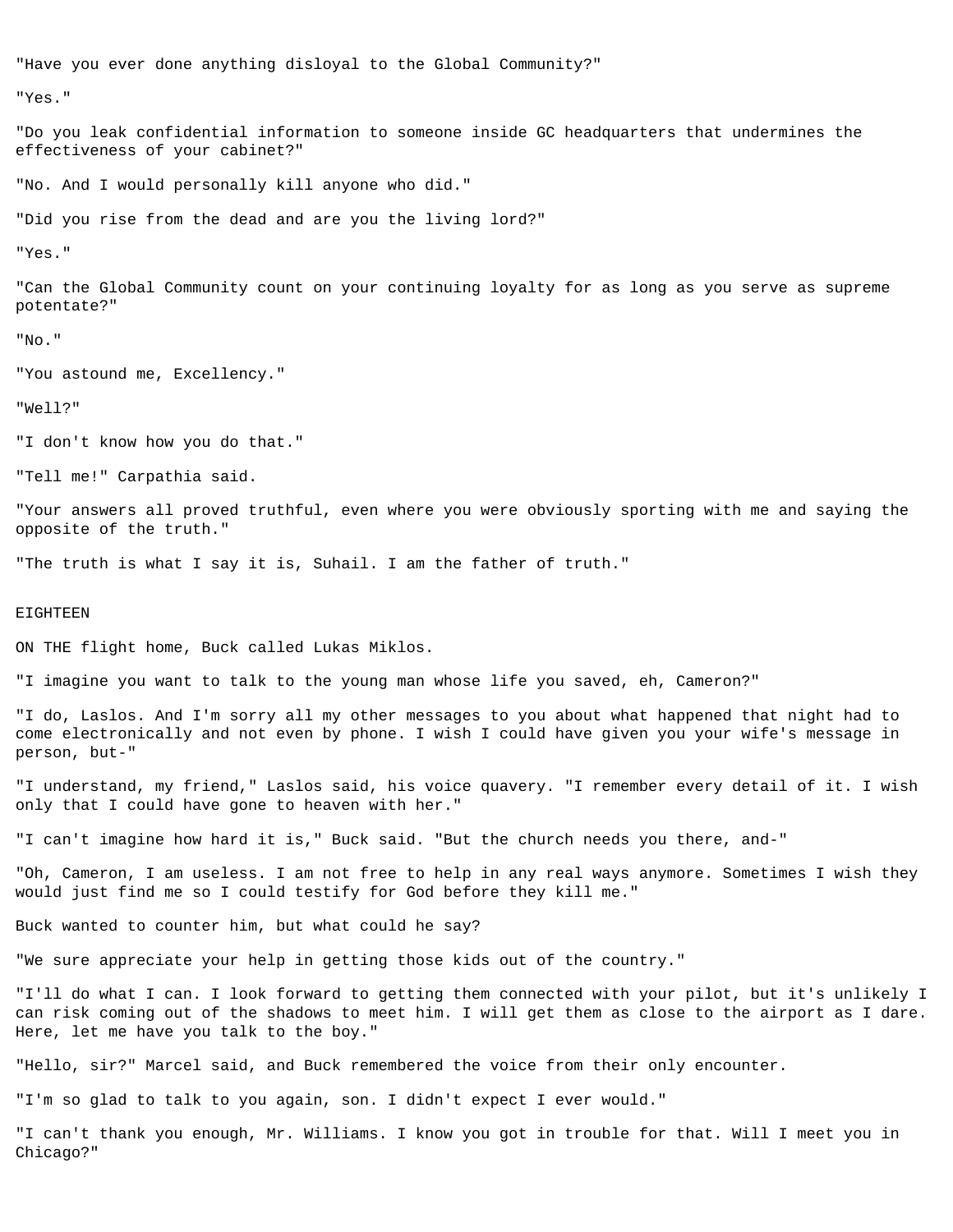"You sure will."

"Mr. Miklos has told me so much about you and your family and friends. I hope I will be safe there."

"Safer than where you are, I guess. And the girl?"

"Georgiana, um, Stavros," Marcel said. "I was so surprised when I heard she had the same story as mine. We finally were introduced at a co-op center."

"And you have been able to communicate with her?"

"It's all set. We will meet her on the road. Mr. Miklos will stay with us for as far as he can."

"That's quite a journey on foot."

"He has arranged for someone to drive us, at least until we are a couple of miles from the airport. Then the pilot, Mr. Sebastian, is it-?"

"Yes."

"-will come find us and walk us in as prisoners."

"We'll be praying for you all."

Chang listened to several minutes' worth of small talk, then a pitiful effort by Viv Ivins to again reconnect with Nicolae and get his forgiveness. Finally Nicolae summoned Akbar. "Suhail," he said, "I am not going to replace Mr. Moon as supreme commander."

"I see."

"The job and the title are redundant."

"Whatever you say, Excellency."

"I will count on you more and more, and you may inherit duties that might otherwise have been carried out by a supreme commander."

"As you wish."

"First assignment: Take action on our security leak."

"I'm, we're-sir, we are already conducting a full investigation at the palace, but as you know, we turned up nothing on the plane. ..."

"How does that make sense? You told me it was as if someone were relaying our very conversations to someone with access to the central database."

"That's what it seemed. We are scouring headquarters for weaknesses in our fire walls, but the late Mr. Hassid put the system in place, and there was not a better person in the world for that job."

"His replacement, the South American-"

"Mexican, sir. Figueroa."

"You have confidence in him?"

"A stellar record. Not the technician Hassid was, but capable. He is overseeing the testing, and he himself will also be tested, of course."

"I want to send a message to whoever is subverting us from inside. Get them to panic, put them on the defensive."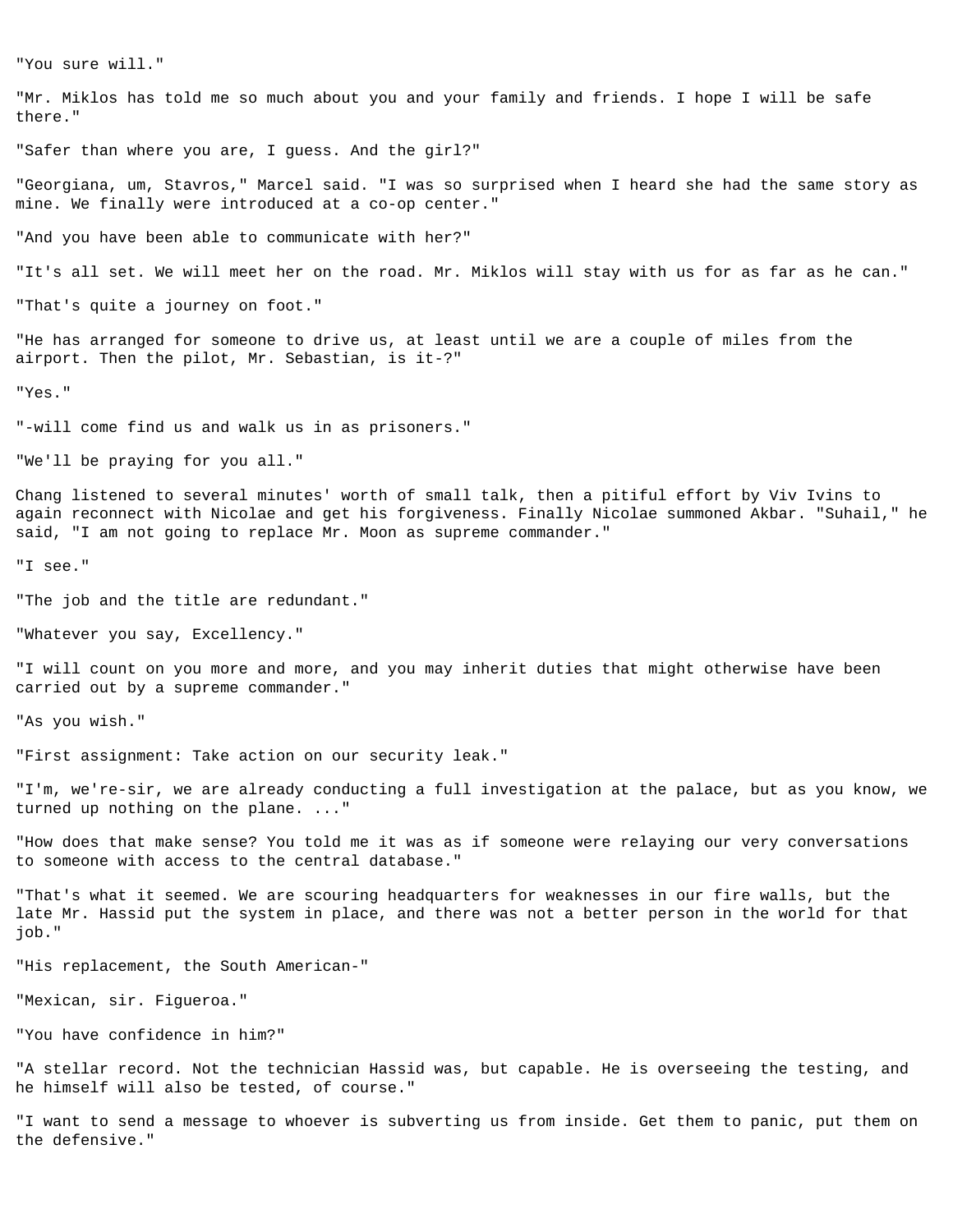"I'm open to any suggestion, Potentate."

"Charge the Indians."

"Sir?"

"The stewards. Convict them of treason."

"Uh, on what evidence?"

"They are the only logical ones, Suhail. The pilot was not even on board during most of our meetings. They were."

"But they tested clean."

"Who knows that but you and I?"

"Um-hm."

"No one, am I correct?"

"You are."

"Whisper it to Leon. And to Viv. Then release it to the media. They should disembark in New Babylon in handcuffs. Do you have two pair on board?"

"I do, but-"

"A problem?"

"I'm at your service, sir, but I'm missing something. The mole will see we fingered the wrong perpetrators. Rather than put him or her on the defensive, it may make us look like soft opponents."

"So much the better. Let him grow overconfident. Still, he will see what we do with people we believe are insurrectionists."

"If convicted, the penalty is death."

"Oh, Suhail! If they get off this plane in shackles, consider them convicted. The executions should follow within forty-eight hours."

"Done."

"And your conscience, Director?"

"My conscience?"

"Knowing the truth, does this give you pause?"

"No, sir. You are the father of truth. My conscience is at your service."

There was a long pause. "They do good work, though, do they not?" Carpathia said at last. "The stewards?"

"Quite."

"No need to inform them or cuff them until we touch down. But do get the information trail started. And then we need to discuss the final solution for the Israeli dissidents and the Judahites. Let me know as soon as you have casualty statistics on Operation Petra."

----------

Laslos wished he could go with the two young people all the way to the safe house in America. What an adventure! But how could he justify abandoning his brothers and sisters in Greece? The net was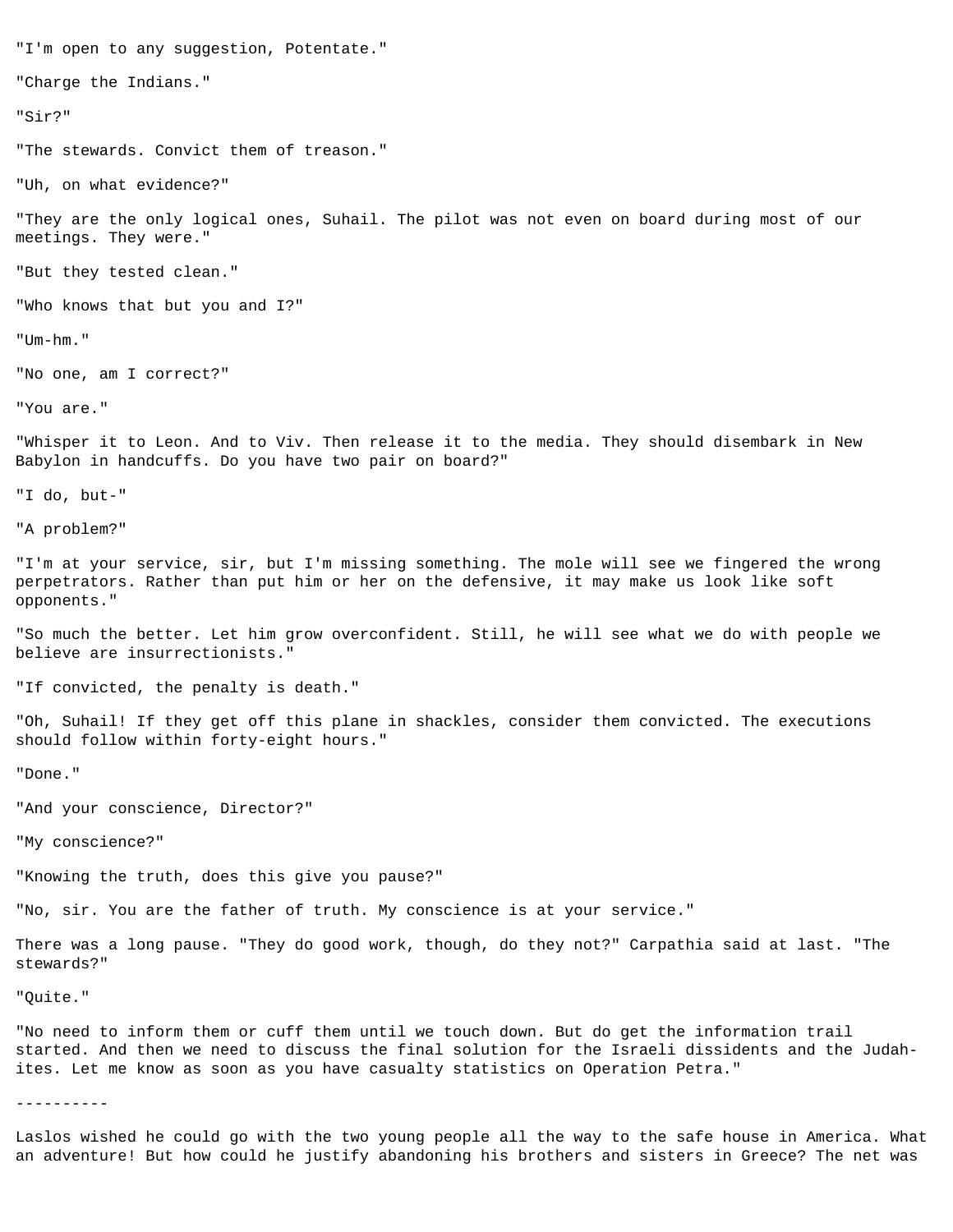tightening and few of them would survive until the Glorious Appearing, but no one would question giving the teenagers a better chance.

Being involved in getting them connected with this pilot made Laslos feel alive again. He dreaded the end of the caper when his friend K would drive him back to Ptolemai's. He would then walk the last mile and a half to his secret place and settle into his awful routine.

The plan was for K to pick up the boy and him in the country at the north edge of town. They would stay on the outskirts, getting Marcel close enough to the co-op to where he could walk there and get his meager bag of belongings. Georgiana Stavros would wait for them on the southern end of town, off the road that led to the airport. Cameron Williams and Marcel had told him she was a tall brunette, fair-skinned for a Greek, and pretty. Laslos liked to imagine that she looked like his wife when first he met her more than forty years before.

----------

Chang noticed that Carpathia's plane sounded as if it was descending when Suhail Akbar returned to talk with the potentate. "Ah, Director," Nicolae began, "we are planning something very special for Petra when Ben-Judah is confirmed present, no?"

"Sir, we need to talk."

"Answer my question, Suhail."

"Yes, of course, but I have bad news."

"I do not want bad news! Everybody was healthy! We had plenty of equipment for the Petra offensive. You were going to ignore the city-waiting to destroy it when Micah and Ben-Judah were both there-and overtake those not yet inside. What could be bad news? What do we hear from them?"

"Nothing. Our-"

"Nonsense! They were to report as soon as they had overtaken the insurgents. The world was to marvel at our complete success without firing a shot, no casualties for us versus total destruction of those who oppose me. What happened?"

"We're not sure yet."

"You must have had two hundred commanding officers alone!"

"More than that."

"And not a word from one of them?"

"Our stratospheric photo planes show our forces advancing to within feet of overrunning approximately five hundred thousand outside Petra."

"A cloud of dust and the enemy, in essence, plowed under."

"That was the plan, Excellency."

"And what? The old men in robes and long beards fought back with hidden daggers?"

"Our planes waited until the dust cloud settled and now find no evidence of our troops."

Carpathia laughed.

"I wish I were teasing you, Potentate. High-altitude photographs ten minutes after the offensive show the same crowd outside Petra, and yet-"

"None of our troops, yes, you said that. And our armaments? One of the largest conglomerations of fire-power ever assembled, you told me, split into three divisions. Invincible, you said."

"Disappeared."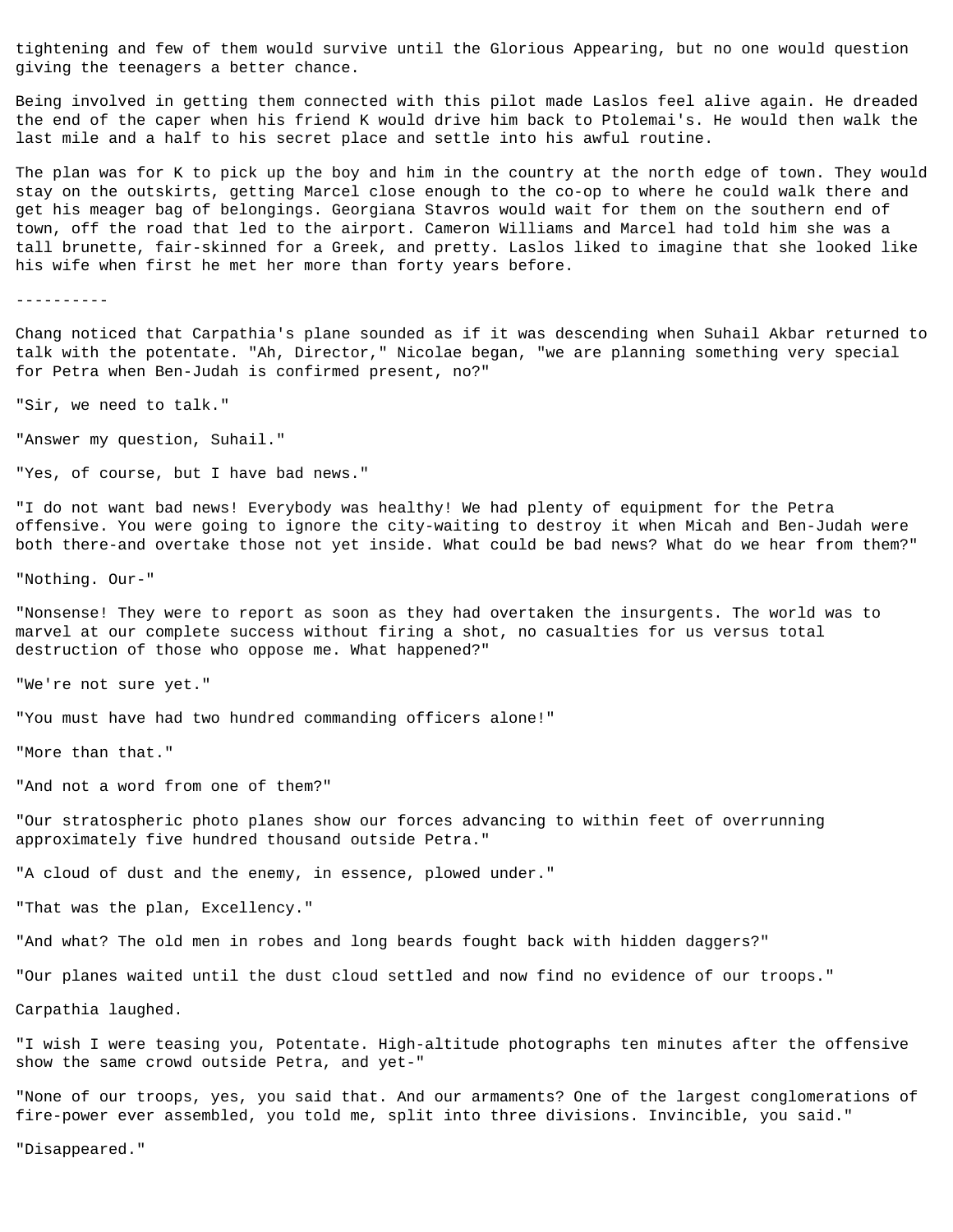"Can those photographs be transmitted here?"

"They're waiting in your office, sir. But people I trust verify what we're going to see ... or not see, I should say."

Carpathia's voice sounded constricted, as if he'd rather explode than speak. "I want the potentate of each of the world regions on his way to New Babylon within the hour. Any who are not en route sixty minutes from now will be replaced. See to that immediately, and when you determine when the one from the farthest distance will arrive, set a meeting for the senior cabinet and me with the ten of them for an hour later. And these Jews," he said slowly, "we expect them all to be in Petra as soon as they can be transported there?"

"Actually, they will not all fit. We expect Petra itself to be full and the rest to camp nearby."

"What is required to level Petra and the surrounding area?"

"Two planes, two crews, two annihilation devices. We could launch a subsequent missile to ensure thorough devastation, though that might be overkill."

"Ah, Suhail. You will one day come to realize that there is no such thing as overkill. Let the Jews and the Judah-ites think they have had their little victory. And keep the failed operation quiet. We never launched it. Our missing troops and vehicles and armaments never existed."

"And what of the questions from their families?"

"The questions should go to the families. We demand to know where these soldiers are and what they have done with our equipment."

"Tens of thousands AWOL? That's what we will contend?"

"No, Suhail. Rather, I suggest you go on international television and tell the GCNN audience that the greatest military effort ever carried out was met by half a million unarmed Jews who made it disappear! Perhaps you could use a flip chart! Now you see us; now you do not!"

----------

"I'm scared," Marcel told Laslos as they stole out of the hideaway at nightfall.

"There is no need to be, son. You are just excited. You have endured tragedy, as we all have, but you are being given a second chance. If you are not safe with the Tribulation Force, you will never be."

They walked the mile and a half in the dark on dirt paths Laslos had come to know well. Though he walked more than he rode and never drove anymore, he still felt the pain and weariness of his age. Marcel seemed to have to wait for him, and Laslos wished he could tell him to go on. But he wanted to feel useful. He was part of the escapade, part of the plan. These precious young people would be in his charge until he sent them off with Godspeed to rendezvous with George Sebastian.

Half a mile outside Ptolemais, Laslos spotted K's tiny white car well off a rarely used road. Laslos stopped Marcel with a touch, then made a birdcall. K tapped the brake and the taillights went on briefly. "That means no one is around," Laslos said. "Run to the car. I will be there."

He knew Marcel wanted to stretch those lanky legs,and as Laslos shuffled along as quickly as he could, he enjoyed watching the boy lope to the car. K had long since removed the inside light, so when the door opened, the car still looked dark. When Laslos arrived, K was behind the wheel, Marcel next to him.

Laslos squeezed into the minuscule backseat, directly behind Marcel. K, older than Laslos, bald and bony, wore a small black stocking cap and spoke with difficulty because most of his front teeth were missing. He said, "He ith rithen," and the boy and Laslos-though wheezing-said, "Christ is risen indeed."

K drove carefully to the edge of the city and parked on a dark street. "You kmow where you are?" Laslos asked the boy.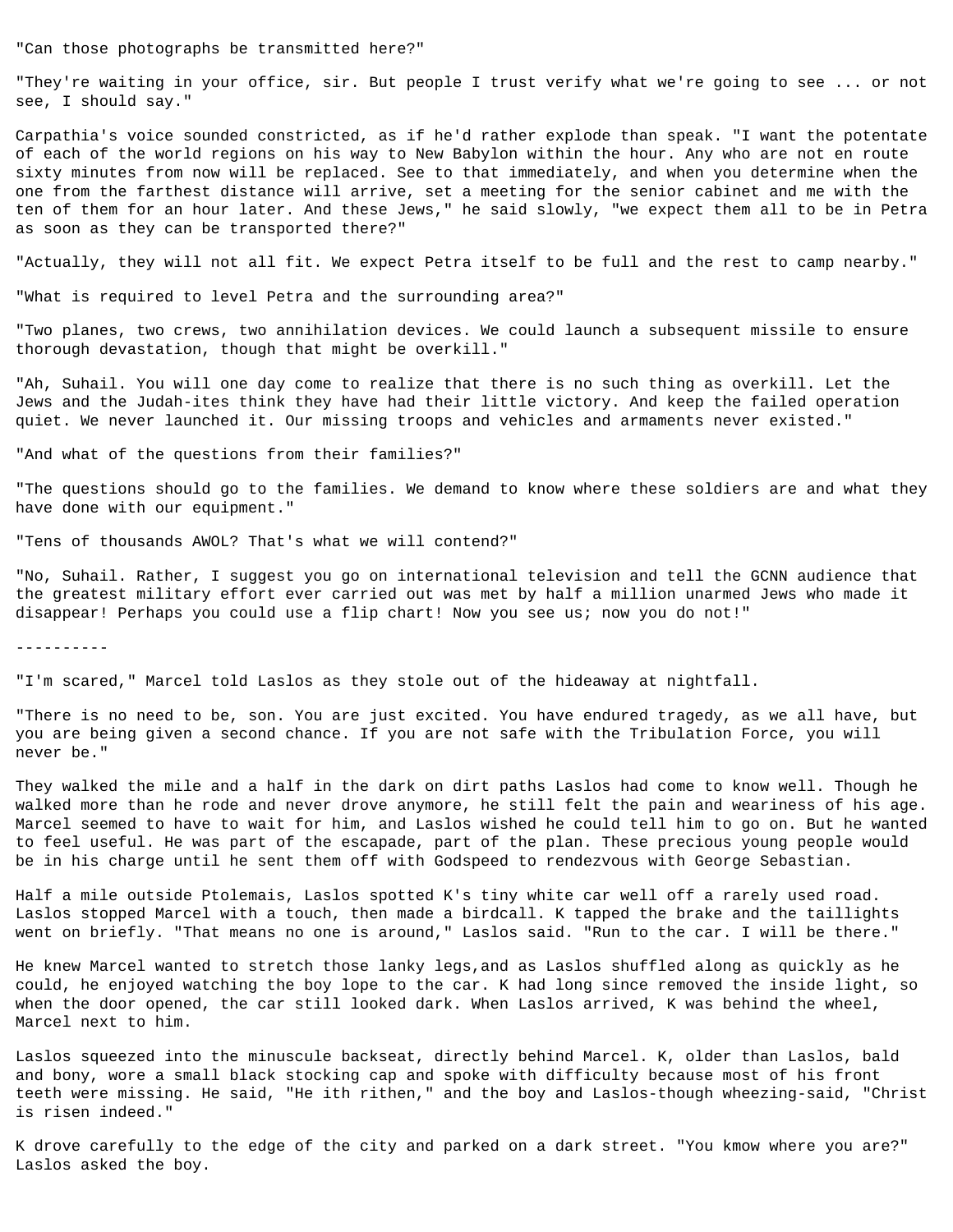"I think so," Marcel said. "The co-op is in the cellar under the pub a block and a half that way?" "And you know the password?"

"Of course. They have my stuff."

"And they will confirm that the girl-"

"Georgiana."

"-yes, is waiting."'

Marcel nodded and jumped out of the car. Laslos quickly cranked down his window. "Psst! Do not run," he whispered. And the boy slowed.

K turned and grinned at him. "Young people," he said.

"How long until our luck runs out, K?"

K shook his head and his smile faded. "We are already living on next month'th time, Lathloth."

"What happens if you ever get stopped?"

"Thath the end of it," K said. "They'll take me to get the mark but I'll tell them to jutht kill me, becauth I'm through fighting."

Laslos clapped his friend on the shoulder. "But you're doing damage until the time comes, eh?"

"Muth ath I can."

Marcel returned, a canvas bag over his shoulder. "Any problem?" Laslos said.

He shook his head, tossing the bag in the back, leaving just enough room for the girl. "She's supposed to be there, and nobody followed me. Look for one small stone on top of two others, eight kilometers from the airport. She'll be in the underbrush near there. Just pull over and she'll find us."

K stayed outside the city and headed toward the airport road. They saw no GC Peacekeepers or vehicles, but still Laslos found his right leg bouncing, his hands clasped tightly in his lap. When they passed the 10K sign, Laslos leaned forward and helped K watch the odometer. A few minutes later Marcel said, "There!"

K's headlights showed two small stones on the left side of the road with another laid casually atop them. No one would have noticed if they hadn't been looking for them. K checked his mirrors, and Laslos shifted so he could look out the back too. "Nobody," he said.

K pulled off to the side, his right front tire crunching the three stones. He sat with the engine idling and the lights on, squinting into the rearview mirror. "Let's go, young lady," Laslos muttered. "We don't want to be seen."

"Want me to call for her?" Marcel said.

"She was supposed to find us, right?"

"Right."

"Always stick to the plan. If the plan changes, you don't improvise. You leave."

K nodded. "Ten thecondth," he said. "I won't thtay here longer."

"There she is!" Marcel said.

Georgiana ran up to the car, and Laslos leaned across Marcel's bag to open her door. She was shivering in jeans and a white, short-sleeve shirt, and a ratty, red baseball cap hooding her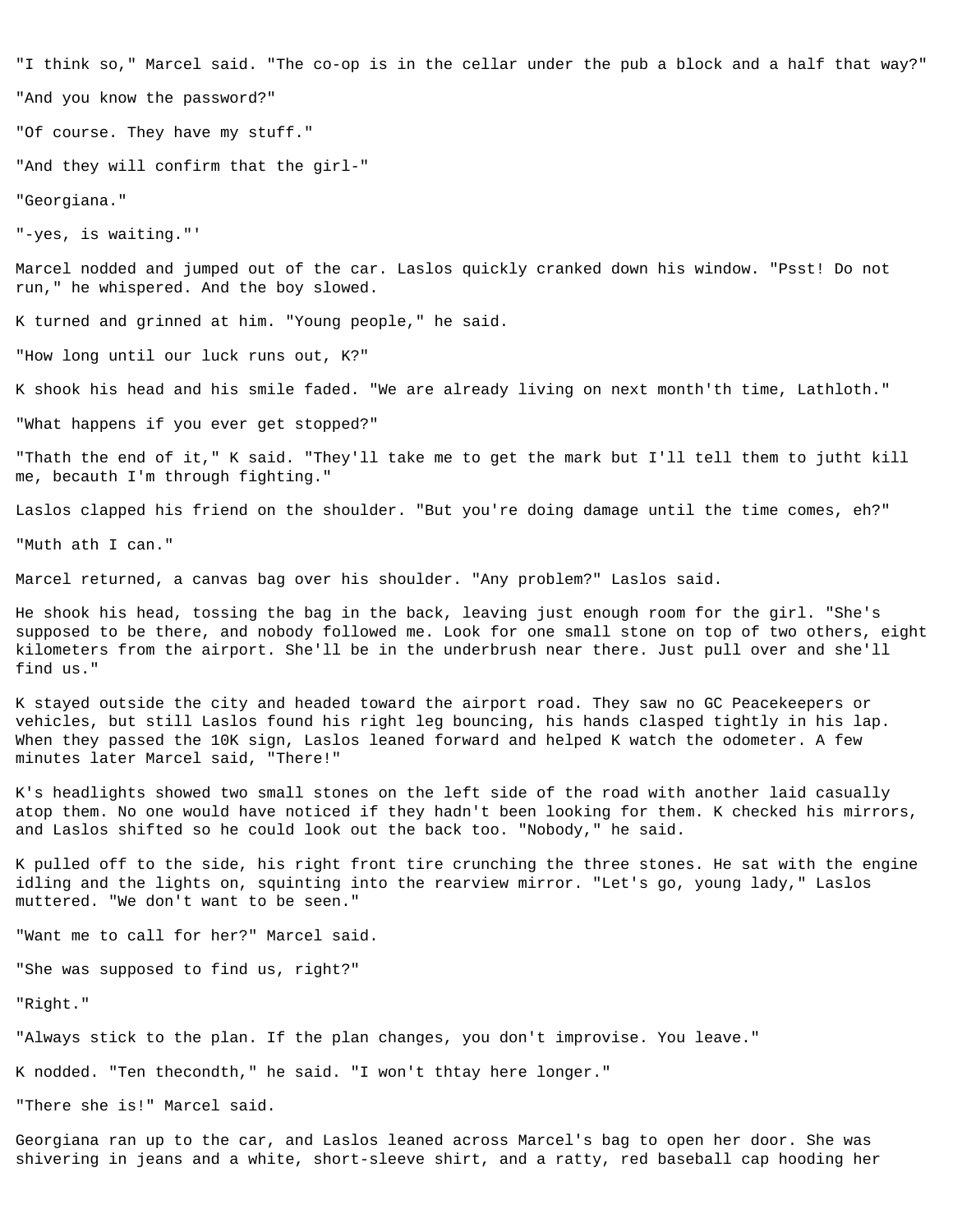eyes. She carried a small, dark green satchel, barely a foot long. "Marcel," she said. "Good to see you again."

"Yeah, hi! Let's go!"

She jumped in and put her bag between her feet. "You must be Laslos," she said. "I'm Georgiana." She squeezed his arm. Her dark fingers were cold. She put her hands on K's shoulders. "And this must be K."

Marcel raised a hand, and she gripped it. "This is exciting," she said, then rubbed her palms together.

"He ith rithen," K said.

"Amen!" she said, nearly squealing. "He is risen indeed!"

"Is that all you brought?" Laslos said.

"It's all I have, sir," she said, smiling. "And all I need."

"Venturing out into the new world with hardly a thing to your name."

"God is able," she said. "Marcel tells me you have a gun."

"Marcel has the mouth of a young man," Laslos said. "You must both learn to say little and listen much."

"I'm sorry," she said. "Am I talking too much? Just excited, that's all. I haven't felt this way since the day Mr. Williams let me go."

Marcel nodded.

"So I can't see your gun, Mr. Laslos?"

"Miklos. I do not bring my gun out of my home. I am not looking to hurt anyone. It is for my safety, that's all."

"But K has a gun," she said, squeezing his shoulders again. "Don't you, young man?"

K smiled shyly and shook his head as he pulled the car back onto the road.

"You watch too much television," Laslos said. "American TV, am I right?"

"Not for a long time. When I do see it, it's all Car-pathia, Carpathia, Carpathia."

Laslos's leg was still bouncing, his hands still pressed together. "You're both clear on the plan, then?" he said.

"If Marcel is, I am," Georgiana said. "He's the one who told me. We're meeting this George guy off the road up from the airport. He'll take us in like we're his prisoners, and the computer will show that's what he's there for."

"Yes, and you must avoid eye contact, look sullen, and just go directly to the plane with him. Maybe you could let Marcel wear your hat low enough to cover his eyes and you could let your hair hang in your face."

She was still rubbing her hands together. "This thing wouldn't fit him. Anyway, we'll recognize the pilot how again?"

"He should be the only man on the road looking for you," Laslos said.

"But he's a big man, right? An American?"

"Way over six feet tall and almost two hundred and fifty pounds," Marcel said. "Light hair, blue eyes, and-"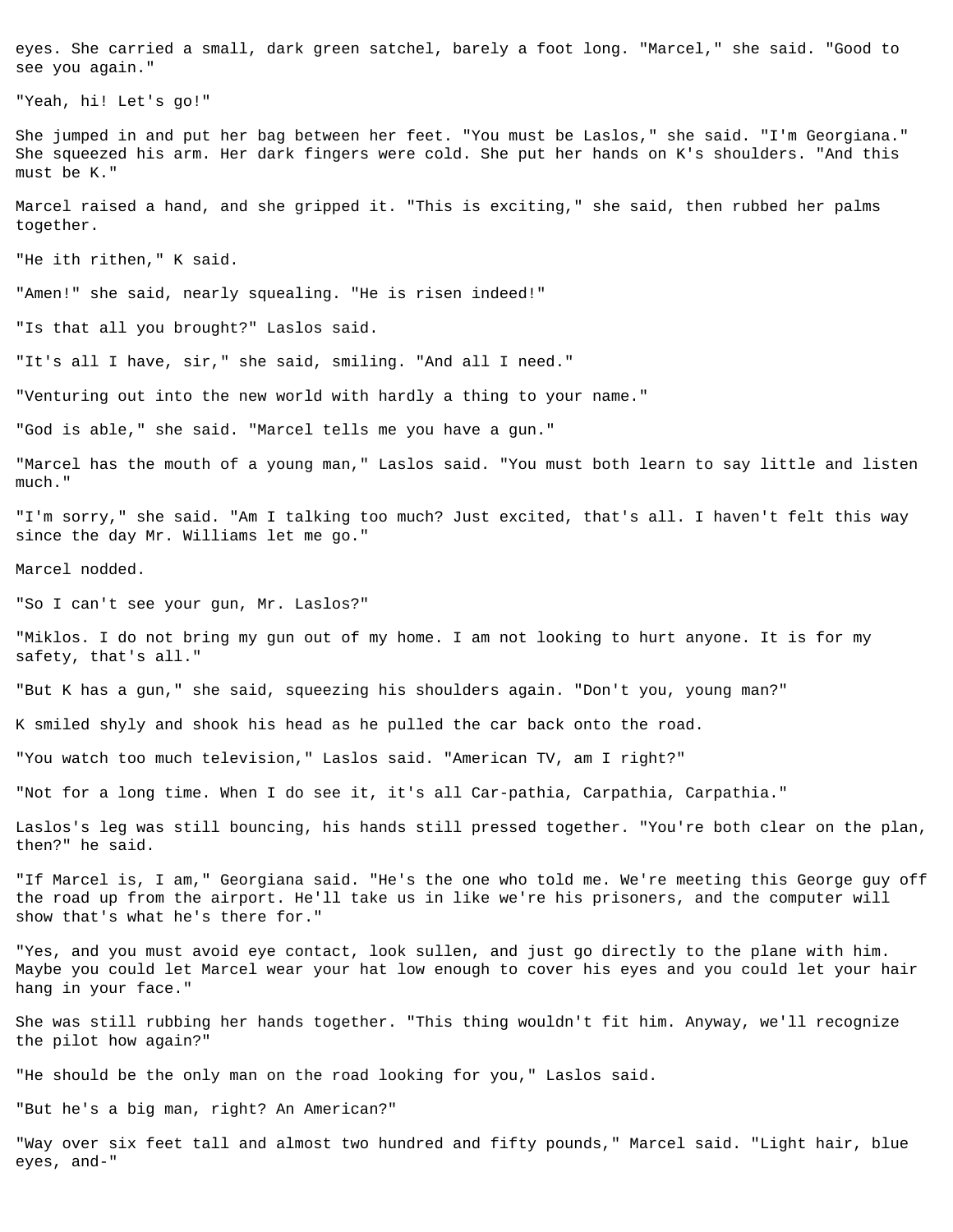"You'll know him," Laslos said. "We should pray."

"Yes," Georgiana said. "Please."

"Why don't you pray?" Laslos said.

"I'm too nervous," she said.

"All right," Laslos said. "Lord, we thank you for these young people and ask you to go before them and protect them. We-"

"There he is!" Georgiana said. "Is that him?"

A big, young man strode purposefully up the right side of the road. He wore big boots, khaki pants, and a light, zippered jacket. His hair looked almost white, his face dark. Laslos couldn't make out the eye color, but the man stopped and looked directly into the car as K slowed and passed, pulling over fifty yards beyond him.

Marcel reached for his door handle, and Georgiana reached for her bag.

"Wait!" Laslos said. "He's early." He rolled down his window and leaned to stick his head out, aware that Georgiana was digging in her bag and ready to go.

"Mr. Miklos?" the man called out, but Laslos thought he detected a European accent.

"Hey, Mr. Sebastian!" Marcel shouted before Laslos could shush him.

Now jogging and having cut the distance between him and the car, the man hollered, "Marcel? Georgiana?"

"Keep rolling, K," Laslos said. "This isn't right."

"Why?" Georgiana said. "What's wrong?"

"If that's Sebastian," Laslos said as K slowly pulled back onto the road, "he'll find us."

"No!" Georgiana whined. "Stop!"

"We'll not make this transfer in the middle of the road," Laslos said.

"K, pull over," Georgiana said with sudden authority. She pulled a huge handgun with a silencer from her bag and pressed it against Laslos's temple. "I'll kill him if you don't stop."

"Don't stop, K!" Laslos cried. "Marcel is for real! I know him!"

K stopped accelerating but coasted. "Stop now," she said. "I mean it."

Marcel whipped around, kneeling on the seat to face her. He yanked her cap off, and as the silencer pulled away from Laslos's head, he turned to see Georgiana's forehead and the mark of the beast. The whistling, abbreviated punch of the shot filled the car with the acrid smell of gunpowder, and Marcel was driven back with such force that he folded under the dashboard. The windshield was covered with gore, and Laslos grimaced at the gaping hole in the back of the boy's head.

"Stop now, K!" she wailed, pointing the gun at the back of his head. The older man wrenched the wheel back and forth, pushing the accelerator to the floor. The little car rocked violently, and Laslos felt himself bang into his door handle before hiis bulk went flying back over Marcel's bag toward the girl.

She fired through K's neck: and he went limp, the car losing speed and angling toward the gravel. Laslos wrapped his massive arms around the girl and pressed the bottoms of his feet against the door on his side, trying to smash her against her own door. He could only hope the gun was buried somewhere in the crush, but the sounds of more than one set of running footsteps told him that unless he wrestled it away from her, he would soon join his wife in heaven.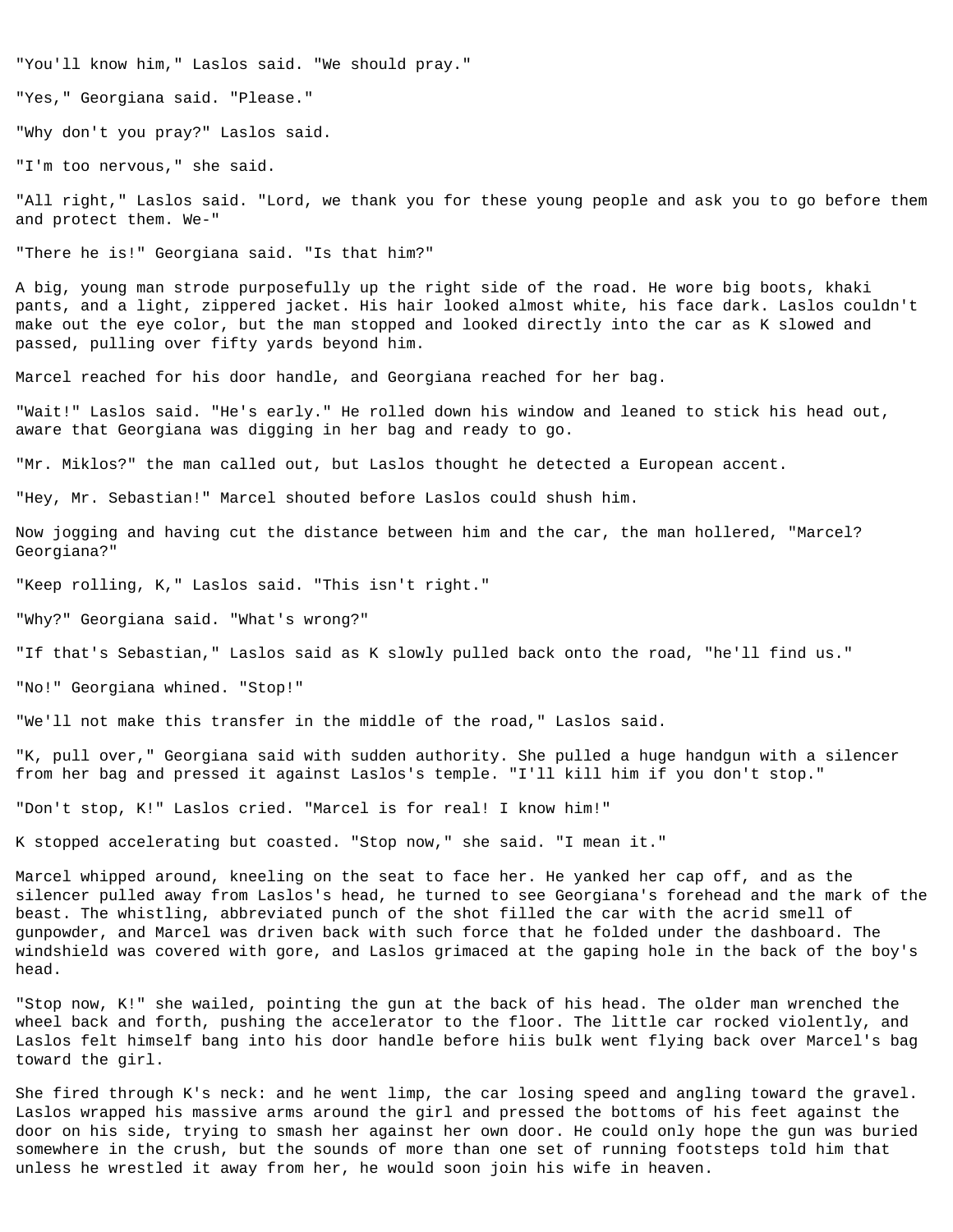The car thudded to a stop, and they both rolled forward into the back of K's seat. Two other men had joined the Sebastian imposter, and all carried weapons. One jerked the girl's door open and dragged her out with one hand. Laslos tried to hang on, but he had no leverage. He lay on Marcel's bag across the backseat, his arms leaden, gasping. "You all right, Elena?" one of the men said. Laslos saw her nod with disgust. "He's the only one left," she said, pressing the gun to his forehead. He turned his hands over, opening his palms toward heaven, and closed his eyes. ---------- "We're short-staffed tonight, sir. Hard copy is quicker than the computer, if you don't mind." "I hear you," George said. "But I told you, Old Man Elbaz had me on recon runs over rebel territory in the Negev, and we were all required to leave our IDs at the field HQ. It's all in the computer." The airport GC clerk swore. "They never think about what those decisions mean to us little guys." "They never think at all," George said. "Sorry." "What're ya gonna do?" the clerk said, sighing as he tapped his fingers atop the monitor, waiting for the info. "Hey, what about all the guys goin' AWOL in Jordan?" "Don't think I wasn't tempted," George said. "Strangest deal I've ever seen." "You get the boils?" "Who didn't?" "Here it is. You're good. You got a number for me? Six digits." " Zero-four-zero-three-zero-one." "That's it. And where're your prisoners?" "Being held up the road." "Need a vehicle?" "That would be great." "You're coming right back?" "Right back. I'll secure 'em in the plane and bring the wheels directly to you." The clerk tossed him a set of keys and pointed to a Jeep. George decided he could get used to Trib Force work, if it was all this easy. Couldn't be. He sped a mile and a half up the road and pulled over. What was that in the distance? The girl? Alone? He turned on his brights. She was running toward him. Screaming. He stepped out. "Georgiana?" "George?" "Yes!" "We were ambushed!" As she got closer he saw she was covered in blood.

He reached for her. "What happened? Where are the oth--"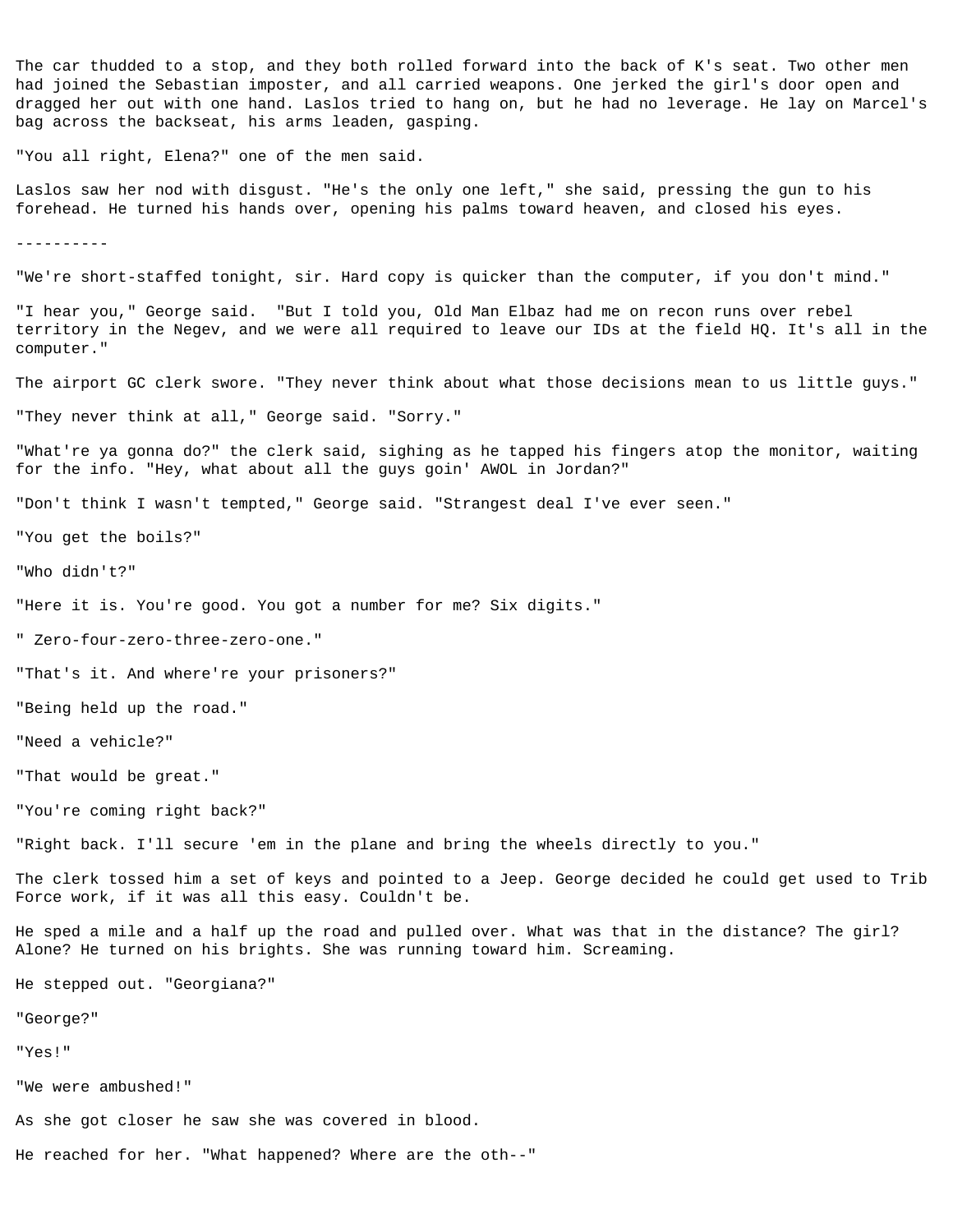But as the girl slumped against him, wrapping her arms around his waist, she called out, "Unarmed!" Two men, one about his size, rushed from the bushes with weapons trained on him. Another pulled a Jeep into view, doors standing open.

The big man jumped into the car George had borrowed at the airport. The other kept a weapon on him as the girl handcuffed and blindfolded him. He was tempted to drive his bulk into her, make her pay for whatever she was involved in. But he wanted to conserve his strength for any real chance to escape. They pushed him into the Jeep, and as it took off, he heard the other vehicle behind.

"We're going to have fun with you, Yank," the driver said. "By the time we're through, we'll know everything you know."

Fat chance George thought - and wanted to say. But he had already blundered enough, leaving his plane and his weapons unprotected and venturing unarmed into enemy territory, trusting a risky plan devised by well-intentioned brothers, but civilians after all. Maybe the proverbial horse had already escaped the open barn, but too late or not, his training kicked in. Not only would he not say, "Fat chance," but he would also not say anything. The only way these people would know he was capable of uttering a word was if they remembered he had spoken to the girl. Unless he somehow escaped, his next word would be spoken in heaven.

He bounced and lost his balance as the Jeep accelerated, and he kept bouncing off the door, then almost into the lap of the captor to his left. The man kept pushing George back upright. He could have planted his feet more firmly and kept from jostling so much, but he didn't mind being a twohundred-forty-pound irritant to the enemy.

"So, George Sebastian of San Diego," the driver said, "and a newly recruited Judah-ite. A little information will buy you some dinner, and a lot will have you on your way back to the wife and little one before you know it. Hungry?

George did not respond, not even with a nod or shake of the head.

"Lonely then, perhaps?"

The man next to George, less fluent in English, said, "Do you know who is really Elbaz? Because we think we do."

"We do!" the girl said.

George let the next curve throw him into the man, who pushed him back. "Sit up, you big stupid person!"

### NINETEEN

SOUND ASLEEP over the Atlantic and never so happy to be heading home, Rayford at first thought the incoming call was a dream. Then he wished it were.

The caller ID showed it originating in Colorado. Before Rayford could speak, a weird, nasal voice said, "I believe I followed your instructions on how to call you securely, but could you confirm that before I proceed?"

Rayford sat straight up. "Stand by," he said, believing he knew whom he was talking to. He checked the tiny LCD readout as David Hassid had instructed him. "You're secure," he said.

"You've got trouble," the voice said. "Do you have anybody inside at New Babylon to replace your guy that died?"

Rayford hesitated.

"Hey, it's me."

"Who?"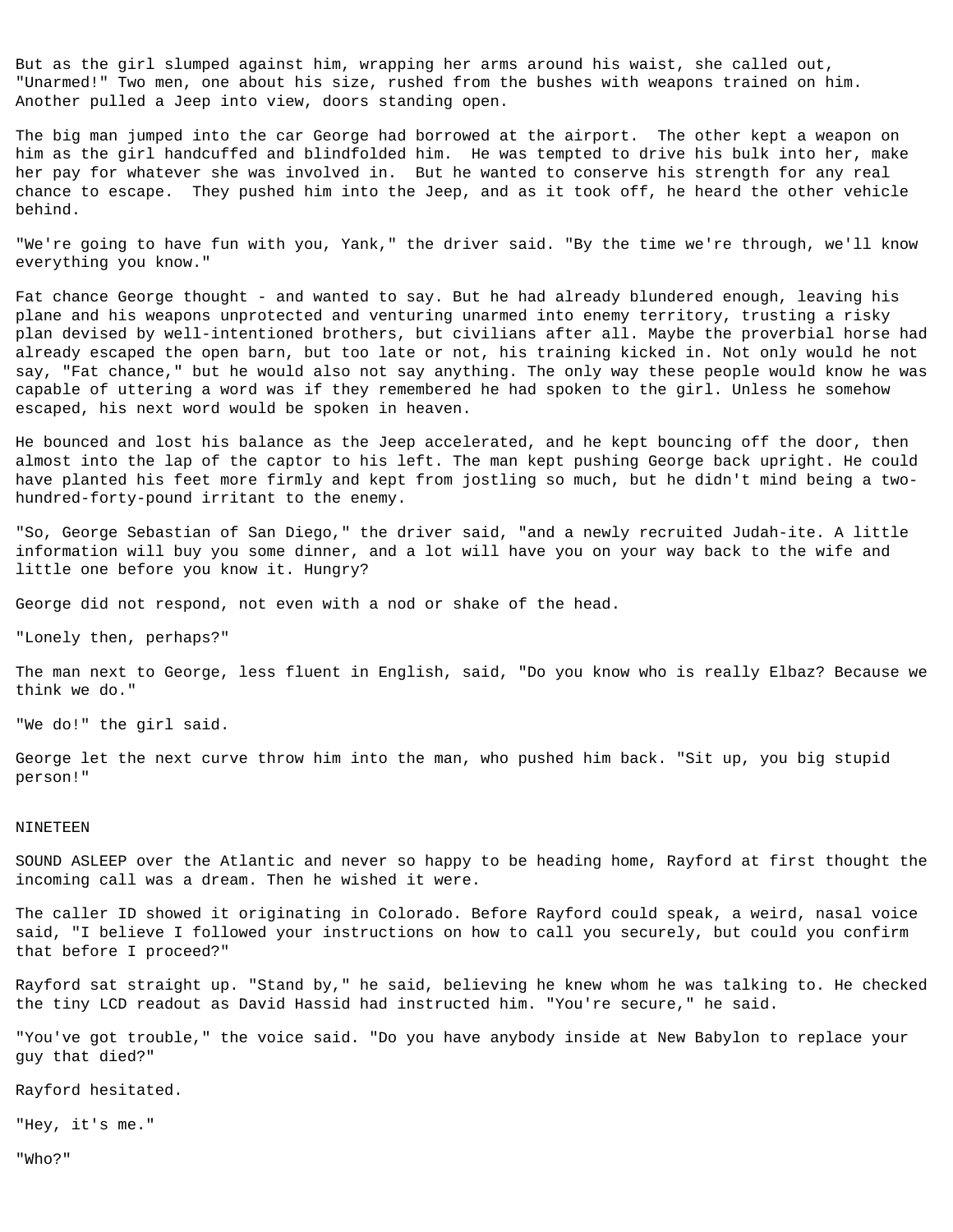"Ah, you may know me as Pinkerton Stephens. GC stationed in Colorado." "I need to be dead sure, Mr. Stephens." "Aka Steve Plank." "A little more, please." "Your grandson's name is Kenny Bruce." "How did you know our guy died?" "Everybody knows, man. Didn't he go down with three others right in front of Carpathia?" "Not really, Steve." "Not bad, Captain. But anyway, New Babylon thinks he's dead, so he's clearly not inside." "We're covered inside." "Good. Then maybe you know this." "What?" "About your trouble. Where are you?" Rayford told him. "And you have not been brought up to speed by the palace?" "I thought I had." "You've been compromised." "Me personally?" Rayford said. "Actually, no. Depending on what alias you're using, I think you're okay. But I just got a highlevel, for-your-eyes-only briefing from Intelligence, and for the first time I thought I'd better take you up on your request to be informed." "I'm listening." "The alias your friend, the one I met, is using has been exposed. I and S is speculating that Deputy Commander Marcus Elbaz is actually a former black marketer out of Al Basrah." "How?" "This is mostly coming out of Greece, Rayford." "Oh no. Tell me we weren't wrong about the guy we sent in there." "Sebastian? No, he's solid. But they've got him." "Oh no. Start from the top." "First, you've got your Elbaz character flying your plane right now, right? And the craft is ostensibly a GC issue." "Right." "His name and that bird are on everybody's screens, so don't-" "Got it. Don't land as GC or as Elbaz." "You're scheduled into Kankakee, right?"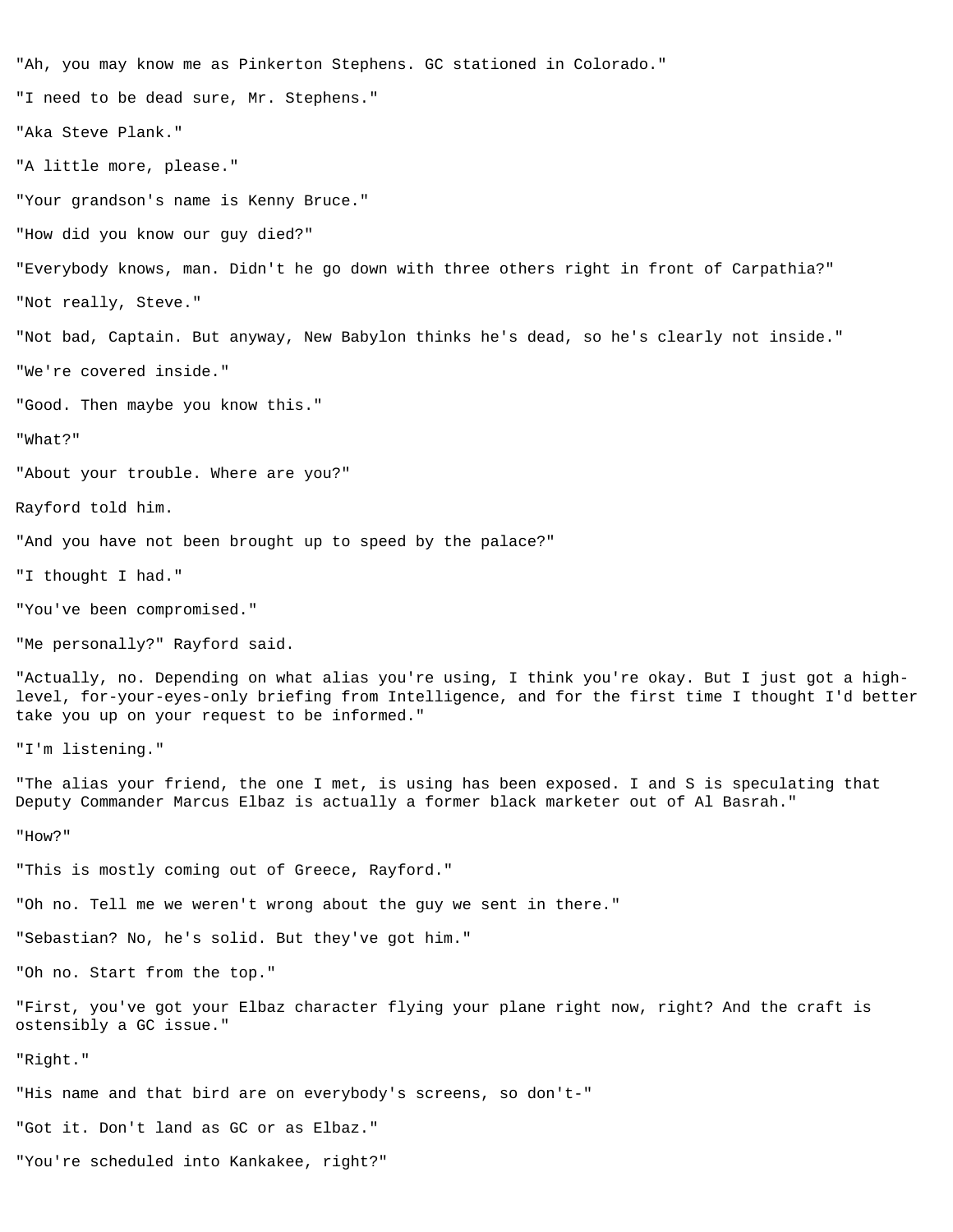"You got it. What happened in Greece, Steve?"

"Stay with me. First, I think I've found a way to get you close to where you want to go. Back to Chicago, correct?"

"Affirmative."

"Okay, listen up. I put in a request for cargo out of Maryland with a stop at the auxiliary field near where Midway used to be. That's as close to Chicago as they'll let anybody land, due to the radiation, you know."

"Right."

"You know as well as I do that you could put down at Meigs."

"On the lake?"

"Sure."

"We're not going to draw any suspicion from heat- > seeking stratospheric GC recon planes?"

"Not if your guy keeps the phony radiation levels up to speed on the database."

"This is a pretty big jet to land at Meigs, the way I remember it."

"You've got reverse thrusters, don't you?"

"Of course."

"It can be done. But there's nobody on the ground there, of course. But listen, Ray, if your guy is still keeping track of Chicago and what the GC thinks about it, he'd better get in there and tinker."

"What're you saying?"

"I doubt anybody else has checked lately, but just to be sure I wasn't leading you into a trap, I looked up that area, and something was giving off moving heat signals down there within the last several hours."

"We always tell him before we go out, walking, driving, or with the chopper. That way he can head off any readings we emit."

"Well, somebody's on the move down there. Not much, but it'll arouse suspicion like it did with me."

"So back to Greece, Steve. We know Buck's Jack Jensen ID is history."

"That's not the worst of it. He cut loose a couple of kids from a detention center and one of 'emthe girl, Stavros-got herself caught. You can't blame her; she's just a teenager, but apparently she cracked and gave up a lot. Story she told matched up with what they figure happened with the boy, who had used the name Paulo Ganter. 'Course Ganter was still in there, so they figured out by process of elimination who got sprung. Kid named Papadopoulos. His parents both refused to take the mark. GC in Greece plants a young woman with similar looks to this Stavros in the underground. She starts askin' around about the boy, somebody gets 'em connected, and she tells him her storywhich is just like his. Bada-bing, she had to be freed by the same guy, nobody checks her out, she stays away from people who would know she wasn't who she claimed to be, and-"

"-she walks our people into an ambush."

"Yeah, and it's bad, Rayford."

"Just tell me."

"GC says the ruse went squirrelly at the end and their operatives wind up having to kill an old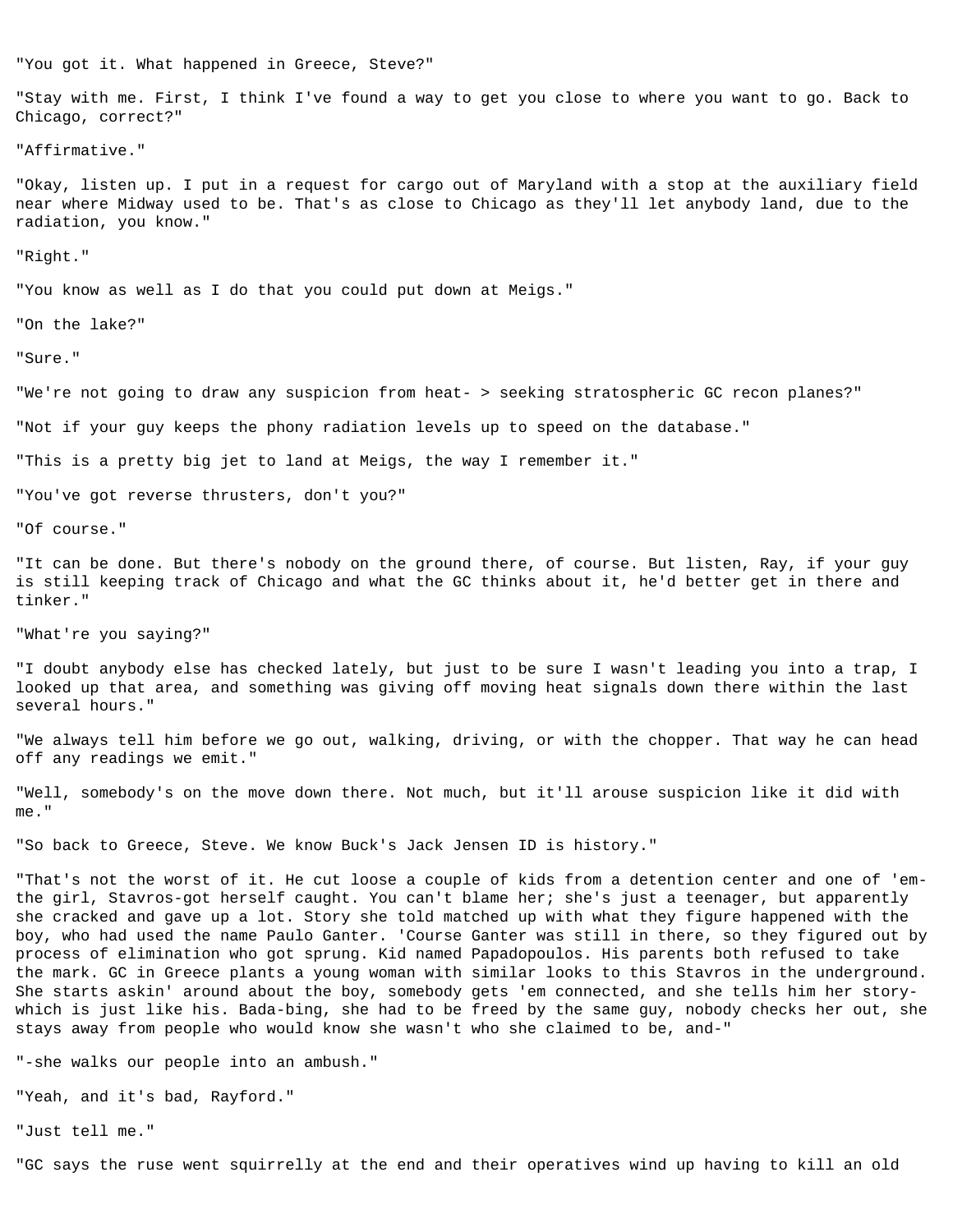man named Kronos, a big fish-name of Miklos-and the boy."

Rayford sat in the screaming jet with the phone to his ear, head in his hand, eyes shut. "And Sebastian?"

"Alive and well, but they're confident they can get what they need from him to lead them to Ben-Judah. He's former military, so he might be tougher than they think."

"Plus he doesn't know that much."

"He was supposed to bring the kids to you, though, right? He's got to know enough to hurt you."

"He does. Any idea about the disposition of the real Stavros?"

"I think that goes without saying, now that they have a connection to you guys. She's served her purpose."

"We don't have to assume the worst."

"Oh, sure we do, Rayford. Of course we do. I always do."

Plank asked if Rayford had anybody on board whose face was not known to the GC. "Well, I've got three people aboard who are thought dead."

"Can any of 'em look like a Middle Easterner?"

"One's a Jordanian."

"Perfect. Does he have a turban?"

Rayford leaned over and woke Abdullah. "Do you have a turban, or can you make yourself one?" Abdullah gave him a thumbs-up and went back to sleep. "That's affirmative, Steve."

"Can you put him on the radio and pretend he's your pilot?"

"He flies."

"Perfect. Here's his new name and a refueling docket number for Maryland. Your next stop after that should be Resurrection Field here, south of Colorado Springs. I won't expect you."

"No, but you'll log us in as if we made it."

"Of course."

"Words aren't adequate, Steve. ..."

"Hey, one of these days I'm gonna need a place to hole up ... if I survive that long."

With Buck, Hannah, Leah, and Mac also asleep, Rayford chose to tell only Albie what was going on. There would be plenty of time for Abdullah and Albie to switch seats. Rayford called Chang.

----------

Twelve hours later Chang sat at his terminal in the office, grateful he'd been able to sleep after a flurry of emergency activity in the night. He wondered how David had managed this on his own and prayed that God would either deliver him or send someone to help him. Chang was unaware of any other believers in New Babylon, but still he held out hope. While he sat monitoring the overwhelming reports of death and ruin on the bloody high seas, he was recording the meeting of the ten regional potentates with Carpathia, Akbar, Fortunate, and Viv Ivins.

The workday was interminable, but Chang walked a fine line. He had to appear above reproach while maintaining a typically irreverent attitude. David had warned him that if he appeared too good to be true, someone would assume he was. And new as he was in assisting the Tribulation Force, he feared he would be unable to keep pace emotionally. Losing David had rocked him. He couldn't imagine how the others dealt with the loss of Miss Durham, then their main contact in Greece.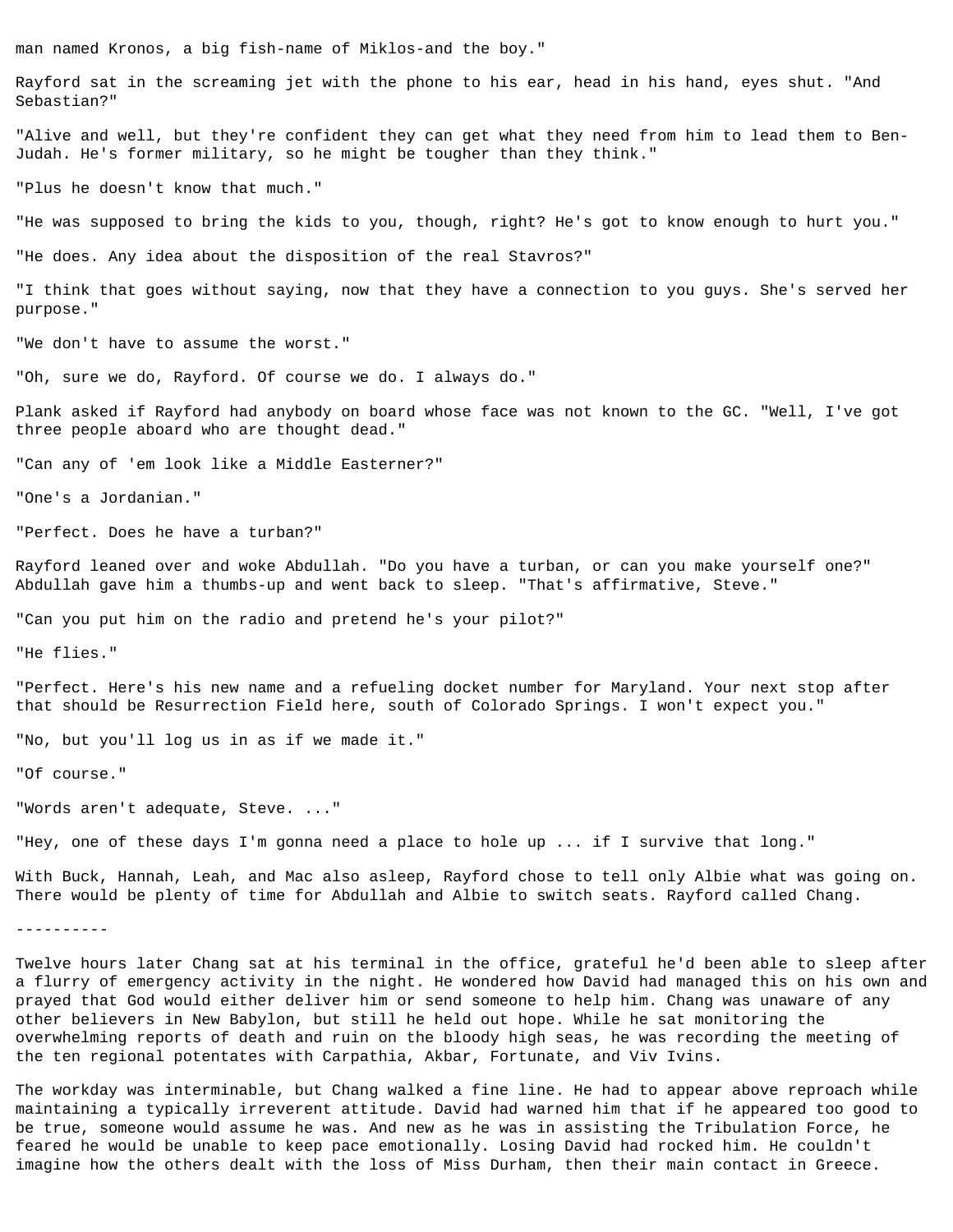Things were supposed to get worse and worse. Fear and loneliness didn't begin to describe his feelings. He prayed that until he was rescued from this assignment, God would somehow allow him to stay rested, stay strong, and be able to carry on despite the danger and tragedy.

In Petra Chaim felt as if he were already in heaven. How was it that God could make it so that a million believers could live together in harmony? Chaim reminded the people that Tsion Ben-Judah had promised to come and address them in person, and they lifted such a roar that he himself could barely wait for that day.

"You know, do you not," he said, unamplified yet miraculously able to be heard by all under his charge, "that the Word of God tells us we will live here unmolested, our clothes not wearing out, and we will be fed and quenched until the wrath of God against his enemies is complete. John the Revelator said he saw 'something like a sea of glass mingled with fire, and those who have the victory over the beast, over his image and over his mark and over the number of his name, standing on the sea of glass, having harps of God.' Beloved, those John would have seen in his revelation of heaven and who had victory over the beast are those who had been martyred by the beast. Death is considered victory because of the resurrection of the saints!

"Sing with me the song of Moses, the servant of God, and the song of the Lamb, saying: 'Great and marvelous are your works, Lord God Almighty! Just and true are your ways, O King of the saints! Who shall not fear you, O Lord, and glorify your name? For you alone are holy. For all nations shall come and worship before you, for your judgments have been manifested.'

"John said he heard the angel of the waters saying, 'You are righteous, O Lord, the One who is and who was and who is to be, because you have judged these things.'

"And what," Chaim continued, "of our enemies who have shed the blood of saints and prophets? God has turned the oceans into blood, and one day soon he will turn the rivers and lakes to blood as well, giving them blood to drink. For it is their just due.

"But what shall we his people eat and drink, here in this place of refuge? Some would look upon it and say it is desolate and barren. Yet God says that at twilight we shall eat meat, and in the morning we shall be filled with bread. In this way we shall know that he is the Lord our God."

That evening a great flock of quails invaded and a million saints enjoyed roasting them over open fires. In the morning, when the dew lifted, there on the rocky ground were small, round flakes as fine as frost. "We need not ask ourselves, as the children of Israel did, 'What is it?'" Chaim said. "For we know God has provided it as bread. Take, eat, and see that it is filling and sweet, like wafers made with honey. As Moses said to them, 'This is the bread the Lord has given you to eat.'

"And what shall we drink? Again, God Almighty himself has provided." Chaim raised both arms, and springs of fresh, cool water flowed from rocks in every quarter of Petra, enough for everyone.

----------

The refueling had gone without incident in Maryland, but Rayford wondered when their supply of impostors would run dry. A couple of hours later, Rayford took the controls for the landing at the tiny airstrip by Lake Michigan near what was left of downtown Chicago. His passengers were rested but stunned by the news related in his call from Steve Plank.

The news had also proved devastating at the safe house. Chang reported from New Babylon that he had been able to cover in the computer for the motion and heat activity of Chloe's movements that might otherwise have raised a red flag, and Tsion told Rayford by phone that Chloe was sick about having been responsible. "But she has exciting news," Dr. Ben-Judah said. "She is insisting on being the one to pick you up. And yes, we have the young Mr. Wong covering for your landing and your transport here."

The landing was a test of Rayford's skills, and as he touched down as close to the water as possible, he wondered if he would have been smart to let Mac handle it. But the reverse thrusters left him with room to spare, and he maneuvered the jet between two abandoned buildings, where it could be recognized from the stratosphere only from an angle available just a few seconds a day.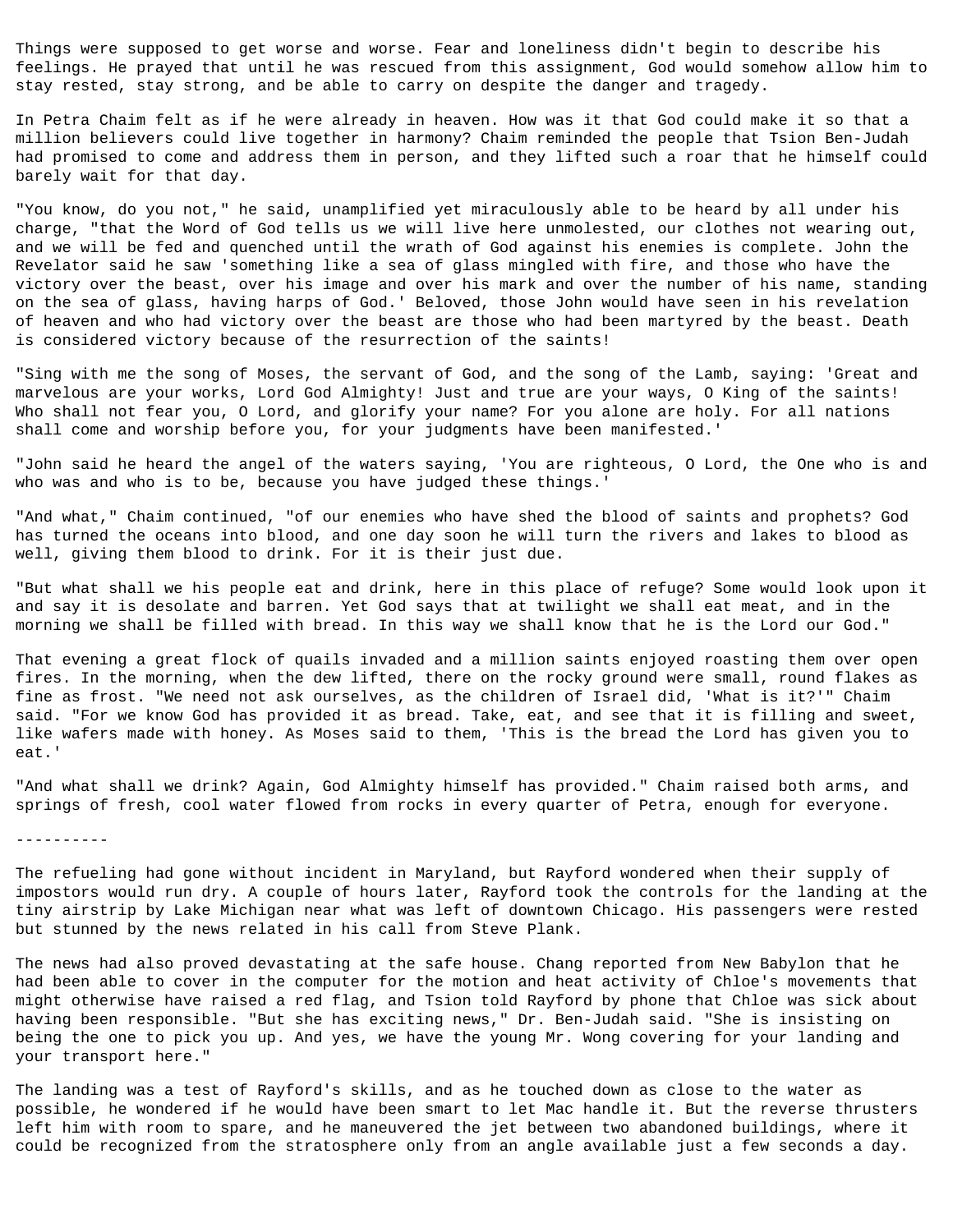The others allowed Buck out first to greet Chloe. She drove a Humvee from beneath the Strong Building and had brought Ming to hold Kenny. Rayford stretched and watched the reunion as the other five clambered out and unloaded luggage. Finally safe again in the building, introductions were made all around before they knelt and prayed and wept over lost and endangered loved ones. Rayford showed them the urn of Hattie's ashes, and Hannah passed around David's phone.

"'Course we ain't leavin' this George guy by himself in Greece, right?"

"Exactly, Zeke," Mac said. "But we've got a lot of planning to do in a short time, and you're gonna be as busy as any of us."

"I know some people I'll bet would want to help," Chloe said.

----------

Chang's day had been filled with coworkers' rumors and gossip. Two Indian stewards from Carpathia's plane were to be put to death for leaking secrets to a mole in New Babylon. Everyone was under suspicion and tested. The general invitation for all employees to visit the spectacular new office of the supreme potentate had been suspended with his earlier-than-expected return from Israel. But those who saw it gushed about the ceiling that rose to the now transparent roof, so it was as if the office itself looked into heaven. It had been widened, the walls of adjoining offices and conference rooms demolished to make one gargantuan space in which the king of the world could relax or conduct business or hold meetings. Which he had done all day with the potentates of the ten world regions.

Chang hurried to his apartment to hear the recording of that meeting, but first he checked copies of what the assembled computer whizzes had sent around the world from their secure system in Petra. What a thrill to see Chaim's pronouncements and accounts of the miracles retold and broadcast to the globe. Reports had come back immediately of people on every continent printing these out or passing them on electronically. Secret house churches were encouraged, and many people were becoming new believers. People undecided and disillusioned with Carpathia sought out the believers, and international revival was happening right before Chang's eyes.

And it was none too soon, considering Carpathia's high-level meeting. He had quickly quelled the cooing over his new digs and gotten down to business. "The world has changed, gentlemen," he said, "as much in the last several days as in the last three and a half years. Please, no hands. I know all your problems and want to talk about mine today. Without some miraculous intervention, the oceanic catastrophe will not soon be remedied. We must be creative in our approaches to it. But have you noticed something, my friends? Is it as obvious to you as it is to me? We have the Jews to thank for our current predicament.

"Yes, the Jews. Who have been among the last to embrace Carpathianism? The Jews. Who is their new Moses? A man who calls himself Micah but whom we believe to be none other than the Jew who vainly assassinated me, Dr. Chaim Rosenzweig.

"Who are the Judah-ites? They claim to be Jesus-followers, but they follow Ben-Judah, a Jew. Jesus himself was a Jew. They are fond of referring to me as Antichrist. Well, I will embrace Anti-Jew. And so will you. This is war, gentlemen, and I want it waged in all ten regions of the world.

"For my part, we are planning to stagger and ultimately eradicate the so-called Jesus-believers who are nothing but Judah cultists. Tsion Ben-Judah himself, who claims a billion adherents, has publicly announced what will prove to be his fatal blunder. He has accepted an invitation from the brash Micah you-know-who- whom we have to thank for the plague of sores and the seas of blood-to personally speak at Petra to the million cowards who refused to express loyalty to me and yet ran like children when they had the chance."

"Excellency," someone said, "could you not have stopped them before they reached Petra?"

"Please do not interrupt! Of course we could have easily overrun them, but they have made it much easier and more economical for us. They are now all in one location, and as soon as Ben-Judah makes good on his promise, we will welcome him with a surprise. Or two. Or three. Security and Intelligence Director Suhail Akbar ..."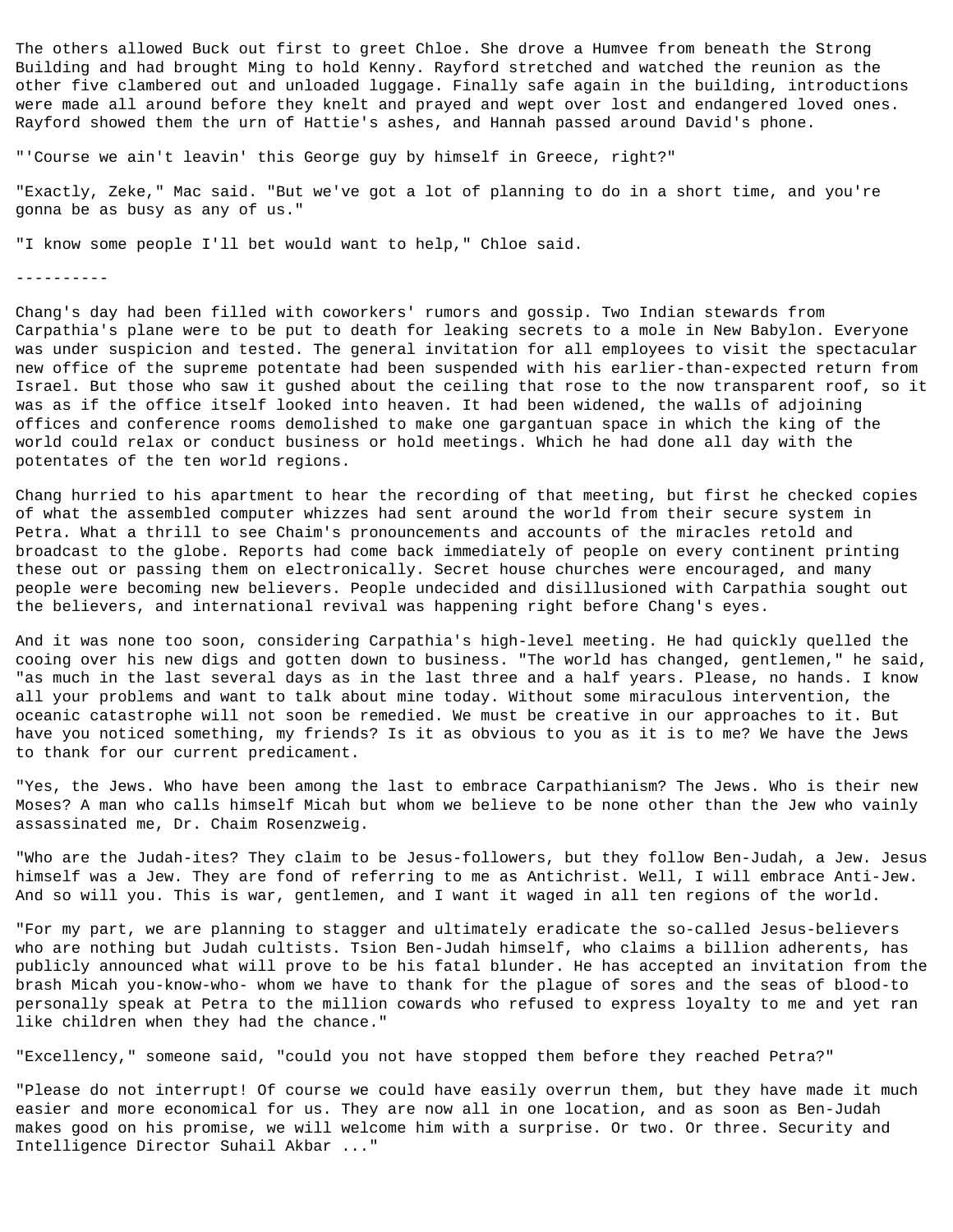"Thank you, Your Worship," Akbar said. "We are carefully monitoring the activities of the Judahites, and while we have not infiltrated the Jews at Petra, they have confined themselves to that area, saving us the work. We are prepared to rally two fighter-bombers when we know Ben-Judah is en route-we believe him to be only one or two hours from Petra anyway-and we should be able to drop one annihilation device from each craft directly onto Petra, literally within minutes of his arrival. We will follow with the launch of a missile that will ensure total destruction. That was scheduled to be launched from an oceangoing vessel but will now be launched from land."

Chang had to chuckle at the Intelligence area's falling for the clock ruse from Tsion's pirated TV appearance.

Carpathia took over again. "The Judah-ites have proven to be such hero worshipers and so dependent on the daily Internet babblings of Ben-Judah that his death alone may mean the end of that nuisance. While we are aware of other pockets and strongholds of Judah-iteism, we do not believe any other leader has the charisma or leadership required to withstand our unlimited resources.

"But make no mistake, my loyal friends. The Jew is everywhere. Is there one potentate here who would aver that you do not have a significant Jewish population somewhere in your region? No one, of course. Here is the good news, something to make you forget the inconvenience of this journey I required on short notice. I am opening the treasury for this project, and no reasonable request will be denied. This is a war I will win at all costs.

"Maintain your loyalty mark application sites and make use of the enforcement facilitators. But, effective immediately, do not execute Jews discovered without the mark. I want them imprisoned and suffering. Use existing facilities now but build new centers as soon as possible. They need not be fancy or have any amenities. Just make them secure. Be creative, and share with each other your ideas. Ideally, these people should either long to change their minds or long to die. Do not allow that luxury.

"They will find few remaining Judah-ites to sympathize with them. They will be alone and as lonely as they have ever been, even though their cell mates will be fellow Jews. There are no limits on the degradation I am asking, requiring, you to inflict. No clothes, no heat, no cooling, no medicine. Just enough food to keep them alive for another day of suffering.

"I want reports, gentlemen. Pictures, accounts, descriptions, recordings. These people will wish they had opted for the guillotine. We will televise your best, most inventive ideas. From time immemorial these dogs have claimed the title 'God's chosen people.' Well, they have met their god now. I have chosen them, all right. And they will not find even death a place they can hide.

"Apply for all the funds, equipment, rolling stock, and weapons you need to ferret out these weasels. The potentate who demonstrates the ability to keep them alive the longest, despite their torment, will be awarded a double portion in next year's budget.

"Questions?"

## TWENTY

GEORGE SEBASTIAN had planned to wait to eat until he had his charges on board and was free in the air again, leaving Greece. Now, of course, hunger was the least of his problems, but weakness wouldn't help either. The Greeks, particularly the thugs who had ambushed him and-he assumed-the people with whom he had been expected to connect, hoarded their water supply. The news from the high seas had everyone rushing to lakes and rivers to stock up on freshwater fish. Water would soon be more valuable than gold.

His captors were well connected, he could tell that. After they drove more than forty minutes north, then about twenty east, if he still had his bearings, they plowed through softer soil, and he heard leaves and branches brush heavily against the Jeep. It sounded as if the vehicle he had appropriated was still behind them.

George was grateful for his training, which had included blindfolding and mock torture. He had been astounded at how helpless he felt, even when he knew his own people were in charge. To be bound and blind, even knowing you weren't going to die, was a dreadful, sickening, fearful thing.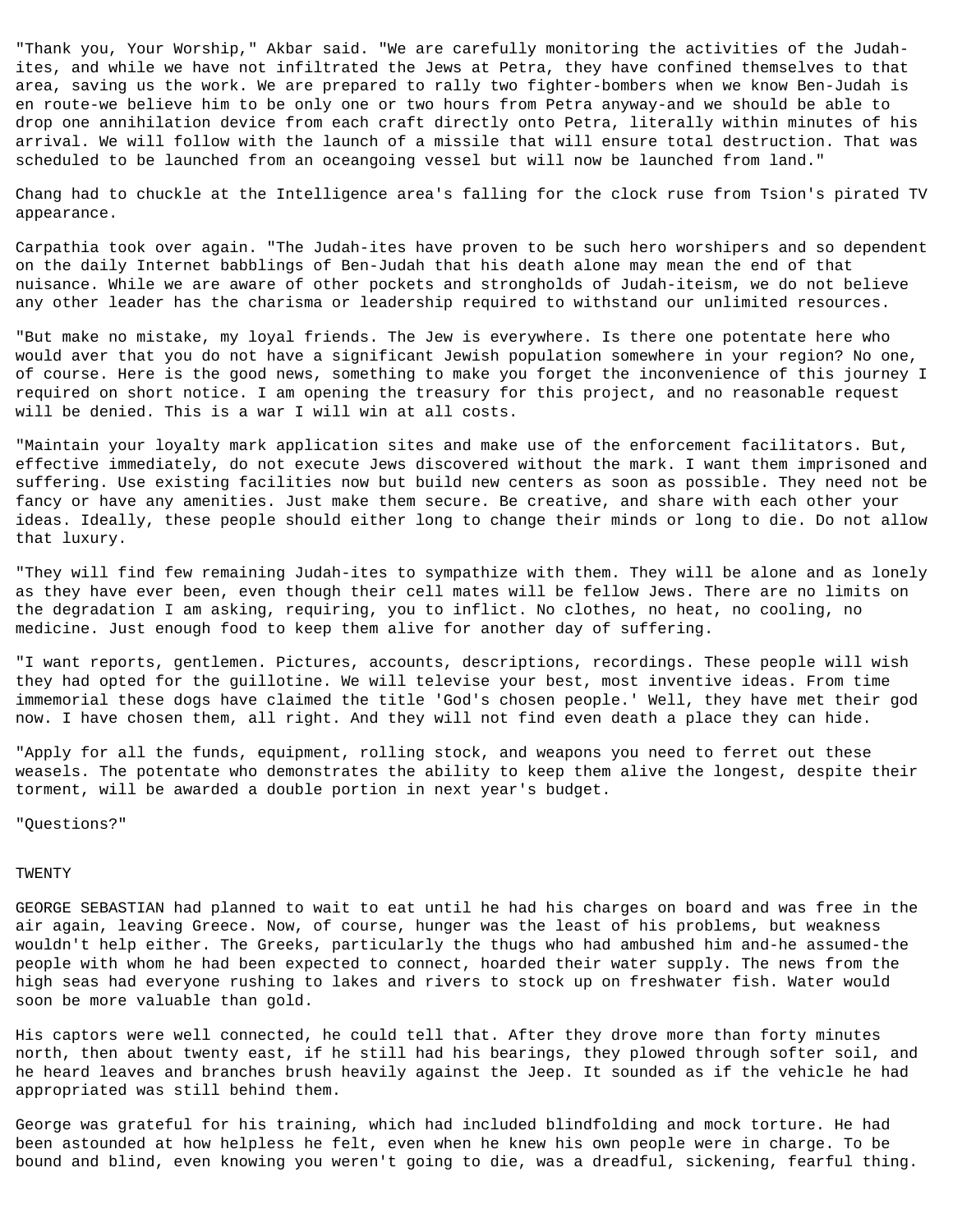He had been allowed to get hungry and thirsty, and the most harrowing part was being left alone long enough for his mind to play tricks on him. Back then he knew he was still in California, not far from San Diego, not far from home. But his timekeeping techniques, his mind games to keep himself calm and sane, quickly dissipated with the passing of the minutes, and the young, strong, healthy recruit began imagining it had been hours.

He wanted to take what he had learned from that trauma and use it in this one, but he hated to even recall it. Having no resources had been the worst. George had been considered one of the most creative and innovative soldiers in his platoon. When they were dropped into the middle of the woods thirty miles from base, wearing only shorts and boots, he was always the first one back. He could improvise, find his way based on shadows, foliage, intuition. He knew how to protect himself from the sun, to keep from walking in circles-somehow a common malady for people who had lost any sense of direction.

But being left in a dark room without so much as the sound of one other person breathing, no muffled sounds outside of officers or fellow recruits gossiping about how long he'd been there, that had been true torture. Though he had quickly freed himself from the bindings, he could not free his hands from each other. But he was able to stand and walk, getting a measure of the room, helping time pass by remembering songs and poems and birth dates and special occasions.

But when he ran out of all that and began losing count after two hours, he had been tempted to call out, to tell his fellow GIs that he had had enough, that he got the point, that it was time to return him to normal. But who did that, other than the weaklings, the washouts? He had to face that he too wanted to cry, to scream, to beg and plead, to kick at the wall, to ask if they hadn't forgotten him. He had succumbed to the temptation at long last to make noise so at least if he had been forgotten, they would be reminded and could save face by pretending it was all part of the drill.

He remembered what it was like to be hungry and thirsty and desperate, but there had always been that fail-safe. Deep in the recesses of his fast-unraveling mind had been the knowledge that this was training, this wasn't real, there was no real threat to his life and health and mind. No one was going to inflict permanent injury, no one would threaten his new bride, nothing would happen to his parents.

His superiors had trained the men in basic transcendental meditation, which most of them passed off as something for weirdos, druggies, and holy men from the East. Yet George had seen some benefit to thinking beyond his consciousness, or at least trying to. Even back then, even before becoming a believer in Christ, he didn't want anything to do with any religious aspects of meditation. But he did long to transcend this life, to reach a point beyond himself, to be able to park his senses and emotions on a plane where they would be safe from the threat of mere mortals.

It hadn't worked long then, and that was what he feared now. This was the real thing. While he regulated his breathing and told himself not to think about his hunger and thirst, they were things he could not blot from his mind. The more he tried, the worse they invaded.

He was nudged along in the night-no light whatever peeked through his blindfold-by the butt of a rifle, and as much as he tried to catalog all the information he could remember since the girl had clumsily frisked him and he had been jumped, his overriding emotion was shame.

No, he had not been the one who got the teenagers caught-along with anyone helping them. But while the assignment excited him, he had not treated it like a military operation. Back in the Negev, that was war, pure and simple-except when they had been surrounded by superior firepower and it went from armed conflict to no fair. It had done his soul good to see what happened to anyone who thumbed his nose at God. Our general is better than your general, he thought, so game over. That almost made him smile. Why should he worry about the people who held him now when Michael the archangel could step in and make them faint dead away-if they were lucky?

He was held up briefly, then heard two doors open. He was nudged inside and sensed a light come on. A few more steps, another door, a musty smell, a shove from behind, steps leading down, but how many? He started carefully, feeling with his foot, but he was bumped again, rushed his feet hoping he would come to the bottom before he lost balance, and failed.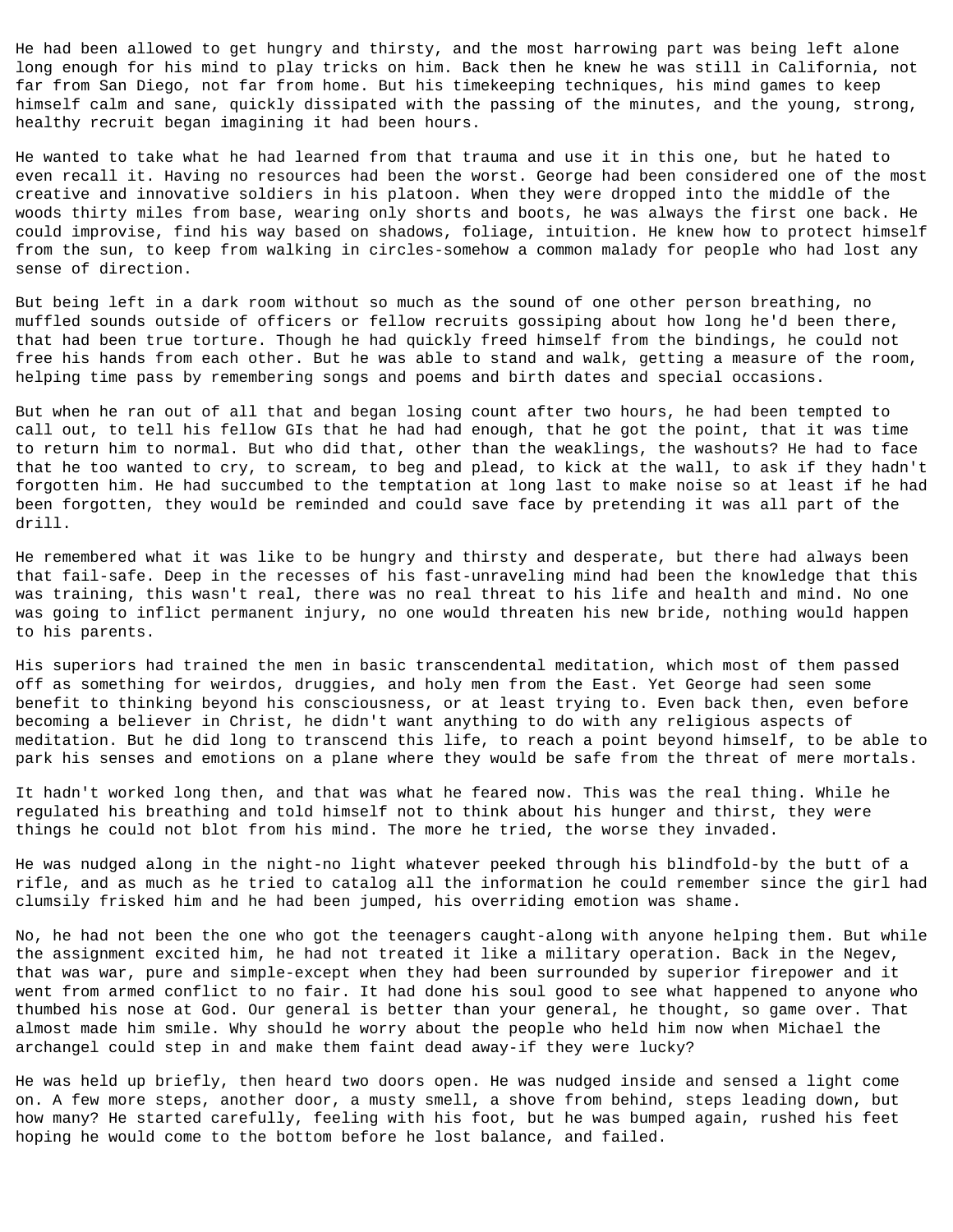George didn't know how far he might tumble down these wood stairs. The best he could do was tuck his chin to his chest, clamp his eyes shut as tightly as possible, and draw his knees up to his chest. He counted two, three, four stairs, then hard-packed dirt. His momentum carried him a couple of rolls, and the whole way down, he expected to hit a wall or who-knows-what with some part of his body.

When he finally came to rest on his right side, he could hear from their footsteps that his feet faced his captors. He kept his knees drawn up and feigned more pain than he had. He groaned slightly and did not move. He waited until steps drew close to him, then thrust out both feet with all that was in him.

No one on his base could do squats with more weight, and no one could touch him in leg presses. Had he been able to see the man before him, he could have broken both his legs. But his thrust had found purchase on only one of the man's legs. The man cried out, something giving way in the knee, it seemed to George. The man went flying and rolled, his weapon clattering.

"Idiot!" the other man said, and George heard the girl stifle a laugh.

"I'll kill him!" the one on the floor said, grunting and whimpering in pain as he struggled to his feet and cocked his weapon.

"Stop it!" the other said. "He's our only link."

"Well, she didn't have to drop all three of them."

"What's done is done. He's it, so don't do anything stupid again."

"Again?"

"You don't think that was stupid? What are you doing over there?"

A muzzle at his neck. "Keep still there, big boy. Up we go." A hand on the cuffs, pulling until he had to get up or injure his arms. He was led to a chair and pushed back onto it. He had the impression only two of the men and the girl were downstairs with him. Footsteps upstairs. He tried to slow his breathing so he could hear. The one upstairs was talking, but no one was responding. He was on the phone, talking about the car-probably to the clerk who had lent it. Then he said something about the plane. George decided it would serve him right if they shot him right there. He had treated this assignment like a game and now had exposed the entire Tribulation Force. And, if these men had any credibility, the others in Greece had been killed.

Cigarette smoke. Blown in his face. Please, he thought. These people had seen too many movies. Maybe cataloging their gaffes would help. Someone squatted next to him, he assumed the second one down the stairs. The other would be wary for a while.

"We can make this hard or make this easy," the man whispered, and George couldn't help himself. He pressed his lips together hard, but he couldn't keep from giggling. He wanted to ask if they were going to try good-cop, bad-cop too, but he had resolved to say nothing.

"We know who you are, Mr. Sebastian," and George lost it. He laughed aloud, knowing what the next line had to be. "We know who you work for."

Trying to keep from laughing only made it worse, and he sat there, shoulders heaving, squealing to keep from guffawing. He took a backhand directly on the mouth, splitting his upper lip against his teeth.

George was almost relieved when that sobered him. He wiped his mouth on his shoulder, tasted blood, and spat. At least he wouldn't get himself killed for being unable to stop laughing. When the man said he would cut to the chase, trying to make it sound normal with his thick accent, George almost laughed again. But his stinging lips were swelling, and he had a hunch that would be the least of his pain by the time this was over.

"All we need to know is where we can find your people. Your information proves correct; you are free to go." As if they wouldn't kill him for not having the mark of loyalty. "We have them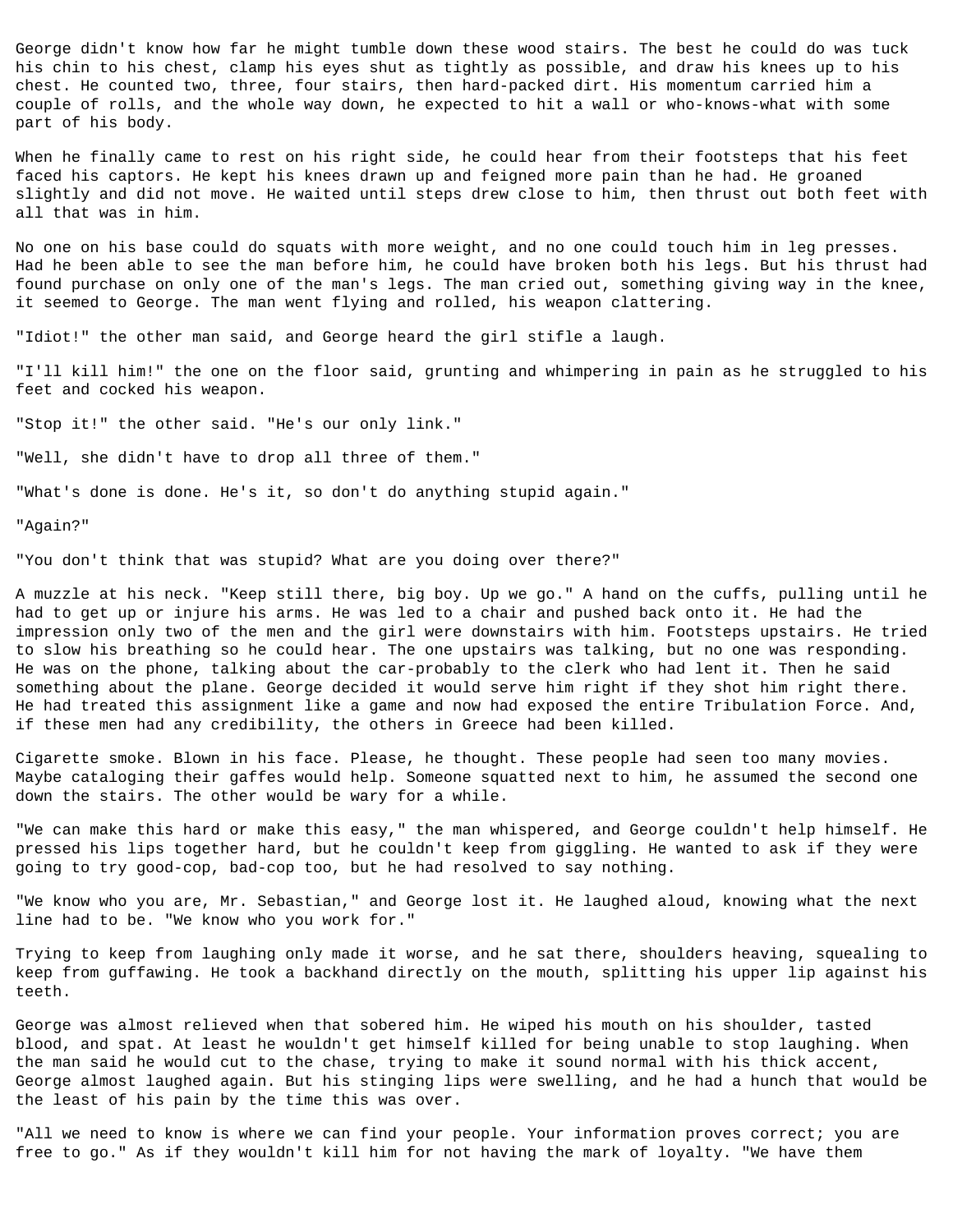narrowed to the United Carpathian States."

George cocked his head ever so slightly. That had surprised him, and he didn't mind it showing, because he knew they would think he was shocked that they knew. It was no secret Tsion Ben-Judah would soon be on his way to Petra, so why did they care about anyone else?

"You might be more surprised by how much we know. Rosenzweig is no threat as long as he stays in the mountains. His assistant we know to be Cameron Williams, who illegally transmits over the Internet material subversive to the Global Community, a crime punishable by death. We know there is a mole connected to the Judah-ites somewhere within the GC. And the pilot who has disguised himself as a GC officer has pushed his luck too far. He has been linked with another Williams identity, who also passed himself off as GC and temporarily freed two rebel prisoners. We have reason to believe a former guard at the Buffer, now AWOL, may be connected with these people."

George wondered if they had made the connection between Ming Toy and Chang Wong. Maybe the fact that she had been married and now had a different last name would delay that realization. It would be only a matter of time, of course. Chang had to get out of New Babylon.

George's captor sounded as if he believed George was surprised by how much they knew. In fact, the opposite was true. Apparently they had never connected the crash of the Quasi Two with the Trib Force, and no one even knew it had been empty.

More smoke in his face. "So, you just tell us where to look, and when you are proved trustworthy, you go home to your family."

Most ironic of all, George would not have been able to give away the Trib Force if he'd wanted to. For his own safety, Rayford had told him only to fly Marcel and Georgiana to a Kankakee, Illinois, airstrip and that he would meet George there. Whether George accompanied them to the safe house, wherever it was, or flew on home to San Diego, would have depended on timing, weather, and any suspicion that might have arisen over whether the GC were onto him.

The man near him tried the next strategy in the hostage-taker's guidebook. He laid a hand gently on George's shoulder and whispered, "All we need is a specific location. No one knows where we got it, you go free, and everybody's happy."

The man had been so full of cliches that George was tempted to answer with one of his own: a bloody spit to the face. But if there was one thing he knew well, it was that apathy was more offensive than resistance. As long as he resisted, his captors knew they were getting to him. When he ignored them, they had nothing to grab on to, and the insult of not being taken seriously had to drive them crazy.

Ironically, George had learned that from his wife. He didn't mind when she argued with him. But when she gave up and said she didn't care, that got to him. Disengaging, he knew, was a cruel strategy. And he employed it now with a vengeance. He didn't shake his head. He didn't try to kick. Since he had shown a modicum of surprise over the man's asserting that he knew the Trib Force was in the local region, George had barely moved a muscle. The man had to wonder if he was even listening. In fact, he wasn't.

To keep from even the temptation of responding nonverbally, George began reciting silently the books of the Bible. Then his favorite verses. Then his favorite songs.

The Greek nudged him with his weapon, and George didn't want him to think he had dozed off. He raised his chin.

"Well, what will it be, Sebastian? You're refusing? At least say so. No? Tell me you've chosen not to say anything. You just want to give me rank and serial number? We already know your name. Come on. Not even that?"

----------

Chang monitored all the various feeds and sites as he continued to listen to the Carpathia meeting recording. Most alarming was a list directed to Suhail Akbar that informed him of all the AWOL GC employees his department was aware of. Chang found his sister's name and deleted it, but he knew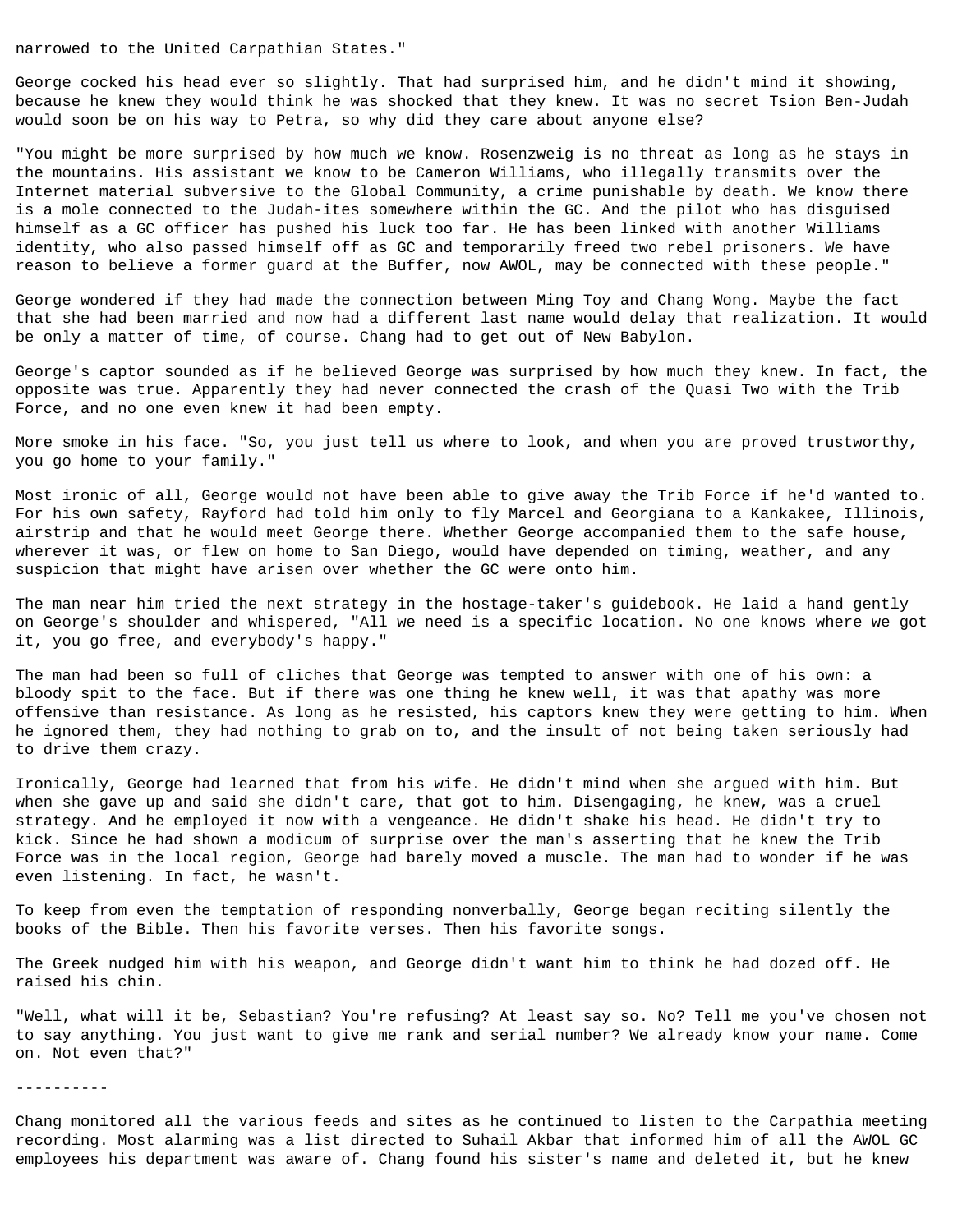he might have been too late. How many knew that she was his sister? Perhaps not even Akbar. Moon had known. And Carpathia himself had known. Chang could only hope that such detail stayed below the potentate's radar level. Who knew what could come of it? Yes, he appeared to be loyal, even to the point of the mark. But if investigated, how long could he keep his parents and his sister out of it? Now wasn't the time, but one day soon he would have to raise the issue with Rayford Steele. He believed he could monitor the palace and GC headquarters from the safe house.

In the Carpathia meeting, someone responded to Nicolae's new emphasis on the Jewish question with a question of his own. "Does this mean you no longer want videodisc records of our beheadings?"

"Oh, no! That remains a more than enjoyable pastime. As you know, I no longer require sustenance or rest. I am able to take advantage of unlimited time while others eat and sleep. One of the benefits of godhood is the time to revel in the folly of my opponents. Sometimes I sit for hours in the night, watching head after head drop into the baskets. These people are so smug, so stubborn, so pious. They sing. They testify. Do you not just love that word? They testify to their god and against me. Ooh, that makes me feel so bad, so jealous. But then what happens? From fifteen feet above, that heavy, gleaming, razor-sharp blade is released. It takes one-seventieth of a second to reach the bottom of the shaft-did you know that? And the last two-hundredths of one second is all it takes to slice through the neck as if it were not there.

"I love it! The only problem, dear friends, is that if anything, the guillotine is too humane! For certain it is far too quick and deadly for the Jew. How far can you go in inflicting pain upon a man or woman before he or she dies? I want to know! I want you to report it to me with all the visual and audio evidence you can. And you know whom I want you to use as test subjects.

"For a special treat today, during our break we will witness the execution of the two insurgents we discovered serving on my own plane. We still search for the mole here at headquarters, but perhaps he or she will also see the beheadings today and will be flushed from hiding to plead for his or her life."

"The guillotine then, for these two?" someone asked.

"I know," Nicolae said. "Pedestrian. But we do not have a lot of time, and it will be a nice respite from the meeting."

Many of the others expressed agreement and excitement. Chang was sickened. He was tempted to download some of this bile for his mother, but it was too risky with his father still being such a Carpathia loyalist. He held out a modicum of hope for them both, having not heard whether his father had followed through yet on their taking the mark in their own region. Until he was able to convince his mother and get to his father with hard evidence, he was persuaded that his father would turn him in in a heartbeat if he thought Chang was subversive.

----------

Rayford called a meeting of the three remaining original members of the Trib Force, plus Tsion, in Tsion's study. "I hope we're talking about who's going to Petra with Dr. Ben-Judah," Chloe said.

"We are," Rayford said, "among other things." Tsion looked deep in thought as they settled in. "You all right, Doctor?"

"Troubled, I confess," the rabbi said. "I should not be surprised, but it seems we have come to a crossroads. I know we will lose more and more as we head toward the end, but it seems as if our tenuous bit of safety is unraveling fast."

"It is," Rayford said. "We know George can't give us up beyond pointing them in the direction of Illinois, but I don't think he'll do even that."

"Neither do I," Buck said. "They're not going to get a thing out of him."

"Except perhaps his life," Tsion said, sighing.

"What are we going to do about our new friends?" Chloe said.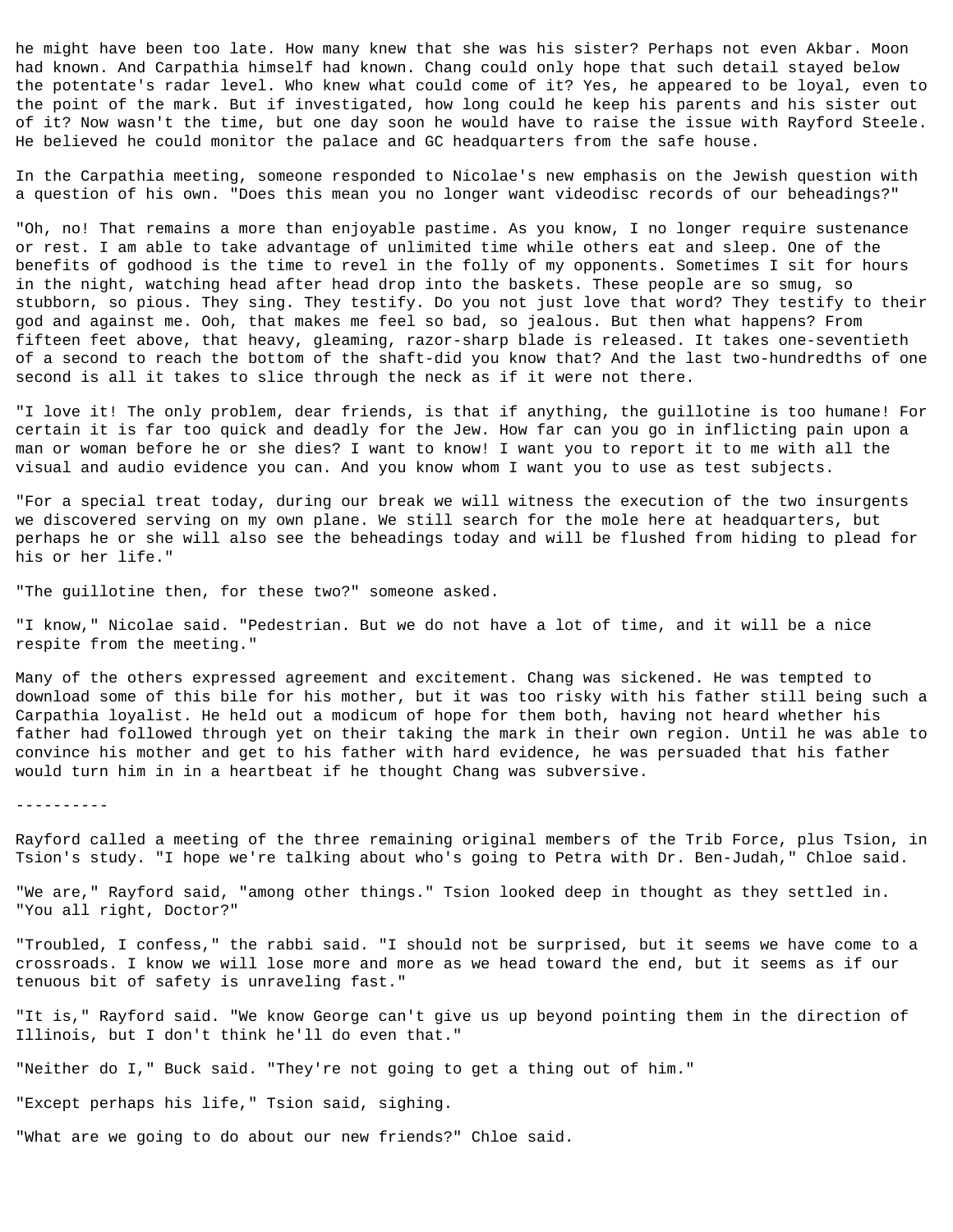"That's one of the reasons we're here," Rayford said. "It seems to me, as exciting and encouraging as it is to discover these wonderful new brothers and sisters, your escapade was reckless and could have cost us everything."

Chloe shot him a double take and looked as if she'd rather argue with him as her father than have to respond to him as head of the Trib Force. "All due respect, but I didn't know what stratospheric detection could tell the GC. Shouldn't we all be told that kind of stuff?"

"How were we to know you would venture out on your own?"

"Last time, I discovered the new safe house. And look what has come of this foray."

"You're lucky what came of it," Rayford said. "What if they had been GC or just lowlifes? We'd have lost you, probably the safe house, and thus our whole reason for being."

"I'm sorry, but now we have people we can help and who can help us."

"Did you think about sensitivities, Chloe, such as maybe they don't want to move to our building, even though it would provide infinitely more safety and advantages? Maybe they don't want to become part of the Tribulation Force. They have been self-governing and self-sufficient up to now. Maybe they don't want to be used for dangerous missions, using aliases and all that."

"They do want to move here," Chloe said. "They do want to help with travel and assignments. But you're right. They want to maintain their own organization. They're comfortable with each other, and while they would like to have Dr. Ben-Judah's involvement, Enoch is their pastor and they want it to remain that way."

"So," Rayford said, "all the benefits of the Trib Force, but none of the responsibilities."

"Oh, they'll pay," Chloe said. "They'll work. They'll travel. They'll exchange all kinds of things for food and necessities, just like any other co-op members. It's not like they should owe us rent on a building we don't own."

"They've made a point about not answering to us?"

"No, I'm making that point. Is it a requirement that they be subordinate to you?"

"That's not it at all, Chloe. We just don't have time for squabbles, lack of organization, confusion about responsibility."

Tsion held up a hand. "These are wonderful brothers and sisters, Captain Steele. I believe they will be a vibrant addition to the building and that we should take it a step at a time. See how it works while you and I are gone. I would not recommend using anyone new on this trip."

Chloe shook her head. "It's already been decided that it's you and Tsion?"

"No-"

"What's the point of a meeting about it if-"

"I said no, Chloe. Yes, Tsion and I are going. But others will go."

"Me included, I hope."

Rayford stared at her. "I might have hoped the same before you risked exposing us."

Chloe stood. "I don't believe this," she said. "The co-op can't go on without me? Buck can't watch Kenny?"

Rayford looked to Buck, not wanting to be parental when Chloe's husband was right there. "Careful, Chloe," he said. "Daughter or not, there's protocol."

Buck reached up and took her hand. "Don't talk yourself out of an interesting assignment," he said.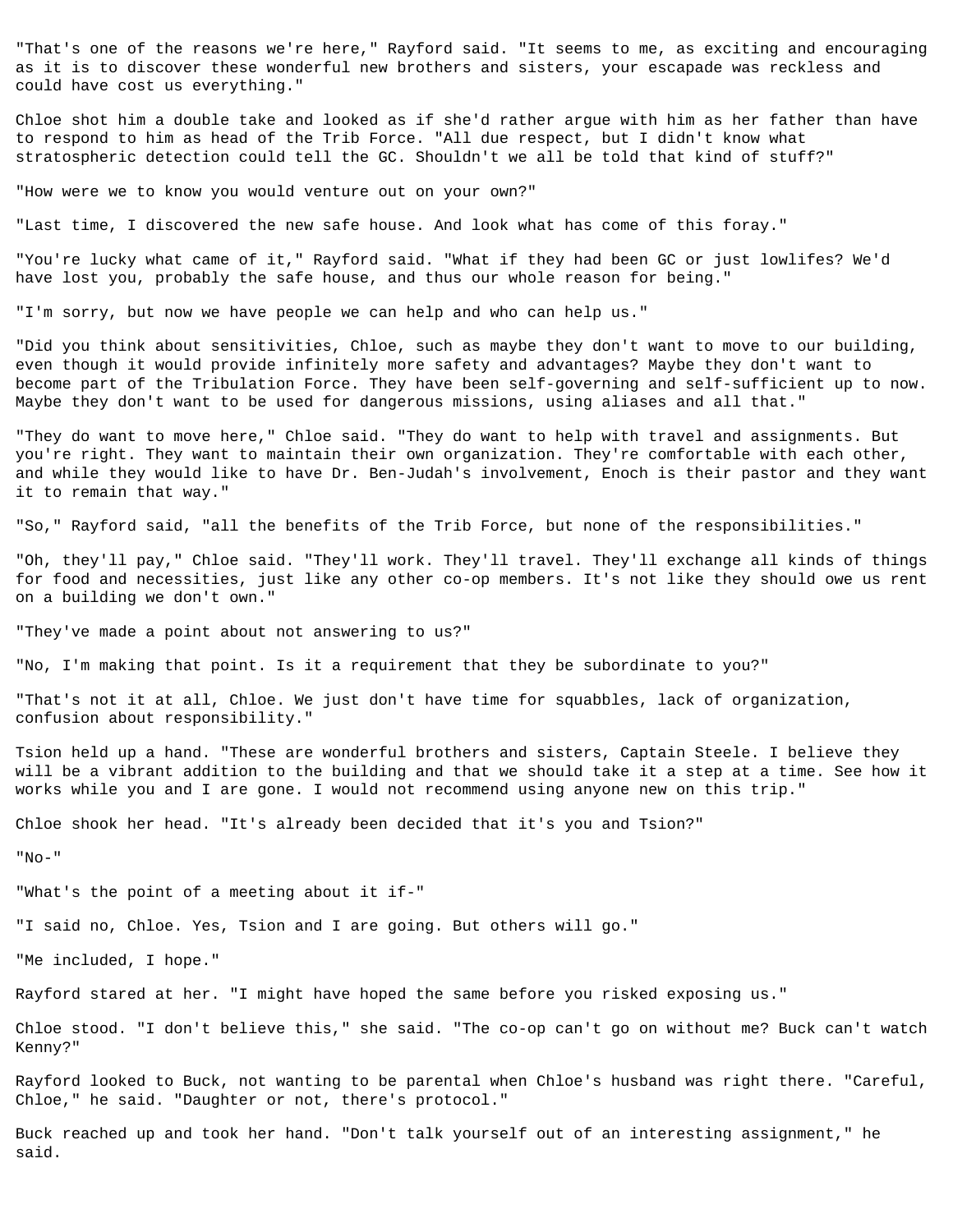"I'm not looking for interesting," she said. "I'm looking for crucial."

"How does Greece sound?" Rayford said, and she sat. "I'm going to Petra with Tsion. I'll have a new look and a new name. As soon as the GC recognizes that I'm not Buck, we're guessing their attention will be on Tsion anyway. We need another flyer for insurance over there, so Abdullah will go. I wanted you and Hannah to go to Greece. You're the least exposed people we have, at least until we know for sure whether the GC still suspects Hannah and the others from the plane crash being at large. You would be less suspicious and threatening, being women."

"Who would fly us?"

"If we can get the logistics done, Chang will have a GC plane delivered to Crete. You two and Mac would split off there and head into Greece while Tsion and Smitty and I go on to Petra. You'll be posing as GC, and it'll be dicey without the mark. Mac will trail you and keep an eye on you, also posing as GC. Ideally we want at least one of you to talk your way into overseeing the Sebastian situation for the senior cabinet."

"How long will it take them to catch on to that?" Chloe said.

"It would work only as long as you made it work. We all need to get with Zeke for new identities, papers, looks. All but you anyway. I don't think anybody knows what you look like. But how do I explain giving such an assignment to someone who pulled-"

"Captain," Chloe said, "let me do it to prove myself."

----------

On instructions from the safe house in Chicago, Chang began building dossiers on everyone traveling to Crete, then to Greece or Petra. Rayford's height and weight and a close enough birth date were entered, along with identification that showed him to be a brother to Abdullah Smith's phony persona. Both would pose as Egyptians in full regalia. Fortunately, Abdullah had not shaved for nearly two weeks, and he would craft his long stubble into a goatee, which Zeke would tinge gray. Rayford would have his skin chemically darkened, allow a mustache to grow thick and dark, and wear glasses with small, round lenses.

Taking advantage of Hannah's dark coloring, Zeke was transforming her into a New Delhi Indian, rather than a Native American. Chloe could go as she was, but with a new name and Canadian roots.

Mac was the challenge. He would be easily recognized as Carpathia's former pilot, so his coloring was altered to eliminate his freckles and the hint of red in his hair. He would also be issued glasses but would have to rely on bluster as a GC commander with a new name to throw off overzealous clerks.

"The biggest advantage you all have," Chang wrote Rayford, "is the decimated state of the GC around the world. 'We' are so understaffed, ill, and dying that maintaining strict security has become virtually impossible. Fortunately, in many areas, there are surplus vehicles, except in Israel, of course."

Once everything was in place in the computer, Chang listened to more of Carpathia's meeting while composing a nuanced-he hoped-message to his mother. The trouble was, she was not normally a woman attuned to nuances.

"We have our engineers working around the clock," Carpathia was saying, "on the water issue. All saltwater marine industries are dead, of course. We have lost hundreds of thousands of citizens, who may never be retrieved off the high seas. Vessels can go only so far through a liquid with such a thick, sticky consistency, and the diseases brought by the rotting carcasses of sea creatures may be our most serious health issue ever. Yes, worse than the boils and sores. People only wished they could die from those. The water crisis is again decimating our citizenry."

"Holiness," someone said, "in our region we have seen an alarming trend. Even those with your mark of loyalty are beginning to speak out in protest against you. We counter with the fact that this is not your doing, but you know people. They want to blame someone, and you become the target."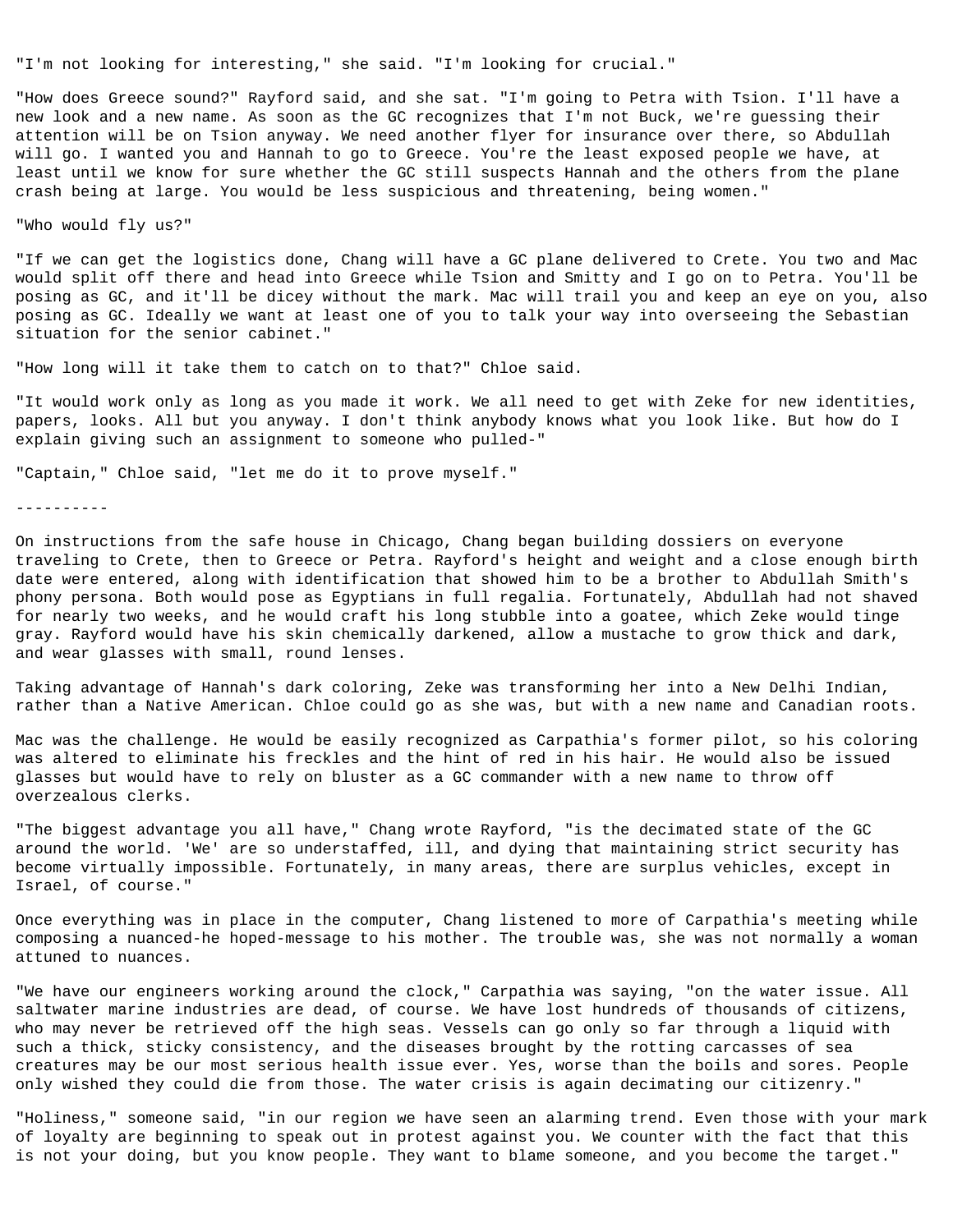Before Carpathia could answer, Fortunate jumped in, and Chang thought he sounded like his old self. "This shall not be tolerated," he said. "I hereby decree and shall pass this word along to the priests of Carpathian-ism in all ten regions of the world that from this day forward, every citizen of the world shall be required to worship the image of their supreme potentate, their true and risen lord, when they rise in the morning, after they eat their midday meal, and before they retire at night."

"How shall we enforce such an order?" someone said.

"See to it," Carpathia said. "This, from the Most High Reverend Father, is inspired!"

"But, sir, there are still many who have not yet even received the mark of loyalty!"

Fortunato again: "They shall surely die!"

"Reverend!" Carpathia said, admiration clear in his tone.

"I have spoken," Leon said, warming to his point. "The time is long past for delays and excuses. Take the mark of loyalty to the god of this world or die! Anyone found without the mark on his or her forehead or right hand shall be given immediate opportunity to receive it, and upon their rejection, shall be put to death by guillotine."

There was silence as Chang sensed the regional potentates were considering the ramifications.

Finally Carpathia spoke. "With one notable exception," he said.

"Well, of course, Excellency," Leon said. "You need not take your own mark of loyalty!"

"Oh, Reverend!" Carpathia said, clearly disappointed. "You were doing so well!"

"Forgive me, Your Worship. The exception?"

"The Jew! The Jew, Reverend Fortunato!"

"Of course!" Leon said. "As the potentate himself has clarified, the blade is too good for the Jew."

Chang finished his letter to his mother with the following:

Assuming that you and Father have yet to take the mark of loyalty, ask Father how he would feel about a ruling that said he must take it immediately or die. What does that do in the heart and mind of someone who would otherwise be a loyalist? Does it rob him of any satisfaction he might get out of pledging allegiance to a leader?

That is what is coming, Mother, and you and he may hear it soon after receiving this. As soon as the regional potentate for the United Asian States returns from New Babylon, you may expect just that ruling. The time has never been riper for seeking another object of one's devotion. It may seem riskier at present, but in the end it will make the difference between eternal life and death.

# TWENTY-ONE

RAYFORD HAD never doubted Zeke's brilliance or artistry, but the young man outdid himself over the next several days. Around the Strong Building, various members of the Tribulation Force and members of The Place shot double takes at the soon-to-leave crew as their looks changed daily. Rayford caught himself studying his own visage in the mirror, wondering how such a transformation was possible.

"Your young brother keeps going with this, Captain Steele," Enoch said, "and you'll find out what it's like to be a black man."

As the people from The Place moved in on another floor in stages, the two groups began to share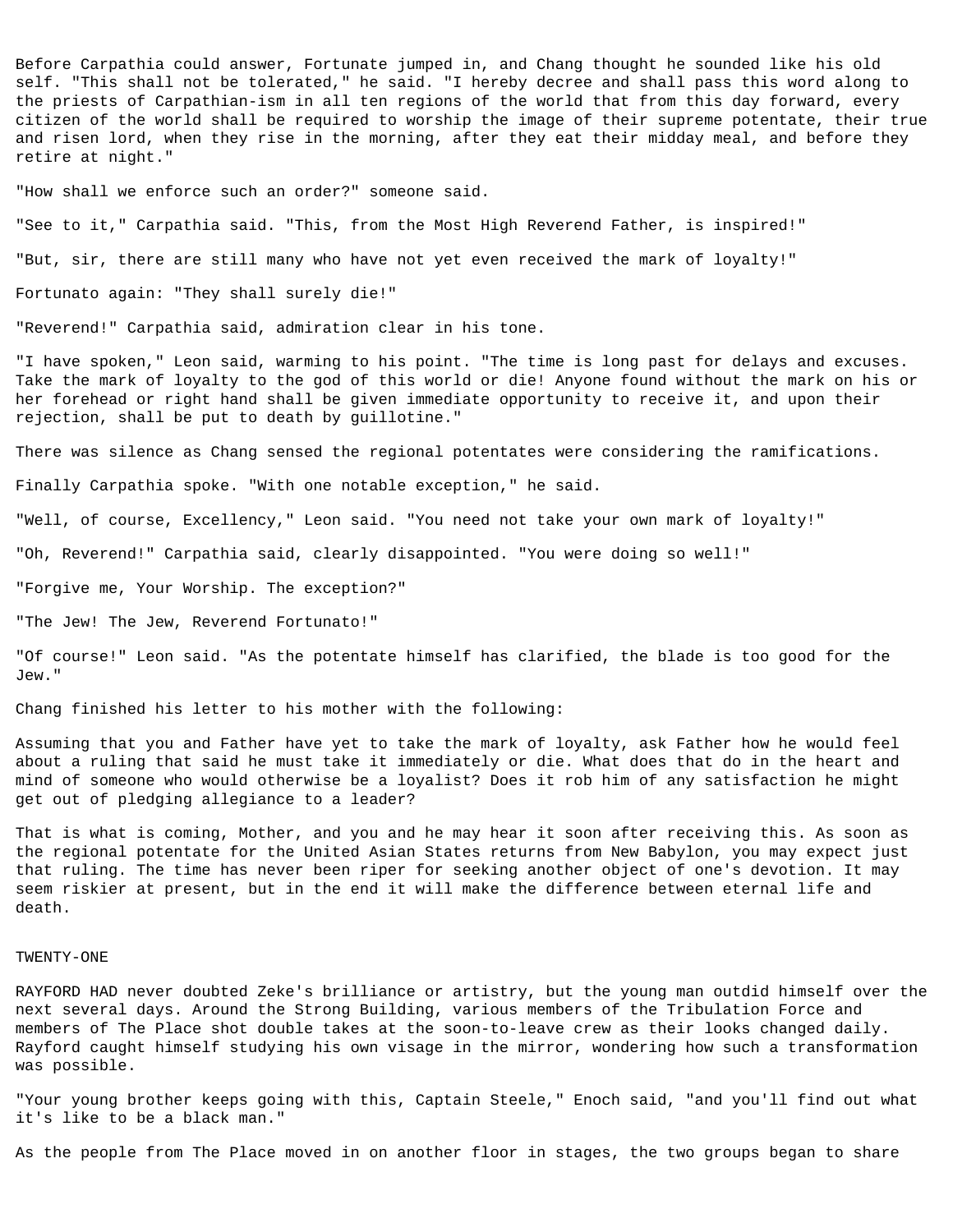meals and prayer times. Enoch promised that his people would pray for the Trib Force entourage every minute they were gone. "And then some of us want in on one of your trips. We wouldn't even have to be disguised. Nobody's expecting to see us."

The day before the flight overseas, the Global Community News Network announced a special appearance of Carpathianism's Most High Reverend Father Leon Fortunate. He had a message for the entire world, and it would be broadcast live over television, radio, and the Internet at noon Palace Time and every hour on the hour for twenty-four hours so all the peoples of the world would be able to see it.

At three in the morning in Chicago, per Rayford's invitation, everyone in the Strong Building, except the babies, padded out and gathered in the commons near the elevator, where they watched television. The announcement would have proved anticlimactic, because it only reiterated what had been announced regionally anyway, save for what happened-which would be blamed, unfairly in this case, on the ubiquitous but elusive palace mole.

"We go live now to the sanctuary of the beautiful Church of Carpathia off the palace court here in New Babylon and the Reverend Fortunato."

Leon had assembled a massive choir behind him, and as he stepped into the pulpit, clearly standing on a small riser to make himself look taller, he was in his finery. He had added to the purple and gray and gold busyness of the robe and tassels. On his pate perched an Islamic-looking, flattopped, head-hugging cap. It seemed to try to incorporate the sacred symbol of every historical religion Leon could remember, but the effect made him look like an exploding ringmaster.

He stood there feigning solemnity and dignity while the choir sang "Hail Carpathia"; then he spread his notes before him.

"Fellow citizens of the Global Community and parishioners of the worldwide church of our risen lord, His Excellency, Supreme Potentate Nicolae Carpathia . . . I come to you this hour under the authority of our object of worship and with power imbued directly from him to bring to you a sacred proclamation.

"The time has expired on any grace period related to every citizen receiving and displaying the mark of loyalty to Nicolae Carpathia. Loyalty mark application centers remain open twenty-four hours a day for anyone who for any reason has not had the opportunity to get this accomplished. Effective immediately, anyone seen without the mark will be taken directly to a center for application or the alternative, the enforcement facilitator.

"Furthermore, all citizens are required to worship the image of Carpathia three times a day, as outlined by your regional potentate, also under threat of capital punishment for failing to do so.

"I know you share my love for and dedication to our deity and will enthusiastically participate in every opportunity to bring him praise. Thank you for your cooperation and attention, and may Lord Nicolae Carpathia bless you and bless the Global Community."

Fortunato tried to finish with a half wave, half salute, but suddenly the lights went out in the church. They came back on just in time for everyone to see the choir stumbling over each other to flee and Fortunato falling off his little platform, trying to get up, and having to billow out the skirt of his robe to do it. All eyes seemed to be on something in the ceiling, but as the camera panned that way, something happened to the camera operator, and the picture shook and wobbled.

Text rolled across the bottom of the screen: "Please stand by. We have temporarily lost picture and sound." Yet the interior of the church was in plain sight. And while the camera seemed to be at a cockeyed angle, showing only the empty platform and choir loft, the sound of people stampeding out the doors was clear as well.

Suddenly superimposed over the screen was a face so bright it lit the room from the television. The voice was so loud that a woman sitting near Enoch reached up and turned the volume off. Yet the voice could still be heard.

"If anyone worships the beast and his image and receives his mark on his forehead or on his hand,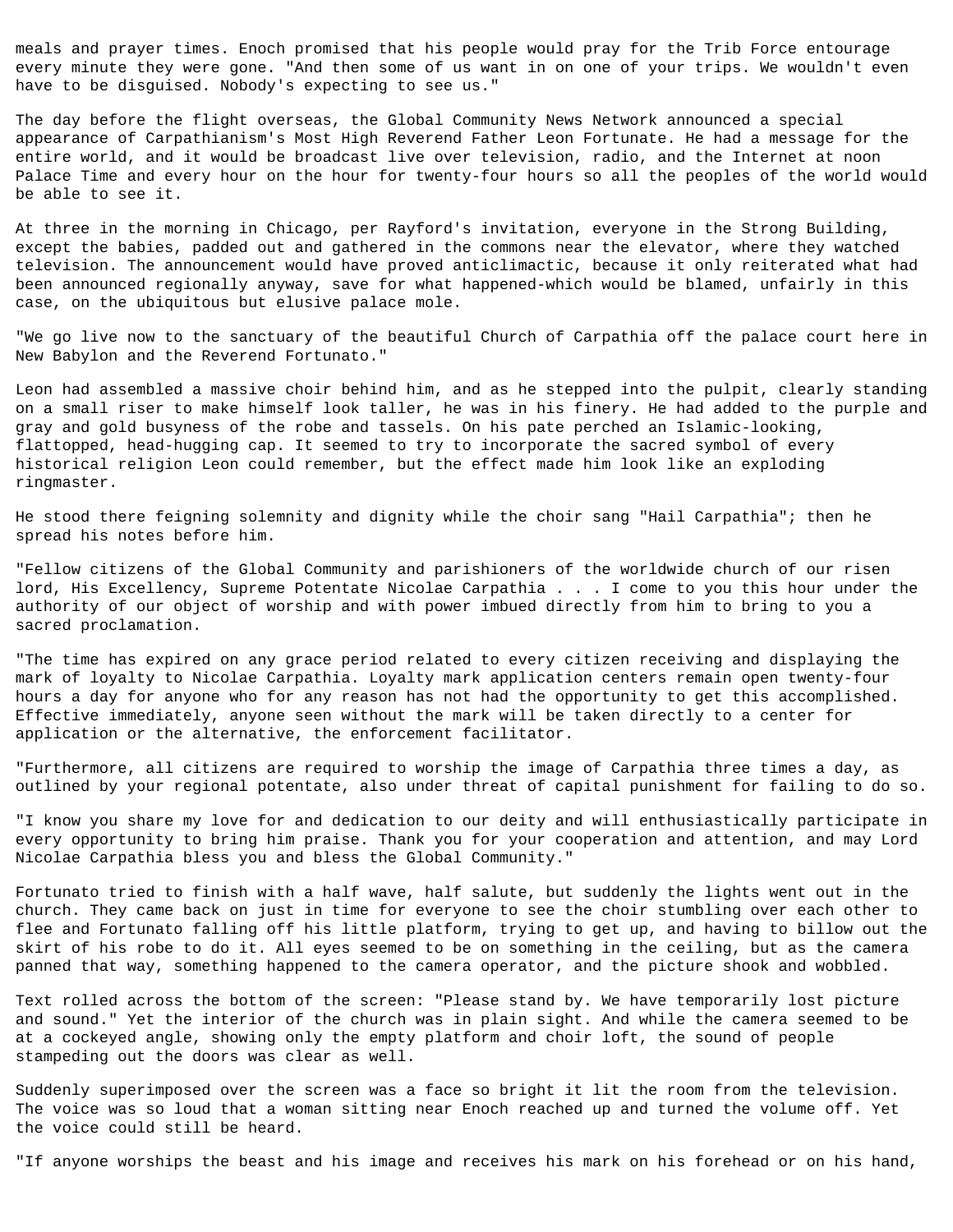he himself shall also drink of the wine of the wrath of God, which is poured out full strength into the cup of his indignation. He shall be tormented with fire and brimstone in the presence of the holy angels and in the presence of the Lamb.

"And the smoke of their torment ascends forever and ever; and they have no rest day or night, who worship the beast and his image, and whoever receives the mark of his name.

"Here is the patience of the saints; here are those who keep the commandments of God and the faith of Jesus.

"Blessed are the dead who die in the Lord." The scene changed to the GCNN anchor desk in New Babylon, where a woman said, "We apologize for that malfunction, which should be ignored. We will now show again Reverend Fortunato's message in its entirety." This time, as soon as the video rolled, the message from the bright visage overwhelmed it. Again the error message flashed but could not overcome the angelic announcement. Back at the GCNN desk the anchor-woman said the network would be off the air until further notice. But the instant the screen went dark, it came back on again with the message. Script from the network announced technical difficulties, but nothing could eradicate the shining face and the loud pronouncement.

----------

Chang checked his computer, and there too the message played and played. He went outside into the hot sun, and there in the sky was the overpowering image of the angel of God. Chang dropped hard to his knees, panting, astounded that anyone anywhere in the world could doubt that Carpathia was the enemy of the one true God, and after this, they could doubt it only out of stubborn rebellion. He ran back in to e-mail his parents, only to discover they had already written him.

Your father says we will risk our lives, live in hiding, or face the death machines before we will take the mark. He is nearly suicidal over forcing you. I tell him you already sealed by God, and so is Ming. I will connect to Ben-Judah Web site. We will be worshipers of God and fugitives. Pray.

----------

Rayford knew it was folly to expect his people to rest during the day in anticipation of an earlyevening flight from Chicago to Cyprus, then to Jordan. But they tried. Having their new friends from The Place in and out all day-singing, praying, and having church-was like a prelude to heaven. Before they piled into the Humvee, in which Buck would deliver them to the aircraft, the whole group huddled in a huge circle on their knees, praying.

#### ----------

George Sebastian's training was out the window by now. The resolve, the meditation techniques, the strength of character had been scraped away, replaced by hunger, thirst, loneliness, and, yes, fear. His silence had brought blows, none enough to do permanent damage, he knew, at least not yet. But his forehead and the back of his head had been butted enough times by the stock of a rifle that pain echoed through his skull.

George had been laced across the shoulders and shoulder blades repeatedly by what felt to him like the chain off a bicycle or motorcycle. Finally a fist struck him in the cheek and the jaw so many times that he knew he would never look the same. He tried and tried to time the swings and punches from his captors so that he could move with the blow. Finally he got the idea to do the opposite. When he sensed a fist was coming, heard the inhale of the assailant, felt the air movement, he lifted his chin and took it square. Just before he hit the floor and lost consciousness, he knew he had succeeded. Sleep, in any form, had to cover his body's ravaging need for food and water.

They had not been able to get to him with talk of his family. He knew better than to think his family would be any safer if he talked. If they really knew where his wife and child were, they could easily already be dead. He had despaired of his own life by now too. As long as he would wake up in heaven, there was no sense in giving up a thing.

The power to maintain silence had not come from within, but from without. He had, at long last, surrendered to God even whatever resources he thought he had. He came to on the cold floor in a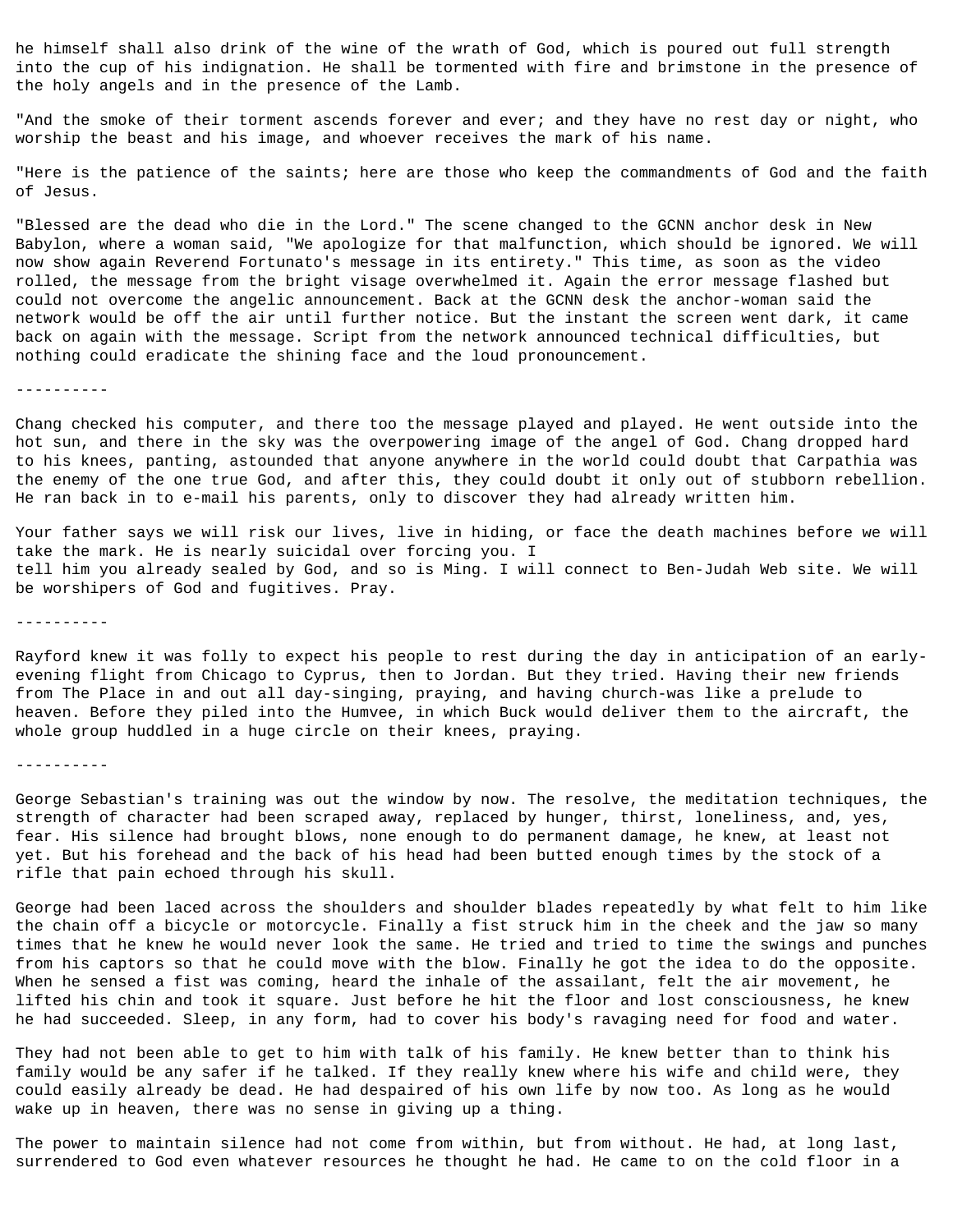corner with no idea of the passage of time, only that his middle was racked with hunger, his throat desiccated.

His captors argued. "Do you want him dead? You get us killed if we lose him. Give him some water. Enough to keep him alive anyway."

A few drops on his lips felt like a fresh spring, but he forced himself not to drink it in for fear they would think it was enough to satisfy him. He let most of it dribble until they quit being stingy with the bottle. He grasped the neck of it with his teeth and sucked as hard as he could, filling himself with enough to refresh him before they twisted it away. Then they pulled him back to the chair and resumed.

----------

Abdullah landed at what was left of the airport at Larnaca on Cyprus midmorning. Albie's contact had recommended it as one of the least patrolled airstrips in the United Carpathian States. He proved dead-on. And he was waiting with a craft, appropriated by Chang's computer magic, that Mac would fly to Greece and land at an abandoned strip Chang had located some eighty miles west of Ptolemais. He had forged an order to a local GC operative, requiring him to deliver six Peacekeeper vehicles to an earthquake-damaged vacant lot a half mile from there. The memo came back to the bogus New Babylon commander: "You're out of your mind. Best I can do is one."

"Watch your tone," Chang's imaginary brass had answered. "One will do for now."

Rayford had not begun to seriously worry until he saw the stress on Chloe's face as they parted in Cyprus. Of course, it wouldn't have been natural if she wasn't scared. He wanted her on edge. But the open-endedness of their mission concerned him most. She and Hannah and Mac would fly in there, drive toward Ptolemais, and what? Start asking around and trust their GC identities? It sounded like suicide, but there was no way they would abandon George Sebastian as long as there was a chance he was still alive.

Rayford embraced her fiercely before she disembarked, wondering, his throat constricted, whether he would see her again. Chloe held on the way she had with Buck and Kenny in Chicago, and when finally she turned to go, Rayford feared he had not said enough. In fact, he had said nothing.

Toward Amman, Albie's friend took over the flying. As far as anyone knew, he was alone. Once he was in and down and hangared, Tsion, Rayford, and Abdullah would emerge from the plane and walk across the runway to the tarmac, as if appearing from nowhere. When accosted, as they would surely be, Tsion would ask to talk directly with Carpathia, offering hope for an end to the blood in the oceans if he and his two anonymous companions could borrow a helicopter for the trip to Petra.

All Rayford could think of was that the last non-Israeli he had sent into Petra had not come out. And yet he and his Operation Eagle forces had proved invulnerable to the attack of Carpathia's army. Whether it had to do with timing or location, he could not know. He just didn't want to jeopardize Abdullah's life, or his own, if he could help it. But he couldn't. The risk was there, and they were going.

----------

Chang furtively monitored Suhail Akbar's and Nicolae's offices as he sat at his terminal. With the heat turned up and security forces combing the place for a mole, he had to be more careful than ever. He kept an eye on Figueroa's office and constantly covered his tracks. Finally pay dirt.

Director Akbar's secretary informed him that GC Security in Amman was calling, ostensibly with Tsion Ben-Judah on the line for Carpathia. "Put them on," Suhail said. When they were patched through, he insisted on talking with Ben-Judah personally. "How do I know it's really you?"

"You do not, sir," Tsion said. "Except that your own people are telling you it is 1.1 have a request of Carpathia and will ask it only of him."

"You would be wise to address him appropriately and formally, Dr. Ben-Judah."

"And then he will overlook the fact that I refer to him daily to a billion people as Antichrist,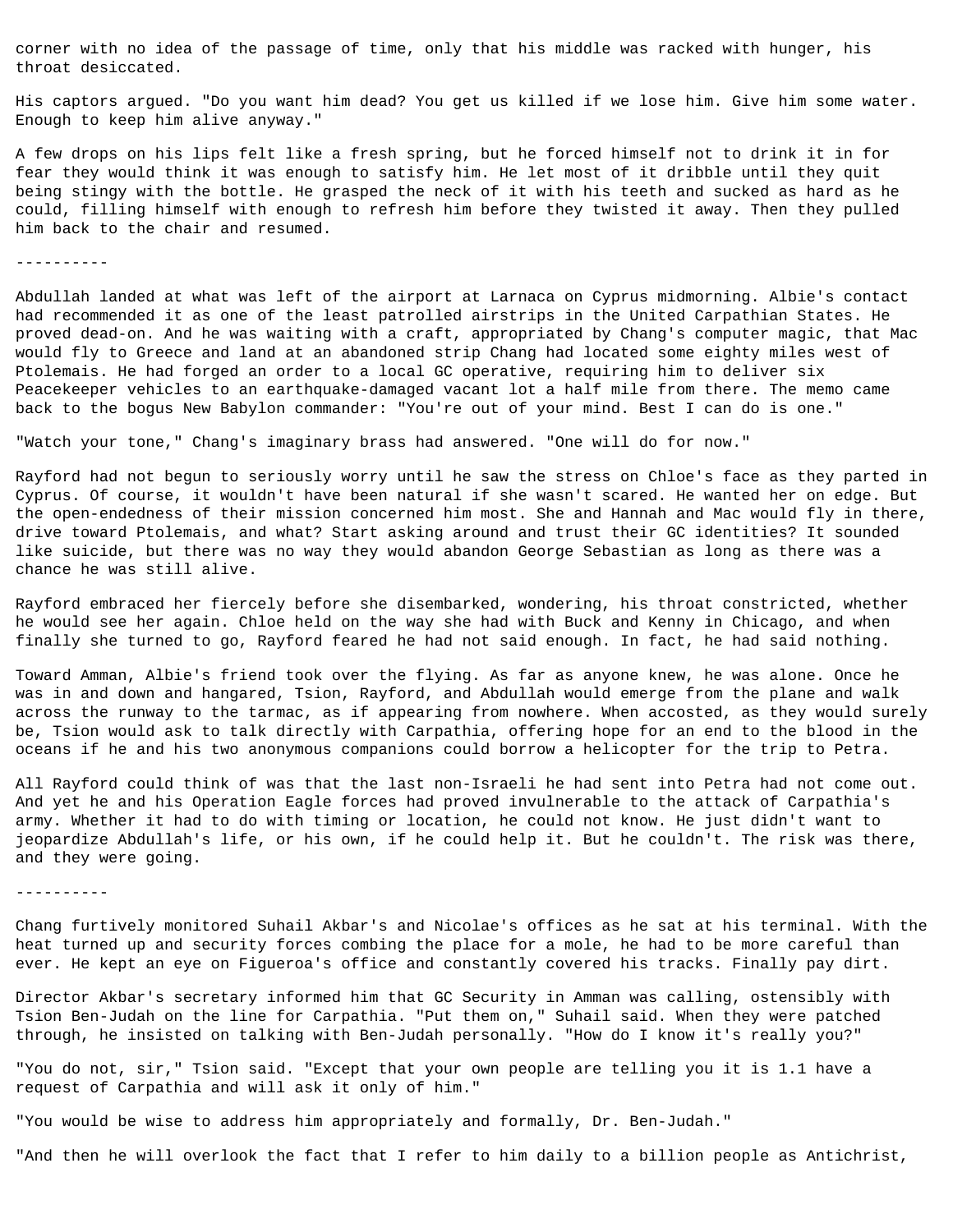the enemy of God, and to Fortunate as his False Prophet?"

"Hold on."

Suhail told his secretary to give him time to get to Carpathia's office and to then transfer the call there. Two minutes later, Akbar sat panting in Nicolae's office when he hit the speaker button.

"Dr. Ben-Judah!" Nicolae began, as if to an old friend.

"I am requesting helicopter transport to Petra for myself and two associates without interference, in exchange for considering asking God to withdraw the plague of the seas having turned to blood."

"And why should I contemplate this?"

"You do not need me to tell you that. Surely your people are telling you that there has never been a time of greater resistance to you around the world. Renaming all of the oceans the Red Sea could not be in your best interest."

"If I have someone ferry you to Petra, the seas will return to water?"

"I do not speak on God's behalf. I said I would consider asking him."

"You would only consider it?"

"I will ask. He will consider it."

"Granted."

"But we need only the aircraft. Not a pilot."

"Real-ly. Granted."

Tsion hung up. Carpathia said, "You are welcome. Suhail, how long to Petra from Amman by helicopter?"

"I will see to it that they are issued one that will get them there in no more than an hour."

"And everything else is in place?"

"Of course."

"I want the area leveled within minutes after his arrival and the missile to make sure within moments after that."

"I will merely give my fighter-bombers time to get out of the way. They will make visual confirmation that he is there, drop their payloads, clear the area, and we will launch."

"From?"

"Ironically enough, Amman."

"Excellent. And the planes are equipped with videodisc recording devices?"

"Of course, but not only that."

"Something more?"

"We have arranged for you to watch live.'

"Do not tease."

"A monitor will be in your office."

"Ooh! Oh, Suhail! Something to enjoy."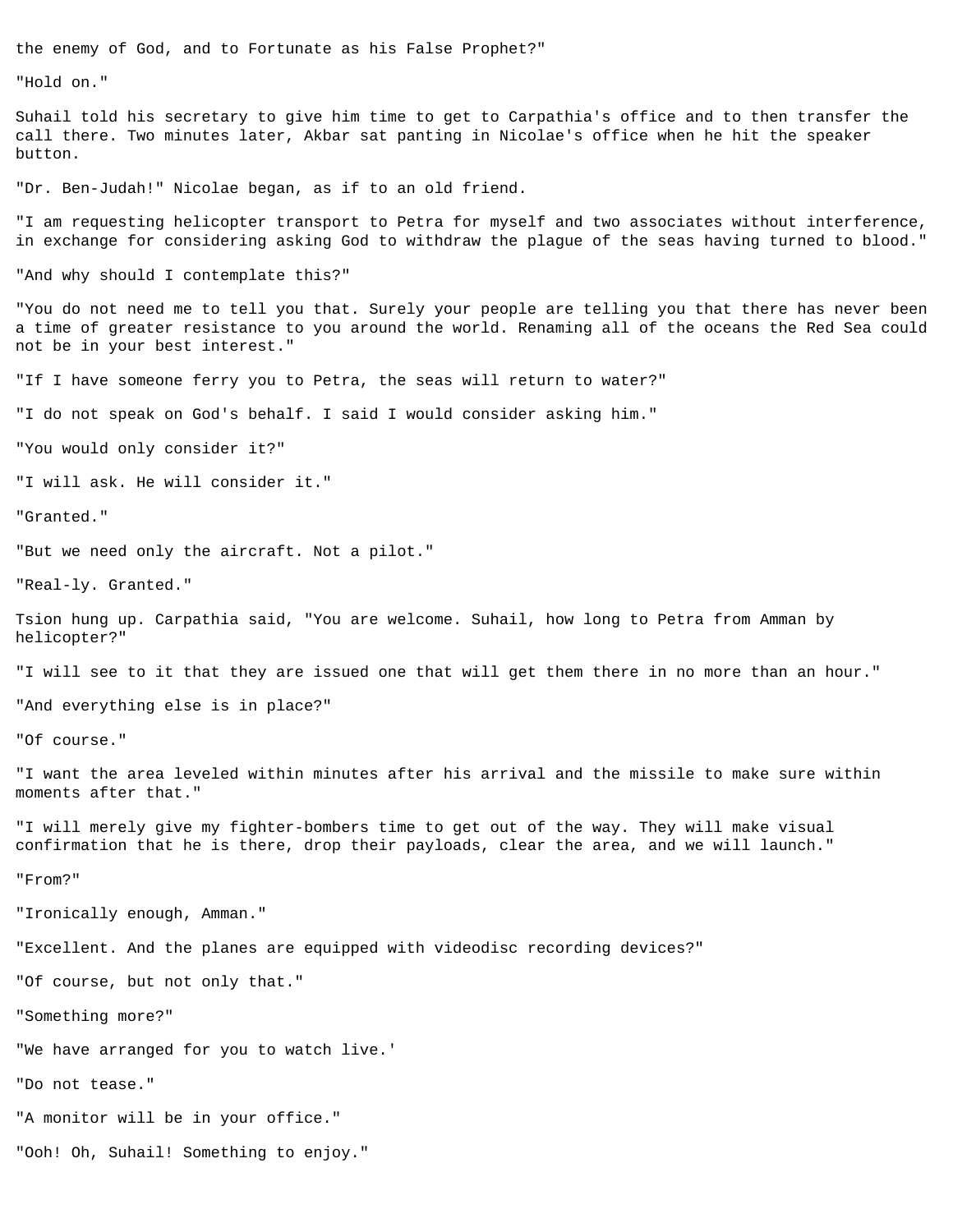----------

Had Rayford not been petrified, he might have enjoyed that Tsion looked the same in the Jordan sun as he did around the Strong Building. It was Abdullah and Rayford who looked like Middle Easterners in their robes. Tsion looked more like a rumpled professor.

"Who is your pilot?" a GC guard asked.

Tsion nodded to Abdullah, and they were led to a chopper. Once in the air, Rayford called Chloe. "Where are you?" he said.

"We're on the road, Dad, but something's not right. Mac had to hot-wire this vehicle."

"Chang didn't tell the guy to leave the keys?"

"Apparently not. And of course you know Mac. He's going to hop out and thumb a ride with some other GC while we drive merrily into town, trying to pass ourselves off as assignees from New Babylon to check on the Judah-ite raids."

"You ready?"

"Am I ready? Why didn't you make me stay in Chicago with my family? What kind of a father are you?"

He knew she was kidding, but he couldn't muster a chuckle. "Don't make me wish I had."

"Don't worry, Dad. We're not coming out of here without Sebastian."

----------

When Abdullah came within sight of Petra, Chaim was in the high place with a quarter million people inside and another three-quarter million round about the place, waving to the helicopter. A large flat spot had been prepared, but the people covered their faces when the craft kicked up a cloud of dust. The shutting down of the engine and the dissipating of the dust were met with applause and a cheer as Tsion stepped out and waved shyly.

Chaim announced, "Dr. Tsion Ben-Judah, our teacher and mentor and man of God!"

Rayford and Abdullah climbed down unnoticed and sat on a nearby ledge. Tsion quieted the crowd and began: "My dear brothers and sisters in Christ, our Messiah and Savior and Lord. Allow me to first fulfill a promise made to friends and scatter here the ashes of a martyr for the faith."

He pulled from his pocket the tiny urn and removed the lid, shaking the contents into the wind. "She defeated him by the blood of the Lamb and by her testimony, for she did not love her life but laid it down for him."

Abdullah nudged Rayford and looked up. In the distance came a screaming pair of fighter-bombers. Within seconds the people noticed them too and began to murmur.

----------

In New Babylon Chang hunched over his computer, watching what Carpathia saw transmitted from the cockpit of one of the bombers. Chang layered the audio from the plane with the bug in Carpathia's office. It became clear that Leon, Viv, Suhail, and Carpathia's secretary had gathered around the monitor in the potentate's office.

"Target locked, armed," one pilot said. The other repeated him.

"Here we go!" Nicolae said, his voice high-pitched. "Here we go!"

----------

Tsion held out his hands. "Do not be distracted, beloved, for we rest in the sure promises of the God of Abraham, Isaac, and Jacob that we have been delivered to this place of refuge that cannot